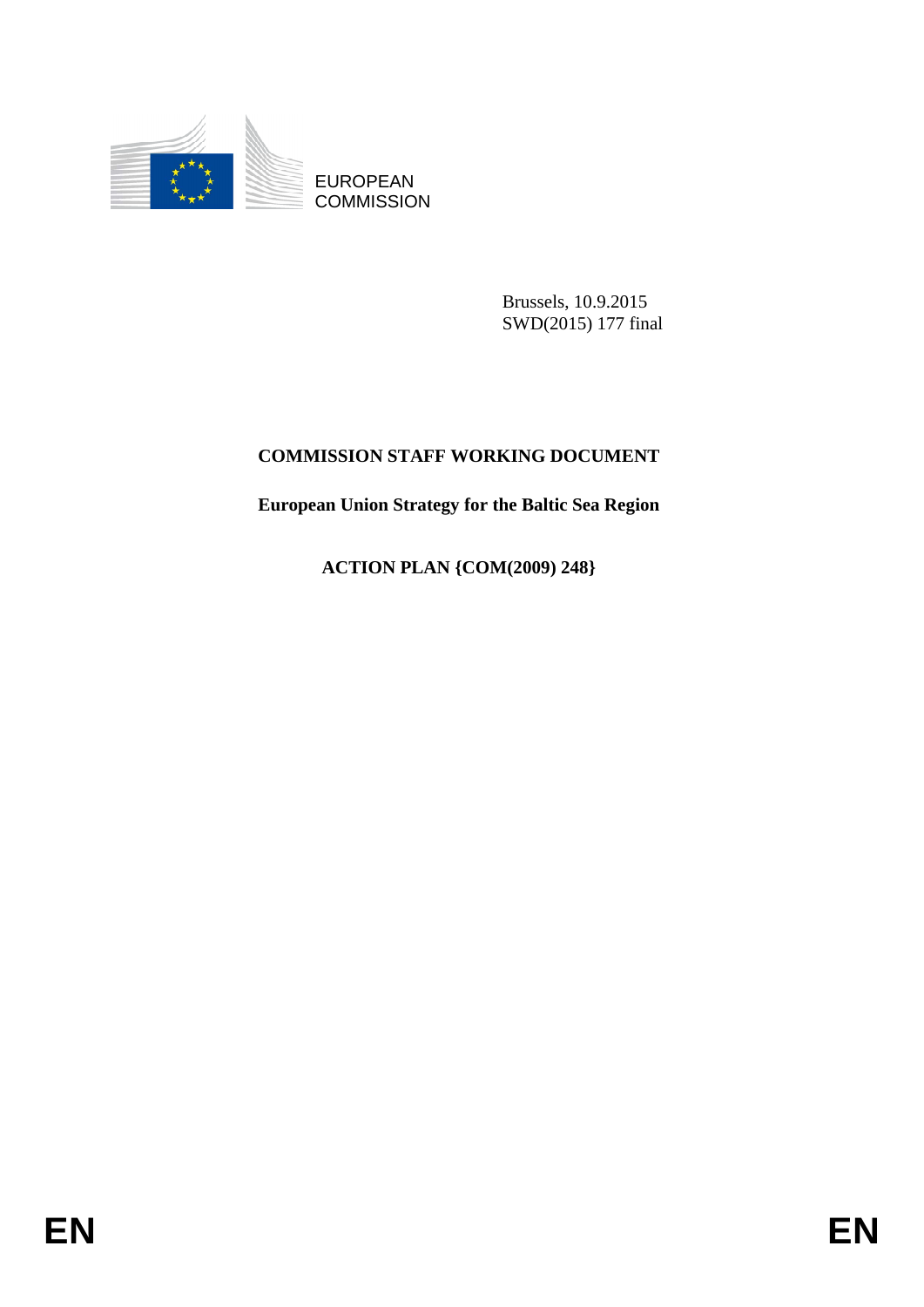# **ACTION PLAN**

*for the* 

# **European Union Strategy for the Baltic Sea Region**

*An integrated framework that allows the European Union and Member States to identify needs and match them to the available resources by coordinating of appropriate policies, thus enabling the Baltic Sea region to achieve a sustainable environment and optimal economic and social development.*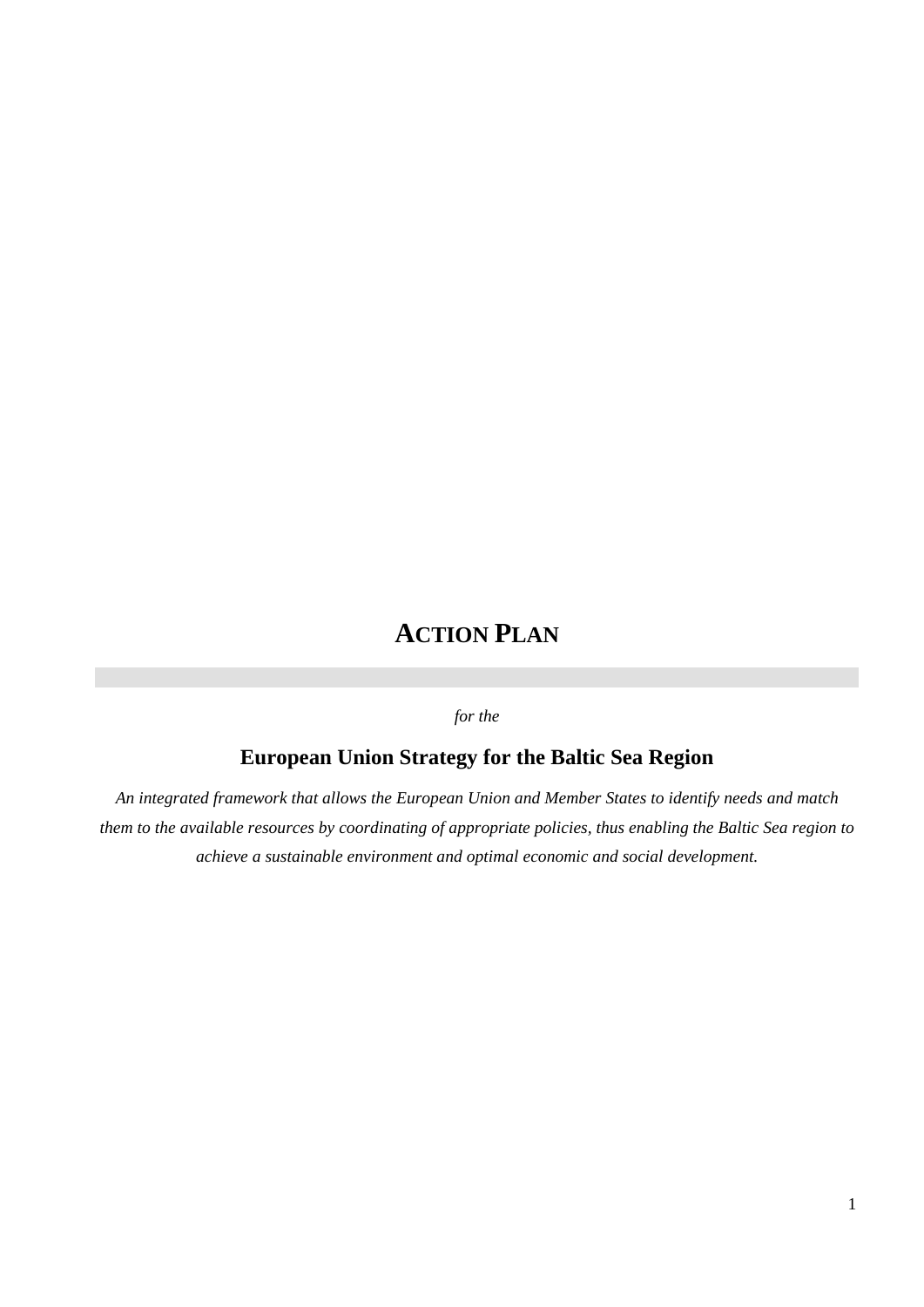| Sub-objective: Baltic Sea region as a frontrunner for deepening and fulfilling the single market  48       |  |
|------------------------------------------------------------------------------------------------------------|--|
| Sub-objective: EUSBSR contributing to the implementation of Europe 2020 Strategy 49                        |  |
|                                                                                                            |  |
|                                                                                                            |  |
|                                                                                                            |  |
|                                                                                                            |  |
|                                                                                                            |  |
|                                                                                                            |  |
|                                                                                                            |  |
|                                                                                                            |  |
|                                                                                                            |  |
| PA Innovation – Exploiting the full potential of the region in research, innovation and SME, utilising the |  |
|                                                                                                            |  |
|                                                                                                            |  |
|                                                                                                            |  |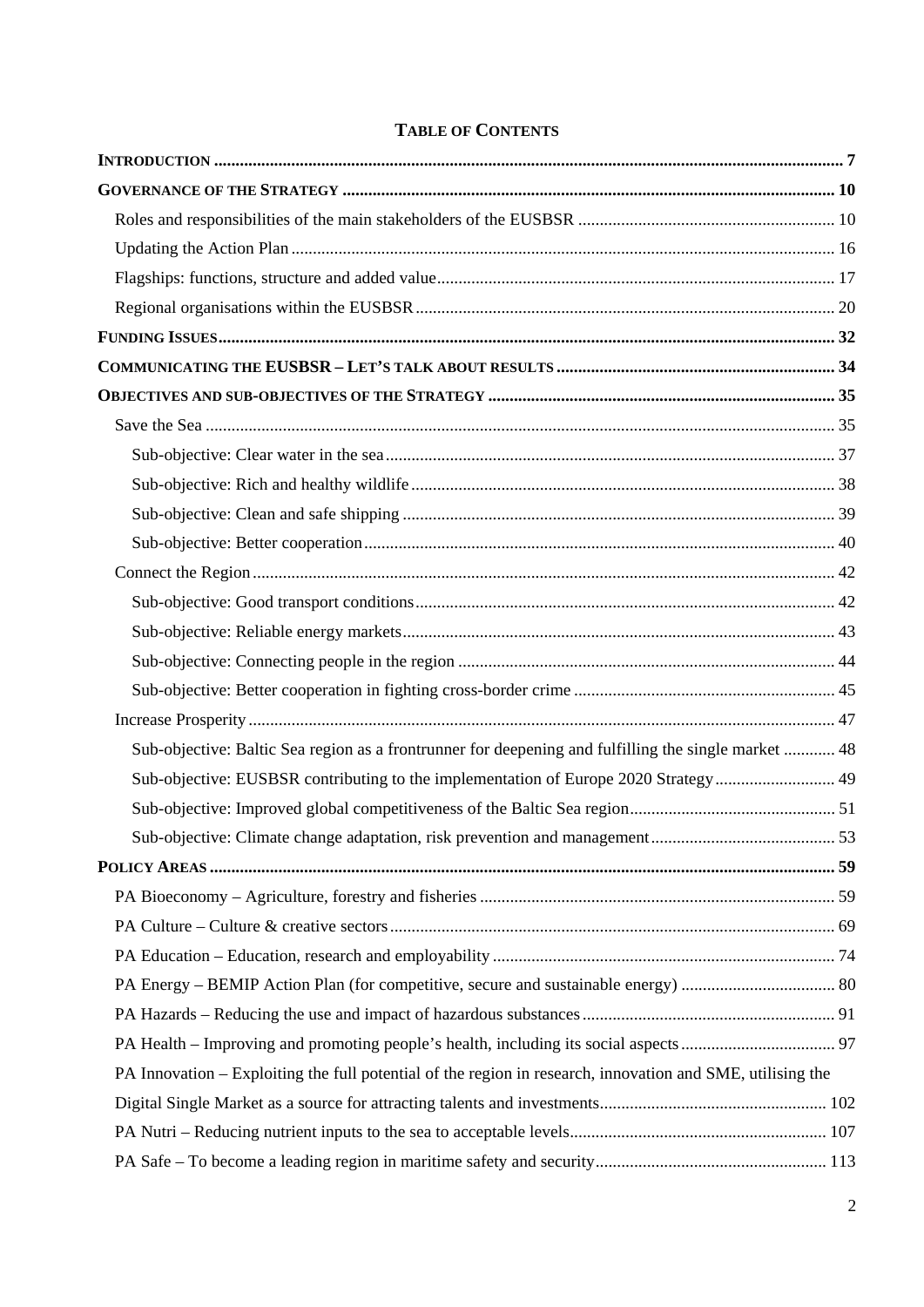| PA Secure – Protection from land-based emergencies, accidents and cross-border crime 121            |  |
|-----------------------------------------------------------------------------------------------------|--|
|                                                                                                     |  |
|                                                                                                     |  |
|                                                                                                     |  |
|                                                                                                     |  |
|                                                                                                     |  |
|                                                                                                     |  |
| HA Neighbours – Creating added value to the Baltic Sea cooperation by working with neighbouring     |  |
|                                                                                                     |  |
| HA Spatial Planning – Encouraging the use of maritime and land-based spatial planning in all Member |  |
| States around the Baltic Sea and develop a common approach for cross-border cooperation 166         |  |
|                                                                                                     |  |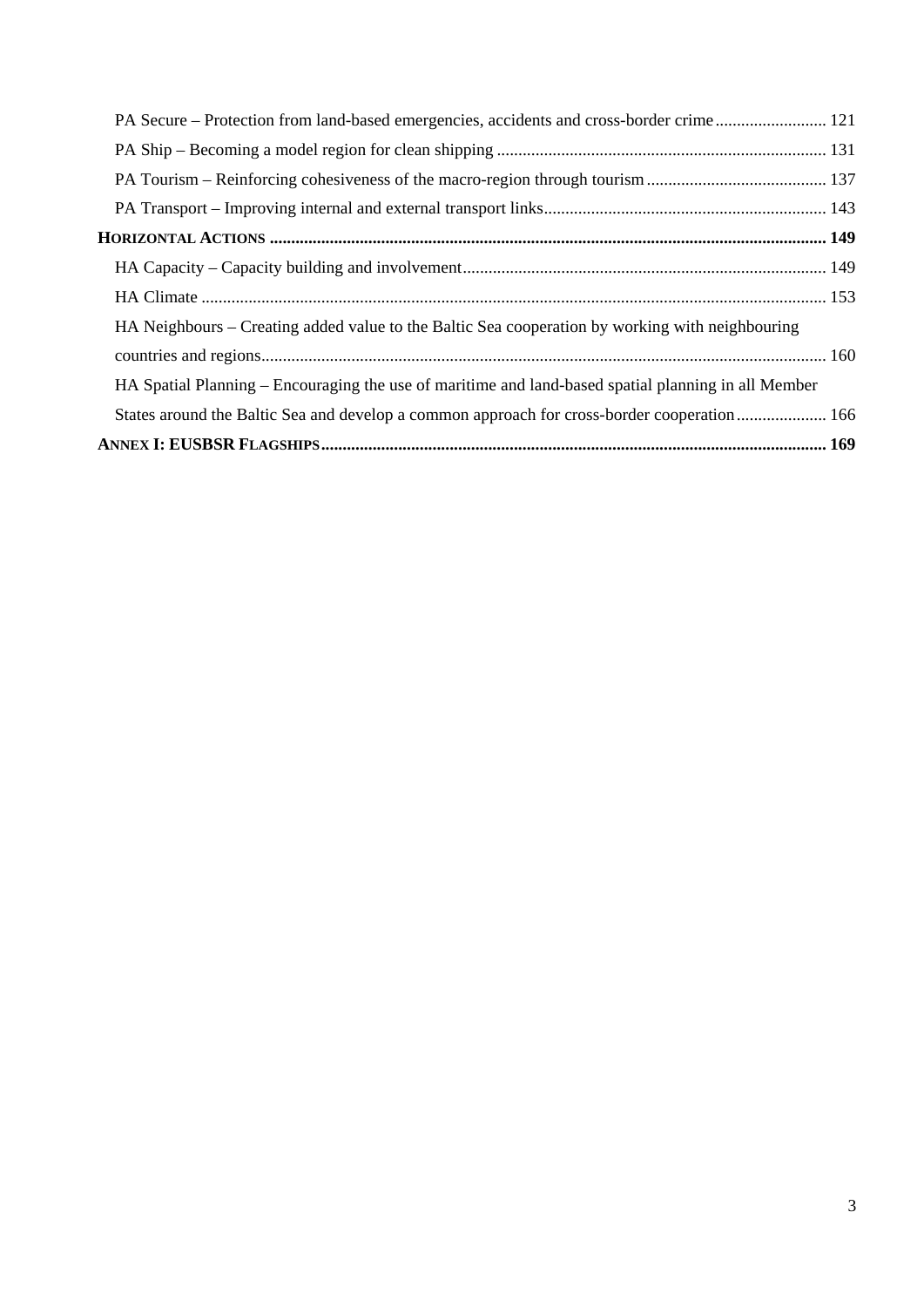## **ABBREVIATIONS**

| <b>AIS</b>         | <b>Automatic Identification Systems</b>                                      |
|--------------------|------------------------------------------------------------------------------|
| <b>BASREC</b>      | The Baltic Sea Region Energy Cooperation Initiative                          |
| <b>BEMIP</b>       | The Baltic Energy Market Interconnection Plan                                |
| <b>BDF</b>         | <b>Baltic Development Forum</b>                                              |
| <b>BONUS</b>       | The joint Baltic Sea Research and Development Programme                      |
| <b>BSAP</b>        | <b>HELCOM Baltic Sea Action Plan</b>                                         |
| <b>BSC</b>         | <b>Baltic Sea Commission</b>                                                 |
| <b>BSPC</b>        | <b>Baltic Sea Parliamentary Conference</b>                                   |
| <b>BSR</b>         | The Baltic Sea Region                                                        |
| <b>BSRAC</b>       | Baltic Sea Regional Advisory Council                                         |
| <b>BSRBCC</b>      | The Baltic Sea Region Border Control Cooperation                             |
| <b>BSSSC</b>       | The Baltic Sea States Sub-regional Cooperation                               |
| <b>BSTF</b>        | The Baltic Sea Tourism Forum                                                 |
| <b>BSTF</b>        | The Baltic Sea Task Force                                                    |
| <b>CBSS</b>        | The Council of the Baltic Sea States                                         |
| <b>CBSS TF-THB</b> | Task Force against Trafficking in Human Beings                               |
| <b>CCI</b>         | <b>Cultural and Creative Industries</b>                                      |
| <b>CCS</b>         | <b>Cultural and Creative Sectors</b>                                         |
| <b>CEF</b>         | <b>Connecting Europe Facility</b>                                            |
| <b>CEN</b>         | <b>Continental European Networks</b>                                         |
| CF                 | <b>Cohesion Fund</b>                                                         |
| <b>CFP</b>         | <b>Common Fisheries Policy</b>                                               |
| <b>CISE</b>        | <b>Common Information Sharing Environment</b>                                |
| <b>CLLD</b>        | <b>Community-Led Local Development</b>                                       |
| <b>COSME</b>       | Programme for the Competitiveness of Enterprises and SMEs                    |
| <b>CPMR</b>        | Conference of Peripheral Maritime Regions of Europe                          |
| <b>DG ENERGY</b>   | Directorate-General for Energy                                               |
| <b>DG GROW</b>     | Directorate-General for Internal Market, Industry, Entrepreneurship and SMEs |
| DG ENV             | Directorate-General for Environment                                          |
| <b>DG MARE</b>     | Directorate-General for Maritime Affairs and Fisheries                       |
| <b>DG REGIO</b>    | Directorate General for Regional and Urban Policy                            |
| <b>EAFRD</b>       | European Agricultural Fund for Rural Development                             |
| <b>ECoC</b>        | <b>European Capitals of Culture</b>                                          |
| <b>EEZ</b>         | <b>Exclusive Economic Zone</b>                                               |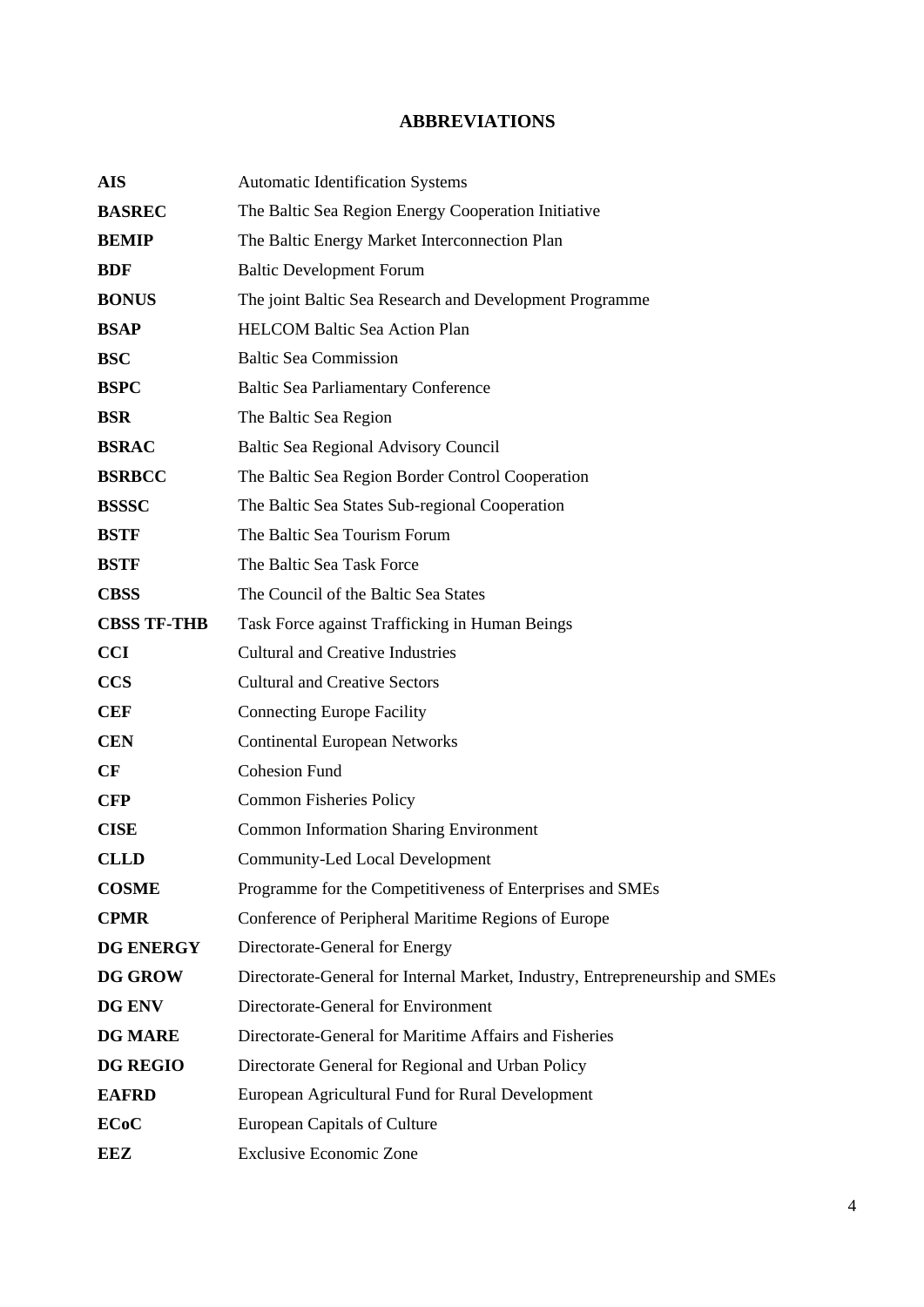| EFF             | European Fisheries Fund                                                    |  |
|-----------------|----------------------------------------------------------------------------|--|
| <b>EIAs</b>     | <b>Environmental Impact Assessments</b>                                    |  |
| EIB             | <b>European Investment Bank</b>                                            |  |
| <b>EMFF</b>     | European Maritime and Fisheries Fund                                       |  |
| <b>EMODNET</b>  | European marine Observation Data Network                                   |  |
| <b>ERA</b>      | European Research Area                                                     |  |
| <b>ERDF</b>     | European Regional Development Fund                                         |  |
| <b>ESF</b>      | European Social Fund                                                       |  |
| EU              | European Union                                                             |  |
| <b>EUSBSR</b>   | EU Strategy for the Baltic Sea Region                                      |  |
| <b>FDI</b>      | Foreign Direct Investment                                                  |  |
| <b>GDP</b>      | <b>Gross Domestic Product</b>                                              |  |
| <b>GES</b>      | <b>Good Ecological Status</b>                                              |  |
| <b>GT</b>       | <b>Gross Tonnage</b>                                                       |  |
| HA              | <b>Horizontal Action</b>                                                   |  |
| HAC(s)          | Horizontal Action Coordinator(s)                                           |  |
| <b>HELCOM</b>   | Baltic Marine Environment Protection Commission - Helsinki Commission      |  |
| <b>HIV/AIDS</b> | Human Immunodeficiency Virus / Acquired Immunodeficiency Syndrome          |  |
| <b>HLG</b>      | High-Level Group of macro-regional strategies                              |  |
| <b>IALA</b>     | International Association of Aids to Navigation and Lighthouse Authorities |  |
| <b>ICES</b>     | International Council for the Exploration of the Sea                       |  |
| <b>ICT</b>      | Information and Communications Technology                                  |  |
| <b>ICZM</b>     | <b>Integrated Coastal Zone Management</b>                                  |  |
| <b>IED</b>      | <b>Industrial Emissions Directive</b>                                      |  |
| <b>IMO</b>      | <b>International Maritime Organization</b>                                 |  |
| <b>IPR</b>      | <b>Intellectual Property Rights</b>                                        |  |
| <b>ISUM</b>     | <b>Integrated Sea Use Management</b>                                       |  |
| <b>ITS</b>      | <b>Intelligent Transport Systems</b>                                       |  |
| <b>JASPERS</b>  | Joint Assistance to Support Projects in European Regions                   |  |
| <b>LNG</b>      | <b>Liquefied Natural Gas</b>                                               |  |
| <b>MLG</b>      | Multi-Level Governance                                                     |  |
| <b>MSFD</b>     | Marine Strategy Framework Directive                                        |  |
| <b>MSP</b>      | <b>Maritime Spatial Planning</b>                                           |  |
| <b>MSPD</b>     | Maritime Spatial Planning Directive                                        |  |
| <b>MSY</b>      | Maximum Sustainable Yield                                                  |  |
| <b>NCM</b>      | Nordic Council of Ministers                                                |  |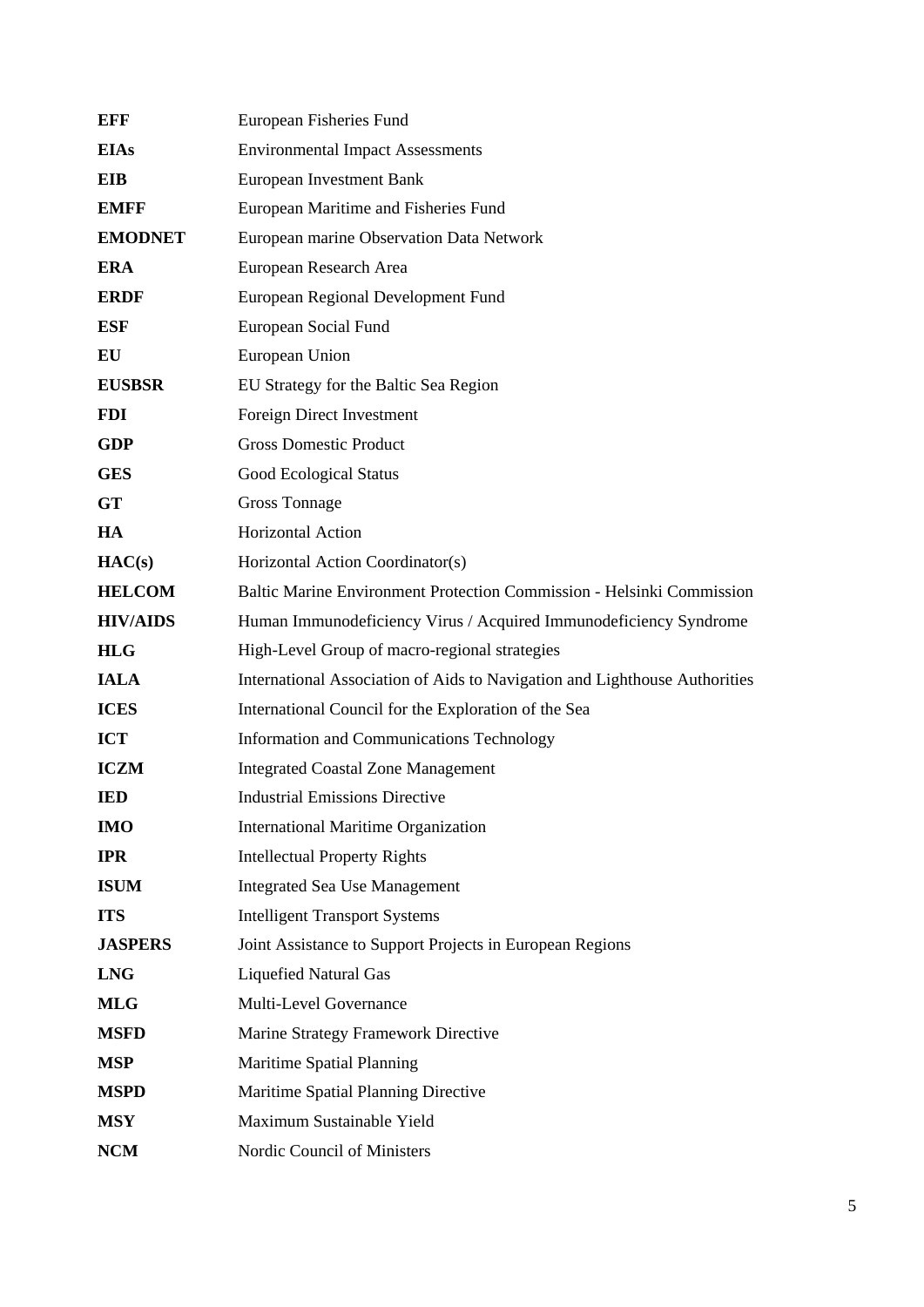| <b>ND</b>    | Northern Dimension                                                        |
|--------------|---------------------------------------------------------------------------|
| NC(s)        | National Coordinator(s)                                                   |
| <b>NCDs</b>  | Non-Communicable Diseases                                                 |
| <b>NDEP</b>  | The Northern Dimension Environmental Partnership                          |
| <b>NDPC</b>  | The Northern Dimension Partnership on Culture                             |
| <b>NDPHS</b> | The Northern Dimension Partnership in Public Health and Social Well-being |
| <b>NDPTL</b> | The Northern Dimension Partnership on Transport and Logistics             |
| <b>NECA</b>  | Nitrogen Oxide (NOx) Emission Control Areas                               |
| <b>NEET</b>  | Not in Employment Education or Training                                   |
| <b>NGO</b>   | Non-Governmental Organization                                             |
| <b>NIB</b>   | Nordic Investment Bank                                                    |
| <b>NiD</b>   | Nitrates Directive                                                        |
| <b>OSH</b>   | Occupational Safety and Health                                            |
| <b>PA</b>    | Policy Area                                                               |
| PAC(s)       | <b>Policy Area Coordinators</b>                                           |
| <b>PSSA</b>  | Particularly Sensitive Sea Area                                           |
| <b>RES</b>   | <b>Renewable Energy Sources</b>                                           |
| <b>SEA</b>   | <b>Strategic Environmental Assessment</b>                                 |
| R&D          | <b>Research and Development</b>                                           |
| <b>SCAR</b>  | The Standing Committee on Agricultural Research                           |
| <b>SECA</b>  | Sulphur Oxide (SOx) Emission Control Area                                 |
| <b>SFM</b>   | <b>Sustainable Forest Management</b>                                      |
| <b>SMEs</b>  | Small and Medium Enterprises                                              |
| <b>SOGC</b>  | CBSS Senior Officials Group for Culture                                   |
| <b>TEN-E</b> | <b>Trans-European Energy Network</b>                                      |
| <b>TEN-T</b> | <b>Trans-European Transport Network</b>                                   |
| <b>THB</b>   | Trafficking in Human Beings                                               |
| <b>UBC</b>   | Union of the Baltic Cities                                                |
| <b>UWWTD</b> | Urban Waste Water Treatment Directive                                     |
| <b>VASAB</b> | Visions and Strategies around the Baltic Sea                              |
| <b>VET</b>   | Vocational Education and Training                                         |
| <b>VMS</b>   | <b>Vessel Traffic Management System</b>                                   |
| <b>VTS</b>   | <b>Vessel Traffic Service</b>                                             |
| <b>WFD</b>   | Water Framework Directive                                                 |
| WHO          | World Health Organization                                                 |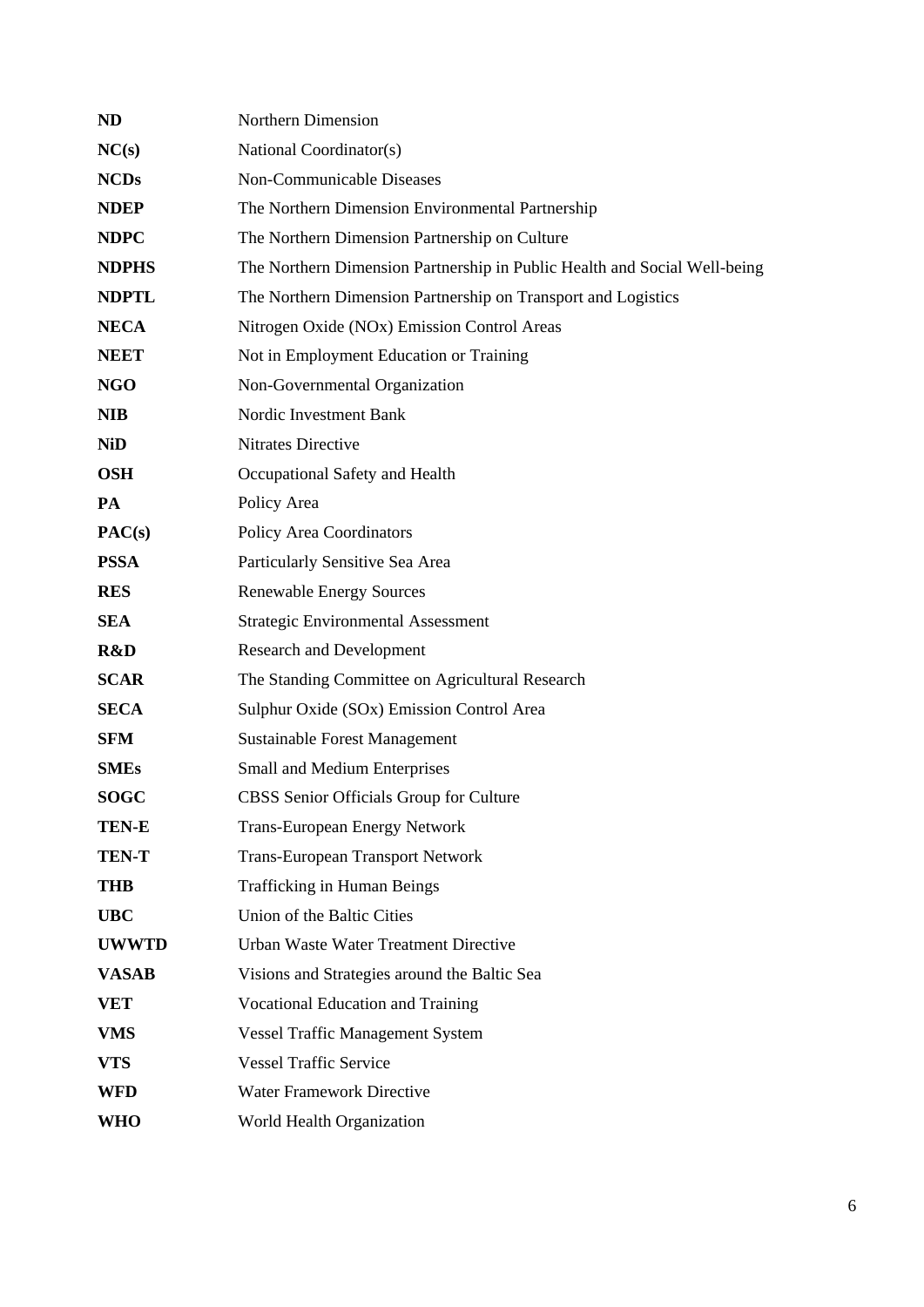## <span id="page-7-0"></span>**INTRODUCTION**

1

In December 2007, the European Council issued its Presidency Conclusions, inviting the European Commission to present an EU Strategy for the Baltic Sea region no later than June 2009.<sup>1</sup> Prior to this, the European Parliament had called for a strategy to address the urgent environmental challenges arising from the increasingly visible degradation of the Baltic Sea. The Commission presented its Communication on the EU Strategy for the Baltic Sea Region (EUSBSR) on 10 June 2009<sup>2</sup> alongside a detailed Action Plan prepared following intensive consultation of Member States and stakeholders. The European Council endorsed this approach – the EU's first macro-regional strategy in October  $2009$ .<sup>3</sup>

Based on the experience gained, the Commission put forward a Communication on 23 March  $2012^4$  specifying the three overall objectives for the Strategy: 'Save the Sea', 'Connect the Region' and 'Increase Prosperity'. The Communication also included concrete proposals to establish a set of measurable indicators and targets for each objective, with the aim of facilitating monitoring, evaluation, communication, and, most importantly, achieving results. On 26 June 2012, the General Affairs Council endorsed this Communication<sup>5</sup> and took note of the list of indicators and targets elaborated during spring 2012 by the task force composed of representatives of the Member States and the European Commission.

Following this, Action Plan of the EUSBSR was updated to reflect objectives, targets and indicators of the Strategy that are fully in line with and contribute to the objectives of Europe 2020 Strategy. It introduced governance of the EUSBSR in line with the guidelines for roles and responsibilities of the main implementing actors, which was also agreed by the General Affairs Council on 26 June 2012. It also presented the work structured by policy areas and horizontal actions.

With a view to concentrate and focus better on the three objectives of the Strategy, an extensive consultation with Member States concerned and stakeholders in the Baltic Sea region was carried out in 2014 and early 2015. Following that, a revised Action Plan of the EUSBSR was agreed with Member States in February 2015. It is more streamlined and focused, and also includes a chapter on the role of regional organisations/networks.

<sup>&</sup>lt;sup>1</sup> European Council Conclusions of 14 December 2007, point 59: 'Without prejudice to the integrated maritime policy, the European Council invites the Commission to present an EU strategy for the Baltic Sea region at the latest by June 2009.This strategy should *inter alia* help to address the urgent environmental challenges related to the Baltic Sea. The Northern Dimension framework provides the basis for the external aspects of cooperation in the Baltic Sea region'.

<sup>2</sup> [http://ec.europa.eu/regional\\_policy/sources/docoffic/official/communic/baltic/com\\_baltic\\_en.pdf.](http://ec.europa.eu/regional_policy/sources/docoffic/official/communic/baltic/com_baltic_en.pdf) 

<sup>3</sup> http://ec.europa.eu/regional\_policy/cooperate/baltic/pdf/council\_concl\_30102009.pdf.

<sup>4</sup> [http://ec.europa.eu/regional\\_policy/sources/docoffic/official/communic/baltic/com\\_baltic\\_2012\\_en.pdf.](http://ec.europa.eu/regional_policy/sources/docoffic/official/communic/baltic/com_baltic_2012_en.pdf) 

<sup>5</sup> [http://www.consilium.europa.eu/uedocs/cms\\_Data/docs/pressdata/EN/genaff/131228.pdf.](http://www.consilium.europa.eu/uedocs/cms_Data/docs/pressdata/EN/genaff/131228.pdf)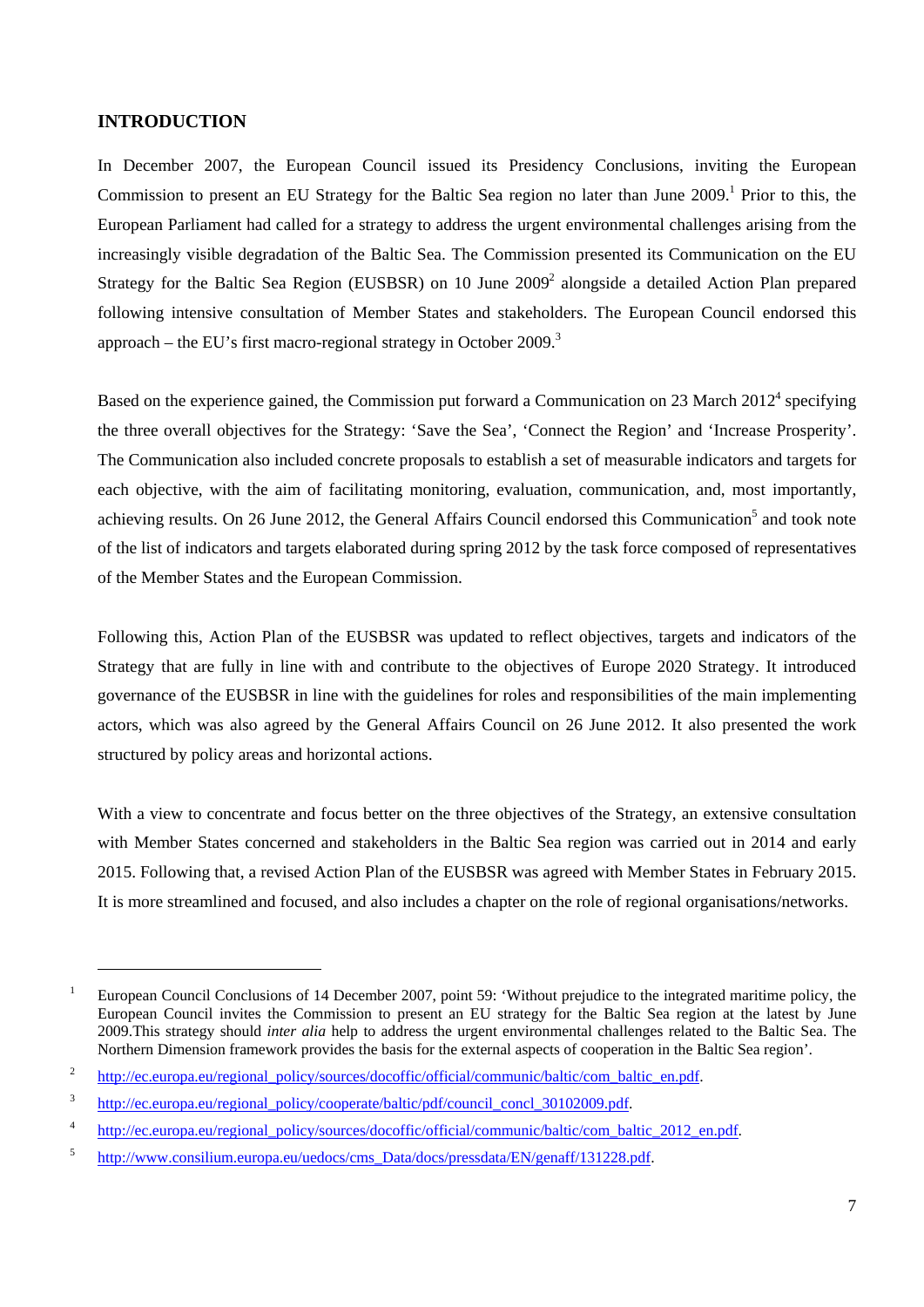Although this is a strategy of the European Union (EU), it is clear that many of the issues can only be addressed in constructive cooperation with our external partners in the region. However, the Strategy cannot impose action to third parties. Instead, it rather indicates areas where cooperation is desirable and proposes platforms for discussion and cooperation. As the European Council conclusions noted, the Northern Dimension – a common policy of the EU, Russia, Norway and Iceland –, provides the basis for external aspects of the Strategy. Other fora are also useful, such as international bodies, for instance the Council of the Baltic Sea States (CBSS), the Nordic Council of Ministers (NCM) or the Baltic Marine Environment Protection Commission (HELCOM). The macro-regional cooperation is without prejudice to the decisionmaking mechanisms of these respective bodies. As regards cooperation with Russia, developments in EU-Russia relations will be taken into account in accordance with the relevant European Council and Council Conclusions.

A key factor of success for the Strategy is the integrated and coordinated governance of the Baltic Sea region, between sectors of society as well as between regional and local authorities in the respective countries.<sup>6</sup> Without such integration, the objectives of the Strategy will be difficult to achieve. The overall success of the strategy also depends on the weight and attention it is given from the political actors in the region. Successful implementation of the Strategy requires also the adoption of a gender perspective in the governance system and the Action Plan. Equality between men and women is a core value of the European Union. At the same time, economic and business benefits can be gained from enhancing gender equality. In order to achieve the objectives of the EUSBSR the contribution and talents of both women and men should be fully used.

This Action Plan comprises *13 policy areas and 4 horizontal actions*, which represent the main areas where the EUSBSR can contribute to improvements, either by tackling the main challenges or by seising key opportunities of the region. Typically, one Member State coordinates each policy area or horizontal action, and they work on its implementation in close contact with the Commission and all stakeholders, i.e. other Member States, regional and local authorities, inter-governmental and non-governmental bodies. Other bodies may also be nominated to coordinate an area or action. They need to ensure that the Action Plan is consistent with all EU policies, and in particular Europe 2020 Strategy as well as the Integrated Maritime Policy, with its Blue Growth strategy and its Sustainable Blue Growth Agenda for the Baltic Sea Region,<sup>7</sup> and the Marine Strategy Framework Directive (MSFD)<sup>8</sup> objective to reach good environmental status by 2020 and sustainable growth in the region. Furthermore, they need to ensure the integration of the horizontal principle of sustainable

1

<sup>6</sup> For an extended discussion of the role of integrated governance in the Baltic Sea region, see WWF Baltic Ecoregion Programme, *Counter Currents: Scenarios for the Baltic Sea*, WWF 2012.

<sup>7</sup> Commission staff working document adopted on 16 May 2014 (SWD(2014) 167 final).

<sup>8</sup> Directive 2008/56/EC of the European Parliament and of the Council of 17 June 2008 establishing a framework for community action in the field of marine environmental policy, OJ L 164, 25.6.2008, p. 19.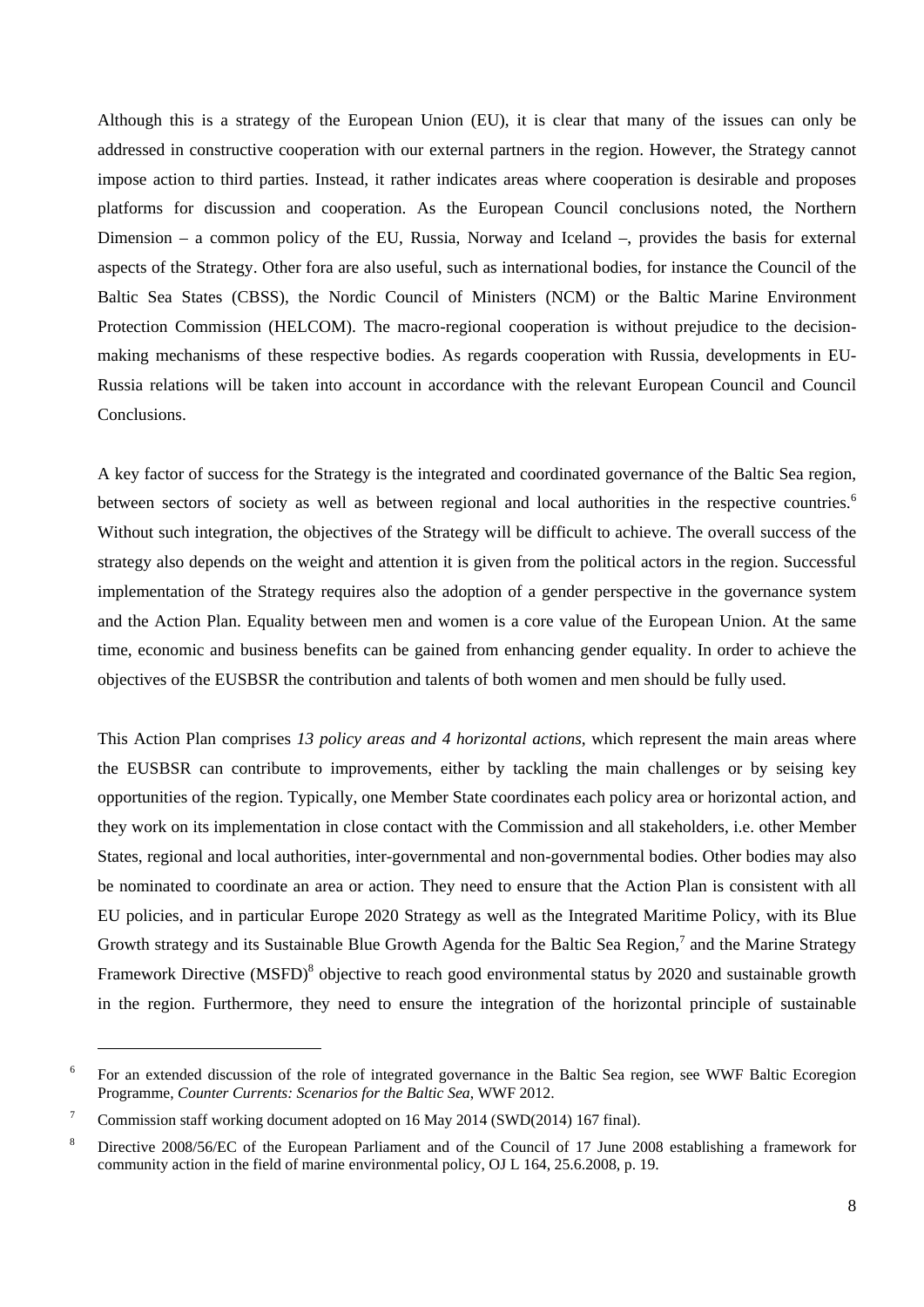development in the Action Plan and that environmental considerations are adequately taken into account in the flagship proposals.

Every objective of the Strategy covers a wide range of policies and has impact on the other objectives: they are interlinked and interdependent. Presentation of each policy area and horizontal action starts with a background information on the topic, followed by specific indicators and targets.

By way of example, climate change and the sustainable development principle will be adequately included as a cross-cutting horizontal consideration in the implementation of the Action Plan's objectives, sub-objectives, policy areas, horizontal actions and flagships.

To translate this into results, there are detailed actions and flagships. Actions represent the main steps that are needed to achieve the agreed indicators and targets for that particular area, while flagships detail how to achieve (part of) the desired outcome. Importantly, flagships should all have a lead partner and a deadline for implementation. In some cases, actions and/or flagships might require a change in the policy thrust or (rarely) national legislation of the Member States in the Baltic Sea region. In others, they require financing which could be provided by private or public funding (EU, national, regional or local funds). All actions and flagships should be understood without prejudice to the existing exclusive Community competences.

In a number of cases, the objective of the actions and flagships is to highlight areas of activity that are ongoing within the EU or in other international frameworks, but which require greater coordination within the Baltic Sea region and consistent funding strategies to be implemented successfully. The Strategy provides a unique opportunity to do this. Work on the Action Plan should be carried out in close coordination with any such ongoing developments (in particular new Regulations), including at EU level, to ensure coherence and efficiency.

The lingering impact of the economic crisis affects the context in which this Action Plan needs to be implemented. There is a less-favourable climate for investment, affecting both public sectors and private business generally. This makes it all the more essential that the EUSBSR allows the partners in the region to take a longer perspective, recognising that when this crisis has passed the regions that have best prepared will be those best equipped to take advantage of the new opportunities and innovations.

The report 'Counter Currents: Scenarios for the Baltic Sea 2030' was published in August 2012 as the result of an extensive multi-stakeholder consultation that included several members of the European Commission and EU Member States. It provides a useful context in which to take that longer-term perspective on how the commitments we make today will impact the future of the Baltic Sea, 10-20 years hence.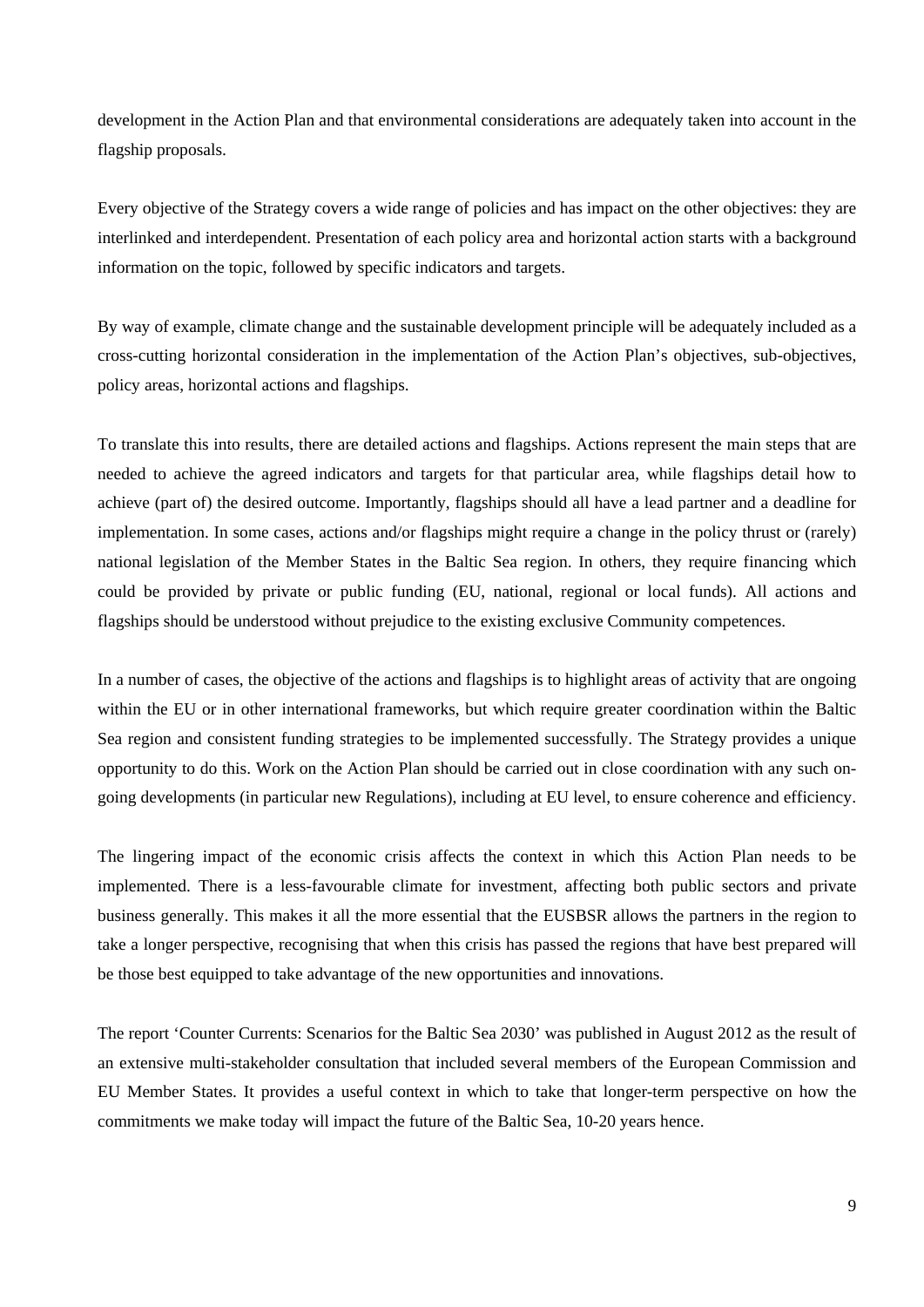## <span id="page-10-1"></span><span id="page-10-0"></span>**GOVERNANCE OF THE STRATEGY**

#### **Roles and responsibilities of the main stakeholders of the EUSBSR**

Further to the Commission recommendations in the report published on 22 June 2011, in the Communication of 23 March 2012,<sup>9</sup> and the Council Conclusions adopted on 26 October 2009,<sup>10</sup> 15 November 2011 and 26 June 2012,<sup>11</sup> and as a result of the works of the taskforce set-up in June 2011, the roles and responsibilities of the main stakeholders of the Strategy have been defined as follows. There is a broad consensus that they should constitute the minimum activity that each implementing stakeholder concerned should undertake. Although not mentioned below, it is important that stakeholders at local and regional level are involved, when relevant.

#### **The tasks of the European Commission include:**

- 1. Playing a leading role in strategic coordination of the key delivery stages of the EUSBSR.
- 2. Taking the EUSBSR into account in relevant policy initiatives and programmes planning.
- 3. Promoting and facilitating the involvement of stakeholders from all levels of the entire macro-region and supporting them implement the EUSBSR.
- 4. Encouraging dialogue and cooperation with stakeholders from other interested Baltic Sea region states.
- 5. Facilitating implementation of the EUSBSR in cooperation with the Member States (i.e. national coordinators, line ministries, bodies in charge of implementing programmes/financial instruments, policy area coordinators, horizontal action coordinators) by:
	- a. closely aligning EU, national and regional policies and strategies with the EUSBSR;
	- b. supporting alignment of programmes/financial instruments with the EUSBSR objectives;
	- c. identifying and addressing obstacles to the effective implementation of the EUSBSR;
	- d. disseminating information, best practices and lessons learned in implementing the EUSBSR;
	- e. Ensuring adequate internal capacity to implement the EUSBSR.
- 6. Consulting on a regular basis with the Member States, *inter alia* through the High-Level Group of macro-regional strategies.
- 7. Evaluating and reporting on the progress made in implementing the EUSBSR and the results achieved.
- 8. Whenever appropriate, in dialogue with policy area coordinators, horizontal action coordinators and national coordinators review, and update the EUSBSR and Action Plan. Seek endorsement from the Council or respectively the High-Level Group of macro-regional strategies on the proposed amendments.

-

<sup>9</sup> http://ec.europa.eu/regional\_policy/sources/docoffic/official/communic/baltic/com\_baltic\_2012\_en.pdf.

<sup>10</sup> [http://ec.europa.eu/regional\\_policy/cooperate/baltic/pdf/council\\_concl\\_30102009.pdf.](http://ec.europa.eu/regional_policy/cooperate/baltic/pdf/council_concl_30102009.pdf) 

<sup>&</sup>lt;sup>11</sup> http://www.consilium.europa.eu/uedocs/cms\_Data/docs/pressdata/EN/genaff/131228.pdf.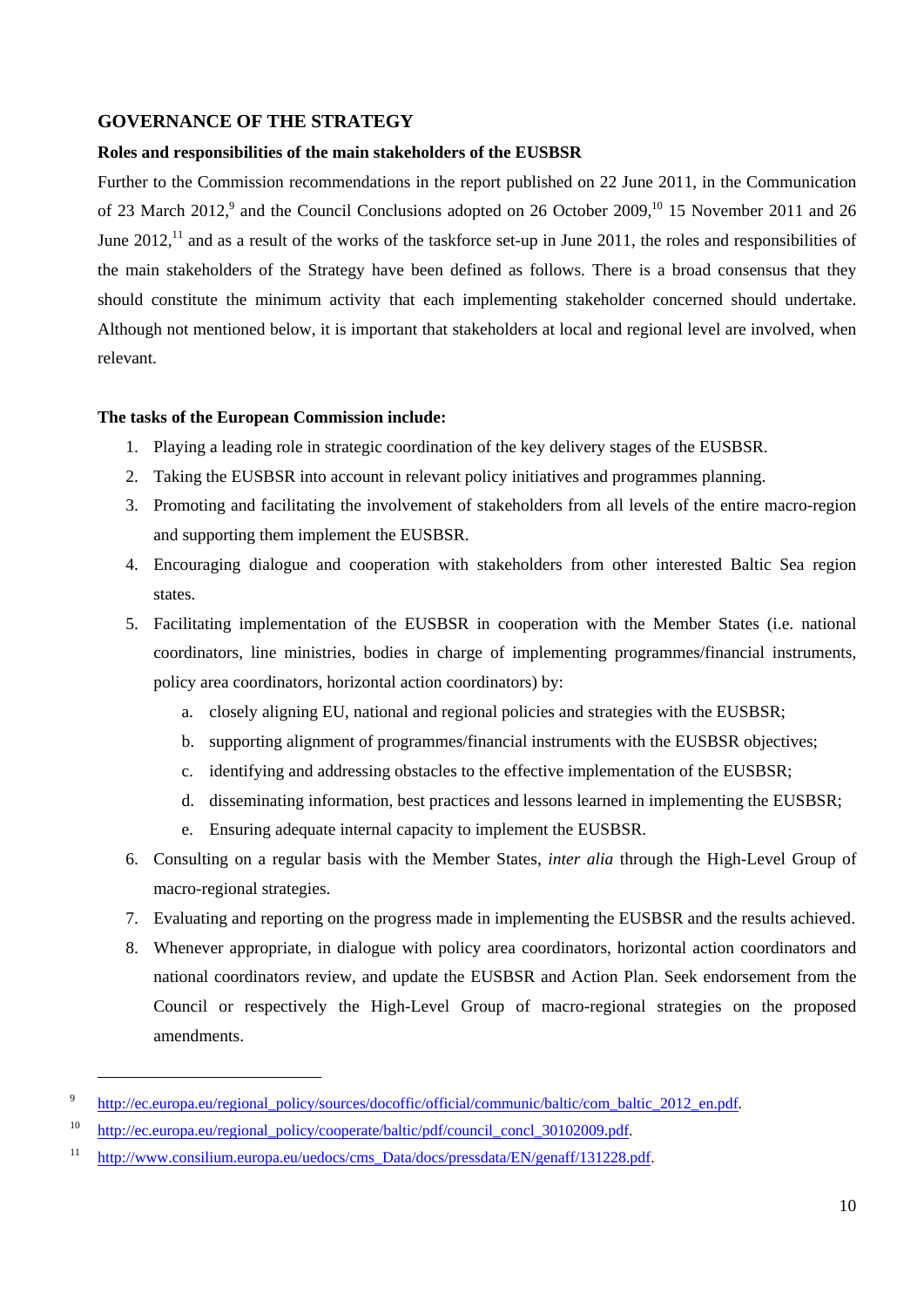## **The tasks of the High-Level Group of macro-regional strategies include, among other:**

- 1. Giving advice to the European Commission on the EUSBSR and its implementation.
- 2. Providing opinions on the review and updates of the EUSBSR and Action Plan.
- 3. Proposing actions to be taken by the European Commission and the Member States to strengthen the EUSBSR implementation:
	- a. contributing to the implementation of the Council Conclusions on the review of the EUSBSR;
	- b. identifying and addressing obstacles to the effective implementation of the EUSBSR;
	- c. proposing actions to promote a macro-regional approach in developing new policies and aligning of programmes/financial instruments.

## **The tasks of the Member State12 include:**

-

- 1. Ensuring that the EUSBSR is implemented and has continuous political commitment to it:
	- a. intensifying actions further to enhance existing political support for the implementation of the EUSBSR at all levels (EU, national, regional and local), particularly by making the EUSBSR a reference point for all adequate fora;
	- b. recognising the need to include the EUSBSR on the agenda of the Council in its different formations as and when appropriate to promote effective involvement of and closer links to relevant EU policies in the implementation of the EUSBSR;
- 2. Ensuring that national and regional strategic planning, existing policies, programmes and financial instruments is in line with the EUSBSR by:
	- a. coordinating and integrating relevant policies with the EUSBSR;
	- b. inviting line ministries and other relevant authorities to mobilise programmes/financial instruments to support the implementation of the EUSBSR.
- 3. Supporting the role of national coordinators in national coordination of the EUSBSR, and the policy area coordinator(s) and horizontal action coordinator(s) in thematic and transnational implementation of the EUSBSR by:
	- a. appointing a national coordinators and supporting in fulfil its tasks;
	- b. setting up a national coordination body to boost the effectiveness, synergy and sustainability of the results achieved;
	- c. assuming responsibility for coordinating the policy area(s) concerned;

<sup>&</sup>lt;sup>12</sup> By the Member State is meant the national administration. It is strongly preferred that a national policy coordination is led by the Prime Minister's office or the Ministry of Foreign Affairs to ensure coherent development and implementation of the EUSBSR among the involved institutions.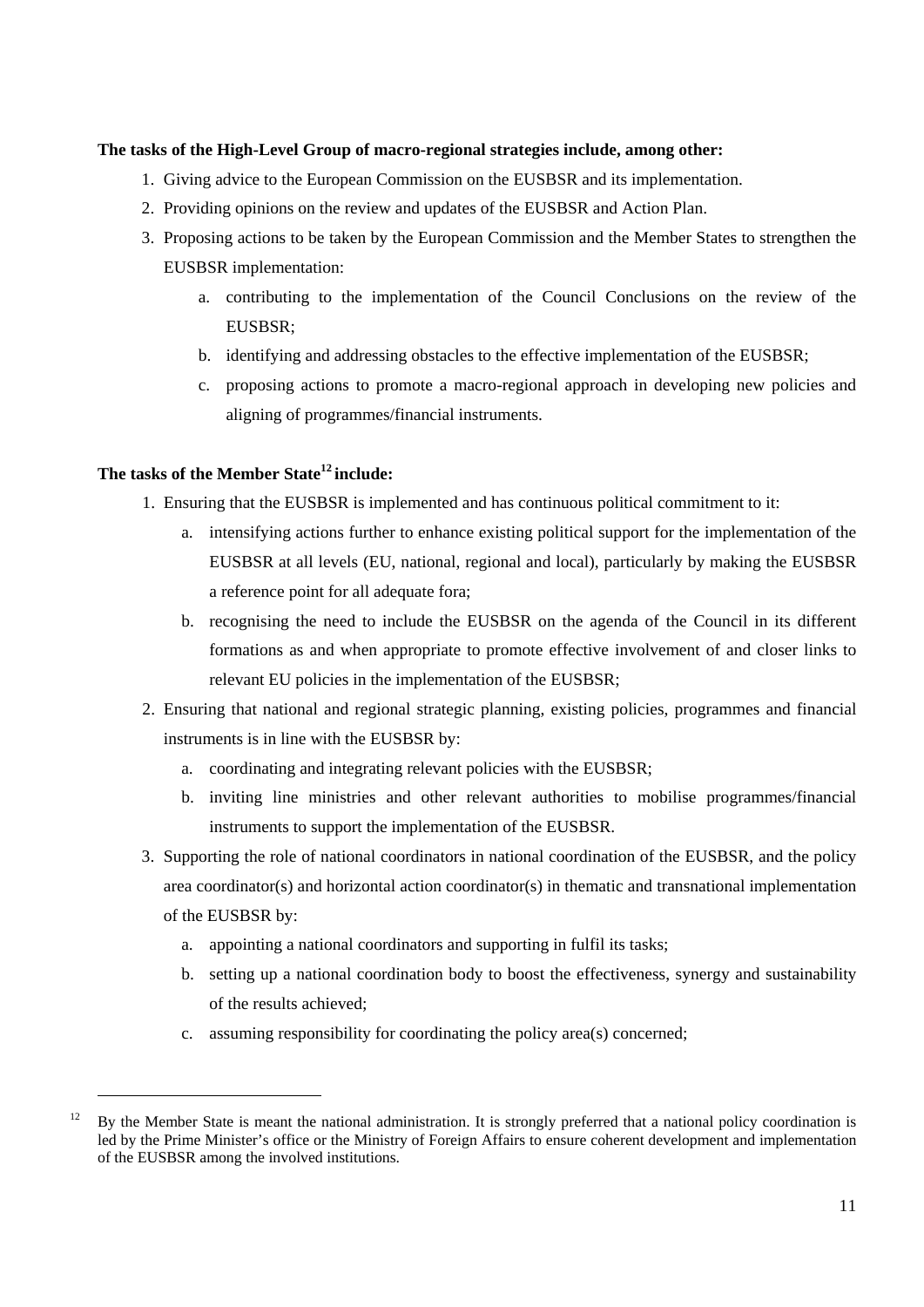- d. appointing policy area coordinator(s) and horizontal action coordinator(s) and ensuring that there is adequate internal capacity to fulfil the role;
- e. appointing policy area focal points and horizontal action focal points;<sup>13</sup>
- f. maintaining adequate internal capacity implement the EUSBSR.

## **The tasks of the national coordinator include:**

- 1. Seeking political support and commitment to implement the EUSBSR in the home country.
- 2. Cooperating with other EUSBSR national coordinators to secure coherence and exchange the best practices.
- 3. Ensuring overall coordination of and support for the EUSBSR implementation in the home country:
	- a. ensuring information to, consultation with national institutions regarding the EUSBSR and seeking their involvement;
	- b. facilitating the involvement of other relevant stakeholders;
	- c. maintaining an ongoing policy dialogue and working with the national coordination body to initiate operational action;
	- d. encouraging dialogue between relevant programmes/financial instruments and national stakeholders for the alignment of resources;
	- e. identifying the policy area focal points/horizontal action focal points.
- 4. Formulating and communicating national positions on the EUSBSR and Action Plan.
- 5. In close cooperation with the European Commission, policy area coordinators and horizontal action coordinators, participating in the review and updating of the EUSBSR and Action Plan.
- 6. Supporting policy area coordinator(s) and horizontal action coordinator(s) in implementing the EUSBSR.
- 7. Monitoring and, on the request of the European Commission, reporting on the coordination activities taken in the implementation of the EUSBSR.
- 8. Encouraging the participation of relevant stakeholders from the entire macro-region in the implementation of the EUSBSR.
- 9. Promoting the visibility of the EUSBSR.

1

## **The tasks of the policy area/horizontal action focal point include:**

The policy area focal points/horizontal action focal point serve as a liaison at national level for all matters regarding the policy area/horizontal action concerned in the Baltic Sea region states.<sup>14</sup>

<sup>&</sup>lt;sup>13</sup> The Member States are appointing policy area focal points (line ministries, agencies, other national/regional institutions) for each policy area of the EUSBSR. See tasks of the policy area focal points.

<sup>&</sup>lt;sup>14</sup> If there is a policy area coordinator/horizontal action coordinator appointed in the Member State for the particular policy area/horizontal action, no policy area focal point/horizontal action focal point is required.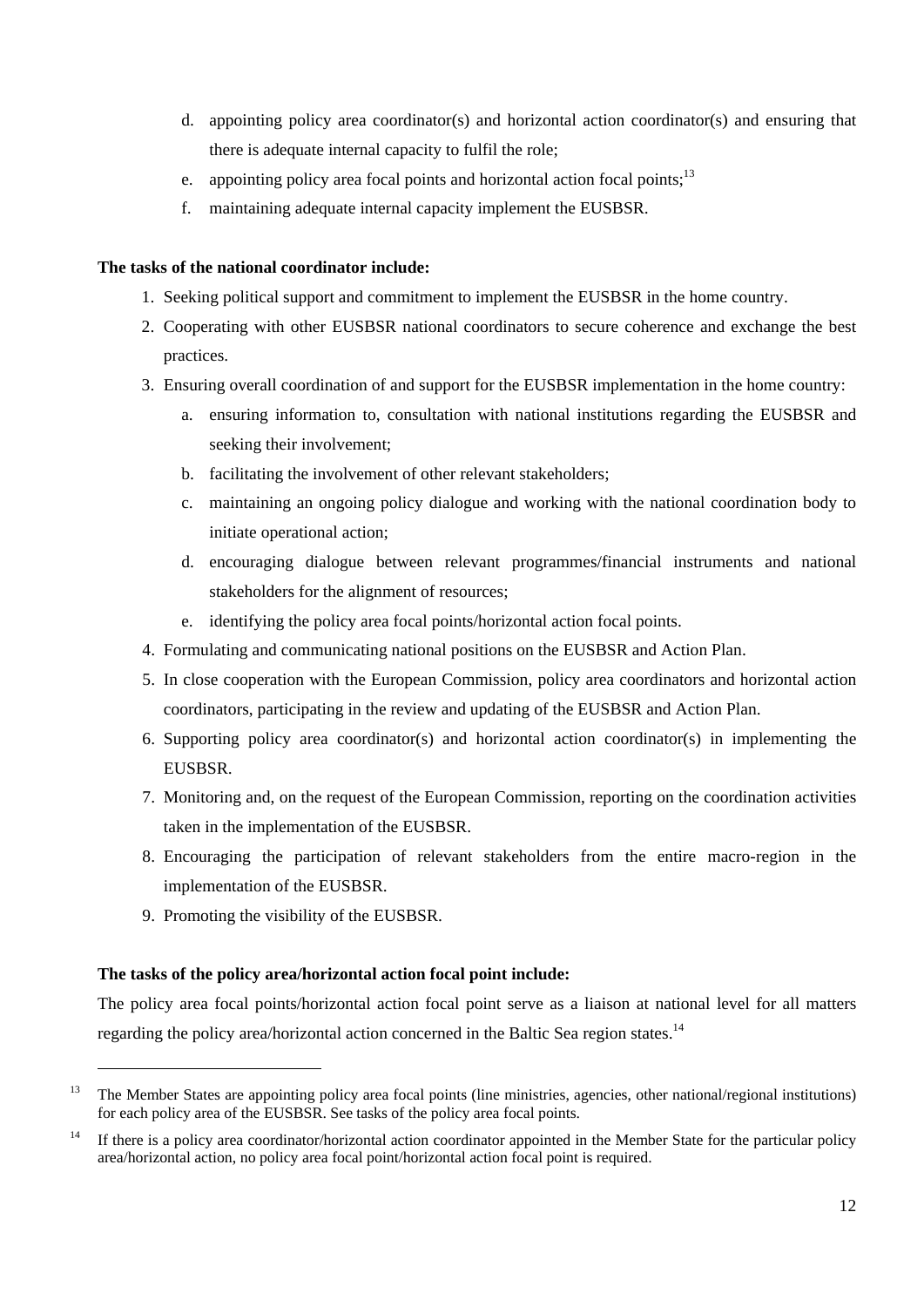- 1. Functioning as a focal point for the policy area/horizontal action in the home country by:
	- a. participating in national coordination regarding the EUSBSR;
	- b. providing information on the policy area/horizontal action to authorities or the public, whenever requested;
	- c. identifying relevant contact persons in the home country for policy area/horizontal action activities and flagships;
	- d. assisting the policy area coordinator(s)/horizontal action coordinator(s) to communicate and giving visibility to the policy area/horizontal action;
	- e. ensuring that decisions on the policy area/horizontal action are communicated to the relevant stakeholders.
- 2. Liaising regularly with the policy area coordinator(s)/horizontal action coordinator(s) in order to:
	- a. contribute to policy discussion within the policy area/horizontal action concerned;
	- b. attend relevant activities, e.g. steering committees, meetings and conferences, of the policy area/horizontal action; and ensure continuous EU relevance in areas/actions not exclusively coordinated by Member States;
	- c. provide information on activities and projects in the home country of relevance to the policy area/horizontal action;
	- d. convey positions to the policy area/horizontal action; and ensure they are nationally consolidated among the authorities and stakeholders concerned.

## **The tasks of the policy area coordinator include:**

1

Facilitating the involvement of and cooperation with relevant stakeholders from the entire macro-region and in close cooperation with those:<sup>15</sup>

- 1. Implementing and following-up the policy area towards targets and indicators defined. Whenever relevant, reviewing the set indicators and targets set;
- 2. Reviewing regularly the relevance of the policy area as described in the Action Plan. Proposing necessary updates, including the addition, modification or deletion of actions and flagships to the European Commission.
- 3. Facilitating policy discussions in the Baltic Sea region regarding the policy area concerned.
- 4. Facilitating the development and implementation of actions and flagships defined under the policy area.

<sup>&</sup>lt;sup>15</sup> For this purpose, a steering committee/coordination group should be set-up and chaired by the policy area coordinator(s). A group should be composed of representatives of all Member States and other Baltic Sea region states, when relevant, as well as experts in the area concerned. It's up to members of group to decide on internal rules of the steering committee. The group should meet at least twice a year and support policy area coordinator(s) in implementation of the tasks referred.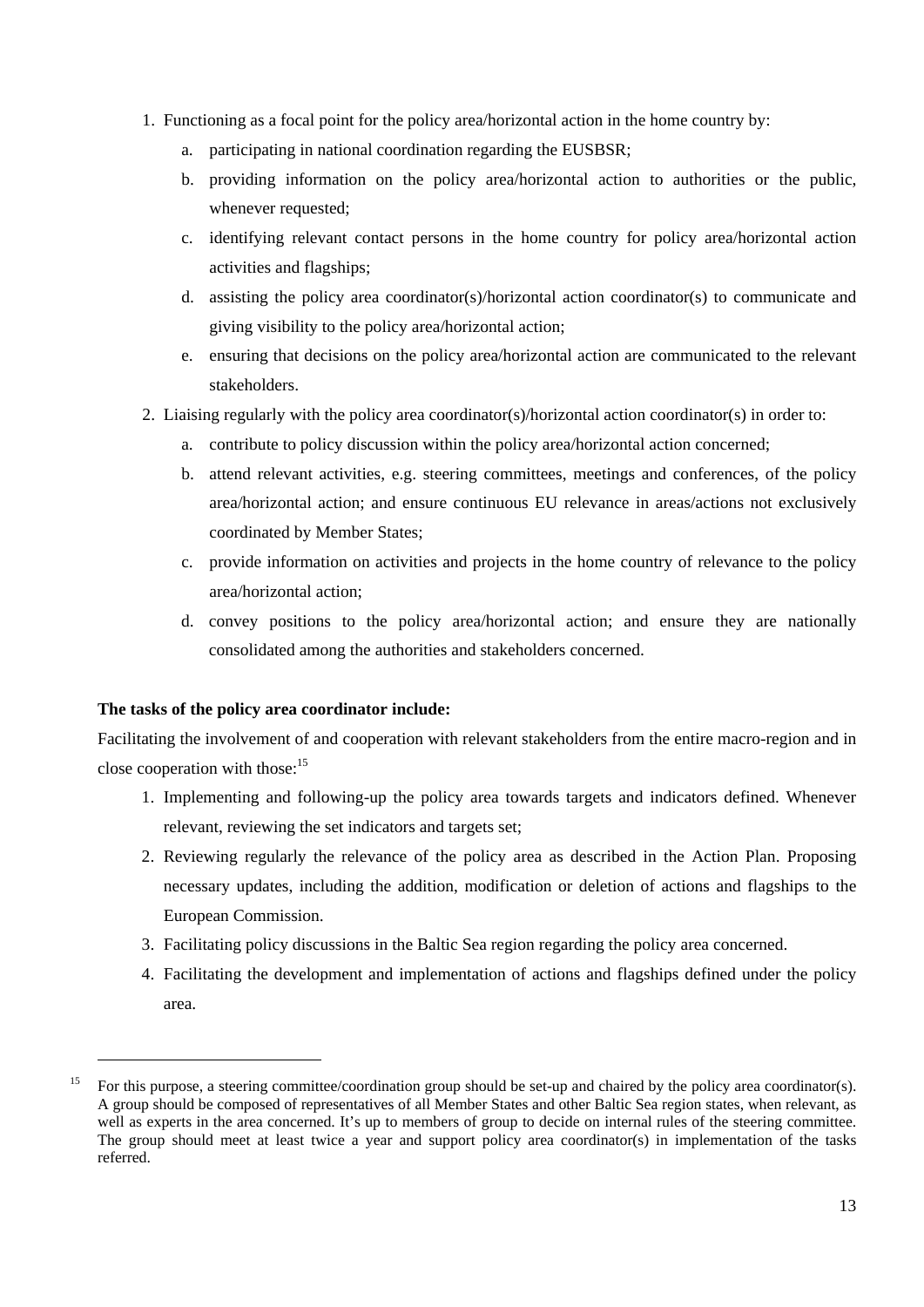- 5. Conveying the relevant results and recommendations of on-going and completed flagships to the policy level.
- 6. Ensuring communication and visibility of the policy area.
- 7. Maintaining a dialogue with bodies in charge of implementing programmes/financial instruments on alignment of funding for implementation of the policy area and flagships.
- 8. Liaising and cooperating with other policy area coordinators and horizontal action coordinators in order to ensure coherence and avoid duplicate work on the EUSBSR implementation.
- 9. Monitoring progress within the policy area and reporting on it.

## **The tasks of the horizontal action coordinator include:**

Facilitating the involvement of and cooperation with relevant stakeholders from the entire macro-region and in close cooperation with those: $16$ 

- 1. Implementing and following-up the horizontal action towards targets and indicators defined. Whenever relevant, reviewing of the indicators and targets set.
- 2. Reviewing regularly the relevance of the horizontal action as described in the Action Plan. Proposing necessary updates of the horizontal action to the European Commission.
- 3. Facilitating policy discussions in the Baltic Sea region regarding the horizontal action concerned.
- 4. Facilitating development and implementation of the horizontal action concerned.
- 5. When relevant, conveying relevant results and recommendations of the horizontal action to the policy level.
- 6. Ensuring communication and visibility of the horizontal action.
- 7. Maintaining a dialogue with bodies in charge of implementing programmes/financial instruments on alignment of funding for implementation of the horizontal action.
- 8. Liaising and cooperating with policy area coordinators and other horizontal action coordinators in order to ensure coherence and avoid duplication work on the EUSBSR implementation.
- 9. Monitoring progress within the horizontal action and reporting on it.

## **The tasks of the flagship leader include:**

1

- 1. Ensuring implementation of the flagship;
- 2. Liaising regularly with the respective policy area coordinator(s)/horizontal action coordinator(s):
	- a. taking actively part in the work of the respective policy area/horizontal action, e.g. relevant meetings and conferences;

<sup>16</sup> For this purpose, a steering committee/coordination group should be set-up and chaired by the horizontal action coordinator(s). A group should be composed of representatives of all Member States and other Baltic Sea region states, when relevant, as well as experts in the area concerned. It's up to members of group to decide on internal rules of the steering committee. The group should meet at least twice a year and support horizontal action coordinator(s) in implementation of the tasks referred.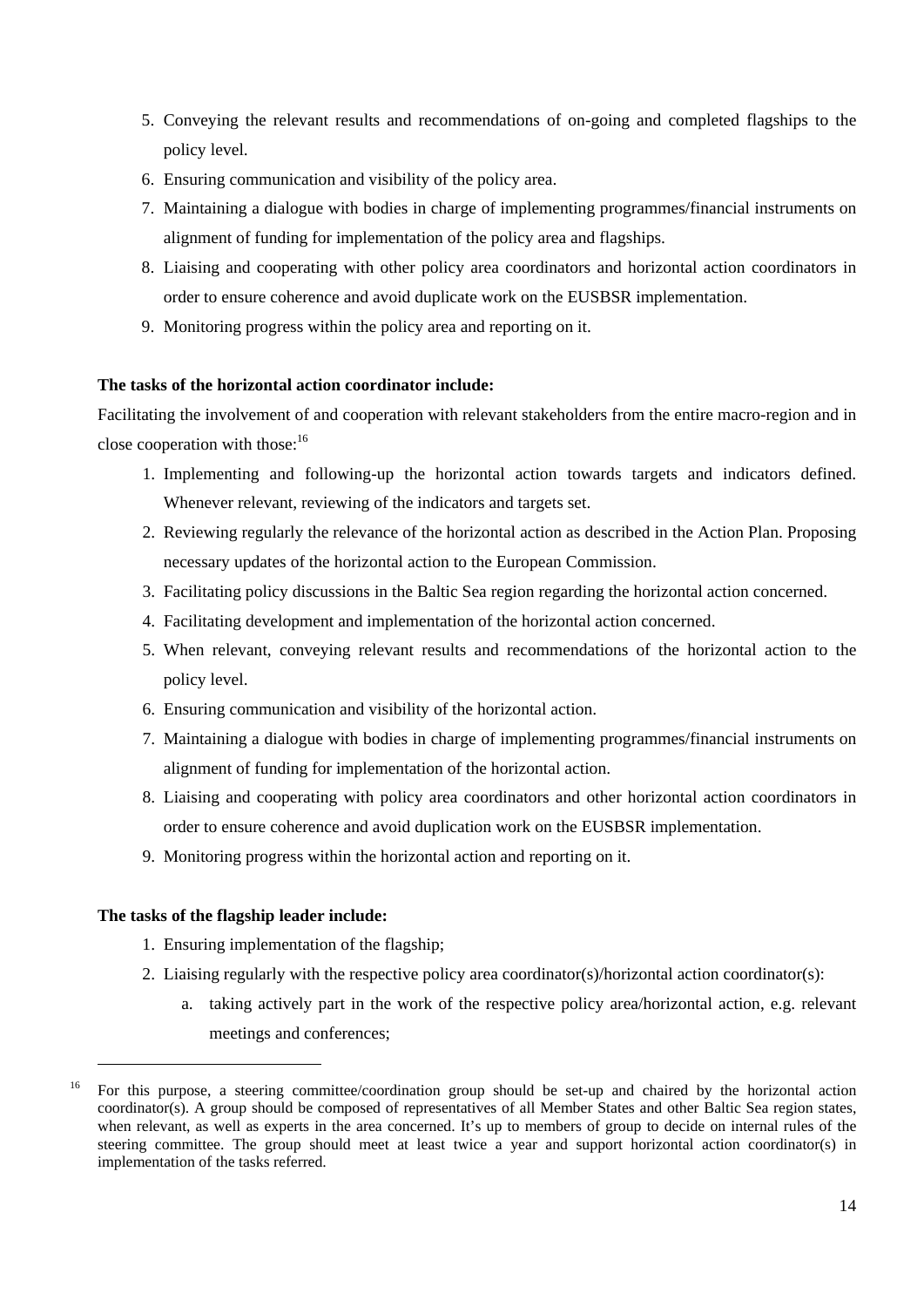- b. regularly monitoring and reporting on the progress of the flagship to the policy area coordinator(s)/horizontal action coordinator(s);
- 3. Promoting the flagship results and ensuring they are sustainable. Supporting the policy area coordinator(s)/horizontal action coordinator(s) in conveying relevant flagship results and recommendations to the policy discussions and policy development in the Baltic Sea region.
- 4. Establishing and maintaining cooperation with other relevant flagships of the EUSBSR, in order to ensure consistency, exchange information and avoid duplicate of work.
- 5. Ensuring communication and visibility of the flagship and its results.

## **The tasks of a body in charge of implementing a programme/financial instrument17 include:**

Bodies in charge of implementing programmes/financial instruments are encouraged, in all stages of the programme cycle, to closely cooperate with the national coordinators, policy area coordinators, policy area focal points, horizontal action coordinators, horizontal action focal points and line ministries in the Member States for implementing the EUSBSR.

## *In the implementation of the programmes/financial instruments:*

- 1. Contributing to macro-regional coordination and cooperation in national and regional development strategies (territorial and thematic) by ensuring the objectives of the programmes/financial instruments are aligned with the objectives of the EUSBSR, in order to facilitate consistency and synergies and the use of available resources most effectively.
- 2. Considering positively the creation of measures to support projects that contribute to the EUSBSR objectives.
- 3. Promoting, supporting and funding the implementation of joint and coordinated projects to reach the EUSBSR objectives.
- 4. Participating in and contributing to a continuous dialogue with the main implementing stakeholders of the EUSBSR in order to identify and work together in areas of mutual interest and objectives, such as the Europe 2020 Strategy.
- 5. Disseminating information to potential project applicants on the opportunities offered by the programme/financial instrument to implement the EUSBSR (see point 2).

*In the reporting phase of the programme/financial instrument:* 

-

6. Indicating and reporting on specific projects under actions/measures/priorities of the programme that contributes to the implementation of the EUSBSR objectives.

<sup>&</sup>lt;sup>17</sup> A body in charge of the implementation of a programme/ financial instrument is the institution or the authority (at international, national, regional or local level) responsible for the management and implementation of the respective programme or financial instrument.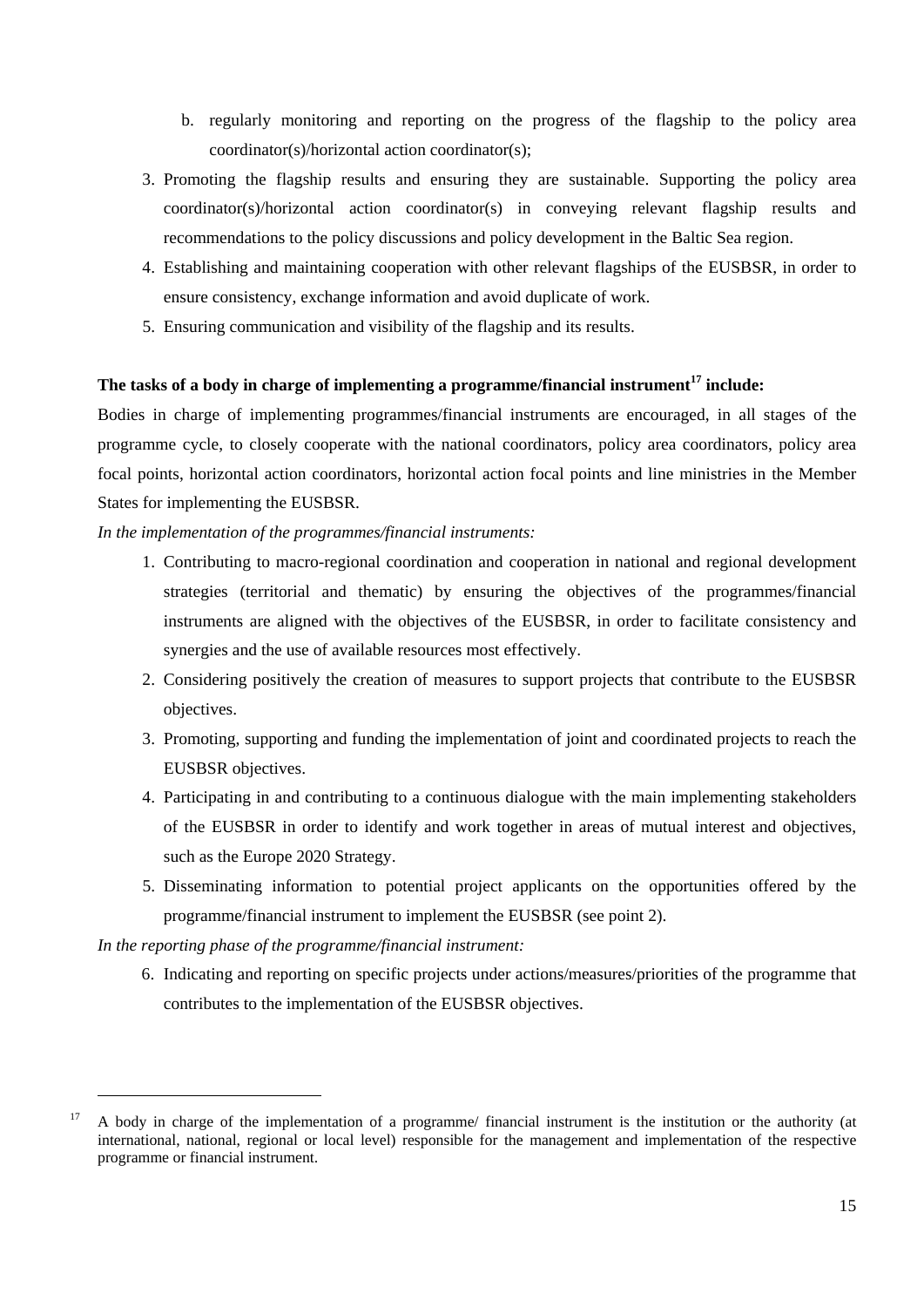## <span id="page-16-0"></span>**Updating the Action Plan**

The Action Plan may be updated regularly as the Baltic Sea region and its context develops, following an agreement among the policy area coordinators, horizontal action coordinators, the Member States and the European Commission.

## **The governance process**

Three general criteria apply:

- 1. Proposals for updates should be coordinated by the relevant policy area coordinator(s) and horizontal action coordinator(s), agreed upon with national coordinators and communicated to the Directorate General for Regional and Urban Policy.
- 2. Proposals for updates should be in line with Community policies.
- 3. The Commission will decide on all updates and corrections after consulting the High-Level Group of macro-regional strategies, when appropriate.

The Commission has developed a 'typology of updates to the Action Plan' to serve as a general rule of thumb when evaluating proposals for updates.

Broadly, the typology distinguishes between:

- 1. updates for the purpose of clarifying, correcting or 'filling the gaps',
- 2. updates that propose to cover new ground or are required because of a change in circumstances, and
- 3. updates proposing to move, significantly amend or delete flagships. While proposals to move flagships should generally to be accepted, the other two types will be evaluated on a case-by-case basis.

|                         | <b>Type of updates to the Action Plan</b>                                      | <b>Commission's approach</b>    |
|-------------------------|--------------------------------------------------------------------------------|---------------------------------|
| $\mathbf{1}$            | <b>Filling gaps</b>                                                            | To be accepted                  |
| 2                       | <b>Clarifications, correction</b>                                              | To be accepted                  |
| 3                       | <b>Negotiated change</b>                                                       | To be accepted                  |
| $\overline{\mathbf{4}}$ | <b>Change of circumstances</b>                                                 | <b>Generally to be accepted</b> |
| 5                       | Substance change                                                               | Case-by-case evaluation         |
| 6                       | Delete flagship                                                                | Case-by-case evaluation         |
| 7                       | <b>Modify flagship</b>                                                         | <b>Case-by-case evaluation</b>  |
| 8                       | <b>Add flagship</b>                                                            | <b>Case-by-case evaluation</b>  |
| 9                       | Add flagship only partly meeting the set criteria Generally not to be accepted |                                 |
|                         | for flagship                                                                   |                                 |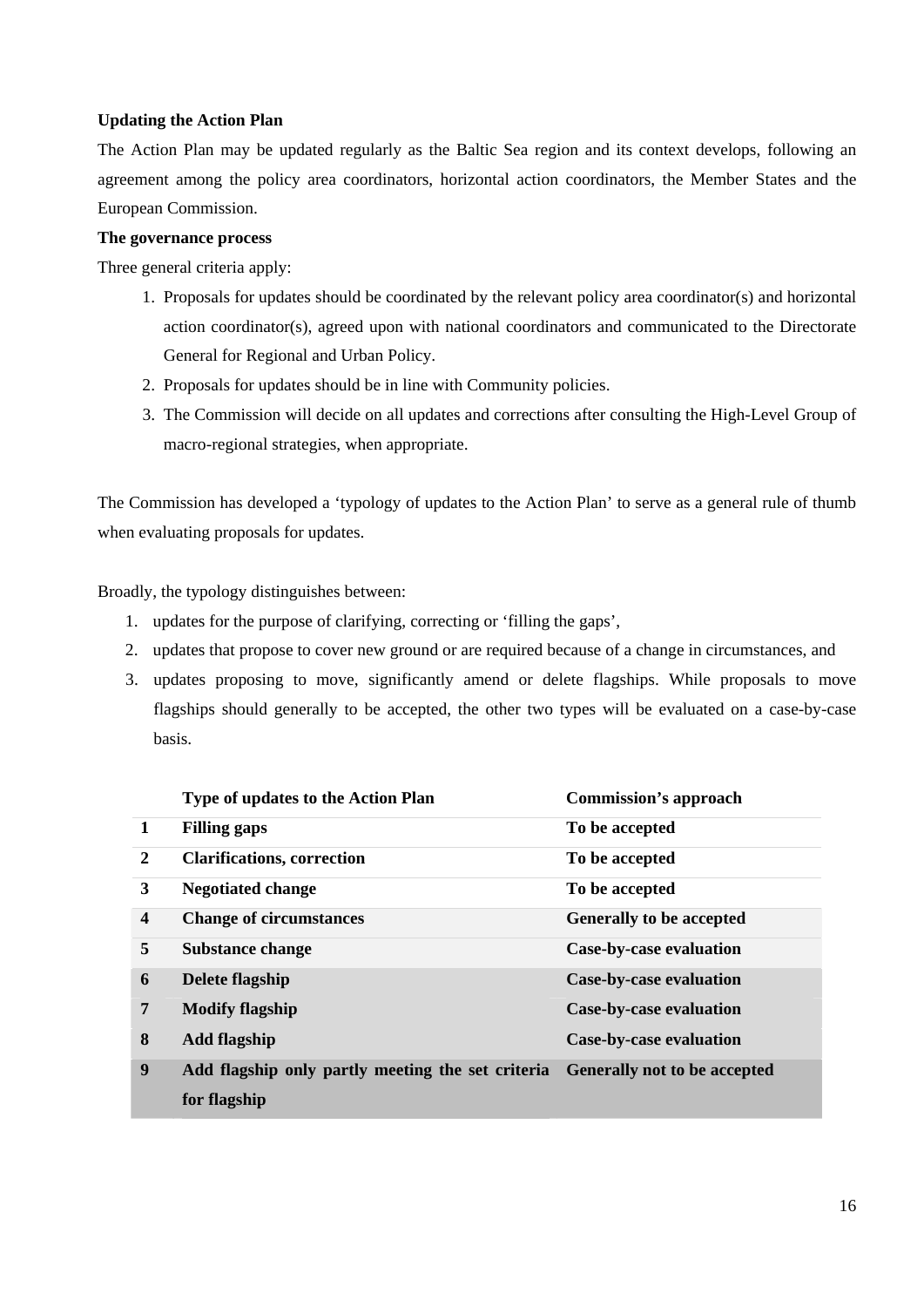The following section describes in detail the process of becoming a flagship.

## <span id="page-17-0"></span>**Flagships: functions, structure and added value**

The EUSBSR is implemented, among others, by means of flagships – projects and processes. Flagships demonstrate the process and progress of the EUSBSR, and may serve as pilot examples for desired change.

A flagship is frequently the result of a policy discussion within a policy area/horizontal action. It fleshes out the ambition of a policy area/horizontal action in a specified field. It may, for example, develop key solutions, new methodologies, practises or be a network looking for new forms of cooperation. Flagships may also concern key investments of regional importance.

In terms of structure, a flagship is either:

- a single project;
- a set of projects (a group) contributing to same action;
- a process (e.g. network, new cooperation platform, etc.).

## **The label of a flagship can be given to a project/process that fulfils the following criteria:**

- a. it has a high macro-regional impact;
- b. it contributes to meeting the objectives, indicators and targets of the EUSBSR;
- c. it is related to the implementation of one or more actions of the policy area/horizontal action concerned.

## In general, a flagship is also expected to:

1

- d. have a clear macro-regional dimension (cooperation between and/or impact on at least three Baltic Sea region states including at least two EU Baltic Sea region states if another Baltic Sea region state (Russia, Norway, Iceland, Belarus) is involved); in case a flagship is implemented by individual efforts (projects), coordination between these individual projects should be ensured. It should be clearly shown how these individual projects make an impact at macroregional level. Any flagship shall clearly contribute to the objectives, indicators and targets of the  $EUSBSR$ :<sup>18</sup>
- e. be mature for implementation:
	- i. can be implemented within a realistic timeframe;
	- ii. has a clear financial and activity plan which e.g. encompass setting aside resources for attending relevant activities of the policy area/horizontal action and the EUSBSR;
	- iii. partnership is established and a flagship leader is identified.

<sup>&</sup>lt;sup>18</sup> Under exceptional circumstances projects with less than three countries involved could be considered.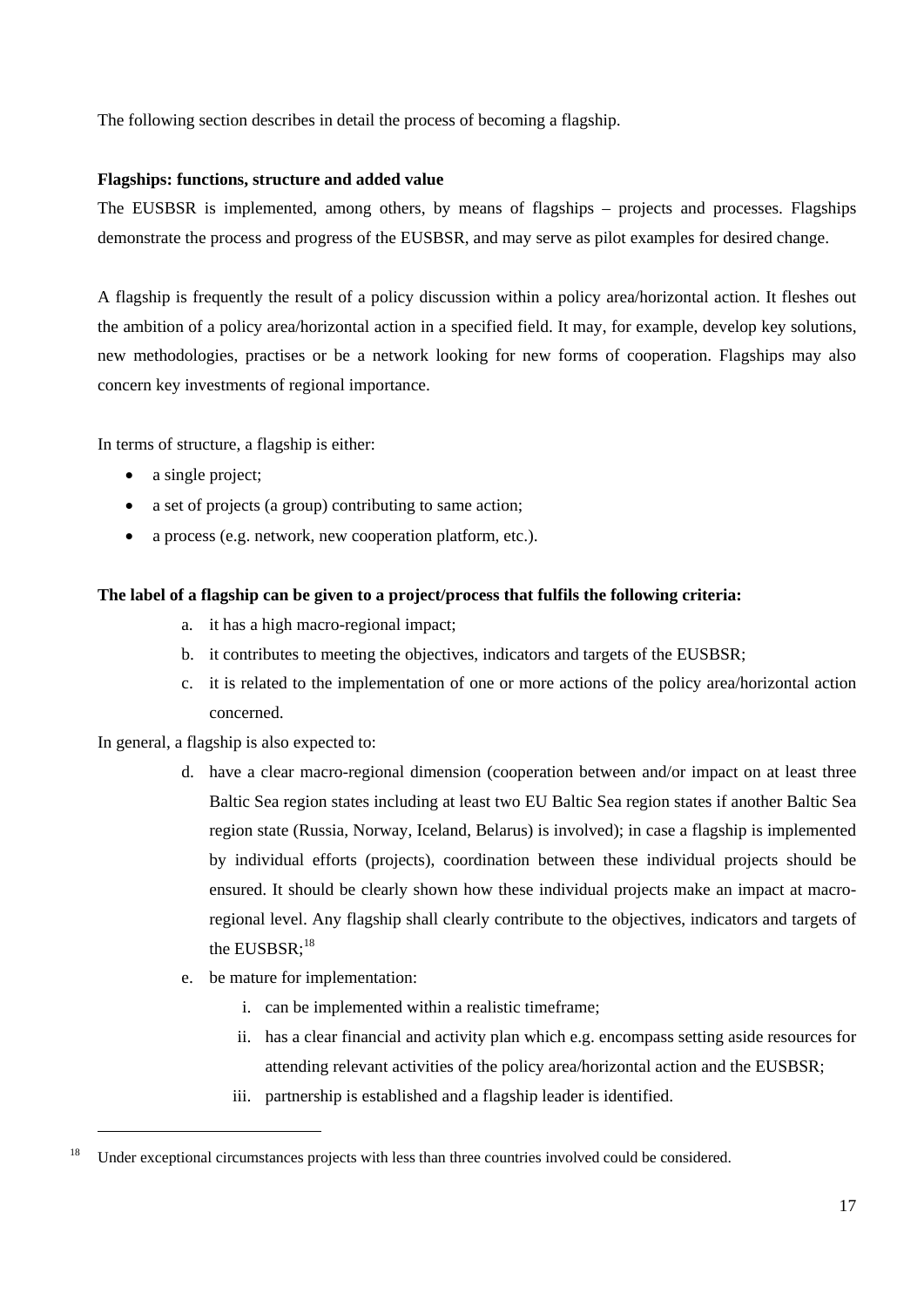f. be monitored and evaluated towards the objectives, indicators and targets of the EUSBSR and particular policy area/horizontal action.

Policy area coordinator(s)/horizontal action coordinator(s) may decide on additional criteria under their respective policy area/horizontal action after consultation with the Directorate General for Regional and Urban Policy (DG REGIO).

The added value of flagship status for a project or a process can take several forms. It represents recognition of the project and what it is addressing as questions of high macro-regional importance, central to the EUSBSR objectives and its policy areas/horizontal actions. Flagship status will also help raise the profile of the project or process. Furthermore, in many instances, when evaluated by programmes a project application will be given a higher score if it has flagship status.

## **Procedure to become a flagship**<sup>19</sup>

-

Projects/processes interested in obtaining the label of flagship in the EUSBSR are to undertake the following steps:

- a. identify to which action of a chosen policy area/horizontal action the proposed flagship would contribute;
- b. establish contact with the policy area coordinator(s)/horizontal action coordinator(s) concerned;
- c. after assessing the proposed flagship, the policy area coordinator(s)/horizontal action coordinator(s) will make a recommendation to the steering committee/coordination group for decision;
- d. if the proposal is supported by the committee/group, the policy area coordinator(s)/horizontal action coordinator(s) makes a recommendation to DG REGIO regarding the project, indicating how the requirements for becoming a flagship have been met;
- e. DG REGIO considers the proposal and may consult other Commission services before making a recommendation to the national coordinators;
- f. as soon as the national coordinators agree on the proposal, flagship status is granted. The flagship will be included in an Annex to the Action Plan and published on the EUSBSR and DG REGIO websites;
- g. the High-Level Group of macro-regional strategies will be informed about the modifications in the Annex to the Action Plan (concerning flagships).

<sup>&</sup>lt;sup>19</sup> With a view to simplify the procedure in getting a flagship status in the EUSBSR, a new procedure in getting a flagship status in the EUSBSR was agreed at the meeting of the national coordinators of the EUSBSR (25 February 2015, Riga, Latvia). It foresees that decisions on flagships are taken by national coordinators of the EUSBSR instead of the High Level Group of macro-regional strategies. It also foresees that all approved flagships are listed in a separate document, as an Annex to the Action Plan, instead of incorporating them in different policy areas/horizontal action sections. The list of flagships may be changed when necessary without amending the Action Plan as such.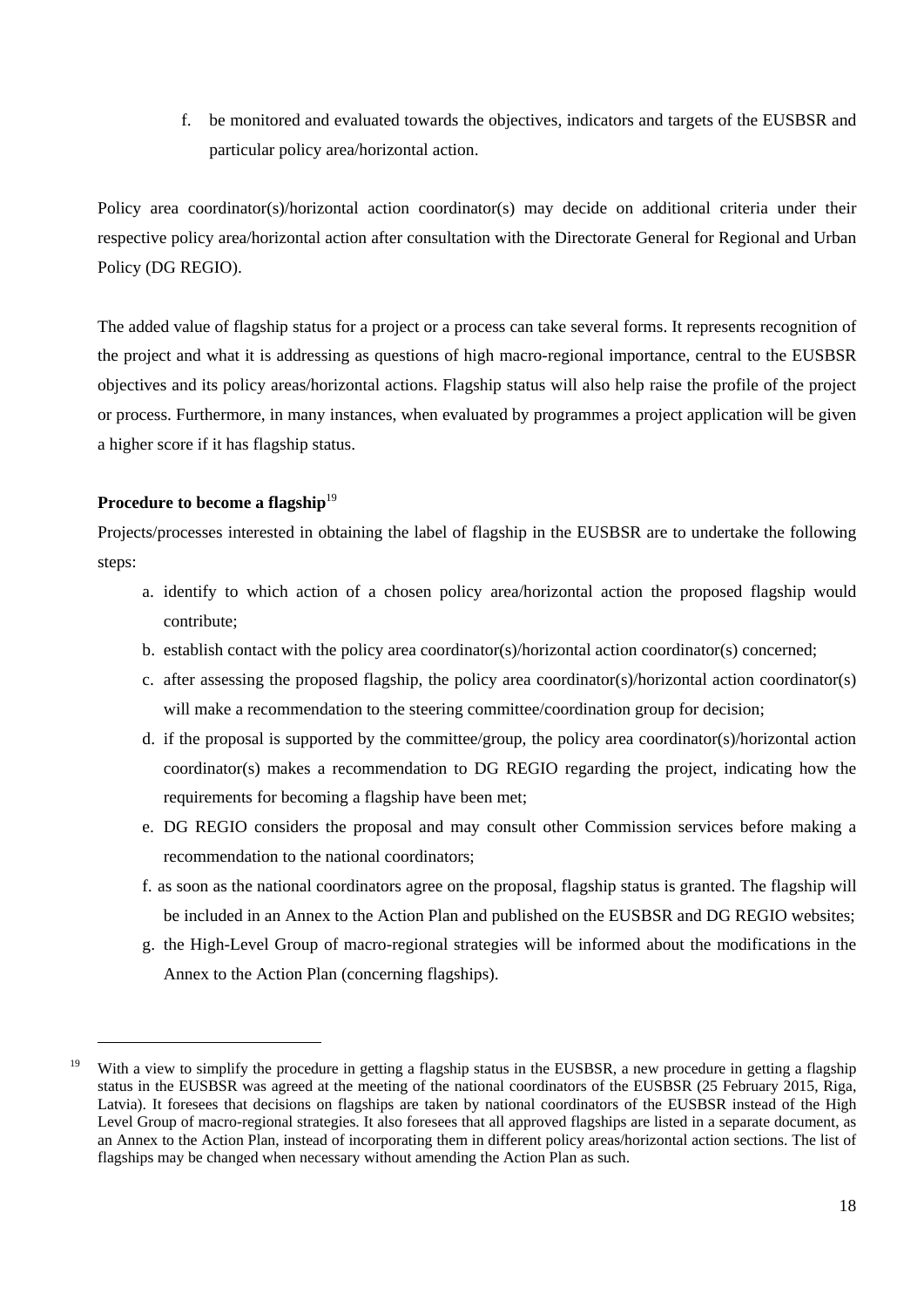A flagship can be listed under one policy area/horizontal action only. If a flagship contributes to several policies areas/horizontal actions, it is recommended to liaise with the other relevant policy areas/horizontal actions.

A flagship does not have the exclusive right to undertake action in the policy area/horizontal action under which it is listed. The policy area coordinator(s)/horizontal action coordinator(s) may at any time accept more flagships in the same field.

Furthermore, by implementing the flagship, its leader shall fulfil certain tasks of the flagship leader as specified under the tasks of flagship leaders above.

As soon as the flagship status is granted, the flagship leader should follow the visual identity requirements of the EUSBSR and attach flagship label to it.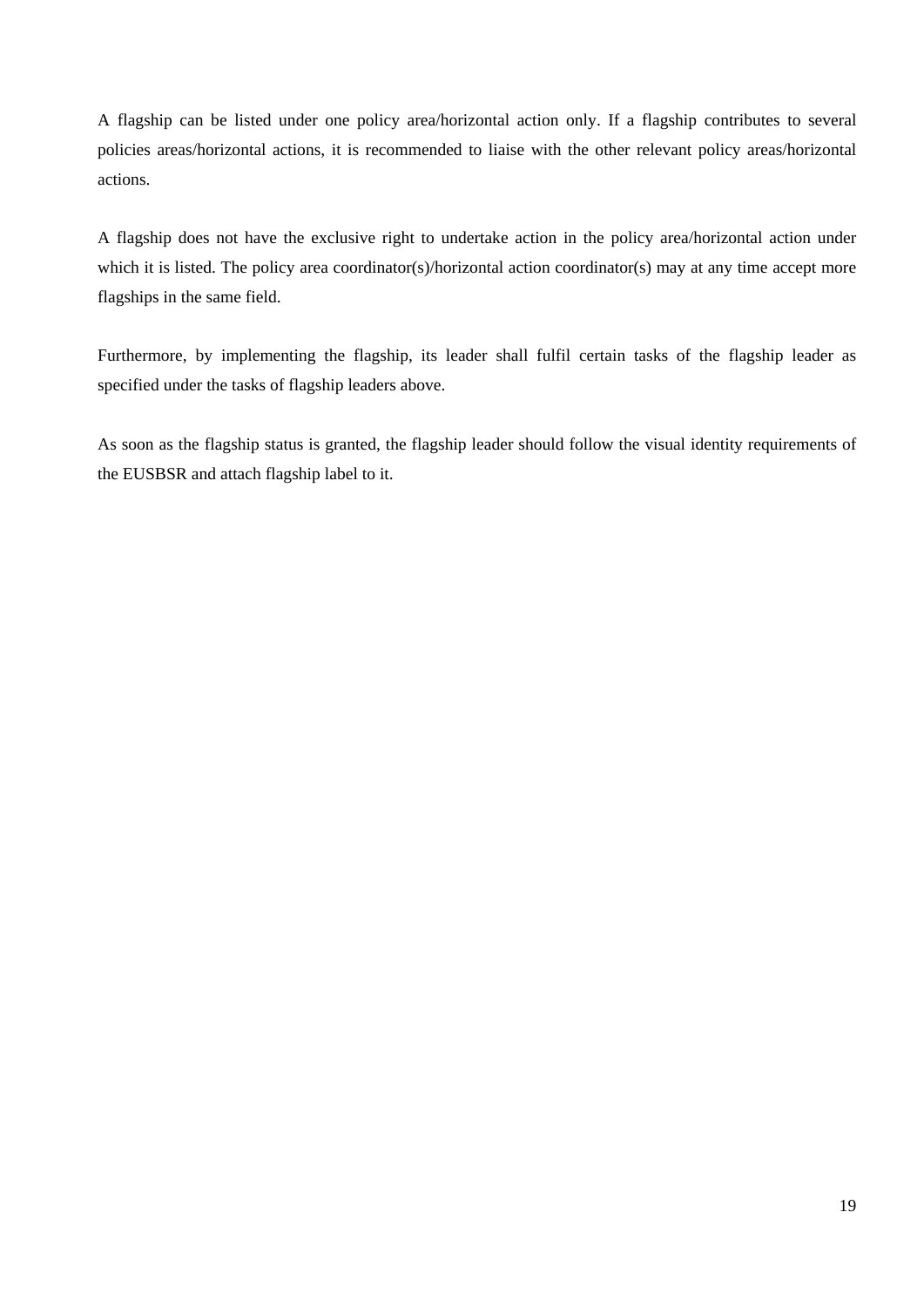#### <span id="page-20-0"></span>**Regional organisations within the EUSBSR**

A considerable number of regional organisations, networks and initiatives are involved in the EUSBSR. They play an important role i.e. as policy area/horizontal area coordinators and are involved in flagships and other activities. The EUSBSR provides these organisations with a wider strategic and institutional framework, while benefiting from their experience and expertise. By providing a common reference point, the EUSBSR can enhance the coherence of cooperation in the region and contribute to a better division of labour among the existing networks in order to avoid overlaps and strengthen synergies. The purpose of this chapter is to outline by way of some (non-conclusive) examples the involvement of regional organisations in the EUSBSR. It is based on information provided by those same organisations.

#### **Baltic Sea Commission (BSC) of the Conference of Peripheral Maritime Regions of Europe (CPMR)**

The BSC is one of the six Geographical Commissions that make up the backbone of the CPMR. The BSC is a pan-Baltic organisation, which facilitates a closer dialogue with the regional level in the Baltic Sea region. As a pan-European body it also provides links to other macro-regional strategies.

The BSC currently has working groups on Transport, Maritime issues and envisages a working group on Energy (including renewable energies and issues concerning the Energy Union). A dialogue has been initiated with the horizontal action 'Capacity' of the EUSBSR and an interaction is aimed at the other EUSBSR coordinators where this brings added-value and content to the Strategy work. A bottom-up dialogue is being initiated with current and potential member regions as well as with other stakeholders. This is expected to also intensify the dialogue with other macro-regional organisations in the Baltic Sea region.

#### **Baltic Sea Parliamentary Conference (BSPC)**

The BSPC was established in 1991 as a forum for political dialogue between parliamentarians from the Baltic Sea region. BSPC aims at raising awareness and opinion on issues of current political interest and relevance. It promotes and drives various initiatives and efforts to support a sustainable environmental, social and economic development of the Baltic Sea region.

The BSPC considers that governance issues should be regarded as a coming priority. Since the idea of developing the EUSBSR emanates from parliamentary initiatives, the BSPC considers it both natural and necessary to develop the parliamentary dimension of the EUSBSR as well as the interaction between parliamentary and other stakeholders. This could be seen as a necessary precondition for efficient cooperation and fruitful synergies and a contribution to leadership and good governance. It adds to the democratic legitimacy of the Strategy. The EUSBSR should aim at bolstering the vertical and horizontal dialogue between stakeholders and actors of the region. A closer synchronization of the actors would strengthen both their individual and their combined impact.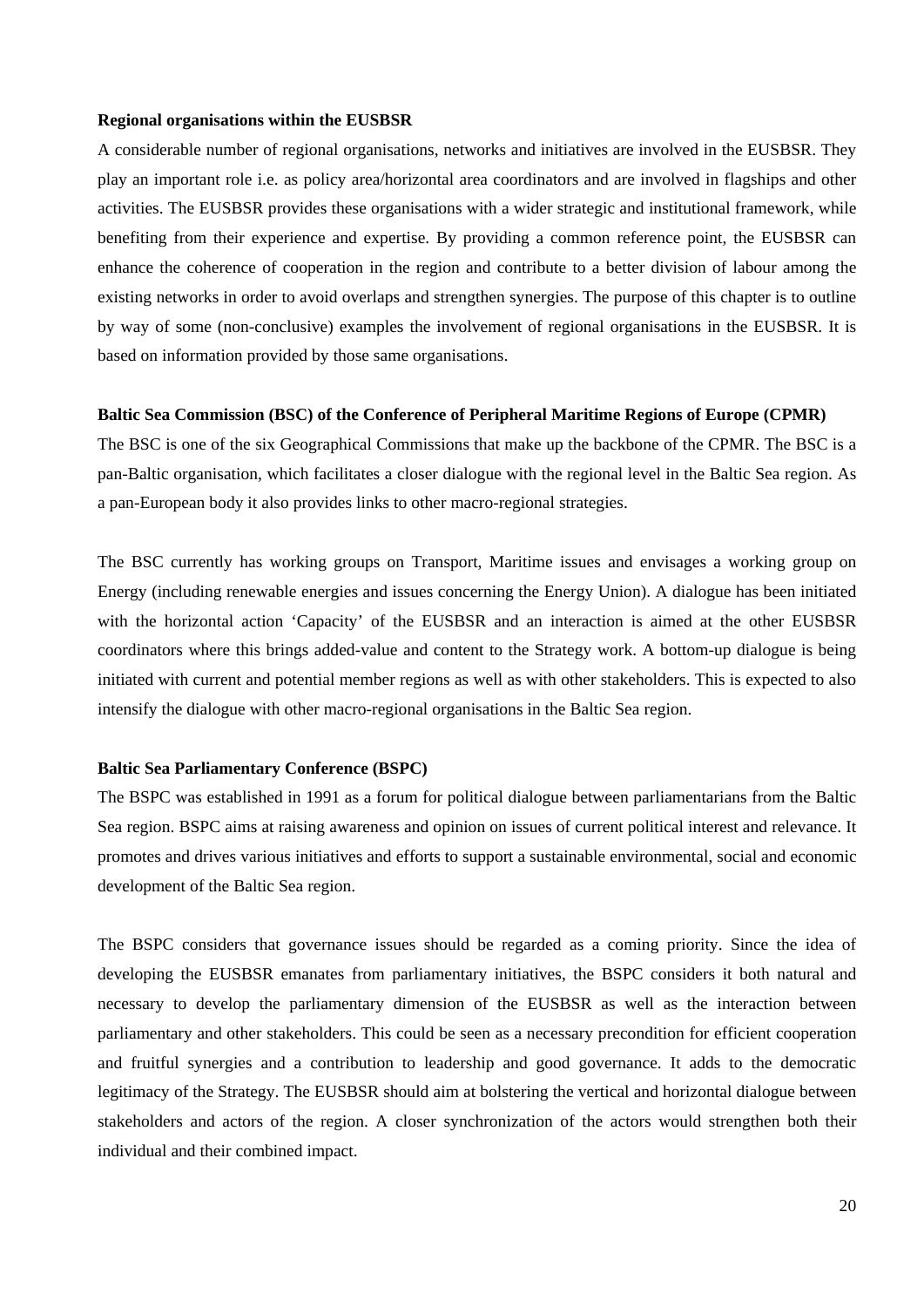The BSPC recognizes the impact of the EUSBSR on the region's development. This is reflected in recent resolutions. In the conference resolution adopted by the  $21<sup>st</sup> BSPC$  in St. Petersburg (in 2012), the parliamentarians called on the governments and other actors in the Baltic Sea region to promote interaction and cooperation in the implementation of the North-West Russia Socio-Economic Development Strategy by the Russian Federation and other overall policies of the Baltic Sea region, such as the EUSBSR and the Northern Dimension. The resolution of the 23<sup>rd</sup> BSPC in Olsztyn (in 2014) re-affirmed this position and furthermore demanded to make full use of the EUSBSR and other regional initiatives to deliver on a sustainable Blue Growth agenda leading to growth and jobs from the maritime economy.

## **Baltic Sea NGO Network**

The Baltic Sea NGO Network is a cooperative body of Non-Governmental Organisations (NGOs) in the Baltic Sea region. The members are from Denmark, Estonia, Finland, Germany, Iceland, Latvia, Lithuania, Norway, Poland, Russia and Sweden. The network is open to all organisations with an interest in development of the societies in the Baltic Sea region and in cooperation between the countries in the region. The purpose of the Network is to support and strengthen civil society in the Baltic Sea region.

The Network was founded in 2003 but since 2001 yearly Forums are organised in the country holding the Presidency in the Council of the Baltic Sea States. The Baltic Sea NGO Network is taking part in the EUSBSR as a coordinator for the horizontal action 'Capacity'. This task includes, among other things, involving local and regional authorities, industry, academia and civil society in implementing the EUSBSR.

#### **Baltic Sea States Subregional Co-operation (BSSSC)**

The BSSSC, founded in 1993, is a political network for decentralised authorities (subregions) in the Baltic Sea region. Its participants are regional authorities of the 10 Baltic Sea littoral states: Germany, Denmark, Finland, Sweden, Norway, Poland, Latvia, Lithuania, Estonia and Russia.

The EUSBSR has since its establishment in 2009 guided the actions of the BSSSC and its regions. The BSSSC has participated as a key stakeholder in the planning and implementation of the Strategy. It strives to advocate the interests of the regions and promotes its implementation and ownership on all levels of governance. In order to develop a functioning multi-level governance system, the BSSSC considers that focus should be laid on involvement of local and regional actors in the overall design and review of the EUSBSR as well as in policy areas/horizontal actions co-ordination and projects.

Traditional BSSSC policy areas such as maritime policy, energy and climate, youth, the northern and arctic dimension and cohesion policy are supported and developed. The EUSBSR, entrepreneurship and innovation are the cross cutting themes in the BSSSC's work. The BSSSC considers that the EUSBSR is also a very important macro-level tool for finding solutions for problems like pollution of the Baltic Sea and poor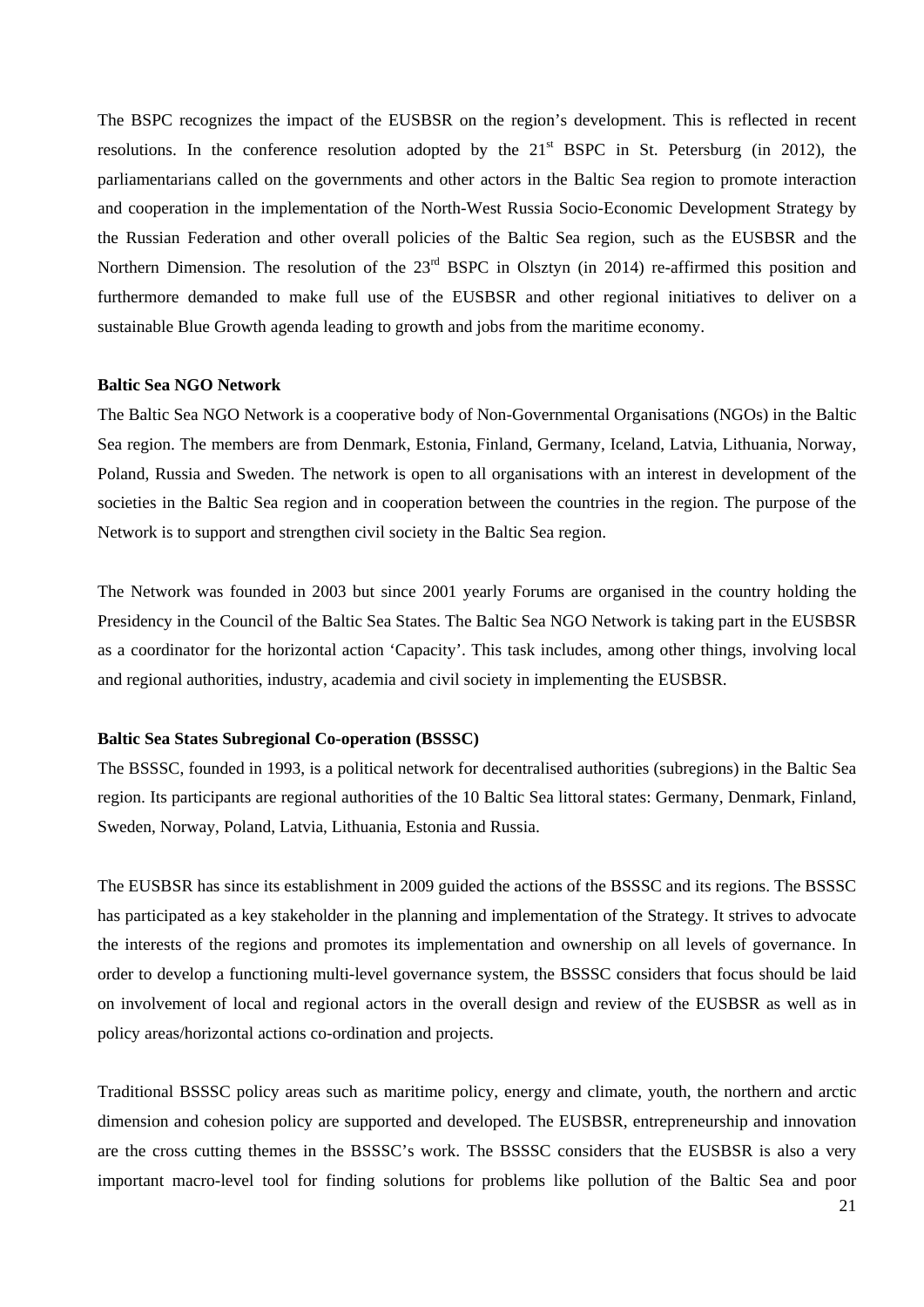transport connections in the Baltic Sea region. The participation of regional networks like the BSSSC and its sub-regions in the planning and execution of the EUSBSR is considered essential as they can facilitate and participate in the implementation on the ground. BSSSC's mission is among others to promote the implementation of the EUSBSR and advocate the interests of the regions in the planning, evaluation and further development of the Strategy, and to co-operate closely and constructively with the relevant actors of the EUSBSR.

#### **Baltic Development Forum (BDF)**

BDF is a leading think-tank and network for high level decision-makers from business, politics, academia and media in the Baltic Sea region. BDF has a wide range of partners including major cities, large companies, institutional investors and business associations in the Baltic Sea region. Its mission is to position the Baltic Sea region in the EU and on the global map by advancing its growth and competitive potential through partnership between businesses, governments and academia.

The BDF served as a coordinator of the EUSBSR horizontal action 'Promo' (Boosting joint promotion and regional identity building action)<sup>20</sup> and expressed its continued commitment and willingness to contribute actively to EUSBSR implementation also in the future, such as for example around certain activities within the merged policy area 'Innovation' where topics and policy focus is very much in line with the BDF work and priorities. Because its long experience in communicating Baltic Sea region issues to external stakeholders and raising awareness of the region in the civil society, the BDF is also a member of the Communication Task Force for the EUSBSR. The BDF will also continue to be actively involved in the implementation of other policy areas within the EUSBSR.

#### **BONUS**

1

BONUS, the joint Baltic Sea research and development programme, integrates the research activities of the eight EU member states bordering the Baltic Sea and with the support of the EU addresses the severe environmental challenges facing the sea. In this respect, BONUS provides policymakers with the information that they need to for effective regulation and support a prosperous and fully sustainable regional economy. Key relevant policies include the European Research Area, the Baltic Marine Environment Protection Commission (HELCOM) Baltic Sea Action Plan, the MSFD, the Common Fisheries Policy, the Integrated European Maritime Policy and the European Strategy for Blue Growth.

<sup>&</sup>lt;sup>20</sup> During the review in 2014-2015, it was agreed that the horizontal action 'Promo' will be taken out from the EUSBSR Action Plan. Nevertheless, certain activities/actions are included under policy area 'Innovation'.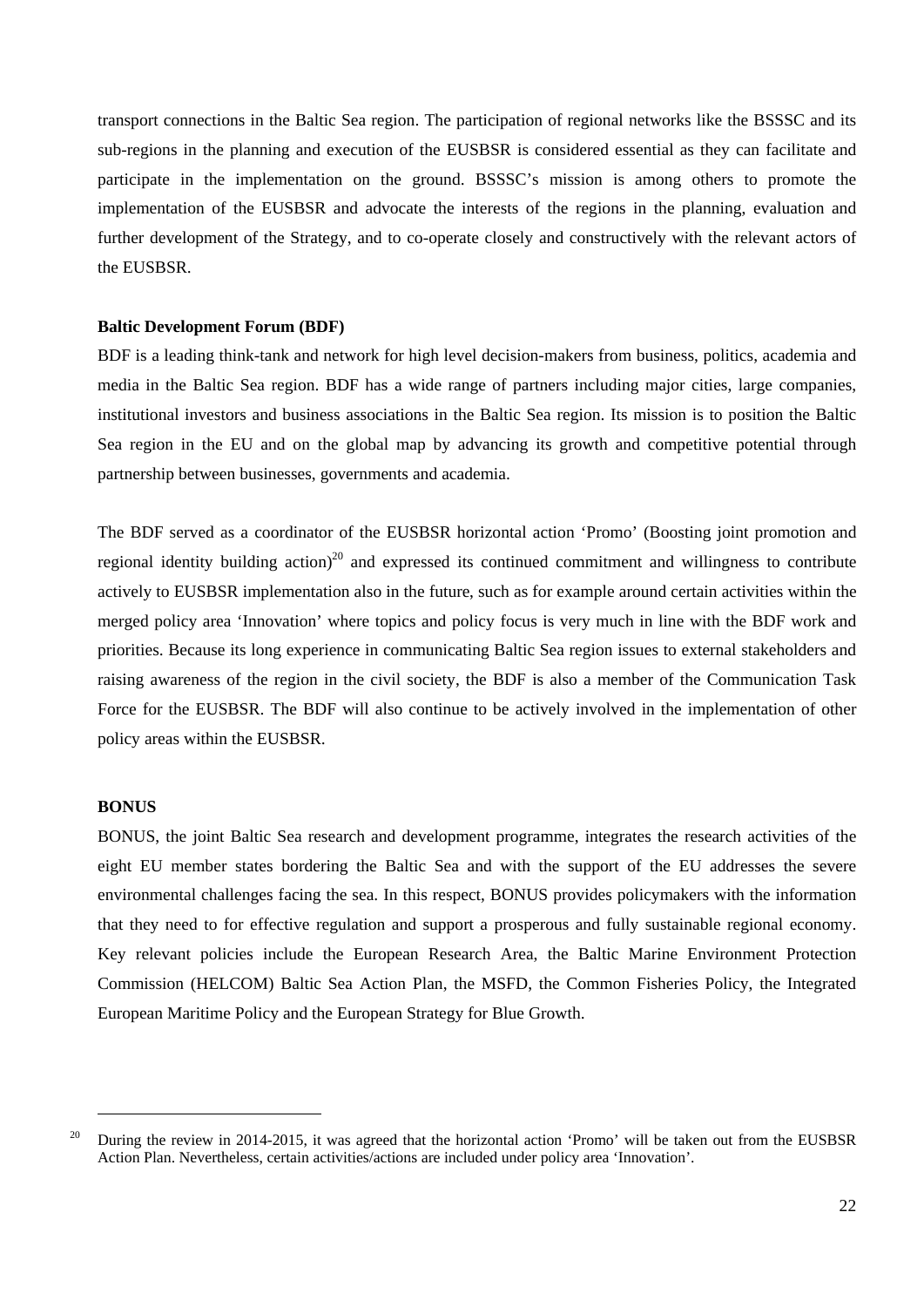The BONUS programme was founded upon a legislative basis in 2010 following a co-decision of the European Parliament and the Council.<sup>21</sup> Following an initial strategic phase, full implementation commenced in 2012 with publication of the first call for collaborative research and innovation projects that will address the most important priorities to be addressed so as to ensure a clean sustainable and prosperous Baltic Sea.

BONUS directly supports implementation of the EUSBSR within the three key challenges of: saving the sea, connecting the region and increasing prosperity, as well as towards the EUSBSR horizontal actions. For example, the BONUS supported project SOILS2SEA determines ways to reduce nutrient loads from agriculture and corresponds to the policy areas 'Nutri' and 'Bioeconomy' of the EUSBSR. Also the innovation projects MICROALGAE, OPTITREAT, PROMISE seek to establish technical solutions to the same problem and furthermore supports the EUSBSR priorities towards innovation and SMEs – as do all other innovation projects supported by the BONUS programme.<sup>22</sup>

The support of BONUS towards delivery of the EUSBSR and overcoming regional fragmentation of Baltic Sea research is evident. Additional synergies have been established by means of information exchange and cooperation between BONUS and the Baltic Sea Region programme and to ensure an active regional sciencepolicy dialogue within fora such as the Annual Fora of the EUSBSR. Within this forum BONUS has organised joint sessions with relevant EUSBSR area coordinators (such as the CBSS Baltic-21), workshops (such as on science and knowledge). Also close links have been established between the 10<sup>th</sup> Baltic Sea Science Congress and the  $6<sup>th</sup> EUSBSR$  Annual Forum (in 2015). Ensuring this dialogue links common values and aims which are founded upon sound scientific evidence and communicated within effective stakeholder platforms to maximise macro-regional efforts towards a clean, prosperous and sustainable Baltic Sea.

#### **Council of the Baltic Sea States (CBSS)**

1

The CBSS, created in 1992, provides an intergovernmental platform for regional co-operation between the eleven countries of the Baltic Sea region as well as the European Commission. It works through network- and project- based activities and aims to boost the competitive advantage of the region. The CBSS Secretariat is coordinator for policy area 'Secure', together with Sweden. It is also coordinator for horizontal action 'Climate', and joint coordinator with the City of Turku for horizontal action 'Neighbours'.

<sup>&</sup>lt;sup>21</sup> DECISION No 862/2010/EU OF THE EUROPEAN PARLIAMENT AND OF THE COUNCIL of 22 September 2010 on the participation of the Union in a Joint Baltic Sea Research and Development Programme (BONUS) undertaken by several Member States.

<sup>&</sup>lt;sup>22</sup> Twelve innovation projects have been supported following the BONUS Innovation call 2012: implemented in collaboration with the EUSBSR flagship BSR Stars.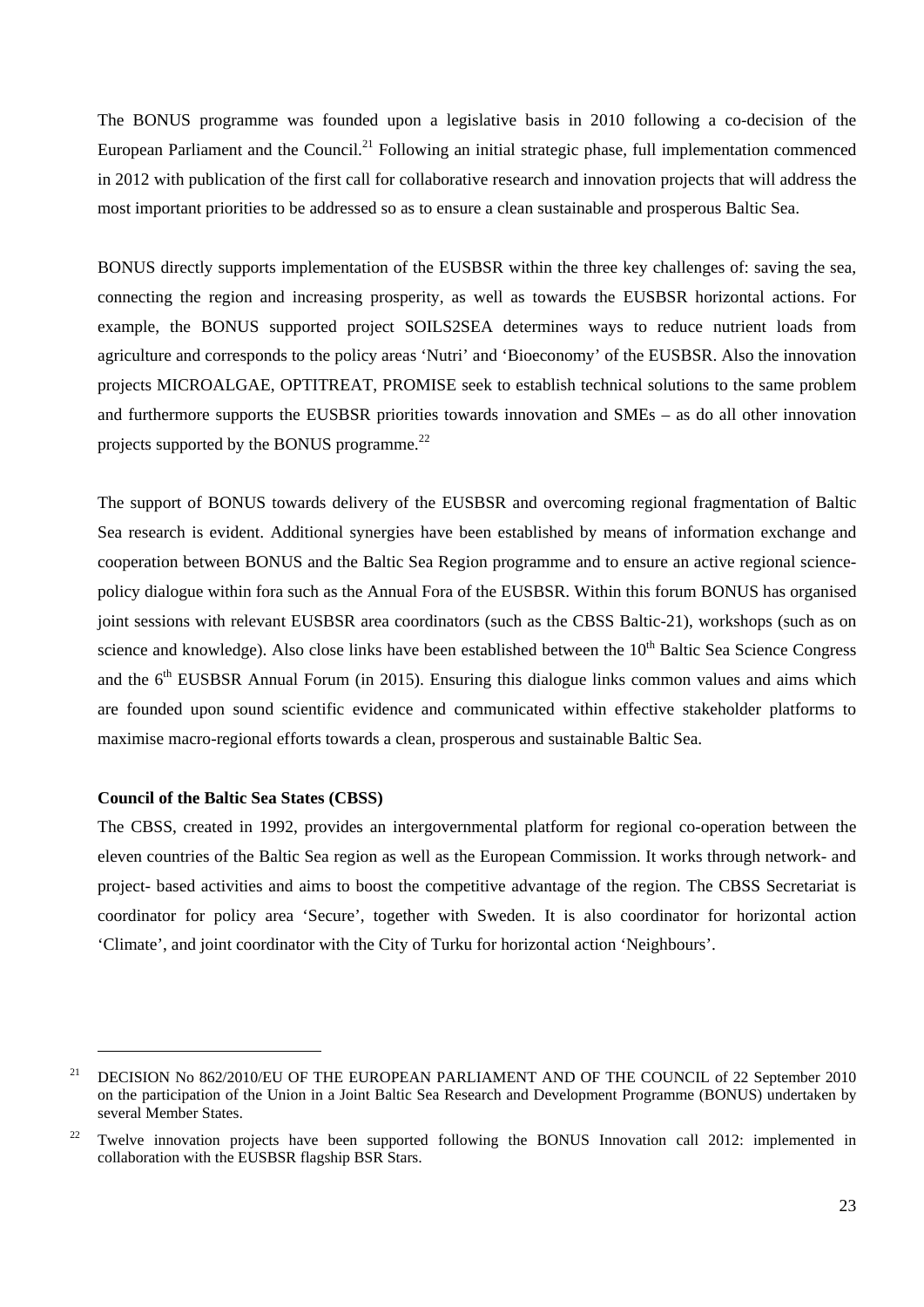As to added-value of the EUSBSR, it is considered to have been a major step forward for coherence and ultimately coordination in regional cooperation, provided all CBSS members are entitled to participate on an equal basis in the implementation of the Strategy. The comprehensive approach of the Strategy should be seen as strength. The Annual Fora of the EUSBSR are considered as carrying a big significance as transparency providers/'market places' for network interaction and project development.

CBSS Expert Groups and Networks facilitate communication with the political level and provide guidance to the project level in the Baltic Sea region. Governance is more complex in the case of horizontal action 'Neighbours', but an inclusive Coordination Group has been organised, notwithstanding that the regular CBSS and Turku Process structures are also of significance in this context. As a consequence, regional cooperation – including CBSS-related cooperation – is gradually becoming better structured, better coordinated and more policy oriented.

One example is cooperation on climate change. Since the inclusion of the climate change as a strategic area in the Action Plan of the EUSBSR, and given the CBSS coordinating role as the horizontal action coordinator, CBSS member states have prioritised climate change as one of the main challenges for the region. This would not have been possible if this cooperation would be assigned solely to the CBSS networks. Policy change can only be achieved by anchoring the EU climate agenda within the framework of the EUSBSR. Another positive example is the cooperation on disaster management within policy area 'Secure', where cooperation is gradually through dedicated flagship (including non-EU (Russian, Norwegian and Icelandic) participation) moving from alignment of strategy development to interoperability, and where the EUSBSR has at times provided a good forum for cooperation between stakeholders which might otherwise not have cooperated to the same degree, e.g. the CBSS and HELCOM, or CBSS and the Nordic Council of Ministers.

In addition to facilitating the access to EU financing, the Strategy/Coordinator role of the CBSS secretariat has facilitated cooperation between the CBSS and other important Baltic Sea region stakeholders, e.g. the Swedish Institute. The Swedish Institute has, for instance, sponsored leadership courses for managers concerned with regional cooperation in an EUSBSR context. Discussions as to a deepening of contacts between CBSS networks/projects and policy area 'Education'/horizontal action 'Capacity' in the area of training/developing multi-level governance would not have been possible without the EUSBSR. CBSS Summits and Ministerial meetings could to a greater extent be used also for political support to the regional strategies, in particular the EUSBSR.

#### **HELCOM**

HELCOM (Baltic Marine Environment Protection Commission – Helsinki Commission) has shaped regional policies concerning the marine environment for forty years. All HELCOM processes involve every coastal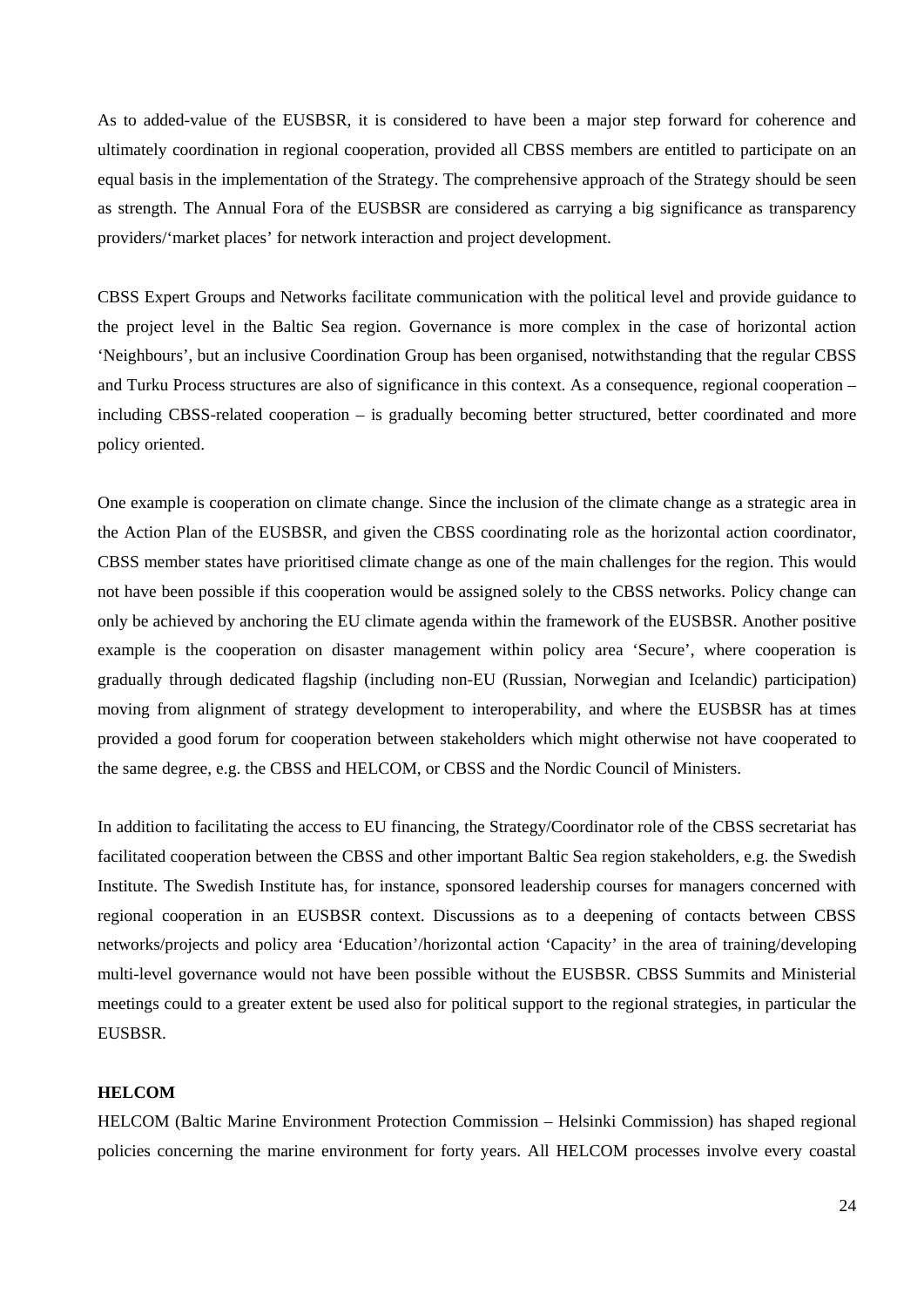state as well as the European Union which have all committed to oblige to the 1992 Helsinki Convention and related requirements such as of the Baltic Sea Action Plan.

HELCOM's major role is to set policy goals and, based on best available science, to advise managers on solutions and actions needed to reach a good environmental status of the Baltic Sea with regard to eutrophication, biodiversity, hazardous substances and maritime activities, including safety of navigation and spills at sea and on the shore. HELCOM acts to ensure harmonized implementation of the jointly agreed measures and of other international regulations in the region as agreed by the Contracting Parties.

HELCOM has taken an initiative to discuss how to increase synergies in implementation of the HELCOM Baltic Sea Action Plan and the EUSBSR and some practical solutions have been recommended to optimize the future cooperation between actors involved in HELCOM and EUSBSR. These solutions are, among others, assigning one country to be responsible for a shared topic in a HELCOM Working Group and under EUSBSR, or co-leading of a policy area or horizontal action with relevant activities and plans considered 'under one roof'. This has already been initiated, and, for example, HELCOM-VASAB Maritime Spatial Planning Working Group has been serving as the Steering Committee for horizontal action 'Spatial Planning', under the co-lead of HELCOM and VASAB.

The benefits of these joint approaches have been: involvement of all Baltic Sea countries as well as stakeholders (HELCOM Observers), linkages provided to a larger policy context, outcomes taken forward for implementation at national level and no risk of double structures or duplicated meetings. Meetings between HELCOM Heads of Delegations and representatives of actors working with the EUSBSR (European Commission, national coordinators, coordinators of policy areas/horizontal actions) could be repeated to follow up on the achieved synergies, and HELCOM could make targeted inputs to the EUSBSR processes also in the future.

#### **Northern Dimension (ND)**

The Northern Dimension is a joint policy between the EU, Russia, Norway and Iceland. The ND Policy was initiated in 1999 and renewed in 2006. The policy aims at providing a framework to promote dialogue and concrete cooperation; strengthen stability, well-being and intensified economic cooperation and promote economic integration, competitiveness and sustainable development in Northern Europe. To facilitate ND sectorial cooperation and project implementation, four sectorial Partnerships have been established to deal with the following thematic issues: environment; public health and social well-being; transport and logistics; culture.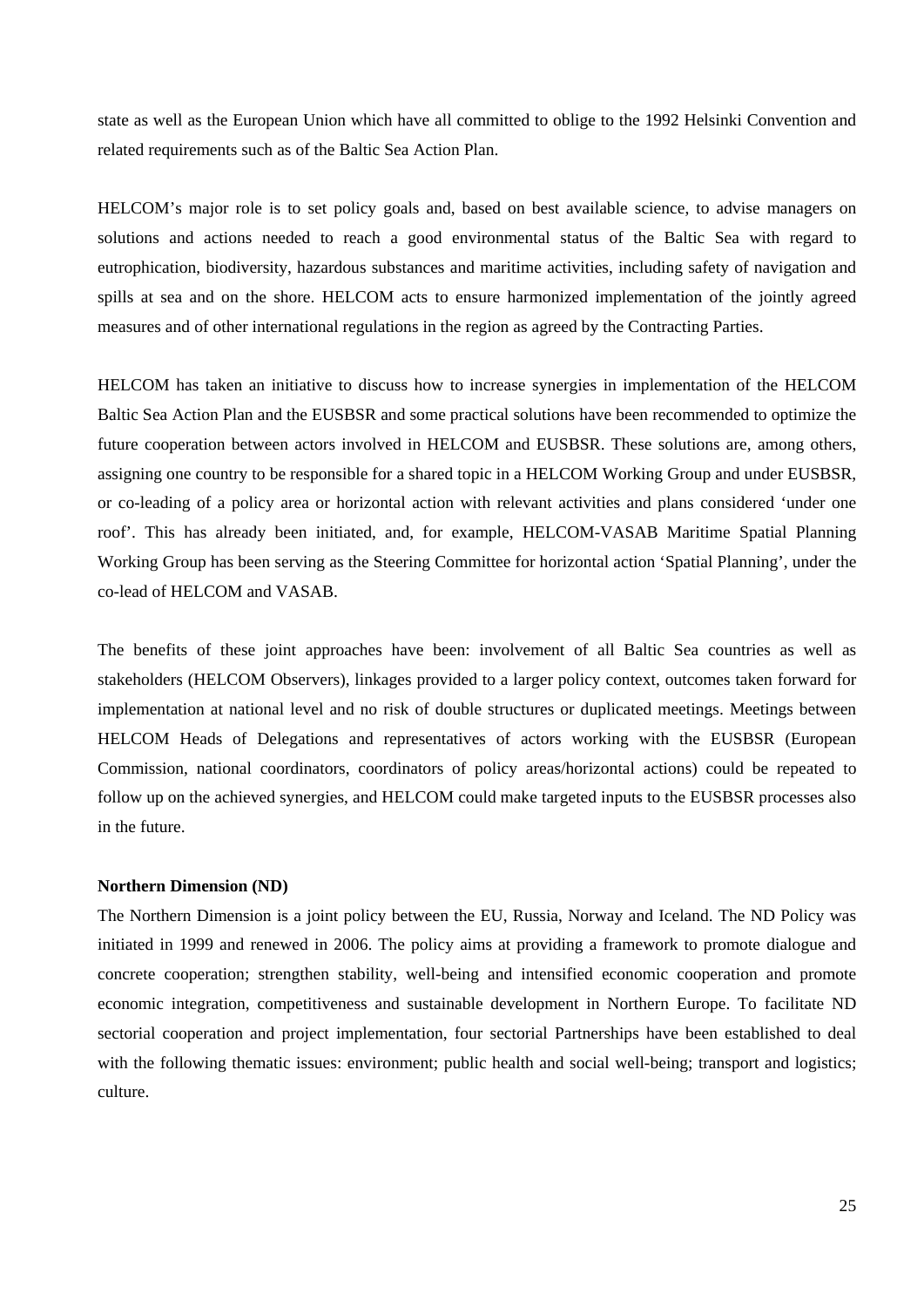The **ND Partnership in Public Health and Social Well-being (NDPHS)** provides a forum for concerted action to tackle challenges to health and social well-being in the Northern Dimension area. The NDPHS is the coordinator for policy area 'Health' in the EUSBSR Action Plan.

As to the added-value of the EUSBSR, the NDPHS Secretariat considers the involvement of regional organisations a win-win solution for both the EUSBSR and the regional organisations. As regards the NDPHS, the goals, objectives and activities coincide with those laid down in the health chapter of the EUSBSR Action Plan. This reflects the fact there is one set of challenges and opportunities in the region and the owners of both processes are aware of the need to ensure that the tools they have employed to address those are complementing and reinforcing each other rather than overlapping.

By having international organisations engaged in the EUSBSR, the coherence of cooperation in the region is further increased. These organisations have a better overview of the political realities and regional developments, have a good overview of and contact with stakeholders, possess resources and are wellpositioned to deliver, together with other actors, in a coordinated, focused, efficient and cost-effective way. Where stakeholders tend to stay away from responsibilities involving planning, facilitating/leading international processes, preferring to be engaged in hands-on activities producing immediate results, the NDPHS has provided support, allowing them to focus on what they consider being the core to their interests and capacities.

The NDPHS Secretariat considers international organisations not only as valuable facilitators of processes, but also trend-setters. They are well-positioned to be such since they possess: (i) well-established working structures (human resources) featuring a unique and profound expertise; (ii) regular high level/senior officials level/expert level events; (iii) other resources, which help them run/lead international cooperation processes, such as regionally recognized websites and project funding (e.g. the NDPHS Activity Fund); projects; monitoring and reporting tools/processes; policy development and shaping tools, etc.; and (iv) a stable inflow of financial resources that make their work more sustainable and less ad hoc. In the case of the NDPHS all of this is made available to the benefit of the EUSBSR.

International organisations are also seen to offer valuable fora to help project-to-policy-to-project cycles run, which is advantageous to the donors' preference to ensure better sustainability and higher impact of individual interventions funded by them. Also, the involvement of international organisations gives additional 'weight' and recognition as well as visibility to the EUSBSR.

The **ND Partnership on Transport and Logistics (NDPTL)** was established in 2009 to facilitate improvement of transport connections and logistics supporting international trade and people-to-people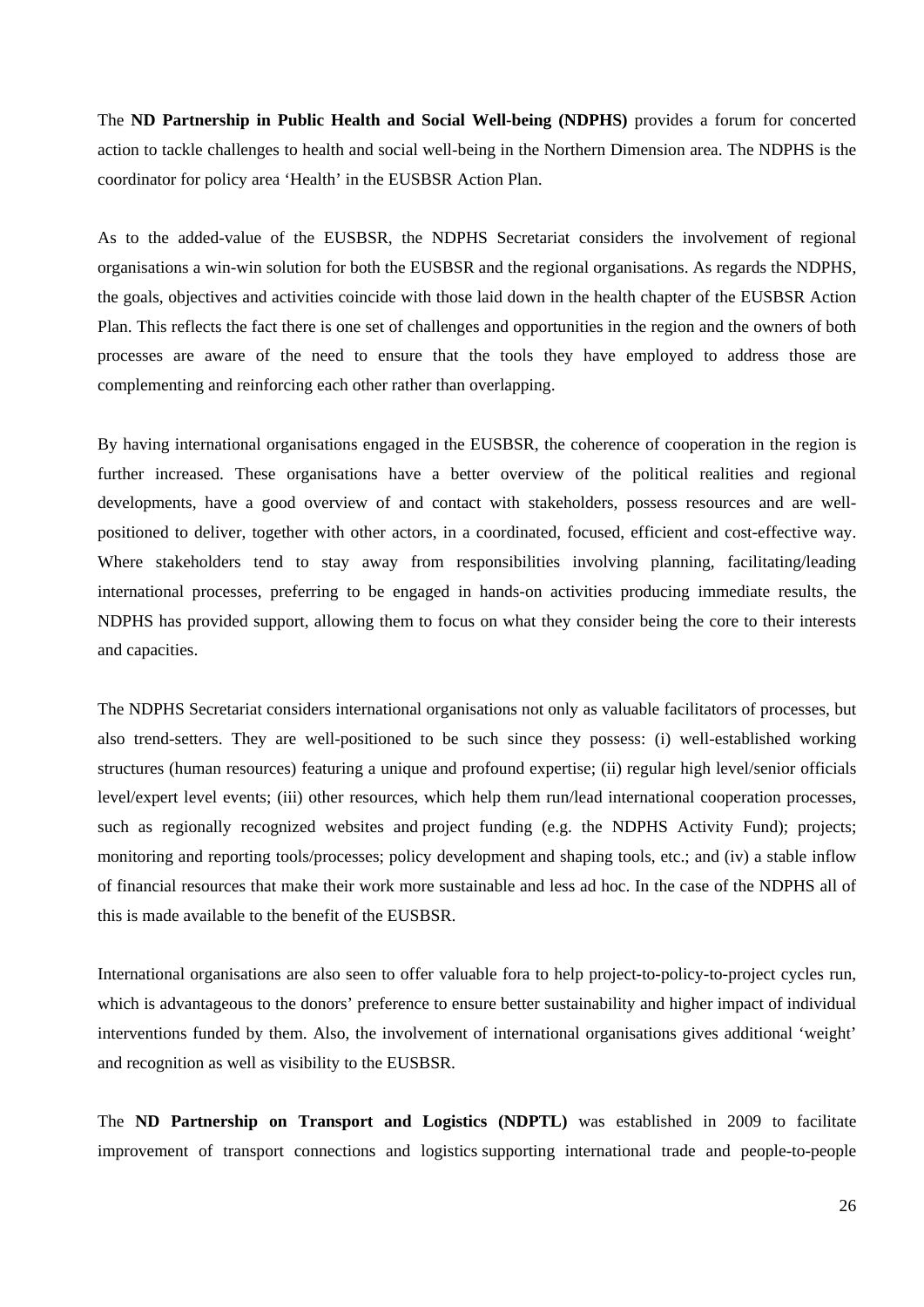contacts, thus stimulating sustainable economic growth in the Northern Dimension area, including the Baltic Sea region.

The objective of NDPTL is to accelerate the implementation of major infrastructure projects in the region by providing assistance in project preparation and implementation, in order to stimulate investment within the Northern Dimension area. The NDPTL also serves as a regional forum for transport and logistics issues and complements the work of other cooperation structures, including in the framework of the EUSBSR. NDPTL aims to coordinate actions and accelerate implementation of activities enhancing transport and logistic connections between the NDPTL members, which include both EU member states and neighbouring countries Russia, Belarus and Norway. The NDPTL work also takes into account the global perspective in transport and logistics, covering connections in both the east-west direction as well as from north to south. The latter, is of particular relevance for the Baltic Sea region *inter alia* by facilitating access to the fast growing market possibilities, navigational routes and resources in the Arctic.

The NDPTL is connected to the EUSBSR through the policy areas 'Transport', 'Safe' and 'Ship'. This brings the following benefits:

- 1. NDPTL as a common partnership including also non-EU countries in the region provides a wider forum for transport and logistics issues relevant to the Baltic Sea region. The NDPTL Regional Network, commonly agreed by the NDPTL member states, connects the EU Trans-European Transport Network (TEN-T) including sea, road and rail links with the networks of the neighbouring non-EU countries, strengthening a coordinated approach to enhancing connectivity in the region;
- 2. cooperation with the EUSBSR sectorial policy areas brings valuable input to NDPTL and could thus contribute to better coordination with the neighbouring non-EU countries and development of new implementable projects to the benefit of the NDPTL member states. The NDPTL also offers practical tools for accelerating the implementation of concrete projects in the region. The NDPTL members have also set up a Support Fund providing financial support to studies accelerating project implementation.

In addition to this, NDPTL through its wider membership and broader geographic coverage strengthens coherence with relevant knowledge based transport networks from the neighbouring non-EU countries. It also offers a global perspective on development of transport and logistics systems in the region. This might generate activities which are normally not on the agenda in the EUSBSR structures.

The **Northern Dimension Environmental Partnership (NDEP)** contributes to the work of the EUSBSR through its involvement with the non-EU countries in the Baltic Sea region, i.e. Russia and Belarus. The environmental mandate of NDEP helps to develop cohesion and promotes engagement and dialogue with the non-EU countries to strengthen their commitment to combat pollution in the Baltic Sea region. The partnership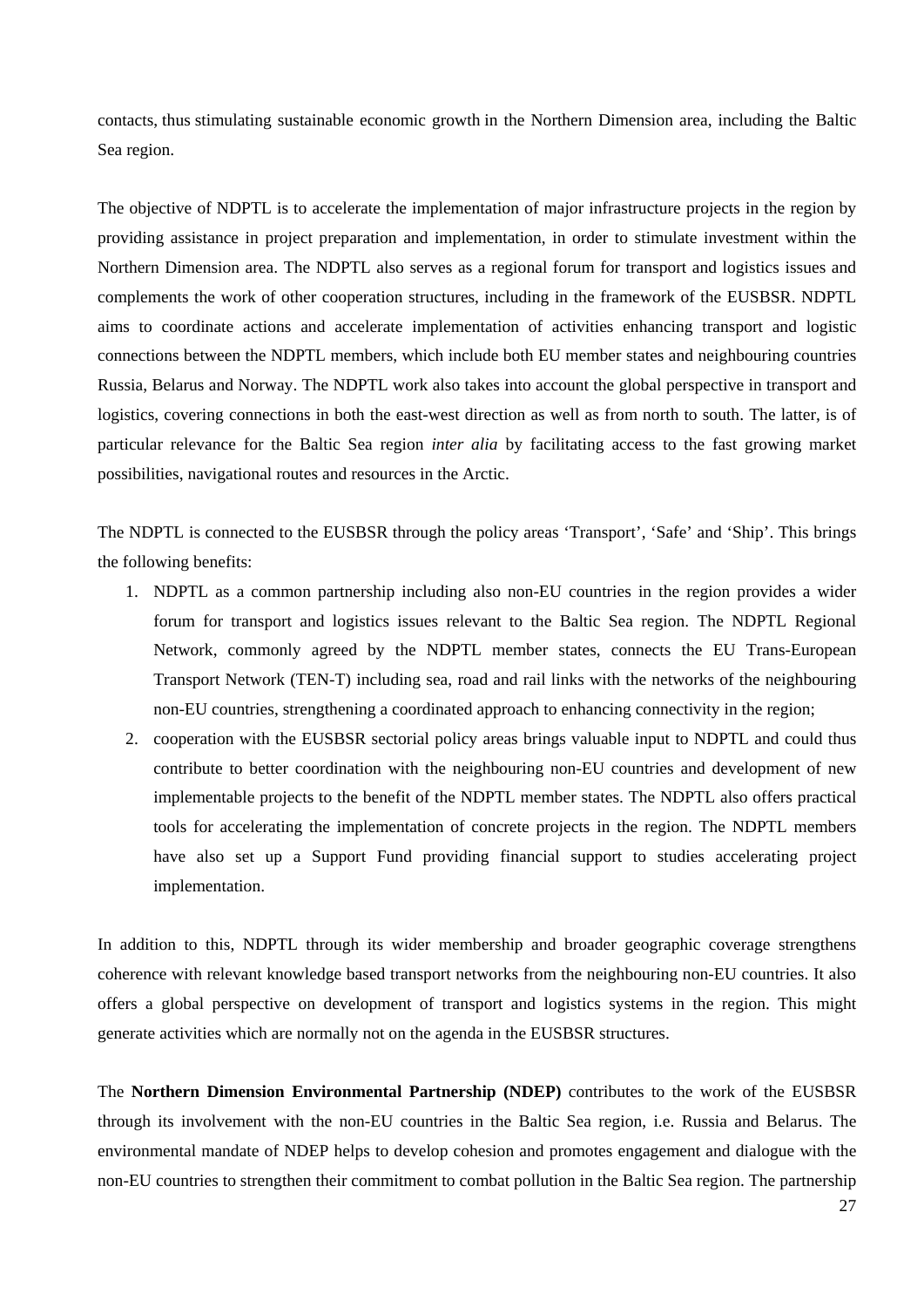uses grants by the European Union and twelve other donor governments, including both Russia and Belarus, to implement concrete municipal investment that result in significant environmental benefits to the local population and the whole Northern Dimension Area, including the Baltic Sea region. The NDEP grants are used to leverage loans as well as local funds from the federal and city budgets. HELCOM targets and the EUSBSR set the strategy and are used as guidelines to evaluate and prioritise NDEP projects. Moreover, the NDEP projects are implemented by the International Financing Institutions like European Bank of Reconstruction, European Investment Bank and Nordic Investment Bank with strict adherence to their policies, in particular with regards to environmental and financial sustainability. As part of the overall EUSBSR, NDEP delivers many direct and indirect benefits. Its main focus in engagement with Russia and Belarus is to improve the environment in the Baltic Sea region.

The **ND Partnership on Culture (NDPC)** was established in 2010 as the fourth Partnership in the Northern Dimension. Its main objective is to serve as a focal point for networks, projects and other cultural activities in the Northern Dimension area, including the Baltic Sea region.

Collaboration with the EUSBSR provides the following benefits for NDPC and the EUSBSR:

- 1. platforms for widened collaboration and possibility of development of regional networks, particularly in the sphere of culture and the creative sector;
- 2. widens the scope of awareness of the development of culture and creative processes and projects, as well as innovations in the wider Baltic Sea region, also in connection with the priorities set by the EUSBSR;
- 3. raises awareness and provides the possibility for stakeholders to get involved in projects and to develop projects and activities not only along the lines of NDPC priorities, but with added value to the EUSBSR.

#### **Nordic Council of Ministers (NCM)**

The NCMs core function is to serve intergovernmental cooperation between the five Nordic countries (Denmark, Finland, Iceland, Norway and Sweden) and Greenland, the Faroe Islands and Åland. The NCM seeks, when possible, actively to enhance cooperation with partners in the Baltic States and Northwest Russia, and more and more, the NCM seeks to engage in joint activities also with partners in Poland and Germany. The NCM supports the EUSBSR's fundamental objective to facilitate cooperation between partners within a joint framework to avoid duplication and realise synergies in cooperation efforts. Also the NCM's specific priorities for sustainable regional development align closely with those of EUSBSR.

The macro-regional cooperation platform offered by the EUSBSR is seen a very important catalyst in NCM's efforts to strengthen regional cooperation between the Nordic countries and the neighbours in the Baltic Sea region. For example, within the area of bioeconomy, the EUSBSR has helped to enhance the geographical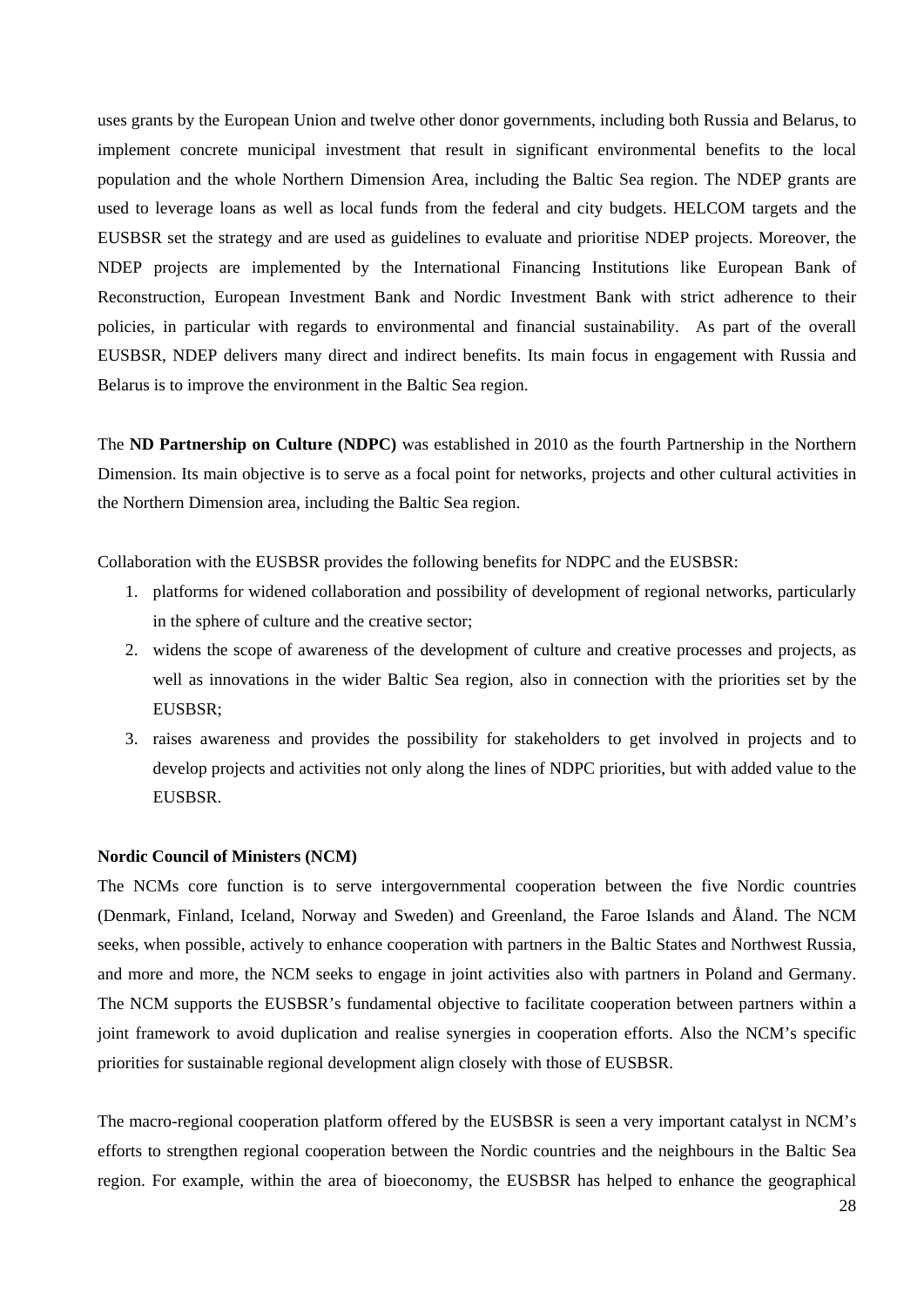scope of NCM's efforts to the Baltic Sea region. The NCM confirmed that it will continue the leadership in the 'Bio-economy' flagship under the policy area 'Bioeconomy'. Also the NCM institutions Nordic Genetic Resource Centre (NordGen), the Nordic Working Group for Micro-biology & Animal Health and Welfare, and the Nordic Forest Research Co-operation (SNS) will continue their involvement in the projects and flagships of policy area 'Bioeconomy'.

Within the cooperation area of culture, the EUSBSR provides a platform for the NCM to extend its networks and cooperation efforts to include partners in the wider Baltic Sea region. The NCM confirmed its commitment to continue its engagement in the Steering Committee of policy area 'Culture' and to engage as partner in relevant projects. The area of innovation is another example, where the NCM through the EUSBSR has extended its geographical cooperation with structure and funds to the flagship BSR Stars and the BSR Innovation Express.

Thus – when European Union and Nordic priority areas of cooperation align – the EUSBSR plays an important role helping the NCM to extend its networks and supporting cooperation efforts beyond the Nordic geographic and financial intervention area. This obviously benefits coherence of cooperation in the Baltic Sea region, thereby spurring synergies and avoiding duplication of efforts.

The NCM reconfirmed its commitment to engage in the further process of implementing the EUSBSR Action Plan. It intends to continue to work with other regional stakeholders and the European Commission to fulfil the objectives of the Strategy, and to help ensuring that the Strategy remains high on the political agenda.

#### **Union of the Baltic Cities (UBC)**

The UBC, the leading organisation of cities and local authorities in the Baltic Sea region, has since autumn 2009 considered the EUSBSR and its Action Plan as the key, joint framework with common priorities for action. The first years have proven the added value of the Strategy – by bringing various stakeholders together, focusing action, improving access to seed-money and project funding and working 'across the borders' by involving neighbouring countries. A large and committed 'Baltic Sea Family' has emerged, looking for joint action.

While UBC and its member cities have benefited from this increased cooperation trend, it is suggested to increase efforts to involve better various representative and functional multi-level stakeholders, i.e. through pan-Baltic organisations working on various levels of governance. The UBC has expressed its willingness to engage in a formal role and function in the EUSBSR (in HA 'Capacity'). In the opinion of UBC, it should be considered to invite key regional pan-Baltic organisations to policy area coordinators/horizontal action coordinators/national coordinators consultations with the Commission to the extent that they bring added value to these discussions.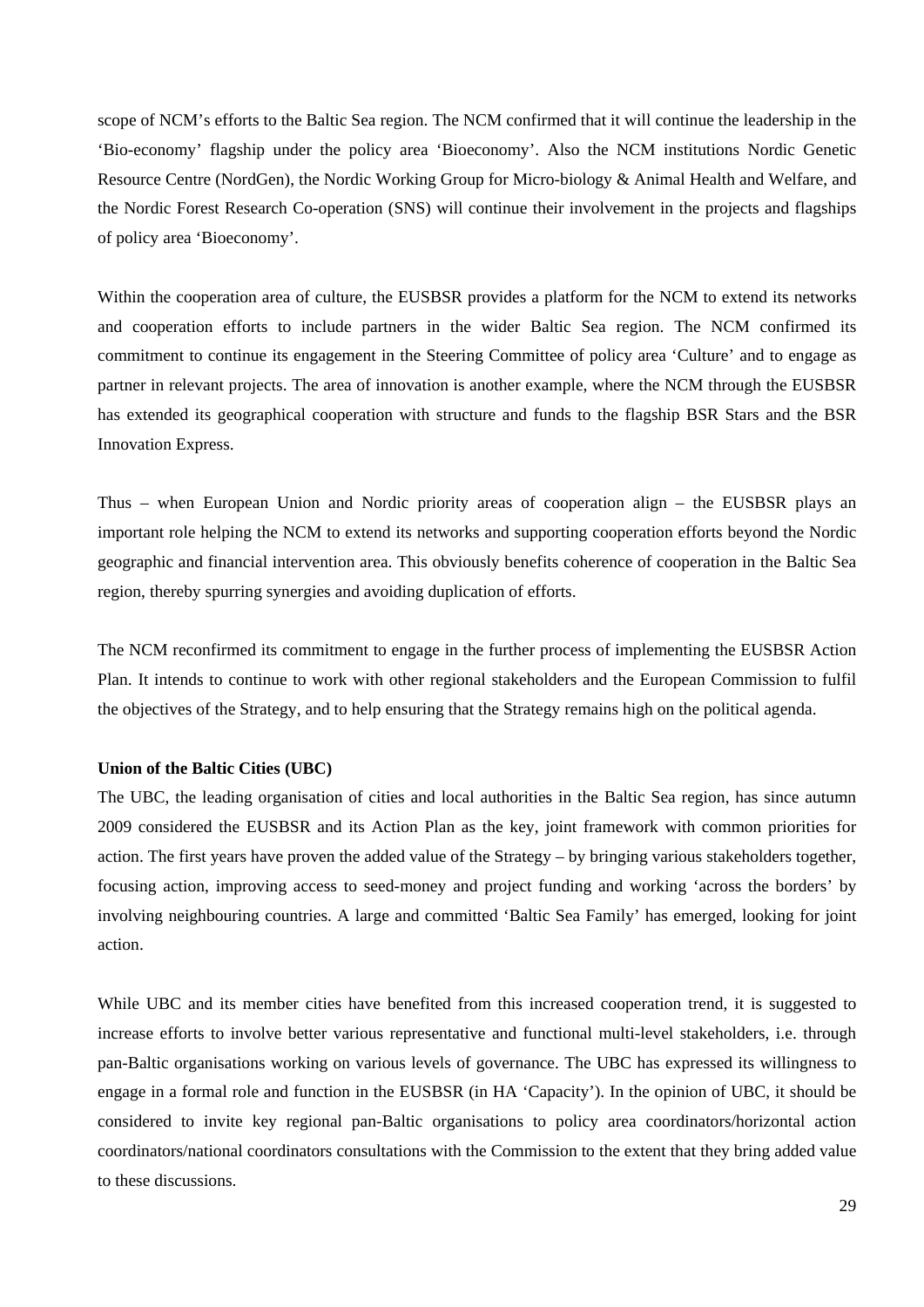The EUSBSR is considered to have created a common framework for action and encouragement for cooperation, and the UBC has deepened its cooperation with other stakeholders in the region (for example, Smart City development projects etc.). It is seen as the key challenge in coming years to ensure that the strong and positive 'EUSBSR-potential' is channelled to joint action. While the 'top-level' policy guidance is seen as essential for coordinated action, the ability to involve local actors in its implementation is seen as a crucial factor. The UBC with its member cities and commissions expressed its willingness to participate in these discussions.

#### **Vision and Strategies around the Baltic Sea Region (VASAB)**

VASAB is an intergovernmental multilateral co-operation of 11 countries of the Baltic Sea region in spatial planning and development. It prepares policy options for the territorial development of the Baltic Sea region and provides a forum for exchange of know-how on spatial planning and development between the Baltic Sea countries. VASAB jointly with HELCOM is coordinator of the horizontal action 'Spatial Planning' in the EUSBSR.

As to the added-value of its involvement in the EUSBSR, VASAB considers that the EUSBSR provides VASAB with an additional platform for multi-level stakeholder involvement. In particular, it helps communication and coordination with other policy areas/horizontal actions posing interest of spatial planners: 'Transport', 'Energy', 'Tourism', 'Safe', and 'Climate'. The financial tools of the EUSBSR (seed money, granting flagship status) help implementation of VASAB policies, reaching to the local level and to the project level. Overall, involvement in the EUSBSR increases visibility of VASAB and provides additional strength in reaching the goals of the organisation. Being part of the EUSBSR process, on the other hand, prioritises tasks and activities envisaged by the EUSBSR Action Plan within the daily work of the organisation, thus giving more attention to the EU policies and implementation of EU Directives. It helps national administrations to be better prepared for the upcoming EU-level initiatives, to be better mobilized using the Steering Committee meetings for aligning positions on the European Commission policy papers and initiatives.

As to how cooperation with the EUSBSR enhances the coherence of cooperation in the region and supports the work of the regional organisations, the EUSBSR is perceived as providing a framework for additional meetings and networking. The EUSBSR Annual Fora and meetings of policy areas coordinators/horizontal actions coordinators, as well as participation in conferences and workshops organised by other coordinators of policy areas/horizontal actions gives a better understanding on tasks and actions pursued by other sectors and organisations. For horizontal action 'Spatial Planning', the most important element seems networking within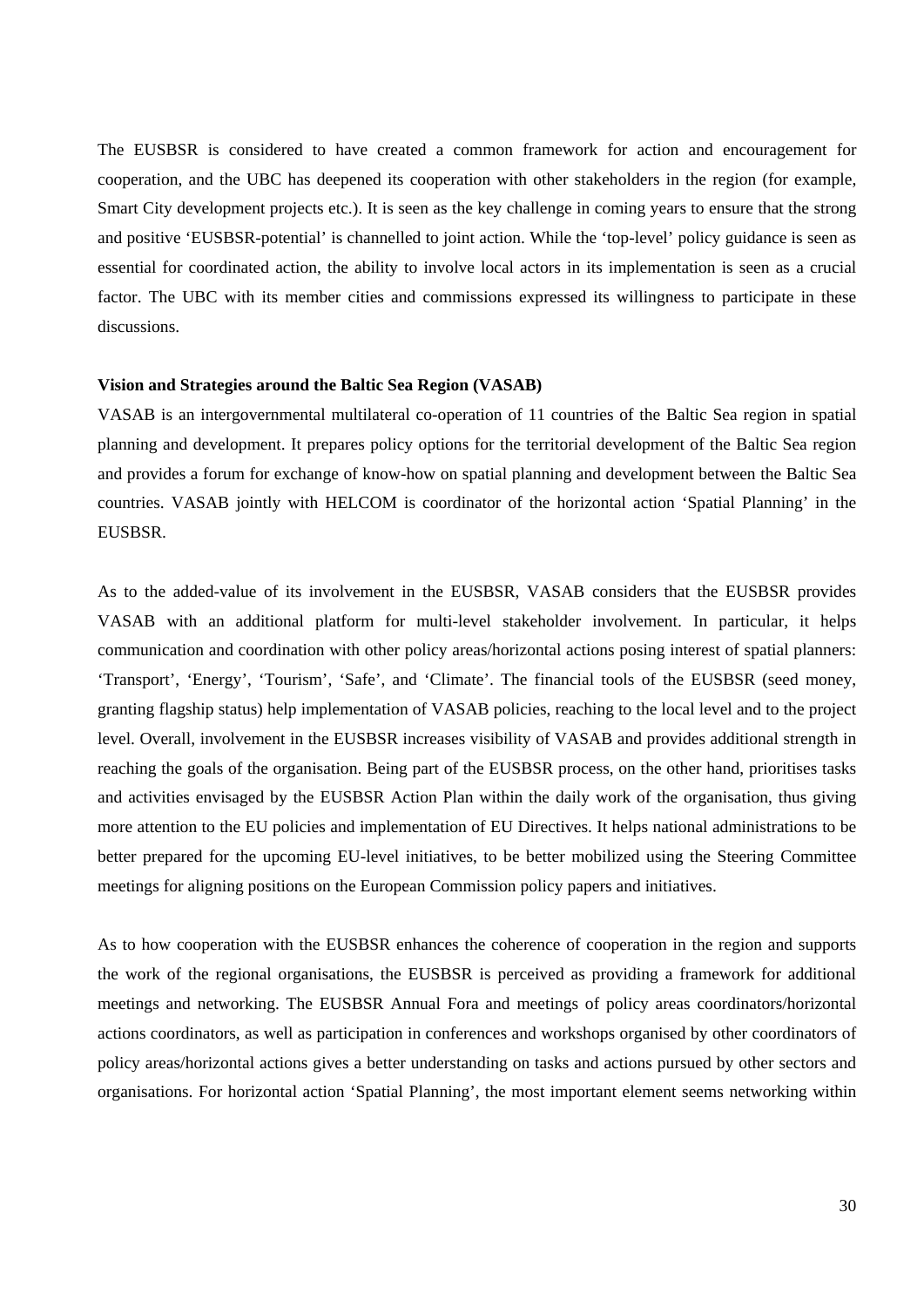the maritime sector where the EU Maritime Spatial Planning Directive<sup>23</sup> requires coherent maritime planning involving all relevant actors.

1

<sup>&</sup>lt;sup>23</sup> Directive 2014/89/EU of the European Parliament and of the Council of 23 July 2014 establishing a framework for maritime spatial planning, OJ L  $257$ ,  $28.8.2014$ , p. 135.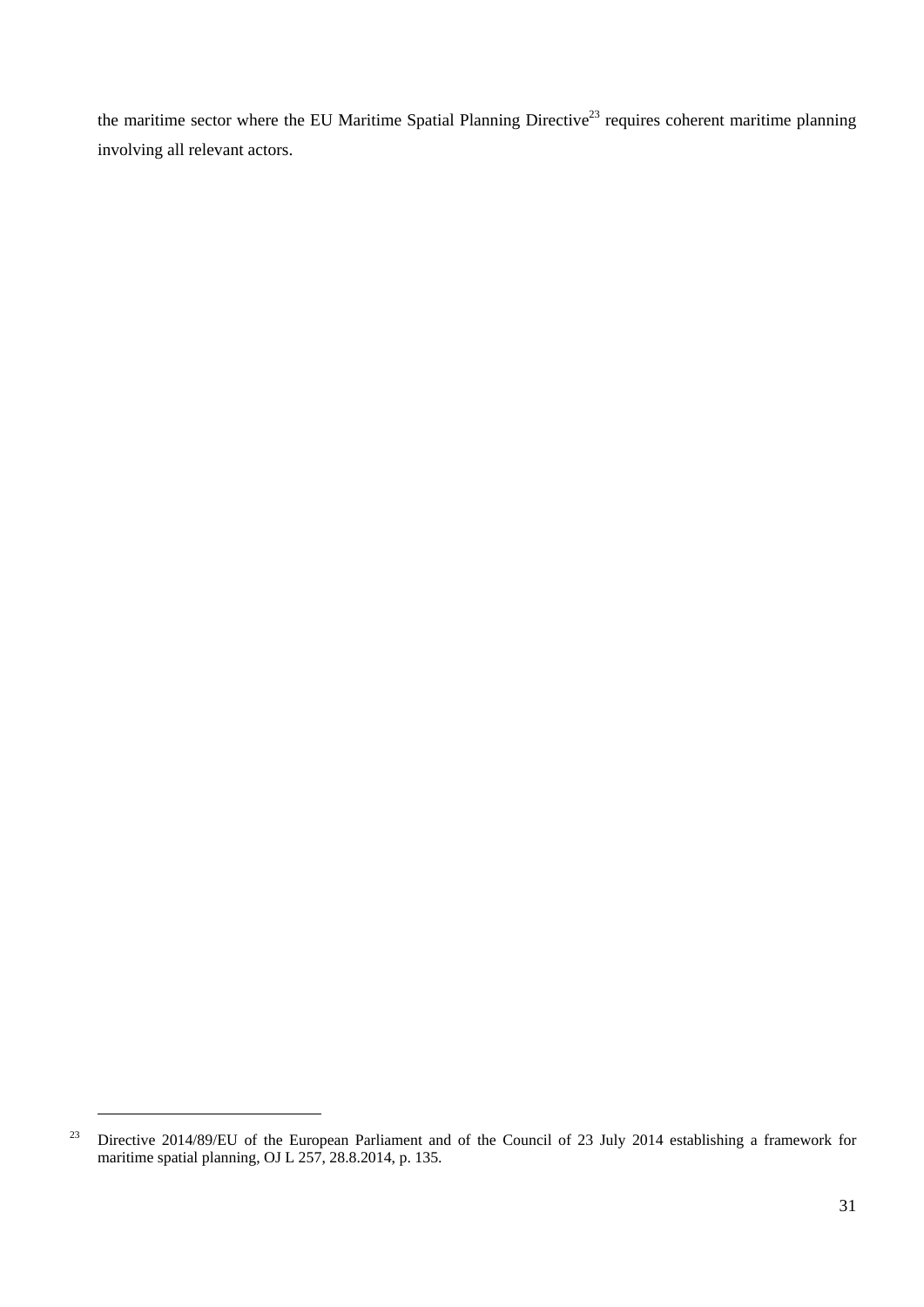#### <span id="page-32-0"></span>**FUNDING ISSUES**

As it stated in the Council Conclusions on the EUSBSR, adopted on 26 October 2009, the Strategy *'is financially neutral and relies on a coordinated approach, synergetic effects and, on a more effective use of existing EU instruments and funds, as well as other existing resources and financial instruments'*. According to the Commission Communication (June 2009), the European Social Fund, European Regional Development Fund, Cohesion Fund, European Agricultural Fund for Rural Development and European Fisheries Fund (European Maritime and Fisheries Fund for the programming period 2014-2020), are the key funding sources of the Strategy. However, the actions and projects under the Strategy and its Action Plan can be funded by many other financial sources (Horizon 2020, BONUS Joint Baltic Sea Research and Development Programme, the LIFE programme, Education and Culture programmes, the Interreg Baltic Sea Region Programme etc.), as well as national, regional, private sources. Actions and projects in the transport, energy and ICT sectors may also become eligible for funding by the Connecting Europe Facility (CEF). In addition, some projects (especially major ones) could benefit from the support of international financial institutions such as the European Investment Bank and the Nordic Investment Bank. In this respect, the JASPERS (Joint Assistance to Support Projects in European Regions) initiative plays also a significant role, in particular in the transport, energy and environment sectors, including trans-border projects. Thus the EUSBSR embodies the new concept of macro-regional cooperation which is based on effective and more coordinated use of existing funding sources, and the promotion of synergies and complementarities.

An overview of many potential funding sources can be found at: [http://www.balticsea-region](http://www.balticsea-region-strategy.eu/funding-sources)[strategy.eu/funding-sources.](http://www.balticsea-region-strategy.eu/funding-sources) 

From the beginning of the EUSBSR the Interreg Baltic Sea Region programme has been important for the implementation of the EUSBSR. Thematic priorities of the programme have been fully aligned with the objectives of the Strategy to maximise the synergies and leverage effects on other financing sources in the programme areas. To facilitate implementation of the EUSBSR, the Interreg Baltic Sea Region programme 2014-2020 provides direct support to the coordination activities of the macro-regional cooperation. This can include assistance to coordinators of policy areas/horizontal actions, the organisation of EUSBSR Fora and other implementation tasks. It also includes seed money funding to help prepare project proposals with strategic importance to one of the policy areas or horizontal actions of the EUSBSR.

## **The alignment of funding**

The 2014-2020 legislative package for cohesion policy has paved the way for better embedding the macroregional strategies into the programming documents. In general countries in the Baltic Sea region acknowledge that progress has been made and alignment of funding is not an issue anymore. However, even where a substantial progress has been made during the programming process, there is a further need to develop a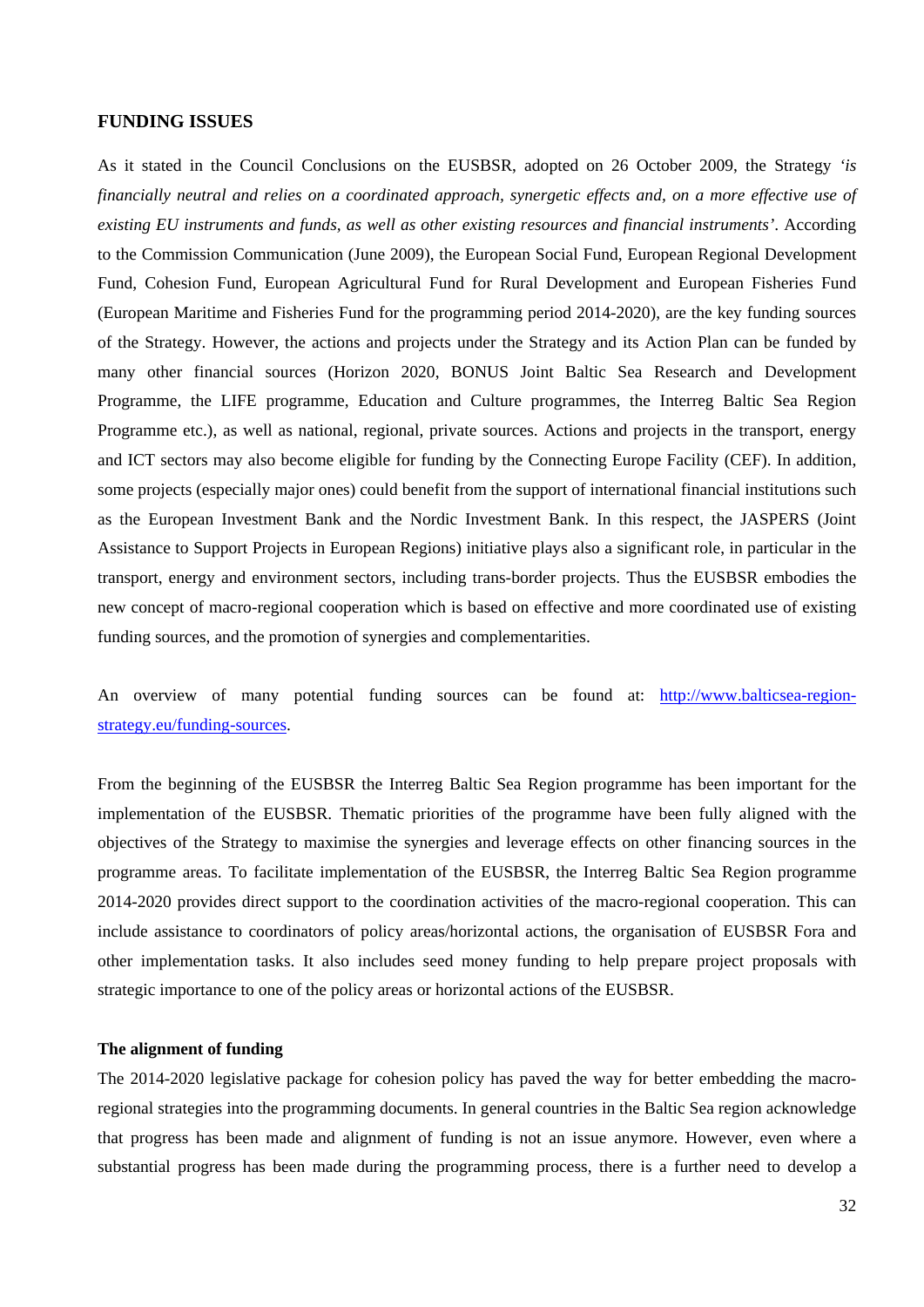dialogue between managing authorities of different funding instruments and national coordinators/policy area coordinators/horizontal action coordinators in implementing programmes in order to achieve intended results. The use of the provisions foreseen in the European Structural and Investment Funds Regulations 2014-2020, allowing financing operations outside programme area, should also be encouraged. Moreover, the embedding of the strategies should not be limited only to Cohesion Policy programmes. Indeed, coordination with funding made available under the European Neighbourhood and Partnership Instrument (ENPI) and future European Neighbourhood Instrument (ENI) Cross-Border Cooperation programmes could also be sought.

The approach should be an integral part of all relevant EU, regional, national and local policy frameworks.

There are several ways to align the programmes with the EUSBSR and it's up to Member States to decide which one to choose. For example, the Common Strategic Framework, which invites Member States to ensure successful mobilisation of EU funding for macro-regional strategies in line with the needs of the programme area identified by the Member States, foresees that this can be done, among other actions, by prioritising operations deriving from these strategies by organising specific calls for them or giving priority to these operations in the selection process through identification of operations which can be jointly financed from different programmes. Specifically alignment could be done by:

- 1. setting a priority axis for developing interregional and transnational cooperation (horizontal or vertical one);
- 2. identifying potential cooperation projects (projects idea) and its partners in the Partnership agreement and/or Operational Programmes;
- 3. introducing a project selection criterion which gives priority to flagships as listed in the EUSBSR Action Plan, or other projects having a clear macro-regional impact, contributing to the targets and objectives and to the implementation of one or more actions in the Action Plan;
- 4. allocating a certain amount of funding to activities/projects that are in line with the Strategy;
- 5. including a separate paragraph describing how the objectives and priorities of the EUSBSR will be reflected in implementing the programmes, their links.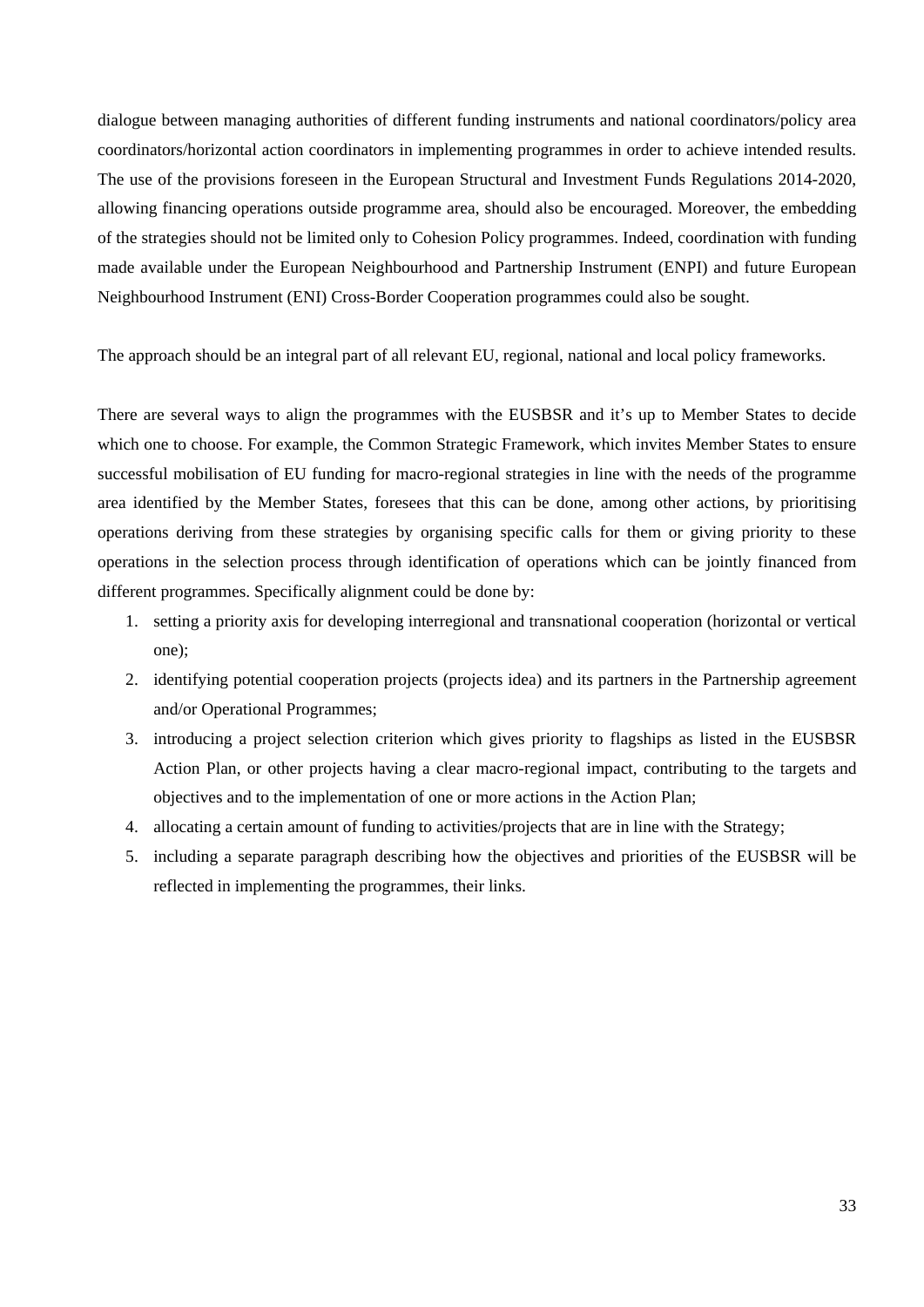## <span id="page-34-0"></span>**COMMUNICATING THE EUSBSR – LET'S TALK ABOUT RESULTS**

Since the EUSBSR is the first macro-regional strategy in Europe, there is a vital need to communicate the achievements on all levels to all possible targets groups. The basic responsibility lies with the implementing stakeholders, as evident in the governance of the EUSBSR. Dissemination, information and communication are a key task for everyone.

The key issue is to tell e.g. politicians, taxpayers, Non-Governmental Organizations about the benefit ('added value') of the Strategy. It shall be obvious what the overall goals are and that the indicators used can mirror the change. This approach is the basis to be able to communicate the success of the EUSBSR.

The three objectives of the EUSBSR – 'Save the Sea', 'Connect the Region' and 'Increase Prosperity' – are transmitting good and clear messages. These positive messages should be used at global and the regional level. The background should lie on the significance of territorial cooperation and working together. This is the case both for successful projects and for achievements on the policy level.

Nevertheless, there should be a direct link and connection with every single policy area, horizontal action, flagship and action, and described in relevant and clear messages showing that the Strategy really delivers results and respond to the three main objectives.

Stakeholders shall tailor made the messages to raise the understanding of the benefits of working together in the Baltic Sea region. The messages should meet the needs of the target audiences. Every actor should use plain language in order to transmit powerful and understandable messages. Every actor and stakeholder needs to have an outreach plan and then choose the best possible channel to reach the target audience.

Communication is the key action to ensure outreach. Even if there would be successful initiatives and major improvements due to the implementation of the EUSBSR it will fail if those results are not widely communicated.

The aim is also to formulate a long term vision on Communication in a Communication Strategy of the EUSBSR. The Strategy would cover the period until 2020. On top of that Member States should also agree on Communication Plans. The plans shall describe agreed actions for 1-2 years ahead. The Member States have the responsibility to adjust the Communication Plans to the Communication Strategy to strive for consistency.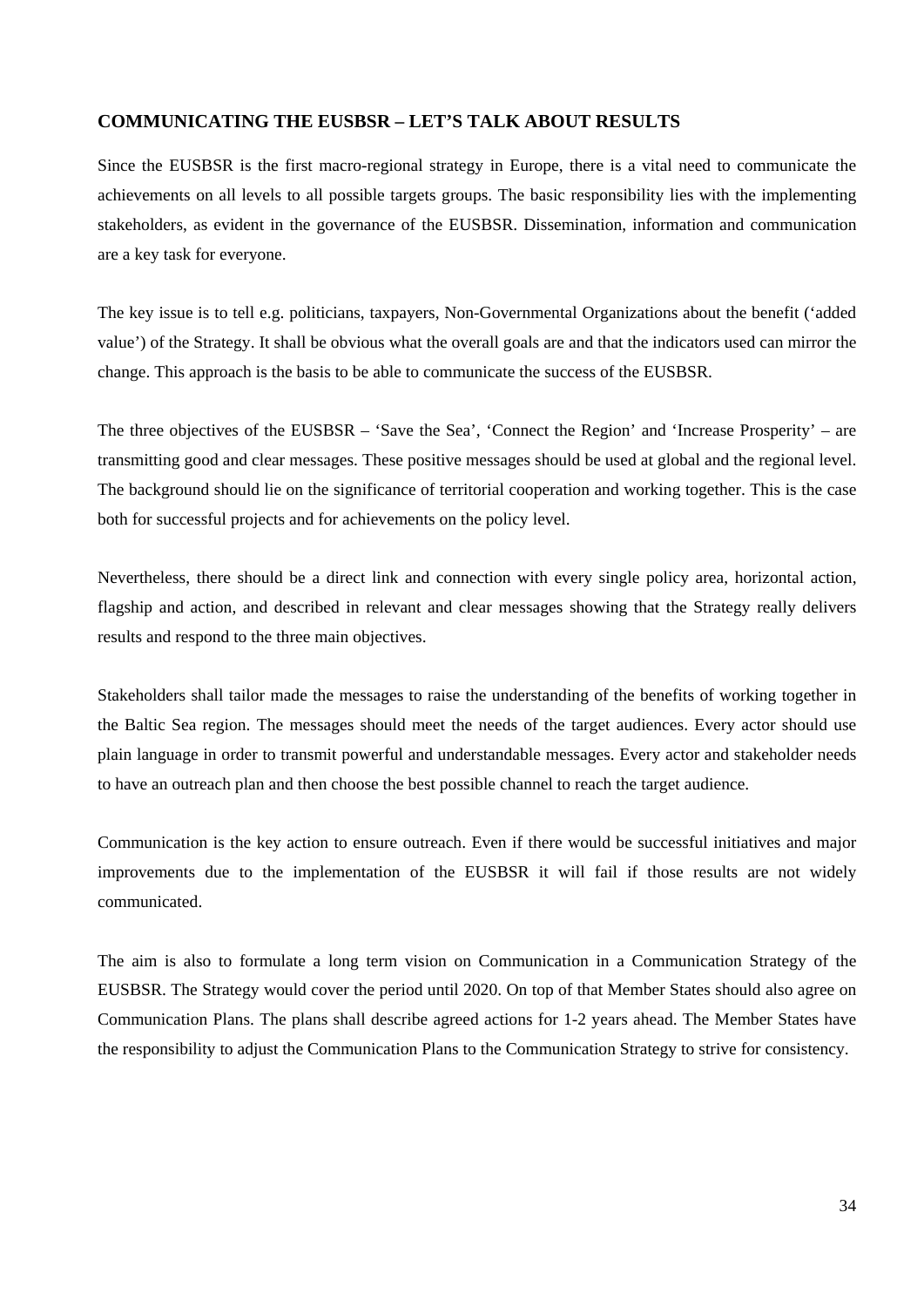#### <span id="page-35-0"></span>**OBJECTIVES AND SUB-OBJECTIVES OF THE STRATEGY**

#### <span id="page-35-1"></span>**Save the Sea**

-

The Baltic Sea and its transition area to the North Sea are still one of the most polluted in the world. Its poor state threatens the quality of life for the 80 million inhabitants living around it. The problems facing the sea, including algae blooms, dead zones on the bottom, air pollution, marine litter and noise and the negative environmental consequences of overfishing and heavy ship traffic, involve all coastal countries, calling for more coordinated action. The overall aim of the EUSBSR 'Save the Sea' objective is to achieve good environmental status by 2020, as required under the Marine Strategy Framework Directive  $(MSFD)^{24}$ , and favourable conservation status under the Habitats Directive<sup>25</sup> in accordance with the EU Biodiversity Strategy, and taking into account the related targets by 2021, as required by the HELCOM (Baltic Marine Environment Protection Commission) Baltic Sea Action Plan (BSAP). Achieving the 'Save the Sea' objective is also essential to success in the other two objectives to 'Connect the Region' and 'Increase Prosperity'.

To help achieve this, the Strategy aims at reaching sustainability objectives as defined in Europe 2020 Strategy and its resource efficiency flagship and 7th Environment Action Programme. It also aims at influencing stronger implementation of relevant EU environmental legislation for example on the marine environment, nitrates from agricultural sources, biodiversity, protection of species and habitats, fisheries and eutrophication, as well as the integration of environmental and climate change concerns across all relevant policy fields, including energy, transport, agriculture, fisheries (both wild and aquaculture) and industrial policies. Significant sources of pollutants and nutrients are of land-based origin. Cooperation to improve the water quality of rivers, lakes and coastal areas and successful river basin management according to the Water Framework Directive (WFD)<sup>26</sup> is needed to save the sea. Airborne emissions and emissions from shipping are also substantial in the Baltic Sea and need to be addressed.

Local conditions and initiatives form the natural backdrop of the Strategy's work to save the sea. For example, the designation of the Baltic Sea as a Particularly Sensitive Sea Area (PSSA) by the International Maritime Organization (IMO), and its designation as a SOx Emission Control Area (SECA) should facilitate cooperative and effective action towards increasing the sustainability of maritime activities such as shipping, because it remains a crucial contributor to the economic prosperity of the region. Moreover, implementing the policydriven, fully-integrated joint Baltic Sea Research and Development Programme BONUS improves the

<sup>&</sup>lt;sup>24</sup> Directive 2008/56/EC of the European Parliament and of the Council of 17 June 2008 establishing a framework for community action in the field of marine environmental policy, OJ L 164, 25.6.2008, p. 19.

<sup>&</sup>lt;sup>25</sup> Council Directive 92/43/EEC of 21 May 1992 on the conservation of natural habitats and of wild fauna and flora, OJ L 206, 22.7.1992, p. 7.

<sup>&</sup>lt;sup>26</sup> Directive 2000/60/EC of the European Parliament and of the Council of 23 October 2000 establishing a framework for Community action in the field of water policy, OJ L 327, 22.12.2000, p. 1.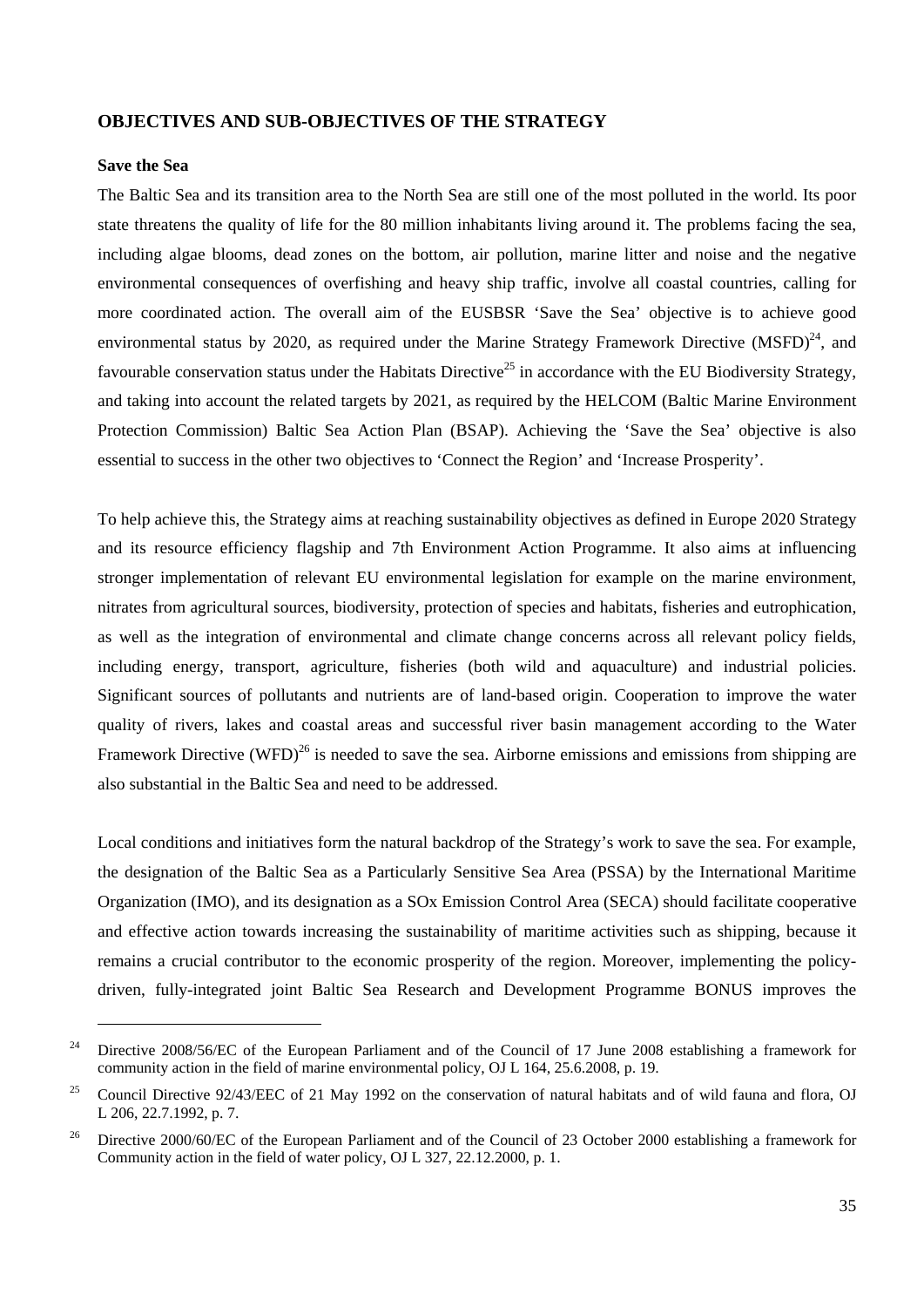efficiency and effectiveness of the region's environmental research programming and provides concrete scientific outputs which facilitate an ecosystem-based management approach to the use (and protection) of the region's natural resources.

Many actions and projects under the 'Save the Sea' objective are implemented with Russia and Belarus in the framework of the Northern Dimension Environmental Partnership (NDEP), and through HELCOM and the Council of Baltic Sea States (CBSS). Through a range of projects in for instance water, wastewater, solid waste and energy efficiency, these frameworks are helping to deliver real benefits to the environment in the area extending from the Baltic Sea to the Barents Euro-Arctic region.

Meeting the 'Save the Sea' objective will also contribute to the greater sustainability of goods and services which rely on a healthy marine ecosystem, including safeguarding the health of marine and coastal environment. This will lead to sustainable growth and jobs in marine and maritime sectors, and improve the well-being and health of people living in the region, in line with the overall objectives of the Integrated Maritime Policy and the MSFD. Furthermore, addressing environmental challenges will also lead to new business opportunities.

Actions to adapt to climate change are of outmost relevance both for 'Clear water in the sea' and 'Rich and healthy wildlife' sub-objectives in order to meet the set of targets. The region now has more capacity to apply agri-environmental measures, thanks to the development of cooperation projects under the EUSBSR. This cooperation across agricultural and environment sectors has raised a number of important cross-cutting issues concerning the interaction between agriculture and environment and shown the possibilities offered by focusing on multi-benefit measures. The role of agriculture, not only in reducing nutrient inputs to the sea, but also in providing solutions for ecosystem management and climate change adaptation, should be recognised and supported.

Reliable and compatible marine data is essential to achieve the objectives of the Strategy, in particular those related to Maritime Spatial Planning, climate change and implementation of the MSFD. Marine data – geological, physical, chemical and biological – collected largely by public institutions, are still fragmented, of uncertain quality and difficult to assemble into coherent pictures of the entire Baltic sea-basin. In order to (1) increase the efficiency of all those who work with marine data – industry, public authorities and research bodies, (2) stimulate innovation and growth, and (3) reduce uncertainties in the past, present and future behaviour of the sea, the European Commission launched the European Marine Observation Data Network (EMODNET). Regional work also contributes to the creation of a pan-European marine data architecture based on the concept of inter-operable databases (HELCOM, ICES, EEA, EMODnet) as well as system of distributed databases.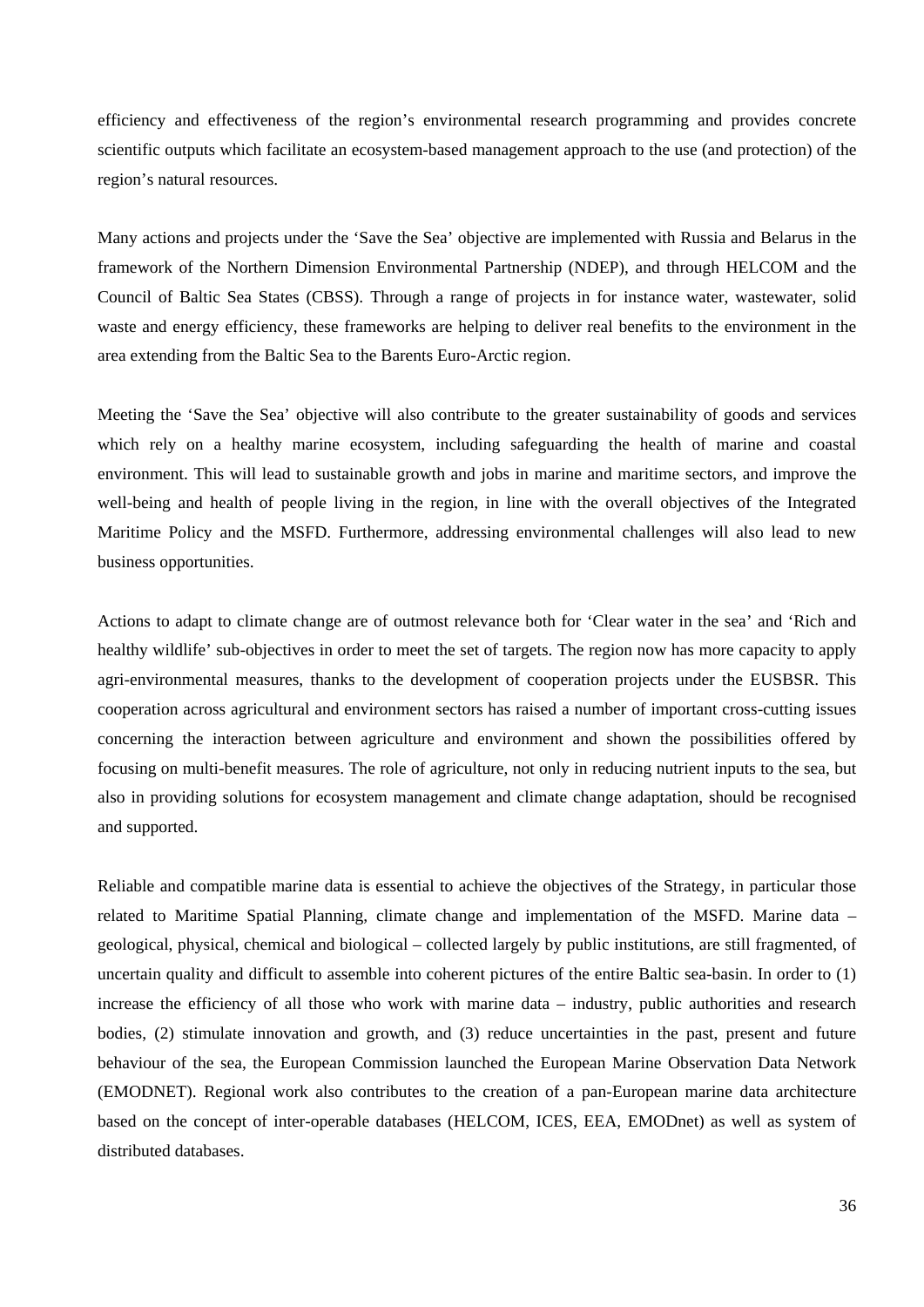Maritime Spatial Planning (MSP) has substantial needs in terms of high-quality data, and one of the priorities is to contribute to availability of MSP relevant data for transboundary consideration. The data in question concern marine activities as well as biological and physical environments.

### *Sub-objective: Clear water in the sea*

-

Eutrophication<sup>27</sup> is a major problem for the Baltic Sea, and for the region's lakes. It is caused by excessive nutrient inputs, especially nitrogen and phosphorous, which mainly originate from inadequately treated sewage, agricultural run-off and leaching and airborne emissions from road and maritime traffic and combustion processes. The nutrient load increases the primary production of the sea, leading to toxic algae blooms, oxygen depletion and other harmful effects that can lead to changes in the whole ecosystem. As the Baltic Sea is shallow and semi-enclosed with a slow water exchange rate, inputs of nutrients have a longlasting effect on the entire sea. Therefore it affects all countries in the catchment area and no single country or sub-region, acting alone, can solve the problem. Close cooperation with HELCOM and within the Northern Dimension Environmental Partnership is of key importance. Strong support from the highest political level is essential to the success of this joint work.

To ensure clear water, every effort must be made to achieve the targets and indicators set under the MSFD, the WFD, the Nitrates Directive<sup>28</sup>, the Urban Waste Water Treatment Directive<sup>29</sup> and in the updated HELCOM Baltic Sea Action Plan in 2013. The main areas for cooperation include cutting nutrient inputs from urban waste water treatment plants, rural settlements, shipping, and the application of sustainable agricultural practices in the whole catchment area, with particular focus on reduction of fertiliser inputs. Full implementation of all relevant EU legislation is needed, alongside cross-sectorial policy-oriented dialogue – for instance to promote the alignment of policies that have an impact on the Baltic Sea (including the Common Agricultural Policy). Moreover, technical solutions going beyond EU requirements are in place for enhanced phosphorous removal in the waste-water treatment process, in line with HELCOM Recommendations 28E/5 and 28E/6, and these should be promoted and applied.

Apart from full implementation of the NiD and the adoption of reinforced measures according to its art. 5§5, additional rural development measures could be used to go beyond this baseline and to reduce nutrient run-off and leaching, better utilisation of nutrients and increase the retention capacity in the landscape, and HELCOM recommendations for manure management in agriculture (28E/4) should be followed. Incentives for agri-

<sup>&</sup>lt;sup>27</sup> Eutrophication is defined here as the enrichment of water by nutrients, especially compounds of nitrogen and/or phosphorous, causing an accelerated growth of algae and other forms of plant life to produce an undesirable disturbance to the balance of organisms present in the water and to the quality of the water concerned.

<sup>&</sup>lt;sup>28</sup> Council Directive 91/676/EEC of 12 December 1991 concerning the protection of waters against pollution caused by nitrates from agricultural sources, OJ L 375, 31.12.1991, p. 1.

<sup>&</sup>lt;sup>29</sup> Council Directive 91/271/EEC of 21 May 1991 concerning urban waste-water treatment, OJ L 135, 30.5.1991, p. 40.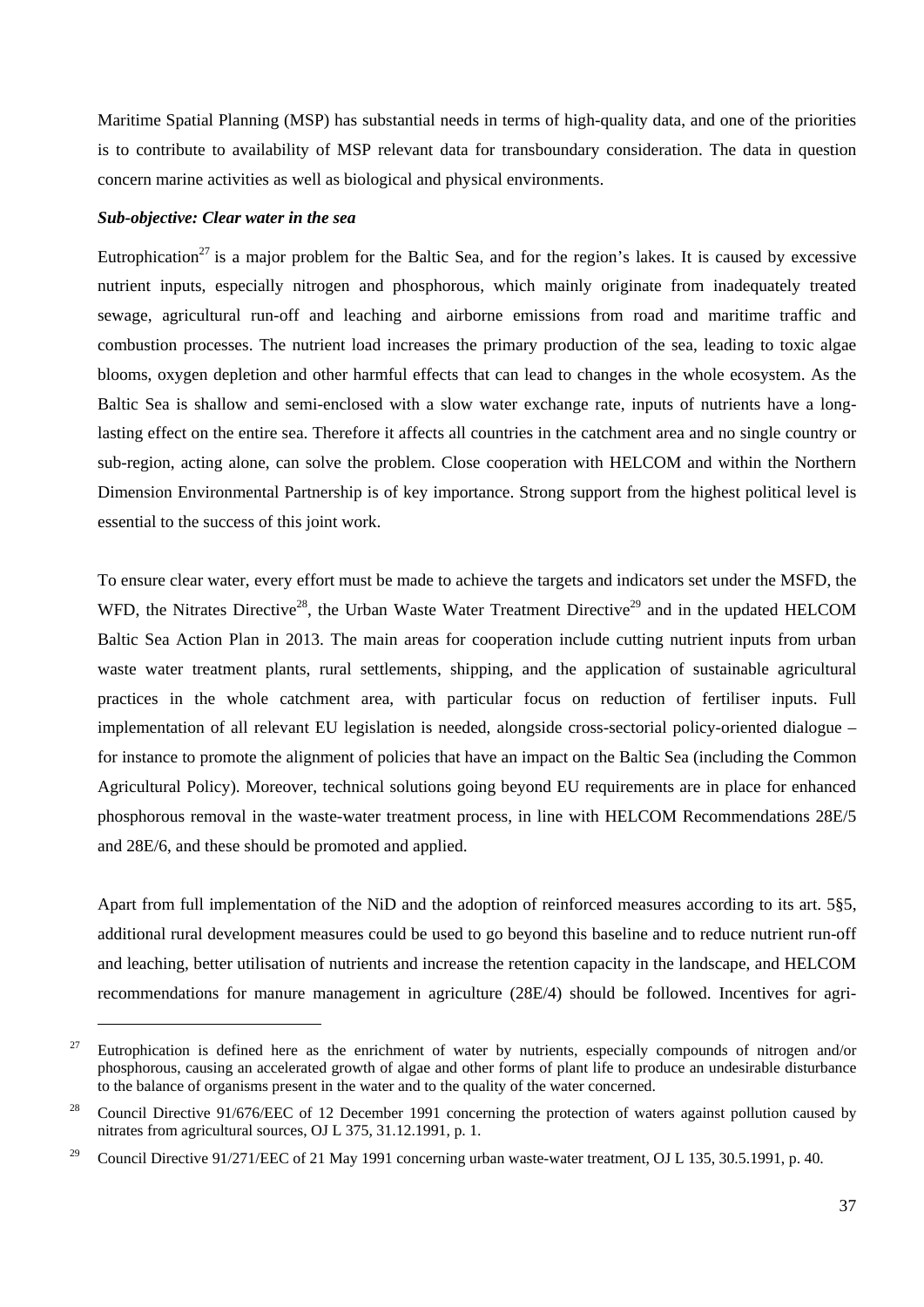environmental measures should be allocated effectively to the most polluting areas, only measures going well beyond the baseline should be financed, and more attention should be paid to nutrient recycling. The European Commission's work on the sustainable use of phosphorus is closely related to this.

The integrated research and innovation framework established through the BONUS programme to provide the knowledge necessary for a clean, sustainable prosperous Baltic Sea would be an appropriate mechanism that could support these efforts.

### *Sub-objective: Rich and healthy wildlife*

The Baltic Sea region has a unique ecosystem. It ranges from with nearly fresh water and up to six months of ice cover in the North to the more saline Kattegat. Only a specific selection of species can survive in this brackish water, and the low number of macro species makes the ecosystem extra sensitive to changes in its physical and chemical composition, which can affect the balance of entire food webs. These ecosystems are particularly sensitive to climate change.

There are many threats to marine biodiversity. One of the major ones is eutrophication (see sub-objective 'Clear water in the sea'), which has caused low oxygen content of the bottom water in parts of the sea, and created species-poor areas with low benthos biomass. Another threat stems from the arrival of alien invasive species (e.g. water flea and comb jellyfish), for example through ballast water from ships, that compete with native species and sometimes cause ecosystem changes.

Other threats are hazardous substances that affect the growth, reproduction and resilience of fish, marine mammals and seabirds. These substances include organic and inorganic contaminants and heavy metals, emitted by land sources and from dumped chemical and conventional munitions. Residues of pharmaceuticals also end up in the sea.

Fisheries directly impact on stock status which in turn affects food web structures. The Baltic Sea has a low number of commercially exploited stocks and predominantly single species fisheries, 90% of these are within the Community and have only one external partner. Given these characteristics, the Baltic could be a basin in which to strengthen the ecosystem based approach to fisheries, as well as other specific action such as increased selectivity in fishing gears to work towards elimination of discards. Regional cooperation across the Baltic Sea can help support this.

Actions have to both minimise the adverse effects of human activities that cause pollution and work towards preventing damage, by for example establishing an ecologically coherent network of well-managed marine protected areas as one tool within a wider integrated sea use management (ISUM) approach to maritime spatial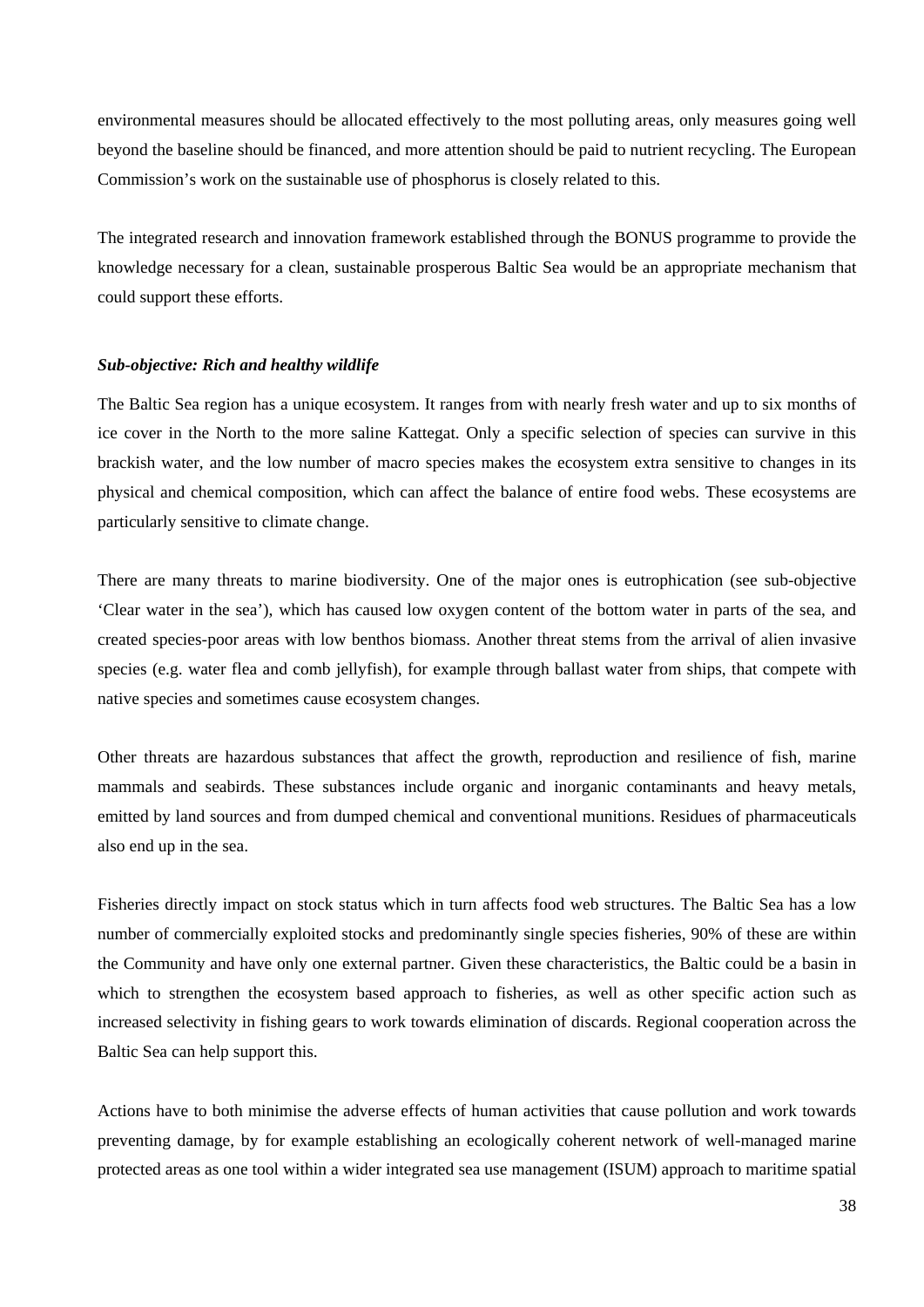planning and integrated coastal zone management (ICZM). In addition to the threats, other upcoming trends and uncertainties that have been identified<sup>30</sup> as potentially damaging to Baltic Sea wildlife and biodiversity now or in the near future include increased infrastructure development (such as ports, pipelines, power cables etc.) and increased coastal zone activities (including cities, tourism facilities, coastal defence structures, energy supply systems, fish farms).

BONUS can be a useful source of science based information to reduce the negative effects of, for instance, fishing and in countering the introduction of new alien species by ships. This sub-objective supports the HELCOM Baltic Sea Action Plan's section on biodiversity and nature conservation, and its specific sections on maritime traffic. The implementation of relevant EU policies and instruments, including the EU Biodiversity Strategy to 2020, the Common Fisheries Policy, the MSFD and the MSPD, and the full implementation of Natura 2000 network of protected areas designated under Birds and Habitats are important aspects of the work to ensure a rich and healthy wildlife, halt the loss of biodiversity and the degradation of ecosystems by 2020, and restoring them in so far as feasible.

### *Sub-objective: Clean and safe shipping*

As maritime transport on the Baltic Sea is constantly increasing, clean and safe shipping is becoming more and more essential for the whole area, both on sea and on land. The EUSBSR addresses the issue in holistic manner taking into consideration various aspects such as:

- reducing the environmental impact of ship air emissions and thus maximising opportunities for innovation in shipbuilding and marine equipment, illegal and accidental discharge of oil, discharge of untreated sewage, hazardous substances, introduction of alien organisms via ships' ballast and hull fouling, and making joint risk assessments;
- reducing air pollutant emissions such as PM and NO2 in ports and port cities by improving infrastructure (e.g. cleaner Non Road Mobile Machinery such as cranes) and improving logistics with the hinterland;
- strengthening and integrating maritime surveillance system, which is a strategic tool proposed in the context of the Integrated Maritime Policy thanks to the Common Information Sharing Environment (CISE) tool, to help prevent marine accidents;
- strengthening human capital: ensuring proper training, setting common standards and enhancing maritime careers;
- reinforcing preparedness and response capacity to major emergencies on sea and on land at macroregional level: improving cooperation and coordination between various actors (maritime safety, security, surveillance and disaster response agencies).

1

<sup>30</sup> WWF (2012). Counter Currents: Scenarios for the Baltic Sea 2030.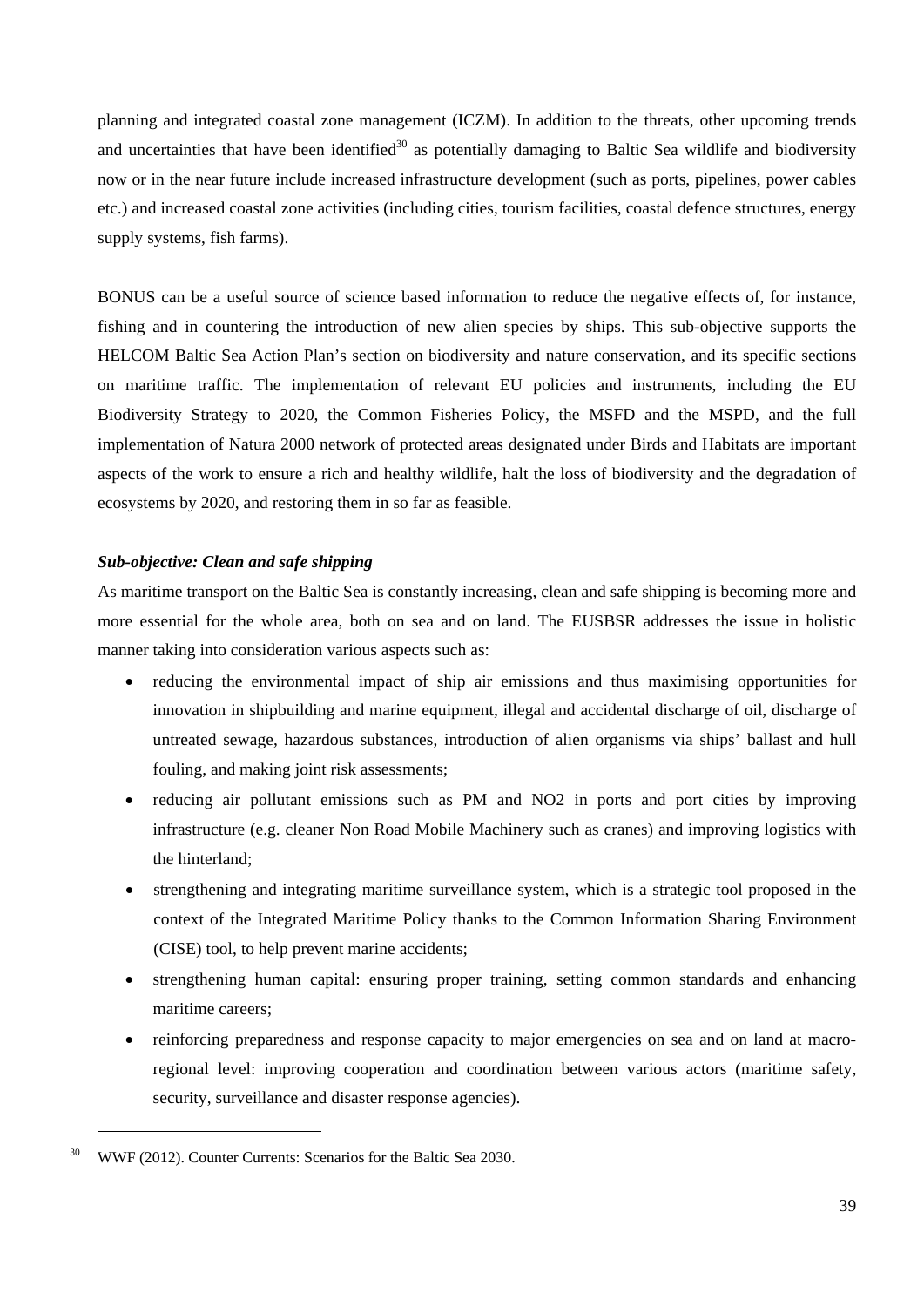### *Sub-objective: Better cooperation*

The urgency of the common environmental challenges facing the Baltic Sea calls for closer cooperation between all coastal countries. In fact, this is crucial for achieving the targets on clear water, a rich and healthy wildlife and clean and safe shipping.

Several roadblocks need to be addressed. For instance, some of the policy areas demanding closer cooperation are dealt with by different administrations in different countries, making it a challenge to bridge borders and sectors. Responding maritime accidents, to give an example, may be dealt with by the ministry of the interior in one country, the ministry of defence in another country, and the ministry of the environment in yet another country. For instance by boosting the work of national focal points (see chapter on governance of the Strategy: description of roles and responsibilities) and inclusive steering groups, the Strategy aims to promote macroregional, cross-sectorial dialogue, building on the work in place through HELCOM and co-operation projects. Cooperation and exchanging good practices in ecological education and climate change mitigation is important. The Marine Strategy Framework Directive also calls for cooperation within marine regions such as the Baltic Sea, in order to reach the objective of good environmental status of the marine environment by 2020.

Through better cooperation, the Strategy aims to accelerate implementation of the HELCOM Baltic Sea Action Plan, and to put in place transboundary, maritime spatial plans applying the ecosystem approach throughout the region. The ecological, economic and social benefits of maritime spatial planning are by now well documented and, in principle, undisputed. Several Baltic Sea states have already implemented a regime for MSP at national level and some others are in the process of doing so. In order to have a fully functioning planning system at regional (Baltic Sea) level, it is important that all coastal states have national activities for planning in place, and will work together on key transnational topics. The HELCOM-VASAB Working Group Road Map will guide the work in order to achieve the Strategy objective to implement MSP in all coastal states by 2020. Otherwise, cross-border cooperation on transboundary issues will not be fully addressed. It is therefore important that national regimes are in place and pilot regimes/activities are launched as soon as possible. The ongoing work to implement the MSPD can be supported with the existing Baltic experience in maritime spatial planning. The joint HELCOM-VASAB Working Group has gathered unique experience in transboundary spatial planning at sea which will also benefit, and allow for pro-active contribution, to the work the EU countries have to conduct according to the Directive.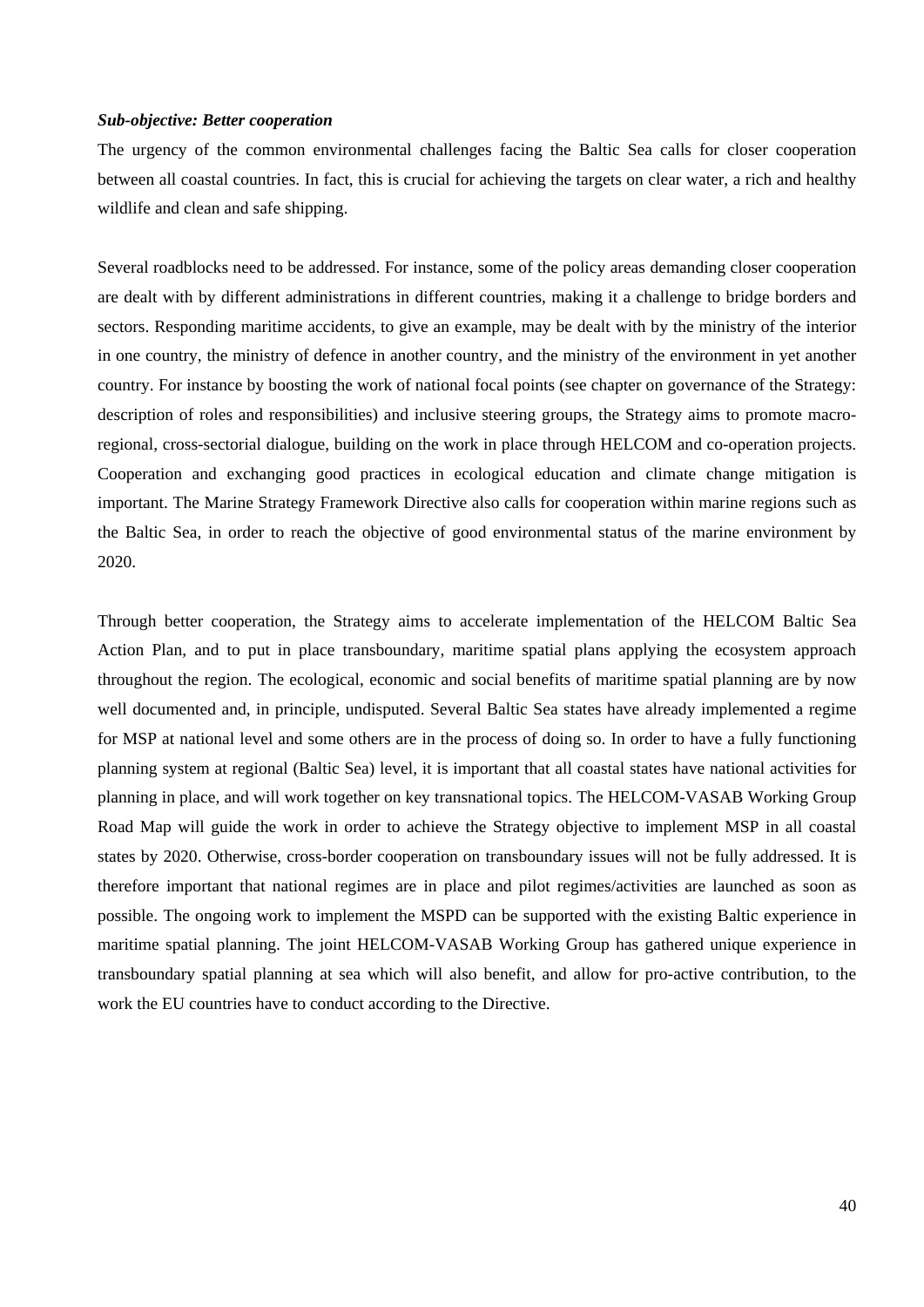| Sub-objectives                         | <b>Indicator</b>                                                                                                                                                                               | <b>Baseline</b>                                                                        | Target/deadline                                                                               | Data sources                                                                                                                                                                                                                                                                                                                                                                                                                                                                                                                                                                                   |
|----------------------------------------|------------------------------------------------------------------------------------------------------------------------------------------------------------------------------------------------|----------------------------------------------------------------------------------------|-----------------------------------------------------------------------------------------------|------------------------------------------------------------------------------------------------------------------------------------------------------------------------------------------------------------------------------------------------------------------------------------------------------------------------------------------------------------------------------------------------------------------------------------------------------------------------------------------------------------------------------------------------------------------------------------------------|
| the sea                                | <b>Clear water in</b> Environmental status, incl. level of inputs of Situation in 2010<br>nutrients – in line with indicators being<br>developed in HELCOM by 2013 and under<br>the MSFD.      |                                                                                        | Indicators<br>agreed<br>2013 within HELCOM.<br>environmental<br>Good<br>status (GES) by 2021. | in HELCOM, MSFD.                                                                                                                                                                                                                                                                                                                                                                                                                                                                                                                                                                               |
| <b>Rich</b><br>and<br>healthy wildlife | Biodiversity status and ecosystem health<br>(incl. fish stocks) and amounts of hazardous<br>substances $-$ in line with indicators being<br>developed in HELCOM by 2013 and under<br>the MSFD. | <b>GES</b><br>integrated<br>indicators                                                 | Indicators agreed in 2013.<br>environmental<br>Good<br>status (GES) by 2021.                  | MSFD, HELCOM.                                                                                                                                                                                                                                                                                                                                                                                                                                                                                                                                                                                  |
| Clean and safe<br>shipping             | Number of shipping accidents.                                                                                                                                                                  | Annual<br>average of<br>shipping accidents*<br>2008-2010: 3,017 per<br>10.000 vessels. | Decreasing trend.                                                                             | <b>HELCOM</b><br>accidents<br>shipping<br>are defined<br>$\ast$<br>according to the HELCOM definition 'all<br>accidents (including but not limited to<br>grounding, collision with other vessel or<br>contact with fixed structures (offshore<br>installations, wrecks, etc.), disabled vessel<br>(e.g. machinery and/or structure failure),<br>fire, explosions, etc.), which took place in<br>territorial seas or EEZ of the Contracting<br>Party and involved tankers over 150 GT<br>and/or other ships over 400 GT<br>irrespectively if there was pollution or not<br>are reported'.<br>41 |
|                                        | Illegal discharges.                                                                                                                                                                            | Situation in 2011.                                                                     | Elimination<br>of<br>illegal<br>discharges by 2021.                                           | HELCOM.                                                                                                                                                                                                                                                                                                                                                                                                                                                                                                                                                                                        |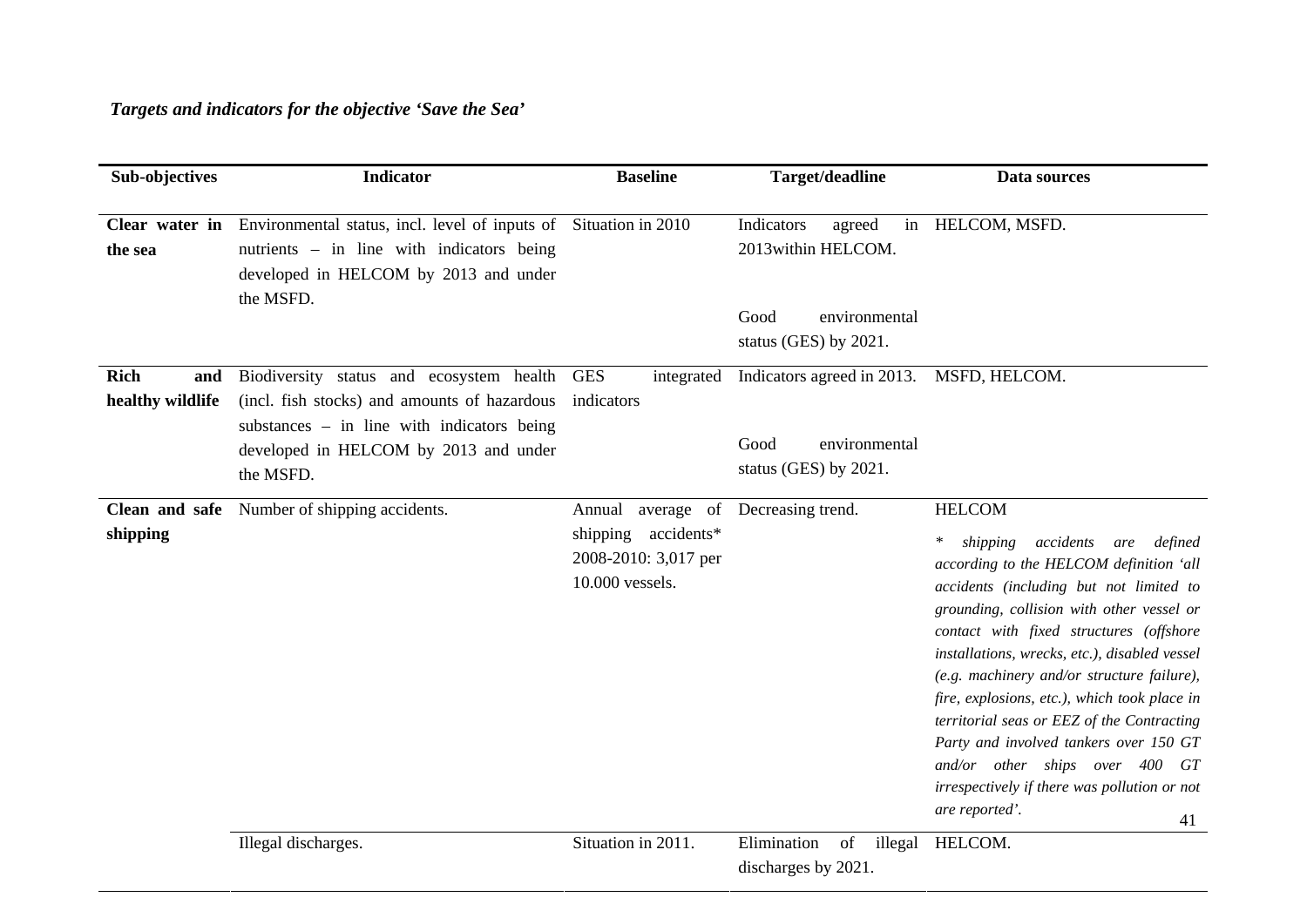### **Connect the Region**

The geography of the Baltic Sea region, the very long distances by European standards (especially to the Northern parts, which are very remote), the extent of the sea that links but also divides the sub-regions, the long external borders, all pose special challenges to communication and physical accessibility in the region. In particular, the historical and geographical position of the Eastern Baltic Member States, with their internal networks largely oriented East-West, makes substantial investment in communication, transport and energy infrastructures particularly important. As well as being costly and energy inefficient, these missing links are obstacles to the Internal Market and to the goal of territorial cohesion.

In addition, the very extent and variety of the region creates particular attractions for visitors and residents. The wealth of languages and cultures that have survived through centuries of interaction of various types, the range of urban heritage, landscapes, seascapes and cultural landmarks available, provide great potential to create a region that will be a magnet to internal and external visitors. The policy areas in this section therefore seek to address the risks and challenges, while also exploiting and enhancing the opportunities within the region. The policy areas contributing to the Strategy's 'Connect the Region' objective can use the renewed Strategy framework to provide territorial solutions that are smart, sustainable and inclusive, and help connect the region both physically and culturally.

The main priorities under this objective are:

- 1. to improve internal and external transport links;
- 2. to improve the access to, and the efficiency and security of energy markets;
- 3. to connect people in the region.

### *Sub-objective: Good transport conditions*

In the Baltic Sea region, transport is particularly important as the distances – internally, to the rest of Europe and to the wider world – are great and the conditions for traffic are often difficult (forests, lakes, snow and ice in the winter, etc.). The region, which is located on the periphery of the economic centre of Europe, depends strongly on foreign trade in goods and needs well-functioning transport infrastructure to achieve economic growth.

As the region is made up of many relatively small countries, national actions are not enough, and even bi-lateral cooperation does not provide the necessary solutions. Wider regional cooperation is needed to overcome the transport bottlenecks. Many of the planned major infrastructure projects only make sense if you look at them from a macro-regional perspective. Regional collaboration structures need to reflect these benefits to make sure that sufficient investment in infrastructure is made.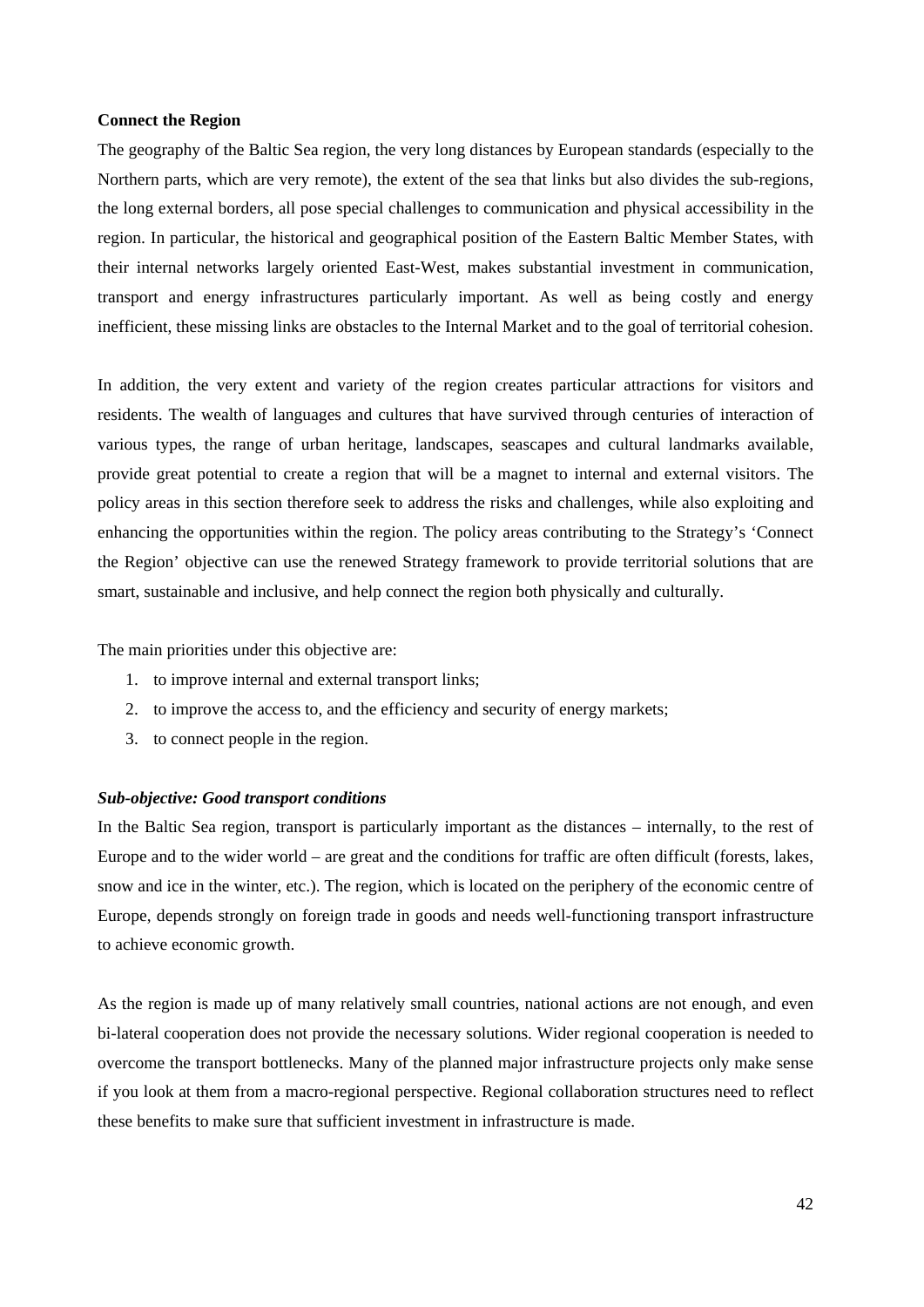Moreover, the Baltic Sea is a sensitive ecosystem, and this makes environmental issues important when developing transport infrastructures. The designation of the Baltic Sea as a Particularly Sensitive Sea Area (PSSA) by the International Maritime Organization allows the development of particular and specific measures for the Baltic Sea to ensure the sustainability of maritime transport.

The main challenge regarding transport development in the Baltic Sea region is to reduce its remoteness by improving links within the region and to the rest of the EU. Without jeopardising the work under the strategy's first objective, 'Save the Sea'. East-West links are needed to overcome the infrastructure shortfalls of the eastern and south-eastern sides of the sea. The North is very remote and therefore dependent on efficient transport. Better connections to Russia and other neighbours are needed. Further connections to Asia, to the Black Sea and the Mediterranean regions should be developed. This could increase the region's potential as EU's gateway to Asia.

The geography of the Baltic Sea region makes transport particularly challenging. Improving internal and external transport links, increasing efficiency and minimising the environmental impact of transport systems and increasing the resilience of infrastructure to natural and man-made disasters (including the accompanying coastal development and infrastructure), should help boost the competitiveness of the Baltic Sea region, and increase its accessibility and attractiveness. Links to islands and remote communities are a specific issue.

### *Sub-objective: Reliable energy markets*

Despite common European objectives in energy, now also Energy Union affirmed in European Council Conclusions in 2011 and 2012 (calling for the completion of 'the internal energy market by 2014' and stating that 'no EU Member State should remain isolated from the European networks after 2015'), the three Baltic States (Estonia, Latvia and Lithuania) are not yet properly integrated into the wider energy networks of the rest of the EU. At present, the only power connection is the Estlink between Finland and Estonia. The cable between Sweden and Lithuania (NordBalt) and the new link between Lithuania and Poland (LitPol Link I) are expected to improve connectivity with the Nordic and Continental European electricity markets by the end of 2015. In the gas sector, the LNG terminal in Klaipedia in Lithuania became operational at the end of 2014 and it will be able to provide LNG also to Latvia and Estonia (when needed). Furthermore, the implementation of the gas interconnector between Poland and Lithuania (GIPL) progresses. The Baltic States are still depended on imports of energy from third countries and are considered an 'energy island' in the EU. Consequently, further actions for creation a fully interconnected and integrated regional energy market should still remain the goal for all EUSBSR states.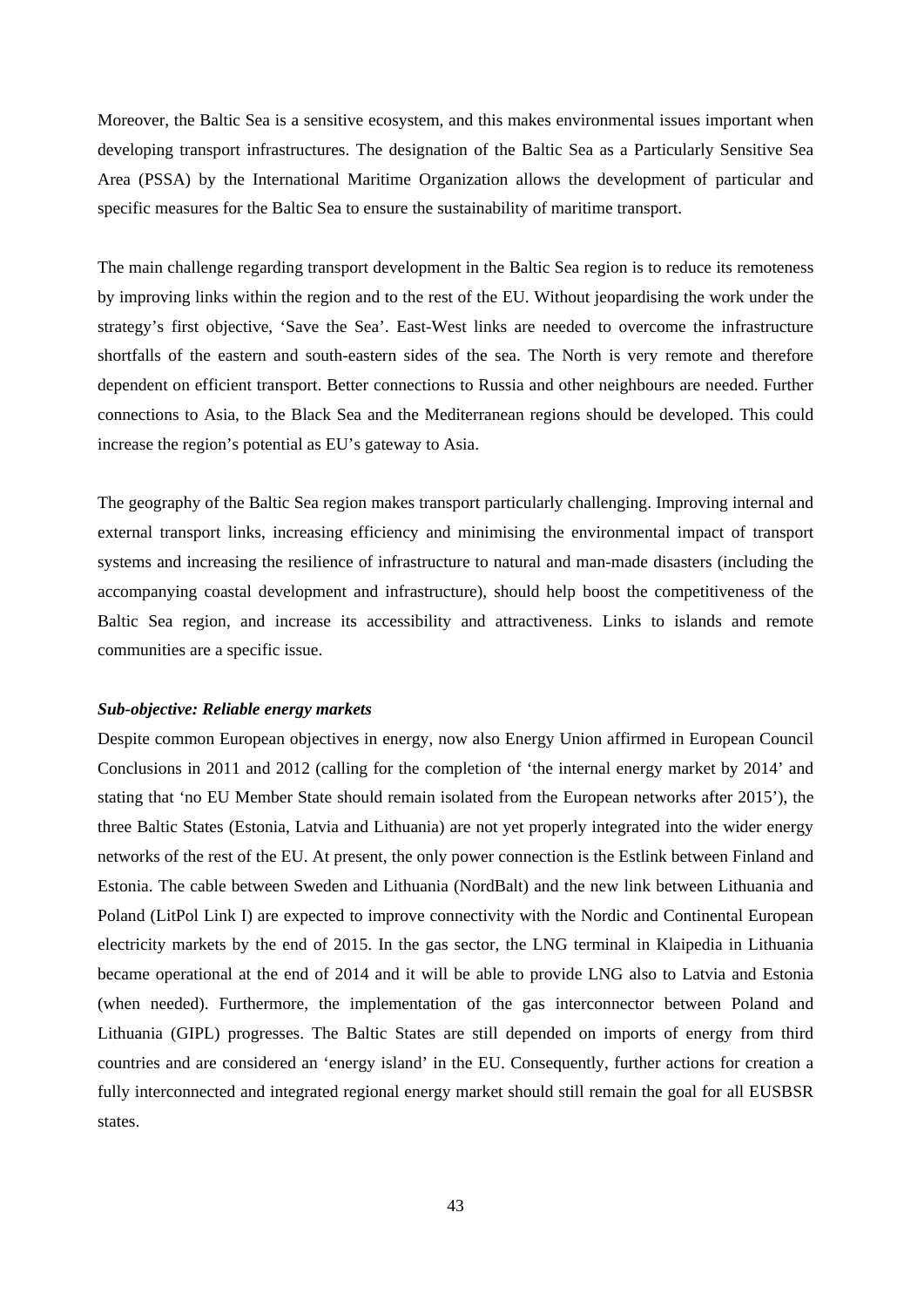The development and integration of energy markets is therefore a key goal, aiming to:

- 1. improve the security of energy supply, particularly in the eastern Baltic Sea region;
- 2. facilitate the diversification of energy sources;
- 3. contribute to economic growth by improving the competitiveness of the region and encourage investments in clean renewable energy, and energy efficiency;
- 4. contribute to the overall reduction of greenhouse gas emissions and air pollutant through more efficient energy distribution, increased use of clean renewable energies, and action to reduce energy demand. In addition, attention must be paid to the resilience of infrastructure to natural and man-made disasters. The EUSBSR, promoting regional cooperation among the EU Member States, would strongly contribute to the implementation of common European objectives in the energy sector, creating an integrated energy market.

The timely implementation of the Baltic Energy Market Interconnection Plan (BEMIP), an extension of the Nordic electricity market model to the three Baltic States, and demonstration of coordinated offshore wind farm connection solutions and other options to increase the use of renewable energy, monitored by EUSBSR, would facilitate the work in this area. As with all proposed investments, this should come under an Integrated Sea Use Management approach (ISUM), including the use of environmental impact assessments (EIAs) to ensure that the potential costs do not outweigh the benefits.

### *Sub-objective: Connecting people in the region*

The objectives of the Strategy will be achieved by improving cooperation between the actors involved. Therefore, in almost all policy areas and horizontal actions, one of the effects of the Strategy will be to better connect the people in the region, either by setting-up new networks and new platforms of cooperation, or by strengthening the existing ones. Connecting the region also includes improved access to communications networks and the internet as basis for seamless flow of information and closer and more instantaneous cooperation and exchange.

In this respect, the upcoming programmes, cooperation or coordination organisations, and all the instruments made available to carry out the activities, actions and projects of the Strategy will have to be used in a way to create a wide feeling of ownership of the Strategy, for all people concerned.

Depending on the policy areas and horizontal actions concerned, this connection may be physical, such as by access to communications networks, cultural, intellectual or economic.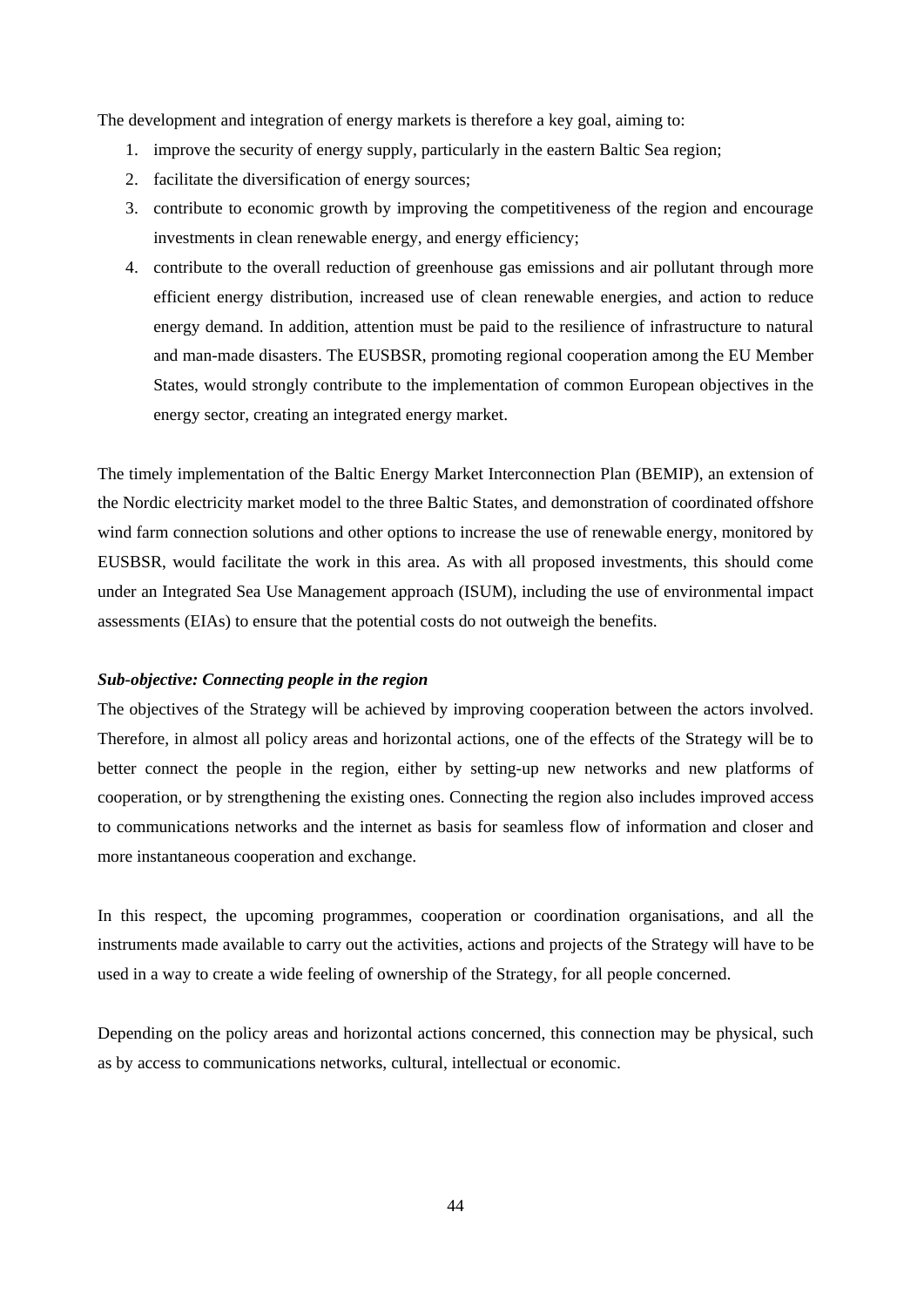### *Sub-objective: Better cooperation in fighting cross-border crime*

It is widely acknowledged that, without a sense of security and confidence, it is extremely difficult, if not possible, to achieve development of any kind. The EUSBSR therefore includes actions that address the specific challenges of the region in this field. The Baltic Sea region has long external EU borders which, due to geographical conditions, are easy to cross. This places responsibilities on many Member States to take action to protect the safety and security of the Union as a whole.

A number of related actions need to be highlighted. Actions to combat cross-border crime aim to bring regional cooperative focus to assessment and prevention, strengthen protection of external borders, and further develop long-term cooperation between Member States on law enforcement.

The Baltic Sea Task Force on Organised Crime in the Baltic Sea Region (BSTF) is a platform where all the EU Member States from the region, as well as Iceland, Norway, Russia, the European Commission, Europol and Interpol co-operate. BSTF supports the participating countries, their governments and enforcement authorities in delivering a coordinated overview and initiation of activities to meet both the operational and political needs in preventing and combating organised crime in the Baltic Sea region. The heads of Governments of the Baltic Sea states decides on the mandate of the BSTF task force.

The Baltic Sea Region Border Control Cooperation (BSRBCC) is another law enforcement cooperation form especially in Sea area, with all the EU Member States from the region, as well as Russia, Norway and Iceland (observer). It was established in 1996 and has since made continuous contributions in the entire field of cross-border criminality, but takes part in environmental protection as well. The cooperation has developed in all member states National coordination centres (NCC) which are connected 24/7. Moreover, the BSRBCC is the frame for carrying out operations at sea and coastline, further education and regular meetings, also under observation and participation of Frontex.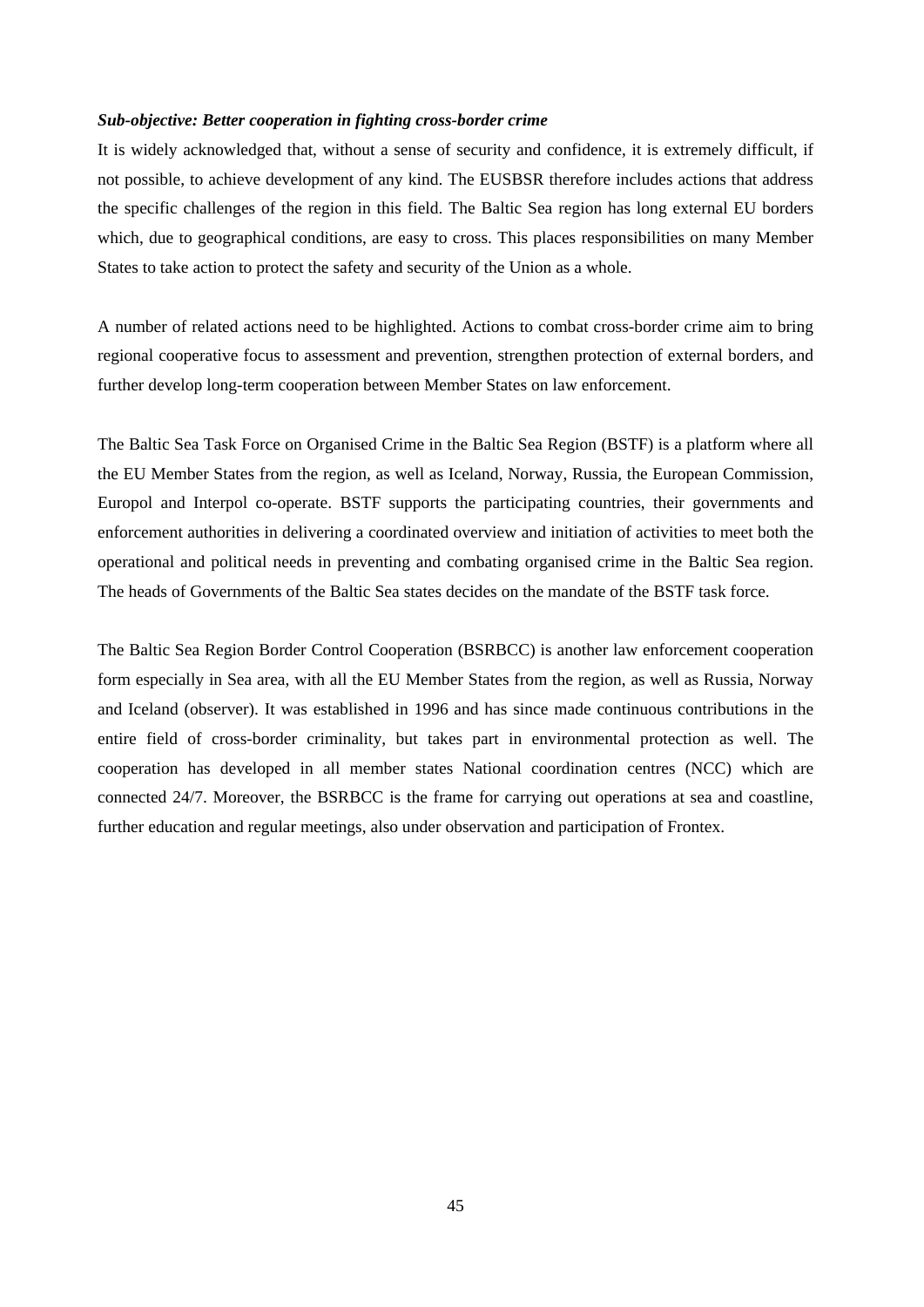| Sub-<br>objectives                    | <b>Indicator</b>                                                                                                                                            | <b>Baseline</b>                                                                                                                                                                                                                                                                   | Target/deadline                                                                                                                                                                                                                                                                                      | Data sources                                                                                  |
|---------------------------------------|-------------------------------------------------------------------------------------------------------------------------------------------------------------|-----------------------------------------------------------------------------------------------------------------------------------------------------------------------------------------------------------------------------------------------------------------------------------|------------------------------------------------------------------------------------------------------------------------------------------------------------------------------------------------------------------------------------------------------------------------------------------------------|-----------------------------------------------------------------------------------------------|
| Good<br>transport<br>conditions       | Internal and external<br>connectivity of the<br>including<br>region,<br>travel time.                                                                        | The amount of the TEN-T core<br>comprehensive<br>and<br>network<br>elements' meeting the criteria as<br>set out in the TEN-T Regulation.                                                                                                                                          | Completion of the TEN-T core and TEN-T implementation reports.<br>comprehensive network in the Baltic<br>Sea region according to CEF and<br>TEN-T timetables and their links to<br>Russia and Belarus as defined under<br>the framework of NDPTL and<br>involving EaP regional transport<br>network. | TENtec portal.                                                                                |
| <b>Reliable</b><br>energy<br>markets  | of<br>Market<br><b>State</b><br>Conditions<br>and<br>of<br>Interconnection<br>Baltic States' energy<br>markets with the rest<br>of the EU.                  | <b>Baltic</b><br>Energy<br>Interconnection Plan<br>(BEMIP)<br>and its schedule.                                                                                                                                                                                                   | Market Full and environmentally sustainable<br>interconnection of the gas and<br>electricity markets according to<br><b>BEMIP</b> schedule.                                                                                                                                                          | BEMIP.<br>National ministries.                                                                |
| Connecting<br>people in the<br>region | Number<br>of<br>organisations<br>and<br>people participating<br>programmes of<br>in<br>cultural, educational,<br>scientific<br>exchange<br>and cooperation. | Number<br>of<br>participating<br>in<br>Cultural<br>Programme,<br>Programme, Youth in Action and<br>Marie Curie Action Programmes<br>in $2009 = 43452$ .<br>Number of people participating in<br>Lifelong Learning programme in<br>$2009 = 148117.$<br>Total in $2009 = 191,569$ . | organisations Influencing a 20% increase in the<br><i>Framework</i> number of participants (people or<br>organisations) in such programmes,<br>by $2020 = 229,000$ .                                                                                                                                 | COM data.<br>European territorial cooperation<br>programmes'<br>where<br>reports<br>relevant. |

46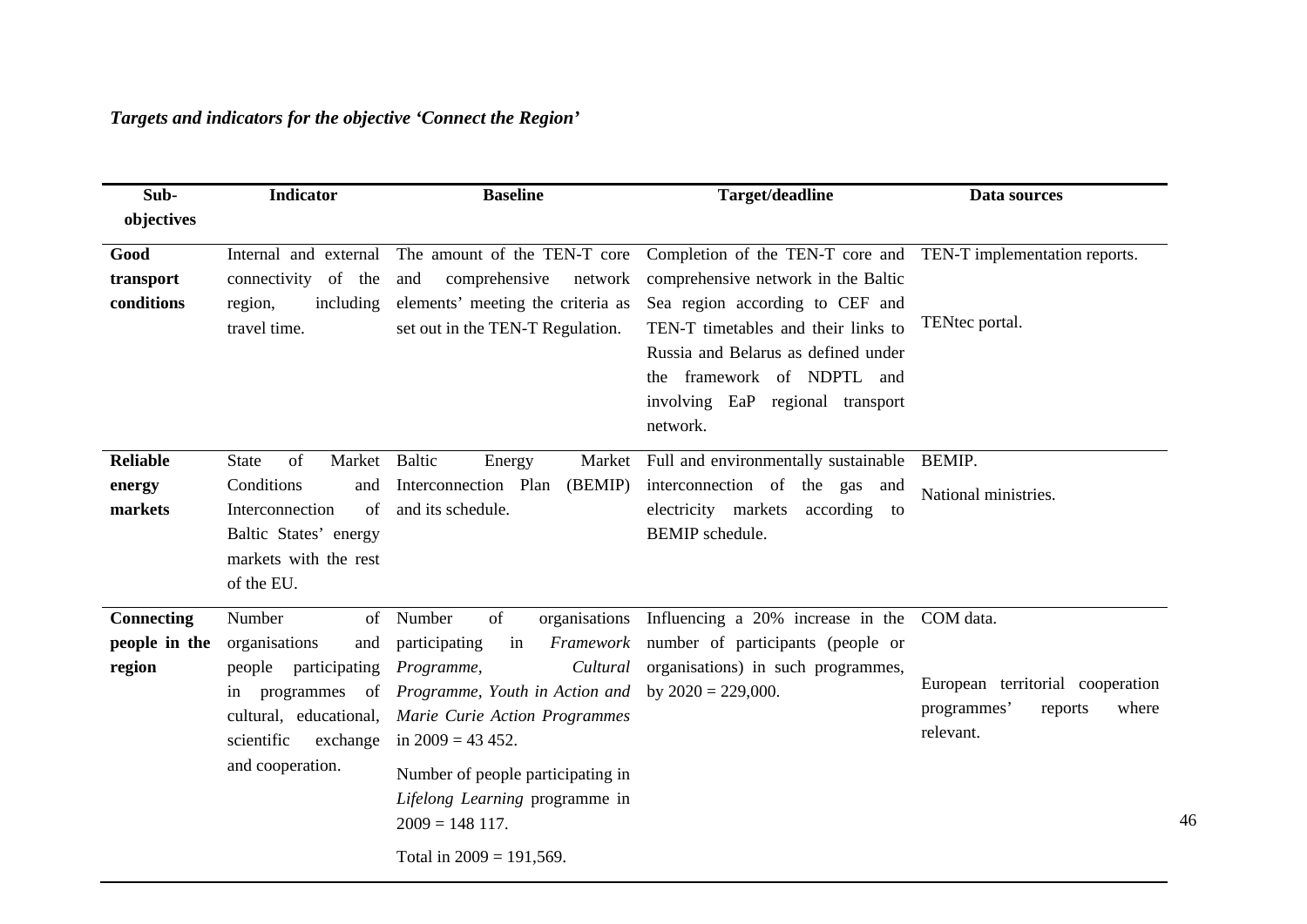### **Increase Prosperity**

The Baltic Sea region includes some of the most successful and innovative economies in the world, and regions that are fast catching up with the European average.

The Baltic Sea region is the dominant foreign trade area for the smaller economies, like Estonia and Lithuania (share of the Baltic Sea region in total trade over 50%). For the three Nordic countries, the share of Baltic Sea region trade is 37% for Sweden and 44% for Denmark. The figures for Poland are close, with a share of Baltic Sea region trade of 35% in total trade. Only in Germany is the share of Baltic Sea region trade significantly lower, due to the volume of German trade. It is interesting that the biggest three trading countries in the Baltic Sea region (Germany, Poland and Sweden) have a smaller share of trade with Baltic Sea region compared to total trade.

To increase the prosperity of the Baltic Sea region, the EUSBSR includes actions to promote entrepreneurship, innovation, trade and digitally driven growth. This will improve business opportunities and make the internal market work better on the ground, without exhausting the resource base or the eco-systems on which they depend.

The competitiveness of the region is also closely related to a high education level. To maintain and boost the region's competitiveness, we need to increase cooperation between educational institutions on all levels and increase the mobility of pupils, students and teachers within the region, and encourage lifelong learning. At the same time, it is essential to improve cooperation between educational institutions and companies. To stay competitive, businesses in the region must be able to deliver high quality products and services, which ask for more business-oriented education and thus closer exchanges between the two sectors. High quality of education also requires exploiting the learning opportunities provided by the use of modern ICT.

It is crucial to ensure equal participation of women and men in entrepreneurship, innovation, trade, education and in the workforce in general, in order to make full use of the human resources potential to boost growth and prosperity.

The Europe 2020 Strategy has a strong potential of being implemented in the Baltic Sea region, including smart, sustainable and inclusive growth. This will not only strengthen regional prosperity, but it will contribute to the EU as a whole. The Blue Growth Strategy can contribute by supporting sustainable growth in the marine and maritime sectors. The social dimension of the EUSBSR is also strong. Increased prosperity requires a well-functioning labour market that promotes geographical and professional mobility.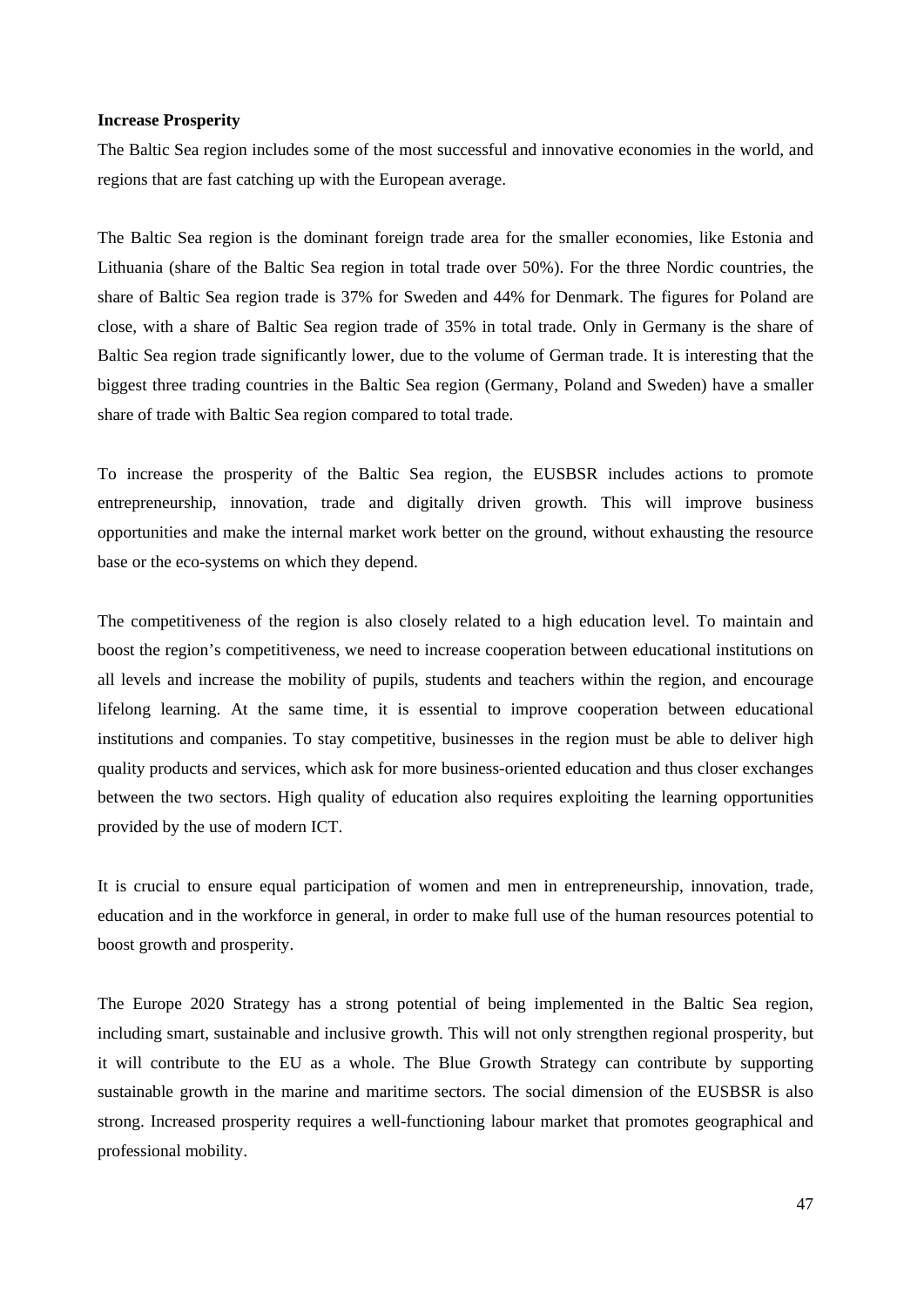Together with sustainable growth and resource efficiency, risk prevention and management, as well as climate adaptation and mitigation are a truly horizontal issue and mitigation strategy is closely interlinked with the prosperity and competiveness of the region. Adaptation, risk prevention and management actions are necessary in order to meet challenges related to climate change and build the resilience of the region to natural and man-made disaster risks. Failure now may have devastating economic impacts in the future, but also adverse consequences for the environmental and social development of the region that could have been reduced, if the disasters are prevented or managed more effectively. Mitigation actions will also have a positive impact on prosperity, particularly actions gearing towards an energy-efficient, clean fuels future will generate jobs and prevent the waste of resources and money.

### *Sub-objective: Baltic Sea region as a frontrunner for deepening and fulfilling the single market*

In the Baltic Sea region there are still legal and administrative obstacles which negatively affect trade in goods and services between the Member States and with neighbouring countries. The markets in the Baltic Sea region are relatively small, with the exception of Germany, and therefore they are heavily dependent on trade in the region to maintain their competitiveness. To increase the prosperity of the region, it is therefore imperative to fully implement the internal market and to lower the unjustified trade barriers to the neighbouring countries.

The Baltic Sea region is the dominant foreign trade area for all countries concerned except Germany. The level of trade between countries is increasing, but slower than would be expected, which is a sign that market integration is not progressing as it should. It has proven to be especially difficult for SMEs to benefit optimally from the internal market and successfully expand their activities to their neighbouring countries. This puts a brake on in particular those SMEs that are growing and therefore need bigger 'domestic markets' to be able to expand.

To foster good trade relations with third countries, it is important to reduce administrative, non-tariff barriers to trade and cross-border movement of goods. This requires improving customs procedures and infrastructure. It is also important to strengthen international tax cooperation, improve conditions to trade and investment, and to reinforce efforts to combat cross-border tax fraud and evasion.

Better integration is needed if the region is to maintain and improve its position as a prosperous region. To strengthen trade links within the region by reducing unjustified barriers is a cost-efficient way of revitalising the economy. It is also important for the region to fully implement the recommendations from the Small Business Act, thus reducing the administrative burden for smaller companies.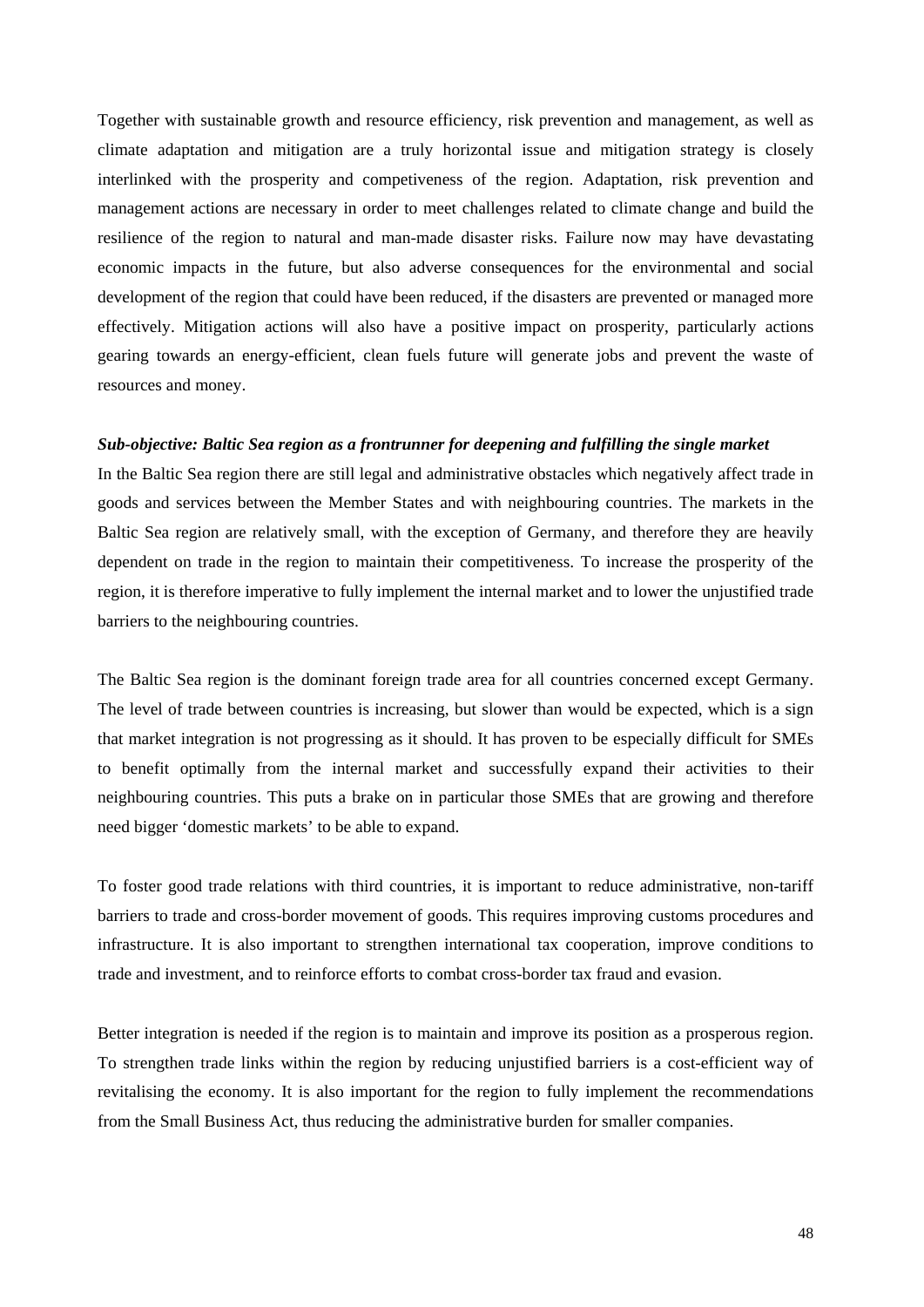### *Sub-objective: EUSBSR contributing to the implementation of Europe 2020 Strategy*

The EUSBSR needs to be placed firmly within the Europe 2020 agenda and current EU policy developments. With this in mind, there is a renewed focus on the objectives of Europe 2020 Strategy of smart, sustainable and inclusive growth. There is a new, targeted policy context with a call for thematic concentration in line with the objectives to increase prosperity in the Baltic Sea region. The Europe 2020 Strategy's flagship initiative 'The Roadmap to a Resource Efficient Europe' recognises that marine resources are a key component of our natural capital and provide economic opportunities in a wide range of sectors such as minerals extraction, pharmaceuticals, biotechnology and energy. Pursuing these in a sustainable manner is essential for the marine environment to continue to provide its key ecosystem services like the natural regulatory functions that help combat climate change or slow coastal erosion. Marine and maritime sectors (as highlighted in the Commission Communication on Blue Growth) $31$  create opportunities for sustainable growth, competitiveness and jobs that should be further explored in order to harvest the region's potential. Promoting horizontal priority for rural development 'Fostering knowledge transfer and innovation' at the level of the macro-region may result with Community added value.

The Baltic Sea region cooperation also reinforces other EU policies, such as climate change policies, resource efficiency or the new approach to European research and innovation, Horizon 2020. Current work shows that the EUSBSR adds a new cooperative and practical element to progress.

Deeper dialogue between the Commission, the Member States concerned, Chambers of Commerce associations and Confederation of Industries will facilitate the Strategy's focus on ensuring an integrated industrial policy for the globalisation era. This can make a big difference to the region. In line with the Europe 2020 Strategy's flagship initiative 'An industrial policy for the globalisation era' and the Small Business Act, the Strategy is working to support SME's by improving their access to finance, creating a more favourable regulatory environment, and more generally by helping them adapt to the challenges posed by globalisation. There should be a focus on needed to supporting key sectors such as environmental technologies, where the region is strong, but where a closer interplay between policy and market development is lacking.

In line with the Europe 2020 Strategy's flagship initiative 'A resource efficient Europe' regional efforts should be taken to implement this approach, using less raw material and reducing waste though recycling and turning waste from one process into raw material in another industrial process. All subsidies, including on fisheries, that could be environmentally harmful should be phased out.

1

 $31$  Commission Communication on Blue Growth opportunities for marine and maritime sustainable growth of 13 September 2012 (COM(2012) 494 final.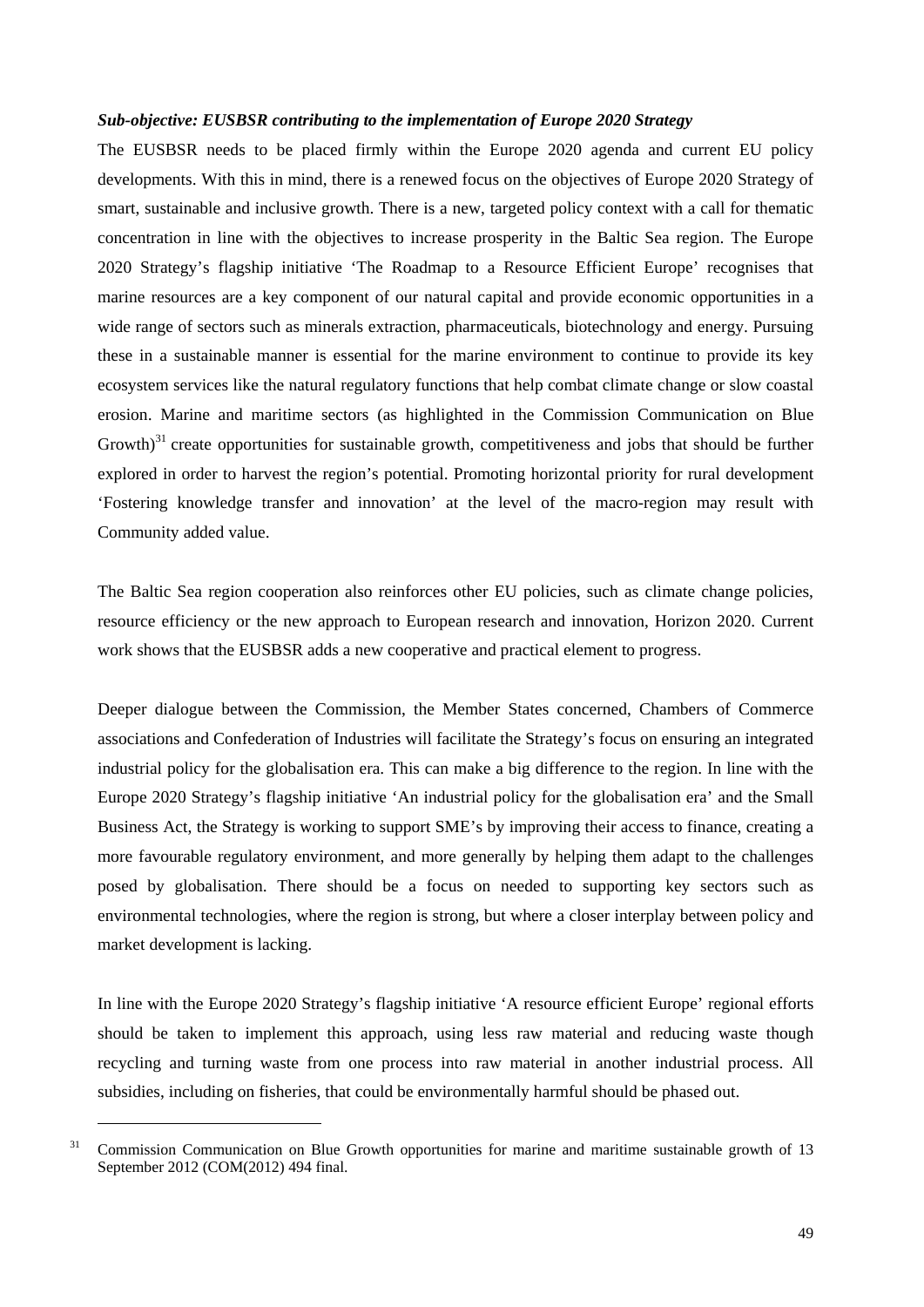In line with the Europe 2020 Strategy's flagship initiative 'An agenda for new skills and jobs', a deeper social dialogue between trade unions, employers and governments on the future challenges for the labour market, such as those posed by demographic changes, is an important way forward to increase labour productivity and decrease structural differences within the region. Changes to demographic patterns also highlight the importance of continuously addressing the macro-regional dimension of social inclusion and public health.

Promoting a pan-Baltic Sea region Innovation Union will require concerted efforts to align available resources through a programmatic approach. Increased resources need to be allocated to research and innovation in order to meet the Europe 2020 Strategy's goal of general R&D expenditure. The Member States concerned need to develop and deepen their cooperation to gear up the region to face the key challenges of the future: resource efficiency and the protection of the environment, health, energy, innovative and sustainable use of marine resources, sustainable transports and the development of a competitive digital economy for businesses and services. Several Innovation Partnerships could be of importance for the region, such as the Innovation Partnership on Water and on Agricultural Productivity and Sustainability, on raw materials. Full use should be made of the opportunities created by the new Horizon 2020 framework.

A strategic process needs to be defined to identify synergies, creating a critical mass of competences in key areas and create synergies between initiatives for the region to improve its innovative capacity in key market areas. This has to happen both at the policy and business level, thus achieving better mobility, improving regional coherence and sustainable economic growth. Regions must attract innovative companies and establish efficient innovation support services to increase their innovation capacity in the long term. Such a holistic approach will depend heavily on effective partnerships between governmental bodies (both national and regional) and business, industry, and civil society groups who will in some cases take a leading role in applying the ideas encapsulated by Europe 2020 Strategy.

A digital single market in line with the Commission strategy<sup>32</sup> announced on 6 May 2015 is of paramount importance for the economies in the Baltic Sea region and to its global position as an innovative region. As front-runners in many areas of the digital economy, the countries in the region have much to gain from the achievement of the objectives enshrined in the 'Digital Agenda for Europe', flagship initiative of the Europe 2020 Strategy, and the measures of Single Market Act to create growth

-

 $32$  Commission communication of 06.05.2015 COM(2015) 192.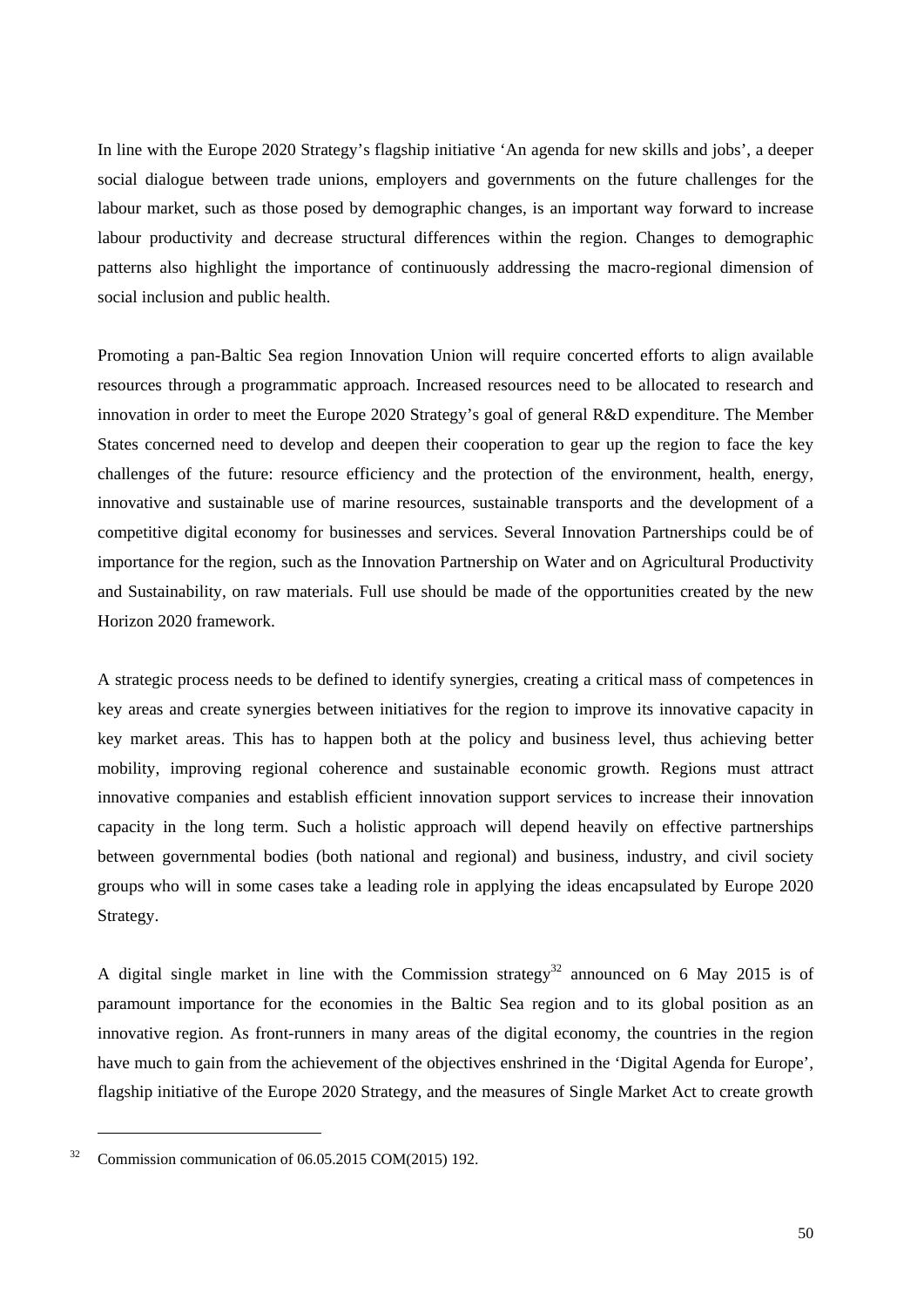and jobs in Europe, with special reference to the Digital Single Market strategy. The region has the potential to achieve practical results by identifying and removing barriers to a growing digital economy, including barriers to online trading and ecommerce such as geo-blocking and harmonisation of digital copyright systems. Any attempts to unlock the growth and innovation potential of digital services and content must be supported and enabled by fast reliable communications networks which are the prerequisite for digitally driven growth. Consequently, it is pivotal for Baltic Sea region members to implement their national broadband plans that contribute to the broadband targets set in the flagship initiative 'Digital Agenda for Europe'.<sup>33</sup>

### *Sub-objective: Improved global competitiveness of the Baltic Sea region*

The process of globalisation can result both in increased competition and collaboration between countries and regions regarding investments in production, knowledge, and innovation. At business level, the development of knowledge-intensive and/ or innovative products and services is crucial if companies are to be competitive in the global market. At policy level, countries, and particularly regions, must develop efficient innovation strategies and systems to boost entrepreneurial dynamism and intensive links between top-level knowledge institutions, private investors, incubators and related business services. To do this in the whole Baltic Sea region presents particular challenges, but is needed if the region is to prosper.

If the Baltic Sea region is to create a vibrant innovation environment, being composed of relatively small countries and markets, it is vital to increase cooperation in key economic areas. This should be reflected in the way the Strategy operates and coordinates with other EU and national policy initiatives and in business initiatives to boost the region's global competitiveness.

Institutional barriers substantially restrict the activities of SMEs in the Baltic Sea region. If development in the region is to be based on those enterprises it is therefore necessary to lift restrictions hampering them as swiftly as possible. The first priority is to create an institutional framework that sets consistent rules governing the functioning of entrepreneurship (in practice those rules are frequently too restrictive or complex). The quality of the institutional and legal framework in which enterprises operate in the Baltic Sea region differs much between individual states.

In the Baltic Sea region, the general conditions for growth need to be strengthened, in particular in rural areas, which are often lagging behind compared to urban areas. To enhance the competiveness of agriculture and forestry as well as encouragement of diversification should be prioritised in order to

-

 $33$  Commission communication of 06.05.2015 COM(2015) 192.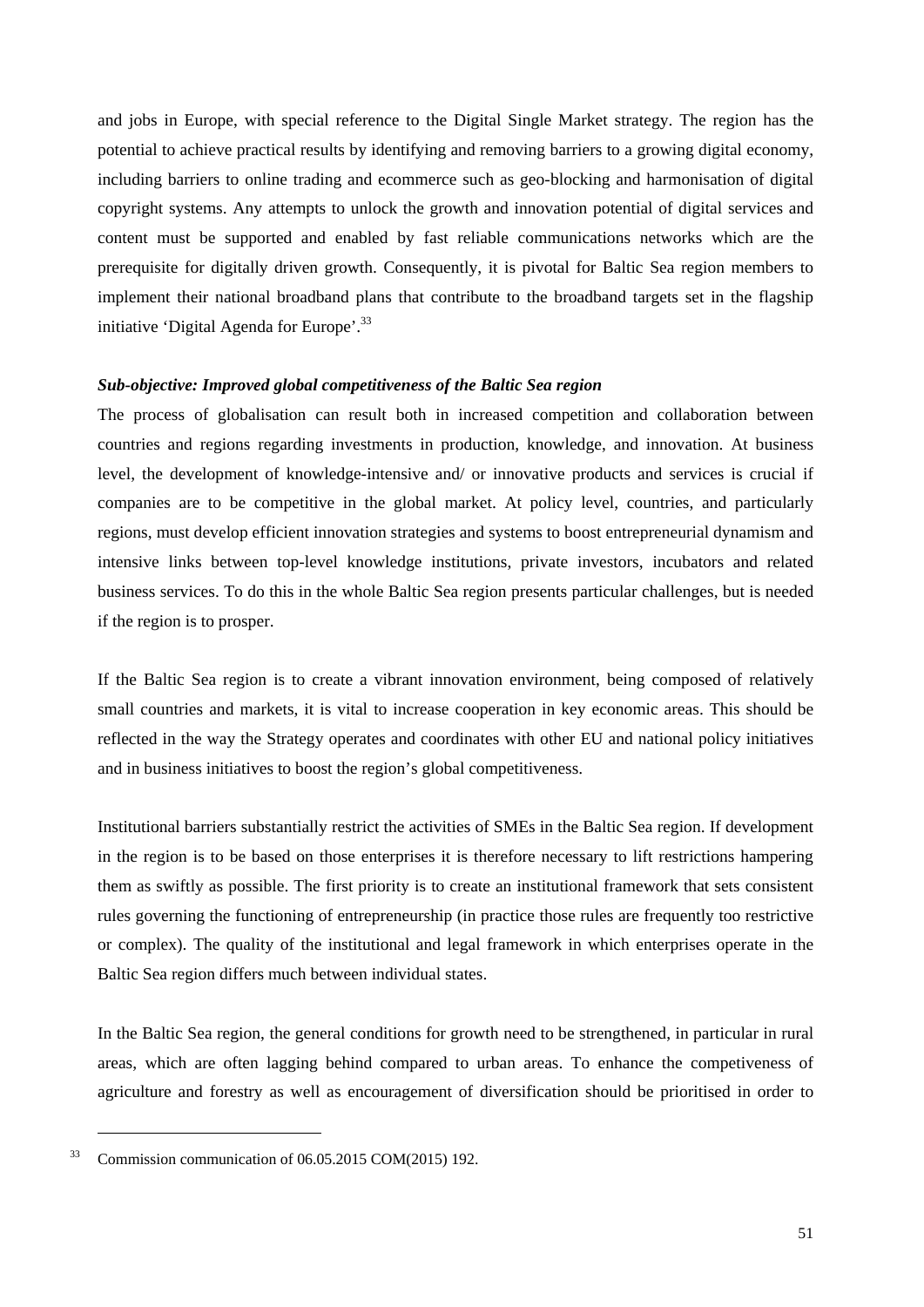improve the quality of life in rural areas. There should be more and better support for entrepreneurship and SME development, not least for SME Net development at local/regional levels, and strengthened cooperation between business support institutions. The level of trade and investments in the region could be increased through better cooperation between trade and investment bodies and by developing support measures aimed at further economic integration. The same applies to the service sector. Tourism contributes already significantly to the Baltic Sea region's economy. In 2011, there were 66 million international arrivals to the region, which means 7% of the world market share for tourism with a growth of 7.1%. Next to the accessibility of the region and the sustainable use of the cultural and nature heritage, the development of a globally competitive and sustainable tourism offer also depends on the close cooperation with the ICT and health sector. In addition, the crisis may change the focus of enterprises to seize the business opportunities of the future in 'green businesses', including those for marine and maritime sectors. To secure the long-term prosperity of the Baltic Sea region, entrepreneurship needs to be included in all levels of education.

To achieve high productivity, high levels of innovation and sustainable economic growth, the Baltic Sea region also needs to increase labour market inclusion and integration. High levels of employment, good quality jobs, and low levels of social exclusion are vital for Baltic Sea region-based companies to stay competitive.

The take up of ICT and digital services, content and applications transform value chains in all sectors of the economy, drive innovation and give rise to substantial gains in competitiveness and efficiency. This engine of growth relies crucially on the ubiquitous availability of fast and reliable network connectivity including fixed and mobile high speed broadband access. Therefore, the implementation of the 'Digital Agenda for Europe', including its objectives and measures for fast and ultra-fast broadband networks, will be a critical success factor for the Baltic Sea region.

Companies based in the Baltic Sea region have a considerable global market share in shipping, and the maritime sector, which provides service to shipping companies, plays an important role in the region in terms of employment and innovation. To improve or maintain this position, there needs to be a greater focus on the growth potential, sustainability, and entrepreneurship in the maritime sector of Baltic Sea region countries. Furthermore, know-how from traditional maritime industries could be used to emerging maritime sectors, such as the one identified by the Blue Growth Strategy.

Culture can also be considered as a strategic factor contributing to Baltic Sea region development in several aspects: as a factor of the region's development and as a factor for developing and building society's identity, both at national and transnational level. Culture and creative industries generate GDP and help increase prosperity, thus serving as development multipliers.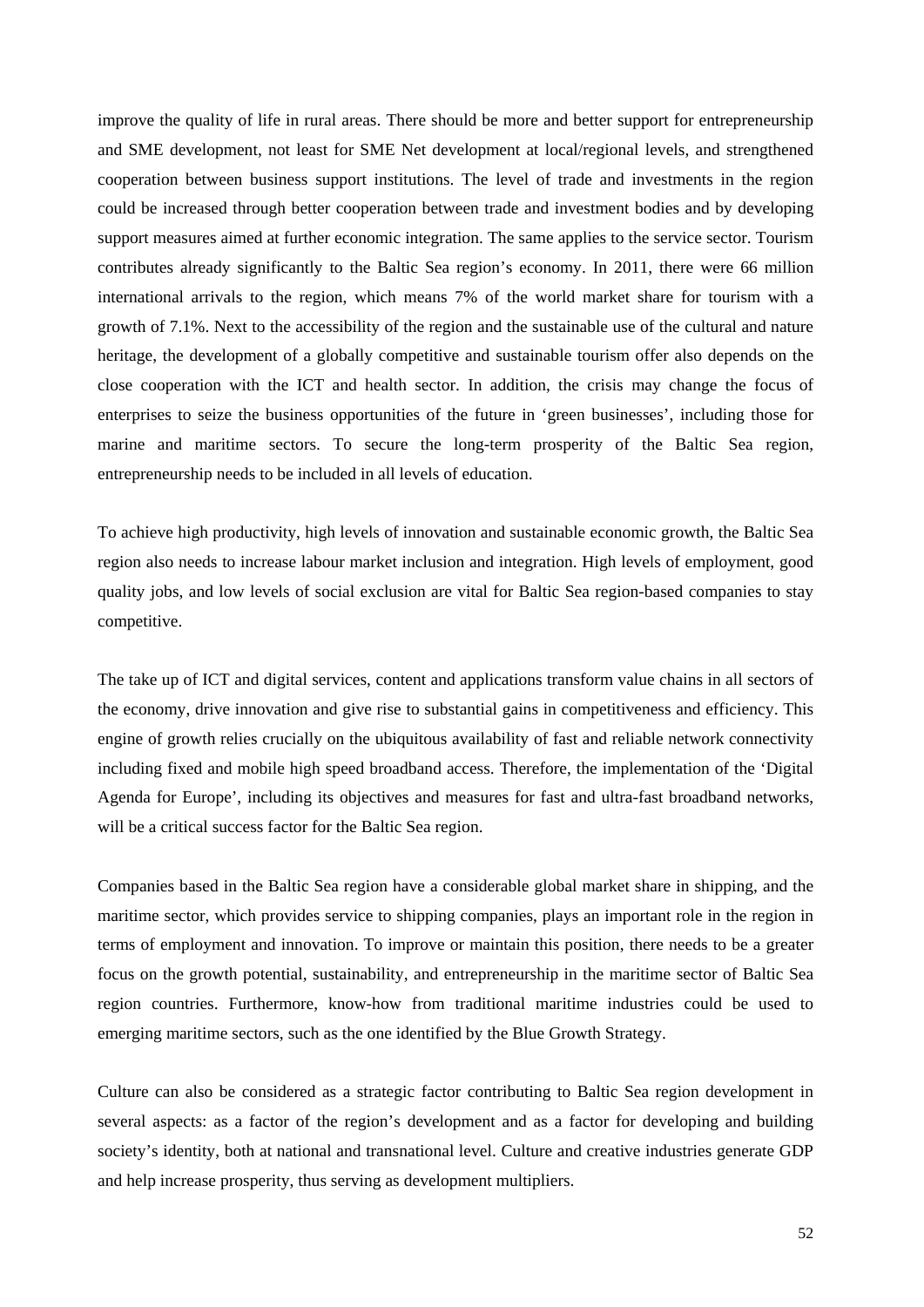Employment has been growing due to investments in culture and creative industries, affecting in particular the SMEs sector. Employment growth results in higher household incomes, which in turn translates into increased demand. Culture and creative industries therefore have a positive impact on sustainable economic growth.

### *Sub-objective: Climate change adaptation, risk prevention and management*

The Baltic Sea region countries are all concerned by vulnerability to climate change with potential impacts on human security, the environment and competitiveness. There are a lot of valuable experiences of mitigation and adaptation to climate change in this region. Therefore, there is much to gain from exchanging experiences and cooperation on specific projects. The Baltic Sea is a sensitive eco-region, and the impacts of climate change are already affecting different sectors on macro-regional scales. It is thus important for local, national and transnational actors to cooperate on adaption and mitigation, as well as on risk prevention and management including sharing 'best practices' that are proven to be economically, social and environmentally sustainable. Sharing their learning and – where possible and useful – pooling resources is also important to enhance cooperation.

This can concerns 'soft' (e.g. revision of territorial planning strategies and risk management plans, risk assessment, assessment of disaster risk management capacities) and structural engineering prevention and risk management measures (i.e. flood defences, rehabilitation of buildings).

The impacts of climate change on the Baltic Sea region ecosystem can be particularly severe due to its location, the cold climate and the vulnerability of the natural environment. Major changes are expected to affect the hydrology and biology of the region. Some sectors are particularly vulnerable, such as agriculture, forestry, fisheries, tourism and critical infrastructure. Special attention should be given to urban planning and increased eutrophication. The development of a macro-regional adaptation strategy will strengthen efforts to understand, address and cope with regional impact of climate change in a region with similar geographical and climatological conditions.

Although the likely impacts of climate change are difficult to predict with certainty, it is clear that the Baltic Sea is warming up faster than any other sea in the world. Air temperatures will increase, and the pattern and volume of precipitation will change in many parts of the region. This will increase run-off, which will in turn result in increased nutrient inputs to the sea. Also important from an adaptation perspective, the occurrence of extreme phenomena such as floods and droughts will increase. This will have a major influence on disaster management and long-term planning in the Baltic Sea region. Macroregional strategies should also address cross border spill over effects of specific disasters (including earthquakes, industrial accidents and other not climate related hazards), and promote strengthened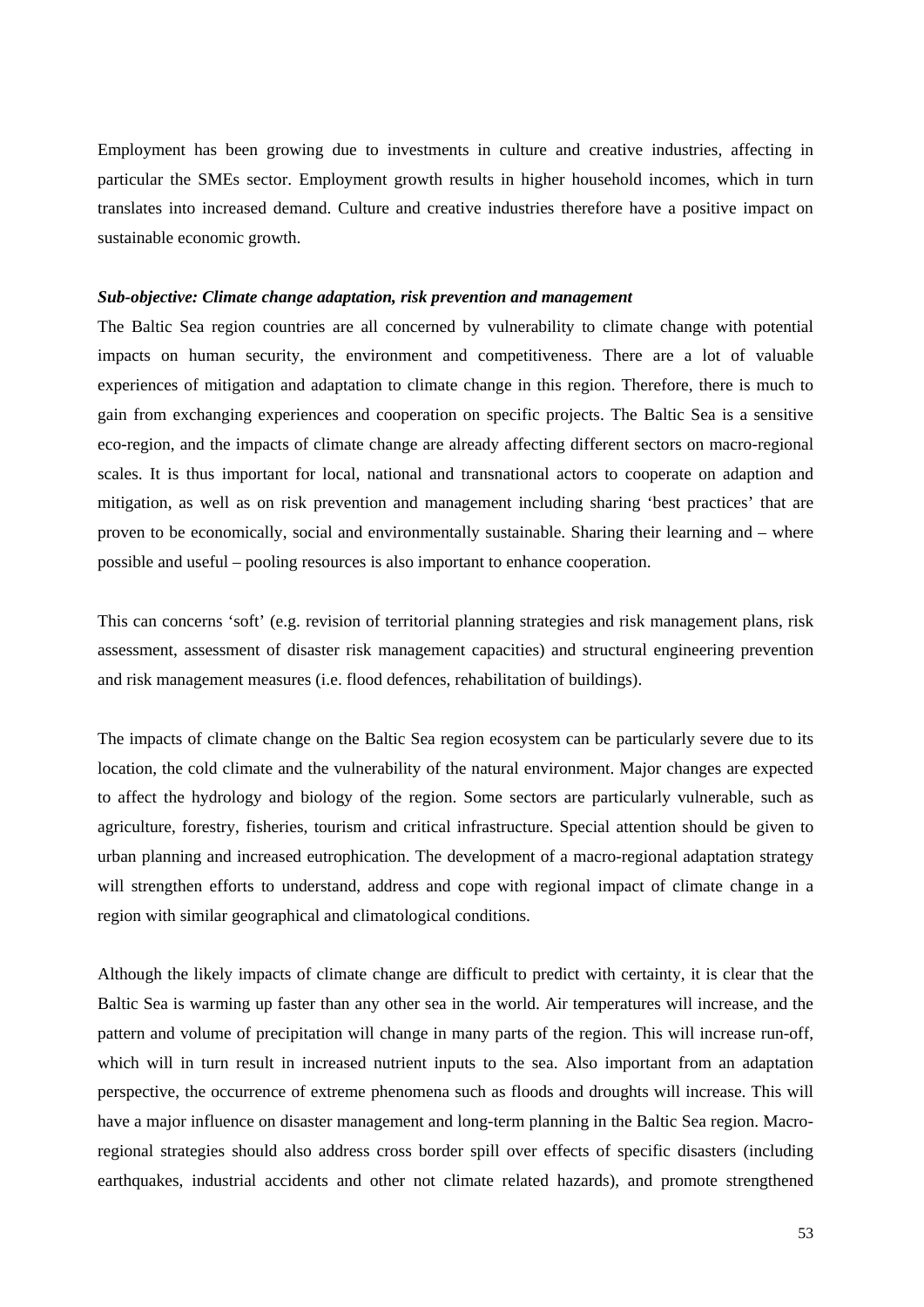cooperation in prevention, preparedness and response in the management of common risks. Promoting the wide use of wood, such as in the construction industry, if sustainably managed, is climate-smart and contributes to a sustainable society.

Through collaborative science supported by frameworks like BONUS, a common understanding and development of the necessary responses to climate change and geophysical forcing in the region can be further developed.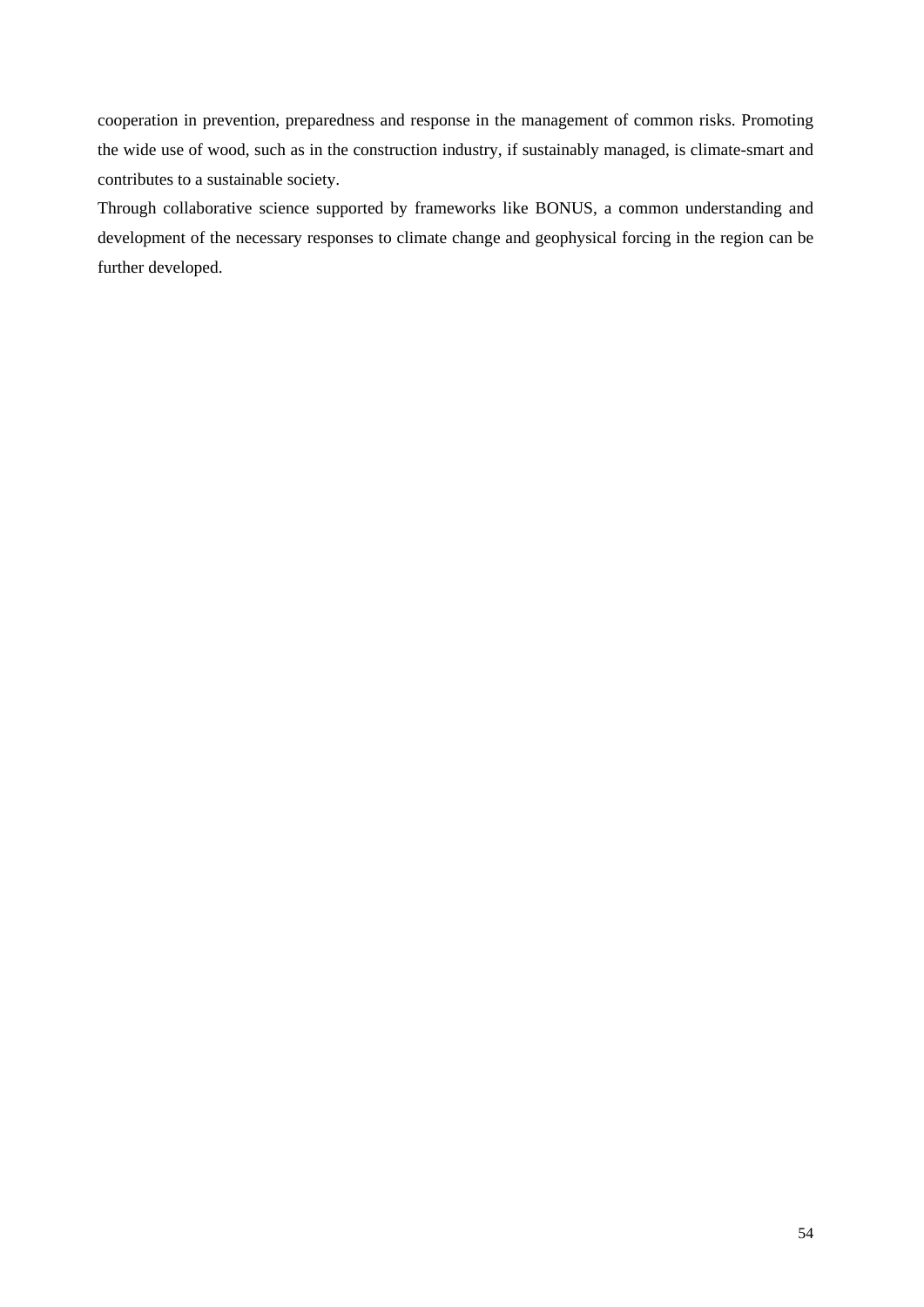# *Targets and indicators for the objective 'Increase Prosperity'*

| Sub-objectives                                                                     | <b>Indicator</b>                                                                              | <b>Baseline</b>                                                                                                    | Target/deadline                                                                                                 | Data sources                                                                                                                                                                   |
|------------------------------------------------------------------------------------|-----------------------------------------------------------------------------------------------|--------------------------------------------------------------------------------------------------------------------|-----------------------------------------------------------------------------------------------------------------|--------------------------------------------------------------------------------------------------------------------------------------------------------------------------------|
| <b>EUSBSR</b><br>as<br>frontrunner<br>for<br>deepening<br>and                      | Volume of intra-regional<br>trade in goods.                                                   | 3 year average for the BSS region in<br>$2008 = 416,9$ billion Euros.                                              | Influencing an increase in the intra-<br>regional trade in goods in the BSS<br>region of 15% by 2020.           | Eurostat<br>data<br>annual<br>available with 2 year time<br>lag (NUTS2).                                                                                                       |
| fulfilling<br>the<br><b>Single Market</b>                                          |                                                                                               |                                                                                                                    |                                                                                                                 | (Trade in goods figures are<br>based on imports $+$ exports of<br>goods between BSS countries<br>baseline is<br>the<br>only,<br>the<br>average of the $2007-08-09$<br>totals). |
|                                                                                    | Volume of cross-border<br>services.                                                           | 3 year average for the BSS region in<br>$2008 = 43,473.1$ billion Euros.                                           | Influencing an increase in the intra-<br>regional trade in services in the BSS<br>region of 15% by 2020.        | data<br>Eurostat<br>annual<br>available with 2 year time<br>lag (NUTS2)                                                                                                        |
|                                                                                    |                                                                                               |                                                                                                                    |                                                                                                                 | (Trade in services figures are<br>based on imports $+$ exports of<br>services between BSS countries<br>only).                                                                  |
| <b>EUSBSR</b><br>contributing to the<br>implementation of<br>2020<br><b>Europe</b> | Employment<br>Rate<br>(people aged 20-64) as a<br>of the total BSS<br>%<br>region population. | Average for the BSS region in $2008 =$<br>70% of the people aged 20-64.                                            | Influencing a higher average for the<br>BSS region by $2020 = 75\%$ of the<br>people aged 20-64.                | Eurostat<br>data<br>annual<br>available with 2 year time<br>lag (NUTS2).                                                                                                       |
| <b>Strategy</b>                                                                    | Employment<br>Rate<br>(people aged $20-64$ ) as a<br>the total BSS<br>of<br>%                 | Average for the best performing 10%<br>of the total population of the BSS<br>2010<br>79.53%<br>region<br>in<br>$=$ | Positive influence on diminishing the<br>difference in an average Employment<br>Rate between the best and worst | Eurostat<br>data<br>annual<br>available with 2 year time<br>lag (NUTS2) (The Index is<br>based on 'million EUR/person                                                          |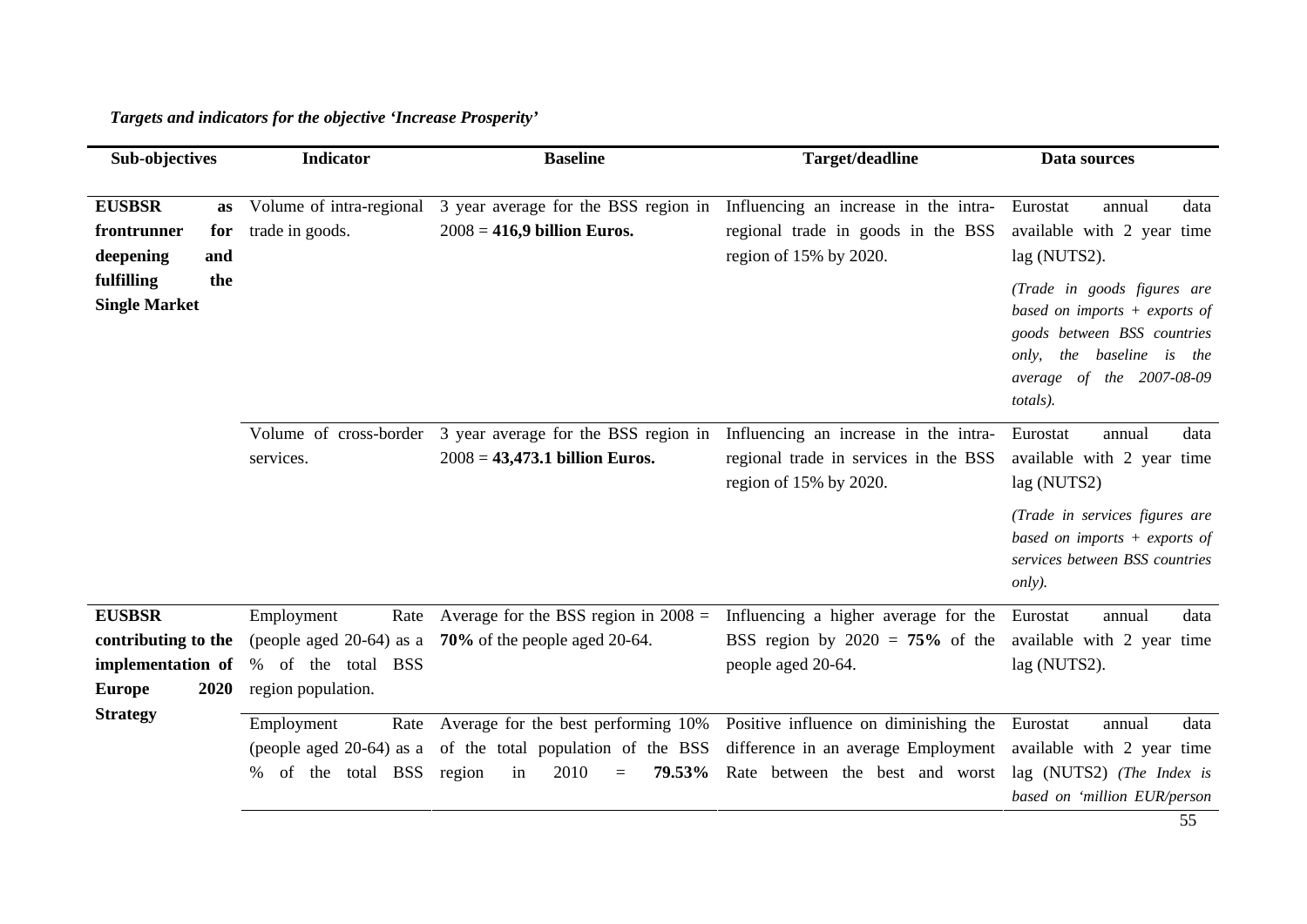|                                                                                                                | region population. | Average for the worst performing 10%<br>of the total population of the BSS<br>region in $2010 = 61.21\%$ .<br>General Expenditure on Average for the BSS region in $2008 =$ Influencing a higher average for the                             | performing 10% of the total population<br>of the BSS region by 2020.                                                                                                                                | employed'. The average Index<br>for the BSS region can be<br>compared with the EU27<br>average Index = $100$ ).<br>Eurostat<br>data<br>annual |
|----------------------------------------------------------------------------------------------------------------|--------------------|----------------------------------------------------------------------------------------------------------------------------------------------------------------------------------------------------------------------------------------------|-----------------------------------------------------------------------------------------------------------------------------------------------------------------------------------------------------|-----------------------------------------------------------------------------------------------------------------------------------------------|
|                                                                                                                | R&D.               | 2.16% of GDP.                                                                                                                                                                                                                                | BSS region by $2020 = 3\%$ of GDP.                                                                                                                                                                  | available with 2 year time<br>lag (NUTS2).                                                                                                    |
|                                                                                                                | R&D                | General Expenditure on Average for the best performing 10%<br>of the total population of the BSS<br>region in $2008 = 4.55\%$ .<br>Average for the worst performing 10<br>% of the total population of the BSS<br>region in $2008 = 0.2\%$ . | Positive influence on diminishing the<br>difference in the General Expenditure<br>on R&D between the best and worst<br>performing 10% of the total population<br>of the BSS region by 2020.         | Eurostat<br>data<br>annual<br>available with 2 year time<br>lag (NUTS2).                                                                      |
| <b>Improved global</b> GDP growth<br>competitiveness of<br><b>Baltic</b><br><b>Sea</b><br>the<br><b>Region</b> |                    | Average GDP growth for the BSS<br>region in 2007-2008 = $1.4\%$ .<br>Average GDP growth for the EU in<br>$2007 - 2008 = 1,75\%$ .                                                                                                            | Influencing a higher average GDP<br>growth across the BSS region by 2020.                                                                                                                           | Eurostat<br>data<br>annual<br>available with 2 year time<br>lag.                                                                              |
|                                                                                                                | GDP (in PPS)       | 4 Member States with highest GDP<br>average GDP 120.1 % of EU average<br>$(2007-2010)$ , remaining constant.<br>4 Member States with lowest GDP<br>average GDP 59.2% of EU average<br>$(2007-2010)$ , in decline.                            | Positive influence on diminishing the<br>difference in an average GDP between available with 2 year time<br>the Member States of the BSS region lag.<br>with the highest and lowest GDP by<br>2020. | Eurostat<br>data<br>annual                                                                                                                    |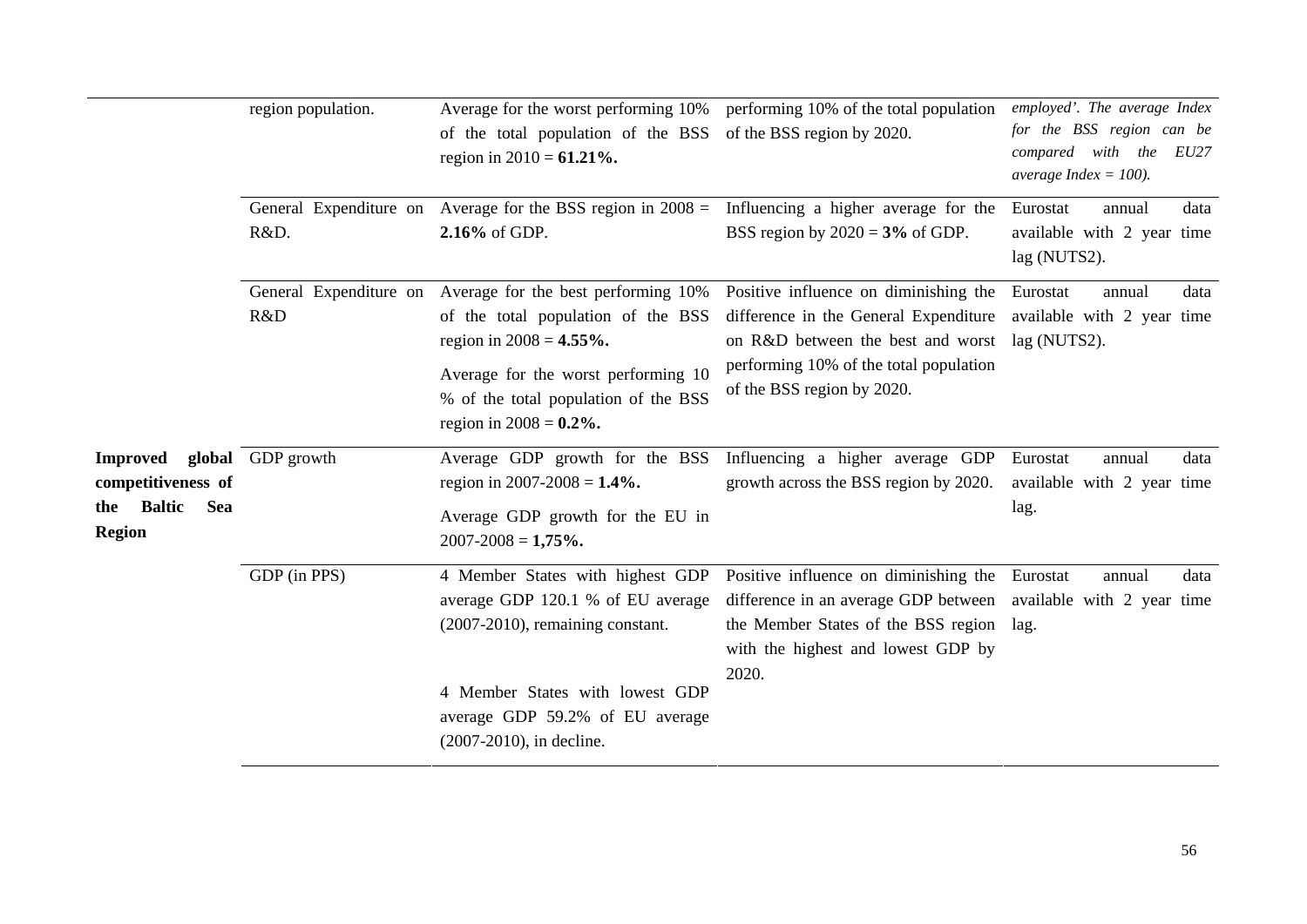| Human  |              | Development Average for the BSS region in $2008 =$                                | Influencing an increase of the Human                                 | UN Human Development                                                                                                                                                                                                                                                                         |
|--------|--------------|-----------------------------------------------------------------------------------|----------------------------------------------------------------------|----------------------------------------------------------------------------------------------------------------------------------------------------------------------------------------------------------------------------------------------------------------------------------------------|
| Index. |              | 44.8.                                                                             | Development Index of 25% for the                                     | index.                                                                                                                                                                                                                                                                                       |
|        |              |                                                                                   | BSS region by 2020.                                                  | (The Index is based on 'life<br>expectancy in good health',<br>'net adjusted household income<br>per head' and 'high and low<br>educational attainment for the<br>population aged 25-64'. The<br>average Index for the BSS<br>region can be compared with<br>the EU27 average index $-62$ ). |
| Human  |              | Development Average for the best performing 10%                                   | Positive influence on diminishing the                                | UN Human Development                                                                                                                                                                                                                                                                         |
| Index. |              | of the total population of the BSS                                                | difference in the Human Development                                  | index.                                                                                                                                                                                                                                                                                       |
|        |              | region in $2008 = 86.41\%$ average for                                            | Index between the best and worst                                     |                                                                                                                                                                                                                                                                                              |
|        |              | the worst performing 10% of the total<br>population of the BSS region in $2008 =$ | performing 10% of the total population<br>of the BSS region by 2020. |                                                                                                                                                                                                                                                                                              |
|        |              | 21.05%.                                                                           |                                                                      |                                                                                                                                                                                                                                                                                              |
| Labour | Productivity | Average for the BSS region in $2008 =$                                            | Influencing an increase of the Labour                                | Eurostat<br>data<br>annual                                                                                                                                                                                                                                                                   |
| Index. |              | 77.8%.                                                                            | Productivity Index by 20% across the                                 | available with 2 year time                                                                                                                                                                                                                                                                   |
|        |              |                                                                                   | BSS region by 2020.                                                  | lag (NUTS2) (The Index is                                                                                                                                                                                                                                                                    |
|        |              |                                                                                   |                                                                      | based on 'million EUR/person<br>employed'. The EU27 average                                                                                                                                                                                                                                  |
|        |              |                                                                                   |                                                                      | $Index = 100$ ).                                                                                                                                                                                                                                                                             |
| Labour | Productivity | Average for the best performing 10%                                               | Positive influence on diminishing the                                | Eurostat<br>annual<br>data                                                                                                                                                                                                                                                                   |
| Index. |              | of the total population of the BSS                                                | difference in the Labour Productivity                                | available with 2 year time                                                                                                                                                                                                                                                                   |
|        |              | region in $2008 = 150.1\%$ Average for                                            | Index between the best and worst                                     | lag (NUTS2) (The Index is                                                                                                                                                                                                                                                                    |
|        |              | the worst performing 10% of the total                                             | performing 10% of the total population                               | based on 'million EUR/person                                                                                                                                                                                                                                                                 |
|        |              | population of the BSS region in $2008 =$                                          | of the BSS region by 2020.                                           | employed'. The EU27 average                                                                                                                                                                                                                                                                  |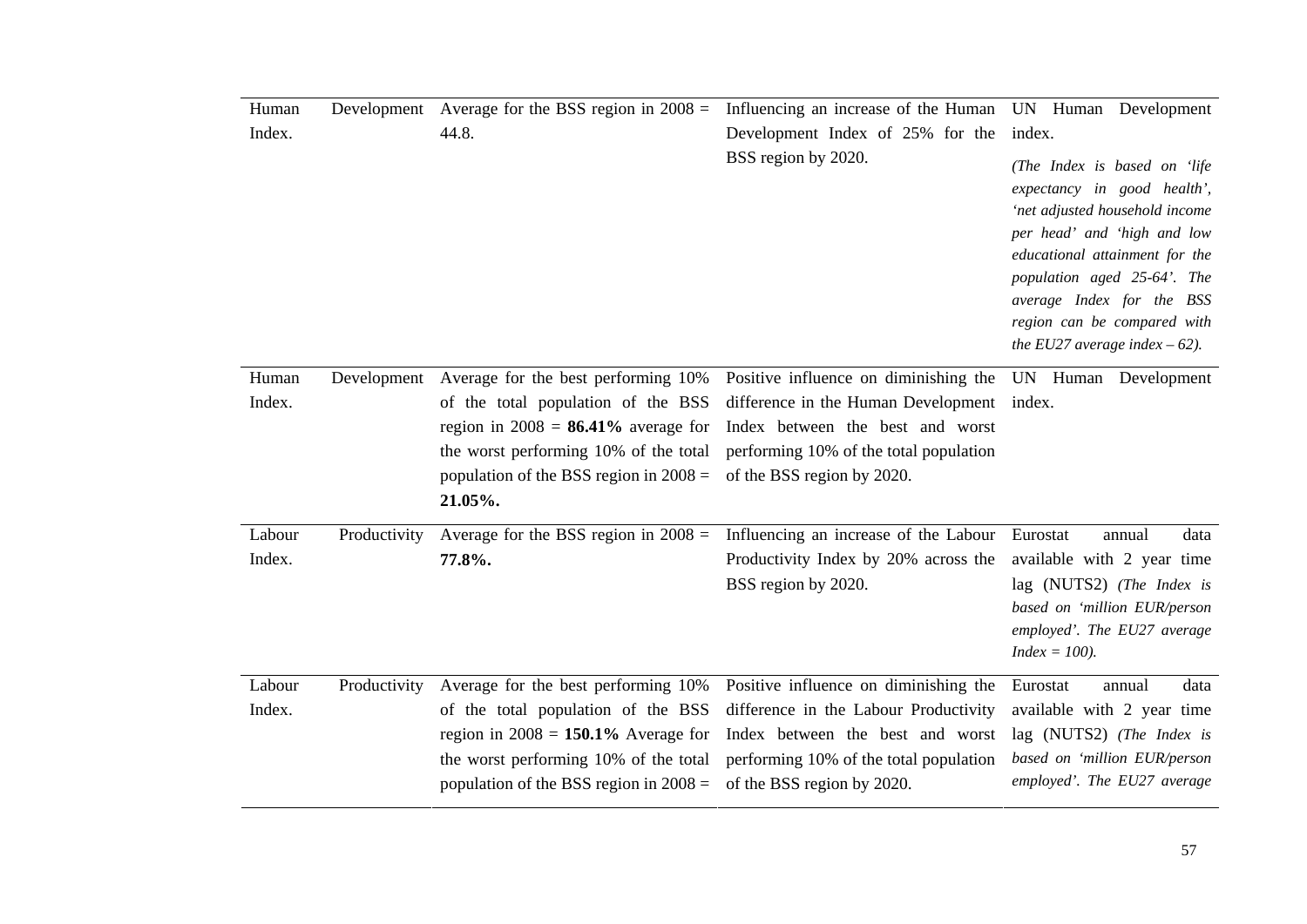|                                        |                                                                    | 28.6%                 |                                                                 | $Index = 100$ ).                                                               |
|----------------------------------------|--------------------------------------------------------------------|-----------------------|-----------------------------------------------------------------|--------------------------------------------------------------------------------|
| <b>Climate</b><br>change<br>adaptation | Integrated<br>protection<br>plan<br>and<br>including<br>programme, | coastal None in 2011. | Regional strategy in 2013.<br>Adoption of an integrated coastal | European Commission, DG<br>Clima, national ministries,<br>OPs' annual reports. |
|                                        | providing for effects of<br>increased runoff and                   |                       | protection plan and programme                                   |                                                                                |
|                                        | in<br>changes<br>marine<br>environment.                            |                       | by 2020.                                                        |                                                                                |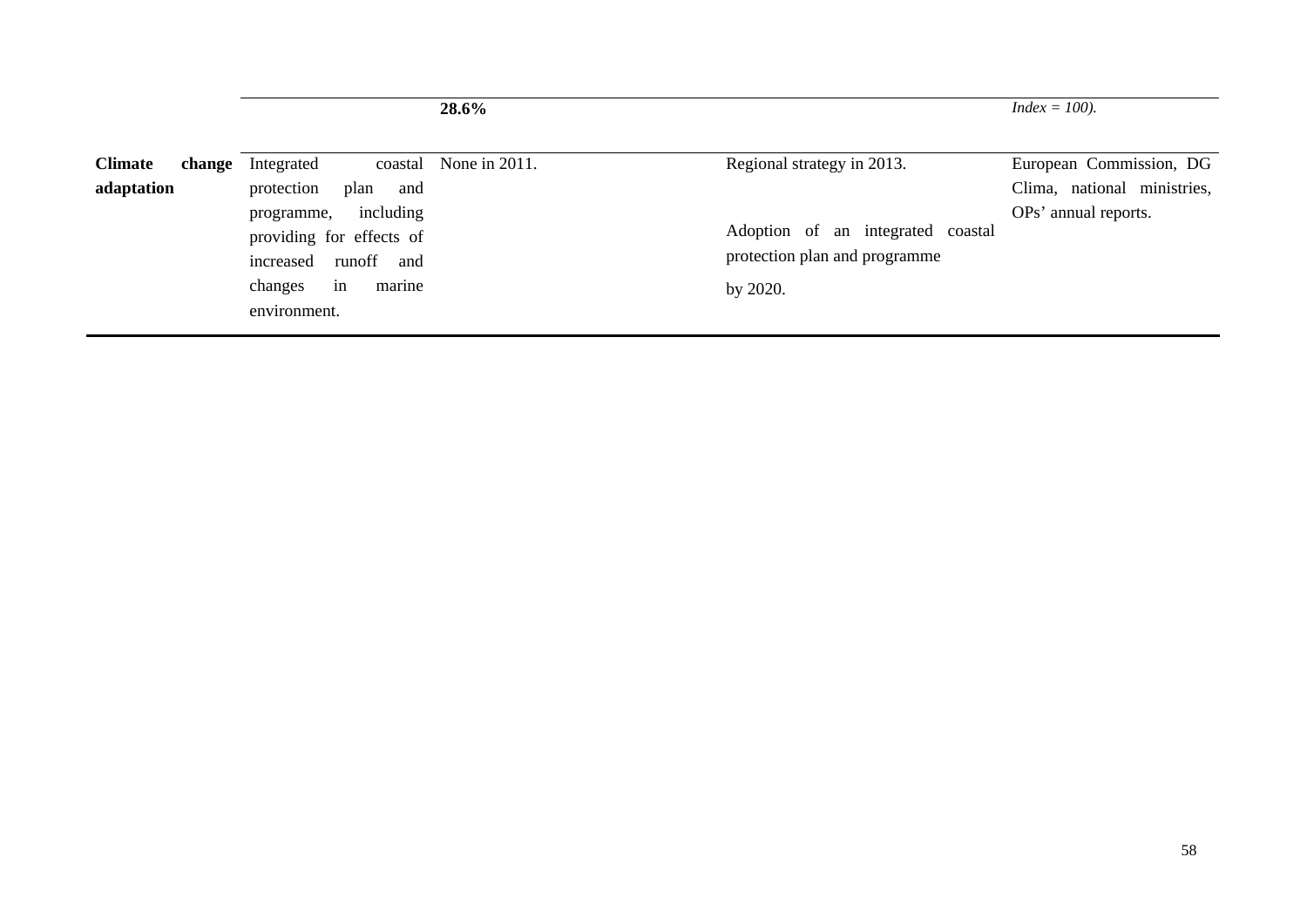### **POLICY AREAS**

1

### **PA Bioeconomy – Agriculture, forestry and fisheries**

*Coordinated by: Finland, Lithuania (rural development), Sweden (fisheries) and Nordic Council of Ministers (bio-economy)* 

The bioeconomy offers an integrated approach to incorporate economic/prosperity, social and environmental (on land and in the sea) aspects of sustainability in agriculture, forestry, fisheries and aquaculture – and more than that: it also offers an approach for enhancing sustainability, entrepreneurship, competitiveness and growth – in cities and rural regions alike – by building on circular thinking; and an approach that aims to enable a transition from a fossil-based to a sustainable bio-based society. In other words a sustainable bioeconomy is linked to all parts of the green and blue economy.

The bioeconomy offers opportunities for paving the way for strengthening the international competitiveness of the European economy as well as for a lower emission and more resource efficient economy that combines food production with the sustainable use of renewable resources for industrial and energy purposes and environmental protection. The conversion to a bio-based economy means a transition from an economy that is based, to a large extent, on fossil fuels, to a more resource-efficient economy based to a higher extent on renewable raw materials that are produced through the sustainable use of ecosystem services from land and water.

There is a need to explore how to transform the increased demand of biomass and bio-based products into sustainable solutions in the entire value chain from biomass to food, innovative bio-based products and bioenergy. These challenges are linked to the European Commission's Strategy and Action Plan on bioeconomy.34 Such explorations and innovations will support environmental sustainability, while at the same time increase prosperity.

The bioeconomy approach combines a wide array of sciences (e.g. life sciences, agronomy, ecology, forestry sciences, marine sciences and social sciences) and link industrial technologies (e.g. biotechnology, nanotechnology and information and communication technologies) with local and tacit knowledge.

<sup>&</sup>lt;sup>34</sup> Communication from the European Commission; Innovation for Sustainable Growth: A Bio economy for Europe, COM(2012) 60 final.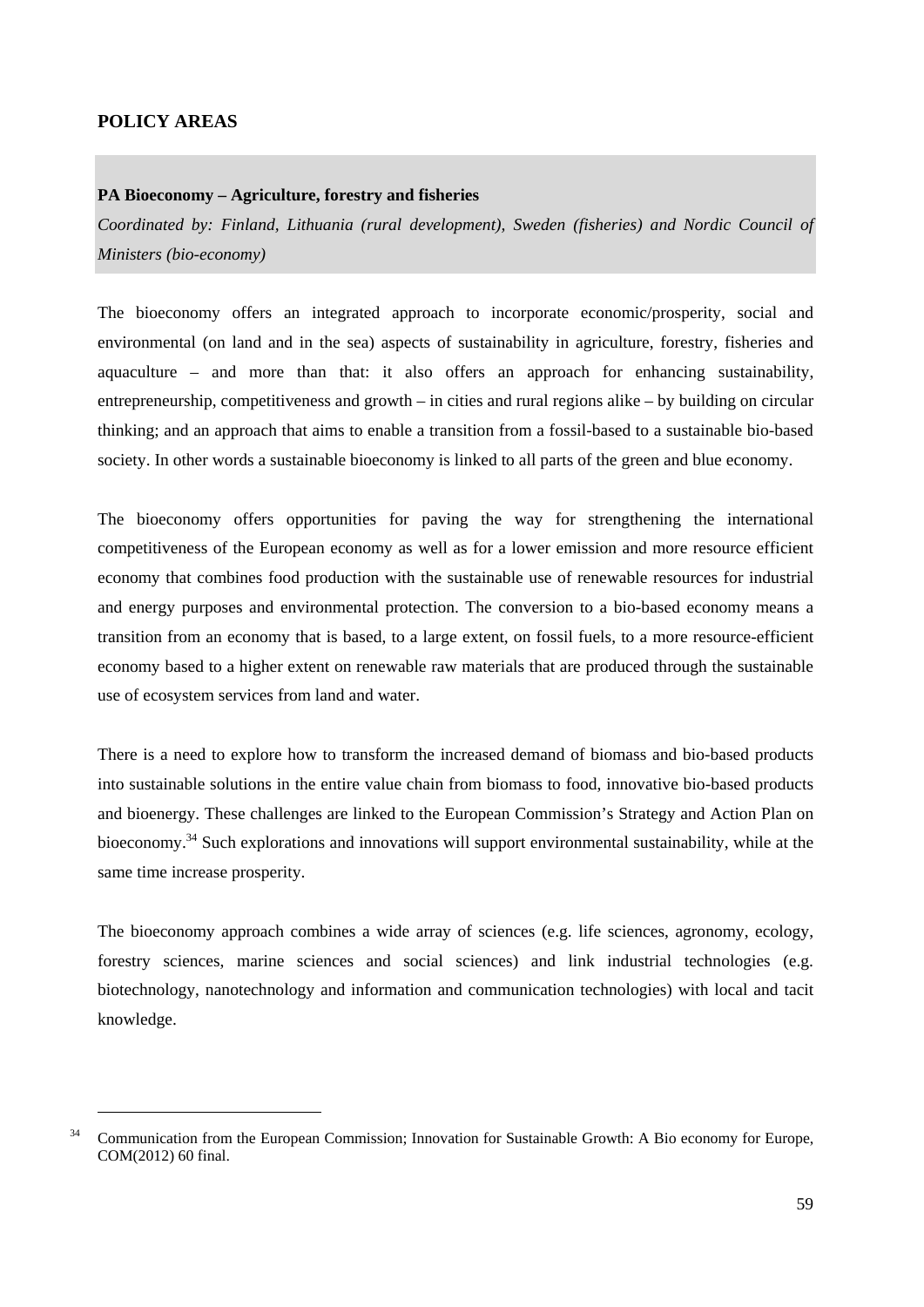With its cross-cutting nature, the bioeconomy approach offers a unique opportunity to address complex and inter-connected challenges, while at the same time supporting innovation and entrepreneurship, and consequently, competitiveness and growth. Exchanges between research institutions, public authorities and private businesses should be strengthened at macro-regional, national and local levels to further explore how to transform the increased demand on biomass into sustainable solutions in the entire value chain from biomass to bio-based products and to the consumer.

Bioeconomy refers to economic activities based on optimal and sustainable utilization of marine and terrestrial biological resources from agriculture, forestry, fisheries and aquaculture Supporting the profitability and competitiveness of these sectors is a key factor in securing future sustainable development in the Baltic Sea region and rural areas in particular.

It is also important to enhance the competitiveness of agriculture and rural areas, improve quality of life and encourage diversification. The Baltic Sea region is a strategic growth region where investment in rural development will contribute to reaching the Europe 2020 targets on increased employment, digital agenda, education and social inclusion. A strong focus on rural development contributes to new jobs and enterprises which is important in order to maintain and reinforce a living country-side. Close links to the other policy areas in EUSBSR, such as 'Innovation', 'Tourism', 'Culture', 'Education', 'Energy' and others emphasising environmental, social and economic sustainable development, is important in order to find synergies and avoid over-lapping of activities.

The agricultural sector and its competitiveness are necessary for food security of Europe and the Baltic Sea region. In parts of the Baltic Sea region agriculture still employs more than 10 % of the working force. The farmers as guardians of the agricultural land and the environment have an important role in achieving the objectives of policy area 'Bioeconomy'.

Agriculture and rural areas also provide ecosystem services for the society as a whole and their ability to do this should be secured. This includes encouraging closer cooperation between the different actors in the public, non-governmental and private sectors. Actions to enhance and promote the development of sustainable agricultural practices in the region should be closely linked to other EUSBSR policy areas. In order to find synergies and avoid overlapping, close cooperation especially with policy area 'Nutri' as well as with the Baltic Marine Environment Protection Commission (HELCOM) groups on Agriculture and Fisheries and aquaculture and will be continued. Streamlining with the Water Framework Directive<sup>35</sup> (WFD) *acquis* could still be improved.

1

<sup>&</sup>lt;sup>35</sup> Directive 2000/60/EC of the European Parliament and of the Council of 23 October 2000 establishing a framework for Community action in the field of water policy, OJ L 327, 22.12.2000, p. 1.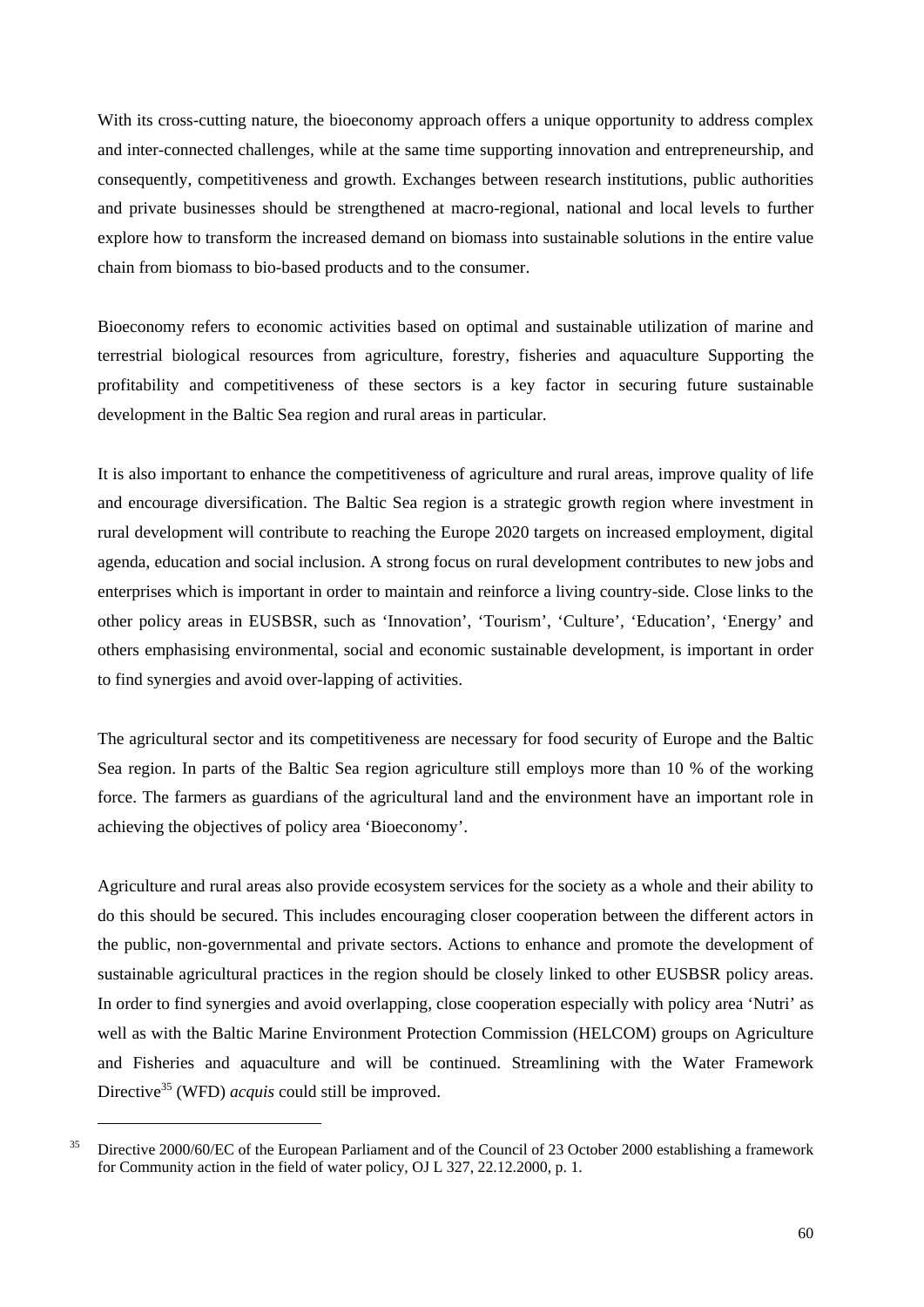The Baltic Sea region is a region with a large forest cover. The forestry sector is important for regional development and plays an important role in maintaining sustainable employment in rural areas. The Baltic Sea region is highly regarded for sustainable forest management in the EU. There are growing demands on the forestry sector related ecosystem services, which are reinforced by recent EU policies and instruments, including the 20-20-20 targets for renewable energy, WFD and the NATURA2000 network. Under such circumstances the reconciliation of all the forest functions is becoming more challenging. There is a need for further research and cooperation to create a more integrated approach for the promotion of multi-functionally of utilization of timber and other forestry related products related to ecosystem services. This should result in maintenance and enhance the competitiveness of forest sector.

In the context of the initiatives taken by the Standing Committee on Agricultural Research (SCAR), a working group has been created with the mandate to better coordinate national research work on developing sustainable agriculture, forestry and fisheries in the Baltic Sea region.

Fisheries have a long tradition in the Baltic Sea and similarly to agriculture and forestry, have an impact to the development or the rural areas. The Baltic Sea region can serve as a model for the development of alternative management set-ups and instruments in support of the Common Fisheries Policy such as a more regionalised management approach. The Baltic Sea has a low number of commercially exploited stocks and rather clean, single-species fisheries of which about 90% are within the EU and with only one external partner. It is therefore a suitable candidate for an ecosystem-based management approach and can set a good example for specific actions to be taken, such as improved selectivity in fishing gear to contribute to the elimination of discards.

Aquaculture has been slow to develop in the Baltic Sea region. This is not due to a poor market situation or unfavourable natural conditions, but rather the difficulty of reconciling environmental policies with a viable aquaculture economy. As a result, the economic performance of the aquaculture industry remains weak. Furthermore, because of the eutrophication of the Baltic Sea, any aquaculture activity requires novel, cost-effective and environmentally efficient technologies to remain viable. There is a clear need for better and more coherent governance and management to facilitate the development of responsible and sustainable aquaculture in the Baltic Sea region.

Utilization of biological resources in bio-economy in a sustainable manner requires their protection and conversation. The flagship initiative of the Europe 2020 Strategy 'A resource-efficient Europe' outlines the importance of natural resources for the functioning of the European economy and increasing pressures on these resources that threatened their supply. The implementation of EU 2020 Strategy's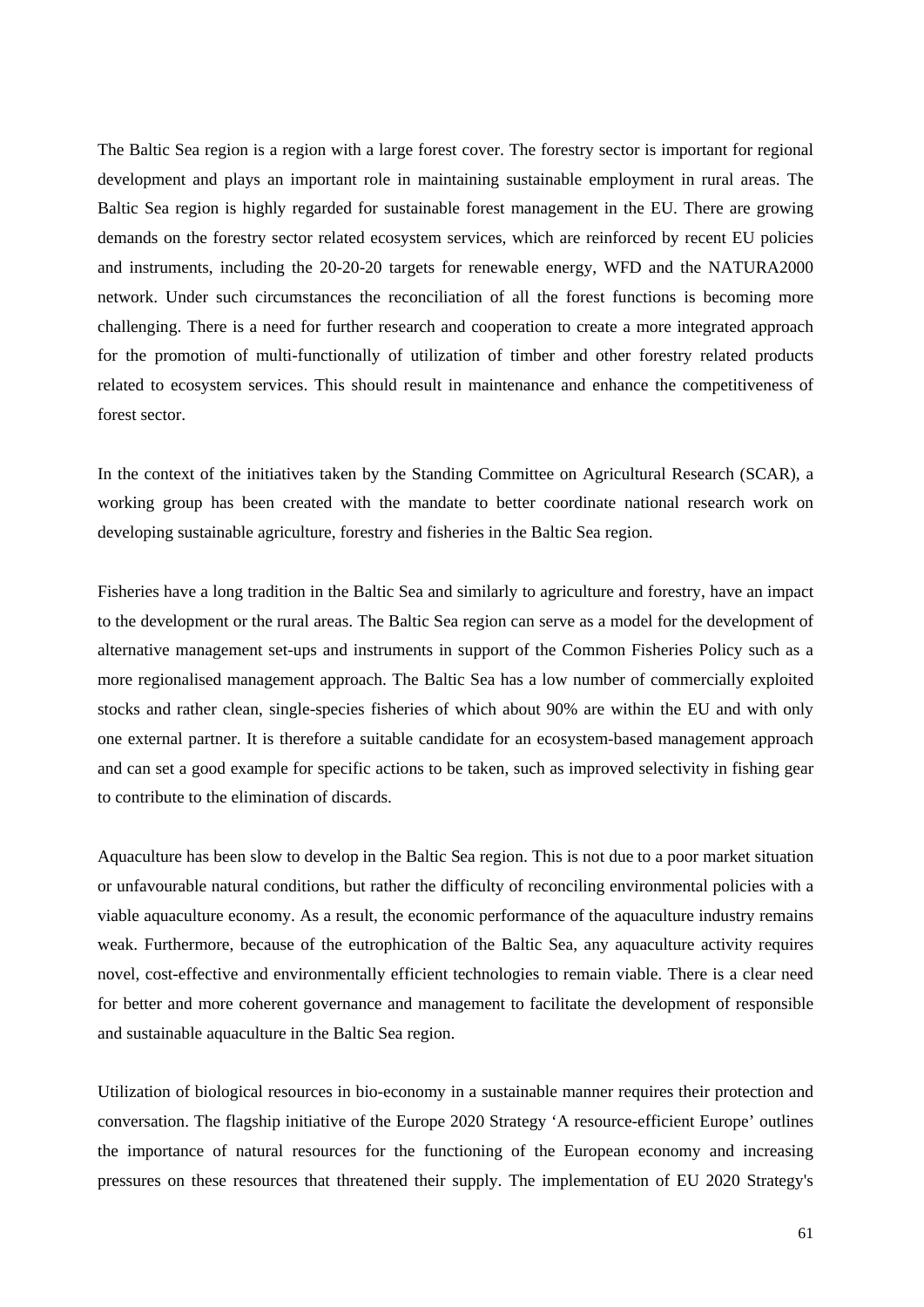targets on sustainable agriculture and fisheries as well as general targets on Natura 2000 network and restoration of degraded ecosystems is instrumental in ensuring healthy ecosystems – a robust and resilient supply base for the bioeconomy.

The Baltic Sea region is making progress towards realising a number of opportunities embedded in the bioeconomy. For example, good farming practices (innovative technologies for animal feeding and housing; processing; storage; improved water quality and quantity; and handling of fodder, fertilizer and handling of manure – including with a view to energy production); good marine practices (macroalgae harvesting and cultivation, mussel cultivation, reed harvesting, large-scale microalgae cultivation, and sustainable fish aquaculture); good practices on waste water management; good health practices (on boosting the engagement of smaller biotechnology companies and commercialisation of clinical inventions); good circular economy practices (such as through industrial symbiosis) and more generally, many good practices on technology chains and business innovation.

These solutions of pioneers inspire national and regional governments; research and education institutions; companies; and citizens to increasingly embrace the opportunities brought to them by the bioeconomy approach for sustainable growth and development.

There are great opportunities for going further. The Baltic Sea region is well endowed – with many capable institutions, knowledge and experiences, dedicated individuals, and a number of supporting frameworks at local, regional, national and macro-regional level – to move beyond pockets of bioeconomy smartness to become genuinely smart in the bioeconomy.

Unlocking this potential calls for further joint efforts that links existing knowledge, expertise and long traditions rooted in forestry, agriculture and fisheries together with innovation, research, new technologies and investment. Also, it calls for public and private (companies and citizens alike) to work together in new ways, across sectors, and often outside the stakeholders' usual sector / comfort zone.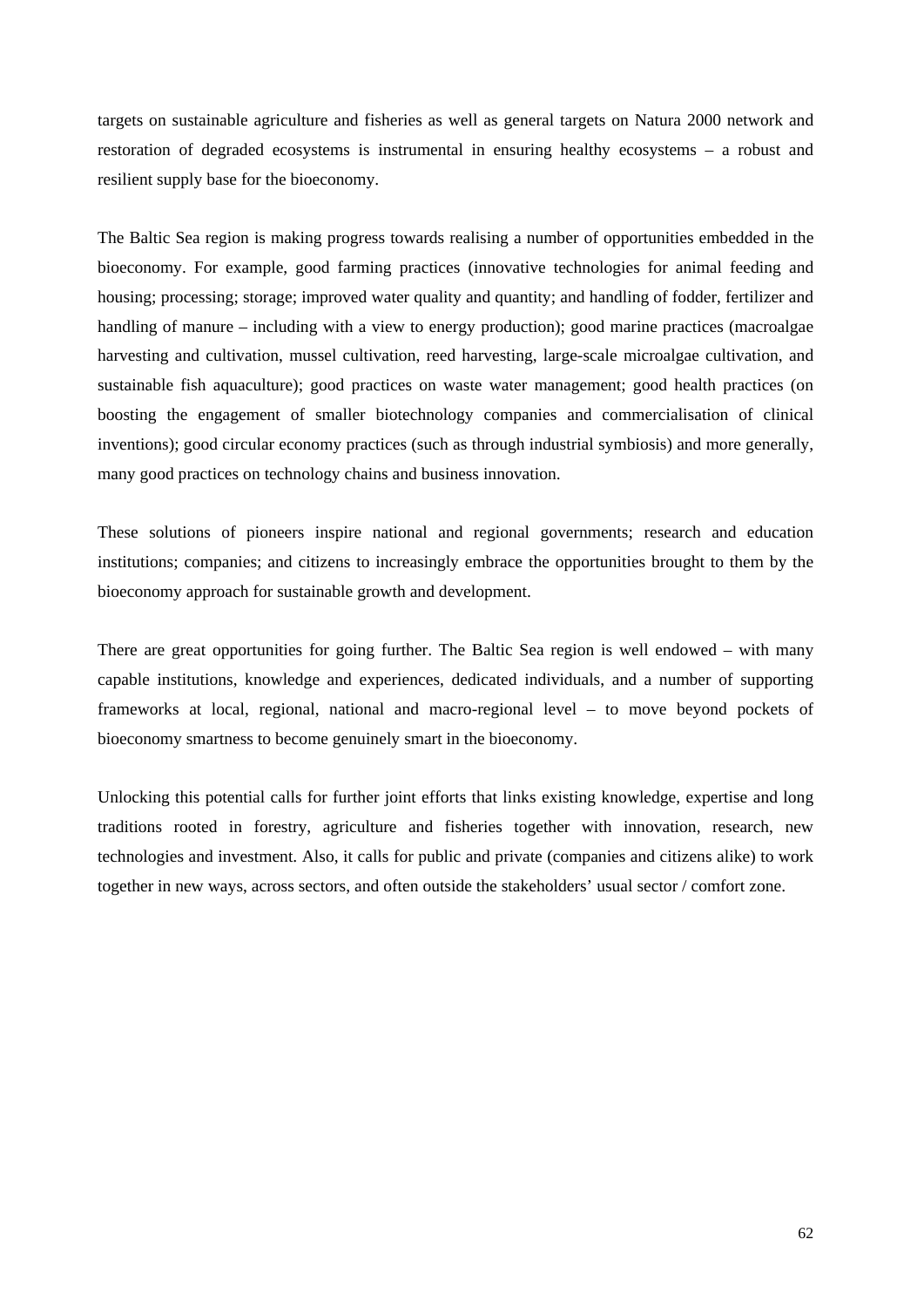More specifically, the policy area within bioeconomy will emphasise on:

- 1. Policy learning and policy coherence resulting from the bioeconomy being highly complex, tapping into a number of 'sector' policies (horizontally) and different level of governance (vertically). Many stakeholders have expressed a strong interest for sharing policy practices and building capacity for 'how to actually and practically' develop enabling policy frameworks to accelerate the transition towards the bioeconomy (one example being promoting sustainable produced bio-based products by public purchasing requirements, another being voluntary sustainability certifications).
- 2. Recognising that private sector consumption accounts for the majority of production it is evident that realising the bioeconomy goes hand-in-hand with encouraging the private sector (in agriculture, forestry, horticulture, fisheries and aquaculture, plant and animal breeding, food and beverage, wood, paper, leather, textile, chemical, pharmaceutical and branches of energy industries) to embrace the opportunities of the bioeconomy. There is a need for developing a private sector platform for showcasing, cooperation and business matchmaking in the Baltic Sea region bioeconomy.
- 3. Research, technology and innovation are key to unlock the potentials of the bioeconomy in the Baltic Sea region. There is a need to better understand countries and regions areas of bioeconomy expertise, including with a view to promote shared used of e.g. testing and demonstration infrastructures to enhance smart specialisation within bioeconomy industries and clusters *as well* as across industries and clusters.
- 4. Realising the bioeconomy essentially is about a transformation towards more sustainable consumption patterns. Engaging the civil society is therefore highly important. Understanding and employing enablers and drivers from related green and circular economy subsectors will be important in this process (e.g. initiatives for a voluntary labelling of sustainable produced biobased products to make it transparent and easy for consumers to compare sustainable bio-based products for purchase).
- 5. Last but not least a key bottleneck for accelerating the transition towards the bieconomy relates to its complexity; the many actors from different sectors that engage for different reasons; and the relative novelty of the policy, research and business area. It is therefore critical that efforts are made to communicate effectively the opportunities embedded in the bioeconomy for realizing economic, social and environmental sustainable development in the Baltic Sea region.

Regarding rural development, there are many common problems and possibilities, on e.g. competitiveness, environmental challenges and the de-population of the rural areas. The rural areas in the north of the region are some of the most sparsely populated areas in the EU. At the same time other rural or coastal areas are relatively densely populated and some of these regions face pressure from urbanisation. New jobs and enterprises are especially important for the rural areas in order to maintain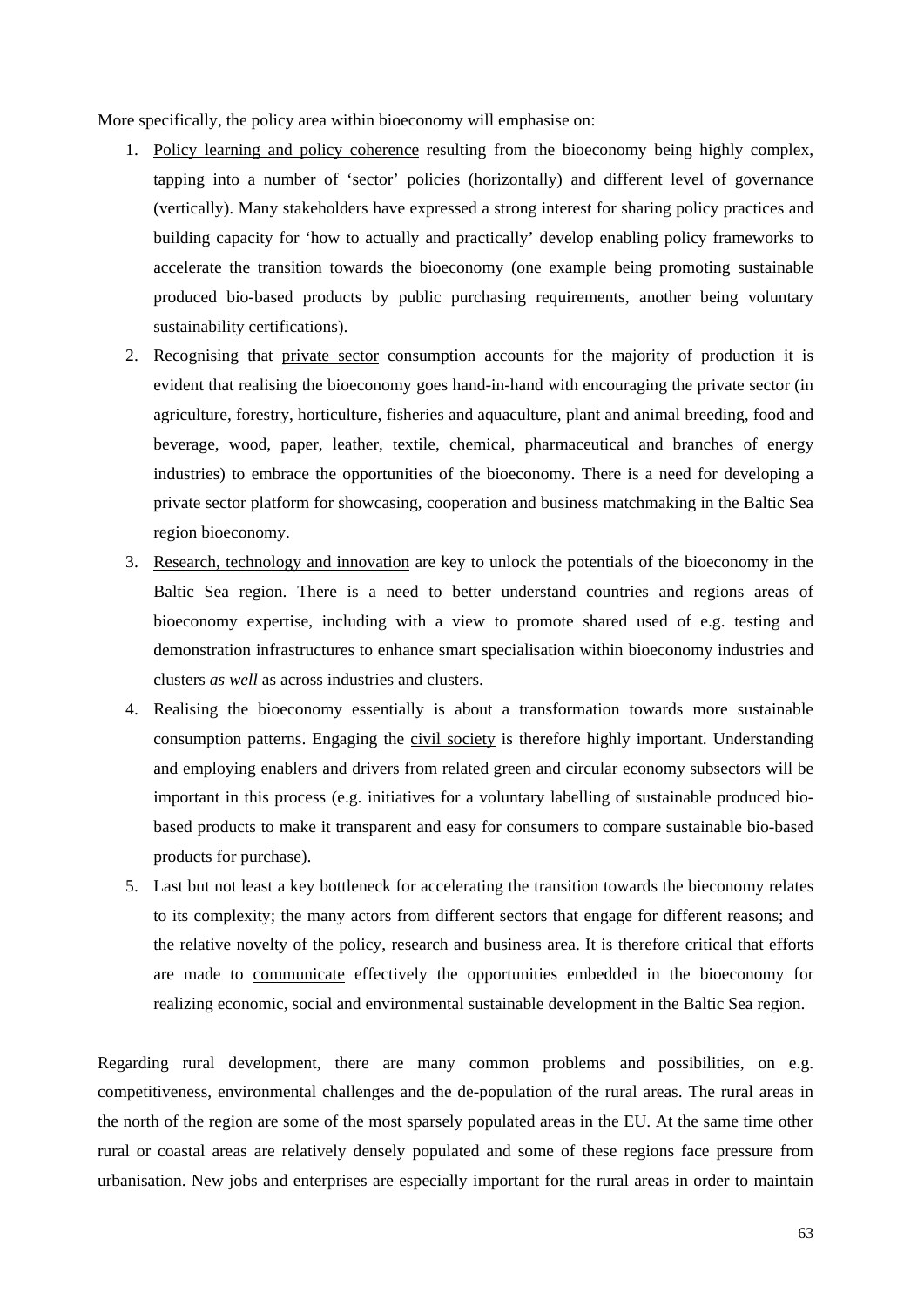and reinforce a living country-side. In addition, the inclusion of rural youth in community development is crucial to meet the demographic challenges and, thus, keep the rural areas attractive to live in also in the future. The EUSBSR can bring a macro-regional aspect on the rural challenges and opportunities, for example, by giving a cooperation platform for mutual learning as well as introduction of new ideas and best practises e.g. for farmers, SMEs, Local Action Groups (LAGs), rural communities and other rural actors. The new practises could further be taken into use nationally and locally in the different rural areas of the Baltic Sea region, thus bringing added value and trans-national cooperation ideas for the implementation of the European Structural and Investment Fund (ESIF) programmes.

Many of the challenges for agriculture concern nutrients, biodiversity and climate change. There is a need to use resources in a more sustainable way, which means recycling nutrients more and using renewable energy. It is also important to improve agricultural practices for the protection of biodiversity and eco-system services, for example by restoring wetlands. The problem of excess manure produced through intensive animal husbandry needs to be solved. In recent years, cooperation projects on agrienvironmental measures have been developed in the Baltic Sea region, with a capacity-building and investment potential to contribute substantially to nutrient reduction.

Within the forestry sector, the countries in the region differ in terms of ownership structures and property right regimes. As a result, there is a need for an appropriate mix of policy instruments to effectively tackle pending challenges, such as conflicting demands towards various ecosystem services, fragmentation of forest estates and a lack of knowledge of how to adapt the current forest management to tackle climate change and, at the same time, maintain or enhance biodiversity. There are already cross-border projects where stakeholders at all levels exchange best practices on sustainable forest management, also incorporating the latest research findings. These projects, as well as new initiatives, will contribute to further ensuring and improving the competitiveness of sustainable forest management in the Baltic Sea region. Cooperation with North-West Russia will be continued as well.

By bringing fish stocks back to sustainable levels, the new Common Fisheries Policy aims to provide EU citizens with a stable, secure and healthy food supply for the long term. It seeks to bring new prosperity to the fishing sector, end dependence on subsidies and create new opportunities for jobs and growth in coastal areas. At the same time, it fosters the industry's accountability for good stewardship of the seas. The regionalisation procedure of the reformed Common Fisheries Policy allows for regional solutions in the sustainable management of fish stocks, which is promoted in the objectives of the policy area.

Contrary to global trends, aquaculture production in the EU territory of the Baltic Sea catchment area stagnated or even slightly declined during the last decade. A constantly increasing shortfall in global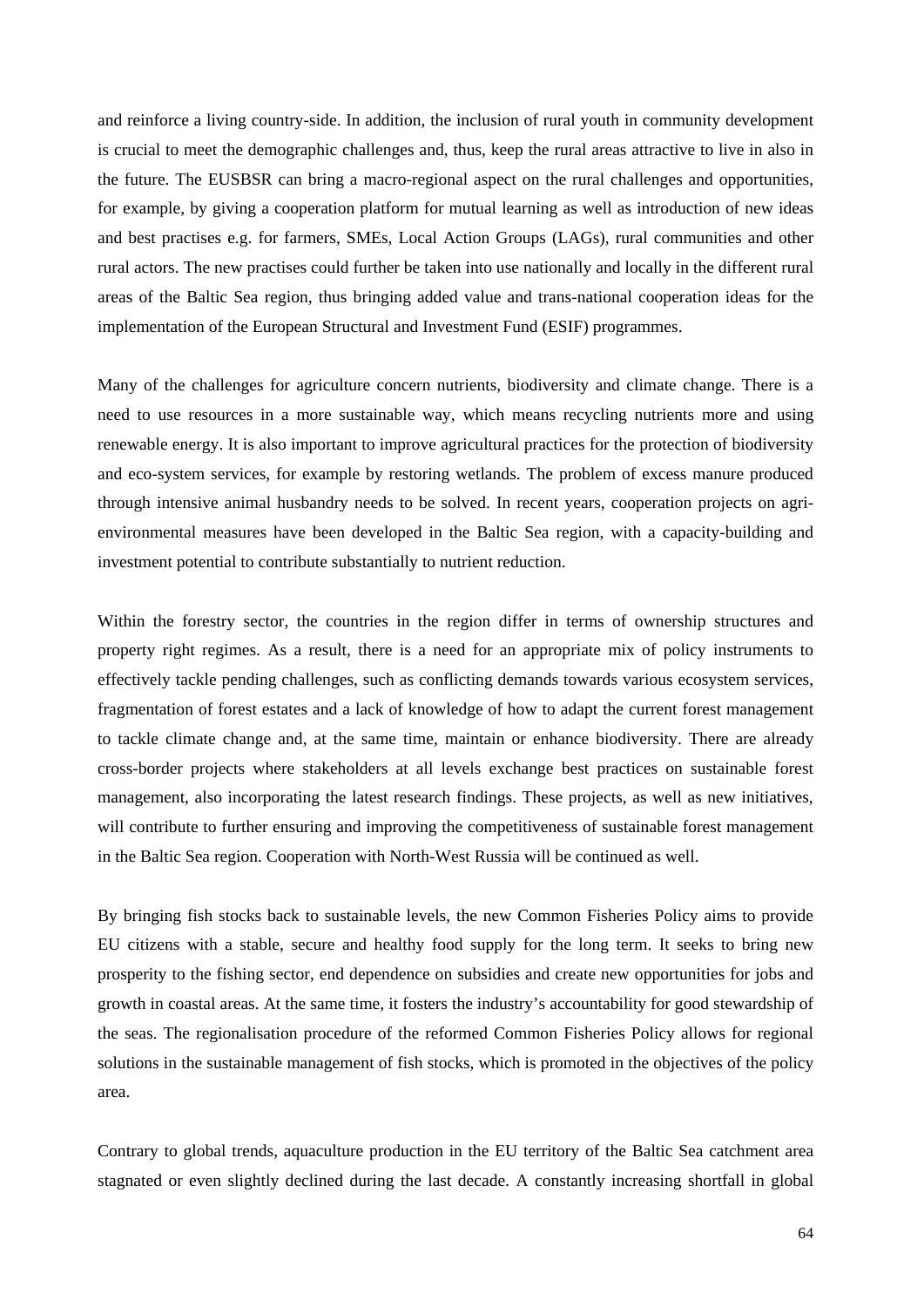seafood supply has created great demand for aquaculture to fill the gap between declining fisheries output and increasing demand for seafood. However, this opportunity has not been seized in the Baltic Sea region. Aquaculture forms part of the developing blue bioeconomy which strives to find new innovative uses of aquatic resources that adds value to the conventional value chains. The development of blue bioeconomy in the Baltic Sea region should be promoted.

### **Targets and indicators**

| <b>Sub-objectives</b>   | <b>Indicator</b>                | <b>Baseline</b>     | Target/deadline                                                                                                             | Data sources                 |
|-------------------------|---------------------------------|---------------------|-----------------------------------------------------------------------------------------------------------------------------|------------------------------|
| Improved                | New national actions            | New projects or     | Minimum<br>of 3<br>new                                                                                                      | Data bases of e.g.           |
| recycling<br>of         | and projects based on           | actions<br>after    | national<br>actions<br><b>or</b>                                                                                            | structural fund and          |
| nutrients<br>in         | examples<br>and                 | 2014.               | projects in each Baltic                                                                                                     | rural development            |
| agriculture.            | implementing<br>the             |                     | Sea region member state                                                                                                     | programmes<br>as             |
|                         | results of the flagships        |                     | 2020,<br>which<br>by                                                                                                        | well as the Annual           |
|                         | recycling of nutrients          |                     | implement the results of                                                                                                    | Implementation               |
|                         | agriculture<br>and<br>in        |                     | the<br>transnational                                                                                                        | reports of the 8             |
|                         | reduce nutrient leakage         |                     | projects<br>nutrient<br>on                                                                                                  | Member States.               |
|                         | to the Baltic Sea.              |                     | recycling.                                                                                                                  |                              |
| Added<br>value          | State of Baltic Sea fish        | ICES reports on     | Baltic Sea fish stocks at                                                                                                   | <b>ICES</b><br>annual        |
| through                 | stocks and level of             | Baltic Sea fish     | MSY level from 2015                                                                                                         | advice on the state          |
| cooperation             | aquaculture                     | stocks in 2011      | onwards and increase in                                                                                                     | of Baltic Sea fish           |
| within<br><b>Baltic</b> | production.<br>Activities       | and statistics on   | aquaculture<br>production                                                                                                   | stocks.<br>Multiple          |
| fisheries<br>and        | of<br><b>BALTFISH</b><br>are    | aquaculture         | and<br>aquaculture                                                                                                          | sources for data on          |
| aquaculture.            | result<br>oriented<br>and       | production<br>in    | sustainability compared                                                                                                     | of<br>level                  |
|                         | effective.                      | 2011.               | to level in 2011. GES is                                                                                                    | aquaculture                  |
|                         |                                 |                     | reached by 2020.                                                                                                            | production.                  |
|                         |                                 |                     |                                                                                                                             | Reporting<br>on              |
|                         |                                 |                     |                                                                                                                             | activities<br>of             |
|                         |                                 |                     |                                                                                                                             | BALTFISH,                    |
|                         |                                 |                     |                                                                                                                             | MSFD, CFP.                   |
| Synergies<br>from       | Cooperation and social          | is<br>There<br>no   | Organisation<br>$% \left( \left( \mathcal{A},\mathcal{A}\right) \right) =\left( \mathcal{A},\mathcal{A}\right)$ of<br>joint | Reporting<br>on              |
| cooperation             | dialogue<br>between             | tradition<br>to     | meetings<br>with                                                                                                            | activities<br>of<br>the      |
| between<br>the          | Sea<br>Baltic<br>region         | systematically      | participants<br>from                                                                                                        | action<br>'Enhance           |
| Rural                   | member<br>states'               | organise regional   | member states, such as                                                                                                      | combined<br>the              |
| Development             | institutions and broader        | meetings<br>and     | ministries of agriculture,                                                                                                  | effects of the rural         |
| Programmes.             | $\sigma f$<br>number<br>public, | initiatives which   | related institutions, rural                                                                                                 | development                  |
|                         | social,<br>non-                 | different<br>unify  | networks, local action                                                                                                      | programmes';                 |
|                         | governmental partners.          | actors              | groups, related NGOs                                                                                                        | Reporting without            |
|                         |                                 | participating<br>in | and other organisations                                                                                                     | additional                   |
|                         |                                 | Rural               | (at least one per year) in                                                                                                  | indicators,<br>that          |
|                         |                                 | Development         | order to deepen the                                                                                                         | means whether on             |
|                         |                                 | Programmes.         | cooperation<br>in<br>rural                                                                                                  | the basis of a few           |
|                         |                                 |                     | development                                                                                                                 | existing EAFRD-              |
|                         |                                 |                     | programmes. Deadline:                                                                                                       | indicators<br><b>or</b><br>a |
|                         |                                 |                     | end of 2020; Progress                                                                                                       | qualitative                  |
|                         |                                 |                     | review by the end of                                                                                                        | description.                 |
|                         |                                 |                     | 2014.                                                                                                                       |                              |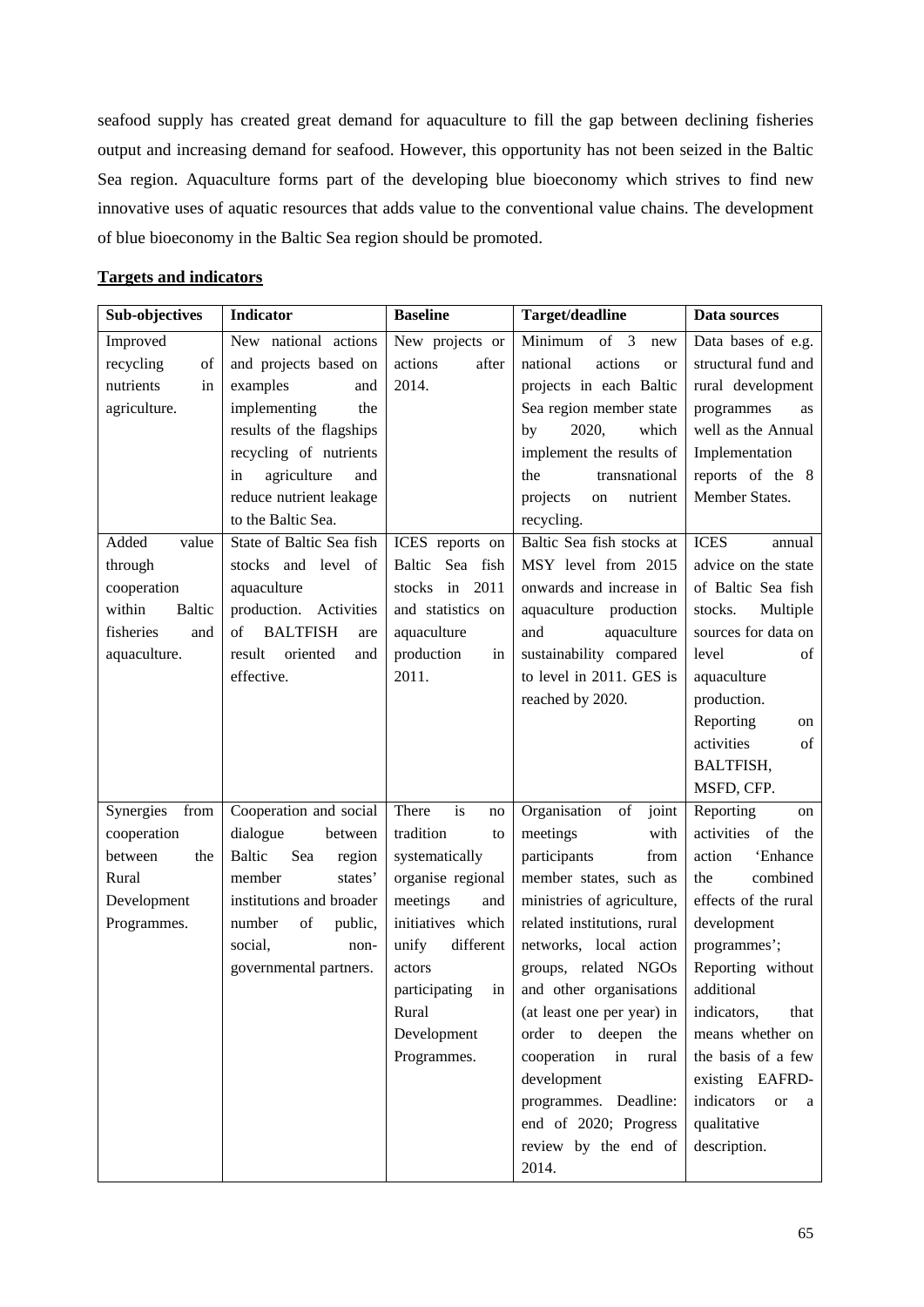| Involvement<br>of | Increased involvement      | Number<br>of      | All projects and actions   | Reporting<br>from           |
|-------------------|----------------------------|-------------------|----------------------------|-----------------------------|
| business<br>the   | of<br>the<br>business      | project<br>and    | should<br>include          | and surveys within          |
| community,        | community,                 | actions<br>within | components<br>for<br>the   | projects<br>and/or          |
| increase          | development of new         | <b>EFINORD</b>    | involvement<br>of<br>the   | within<br>activities        |
| knowledge<br>on   | knowledge,<br>policy       | flagship umbrella | business<br>community,     | <b>EFINORD</b><br>the       |
| sustainable       | recommendations<br>and     | after 2015.       | policy recommendations     | flagship umbrella.          |
| forest            | exchange<br>and            |                   | and exchange of best       | Responsible                 |
| management.       | implementation of best     |                   | practice on sustainable    | EFINORD.                    |
|                   | practices<br><sub>on</sub> |                   | forest<br>management       |                             |
|                   | sustainable<br>forest      |                   | methods and the latest     |                             |
|                   | management methods         |                   | research findings until    |                             |
|                   | within<br>projects<br>and  |                   | 2020.                      |                             |
|                   | carried<br>actions<br>out  |                   |                            |                             |
|                   | within the EFINORD         |                   |                            |                             |
|                   | flagship umbrella.         |                   |                            |                             |
| Cooperation:      | of<br>Presence             | $\overline{0}$ .  | $\overline{2}$             | Authorities,                |
| increased         | cooperation<br>platform    |                   | Deadline 30.6.2016.        | research                    |
| coordination and  | respectively<br>for        |                   |                            | institutions,<br>and        |
| synergy in the    | bioeconomy<br>policy       |                   |                            | organisations<br>in         |
| Baltic Sea region | learning<br>and<br>policy  |                   |                            | Baltic<br>Sea<br>the        |
| public<br>among   | cohesion,<br>and           |                   |                            | region countries.           |
| sector and NGO    | bioeconomy<br>and          |                   |                            |                             |
| cooper.           | circular<br>economy        |                   |                            |                             |
| initiatives,      | business cooperation.      |                   |                            |                             |
| projects<br>and   |                            |                   |                            |                             |
| stakeholders      |                            |                   |                            |                             |
| dealing<br>with   |                            |                   |                            |                             |
| bioeconomy.       |                            |                   |                            |                             |
| Realizing<br>the  | Number<br>of<br>macro-     | 8<br>ongoing      | 13 in total i.e. 5 more.   | Authorities,                |
| bioeconomy<br>in  | regional public sector,    | projects          |                            | research                    |
| the Baltic<br>Sea | NGO and research and       | (pre-seed         | additional pre-seed<br>(2) | institutions,<br>and        |
| region:           | development                | projects / 'Steps | projects and 3 further     | organisations<br>in         |
| development of a  | cooperation<br>projects    | towards<br>the    | projects).                 | <b>Baltic</b><br>Sea<br>the |
| sustainable       | supporting<br>and          | bioeconomy').     |                            | region countries.           |
| bioeconomy<br>in  | demonstrating how the      |                   | Deadline 31.12.2016.       |                             |
| the Baltic<br>Sea | bioeconomy<br>supports     |                   |                            |                             |
| region.           | economic, social and       |                   |                            |                             |
|                   | environmental              |                   |                            |                             |
|                   | sustainable                |                   |                            |                             |
|                   | development.               |                   |                            |                             |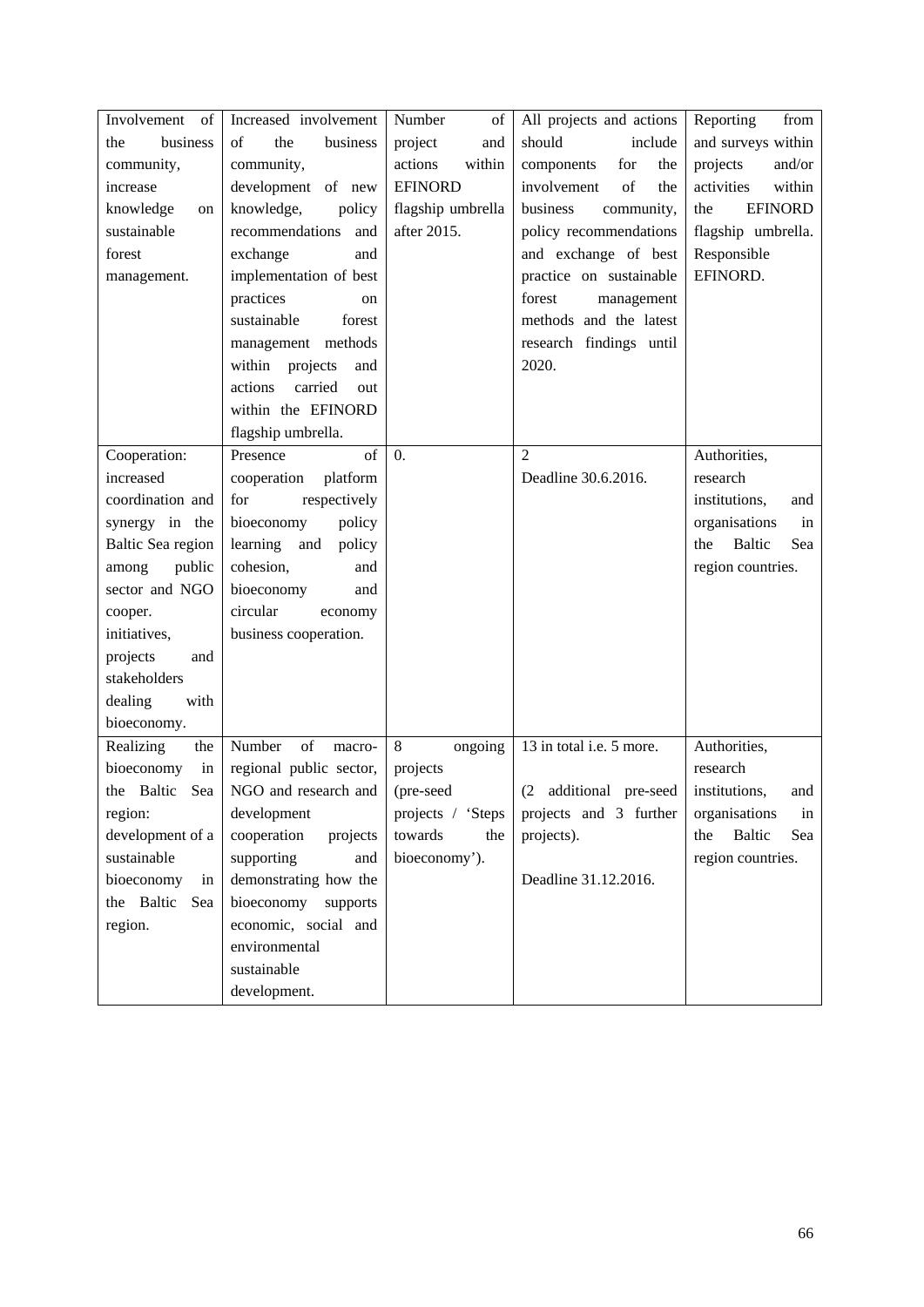|                   | Contributions to   Number of EU projects |                   | 5.                   | Authorities,         |
|-------------------|------------------------------------------|-------------------|----------------------|----------------------|
| the development   | (e.g. under Horizon                      | (one of the pre-  |                      | research             |
| of the European   | 2020) that are a result                  | seed projects     | Deadline 31.12.2016. | institutions,<br>and |
| Bioeconomy:       | <b>EUSBSR</b><br>of                      | towards<br>'Steps |                      | in<br>organisations  |
| Baltic Sea region | bioeconomy                               | the               |                      | Baltic<br>Sea<br>the |
| participation in  | cooperation efforts.                     | bioeconomy').     |                      | region countries.    |
| wider EU efforts  |                                          |                   |                      |                      |
| and projects to   |                                          |                   |                      |                      |
| realise<br>the    |                                          |                   |                      |                      |
| bioeconomy.       |                                          |                   |                      |                      |

### **Actions**

### **1. Pursuing the bioeconomy actually and practically**

The bioeconomy is complex; it taps into many sectors and different level of governance. It is important to showcase – through a number of demonstration type projects – how bioeconomy ambitions of sustainability can be translated into concrete action.

### **2. Improving policy coherence and policy learning in bioeconomy**

The bioeconomy is complex and cuts across sectors. Stakeholders engage in the bioeconomy for a number of different reasons. Therefore the bioeconomy does not fit in neatly into one specific policy area but must rather be addressed through a number of efforts in different policy areas. Sharing practices and lessons learned are key to developing efficient bioeconomy policies and incentives at different level of governance in the Baltic Sea region.

### **3. Engaging the private sector in the bioeconomy**

The bioeconomy essentially calls for new ways of producing and consuming biological resources. It is evident that realizing the bioeconomy goes hand-in-hand with the private sector (in agriculture, forestry, horticulture, fisheries and aquaculture, plant and animal breeding, food and beverage, wood, paper, leather, textile, chemical, pharmaceutical and branches of energy industries) embracing the opportunities – and the public sector providing enabling environments for doing business in the bioeconomy.

### **4. Develop sustainable strategies for wood**

To be completed within the framework of Sustainable Forest Management and Research and Development programmes in order to develop a common Baltic Sea region approach. Forestry research undertaken by the Nordic Council of Ministers should be exploited. The strategies would be placed in the broader context of national forestry programmes or similar and related forest policies and/or national renewable energy plans that balance the supply of wood raw material to forest-based industries, renewable energy development, nature conservation strategies and wood mobilisation.

### **5. Enhance the combined effects of the rural development programmes**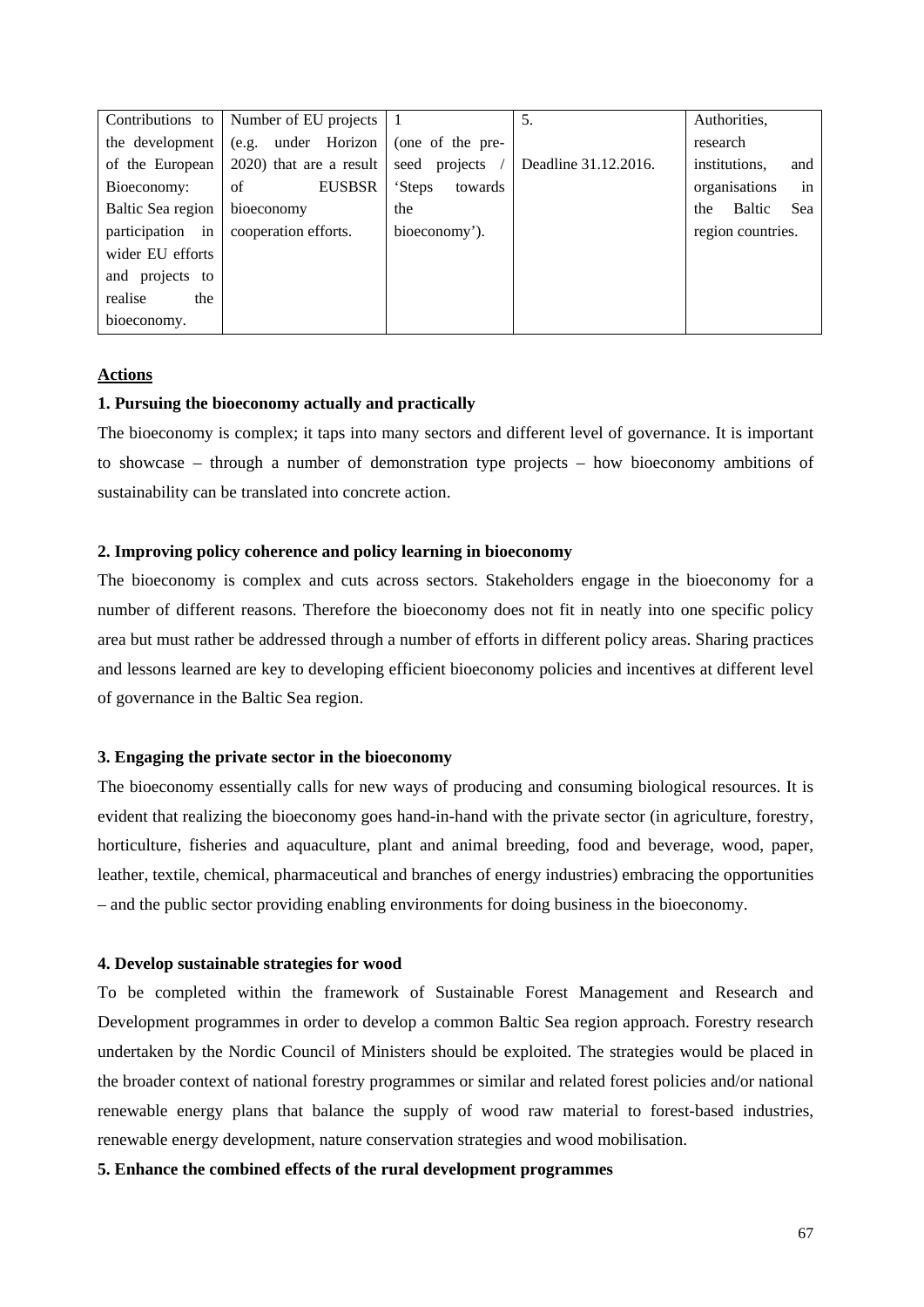This action is to be completed by improving cooperation between the actors in different institutions, and in the public, non-governmental and private sectors in the Baltic Sea region and should lead to more targeted measures. Programmes could be linked when they deal with similar problems. This aim should be reached through social dialogue and cooperation. In addition, there should be a streamlining of the rural development measures in the national rural development programmes, including joint initiatives. There is a need to develop cooperation measures, with more emphasis on common innovation across borders.

## **6. Develop and improve coordination and cooperation among Member States and stakeholders on fisheries management in the Baltic Sea**

Promote the regionalisation of the Common Fisheries Policy within BALTFISH to develop detailed technical measures for implementing multi-annual fisheries management plans and to develop regional solutions to horizontal problems such as discards and control and inspection.

# **7. Enhance the combined effects of the European Maritime and Fisheries Fund (EMFF) programmes**

This action is to be completed through better cooperation and should lead to more targeted measures. Programmes could be linked when they deal with similar problems. The action also encompasses regional activities related to the development of blue growth in the Baltic Sea region.

### **8. Recycling of nutrients from agriculture**

A more efficient use and recirculation of nutrients in plant and animal production and reduced losses of nutrients (e.g. Nitrogen and Phosphorus) to the Baltic Sea are needed to enhance sustainable agriculture in the Baltic Sea region. New practices and technologies should be developed using an integrated approach, particularly in order to reduce losses of nutrients from the large quantities of manure produced in intensive rearing of cattle, poultry and pigs. Larger and more clustered livestock farms require more effective methods to storage, process and distribute manure. Manure can be utilised for biogas production, giving the multiple benefit of producing renewable energy and acting as an improved fertiliser. Slurry can be processed chemically or mechanically in order to separate nitrogen and phosphorus rich components (liquid/fibre parts). Separation allows nutrients to be circulated efficiently, enables nitrogen and phosphorous to be dosed according to crops' needs and reduces the risk of overdosing. The recycling of phosphorus is imperative as this is a finite natural resource. At the same time, the phosphorus load in waters caused by agriculture leads to eutrophication. To this end, there is a need for interdisciplinary research, and advice as well as broader aspects to nutrient retention and recovery, while recognising economic, social and political constraints.

Synergy with PA 'Nutri' is to be taken into account.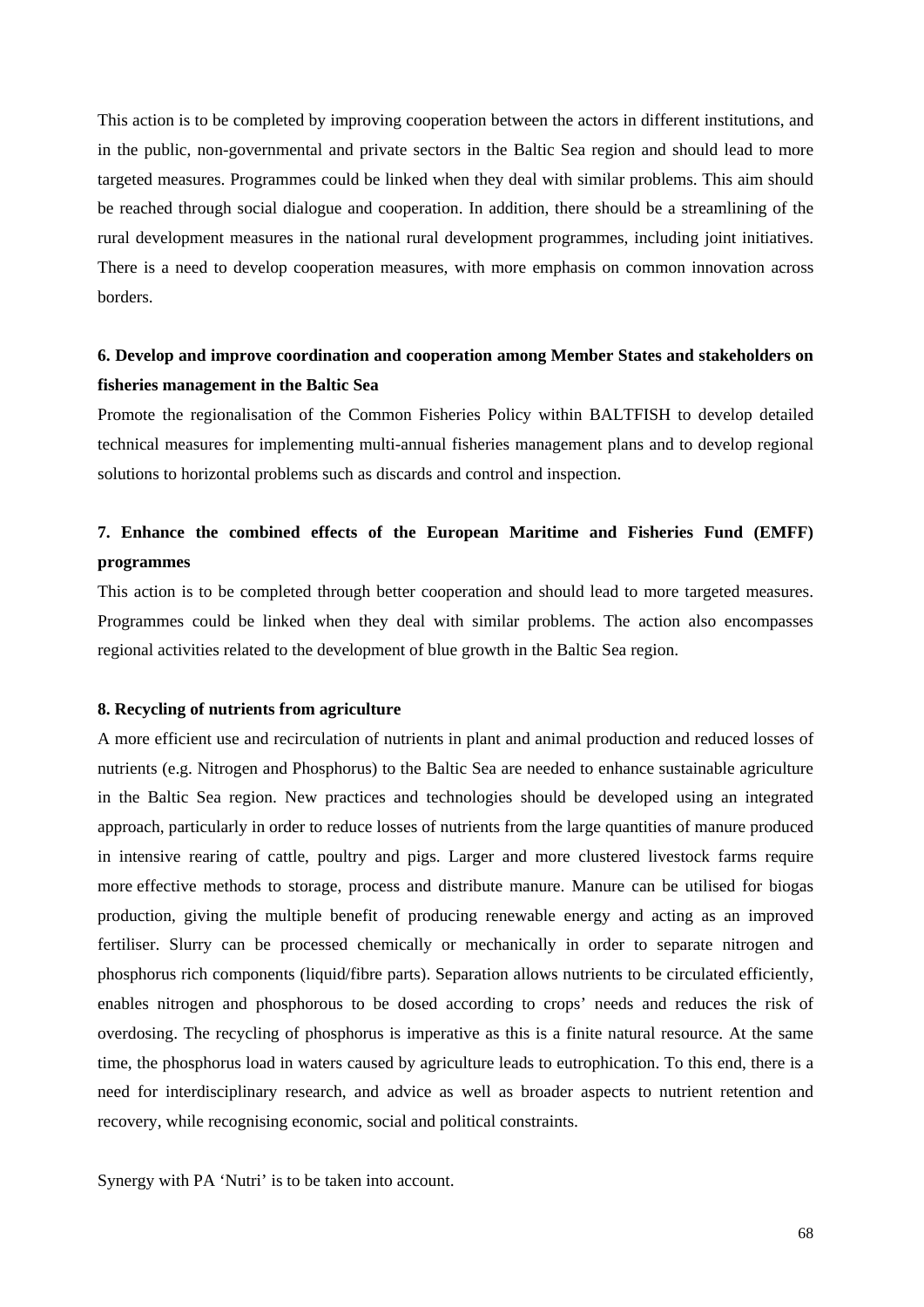### **PA Culture – Culture & creative sectors**

1

*Coordinated by: Schleswig-Holstein (Germany) and Poland* 

The Baltic Sea region has an outstandingly diverse and attractive cultural life and a cultural heritage of great value. The positive impacts of culture and creativity on economy, employment, regional development and social cohesion are proven. Bringing together the different cultural expressions and competences of the region increases the economic and cultural prosperity and profiles the Baltic Sea region as an attractive place to live, work and spend holidays.

The cultural and creative sectors (CCS) generate around 4.4% of total EU GDP and employ 8.3 million people or 3.8% of the European workforce proved remarkably resilient during the crisis.<sup>36</sup> As the cultural and creative sectors are highly attractive for young people creative activities contribute significantly to youth employment. Macro-regional cooperation in the cultural sectors can help eliminating barriers to growth and internalisation by linking creative entrepreneurs in networks and in creative hubs which favour synergies with education institutions and businesses, as well as by collaborating on organisational structures and CCS financing mechanisms. Bringing together complementary skills, services and products of the small and micro-sized enterprises dominating these businesses will support surpassing the threshold of supra-regional perception.

Being at the crossroads between arts, business and technology, the cultural and creative sectors are in a strategic position to trigger spill-overs and innovation in other sectors (such as regional development, education, tourism, regeneration of urban environment or remaking of sites and milieus). The innovatory force of culture and creativity has the potential to strengthen the Baltic Sea region as a creative and innovative region ready to address the challenges of the  $21<sup>st</sup>$  century.

Culture has significant relevance as catalyst for innovation not only in various sectors of economy but also with regard to issues of social relevance and societal challenges such as sustainable development. A wide variety of know-how and approaches have been developed in the region using culture as a driver for social and sustainable development. Building up on this knowledge contributes to the innovation capacity of the Baltic Sea region.

<sup>&</sup>lt;sup>36</sup> The economic contribution of the creative industries to EU GDP and employment: [http://www.teraconsultants.fr/medias/uploads/pdf/Publications/2014/2014-Oct-European-Creative-Industry-GDP-](http://www.teraconsultants.fr/medias/uploads/pdf/Publications/2014/2014-Oct-European-Creative-Industry-GDP-Jobs-full-Report-ENG.pdf)[Jobs-full-Report-ENG.pdf.](http://www.teraconsultants.fr/medias/uploads/pdf/Publications/2014/2014-Oct-European-Creative-Industry-GDP-Jobs-full-Report-ENG.pdf)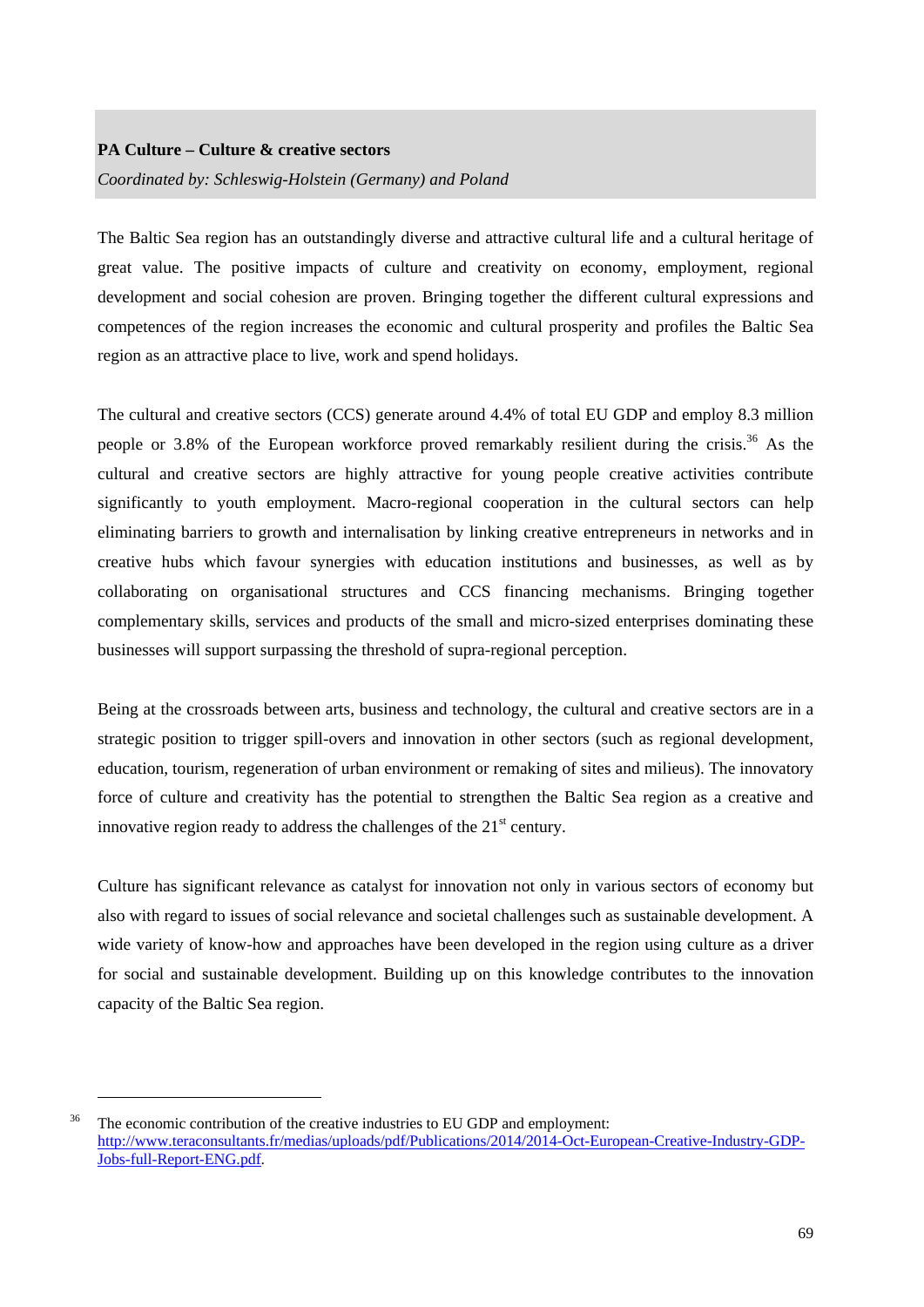All this shows that activities and projects of policy area 'Culture' are suitable to contribute to achieving the EUSBSR objective 'Increase prosperity'.

The common cultural heritage of the region reminds us of our shared past and history. It is a valuable asset in respect of sense of belonging, citizen's attachment to environment, cultural identity and, of course, of touristic attractivity. Macro-regional cooperation facilitates preserving the cultural heritage by exchanging know-how in a field of highly specialised experts and coincidently contributes to saving public spending and enriching cultural environment.

Moreover, culture, the arts and the regionally linked cultural heritage are a source of shared values. Making the most of these regional characteristics and potential contributes to the EUSBSR objective 'Connect the Region'. Building on these assets will boost to territorial cohesion in general. At the same time these objectives will complete and enrich the portfolio of European culture.

Within the Baltic Sea region a wide range of inter-governmental and non-governmental bodies are addressing culture in the region, e.g. the cultural network ARS BALTICA, the Monitoring Group on Cultural Heritage in the Baltic Sea States (MG), the CBSS Senior Officials Group on Culture (SOGC), and the Northern Dimension Partnership on Culture (NDPC). Moreover, there are several regional organisations which touch upon cultural issues: e.g. the Nordic Council of Ministers (NCM), the Baltic Sea States Subregional Cooperation (BSSSC), the Baltic Development Forum (BDF) and the Union of the Baltic Cities (UBC). Another objective of policy area 'Culture' is to contribute to effectiveness of Baltic Sea region cultural cooperation and coherence between these networks in order to facilitate successful interaction, joint activities and a coordinated and strategic common approach.

### **Targets and indicators**

A comprehensive system for the design, the monitoring and the follow-up of indicators and targets will be set up in 2015/16 under the responsibility of the policy area coordinators. The still missing baselines and statistics/data sources related to the below indicators will be defined.

| Objective                    | <b>Indicator</b>      | <b>Baseline</b> | Target/deadline                    | Data sources        |
|------------------------------|-----------------------|-----------------|------------------------------------|---------------------|
|                              |                       |                 |                                    |                     |
| of Baltic Sea<br>Promotion   | of CCI<br>Percentage  | To<br>be        | Positive influence                 | National statistics |
| region cultural and creative | sectors of Baltic Sea | aggregated      | <b>GDP</b><br>the<br><sub>on</sub> | and Eurostat.       |
| industries (CCI).            | region countries' GDP | from            | and<br>percentage                  |                     |
|                              | and employment rate.  | national and    | employment<br>rate                 |                     |
|                              |                       | Eurostat        | of the Baltic Sea                  |                     |
|                              |                       | figures.        | region CCI sectors.                |                     |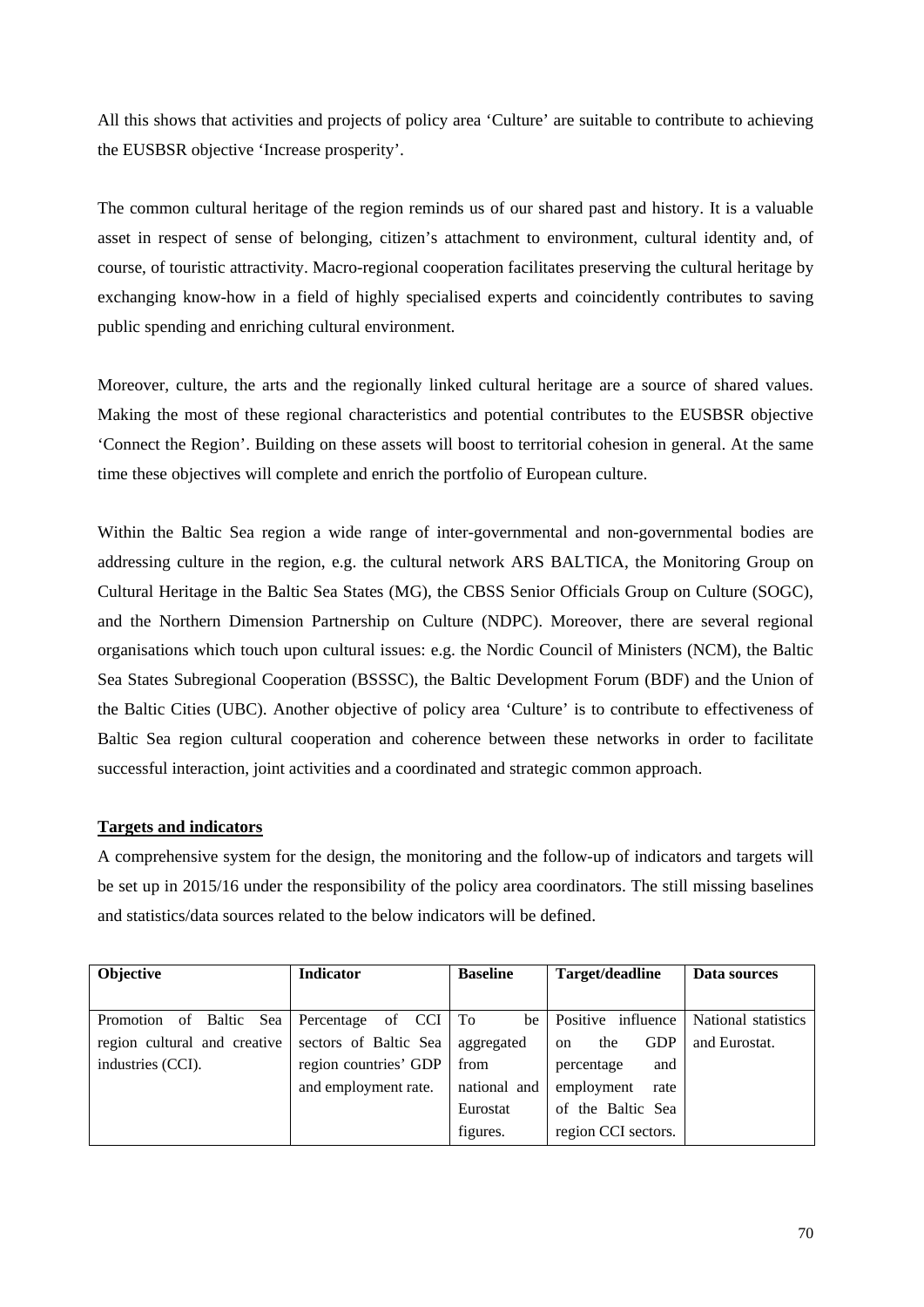| Promoting<br>creative                | Number of enterprises      | To<br>be              | Positive influence  | National           |
|--------------------------------------|----------------------------|-----------------------|---------------------|--------------------|
| entrepreneurship within the          | Baltic<br>the<br>Sea<br>in | aggregated            | on the number of    | statistics.        |
| Baltic Sea region.                   | region cultural<br>and     | from                  | enterprises in the  |                    |
|                                      | creative sectors.          | national              | Baltic Sea region   |                    |
|                                      |                            | figures.              | cultural<br>and     |                    |
|                                      |                            |                       | creative sectors.   |                    |
| Preserving the Baltic Sea            | Cooperation projects       | n/a                   | Running             | Compilation<br>by  |
| cultural<br>region<br>heritage       | aiming<br>at<br>a          |                       | cooperation         | PAC <sub>s</sub> . |
| across borders.                      | coordinated                |                       | projects.           |                    |
|                                      | management of the          |                       |                     |                    |
|                                      | Baltic<br>Sea<br>region    |                       |                     |                    |
|                                      | cultural heritage.         |                       |                     |                    |
| <b>Efficient framework of Baltic</b> | Better coherence and       | 2012<br><b>Status</b> | Regular<br>Steering | Compilation<br>by  |
| Sea<br>region<br>cultural            | cooperation between        | (by)<br>then          | Group Meetings of   | PAC <sub>s</sub> . |
| cooperation.                         | the Baltic Sea region      | only<br>one           | policy<br>area      |                    |
|                                      | cultural policy bodies,    | joint                 | 'Culture';          |                    |
|                                      | cultural networks and      | meeting of 4          | regular<br>back-to- |                    |
|                                      | institutions.              | of the Baltic         | back meetings of    |                    |
|                                      |                            | Sea region            | Baltic Sea region   |                    |
|                                      |                            | cultural              | cultural<br>policy  |                    |
|                                      |                            | policy                | bodies;             |                    |
|                                      |                            | bodies 2012           | public Baltic Sea   |                    |
|                                      |                            | in                    | region<br>Cultural  |                    |
|                                      |                            | Greifswald).          | Dialogue<br>events  |                    |
|                                      |                            |                       | (MLG approach).     |                    |

Further important objectives of the policy area are difficult to measure: strengthening the cultural identity of the Baltic Sea region is an important factor for the cohesion of the region but intangible. Raising awareness for the Baltic Sea region as an innovative, culturally diverse and attractive place to live contributes to highlighting the Baltic Sea region as business location and tourist destination but it is hard to prove positive trends.

### **Actions**

# **1. Promoting the Baltic Sea region cultural and creative industries, encouraging creative entrepreneurship**

The cultural and creative industries (CCI) are starting to be seen as one of the major drivers of the economy. They are also gaining importance for regional development. In particular, the Baltic Sea region is considered to be the world leader in certain creative industries areas. Many CCI sectors are characterised by a large number of micro-sized enterprises and self-employment with all related problems, e.g. as regards access to capital or marketing opportunities. Objective of the action is to strengthen the competitiveness of the cultural and creative sectors of the region through macro-regional cooperation.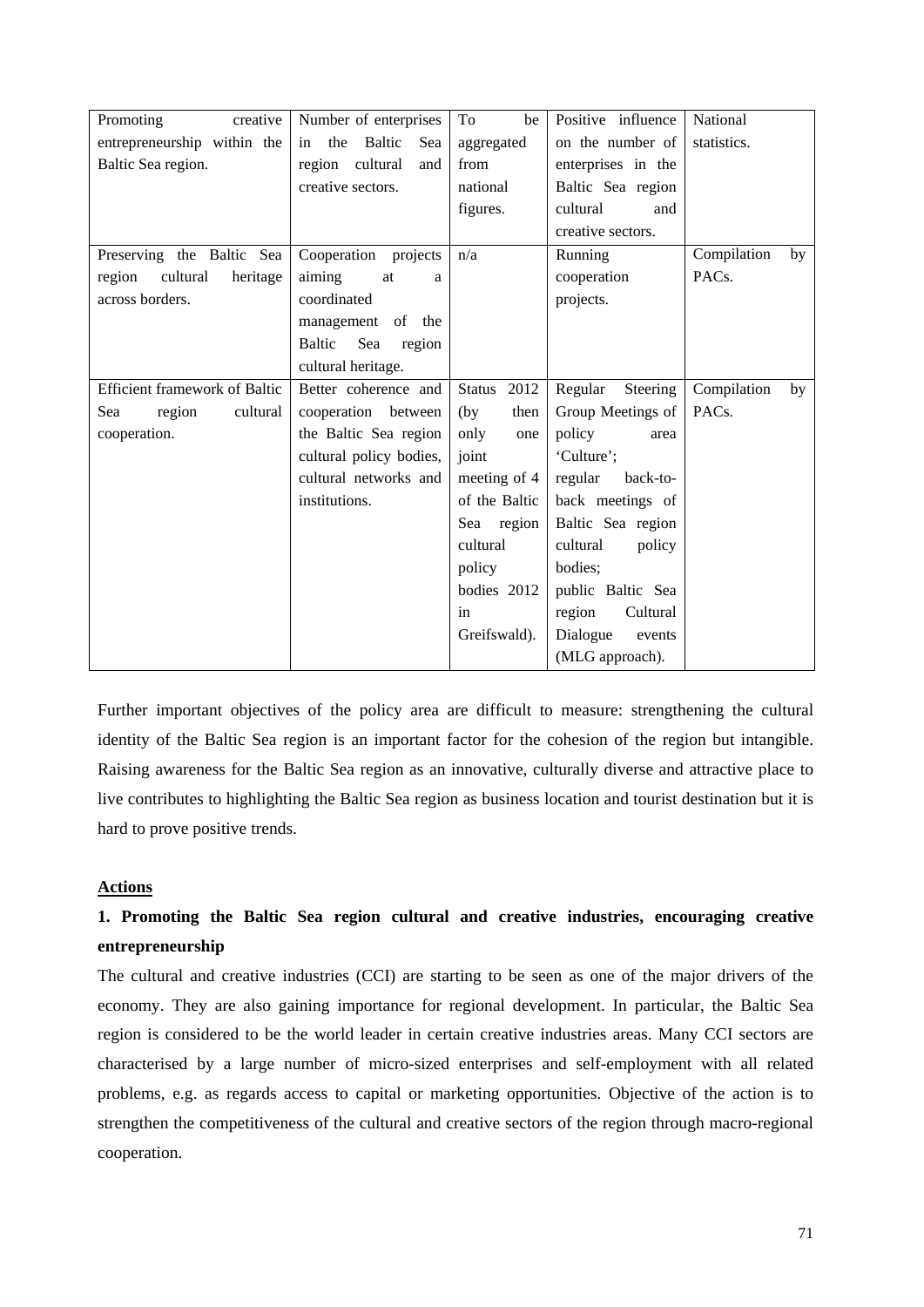Cooperation among Baltic Sea region countries' creative industries, exchange of ideas, know-how and experience will help to share the creative potential across the whole region and contribute to its faster and more coherent economic development. Pooling and complementing resources and joint marketing initiatives are suitable means to extend the range of products and offerings of small and micro-sized enterprises and can contribute to increase international visibility. Cluster approaches building on EU experience under CIP Programme (European Creative Industries Alliance) appear relevant options to build upon. Corresponding projects and activities are in the focus of action 1.

## **2. Promoting and presenting Baltic Sea region culture, using the innovative force of culture for societal development**

Objective of the action is to present the diversity, quality and attractiveness of culture and arts of the Baltic Sea region in its variety and complexity. Fostering cultural exchange and cooperation shall serve the cultural sector in itself and at the same time help promoting the Baltic Sea region as a rich and attractive cultural region. Joint presentation of cultural highlights like festivals and other events with a supraregional appeal are envisaged to improve the international awareness of the Baltic Sea region's creative and cultural profile and offerings.

Another objective of the action is to trigger spill-over effects and innovation in economy and society by cultural interventions. Activities promoting culture as a driver for social innovation and sustainable living shall strengthen civil society and its institutions. Mapping, building up, spreading and developing the knowledge on how to accelerate the positive spill-over effects of culture in the region will contribute to the innovation capacity of the Baltic Sea region.

## **3. Preserving and presenting the Baltic Sea region cultural heritage, strengthening the cultural identity of the region**

Overall objective of this action is to facilitate the sustainable, cross-sector management of the cultural heritage of the region and to ensure and promote public interest in and access to these assets. The cultural heritage of the region has a high non-material significance as well as a prominent economic value for the overall attractiveness of the region for inhabitants and tourists.

Transnational projects addressing the common cultural heritage, traditions and history of the region assist people in getting aware of regional cultural resources and provide inspiration and essence for CCS end-products, like for film-industry and games sector. The action aims at maximising the societal and economic value of cultural heritage through innovative and visitor-friendly presentations of heritage sites and museums, too. All these contribute to strengthen the regional identity.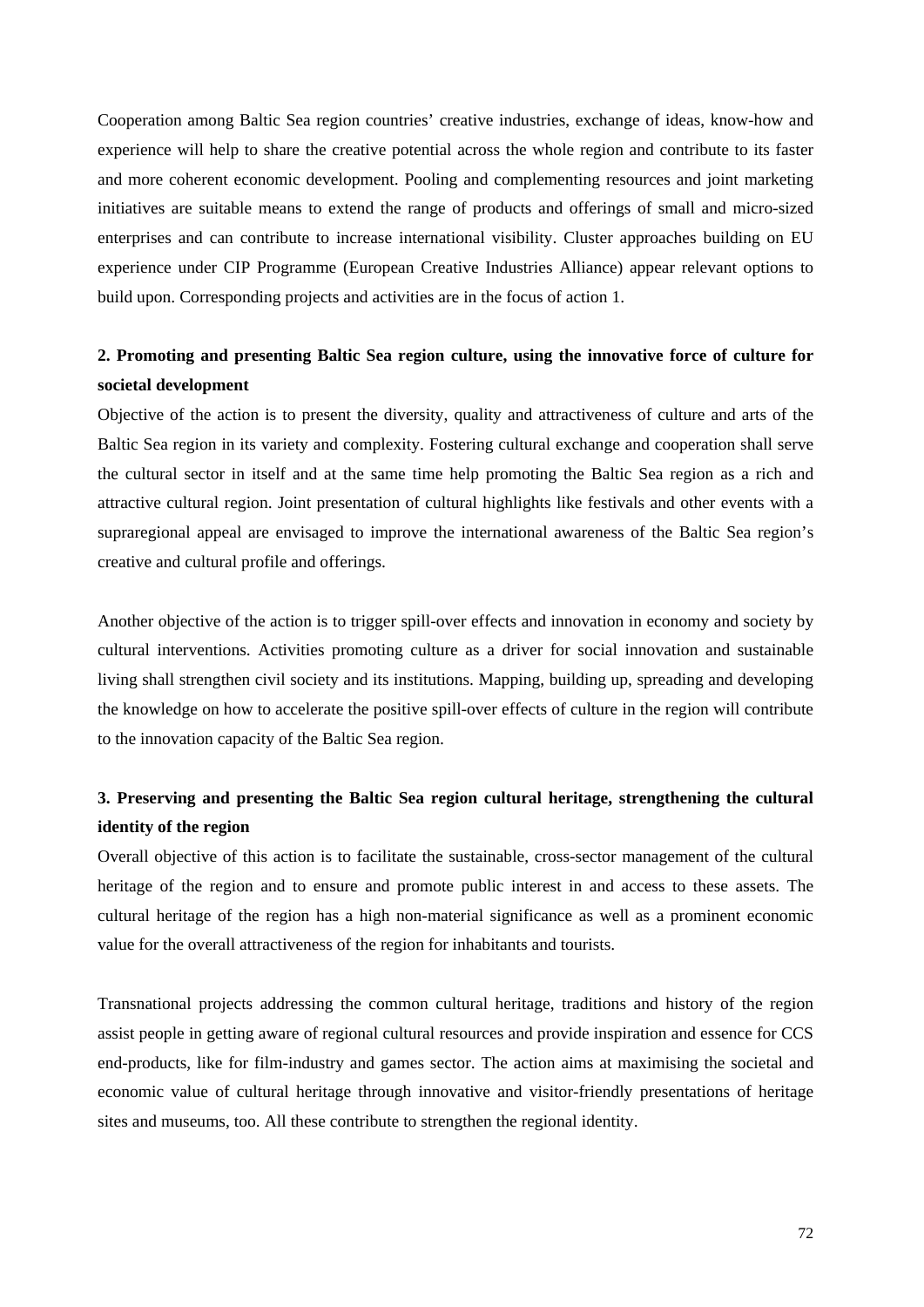Cross-border cooperation in cultural heritage issues has become increasingly important, e.g. in the course of cross-border infrastructure investments where cross-border management approaches are required or associated with challenges such as environmental protection requirements where integrated and innovative approaches are needed. Here, the Maritime Spatial Planning framework can be used as an effective tool for comprehensive cross-sector approaches.

Another objective of the action is to focus on the cultural and historic roots of the Baltic Sea region which are fundamental for the understanding and further development of present and future politics, coexistence and cooperation. Analysis and discussion of the common history can create a mutual understanding of different viewpoints on culture and history of the past and help to remove sociocultural and socio-economic barriers negatively affecting regional cooperation.

### **4. Developing an efficient framework for Baltic Sea region cultural cooperation**

The objective is integration and cooperation between Baltic Sea region cultural policy bodies with a view to develop synergies, joining forces and avoiding duplication of activities. Joined forces of main Baltic Sea region cultural actors will strengthen cultural cooperation, foster regional development and contribute to social cohesion.

The Steering Group of policy area 'Culture' involves representatives of the Baltic Sea region cultural ministries and of Baltic Sea region organizations addressing cultural issues.

Within the EUSBSR Annual Forum in June 2014 a Baltic Sea region Cultural Dialogue was launched by coordinators of the policy area 'Culture' involving representatives from the different levels of Baltic Sea region cultural cooperation (multi-level governance approach). In June 2015 the 3<sup>rd</sup> Baltic Sea region Cultural Dialogue is taking place as part of the EUSBSR Annual Forum. It is planned to continue the format regularly with events once or twice a year.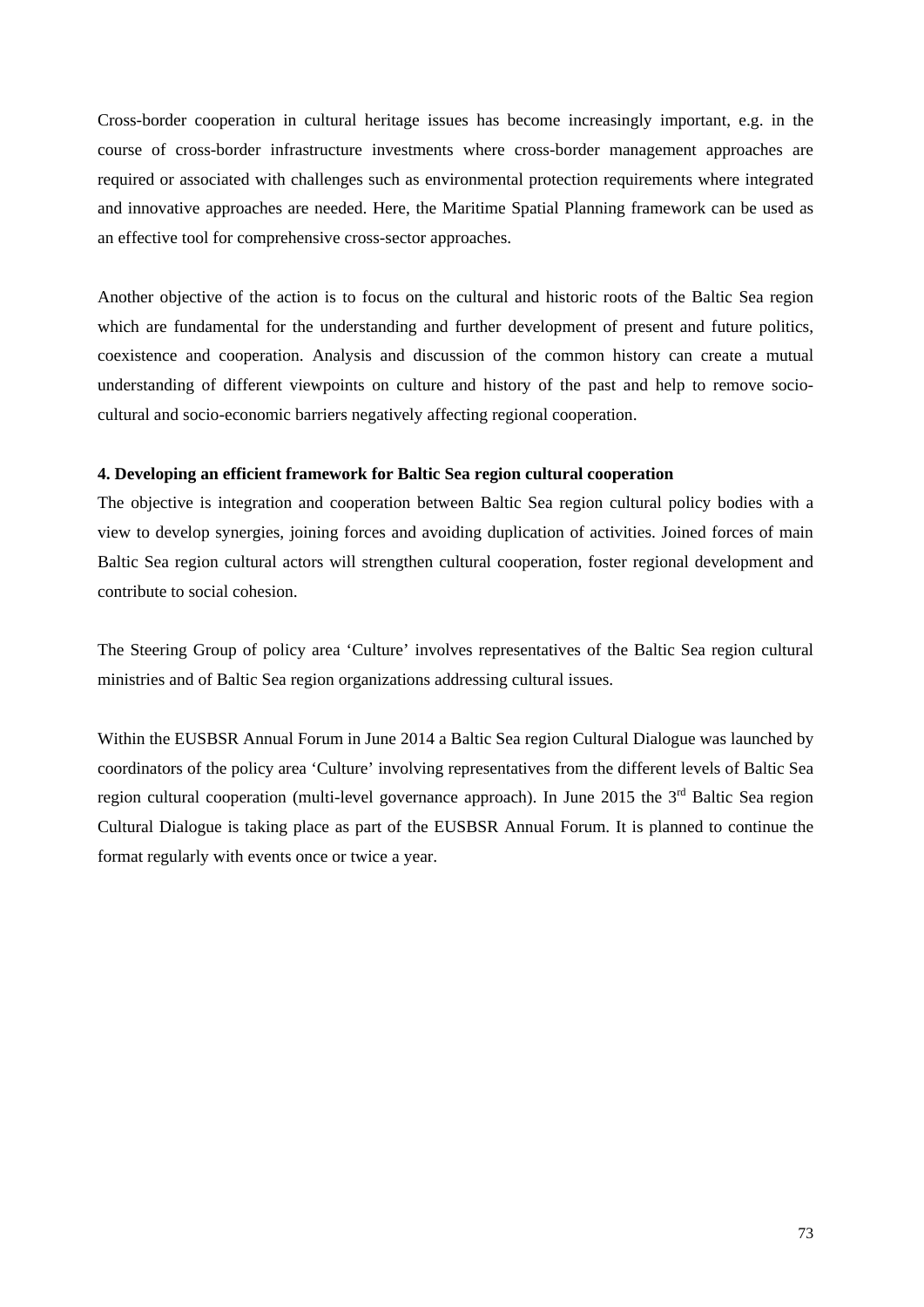## **PA Education – Education, research and employability**

*Coordinated by: Hamburg (Germany) and Norden Association (in Sweden)* 

### <http://groupspaces.com/eusbsr-education/>

Increased prosperity presupposes access to good education and training for all, an effective and inclusive welfare system and a well-functioning labour market supporting geographical, professional and socio-economic mobility.

The EU member states in the Baltic Sea region faces unbalance on their labour markets. On the one hand, all the member states in the region have common problems with high youth unemployment. In December 2014, the youth unemployment rates was in Denmark 10.4%, Estonia – 16.0%, Finland – 21.1%, Germany – 7.2%, Latvia – 19,4%, Lithuania – 18.4%, Poland – 21.3% and in Sweden – 21.7%.<sup>37</sup> On the other hand, many industries, in particular in SMEs, experience a shortage of skilled workforce. Hence, education does not match the needs of the labour markets and at the same time, young people with no formal secondary educations risk long term unemployment and social exclusion/poverty.

Another challenge related to labour markets is the ageing populations, in the societies where people live longer, but also stay healthy longer, and where 70 is the new 55. In just a couple of years people will get used to later pensions, not just because of the need to have balanced pension systems but due to that elderly will want to work longer. Lifelong learning will be a reality which should allow employees to upgrade skills, change jobs and maybe start own companies, during their careers. The education systems are not adjusted to lifelong learning.38

The existing facilities in tertiary educations and research are not equally distributed and interconnected, and their management and usage patterns differ significantly across the macro-region.<sup>39</sup> There is a need for more effective coordination of research and higher education policies. An intensified transnational use of the research facilities combined with closer cooperation between institutions for tertiary educations will pave the way for a common region for education and research. The economic success depends on a well-educated workforce, world class graduates from educations, and both theoretical as

1

<sup>&</sup>lt;sup>37</sup> http://ec.europa.eu/eurostat/statistics-explained/index.php/Unemployment statistics.

<sup>&</sup>lt;sup>38</sup> http://ec.europa.eu/eurostat/statistics-explained/index.php/Lifelong learning statistics.

<sup>39</sup>[http://ec.europa.eu/eurostat/statistics](http://ec.europa.eu/eurostat/statistics-explained/index.php/Education_statistics_at_regional_level#Students_in_tertiary_education)explained/index.php/Education\_statistics\_at\_regional\_level#Students\_in\_tertiary\_education.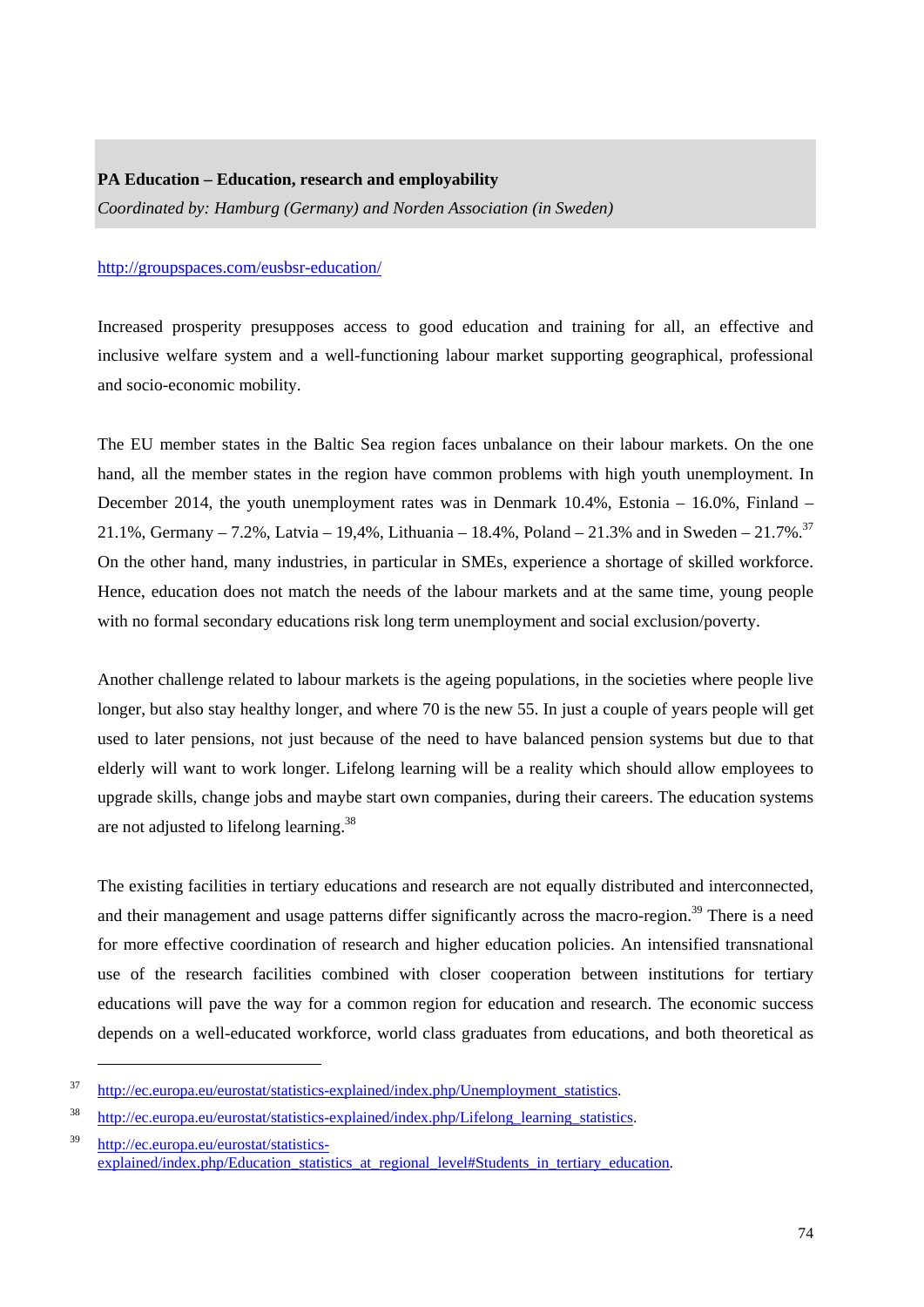well as vocational ones. The latest PISA report from OECD shows an unbalance in the region where some countries are performing well and others are in need of more attention.

New jobs are generated mostly from new or young companies, start-ups and SMEs. Talents with entrepreneurial mind-sets needs to be traced early in school, their interest and ability for business needs to be supported and encouraged throughout their educations towards new companies or intrapreneurial development in existing ones. Entrepreneurial skills need to be fostered at all levels of education. A multidisciplinary approach is needed in many sectors.

## **Targets and indicators**

A comprehensive system for the design, the monitoring and the follow-up of indicators and targets will be set up in 2015/16 under the responsibility of the policy area coordinators. The still missing baselines and statistics/data sources related to the below indicators will be defined.

| Objective                         | <b>Indicator</b>                               | Target / deadline                                       |
|-----------------------------------|------------------------------------------------|---------------------------------------------------------|
| Increased                         | Number of graduates of tertiary                | By 2020, aiming at a Baltic Sea region average at 10 %  |
| mobility for                      | education<br>with<br>education-related         | of tertiary education graduates with a period of higher |
| pupils<br>and                     | study or training (including work              | education-related study or training (including work     |
| students.                         | placements) abroad and within the              | placements) abroad and within Baltic Sea region,        |
|                                   | Baltic Sea region.                             | representing a minimum of 15 ECTS credits or lasting    |
|                                   |                                                | a minimum of three months.                              |
|                                   | 18-34 year olds with an initial                |                                                         |
|                                   | vocational education and training              | By 2020, an EU average of at least 6 % of 18-34 year    |
|                                   | qualification should have had an               | olds with an initial vocational education and training  |
|                                   | initial VET (Vocational Education              | qualification should have had an initial VET-related    |
|                                   | Training)-related<br>and<br>study<br><b>or</b> | study or training period (including work placements)    |
|                                   | training period (including work                | abroad and within Baltic Sea region lasting a minimum   |
| placements) abroad and within the |                                                | of two weeks, or less if documented by Europass.        |
|                                   | Baltic Sea region.                             |                                                         |
| Attracting                        | Number of students from outside the            | Numbers of students $2020$ ; + 10%.                     |
| students and                      | Baltic Sea region at tertiary education        |                                                         |
| researchers                       | programmes.                                    |                                                         |
| from outside                      |                                                | Number of researchers $2020; +10\%$                     |
| Baltic<br>the                     | Number of researchers at research              |                                                         |
| Sea region.                       | institutions from outside the Baltic           |                                                         |
|                                   | Sea region.                                    |                                                         |

## **Actions**

The policy area 'Education' covers three policy areas, namely:

- education including primary and secondary schools, tertiary education, adult education and nonformal education;
- research; and
- employability meaning improving transition from education to the labour market;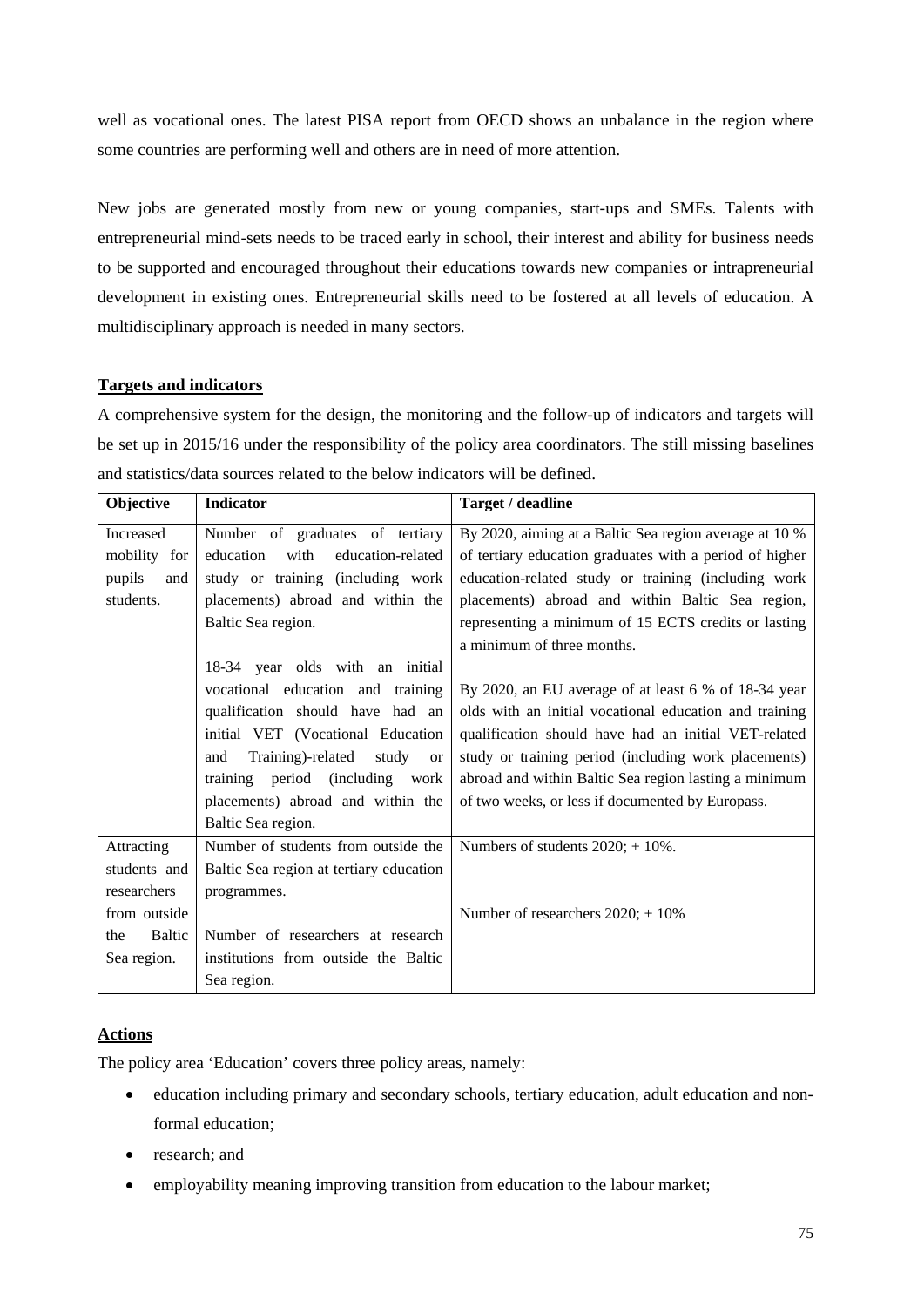and focusses on the following actions:

## **1. Combatting early school leaving and improving transition from education to labour market**

In this Action, early school leaving and the so called NEETs (Not in Employment, Education or Training) are addressed. There are more than five million early school leavers across Europe, facing an unemployment rate of  $41\%$ <sup>40</sup> There is also an increasing number of NEETs. Young people who fail to finalize their secondary education, early school leavers, are those who have most difficulties finding jobs and thus risk becoming NEETs.

There is an average of 12% of early school leaving in the EU. These are the latest data for the member states in the Baltic Sea region: Germany 9.7%; Denmark 7.6%; Estonia 10.7%; Finland 9.4%; Lithuania 5.9%; Latvia 8.7%; Poland 5.4%; Sweden 6.9%.<sup>41</sup> Thus, all the Member States in the Baltic Sea region are below the EU average percentage as well as below the EU2020 benchmark of 10%. However, there are significant regional differences within the countries. In some countries there is also a high number of students leaving school without accomplishing full qualifications. According to Education and Training Monitor 2014, the reduction of the number of early school leavers will save Europe large public and social costs and protect the individual from a high risk of poverty and social exclusion. This action focuses on:

- learning more about NEETs and how to reach them;
- building knowledge on best practice, sharing good examples;
- developing and testing preventive measures, motivating pupils to participate in education;
- addressing the needs of better guidance and counselling;
- developing and testing re-integrative measures for NEETs, helping them back to education or to jobs.

## **2. Improving quality of education and vocational training through work-based learning and fostering entrepreneurial mind-sets**

Well-functioning educations, flexible and able to quickly address to the needs of the labour markets is important both for the economy and the individuals. Work-based learning has proved to be a model closing the gap between education/training and labour market. According to Strategic Framework, *'It is important to better identify and manage the availability of required skills, competences, and* 

<u>.</u>

<sup>40</sup> [http://ec.europa.eu/education/lib](http://ec.europa.eu/education/library/publications/monitor14_en.pdf)rary/publications/monitor14\_en.pdf.

<sup>41</sup> [http://ec.europa.eu/eurostat/web/europe-2020-indicators/europe-2020-strategy/main-tables.](http://ec.europa.eu/eurostat/web/europe-2020-indicators/europe-2020-strategy/main-tables)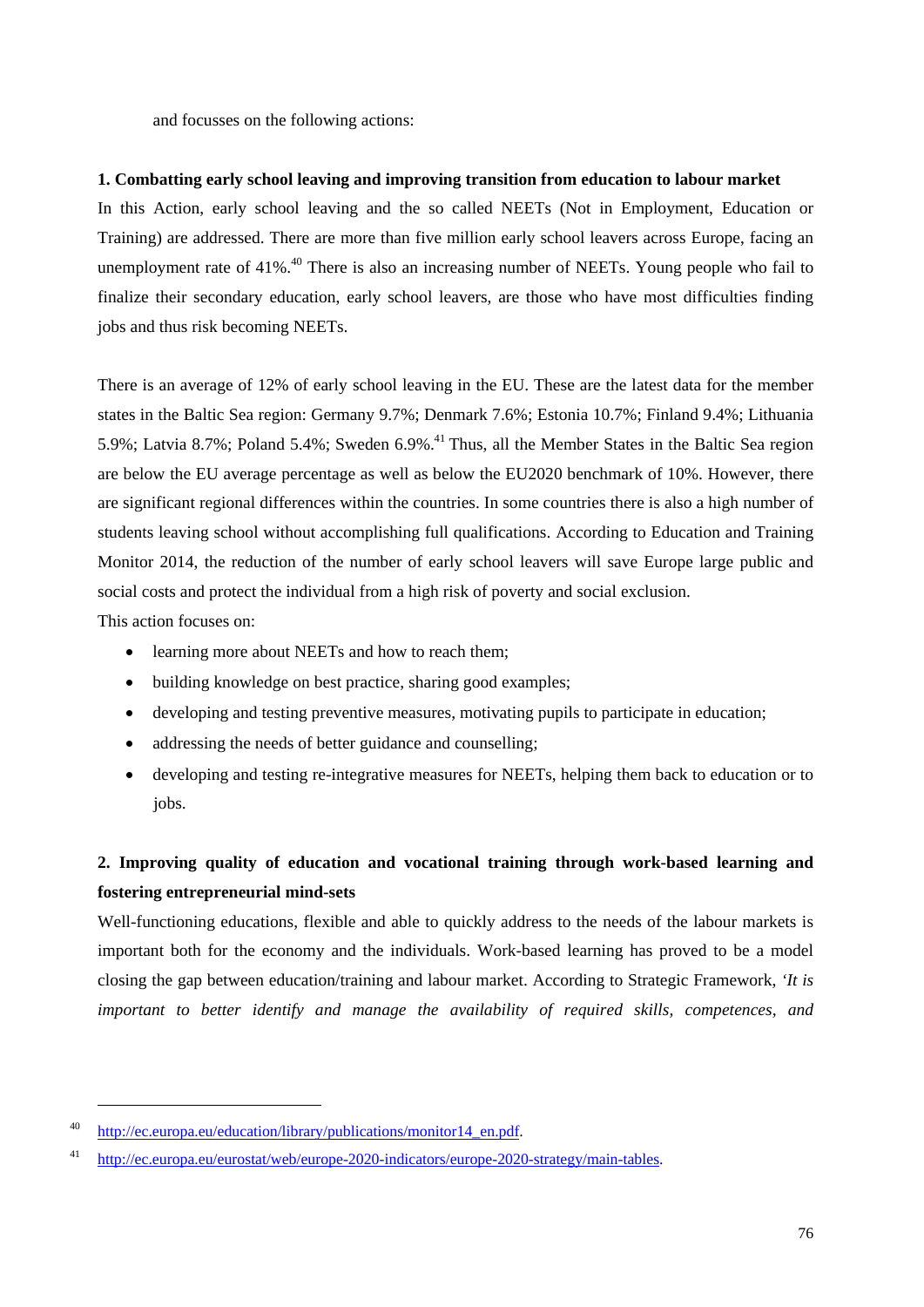*qualifications, and to help preventing skills gaps and mismatches. Effective communication between the labour market and the education and training sector is vital'.*<sup>42</sup>

Youth unemployment is high across Europe and the employment rate of recent graduates was in average 75.5% in the EU in 2013. In the Member States of the Baltic Sea region, the figures of employment rate of recent graduates (EQF 4-8) vary: Germany 89.7%; Denmark 81.9%; Estonia 76.8%; Finland 79.8; Lithuania 75.5%; Latvia 78.2%; Poland 73.2%; Sweden 84.9%. These data from the Monitor of Education and Training 2014 show that the employability of young people has to be strengthened during their years in education. Figures of employability of VET graduates show more promising results. Monitor 2014 states: prospects in countries where work-based learning is a strong component of VET programmes and higher education, graduates are about 11% more likely to be employed than those with theoretical upper secondary education.

Entrepreneurship in education is about inspiring entrepreneurial potential. People need the mind-set, knowledge and skills in order to generate creative ideas, and the entrepreneurial initiative to turn those ideas into action. New jobs are generated mostly from new or young companies, start-ups and SMEs. Talents with entrepreneurial mind-sets needs to be traced early in school, their interest and ability for business needs to be supported and encouraged throughout their educations towards new companies or intrapreneurial development in existing ones. Entrepreneurial skills need to be fostered at all levels of education. Master students in entrepreneurship can also play an important role in regional development, both in private and public sectors.

This action focuses on:

-

- capacity building through work-based learning focused on the needs of the economy,
- fostering and supporting entrepreneurial mind-sets at all levels of education, by introducing work on projects and practical experiences of entrepreneurship, in own country or abroad.

## **3. International excellence in tertiary education, science and research**

According to the Eurostat report, the Baltic Sea region is one of the most competitive and innovative science regions in the world, built on an excellent structure of leading universities and research institutions. Based on common traditions and interests there is great potential for a closer cooperation in fields of higher education, science and research policies.

Tertiary education attainment in the EU was in 2014 on average 37.6% and growing. When it comes to the Member States in the Baltic Sea region, the numbers vary: Germany 33.6%; Denmark 43.9%;

<sup>&</sup>lt;sup>42</sup> [http://ec.europa.eu/education/policy/strategic-framework/skills-deve](http://ec.europa.eu/education/policy/strategic-framework/skills-development_en.htm)lopment\_en.htm.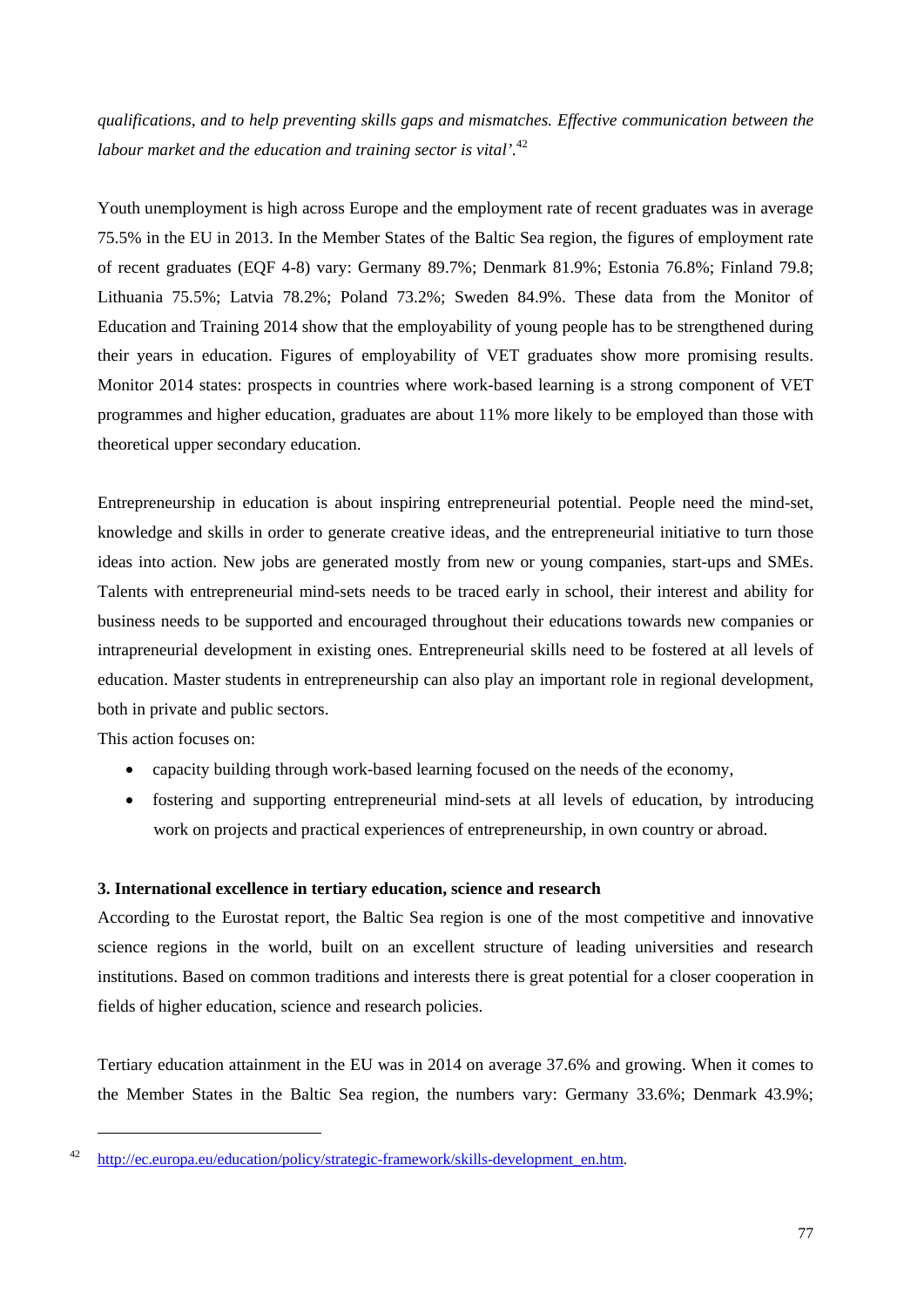Estonia 45.3%; Finland 45.5%; Lithuania 52.6%; Latvia 40.6%; Poland 41.7%; Sweden 49.6%.<sup>43</sup> The Monitor 2014 concludes: in higher education, broadening access and reducing dropout rates amongst disadvantaged groups remains challenging. Yet, high-qualified employment is forecasted to have increased a further 13% by 2020. Moreover, the persisting disparities between and within countries leave no room for complacency.

As stated in Strategic Framework: *'The European Research Area (ERA) is a unified research area open to the world, based on the internal market, in which researchers, scientific knowledge and technology circulate freely. Through ERA, the Union and its Member States will strengthen their scientific and technological bases, their competitiveness and their capacity to collectively address grand challenges'.*<sup>44</sup>

This action focuses on:

1

- facilitate the cooperation of tertiary education, science and research policies in the Baltic Sea region for a common tertiary education, research and innovation area;
- enhancing the transnational cooperation in the development and utilisation of existing and new research infrastructures;
- attracting students and researchers from outside Baltic Sea region to the tertiary education and research institutions of the region;
- increasing student and researcher mobility within the Baltic Sea region;
- best practise and learning from each other in the field of tertiary education, science and research.

## **4. A labour market for all, using resources of longer lives**

Labour markets are changing i.e. as a result of more efficient and less labour intense production processes in the industries. Efficiency is also a key word within our public sectors, in particular after the recent financial crises that results in slimmed organisations. At the same time, the demographic change with an ageing population, calls for recruitment of personnel that can fill gaps when the present workforce reaches retirement age. Life expectancy in the EU is high and growing (the average age in the EU is 79.6 years; the average age in some of the Baltic Sea region countries is even higher: Germany 80.2; Denmark 79.4; Estonia 76.0; Finland 79.9; Lithuania 73.4; Latvia 73.6; Poland 76.3; Sweden 81.0).<sup>45</sup> What is known in relation to the recruitment needs for jobs of today and tomorrow, is that they will provide employment for a well-educated workforce and less so for unqualified job-seekers. Besides, the labour markets witness generational changes in employment patterns – the older generations have

<sup>43</sup> [http://ec.europa.eu/eurostat/web/europe-2020-indicators/europe-2020-strategy/main-tables.](http://ec.europa.eu/eurostat/web/europe-2020-indicators/europe-2020-strategy/main-tables) 

<sup>&</sup>lt;sup>44</sup> The European Commission 2012 policy Communication on the European Research Area (ERA).

<sup>45</sup> [http://ec.europa.eu/eurostat/statistics-explained/index.php/Mortality\\_and\\_life\\_expectancy\\_statistics.](http://ec.europa.eu/eurostat/statistics-explained/index.php/Mortality_and_life_expectancy_statistics)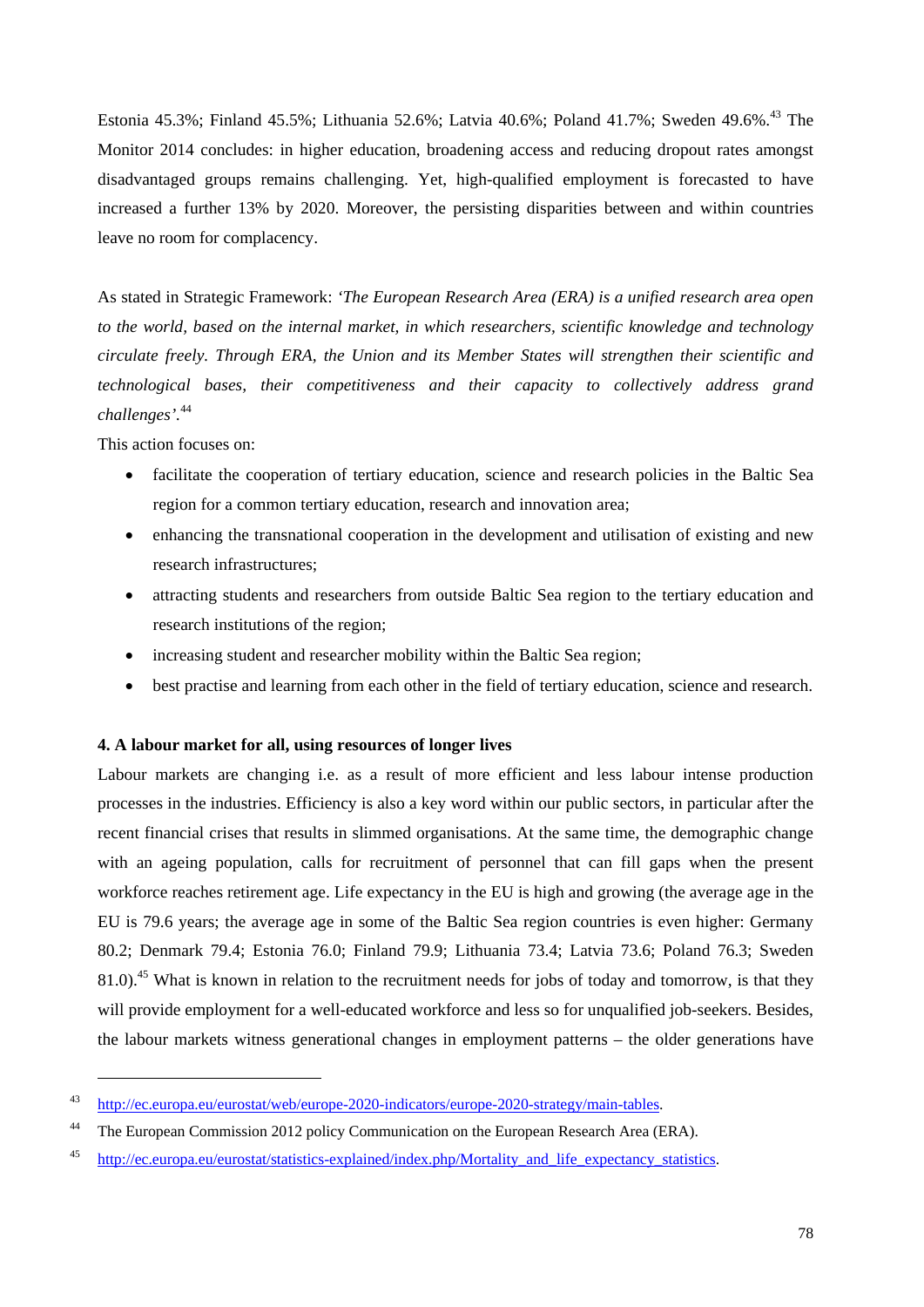been used to having only one or just few jobs during their working life. Today's generation has to be prepared for a much less stable labour market, and to upgrade competencies in order to be able to stay in the present job or to meet the requirements of a new one. Rapid changes in the labour market combined with downturn in the economy have resulted in increasingly long term unemployment. It is important to bear in mind that long term unemployed should have access to guidance and lifelong learning and that their integration into the labour market is properly supported. Active participation of long term unemployed should also be encouraged in economic sense.

Adult participation in lifelong learning in the EU was in 2014 on average 10.6%. In the Member States of the Baltic Sea region, they vary notably: 7.9%; Denmark 31.4%; Estonia 12.3%; Finland 25.0%; Lithuania 5.2%; Latvia 5.9%; Poland 4.1%; Sweden  $28.6\%$ .<sup>46</sup> This diversity mainly concerns the participation in non-formal education and training according to available data of 2013: Germany 5.0%; Denmark 26.6%; Estonia 8.7%; Finland 17.7%; Lithuania 4.1%; Latvia 4.4%; Poland 1.9; Sweden 23.2%.47 This calls for learning from those countries in the forefront.

Lifelong learning will soon be a reality – in the course of the working life, one will regularly upgrade her skills adjusting to the needs of the labour market, or because of the need to find a less physically demanding job, or simply because one would like to do something else, including starting an own company. In the course of the whole life others then vocational, motivations are important too.

This action is also addressing the need of supporting the development towards a well-functioning labour market, making it easy to work permanently or temporarily in a neighbouring country. Hindrances for free movement towards a common labour market in Baltic Sea region, need to be identified and addressed.

This action focuses on:

1

- making lifelong learning a reality, offering competence development and resources for face-toface guidance throughout the whole life;
- stressing the role of non-formal education in competence development;
- supporting dialogue between labour market organisations, relevant authorities and education providers on a society of longer lives;
- building a platform for learning, best practise in the field of adult learning;
- supporting labour mobility, removing hindrances.

<sup>46</sup> [http://ec.europa.eu/eurostat/web/education-and-training/data/database.](http://ec.europa.eu/eurostat/web/education-and-training/data/database) 

<sup>47</sup> [http://ec.europa.eu/eurostat/web/education-and-training/data/database.](http://ec.europa.eu/eurostat/web/education-and-training/data/database)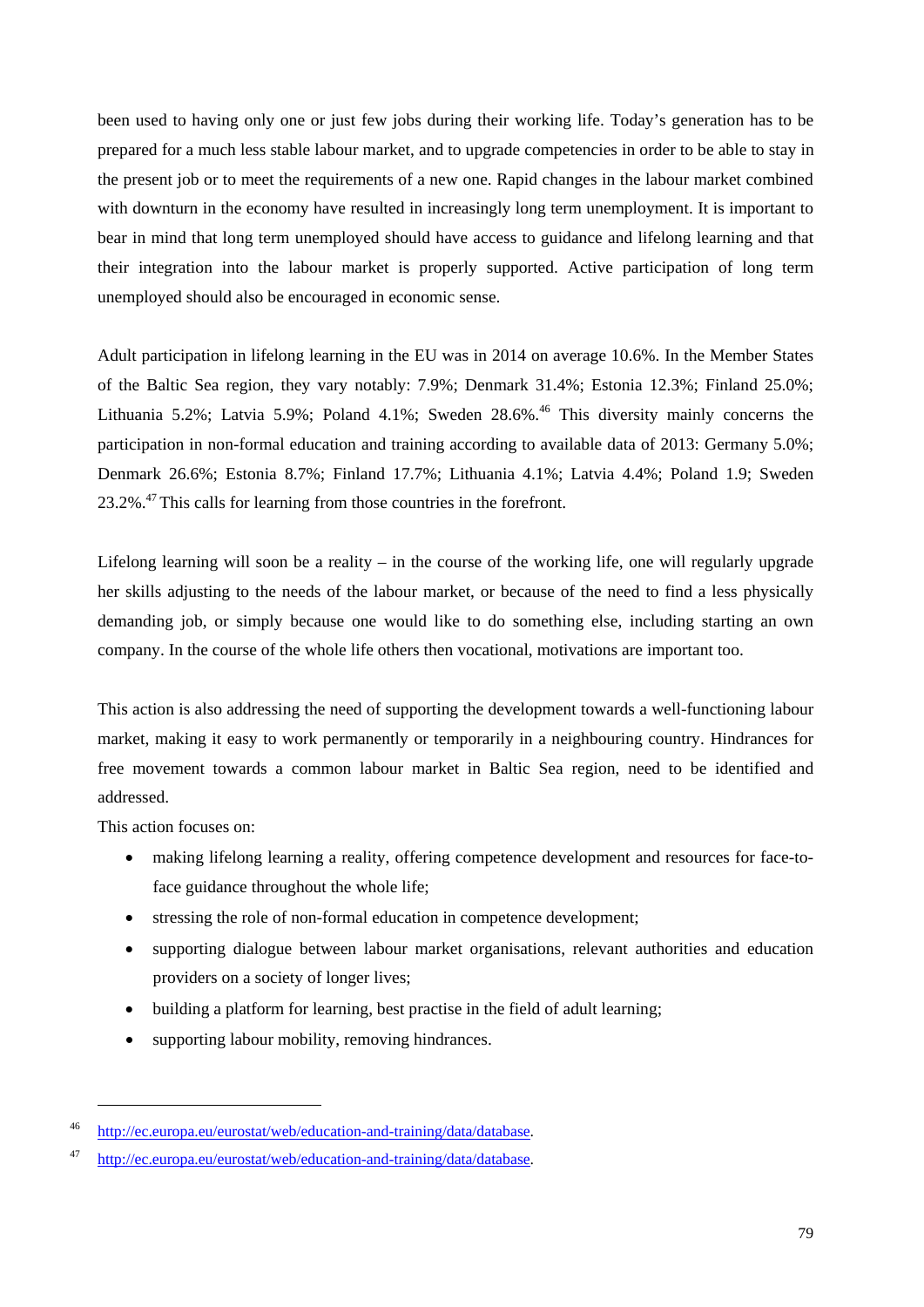## **PA Energy – BEMIP Action Plan (for competitive, secure and sustainable energy)**  *Coordinated by: BEMIP (overall) & Latvia and Denmark*

The European Council of October 2009 in its conclusions supported an EU objective to reduce greenhouse gas emissions by 80-95% by 2050 compared to 1990 levels, in the context of necessary reductions by developed countries as a group deemed necessary by the Intergovernmental Panel on Climate Change (IPCC).

The 2020 energy and climate strategy sets out the targets in the area of greenhouse gas emissions (a 20% cut), renewable energy (at least a 20% share) and energy efficiency (a 20% improvement). The 2030 Framework for Energy and Climate sets targets for 2030 of at least a 40 % reduction in greenhouse gas emissions, a 27 % share for renewable energy and a 27 % increase in energy efficiency.

The strategy on the Energy Union presented by the European Commission on 25 February 2015 defines five key interlinked and mutually reinforcing dimensions: energy security; solidarity and trust; a fully integrated internal energy market; energy efficiency as a contribution to the moderation of energy demand; decarbonisation of the economy; and research, innovation, as well as the governance framework for the Energy Union.

The Communication from the Commission to the European Parliament and the Council sets the target of achieving the 10% electricity interconnection target to make Europe's electricity grid fit for 2020.

The European Commission Communication *European Energy Security Strategy* (EESS) of 28 May 2014 sets out the medium to long-term measures, including making the internal energy market for electricity and gas work better; accelerating the construction of key interconnectors; moderating energy demand; increasing safe and sustainable energy production; diversifying external supplies; and improving coordination of national energy policies.

## **The Baltic Energy Market Interconnection Plan (BEMIP)**

The work and achievements of regional cooperation in the energy sector in the Baltic Sea region is conducted within the framework of the Baltic Energy Market Interconnection Plan initiative (BEMIP). The BEMIP Action Plan was agreed in June 2009 and amended in March 2011 (West Baltic Task Force Action Plan) and in March 2013 (Roadmap for the Implementation of Natural Gas Projects in the Eastern Baltic Sea).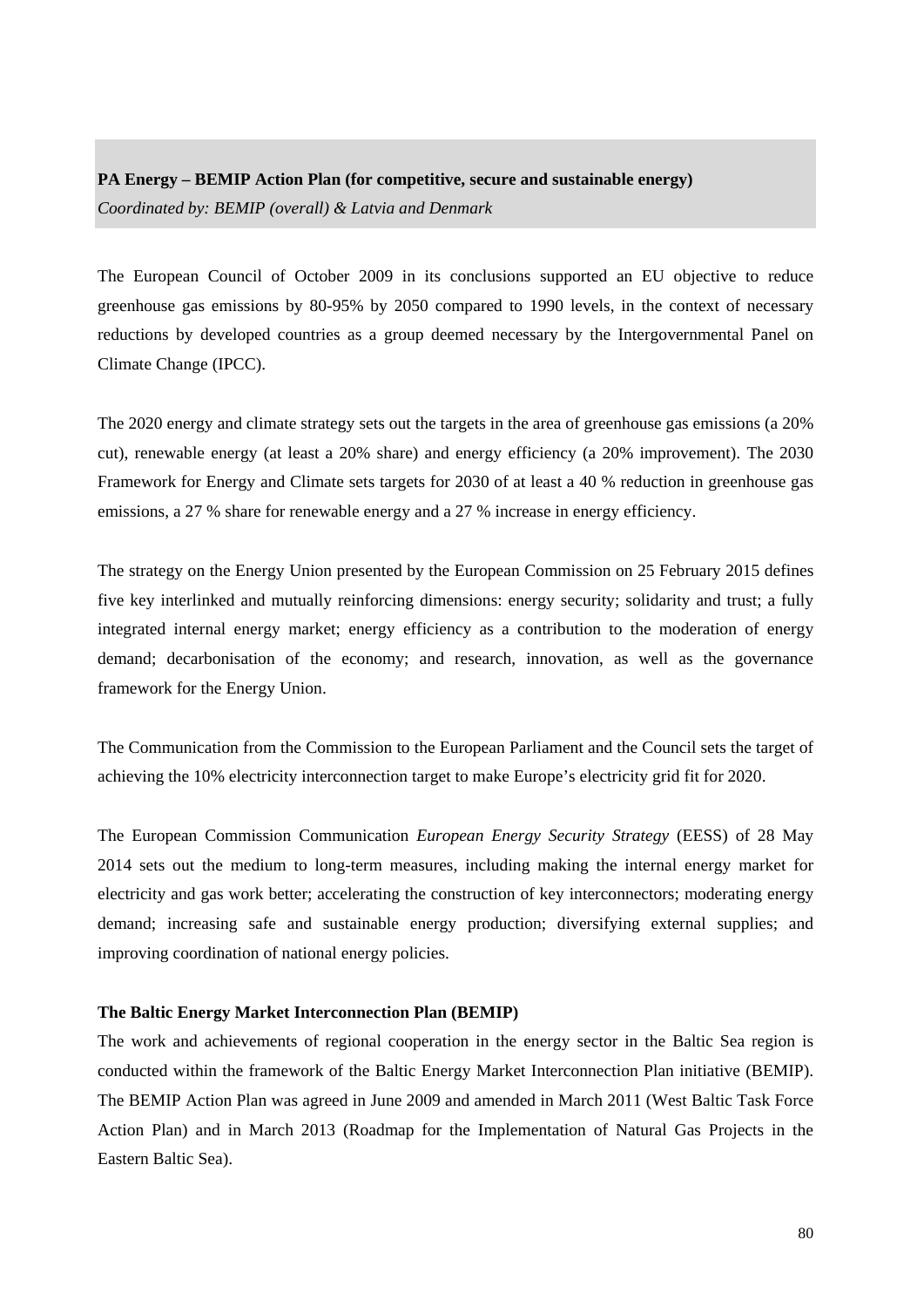The Memorandum of Understanding on the BEMIP initiative was signed on 17 June 2009 by the President of the European Commission and the political leaders of eight participating Member States.<sup>48</sup> The primary objective was to achieve an open and integrated regional energy market in electricity and gas between Member States in the Baltic Sea region. The BEMIP initiative was further reinforced through reforms launched by the European Commission at the BEMIP High Level Group (HLG) meeting on 31 October 2014; and the Declaration on Energy Security of Supply signed on 14 January 2015 by the Energy Ministers of the Baltic States. This declaration specifically called for developing liberal, transparent, competitive and fully functioning regional gas and electricity markets; full implementation of the third energy package; market integration; construction of necessary infrastructure; synchronisation of the Baltic States with the continental European network; and implementation of the European Energy Security Strategy.

The political guidelines of the reform of the BEMIP initiative, where a new BEMIP Action Plan is an integral part for its technical implementation, are agreed in the new Memorandum of Understanding on the reinforced Baltic Energy Market Interconnection Plan – BEMIP (MoU). The MoU was agreed by the BEMIP HLG on 28-29 May 2015 and signed by the Sides on 8 June 2015.

This is a common Action Plan for the BEMIP initiative and the EU Strategy for the Baltic Sea Region in Energy policy implementation.<sup>49</sup> The detailed projects ('flagships') contributing to the agreed actions will be identified at a later stage and will form an integral part of the Action Plan.

This Action Plan defines actions to be implemented mainly in the areas of energy infrastructure, gas and electricity markets, power generation, security of energy supply, energy efficiency and renewable energy. The Action Plan encompasses the period to 2020. However, the implementation of specific actions and projects may be extended beyond 2020 according to the ten year network development plans (TYNDPs elaborated by ENTSO-E and ENTSO-G) or other relevant documents.

The Action Plan may be updated, in particular to take into account of relevant developments in the energy sector, following agreements between the Member States of the Baltic Sea region and the European Commission.

1

<sup>48</sup> Participating Member States: Denmark, Germany, Estonia, Latvia, Lithuania, Poland, Finland, and Sweden. Norway participates as an observer.

<sup>&</sup>lt;sup>49</sup> The Memorandum of Understanding on reinforced Baltic Energy Market Interconnection Plan "BEMIP" of June 2015 states that working methods of the working groups should be defined in their terms of reference by the European Commission and the Member States and when deciding on methods, those laid down by the TEN-E Regulation (Regulation (EU) No 347/2013 of the European Parliament and of the Council of 17 April 2013 on guidelines for trans-European energy infrastructure and repealing Decision No 1364/2006/EC and amending Regulations (EC) No 713/2009, (EC) No 714/2009 and (EC) No 715/2009 Text with EEA relevance, OJ L 115, 25.4.2013, p. 39), may be considered.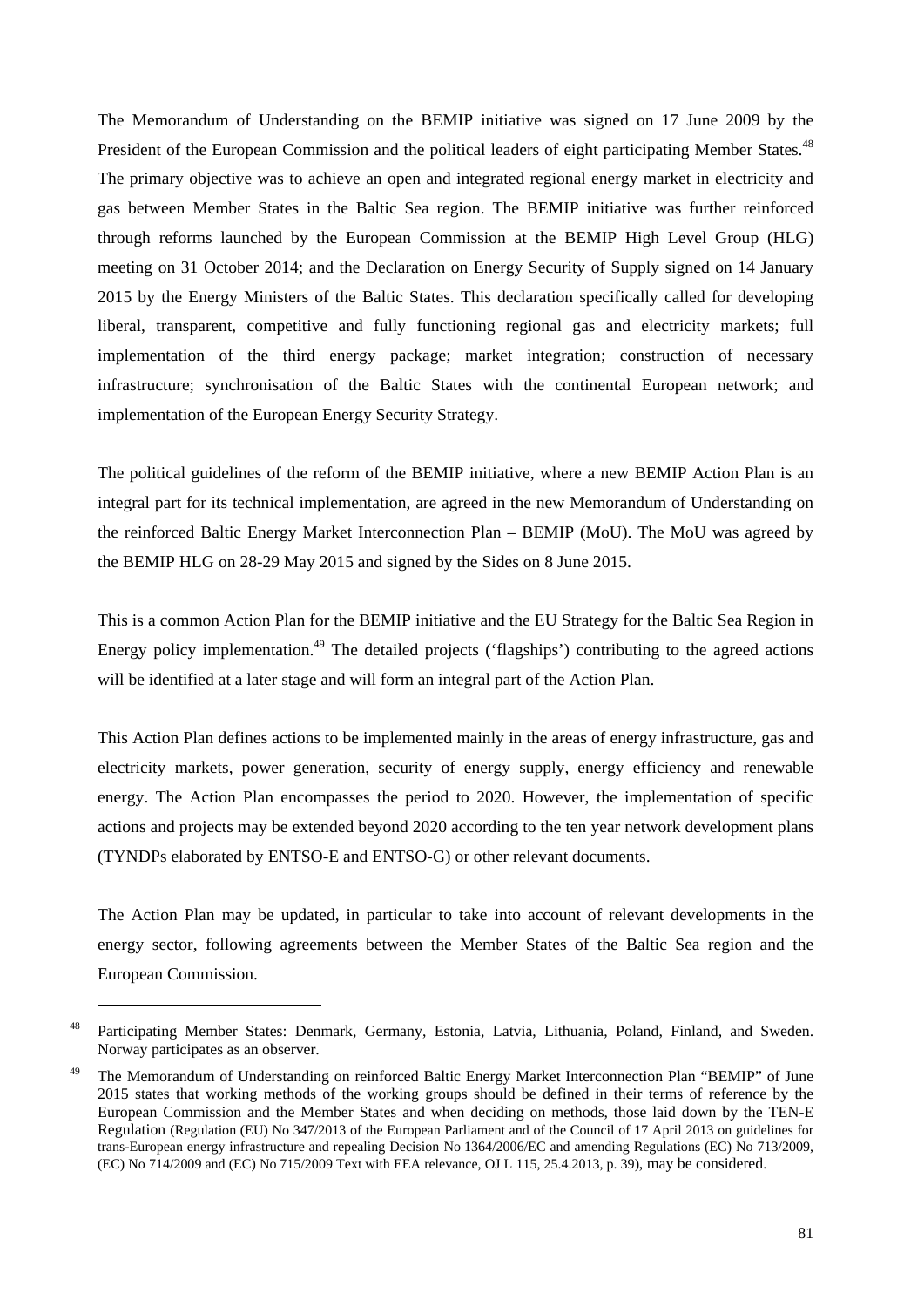Objectives, indicators and targets are fully in line with and contribute to the attainment of the Europe 2020 energy and climate strategy and the objectives of the 2030 framework for climate and energy, as well as reflect the specific needs of Member States in the Baltic Sea region. Concrete actions are to be developed to reach objectives and sub-objectives, and these are set out in the table below. In order to ensure that the statistical information is used, the years 2013 or 2014 respectively are selected as baseline years.

| Objective/sub-                 | <b>Base-</b>    | <b>Indicator</b>          | Target/deadline                   | <b>Implementing body</b> |
|--------------------------------|-----------------|---------------------------|-----------------------------------|--------------------------|
| objective                      | line            |                           |                                   |                          |
| <b>Better</b>                  | 2014            | Compliance with the       | Achievement of at least 10 %      | National<br>ministries,  |
| interconnected                 |                 | interconnection target    | interconnection target by all the | TSOs,<br>project         |
| electricity                    |                 | of 10%.                   | Member States by 2020.            | promoters.               |
| market.                        |                 |                           |                                   |                          |
|                                | 2014            | Electricity<br>price      | Alleviating<br>congestion<br>and  | National<br>ministries,  |
|                                |                 | difference<br>between     | maximising the possibility for    | TSOs,<br>project         |
|                                |                 | bidding areas.            | the markets to use the existing   | promoters.               |
|                                |                 |                           | interconnections by 2017.         |                          |
| Level playing-                 | 2014            | Gradual phase-out of      | National<br>electricity<br>price  | National<br>ministries,  |
| field for market               |                 | regulated prices<br>for   | regulations<br>mechanisms         | NRAs.                    |
| participants.                  |                 | households.               | abolished by 2017/2020.           |                          |
|                                | 2014            | Electricity<br>network    | National<br>implementation<br>in  | National<br>ministries,  |
|                                |                 | codes and guidelines      | time.                             | NRAs, TSOs.              |
|                                |                 | implemented.              |                                   |                          |
|                                | 2014            | Compatible<br>approach    | Compatible trading principles     | National<br>ministries,  |
|                                |                 | towards rules applied     | and platform towards non-EEA      | NRAs, TSOs.              |
|                                |                 | in trade with electricity | countries by 2017.                |                          |
|                                |                 | between FI-RU<br>and      |                                   |                          |
|                                |                 | Baltic-RU/BY.             |                                   |                          |
|                                | 2014            | Common Baltic Nordic      | Baltic - Nordic Coordinated       | TSOs, NRAs.              |
|                                |                 | balancing market.         | Balancing Area 2018.              |                          |
| <b>Baltic</b><br><b>States</b> | 2014            | Deepening of the Baltic   | Baltic synchronous operation      | National<br>ministries,  |
| integrated to the              |                 | States integration with   | with the network of Continental   | NRAs, TSOs, project      |
| EU<br>internal                 |                 | Nordic<br>and Central     | Europe 2025.                      | promoters.               |
| electricity                    |                 | electricity<br>Europe     |                                   |                          |
| market.                        |                 | markets,<br>including     |                                   |                          |
|                                |                 | identification<br>of      |                                   |                          |
|                                |                 | preconditions for Baltic  |                                   |                          |
|                                |                 | synchronous operation     |                                   |                          |
|                                |                 | with the network of       |                                   |                          |
|                                |                 | Continental Europe and    |                                   |                          |
|                                |                 | elaborating an Action     |                                   |                          |
|                                |                 | Plan<br>for               |                                   |                          |
|                                | synchronisation |                           |                                   |                          |

## **Targets and indicators**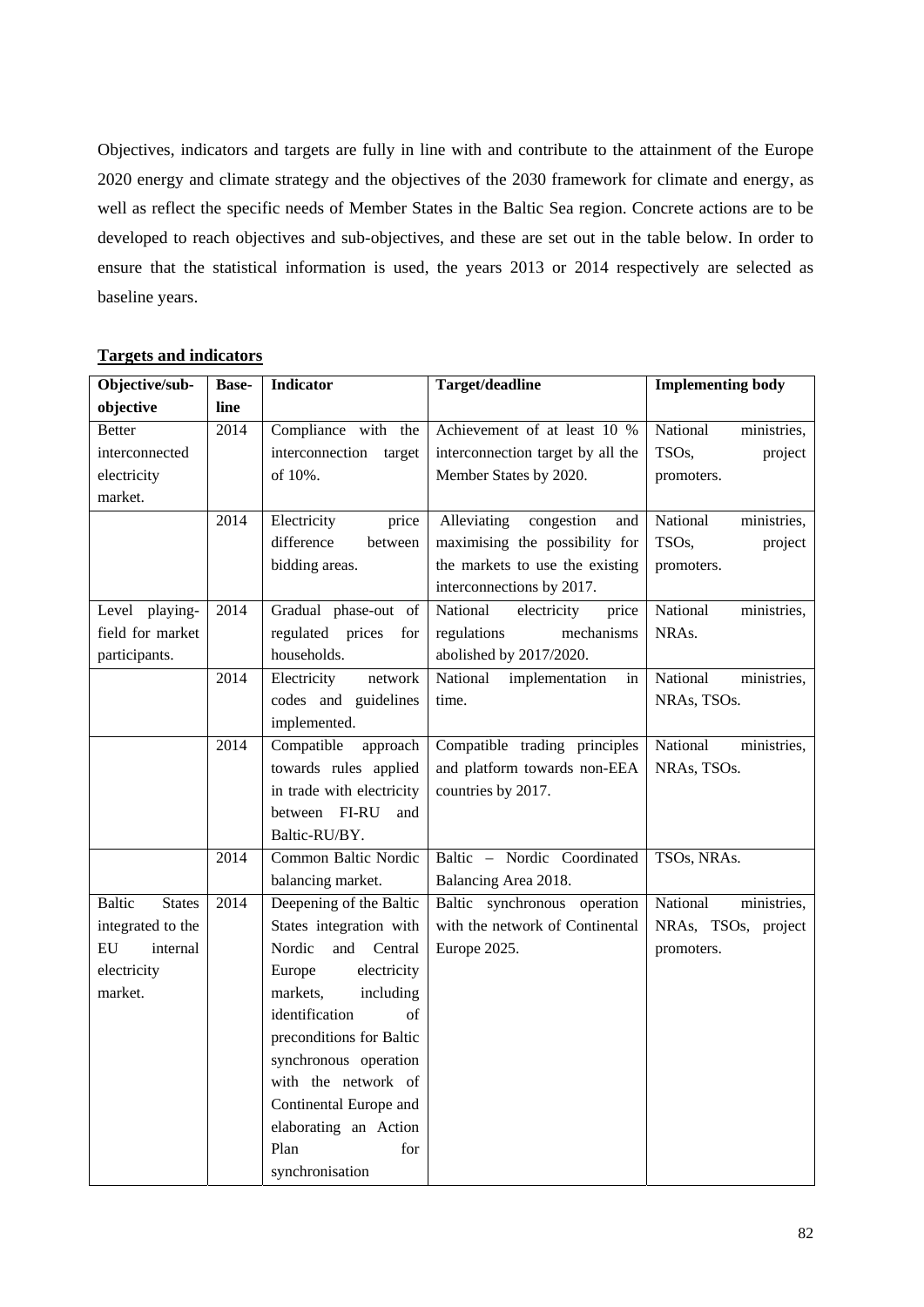|                  |      | activities.              |                                                  |                               |
|------------------|------|--------------------------|--------------------------------------------------|-------------------------------|
| Interconnected   | 2014 | State of isolation.      | <b>Baltic</b><br>Finland<br>and<br><b>States</b> | National<br>ministries,       |
| gas grid.        |      |                          | connected to the European grid                   | TSOs,<br>project              |
|                  |      |                          | 2019<br>(GIPL<br>by<br>&                         | promoters.                    |
|                  |      |                          | Balticconnector) by 2019.                        |                               |
|                  | 2014 | State of interconnected  | Enhanced interconnection with                    | National<br>ministries,       |
|                  |      | gas networks.            | bi-directional flows between                     | TSO <sub>s</sub> ,<br>project |
|                  |      |                          | neighbouring Member States by                    | promoters.                    |
|                  |      |                          | 2020 and mainly between FI-                      |                               |
|                  |      |                          | EE, EE-LV, LV-LT, LT-PL.                         |                               |
|                  | 2014 | State of diversification | Reducing dependency on<br>a                      | National<br>ministries,       |
|                  |      | of gas supplies.         | single gas supplier, mainly of                   | TSOs,<br>project              |
|                  |      |                          | Estonia, Latvia, and Finland.                    | promoters.                    |
|                  |      |                          | Increased number of gas sources                  |                               |
|                  |      |                          | by 2019.                                         |                               |
|                  | 2014 | Preparation<br>of<br>a   | Agreement on the regional gas                    | National<br>ministries,       |
|                  |      | regional gas<br>market   | market model in the Baltic                       | Regulators,<br><b>TSOs</b>    |
|                  |      | model in the Baltic      | states and interconnected gas                    | (Regional Gas Market          |
|                  |      | states<br>and            | market with Finland and its                      | Coordination Group).          |
|                  |      | interconnected<br>gas    | implementation<br>measures                       |                               |
|                  |      | market with Finland.     | (Action Plan on regional gas                     |                               |
|                  |      |                          | market development) by 2015.                     |                               |
|                  | 2014 | Harmonisation of gas     | Harmonization of measurement                     | National<br>ministries,       |
|                  |      | measurement units.       | of gas flows for commercial                      | Regulators, TSOs.             |
|                  |      |                          | purposes in energy units (kWh                    |                               |
|                  |      |                          | at gross calorific value) by                     |                               |
|                  |      |                          | 2016.                                            |                               |
|                  | 2014 | State of interconnected  | Connection<br>of<br>Polish<br>the                | National<br>ministries,       |
|                  |      | gas networks, reverse    | transmission network with the                    | TSO <sub>s</sub> ,<br>project |
|                  |      | gas flows.               | Danish transmission system by                    | promoters.                    |
|                  |      |                          | 2022.                                            |                               |
| playing<br>Level | 2014 | Network<br>codes         | East Baltic states regional gas                  | National<br>ministries,       |
| field for market |      | implemented.             | with<br>interconnected<br>market                 | Regulators, TSOs.             |
| participants.    |      |                          | Finnish gas market operational                   |                               |
|                  |      |                          | and effectively functioning by                   |                               |
|                  |      |                          | 2020.                                            |                               |
|                  | 2014 | Transparent and non-     | National legislation adopted by                  | National<br>ministries,       |
|                  |      | discriminatory<br>access | the end of 2015 (excluding                       | Regulators, TSOs.             |
|                  |      | to gas infrastructure.   | derogations in Finland).                         |                               |
|                  | 2014 | unified<br>A<br>trading  | East-Baltic trading<br>Common                    | National<br>ministries,       |
|                  |      | platform<br>for<br>the   | platform created for exchange                    | Regulators, TSOs.             |
|                  |      | regional gas market.     | and capacity allocation platform                 |                               |
|                  |      |                          | by 2020.                                         |                               |
|                  | 2014 | A common entry-exit      | A common Baltic entry-exit                       | National<br>ministries,       |
|                  |      | tariff<br>regime         | tariff regime adopted (wholesale                 | NRAs, TSOs.                   |
|                  |      | (wholesale market).      | market) by 2020.                                 |                               |
|                  | 2014 | Reverse gas flows.       | (taking<br>2020<br>into<br>account               | National<br>ministries,       |
|                  |      |                          | derogations).                                    | NRAs, TSOs, project           |
|                  |      |                          |                                                  |                               |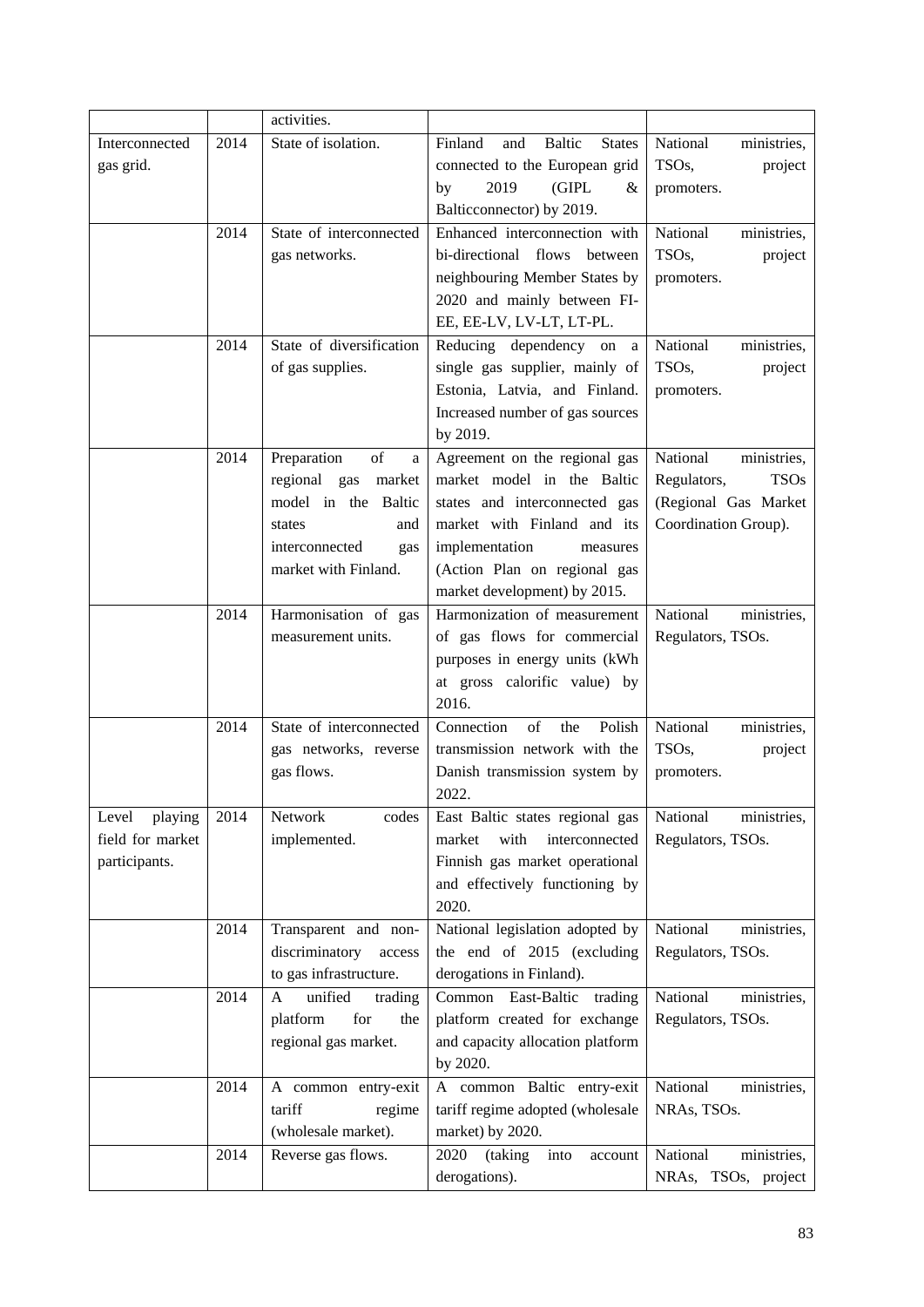|                       |      |                                       |                                   | promoters.              |
|-----------------------|------|---------------------------------------|-----------------------------------|-------------------------|
|                       | 2014 | Develop<br>Joint<br>a                 | 2015/2016.                        | National<br>Ministries, |
|                       |      | Preventive Action Plan                |                                   | agencies,<br>energy     |
|                       |      | and a Joint Emergency                 |                                   | regulators, TSOs/       |
|                       |      | for<br>the<br>Plan<br>three           |                                   |                         |
|                       |      | <b>States</b><br><b>Baltic</b><br>and |                                   |                         |
|                       |      | Finland<br>and<br>close               |                                   |                         |
|                       |      | coordination<br>across                |                                   |                         |
|                       |      | <b>BEMIP</b><br>in<br>the             |                                   |                         |
|                       |      | implementation<br>of                  |                                   |                         |
|                       |      | security of gas supply                |                                   |                         |
|                       |      | framework.                            |                                   |                         |
|                       | 2014 | Regional<br>system                    | 2020.                             | National<br>ministries, |
|                       |      | adequacy<br>assessment                |                                   | TSO's.<br>competent     |
|                       |      | report<br>prepared                    |                                   | authorities.            |
|                       |      | (electricity).                        |                                   |                         |
| Fuel switching        | 2014 | Share of indigenous                   | 2020.                             | National ministries.    |
| heating/<br>in        |      | energy<br>sources<br>in               |                                   |                         |
| Increased use of      |      | heating.                              |                                   |                         |
| Renewable             |      |                                       |                                   |                         |
| <b>Energy Sources</b> |      |                                       |                                   |                         |
| (RES)<br>in           |      |                                       |                                   |                         |
| heating.              |      |                                       |                                   |                         |
|                       | 2014 | Use of RES in heating.                | Improved security of supply and   |                         |
|                       |      |                                       | reduced CO2 emissions.            |                         |
| Promotion<br>of       | 2014 | Share of energy from                  | of<br>Achievement<br>national     | National<br>ministries, |
| the                   |      | renewable sources in                  | binding<br>renewable<br>energy    | project promoters.      |
| development of        |      | final<br>gross                        | targets under the RES Directive   |                         |
| sustainable           |      | consumption of energy.                | 2009/28/EC <sup>50</sup> .        |                         |
| energy.               |      |                                       |                                   |                         |
|                       | 2014 | Share<br>renewable<br>of              | Achievement of 10% renewable      | National<br>ministries, |
|                       |      | in<br>transport<br>energy             | energy target in transport under  | project promoters.      |
|                       |      | sector.                               | the RES Directive by 2020.        |                         |
|                       | 2014 | Integration<br>of                     | Reinforced<br>electricity         | National<br>ministries, |
|                       |      | renewable energy<br>in                | distribution and transmission     | TSOs,<br>project        |
|                       |      | electricity system.                   | grids,<br>including<br>improved   | promoters.              |
|                       |      |                                       | interconnections, smart grids     |                         |
|                       |      |                                       | and<br>storage<br>facilities,     |                         |
|                       |      |                                       | incentivising flexibility through |                         |
|                       |      |                                       | market design for integration of  |                         |
|                       |      |                                       | renewable energy by 2020          |                         |
|                       |      |                                       | within the framework ENTSO-       |                         |
|                       |      |                                       | E TYND.                           |                         |

<sup>&</sup>lt;sup>50</sup> Directive 2009/28/EC of the European Parliament and of the Council of 23 April 2009 on the promotion of the use of energy from renewable sources and amending and subsequently repealing Directives 2001/77/EC and 2003/30/EC, OJ L 140, 5.6.2009, p. 16.

1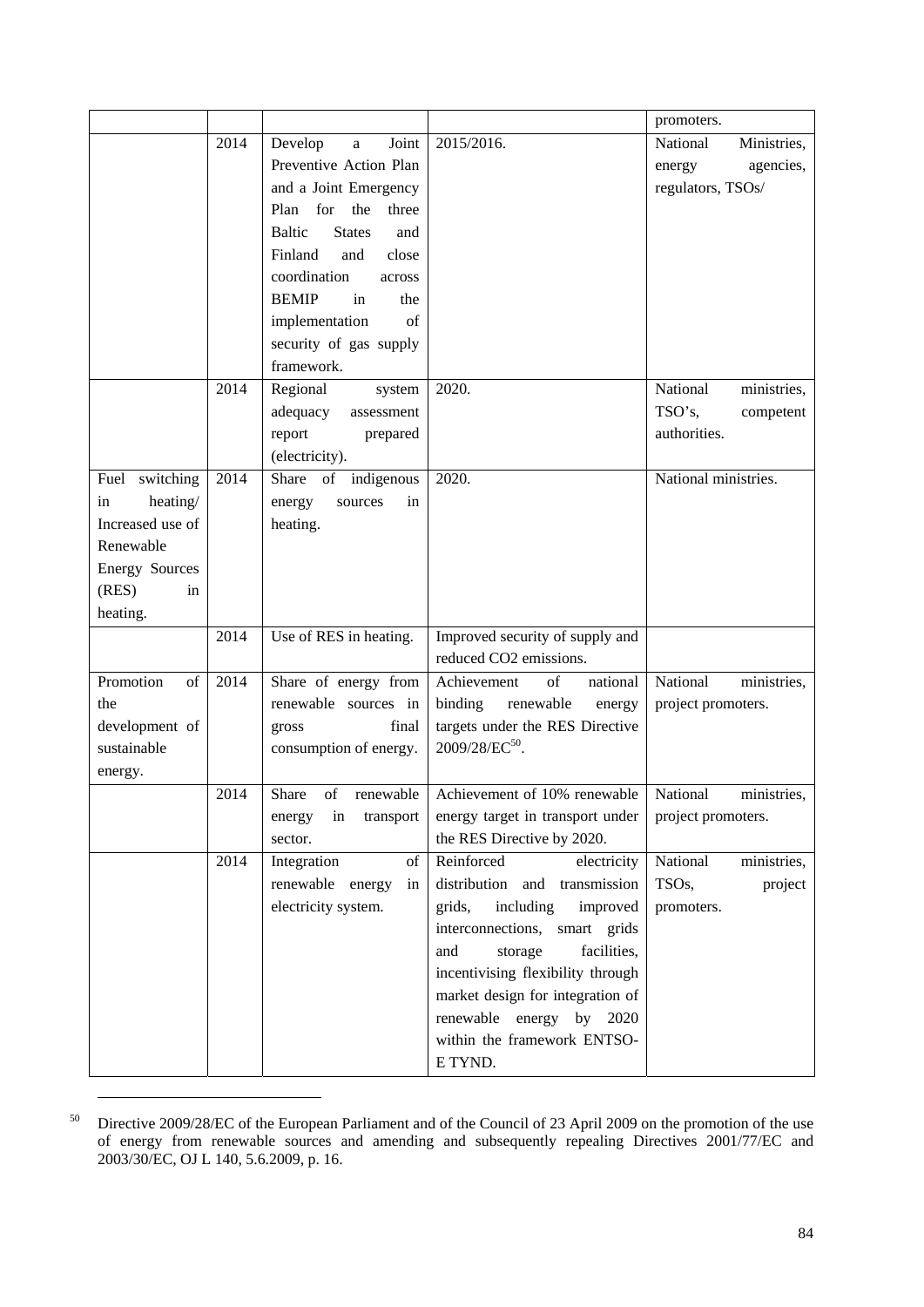|                  | 2014 | Cross-border          |  | Possibilities of exploring the                | National             | ministries, |
|------------------|------|-----------------------|--|-----------------------------------------------|----------------------|-------------|
|                  |      | cooperation<br>on     |  | potential of renewable energy in              | TSO <sub>s</sub> .   | project     |
|                  |      | renewable energy.     |  | the region, including off-shore               | promoters.           |             |
|                  |      |                       |  | wind power identified.                        |                      |             |
| Promotion<br>of  | 2014 | of<br>Level<br>energy |  | Achievement 20% EE target by                  | National ministries. |             |
| energy           |      | savings.              |  | 2020 and national EE targets set              |                      |             |
| efficiency (EE). |      |                       |  | in line with the EE Directive <sup>51</sup> . |                      |             |

Regarding promotion of the sustainable energy development and energy efficiency priorities, achievement of the 2030 targets for renewable energy and energy efficiency at the EU level will require enhanced regional cooperation among Member States. To this end, the BEMIP Action Plan will be coordinated with the governance system of the Energy Union, in particular with regard to the implementation of the 2030 framework for energy and climate.

The specific roadmaps, measures, projects and studies necessary to achieve, effectively and in good time, the objectives agreed for the identified energy priority areas will be defined at a later stage.

The Sides express their intention to coordinate their cooperation under the BEMIP initiative in the abovementioned six energy priority areas and they agree to make best endeavours to meet the objectives defined for these areas. Each Side may decide not to take part in the work on an energy priority area when this is of no relevance to its territory.

## **1. Electricity and gas markets**

The Sides intend to to work together towards establishing an open, competitive and fully integrated regional energy market in the Baltic Sea region in both the electricity and gas sectors. Its operation will be fully compatible with the Union's third energy legislative package.

## $\triangleright$  Electricity markets

1

The main common objectives of regional cooperation in the electricity markets of the Baltic Sea region are:

- equal market conditions (no discrimination among market participants and no obstacles for new entrants);
- free, cross-border, intra-EU trade and market opening;
- free competition in each country with effective third party access regimes;

<sup>&</sup>lt;sup>51</sup> Directive 2012/27/EU of the European Parliament and of the Council of 25 October 2012 on energy efficiency, amending Directives 2009/125/EC and 2010/30/EU and repealing Directives 2004/8/EC and 2006/32/EC Text with EEA relevance, OJ L 315, 14.11.2012, p. 1.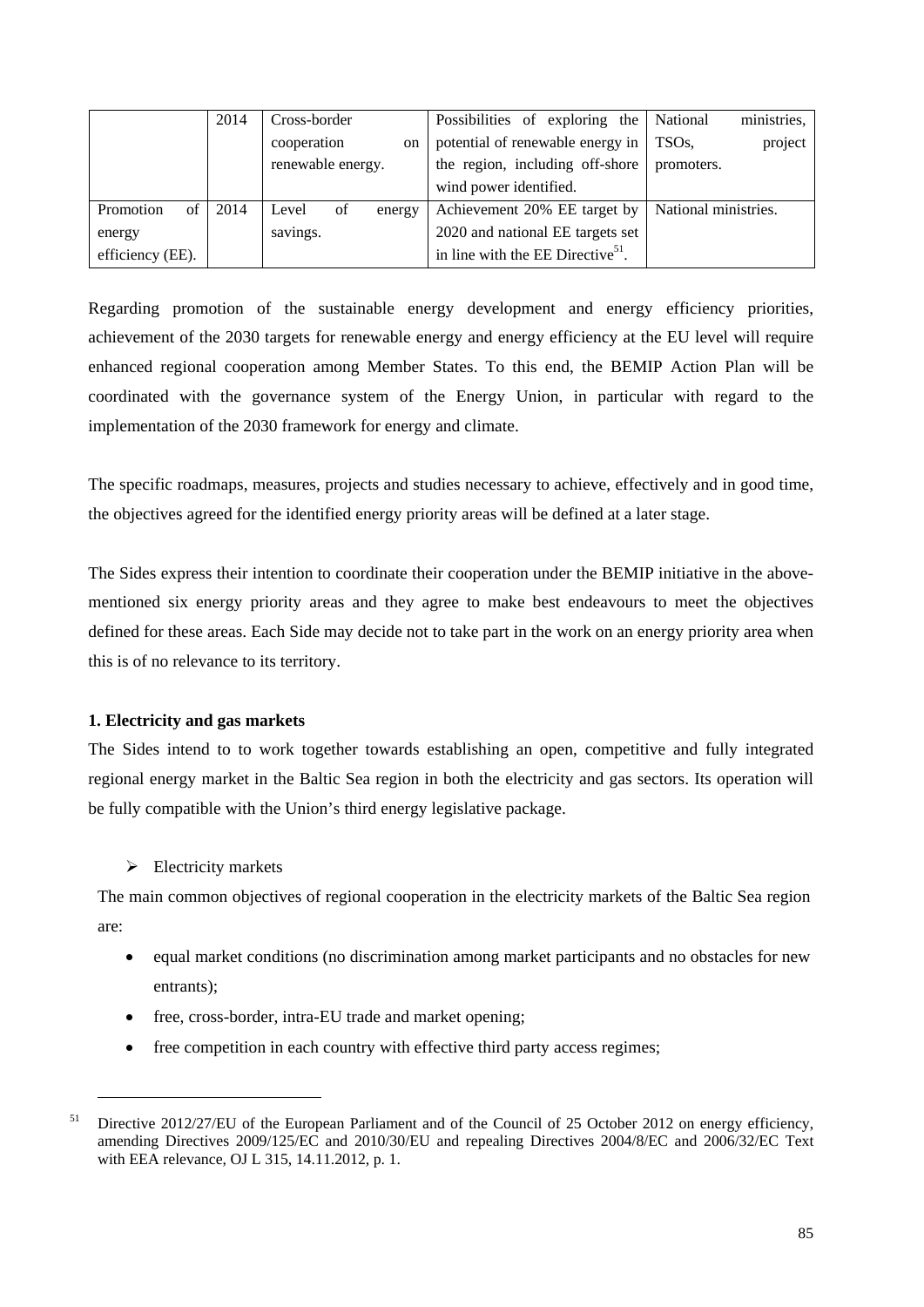- a flexible electricity market better adapted to the energy transition, both on the supply and demand side, thus enabling the market integration of new generation sources, in particular renewables, and removing market barriers;
- reduced market concentration through, for example, increased competition and cross-border trade;
- sufficiently high market liquidity;
- fair and effective price formation (competitive and transparent market price for electricity);
- transparent and effective capacity allocation according to the network code, based on implicit auction and flow-based methodology;
- facilitating the integration of new sources of electricity, notably renewables, into the market;
- transparent and easily accessible market information;
- efficient market monitoring; and
- regarding trade with non-EEA third countries: reciprocal principles and a common approach towards rules applied in trade with non-EEA third countries within the framework of the Union's intergovernmental agreements.

The Sides express their intent to work to develop competitive energy markets that provide incentives for investments in new, competitive power generation capacity in the Baltic Sea region, and to work on measures regulating electricity imports from third countries to ensure that EU electricity producers have a level playing field *vis-à-vis* third country producers.

## $\triangleright$  Synchronisation

The Sides acknowledge that synchronisation of the Baltic States with the continental European network that contributes to achieving a fully functioning and connected internal energy market and to the increase of energy security in the electricity sector of the Baltic States is included in the scope of the Baltic Energy Market Interconnection Plan initiative as a self-standing objective given, in particular, its legal, technical and financial complexity and political importance. A BEMIP working group is established to discuss various aspects of the integration of the electricity network of the Baltic States into the continental European network. Such aspects include the synchronous operation and all related issues, such as the security of operation of the power systems of BEMIP countries, adaptation needs of existing and planned production sources in the region (including planned nuclear power plants), expansion of transmission networks (including significant investments needed) in all those BEMIP countries concerned, and electricity trade with third countries, including a future role of connections with third countries.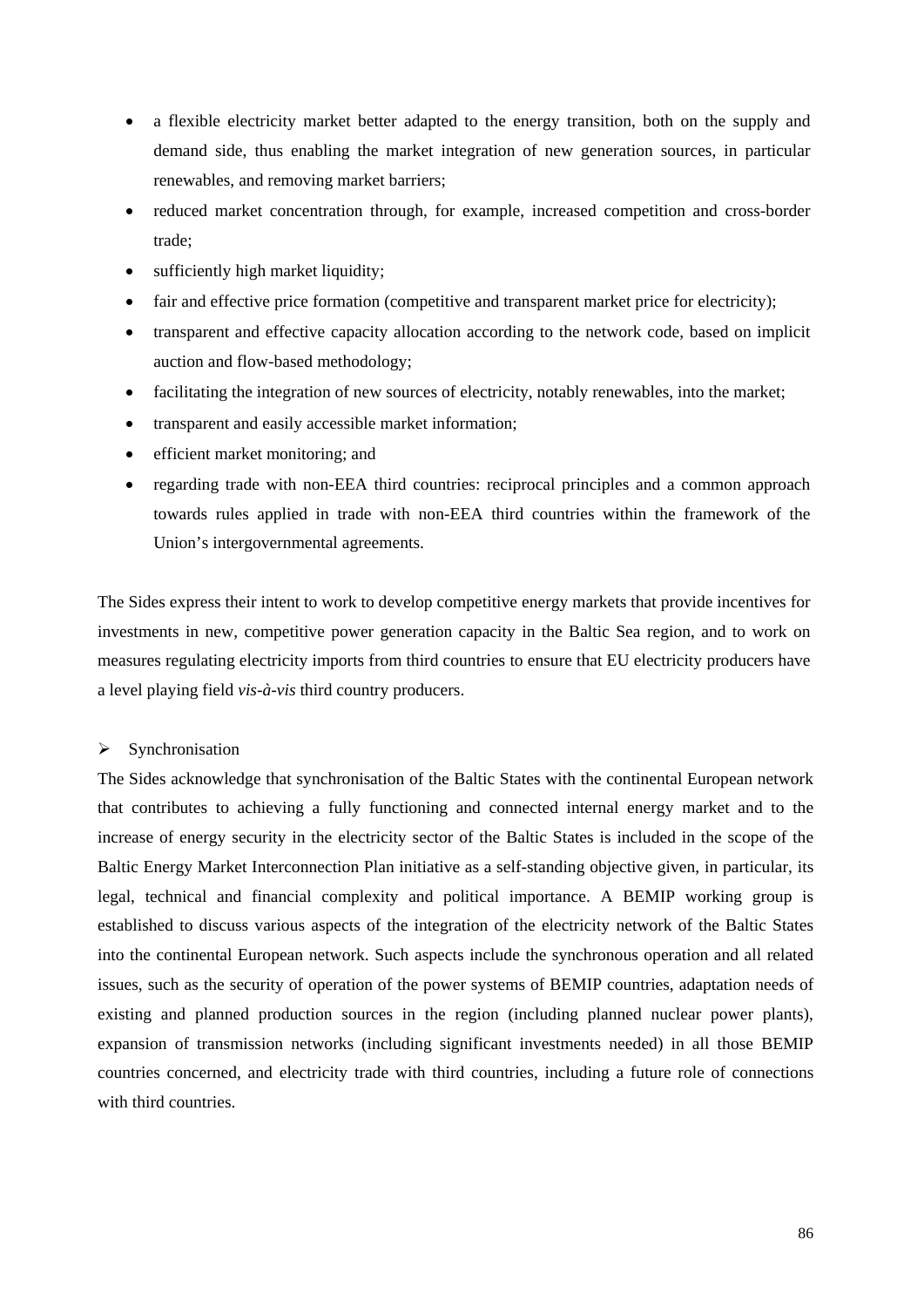## $\triangleright$  Gas markets

Efforts should be continued to implement the most economically viable solution to connect Finland and the three Baltic States to the continental European gas network and to new gas supply sources, and to accelerate market opening in the Member States applying derogations from the Union's third energy legislative package.

Following the decision in Tallinn on 5 December 2014 of the Prime Ministers of the three Baltic States, Estonia, Latvia and Lithuania commit to work together towards:

- i. the creation of an effectively functioning regional gas market in their territories;
- ii. achieving the full implementation of the Union's third energy legislative package in the Baltic States; and
- iii. the integration of their gas market with the continental European market and the Finnish market. Finland commits to participate in this work, which aims at interconnecting its gas market to the Baltic States regional gas market.

#### **2. Security of supply**

The Sides agree on working together to develop energy security measures in the Baltic Sea region and to enhance regional cooperation on risk assessment, including a regional system and security of supply adequacy assessment and emergency preparedness. In the first stage, the work will concentrate on regional system and security of supply adequacy assessments in the electricity sector, and on the proper implementation of the Union's legislation on security of supply in all relevant sectors.

Representing a region that is highly vulnerable to potential gas crises, the Member States of the Baltic Sea region should work, if possible on the basis of a common approach, towards strengthening the Union's policy in the security of supply area. Based on the principles of solidarity, the interested Sides should work to put in place a consistent preventive strategy and emergency response systems to effectively address potential disruptions of gas supply — particularly in the power and district heating sectors — and to develop regional preventive action plans and emergency plans.

The Sides recognise the potential for increasing security of supply through energy efficiency measures and fuel switching in the heating sector.

#### **3. Energy infrastructure**

The Sides recognise the need for market-based investments in electricity, gas and oil infrastructure to achieve the objectives of the Union's energy policy, including: ending energy isolation of Finland and the Baltic States; integrating the Baltic States' markets; increasing diversification of energy supply; enhancing security of supply; ensuring market opening; integrating renewable energy; and delivering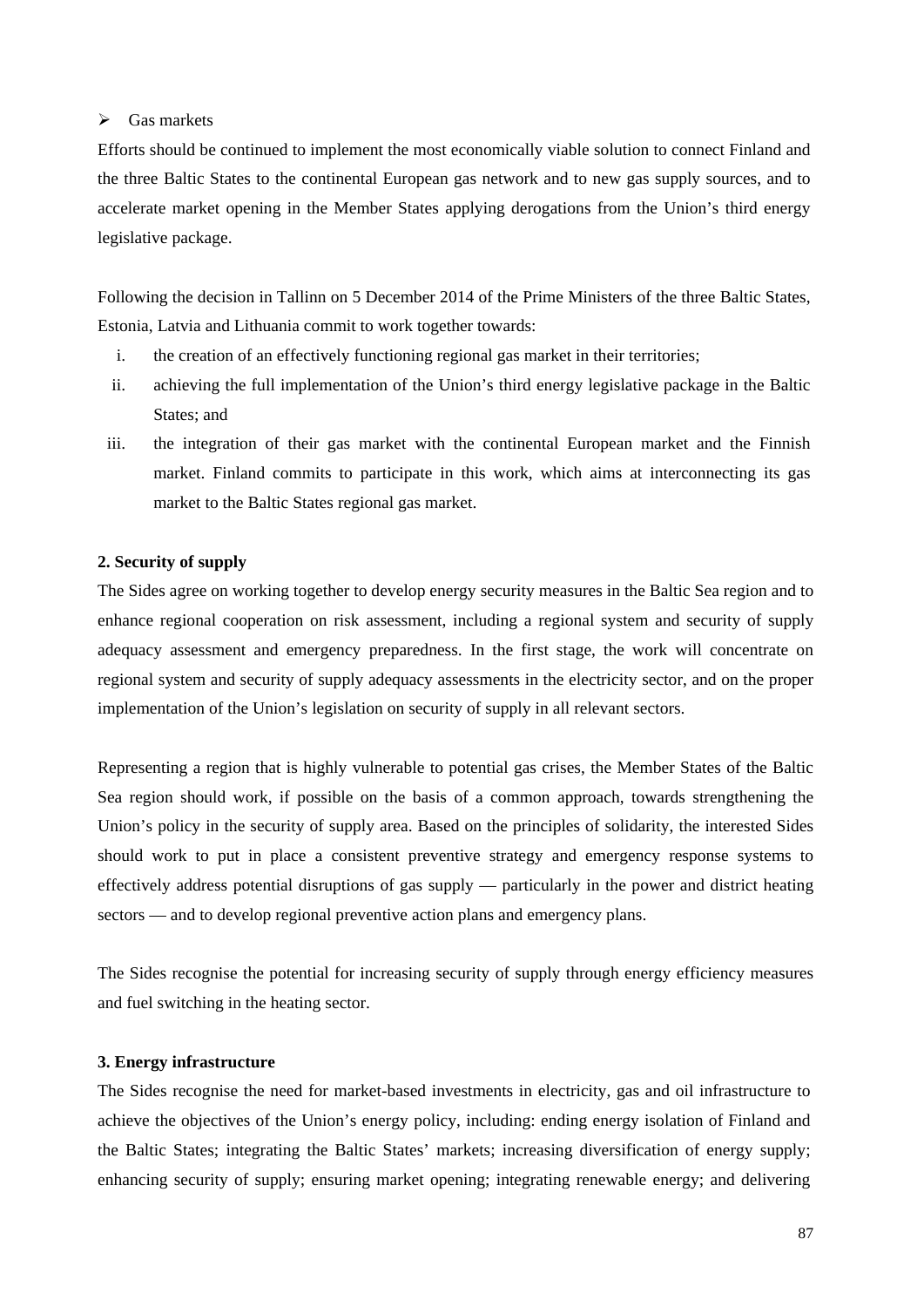electricity interconnection targets.

The Sides agree to coordinate their work on energy infrastructure projects identified in the BEMIP action plan. Projects should include Projects of Common Interest included in the first and subsequent Union lists of Projects of Common Interest and other energy infrastructure projects that have critical importance for meeting the Union's energy policy or for the functioning of the regional electricity and gas market.

The Sides intend to make best endeavours to implement in good time the infrastructure projects located on their territory. The also intend to provide necessary support to, and coordinate their work on, crossborder projects directly crossing the border of, or having a significant cross-border impact on, two or more Member States. In this context, the BEMIP high-level group should regularly monitor and discuss the implementation of critical energy infrastructure projects.

#### **4. Nuclear energy**

The Sides express their intent to work together with regard to three aspects of nuclear energy policy, i.e. nuclear safety, nuclear safeguard and nuclear security.

The Sides express their willingness to exchange information and views on their plans to construct new nuclear power plants in the Baltic Sea region and on the decommissioning process of existing nuclear power plants.

#### **5. Renewable energy**

The Sides commit to take measures, as defined in their national laws and national renewable energy action plans, to achieve the binding, national, overall renewable energy targets set in Part B of Annex I to the RES Directive 2009/28/EC, and sectoral targets for electricity, heating and cooling, and transport. They commit to exchange information and best practice to this end.

The Sides intend to work together to achieve the EU's binding 20% renewable energy target and national targets for 2020 laid down in the Renewable Energy Directive, with a view to continuing the work towards achieving the binding EU-level renewable energy target of at least a 27% share by 2030. In this regard, the Sides intend to discuss the possibility of setting up a macro-regional roadmap for contributing to the EU renewable energy target for 2020, and with a view to 2030.

The Sides intend to discuss the potential and possible measures for an improved cooperation between the Member States in the Baltic Sea region, and their cooperation with other Member States, through the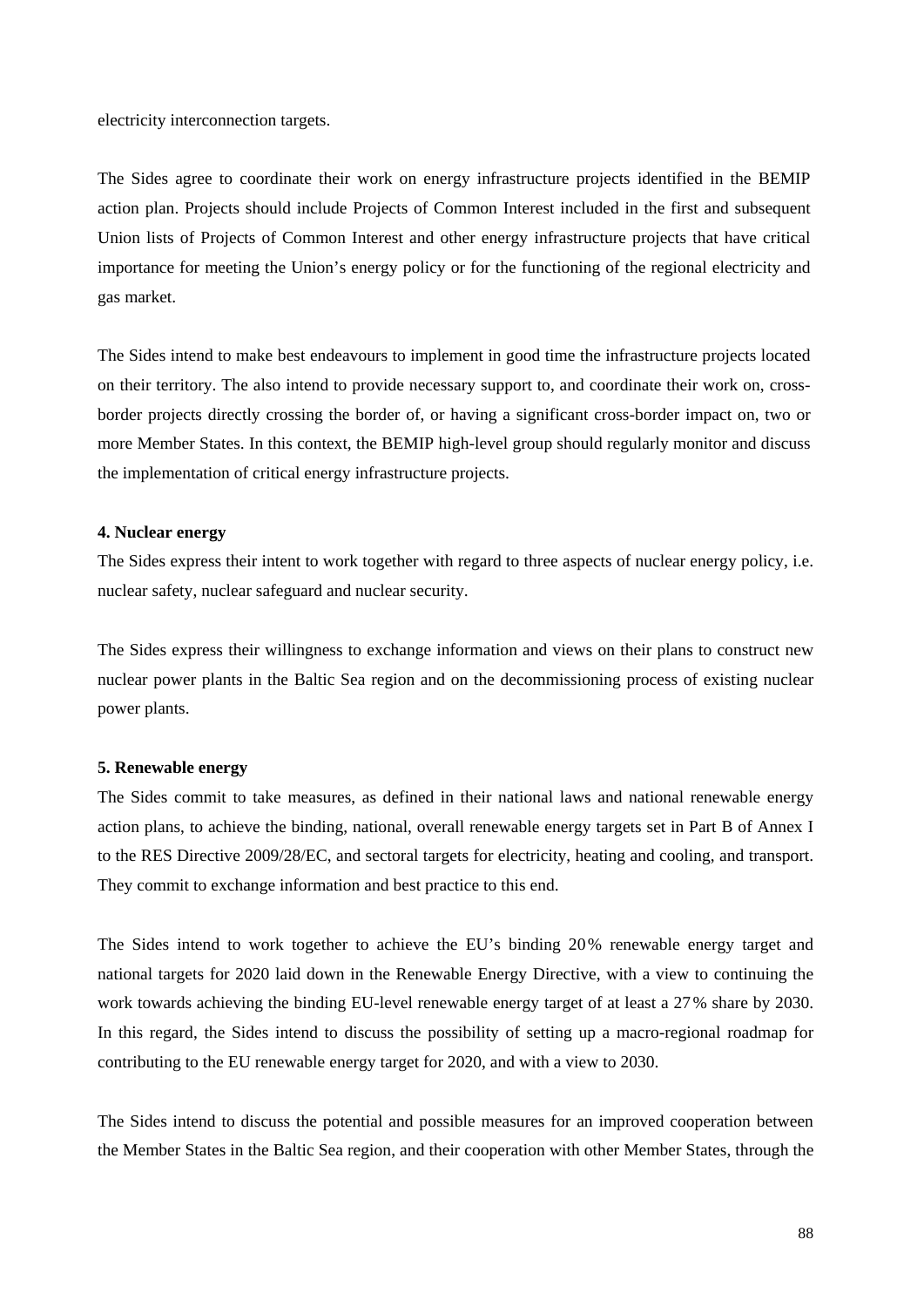use of cooperation mechanisms provided for in the Renewable Energy Directive in order to harness the full potential of renewable energy sources.

The Sides may discuss cross-border support projects including joint support schemes between individual or several Member States in the Baltic Sea region. Cooperation will be on a voluntary basis only, upon mutual agreement between the countries involved and should take into account existing grid capacities. The Sides intend to work together in the area of research and development of renewable energy technologies. They intend to facilitate further cooperation between the region's research centres and companies, which would result in a better and more cost-effective use of R&D infrastructure and capacity and EU financing instruments, including those designed for territorial cooperation. This should result in exploiting the innovation potential in the region that would alternatively be left uncaptured if addressed on a single country level.

The Sides intend to work together towards improving access to finance for renewable energy projects that have the potential to better harness the renewable energy potential in the Baltic Sea region. Such projects would include projects increasing the use of local renewable energy in district heating and improving the security of supply in the heating sector, and use of renewable energy sources in municipal infrastructure projects in urban centres.

The Sides intend to work together by exchanging information and best practice and by cooperating to increase the contribution of renewable energy in the transport sector.

## **6. Energy efficiency**

The Sides should work together to increase energy efficiency at all stages of the energy chain from generation to final consumption. This will help to achieve energy efficiency objectives defined in the Union's legislation and the 2020 and 2030 energy and climate strategies and in the strategy on the Energy Union.

The Sides intend to share information and best practices on – and to cooperate on measures that aim at – improving their energy efficiency, and which include in particular:

- achieving new savings each year of 1.5% of the annual national energy sales;
- energy efficient renovations to be undertaken in at least 3% of buildings owned and occupied by central governments each year, or an alternative approach, such as other cost-effective measures, including deep renovations and behavioural change of occupants, in accordance with the Energy Efficiency Directive;
- requirements on buildings, including mandatory energy performance certificates in accordance with the Energy Performance of Buildings Directive;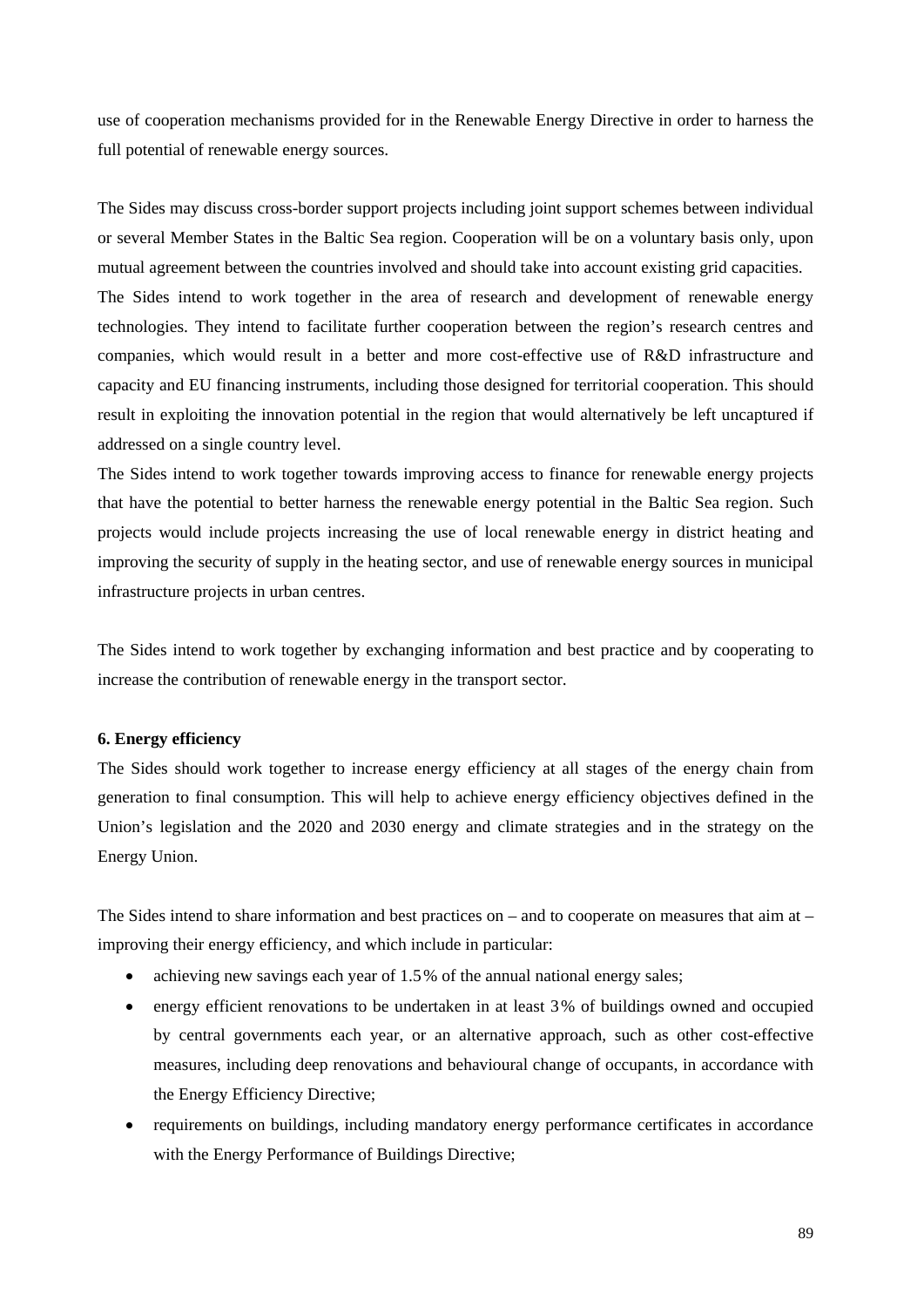- developing efficient district heating to improve energy efficiency and security of supply, in accordance with Article 14 of the Energy Efficiency Directive;
- minimum energy efficiency standards and labelling requirements for a variety of products such as boilers, household appliances, lighting and televisions, and effective market surveillance related to these ecodesign and energy labelling requirements;
- the preparation of national energy efficiency action plans every three years;
- the planned rollout of [smart meters f](https://ec.europa.eu/energy/en/topics/markets-and-consumers/smart-grids-and-meters)or electricity and gas;
- energy audits carried out at least every four years by large companies;
- protection of the rights of consumers to receive easy and free access to data on real-time and historical energy consumption.

The Sides will also exchange information, experience and best practice on the possibility of using the Union's financial instruments, including the regional and structural funds and the European Fund for Strategic Investments, for energy efficiency measures and projects.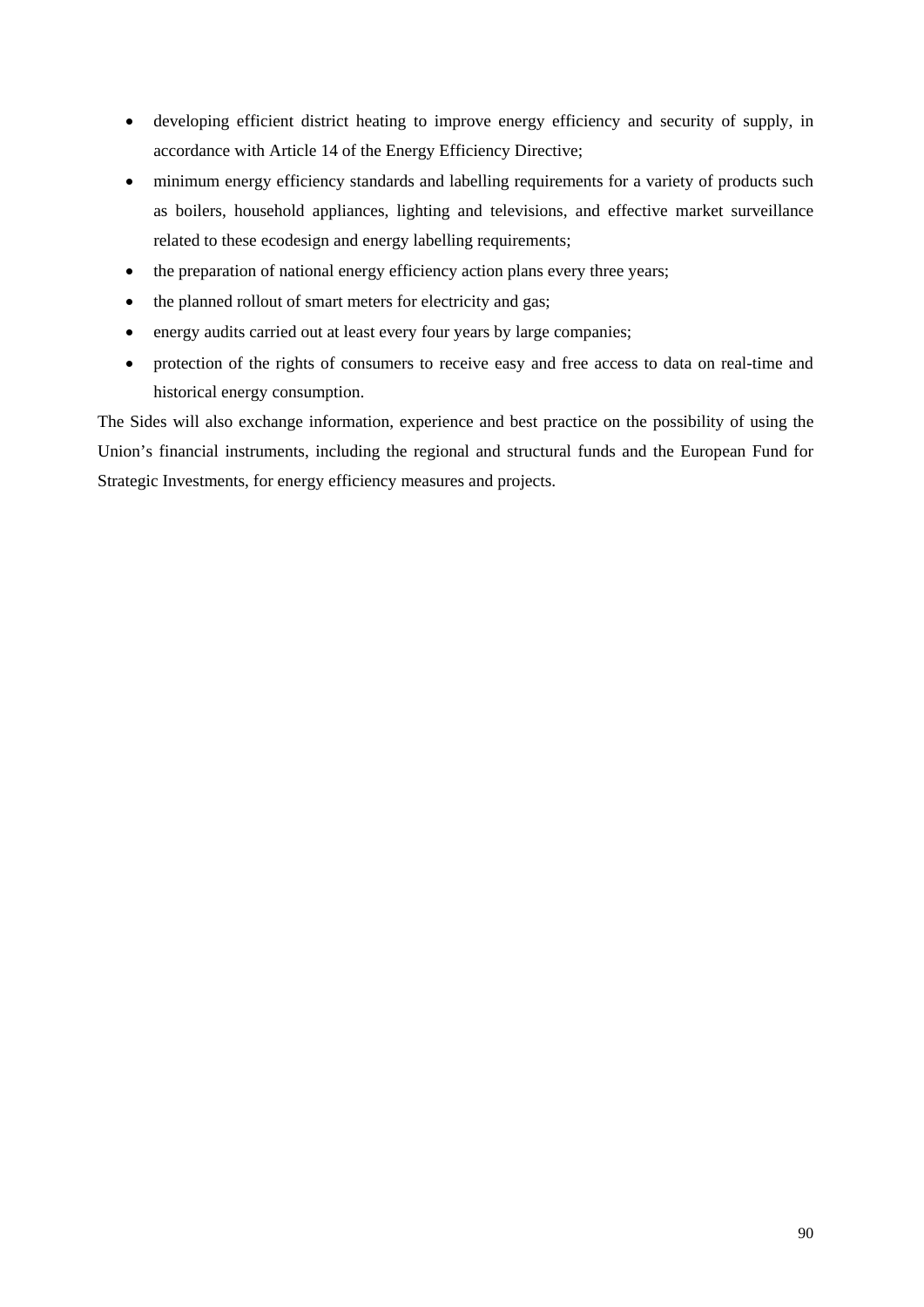#### **PA Hazards – Reducing the use and impact of hazardous substances**

*Coordinated by: Sweden* 

#### <http://www.swedishepa.se/hazards>

Because of its natural features the Baltic Sea is particularly vulnerable to pollution by hazardous substances. The large catchment area, small water volume and slow water exchange make the shallow and semi-enclosed Baltic Sea predisposed for high concentrations and long term accumulation of chemical pollutants, as well as impacts on the environment. The brackish water ecosystem is sensitive to environmental changes due to the naturally low biodiversity. Bioaccumulation and adverse effects in organisms caused by exposure to hazardous substances can have consequences for the balance of the whole food web and thereby affect the Baltic Sea's ability to provide valuable ecosystem goods and services. Consequences that are magnified when combined with other current anthropogenic stressors such as eutrophication, high fishing pressure and climate change.

Hazardous substances include a wide range of industrial and household chemicals, metals, biocides, pharmaceuticals and unintentionally formed substances. They are emitted to the Baltic Sea both directly and indirectly through various diffuse and point sources from a wide selection of land-based and marine sources. There are some 85 million people living in the Baltic Sea catchment area, continuously contributing with high loads of hazardous substances from e.g. consumer products, agricultural and industrial activities. Persistent substances from historically contaminated sites and dumped hazardous objects continue to circulate in the environment. New potential sources and transport routes of chemicals to the Baltic such as marine litter require new knowledge. In addition to the local sources there is a substantial deposition of airborne pollutants from the European continent.

The task to protect the Baltic Sea from pollution by hazardous substances is multifaceted and requires joint efforts by the bordering countries and stakeholders at all organizational levels. Within the EU, a wide range of legislation to protect the marine environment from chemical pollution has been progressively implemented. With the adoption of the Marine Strategy Framework Directive in 2008 an integrated approach linking all relevant legislations to protect the marine environment was established; with the aim to achieve good environmental status by 2020. Several international policy agreements are important instruments in reducing the input of hazardous substances to the Baltic environment. Notably the Baltic Marine Environment Protection Commission (HELCOM), specifically addressing the protection of the Baltic Sea environment and restoring good ecological status by 2021, covering the whole Baltic region including inland waters.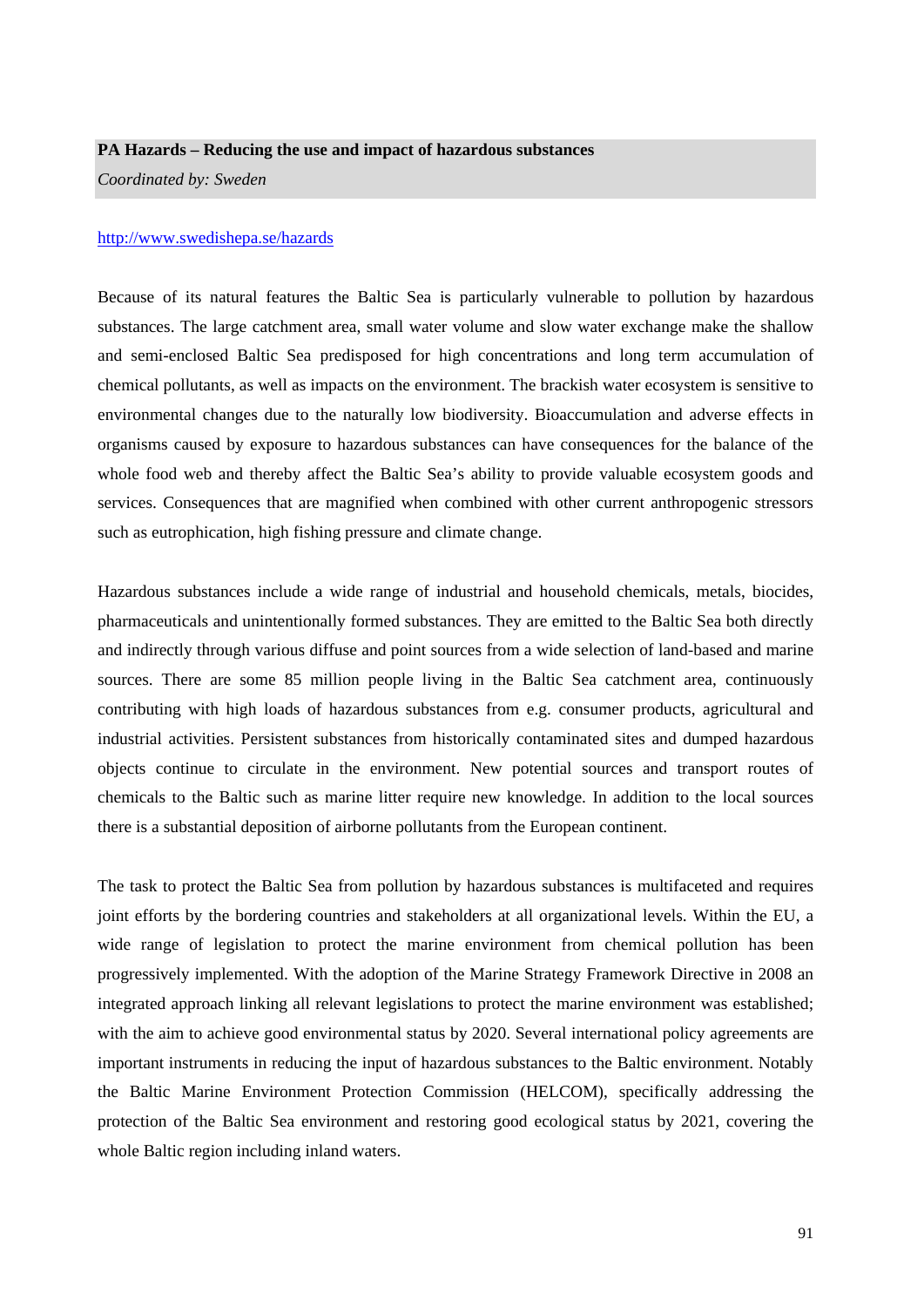As environmental regulations, conventions and other measures and initiatives proliferate, so do the challenges of implementing them. While these commitments remain the responsibility of each sovereign State, the EUSBSR provides a platform for cooperation. The policy area 'Hazards' aims to provide a link between policy and actions, focussing on actions where an added value of cooperation to reach the common objective of good environmental status of the Baltic Sea can be identified. The national representatives of each Baltic Sea State in the steering group of the policy area 'Hazards', in combination with a close cooperation with the Baltic policy organization HELCOM, ensure the regional policy priorities. Based on these priorities, policy area 'Hazards' stimulate and assist stakeholders in the development of projects or other initiatives for active measures. Results are brought back to relevant policy forums. Problems and innovative solutions identified by stakeholders are strongly encouraged to be presented to the policy area, which could provide assistance in communication, contacts with regional networks and funding institutes and links to policy. When added value is identified, the policy area 'Hazards' also contributes to policy development in areas of specific importance for the Baltic Sea region and capacity building. Activities to reduce the input of hazardous substances to the Baltic Sea and its transition areas to the North Sea are encouraged in the whole catchment area, i.e. cooperation with neighbouring countries Russia, Belarus and Norway is desired.

The policy area 'Hazards' contributes to the EUSBSR objective 'Save the Sea', primarily the subobjective 'Rich and healthy wildlife'. The actions within the policy area 'Hazards' are linked to all three key priorities of the EU  $7<sup>th</sup>$  Environment Action Programme (EAP) guiding European environment policy until 2020 and an integrated part of EU 2020; to protect nature and strengthen ecological resilience, boost resource-efficiency and circular economy by eliminating toxic chemicals in products; and reduce threats to human health and wellbeing linked to pollution and chemical substances. The EAP also sets out a long-term vision of a non-toxic environment. In addition, the ambitions and objectives of the policy area 'Hazards' naturally contribute to realize the EU Marine and Coastal Policy and Integrated Maritime Policy, as well as the HELCOM Baltic Sea Action Plan. Activities within several other EUSBSR policy areas and horizontal actions are related to the objectives of the policy area 'Hazards', specifically the policy area 'Nutri'.

#### **Targets and indicators**

The overarching targets of the policy area 'Hazards' are the same as the environmental targets for hazardous substances set by HELCOM, i.e. Concentrations of hazardous substances close to natural levels; all fish are safe to eat; and healthy wildlife. Indicators to follow-up on these targets have been developed by an expert group under HELCOM since 2010 within the policy area 'Hazards' flagship CORESET I. The indicators will be operationalised within CORESET II and used for assessing the environmental status of the Baltic Sea by HELCOM. The policy area 'Hazards' takes note of the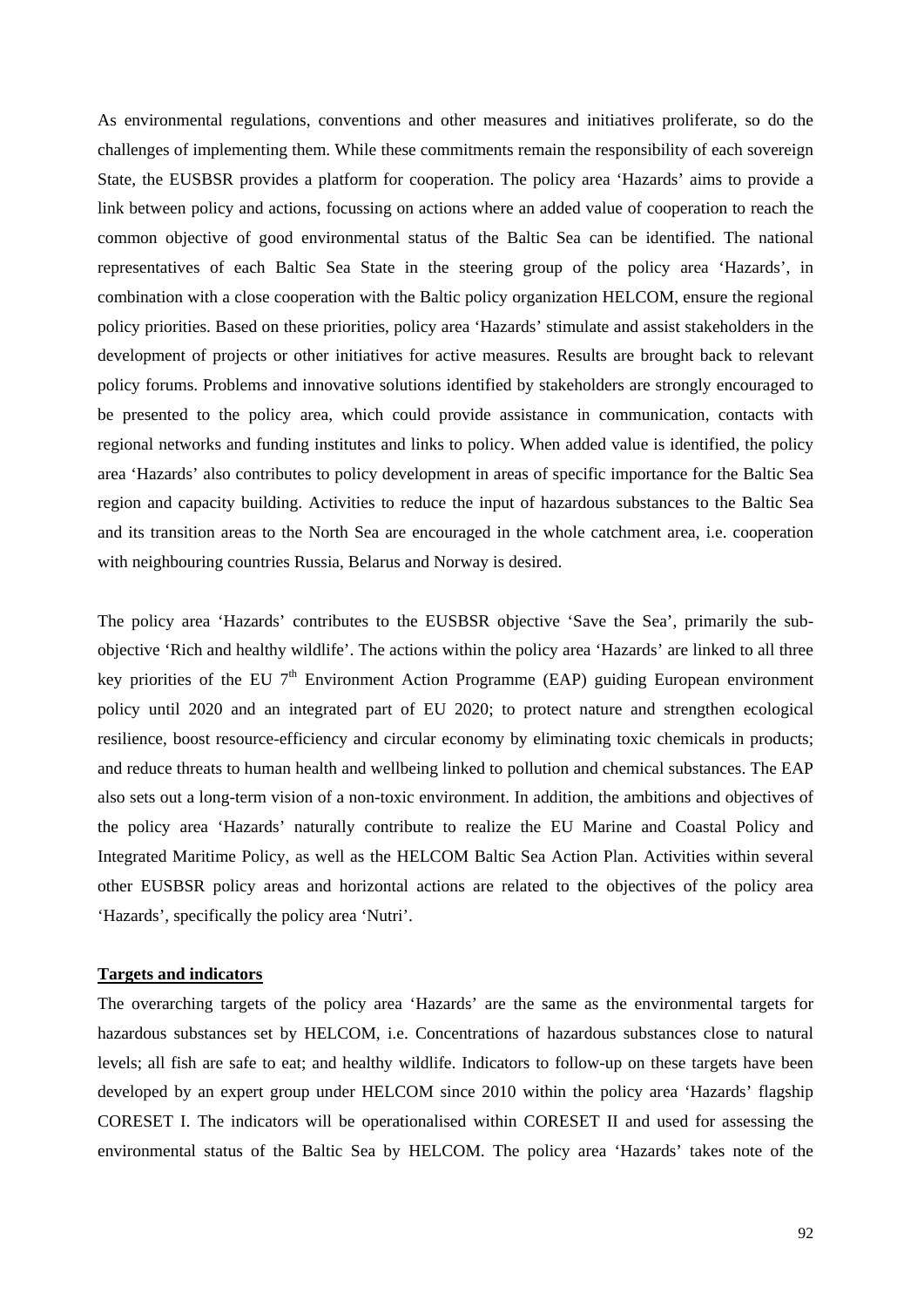development. Specific targets and indicators to follow-up on the actions of the policy area 'Hazards' are presented below.

| Sub-objective       | <b>Action objective</b>             | <b>Indicator</b>                 | Target/deadline                 |
|---------------------|-------------------------------------|----------------------------------|---------------------------------|
| Rich and healthy    | Develop and implement non-          | A platform for dialogue and      | <b>Status</b><br>report<br>on   |
| wildlife; Increased | regulatory<br>measures<br>and       | knowledge<br>exchange<br>on      | pharmaceuticals<br>in<br>the    |
| cooperation.        | <b>Baltic</b><br>Sea<br>region-wide | pharmaceuticals<br>in<br>the     | Sea<br><b>Baltic</b><br>region; |
|                     | policies to reduce the use and      | environment<br>between           | conference<br>stakeholder       |
|                     | emissions<br>of<br>prevent          | stakeholders in the region.      | (2016).                         |
|                     | hazardous substances to the         |                                  |                                 |
|                     | Baltic environment.                 | interdisciplinary<br>An<br>and   | Site-specific                   |
|                     |                                     | integrated scientific platform   | recommendations to boat         |
|                     |                                     | of business<br>administration,   | effective<br>owners<br>on       |
|                     |                                     | environmental law and natural    | antifouling techniques with     |
|                     |                                     | science that together with       | low environmental impact        |
|                     |                                     | stakeholders and end-users       | (2017).                         |
|                     |                                     | identify<br>will<br>and<br>solve |                                 |
|                     |                                     | problems<br>related<br>to<br>the |                                 |
|                     |                                     | environmental<br>impact<br>of    |                                 |
|                     |                                     | antifouling practices in the     |                                 |
|                     |                                     | Baltic Sea.                      |                                 |
| Rich and healthy    | Mitigation and remediation of       | A platform for dialogue and      | Website and stakeholder         |
| wildlife; Increased | historic contamination in the       | knowledge<br>exchange<br>on      | conference (2016).              |
| cooperation.        | Baltic Sea region still causing     | dumped<br>chemical<br>and        |                                 |
|                     | negative effects in the Baltic      | conventional weapons in the      |                                 |
|                     | ecosystem.                          | Baltic Sea.                      |                                 |
| Rich and healthy    | Support implementation and          | Indicators for the assessment    | Operationalized indicators      |
| wildlife; Increased | with<br>compliance<br>EU            | of Good Environmental Status     | (2015); indicators used for     |
| cooperation.        | Regulations and international       | related<br>hazardous<br>to       | environmental<br>status         |
|                     | agreements.                         | substances.                      | assessment (2018).              |
| Rich and healthy    | Increase the knowledge about        | An action plan for activities    | Project or other initiative     |
| wildlife; Increased | effects<br>and<br>of<br>sources     | relating to micro-litter and     | on micro-litter (2017).         |
| cooperation.        | specifically identified<br>and      | hazardous substances.            |                                 |
|                     | emerging pollution problems         |                                  | Workshop on enforcement         |
|                     | relevant for the Baltic Sea, and    | Capacity<br>building             | and control of legislation      |
|                     | support the development of          | workshop(s).                     | on chemicals in products        |
|                     | innovative and cost-effective       |                                  | and articles (2016).            |
|                     | management options.                 |                                  |                                 |

## **Actions**

-

The scope and objectives of the actions within the policy area 'Hazards' are very wide. For achievable and realistic results specific activities and topics are prioritised under each action.<sup>52</sup> However, this does not exclude other innovative ideas, projects and initiatives related to the objectives of the policy area

<sup>52</sup> For more detailed information see policy area 'Hazards' work plan 2015-2017.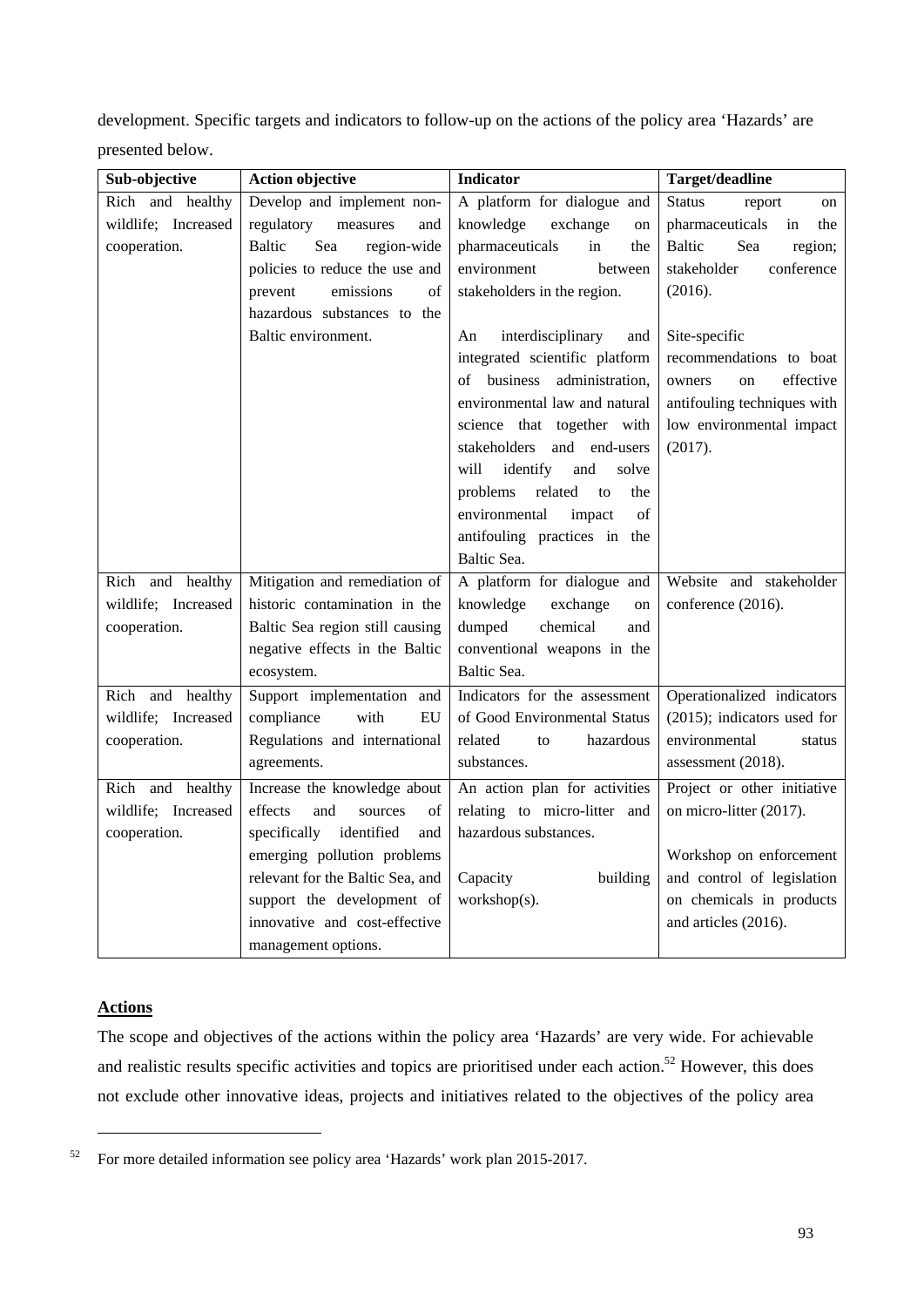'Hazards'. Multilevel governance requires an extensive network and good communication. Whilst cooperation on policy level is largely established, closer contact with local and regional stakeholders needs to be developed.

#### **1. Prevent pollution and reduce the use of hazardous substances**

Despite the comprehensive suite of chemical legislation now implemented throughout Europe, the wide use of chemicals in the society and their continuous release represent a major challenge in terms of the protection of the aquatic ecosystems and human health. Efforts to promote a more sustainable production and private and public consumption of chemicals and consumer goods are needed. Although compliance with rules and regulations should be fully exploited to reduce the emissions of hazardous substances to the Baltic Sea, the implementation of various other measures is also necessary, including e.g. advanced wastewater treatment, urban storm water controls, environmentally sound waste management, chemical substitution in products, capacity building, public awareness-raising and information exchange.

*Action objectives*: to develop and implement primarily non-regulatory measures and Baltic Sea regionwide policies to reduce the use and prevent emissions of hazardous substances to the Baltic environment.

During 2015-2017 the action will primarily focus on two substance groups: Pharmaceuticals and antifouling compounds. The occurrence of human and veterinary pharmaceuticals in the environment is of emerging concern. In the Baltic Sea, pharmaceuticals from a wide range of therapeutic classes can be detected in both water and sediment samples from most geographic areas. Data is however still scattered and there is no comprehensive review available of the status concerning pharmaceuticals in the Baltic environment. Toxic anti-fouling compounds used for preventing fouling organisms to attach to boat hulls or submerged constructions have to various degrees been regulated and successively strengthened in international law for decades. Still, high levels of e.g. TBT can be found in Baltic sediments and negative effects on organisms are observed. New and innovative measures to reduce the use and prevent spreading of toxic anti-fouling compounds are needed, e.g. change consumer practices, promote alternative techniques, analyse legal and market barriers and drivers for alternative practices. Projects and innovative management ideas addressing other aspects of this action are also encouraged.

#### **2. Mitigate and remediate contamination**

Although the loads of some hazardous substances to the Baltic Sea have been considerably reduced over the past 20–30 years due to regulatory measures, problems persist. Former emissions of persistent substances continue to cause negative effects in the ecosystem by circulating in the environment. Contaminated sediments and soils, sea and land dumped waste and other hazardous objects act as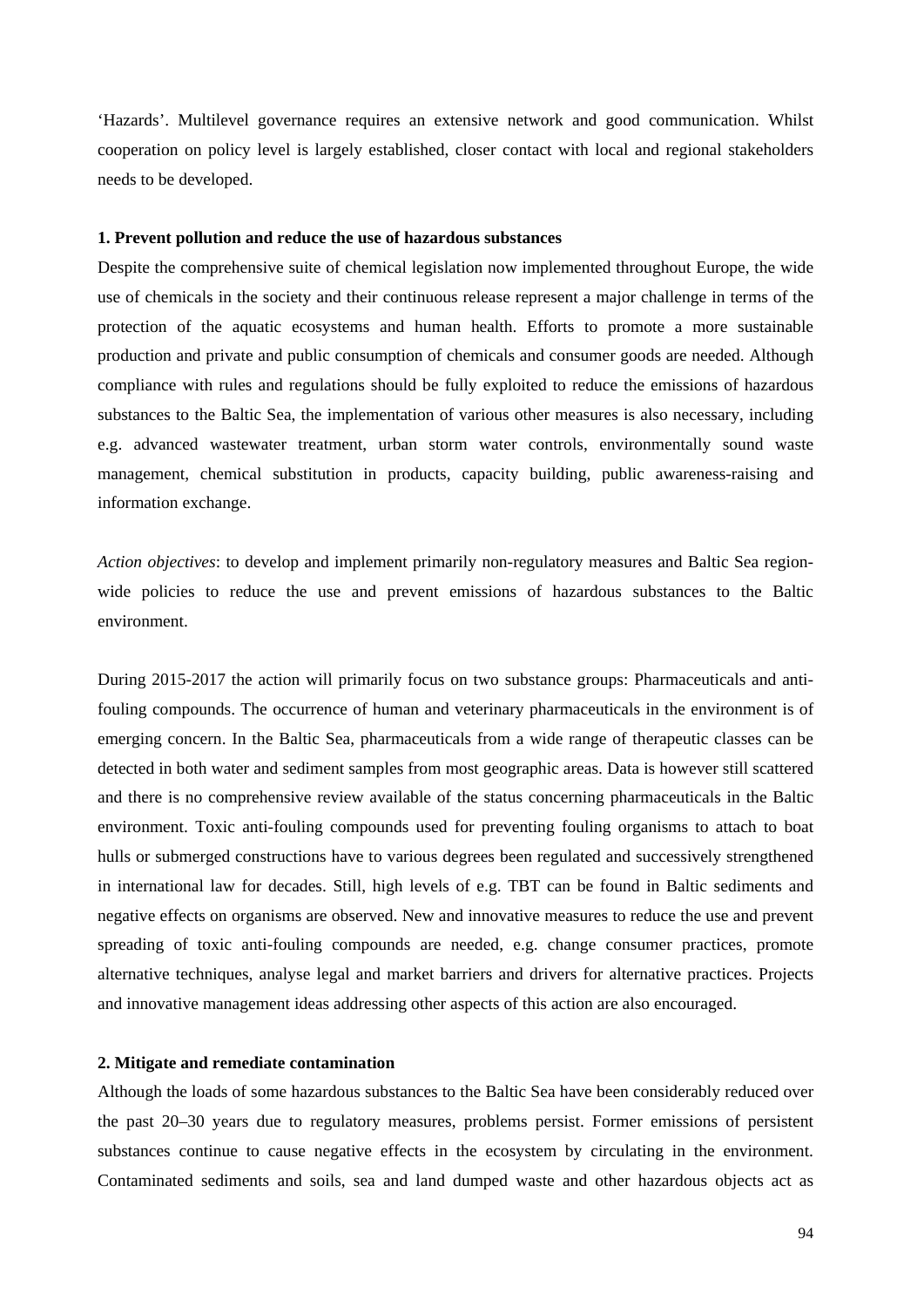secondary sources to the environment. In addition, they can hamper maritime activities and reduce the potential of blue growth in the region.

*Action objectives*: mitigation and remediation of historic contamination in the Baltic Sea region still causing negative effects in the Baltic ecosystem.

Within this action the issue of dumped chemical and conventional weapons in the Baltic Sea is addressed. The topic is linked to the HELCOM expert group Environmental Risks of Hazardous Submerged Objects which works to compile and assess information about all kinds of submerged hazardous objects (contaminated wrecks, lost or dumped dangerous goods, etc.) and assess the associated risks. Additionally, a specific interest in the pollutants dioxins, PCB, cadmium and mercury should be noted within this action. Despite extensive regulation these contaminants continue to be present in the Baltic environment in high levels and contribute to the assessed low environmental status. Both historic, such as contaminated soils and sediments, and present sources, such as combustion processes and agriculture, contribute to the current situation. Innovative projects and initiatives addressing these issues are encouraged.

#### **3. Facilitate implementation of regulatory frameworks and conventions**

A range of legislation and policy on international, EU and national level is in force to address the use of hazardous substances, and their release and levels in the environment. Proper implementation of and compliance with legislations and conventional agreements is fundamental in protecting the environment and the responsibility of each national state. Exchange of experience and good practices, capacity building and coordination of certain activities are examples of actions that may support implementation and compliance of policies relevant for in the Baltic Sea region.

*Action objectives*: support implementation and compliance with EU Regulations and international agreements.

Activities to support the implementation and follow up on the progress towards achieving Good Environmental Status related to hazardous substances according to the Marine Strategy Framework Directive (2020) and HELCOM Baltic Sea Action Plan (2021) are prioritised within this action. Projects and innovative management ideas addressing challenges in developing, using and implementing specific legislative acts, such as the Water Framework Directive, Industrial Emissions Directive, REACH, Urban Waste Water Treatment Directive, Ecodesign Directive, etc., are encouraged. Beyond this, the action will mainly be addressed through capacity building and knowledge exchange initiatives.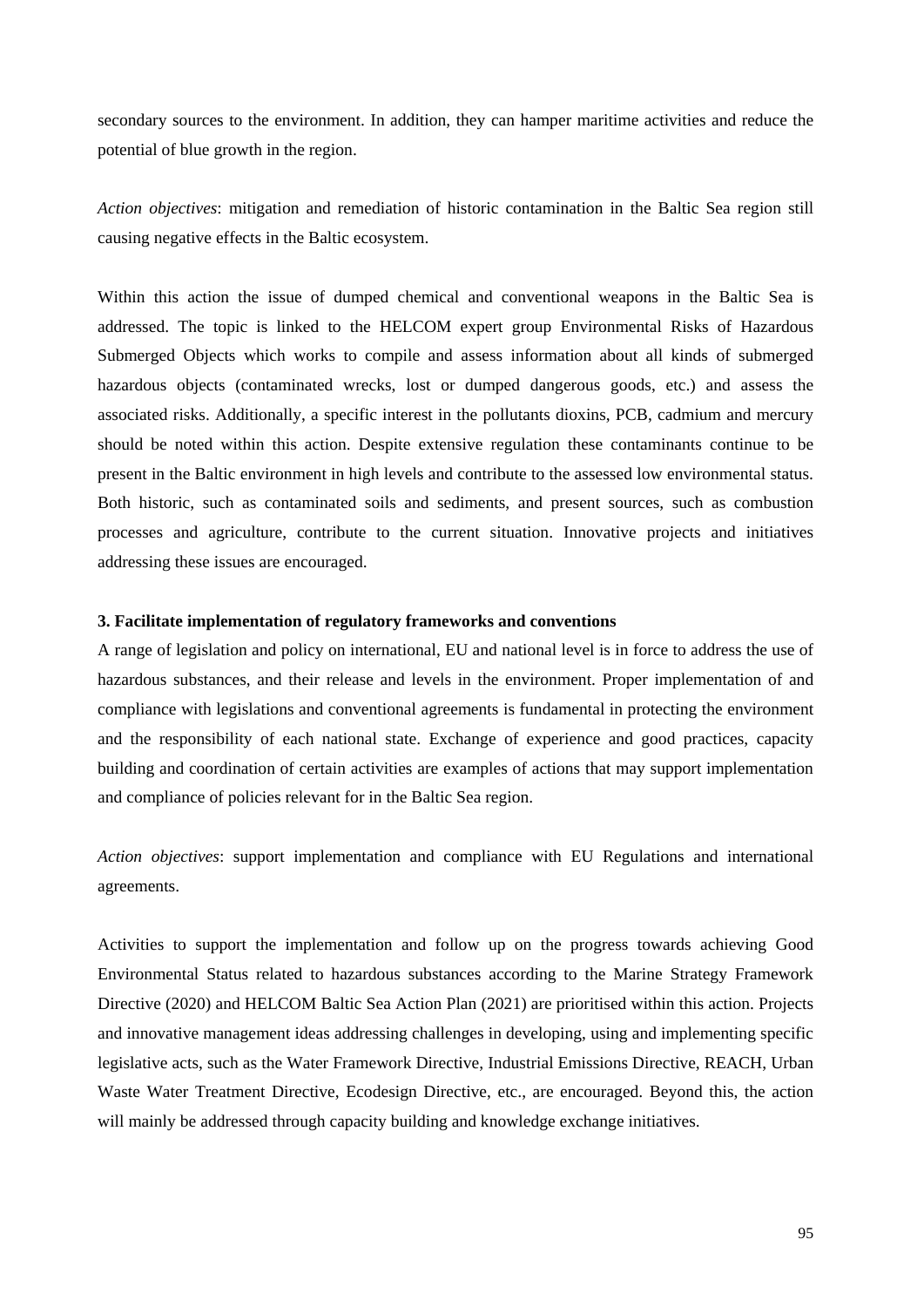#### **4. Promote research and innovative management**

There is still a lack of comprehensive knowledge about the environmental impact of most chemicals and hazardous substances, their sources and management options. Issues relevant for the Baltic Sea include, but are not limited to, cocktail-effects of chemical substances, sources and effects of endocrine disrupting chemicals, and amounts of micro-plastic litter and its potential effects of associated hazardous substances. Policy makers need more information on these issues to make informed decisions. There is also a need for new and more innovative management options to reduce the use, release and effects of hazardous substances in an efficient and cost-effective way on a macro-regional level.

*Action objectives*: increase the knowledge about effects and sources of specifically identified and emerging pollution problems relevant for the Baltic Sea, and support the development of innovative and cost-effective management options.

This action is mainly implemented through communication and cooperation with relevant stakeholders, providing a link between the scientific community and policy level when needed. A specific interest in increased knowledge about marine micro-litter and its potential of being a new source and transport route of hazardous substances to the Baltic Sea and into the organisms of the ecosystem should be noted. Also, initiatives supporting the communication and knowledge transfer (science-policy) between stakeholders at all levels are encouraged. Advantage will be taken of the structures and activities of the planned European Human Biomonitoring Initiative (EHBMI), which will allow the investigation of exposures of human populations in the Baltic Sea region to environmental hazards, especially chemicals.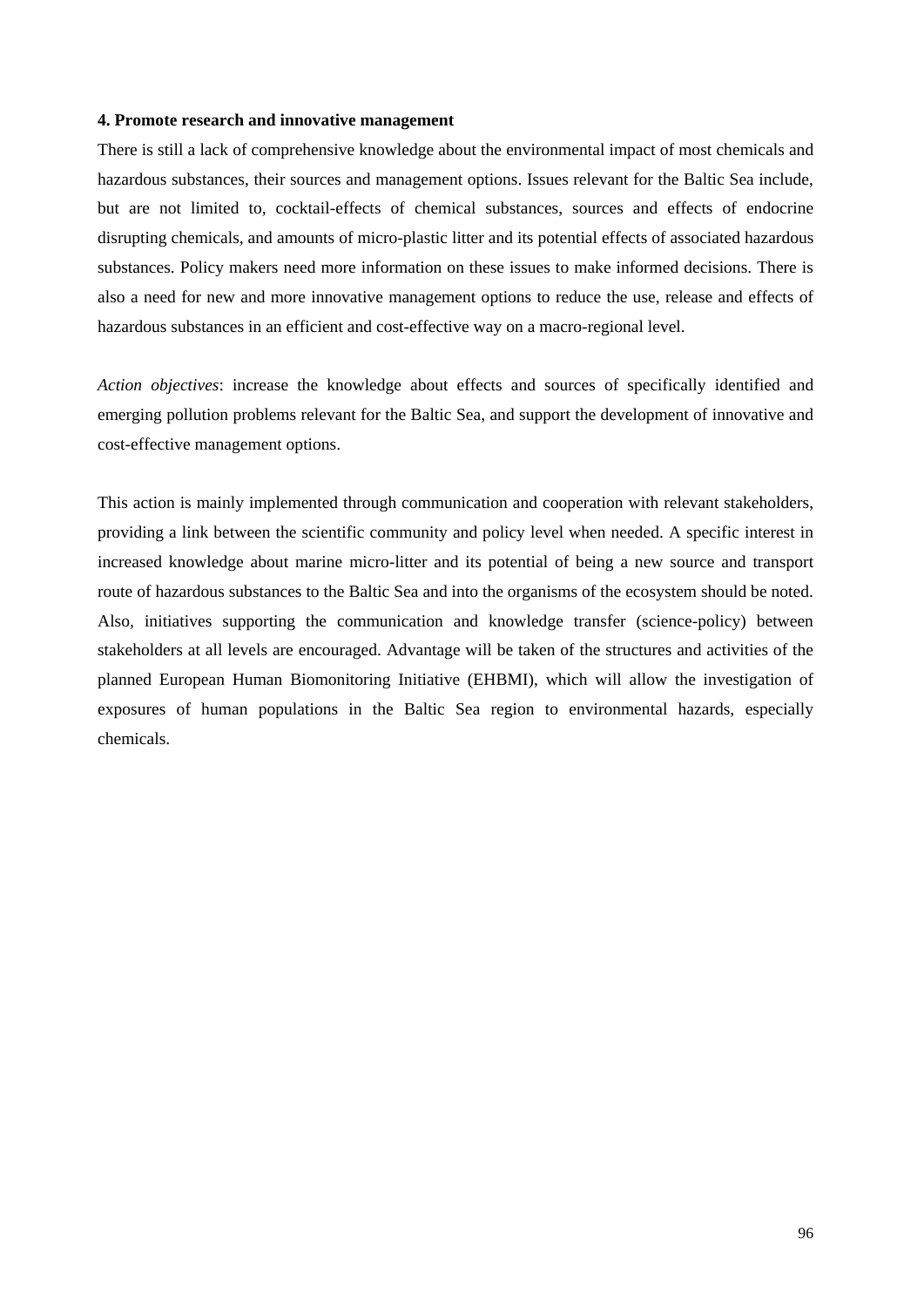## **PA Health – Improving and promoting people's health, including its social aspects**

*Coordinated by: Northern Dimension Partnership in Public Health and Social Well-being* 

#### [http://www.ndphs.org/?eusbsr\\_introduction](http://www.ndphs.org/?eusbsr_introduction)

The prosperity of the macro-region is based on its human capital; consequently a healthy population is a critical factor behind sustainable economic development of enterprises and societies. Improving people's health and social well-being is particularly important in the context of the ageing society, the growing threat posed by non-communicable diseases and the spread of infections, including infections caused by antibiotic-resistant bacteria, three of the greatest macro-regional challenges in the  $21<sup>st</sup>$ century.

Unless counteracted, a decline in the working-age population and a higher number of people with chronic communicable and non-communicable diseases will put immense pressure on national budgets and will lead to a loss of productivity in the decades to come. By investing in health improvement and promotion, the economic gain will be two-fold: (i) healthy people are more likely to stay in the labour market longer and remain productive, and (ii) reduced spending on treating ill health.

The Baltic Sea region is still an area of considerable disparities in health and social conditions. It features places where social and economic problems cause high levels of mortality due to noncommunicable diseases, violence, alcohol and drug abuse and the spread of infectious diseases. Further, the growing cross-border movement of people needs to be paralleled by actions addressing inequalities in health status and in the level of health protection.

Consequently, this policy area focuses on improving and promoting the health of people in the Baltic Sea region, including social aspects of health, as an important precondition for ensuring sustainable and healthy societies enjoying economic growth, and for containing future health and social care-related costs. It is also a precondition for labour market inclusion.

Thus far, the EUSBSR has been instrumental in fostering macro-regional cooperation in health and making it more integrated and inclusive. In particular, by providing a common reference point, it has contributed to increased cooperation and a better division of labour among the existing networks.

The main challenges are: 1) demographic changes, 2) accessibility of services in certain remote areas and 3) the big regional differences in health issues (in terms of access to and quality of health services,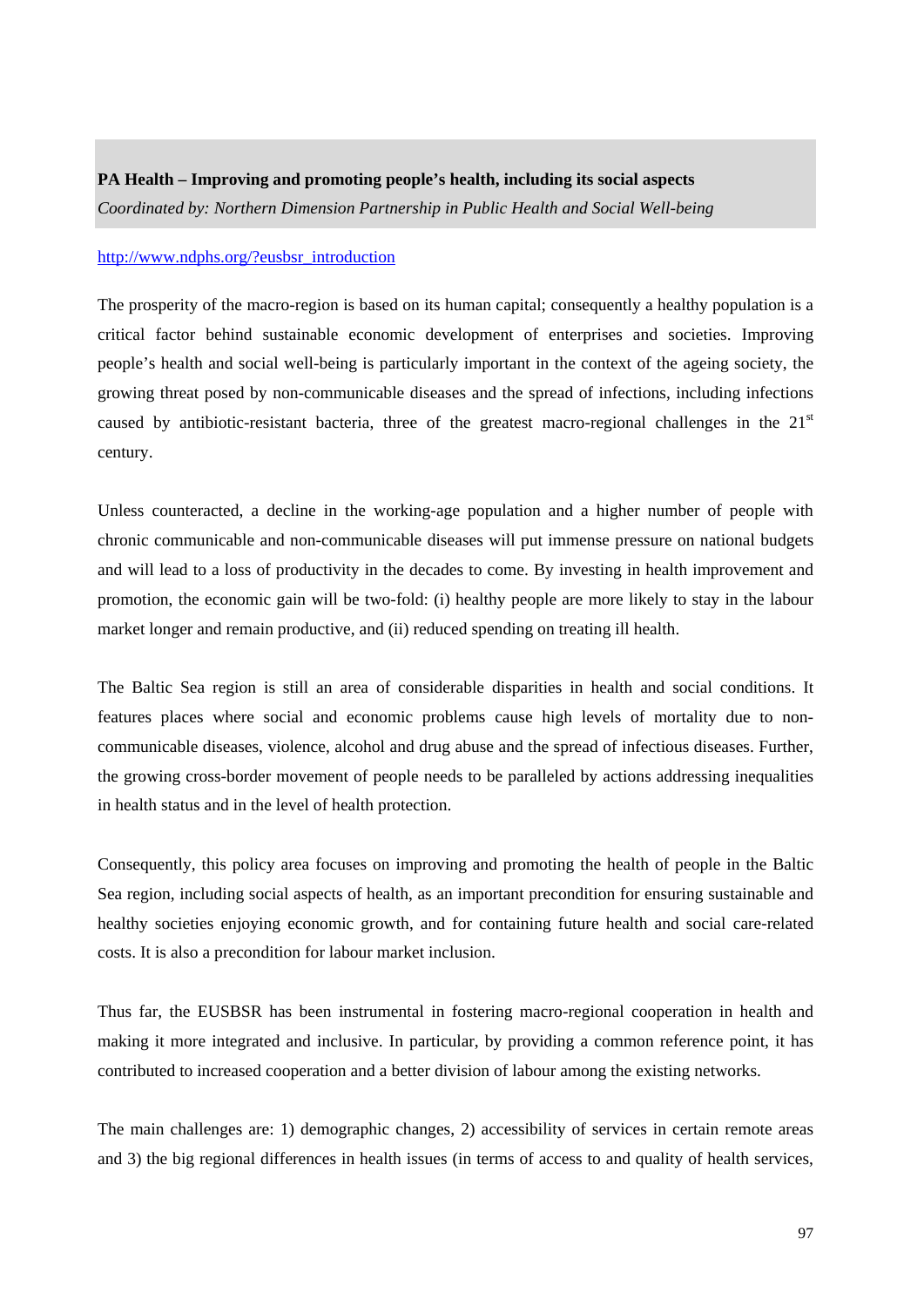as well as disparities in morbidity and mortality related to alcohol, drugs and tobacco, communicable diseases such as HIV/AIDS and tuberculosis). Another challenge is the impact of climate change and other environmental factors such as air pollution and hazardous substances on health conditions, due to its impact on infrastructure. Furthermore, antibiotic resistance costs lives and money, and threatens to undermine modern basic health care and advanced medicine.

Recent challenges – such as the increasing burden of chronic non-communicable diseases, growing costs of overall health care coupled with the rapidly growing market for new medical technologies and more informed patients – are putting more pressure on health care systems and are leading to calls for the rationalisation of these systems.

As to the individual risk factors, harmful use of alcohol is the third leading risk factor for diseases and premature deaths globally. The WHO's European Region has the highest per capita consumption, and the Baltic Sea region has in addition a high prevalence of excessive drinking. Further, tobacco use continues to be the leading global cause of preventable death. Use of illegal drugs is relatively stable, but new threats are coming from the synthetic drugs market, the rapid appearance of new substances and widespread polydrug use.

Finally, the continuous spread of HIV, tuberculosis and associated infections continues to pose serious challenges in the macro-region. The deteriorating infectious disease situation of risk groups, migrants and other vulnerable populations is a particular concern. At the same time, the capacities of the health care systems are insufficient to effectively respond to the burden of HIV, tuberculosis and associated infections; the monitoring and provision of epidemiological information is unsatisfactory. Existing policies and practices do not fully support the prevention of the spread of HIV and associated infections such as resistant tuberculosis. Last but not least, the complexity of the HIV-AIDS-tuberculosis situation – including the connection to the harmful use of alcohol and drugs – needs to be properly addressed by new approaches.

There is awareness that inequalities regarding access to medical treatment and the quality of services vary a lot among – but also within – Baltic Sea region/Northern Dimension (ND) countries, but the extent of this needs to be assessed. Generally speaking, baseline data are hugely lacking within the health and social sector in the Baltic Sea region/ND countries and there is a need to identify the inequalities among different communities by sex, ethnicity, age, social classes, level of formation, etc.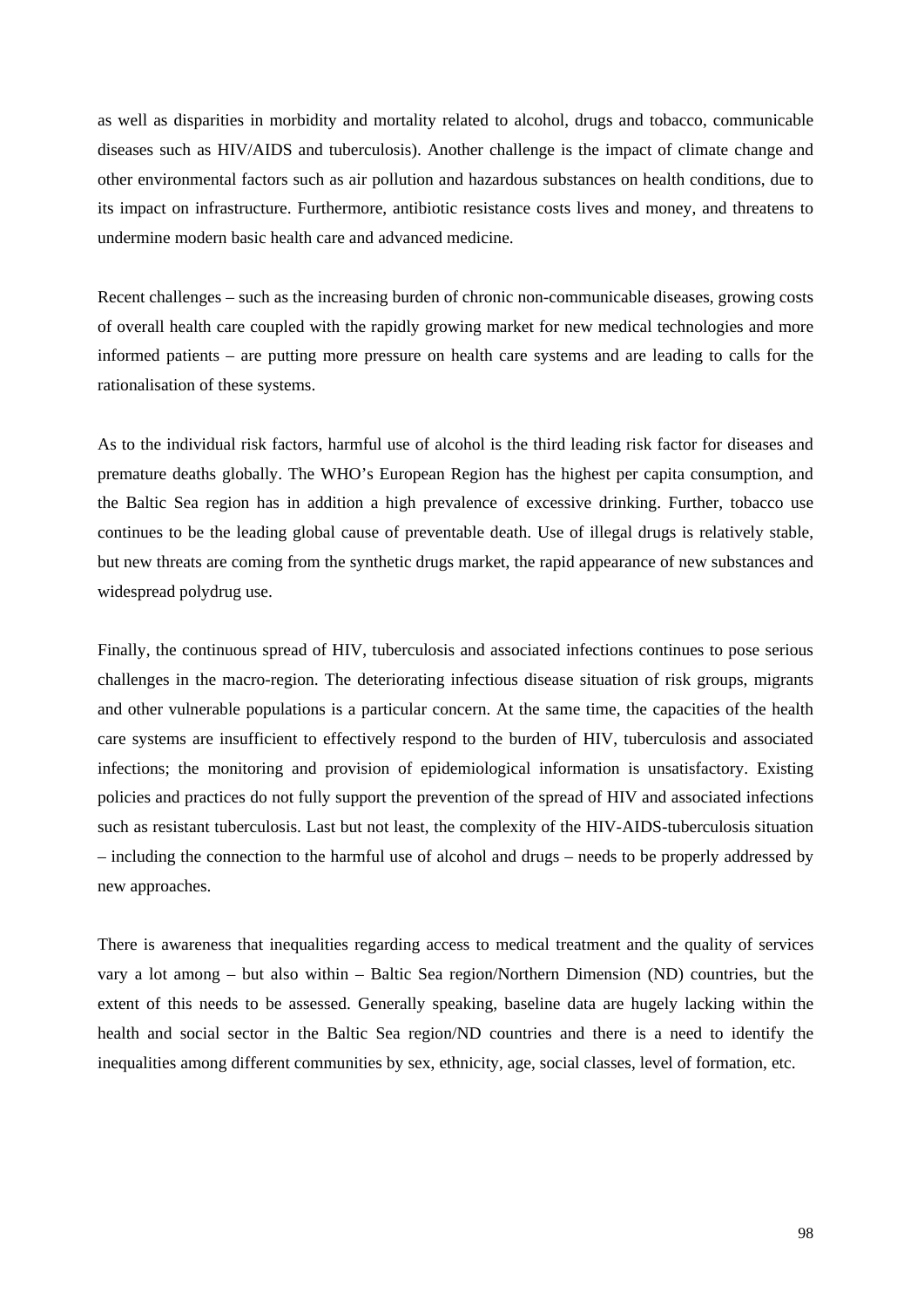## **Targets and indicators**

| Objective    | <b>Indicator</b>         | <b>Baseline</b>                  | <b>Target</b>               | Data sources |
|--------------|--------------------------|----------------------------------|-----------------------------|--------------|
| To<br>reduce | The<br>number<br>of      | 100,000<br>Lost<br>years<br>per  | By year 2020 at least:      | WHO, OECD,   |
| premature    | potential years of life  | females/males aged<br>$0 - 69$   |                             | national     |
| avoidable    | lost (PYLL; lost years   | years old <sup>53</sup> in 2010: | 1) 10% reduction has        | statistics.  |
| of<br>loss   | 100,000<br>per           |                                  | reached<br>been<br>in       |              |
| human        | population, aged 0-69    | Iceland: 1616/3178               | premature avoidable         |              |
| capital.     | years old) in the Baltic | Sweden: 1883/3073                | mortality (PYLL) in         |              |
|              | region/ND<br>Sea         | Norway: 2117/3411                | <b>Baltic</b><br>Sea<br>the |              |
|              | countries.               | Finland: 2191/4903               | region/ND countries.        |              |
|              |                          | Germany: 2219/4030               |                             |              |
|              |                          | Denmark: 2710/4653               | 2) 10% reduction has        |              |
|              |                          | Estonia: 2879/8720               | been reached in the         |              |
|              |                          | Poland: 2988/7763                | difference<br>between       |              |
|              |                          | Russia: 4463/10592               | the lowest (best) and       |              |
|              |                          | Latvia: N.A./N.A.                | the highest (worst)         |              |
|              |                          | Lithuania: N.A/N.A.              | <b>PYLL</b><br>rates<br>for |              |
|              |                          |                                  | and<br>women<br>men         |              |
|              |                          | (Additionally, PYLL-rates        | among the Baltic Sea        |              |
|              |                          | translated<br>be<br>into<br>can  | region/ND countries.        |              |
|              |                          | economic terms by using          |                             |              |
|              |                          | GDP data, and by doing so        |                             |              |
|              |                          | at least 66 billion EUR are      |                             |              |
|              |                          | lost in the Baltic Sea region    |                             |              |
|              |                          | every year due to premature      |                             |              |
|              |                          | loss of life of preventable      |                             |              |
|              |                          | causes).                         |                             |              |

## **Actions**

1

## **1. Reduce the impact of HIV/AIDS, tuberculosis and associated infections among populations at risk**

By contributing to improved and better coordinated preventive responses of the national health and social care systems as well as to an equal access to treatment to mitigate the impact of HIV/AIDS, tuberculosis and associated infections through:

- a. increased awareness and knowledge among decision makers and other relevant stakeholders about the complexity of the epidemiological situation of HIV/tuberculosis/associated infections and their consequences;
- b. enhanced international and multi-sectoral stakeholder cooperation on

<sup>53</sup> For Latvia and Lithuania, data is not available yet, but will be calculated during 2013 separately from national death registries of 2010. For Russia, data is available only for St. Petersburg. For Iceland, data is available for 2009. For Denmark, data is available for 2006.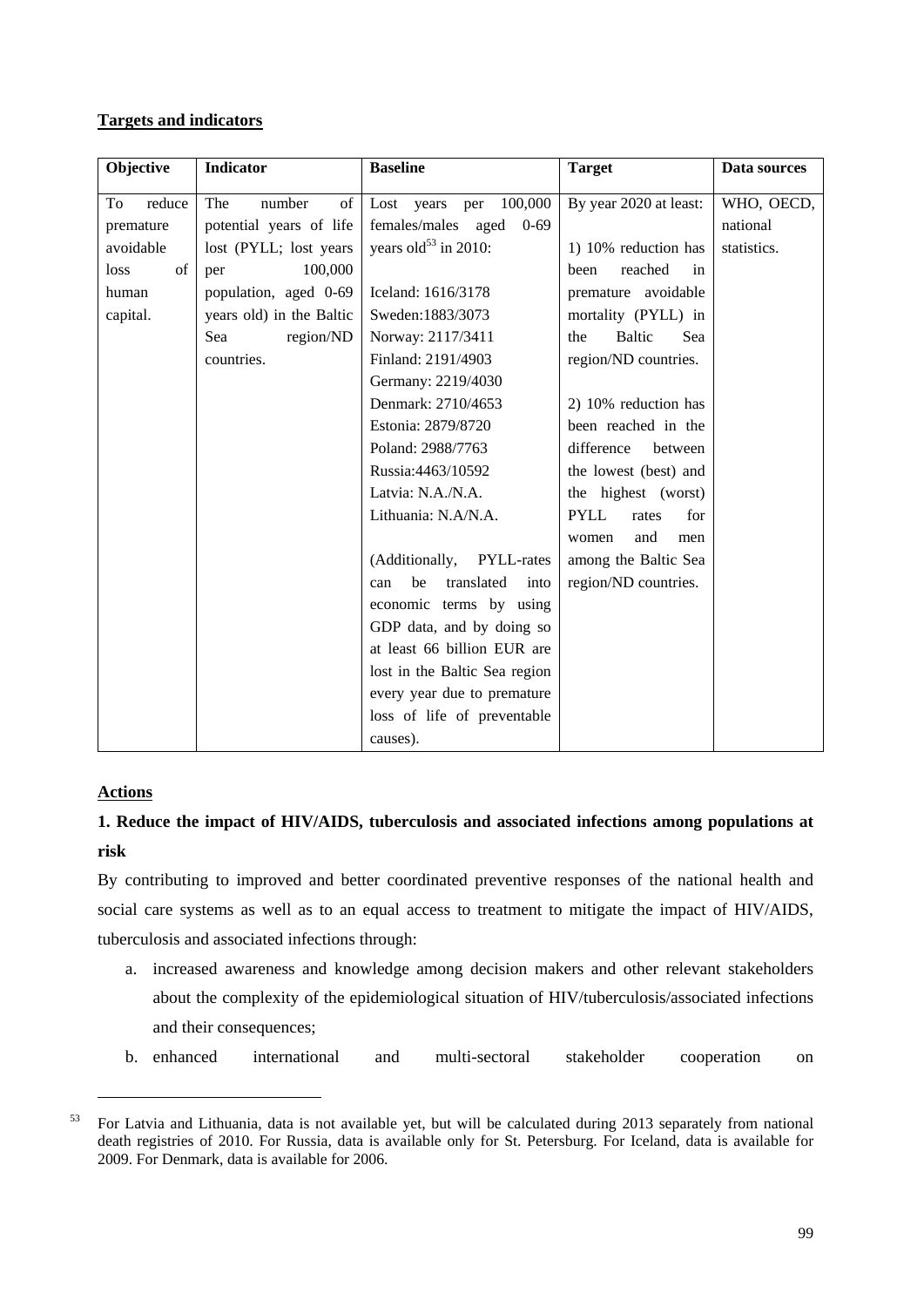HIV/tuberculosis/associated infections related issues;

- c. improved effectiveness of HIV/tuberculosis/associated infections prevention actions;
- d. improved monitoring, data collection and reporting of the situation of HIV/ tuberculosis/associated infections among key populations at risk and policy/action response.

#### **2. Contain antimicrobial resistance**

By contributing to the achievement of more rational use of antibiotics through:

- a. development of more representative and comparable AMR surveillance systems;
- b. improved measurement and monitoring of antibiotic use;
- c. increased awareness of prescribers and policymakers on the antibiotic resistance situation and on specific measures to be taken, including the area of animal health.

## **3. Adequately address health needs of chronically ill patients and needs related to demographic changes**

By contributing to the enhancement of people-centred, integrated care, including the empowerment of patients and their families in the care of their own health through:

- a. better awareness among national health policy-makers of the increasing prevalence of multimorbidity in the elderly population and of an effective policy response;
- b. better understanding and commitment of national policy makers to strengthen the role of patients and their families in the implementation of integrated care plans;
- c. more in-depth knowledge among health and social care administrators on the resource allocation and incentives to support integrated and better coordinated care;
- d. better identified psychosocial causes of non-communicable diseases-related risky behaviour among children and adolescents.

## **4. Reduce impact of non-communicable diseases (NCDs)**

By contributing to the reduction of premature mortality from NCDs, strengthening prevention of economic losses from avoidable causes and contributing to the reduction in prevalence of behavioural risk factors of NCDs through:

- a. higher awareness and improved decision-making basis for addressing the NCD burden and economic losses;
- b. better implementation of Health-in-All Policies at the local level for more effective prevention of non-communicable diseases;
- c. strengthened stakeholder involvement in preventing overweight and obesity among school age children;
- d. better comprehensive national health system response to reduce NCD burden.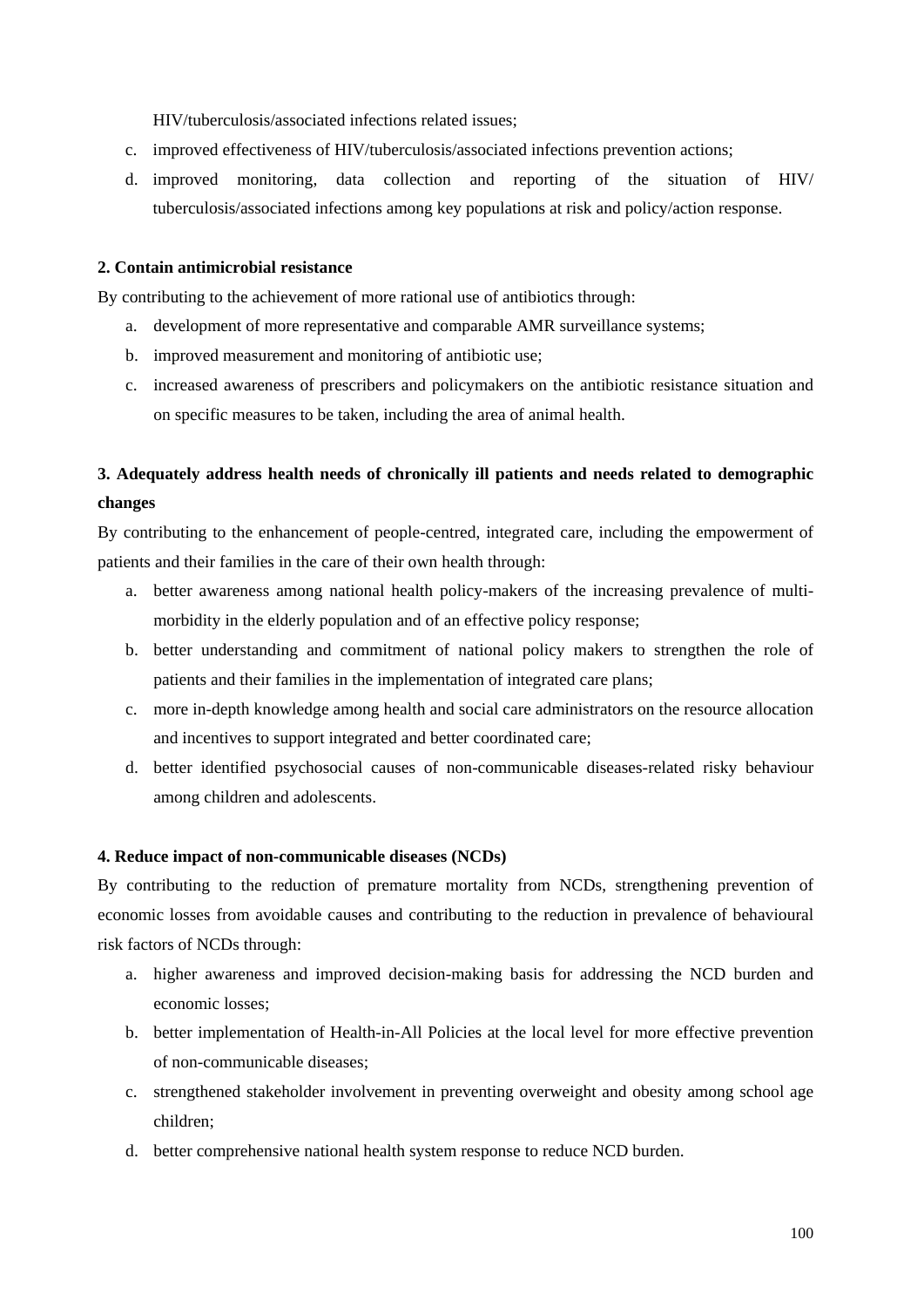## **5. Reduce social and health harm from alcohol, tobacco and illicit use of drugs**

By contributing towards the reduction of alcohol-related harm, decreasing of the total consumption of alcohol and curbing the growth trend of cannabis use among the 15-16 year old population through:

- a. improved knowledge of effective community-based interventions targeting the use of tobacco, misuse of alcohol and the use of illicit drugs among local level policy makers and authorities;
- b. improved implementation of early identification and brief intervention programmes/measures to reduce alcohol- and drug use-related harm;
- c. strengthened knowledge base for the planning of public health policies on alcohol and drugs;
- d. increased knowledge and awareness regarding the public health impact of cross-border trade of alcoholic beverages.

## **6. Strengthen occupational safety and health and well-being at work**

By contributing to the improvement of working conditions by reducing occupational accidents and diseases through a coordinated national system response, including:

- a. tripartite situational occupational safety and health (OSH) analysis for better decision-making basis for addressing OSH challenges;
- b. coordinated national policy frameworks for health and safety at work and for the provision of working conditions conducive to health and well-being;
- c. coordinated national policy for special national programmes for the development of occupational health services for all working people;
- d. higher national commitment to combatting accidents and ill-health at work;
- e. strengthened training framework for OSH staff;
- f. better practical implementation of policies by improved information dissemination.

Cooperation platforms and/or dialogues will be promoted, in order to facilitate exchanges of ideas and practices with other partners involved in health issues (e.g. Nordic Council of Ministers, International Labour Organization, Baltic Region healthy cities association, etc.).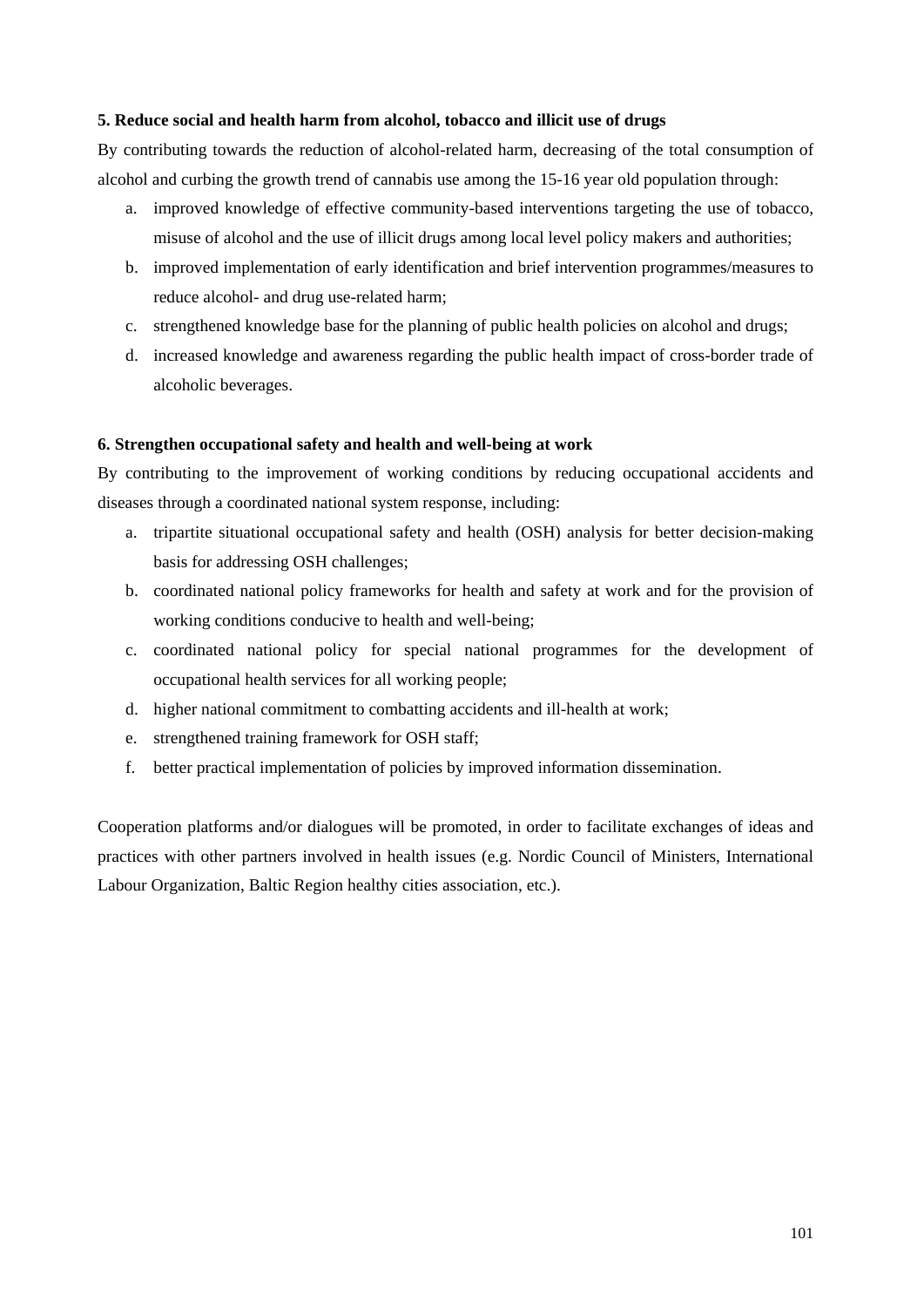# **PA Innovation – Exploiting the full potential of the region in research, innovation and SME, utilising the Digital Single Market as a source for attracting talents and investments**

*Coordinated by: Poland and Sweden* 

The focus of the policy area 'Innovation' is to promote global competitiveness and growth in the Baltic Sea region through support for entrepreneurship, business development, science and increased innovation capacity. Research, innovation, entrepreneurship, small and medium sized (SMEs) and single market, are closely inter-linked themes, which are of key importance in achieving the objective 'Increase Prosperity'. Since policy areas 'Innovation' and 'SME' were to a large extent thematically overlapping, the two areas, as well as partly policy area 'Internal Market' and horizontal action 'Promo', have been put into the policy area 'Innovation'.

The greatest added value for policy area 'Innovation' will be achieved if priority is given to challenges where the Baltic Sea region is or has the potential to become stronger in a global context. The potential for smart and sustainable growth and new jobs should be explored in many sectors, including the marine and maritime sector. To further explore regional strengths, innovative milieus, the cluster and SMEnetwork cooperation approach at transnational level will be cornerstones when applying the smart specialisation concept (including joint initiatives involving cluster organisations to form cross-regional European cluster partnerships), combining strengths, competences, research and development (R&D) and players in the whole Baltic Sea region in a smart way. In doing so, there are good opportunities for actors such as companies, universities and public organizations, to become globally leading innovation players in several specific fields.

This could increase the creation of a number of smart, cross-sectoral and cross-regional partnerships involving cluster organisations from related industries, similar to efforts undertaken by the Vanguard initiative regions [\(http://www.s3vanguardinitiative.eu/\)](http://www.s3vanguardinitiative.eu/).

This will make the Baltic Sea region an attractive region for partnership and cooperation with other strong innovative regions in the world and it will support companies in the Baltic Sea region to increase their global competitiveness. For SMEs in particular, Baltic Sea region as a home market will be an important step in becoming active on the global market.

Due to the small markets in the Baltic Sea region, it is essential that appropriate measures will be taken to upgrade the business environment. In order to enhance the business environment it is essential to fully exploit the possibilities of the digital economy and innovation and to ensure equal access and a removal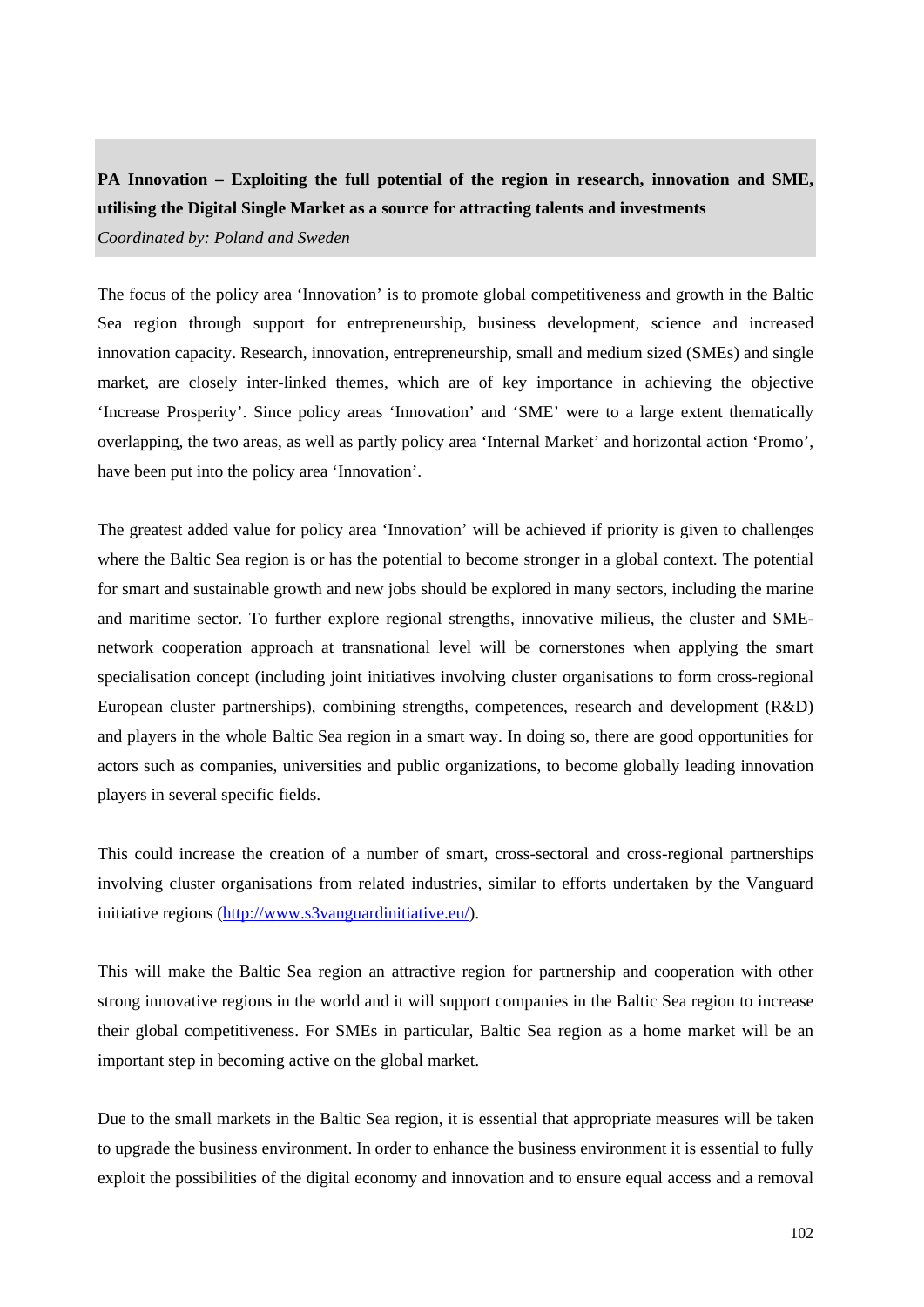of barriers to the digital markets for SMEs and consumers. A policy framework conducive to investors and a dynamic business environment offers the best options for sustaining high levels of development in the Baltic Sea region. The current economic situation makes it especially important to stimulate further integration of the markets in the Baltic Sea region to make the area attractive to new start-ups and investors. In order to build up fully functioning Single Market the solution lies in maximum harmonization in the fields of goods, services and digital.

The digital economy can be a source of innovation and growth in the Baltic Sea region, but there is a need to explore and better exploit the global strengths in the region through increased macro-regional collaboration in order to create a European digital economy and society with a long-term growth potential.

The division between more established R&D institutions on the northern and western shores versus newly established or reformed institutions on the eastern and south-eastern shores of the Baltic Sea is still very present, despite recent high growth in the eastern parts. This is also reflected in the latest Innovation Union Scoreboard 2014. The Baltic Sea region includes some of the innovation topperformers in Europe, and others that are lagging behind. To draw the full benefits from the regions innovation potential, a more coherent approach is needed, based on cooperation and trust. The Baltic Sea region Members States intend to perform on well-balanced and coherent approach aiming to bridge the existing gaps in the innovation performance and take into the consideration the broader scope of utilizing mutual open innovation processes and best practice/knowledge-sharing platforms.

Such a focus on innovation has the added advantage of developing the Baltic Sea region economy away from a traditional high-footprint industrial focus towards more sustainable profit-making sectors. It is also important to make full use of the opportunities to cooperate within the framework of the European Research Area (ERA).

## **Targets and indicators**

A comprehensive system for the design, the monitoring and the follow-up of indicators and targets will be set up in 2016 under the responsibility of the policy area coordinators. The still missing targets and deadline, baseline, and statistics/data sources related to the below indicators will be defined.

| Objective/                  | <b>Indicator</b>   | <b>Baseline</b>   | Target/deadline                         | Data sources      |
|-----------------------------|--------------------|-------------------|-----------------------------------------|-------------------|
| sub-objective               |                    |                   |                                         |                   |
| global<br>Improved          | Innovation         | Innovation        | 2016: SE, FI, DK, DE to                 | Innovation Union  |
| of<br>competitiveness       | capacity/performa  | Scoreboard 2010   | keep the ranking as being               | Scoreboard        |
| <b>Baltic</b><br>Sea<br>the | each<br>for<br>nce | (data from 2009)  | among the top 4 countries               | Baltic Sea region |
| region, through             | EUBSR country.     | Baltic Sea region | in EU.                                  | Innovation        |
| a)<br>increased             |                    | Innovation        | 2016: PL, ES, LT, LE;   Monitor (FORA). |                   |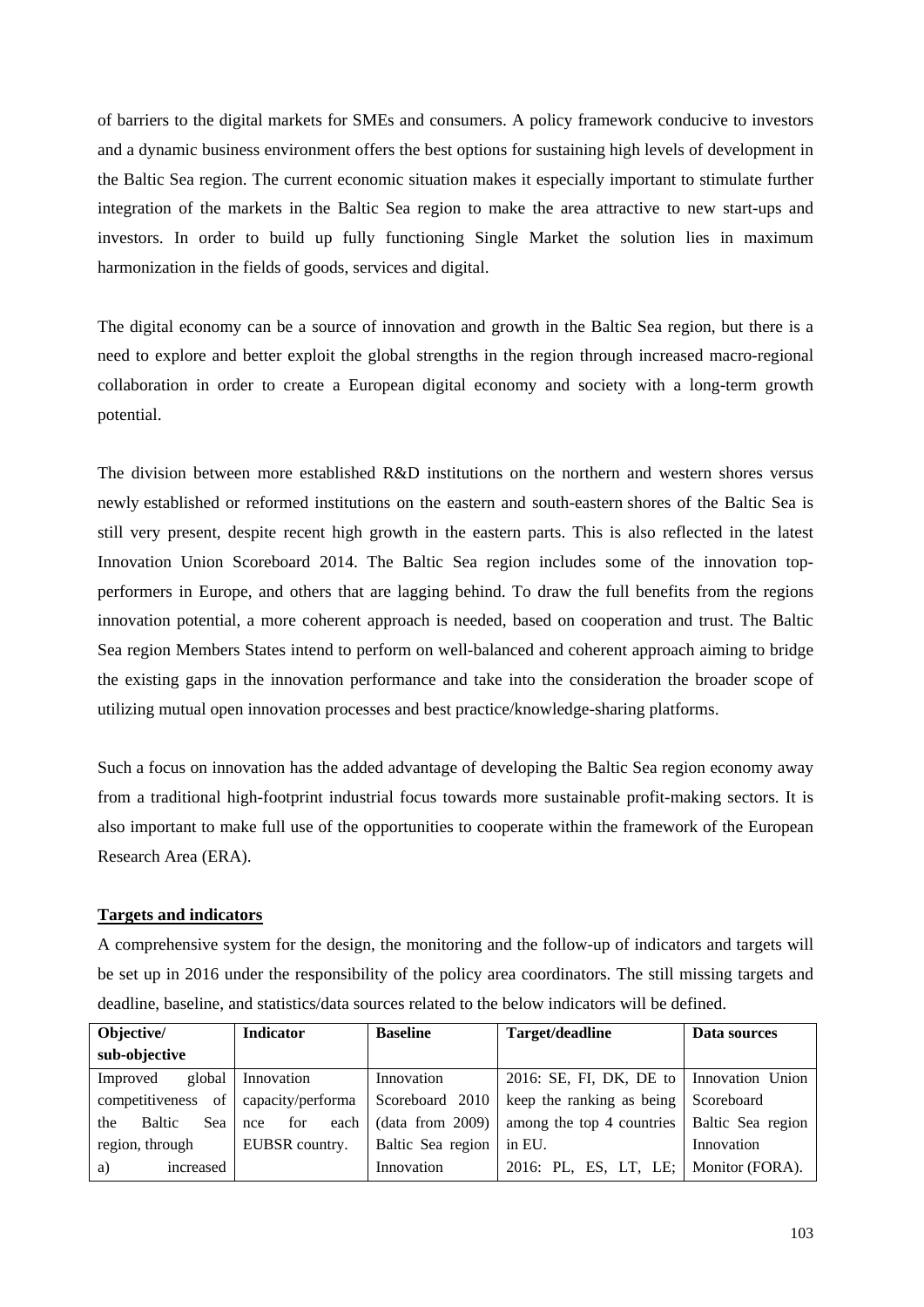| innovation                     |                      | monitor<br>2012 | increased ranking number      |                                       |
|--------------------------------|----------------------|-----------------|-------------------------------|---------------------------------------|
| capacity/performanc            |                      | (FORA).         | within EU by in average 4     |                                       |
| e.                             |                      |                 | units.                        |                                       |
|                                |                      |                 | 2020: SE; FI, DK, DE to       |                                       |
|                                |                      |                 | keep the ranking as being     |                                       |
|                                |                      |                 | among the top 4 countries     |                                       |
|                                |                      |                 | in EU.                        |                                       |
|                                |                      |                 | 2020: PL, ES, LT, LE          |                                       |
|                                |                      |                 | increased ranking number      |                                       |
|                                |                      |                 | within EU by in average 7     |                                       |
|                                |                      |                 | units compared to 2010.       |                                       |
|                                |                      |                 |                               |                                       |
|                                |                      |                 | The target will also be       |                                       |
|                                |                      |                 | appraised<br>against<br>the   |                                       |
|                                |                      |                 | improvement<br>of             |                                       |
|                                |                      |                 | innovation performance in     |                                       |
|                                |                      |                 | absolute terms.               |                                       |
|                                |                      |                 |                               |                                       |
| global<br>b)<br>A              | The<br>globally      |                 | Numbers of cooperations       |                                       |
| competitive position           | attractiveness<br>of | Baseline 2009.  | $2016$ ; + $20%$              | Questionnaire,                        |
| research<br>and<br>in          | innovation milieus   |                 | $2020; +40%$ .                | sent each 3-4 year                    |
| innovation and on              | within Baltic Sea    |                 |                               | strong inno-<br>to                    |
| global markets has             | region (measured     |                 | Investments<br>Baltic<br>into | vation<br>milieus                     |
| been achieved, by              | as                   |                 | Sea region;                   | within Baltic Sea                     |
| Baltic Sea region              | a) number, per 3-    |                 | $2016$ ; + 15%                | region as listed by                   |
| actors<br>in                   | year period, of      |                 | $2020; +30%$                  | national                              |
| cooperation, within            | cooperations with    |                 | Number<br>of<br>high          | innovation                            |
| a number of areas              | actors<br>outside    |                 | competence<br>people          | agencies.                             |
| with an<br>expected            | Baltic Sea region;   |                 | moving into Baltic Sea        |                                       |
| high<br>market                 | investments,<br>b)   |                 | region;                       |                                       |
| volume.                        | per 3-year period,   |                 | $2016 + 20%$                  |                                       |
|                                | outside<br>from      |                 | $2020, +40\%$ .               |                                       |
|                                | Baltic Sea region    |                 |                               |                                       |
|                                | innovation<br>into   |                 |                               |                                       |
|                                | milieus<br>within    |                 |                               |                                       |
|                                | Baltic Sea region;   |                 |                               |                                       |
|                                | c) number of high    |                 |                               |                                       |
|                                | competence           |                 |                               |                                       |
|                                | people<br>from       |                 |                               |                                       |
|                                | outside Baltic Sea   |                 |                               |                                       |
|                                | region moving to     |                 |                               |                                       |
|                                | strong innovation    |                 |                               |                                       |
|                                | milieus<br>within    |                 |                               |                                       |
| <b>EUSBSR</b><br>$\mathbf{c})$ | Baltic Sea region).  | Baseline 2009.  |                               |                                       |
| contributing to the            |                      |                 | Number of trans-national      |                                       |
|                                | Volume               |                 |                               | Funding programs<br>and bodies on EU, |
| implementation<br>of           |                      |                 | cooperations;                 | national                              |
| Europe<br>2020,                | (- number and -      |                 | $2013; +25%$                  | and                                   |
| specially<br>smart             | aggregated           |                 | $2016$ ; + $100%$             | regional level.                       |
| specialisation<br>and          | size/budgets)<br>of  |                 | $2020; +150\%$ .              |                                       |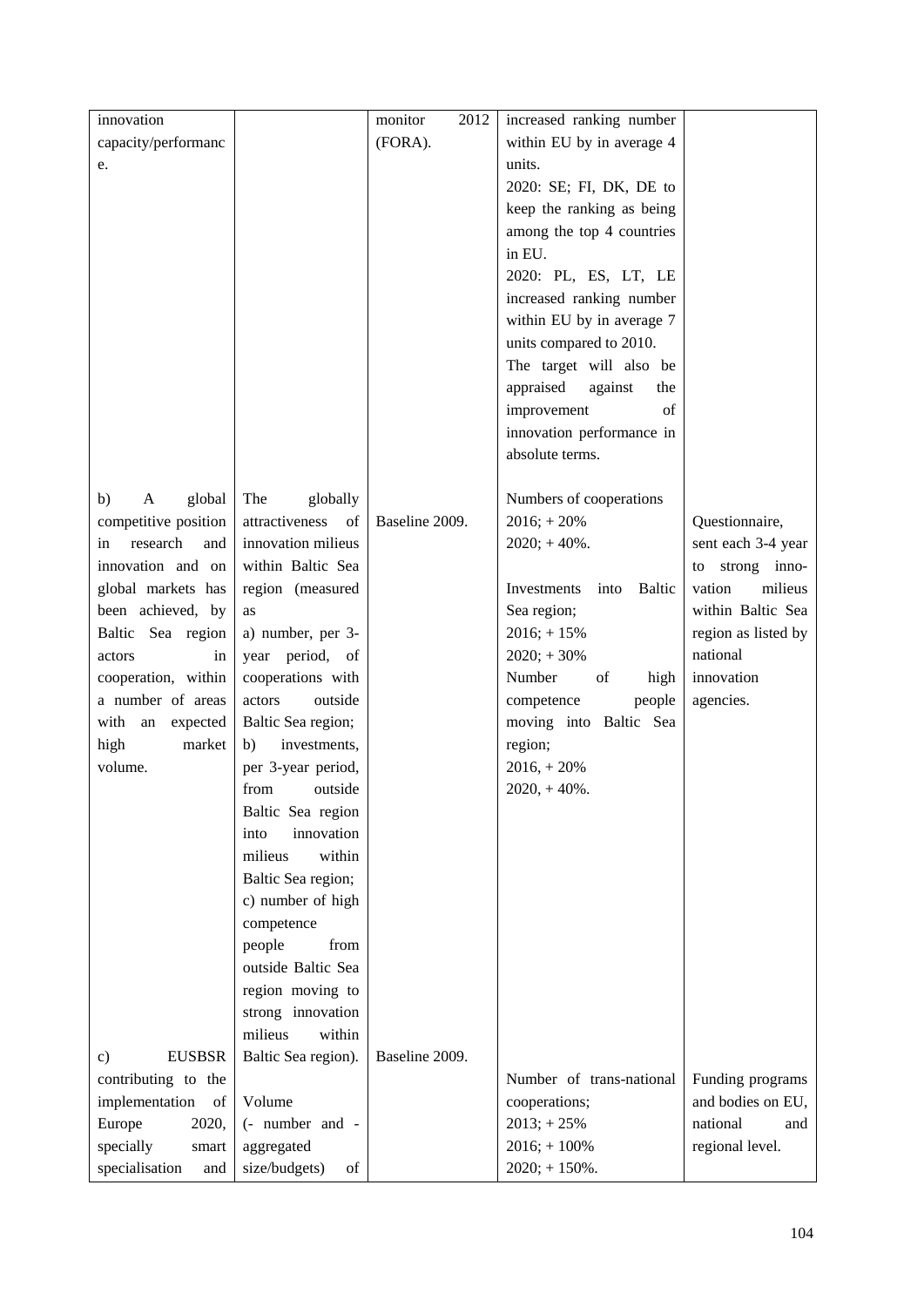| smart, inclusive and         | long term (3 years)    |                     | of<br>Aggregated<br>size     |                      |
|------------------------------|------------------------|---------------------|------------------------------|----------------------|
| sustainable growth           | more)<br><b>or</b>     |                     | transnational                |                      |
| through long term            | transnational          |                     | cooperation's;               |                      |
| transnational                | cooperation<br>on      |                     | $2013$ ; + 25 %              |                      |
| cooperation<br>on            | research<br>and        |                     | $2016; +100%$                |                      |
| research<br>and              | innovation within      |                     | $2020: +150\%$ .             |                      |
| innovation<br>within         | Baltic Sea region      |                     |                              |                      |
| Baltic Sea region,           | (with actors from      |                     |                              |                      |
| focusing areas with          | 3<br><b>or</b><br>more |                     |                              |                      |
| large future market-         | countries).            |                     |                              |                      |
| potentials, including        |                        |                     |                              |                      |
| marine resources.            |                        |                     |                              |                      |
|                              |                        |                     |                              |                      |
| Enhancing<br>the             | Number of Baltic       | 2009,<br>Year<br>no | Active<br>of cross-<br>usage | Number of Baltic     |
| Digital<br>Single            | Sea<br>region          | interoperable       | border<br>e-services         | Sea<br>region        |
| Market:                      | countries<br>and       | applications.<br>In | applications in 8 Baltic     | countries<br>and     |
| Interoperability<br>$\sigma$ | intensity of using     | 2013 one cross-     | Sea region countries.        | intensity of using   |
| cross-border<br>$e-$         | interoperable          | border e-service    |                              | interoperable        |
| services within the          | cross-border<br>$e-$   | application<br>(tax |                              | cross-border<br>$e-$ |
| Baltic Sea region.           | services               | information         |                              | services             |
|                              | applications.          | exchange)           |                              | applications.        |
|                              |                        | between Finland     |                              |                      |
|                              |                        | and Estonia. And    |                              |                      |
|                              |                        | service<br>one      |                              |                      |
|                              |                        | (Company            |                              |                      |
|                              |                        | Registration        |                              |                      |
|                              |                        | Portal)<br>between  |                              |                      |
|                              |                        | Lithuania<br>and    |                              |                      |
|                              |                        | Estonia.            |                              |                      |
| Creation<br>of               | Creating<br>of         | 2015,<br>Year<br>no | Necessary road map and       | Creation<br>of       |
| preconditions<br>for         | preconditions<br>for   | preconditions       | actions are defined for      | preconditions for    |
| Nordic<br>Digital            | Digital<br>Nordic      | established.        | creating the Nordic Digital  | Digital<br>Nordic    |
| Infrastructure               | Infrastructure         |                     | Infrastructure Institute.    | Infrastructure       |
| Innovation Institute         | in<br>Institute<br>the |                     |                              | Institute            |
|                              | of<br>data<br>area     |                     |                              |                      |
|                              | exchange through       |                     |                              |                      |
|                              | promoting<br>and       |                     |                              |                      |
|                              | rising awareness       |                     |                              |                      |
|                              | the possibilities of   |                     |                              |                      |
|                              | the X-Road Baltic      |                     |                              |                      |
|                              | Sea countries.         |                     |                              |                      |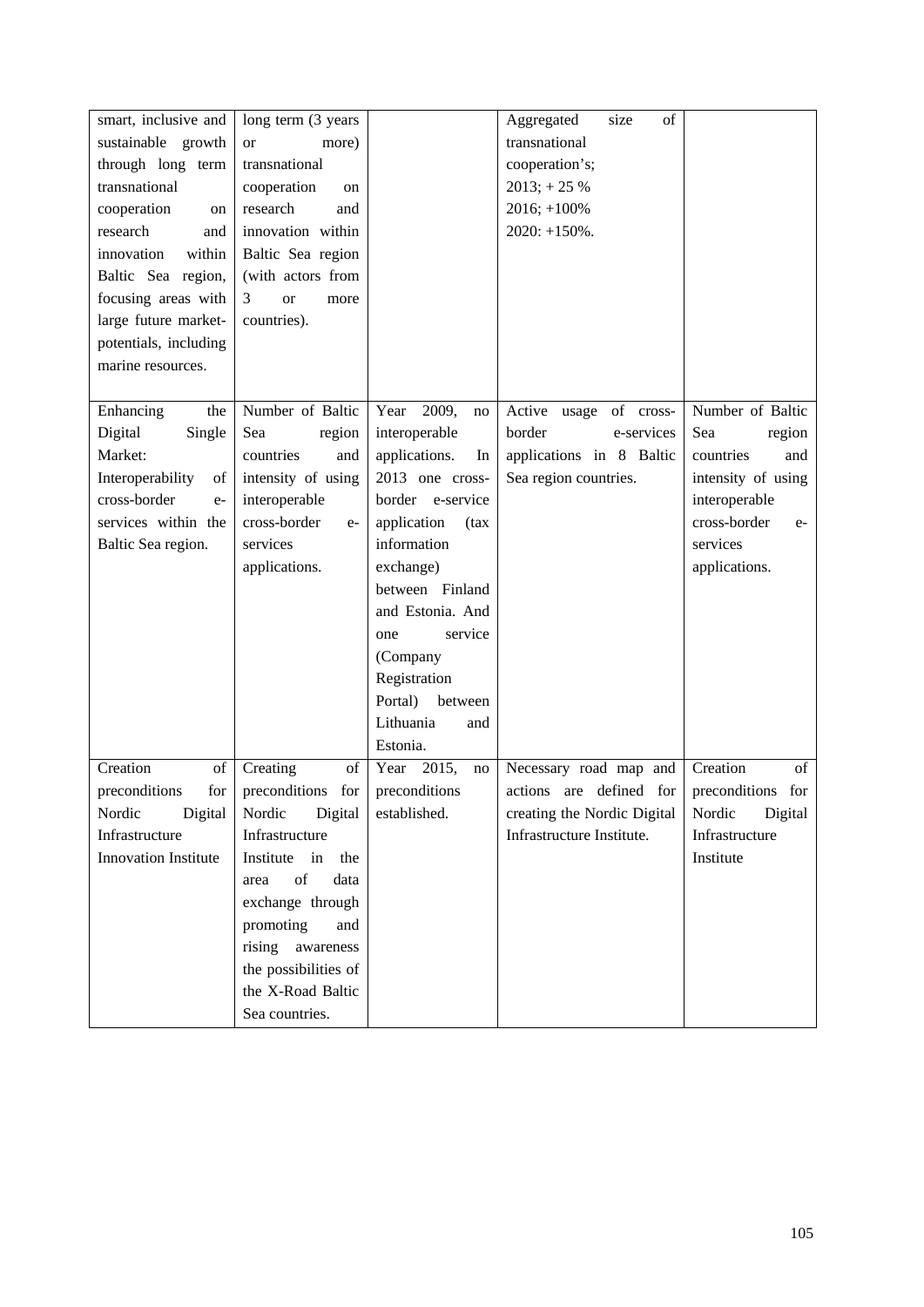#### **Actions**

# **1. Contributing in building an ecosystem for innovation and entrepreneurship by 2020 in the Baltic Sea region, based on smart specialisation and sustainable growth for increased competitiveness.**

The ecosystem is based on the results of all the flagships which address the following four challenges:

- a. reduce existing innovation barriers, including the harmonization of different legal and regulatory environments for Foreign Direct Investment (FDI), particularly for further developing the demand-side approaches to innovation:
- b. facilitate trans-national cooperation for the development and commercial exploitation of joint research projects;
- c. utilize together the high-level human capital in the region and promote the mobility of researchers; and cooperation between students and companies;
- d. jointly develop new and better innovation support instruments, including Intellectual Property Rights (IPR) support. This work will build upon similar efforts undertaken under, and explore synergies with current COSME cluster activities (Cluster Excellence and Cluster Internationalisation Programmes for SMEs), Horizon 2020-related Industrial Leadership section (Innovation in SMEs – INNOSUP-2015-1 'Cluster facilitated projects for new industrial value chains') as well as previous cluster related actions in CIP-Competiveness and Innovation Programme.

**A strategic action plan for 2016-2020** will be developed during 2015 in order to achieve the policy focus set forth in the policy area. The main activity will be to initiate dialogue with the EU Member States and stakeholder in three different areas, research & innovation, entrepreneurship, digital market with attractiveness of talent and investments. These working groups will contribute to mobilize actors and train policy people in transnational cooperation. A main activity is to develop and implement an effect logic and monitoring system for measuring added value of transnational cooperation in the field of innovation and entrepreneurship. High quality flagships and involvement of companies, researcher and public stakeholders are important. The focus theme 2015-2016 for the policy area will be information and communications technology (ICT) development and enhancing a digital single market, where priority will be set to identify and promote removal of remaining unjustified barriers to the crossborder provision of services & applications, digital networks & ubiquitous access to high-speed connectivity, as well as e-skills & demand stimulation of research centres/universities, businesses or citizens.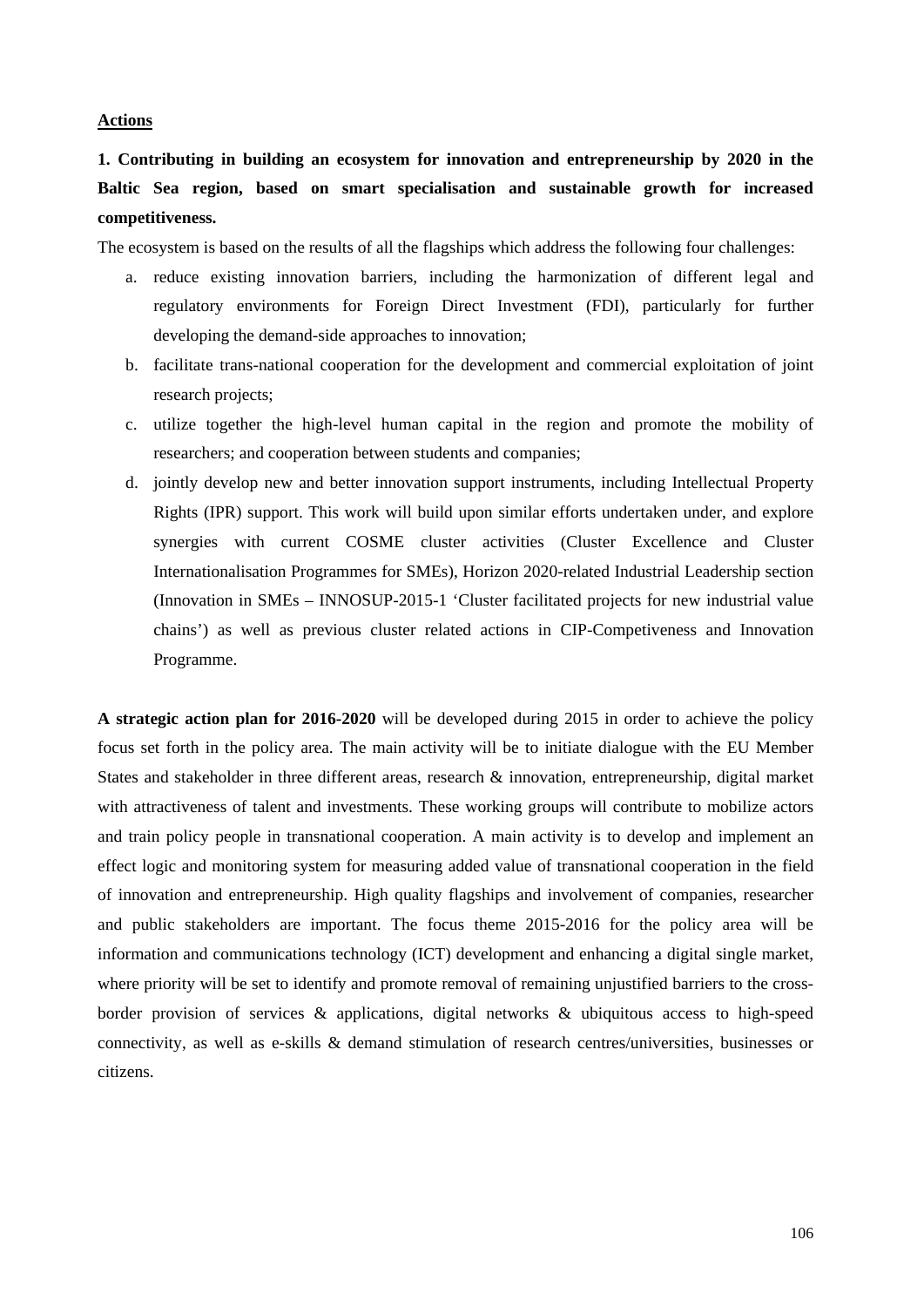#### **PA Nutri – Reducing nutrient inputs to the sea to acceptable levels**

*Coordinated by: Finland and Poland* 

-

### <http://groupspaces.com/eusbsr-nutrient-inputs/>

Of the many environmental challenges facing the Baltic Sea, the most serious and difficult to tackle with conventional approaches is the continuing eutrophication, which is caused by excessive nutrient inputs. Nitrogen and phosphorous loads to the Baltic Sea have increased several folds over the last century, reaching the Sea through agricultural run-off and leaching inadequately treated sewage and through airborne emissions from traffic and combustion processes. The nutrient leakage from anoxic sea bottoms (internal loading) has also increased as the extension of dead zones has multiplied.

Almost the entire open Baltic Sea is eutrophied<sup>54</sup> and the effects of eutrophication are particularly acute in the southern, central and eastern parts of the Baltic Sea. The impacts of eutrophication include oxygen depletion, reduced water clarity, an increase in filamentous algae, summer blooms of cyanobacteria (blue green algae) and often undesirable changes in species composition of e.g. fishes, birds, and planktonic organisms.

The latest decades' large-scale investments in waste-water treatment plants and key decisions on cleaner shipping have had an important impact on decreasing the nutrient load. According to the latest HELCOM assessment total normalised nitrogen and phosphorus inputs to the Baltic Sea have decreased with 18% and 23%, respectively, since the mid-1990s.<sup>55</sup> However, to save the sea, further and continued action is needed<sup>56</sup>, especially in the agricultural sector and waste water treatment.

Full implementation of the relevant EU legislation is necessary in restoring the ecosystem status of the sea. This legislation includes the Water Framework Directive (WFD)<sup>57</sup>, Nitrates Directive (NiD)<sup>58</sup>,

<sup>54</sup> HELCOM, 2014. Eutrophication status of the Baltic Sea 2007-2011 – A concise thematic assessment. Baltic Sea Envrionment Proceedings, No. 143.

<sup>55</sup> Svendsen, L.M., Pyhälä, M., Gustafsson, B., Sonesten, L. and Knuuttila, S., 2015. Inputs of nitrogen and phosphorus to the Baltic Sea. HELCOM core indicator report. [http://www.helcom.fi/Documents/Baltic%20sea%20trends/Eutrophication/CORE\\_indicator\\_nutrient\\_inputs\\_1995-](http://www.helcom.fi/Documents/Baltic%20sea%20trends/Eutrophication/CORE_indicator_nutrient_inputs_1995-2012.pdf) [2012.pdf.](http://www.helcom.fi/Documents/Baltic%20sea%20trends/Eutrophication/CORE_indicator_nutrient_inputs_1995-2012.pdf) 

<sup>56</sup> Bo G. Gustafsson et al. 2012, Reconstructing the Development of Baltic Sea Eutrophication 1850–2006, *Ambio* 41:534–548.

<sup>57</sup> Directive 2000/60/EC of the European Parliament and Council of 23 October 2000 establishing a framework for Community action in the field of water policy, OJ L 327, 22.12.2000, p. 1.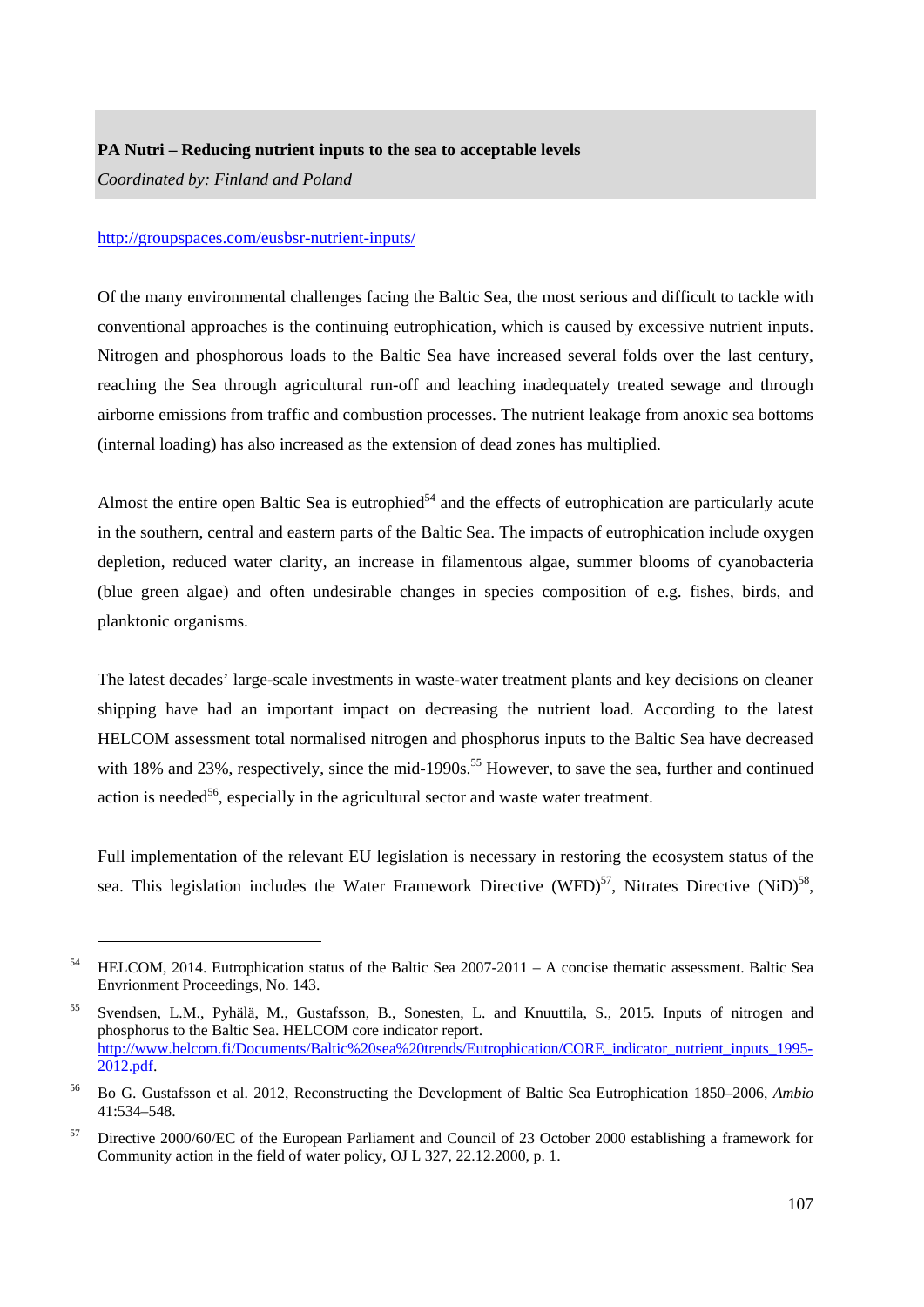Urban Waste Water Treatment Directive<sup>59</sup>, Industrial Emissions Directive (IED)<sup>60</sup>, Air Quality Directive<sup>61</sup>, National Emission Ceilings Directive<sup>62</sup> as well as the Marine Strategy Framework Directive  $(MSFD)<sup>63</sup>$ . In implementing the WFD, the Member States are to develop River Basin Management Plans that contain measures to reduce land-based loads and aim at reaching good ecological status (GEcS) in coastal waters. The main objective of the MSFD is to develop and implement programs of measures to reach or maintain good environmental status (GES) in Europe's seas by 2020, using the ecosystem approach. One of 11 descriptors to guide evaluation of GES is eutrophication ('Human-induced eutrophication is minimised, especially adverse effects thereof, such as losses in biodiversity, ecosystem degradation, harmful algae blooms and oxygen deficiency in bottom waters'). In addition, reinforcement of some measures adopted under these Directives has become apparent and must take place without further delay. In particular it is worth noting that the Nitrates Directive is insufficiently implemented both as regards Nitrates Vulnerable Zone designation and Action Programmes. Also, the measures agreed upon in the Baltic Sea Action Plan (BSAP) of the Baltic Marine Environment Protection Commission (HELCOM), going beyond the requirements of EU legislation such as those for improved waste water treatment, must be implemented, which is currently at varying stages in the different countries concerned.

Cooperation should be promoted with a broad range of stakeholders, including other policy areas and actors in non-EU Member States in the region and HELCOM, in order to take advantage of the crosscutting nature of the EUSBSR, to reach the objectives of the MSFD and other relevant legislation and to ensure stakeholders' commitment to the reduction of nutrient emissions into the sea. As agriculture is the most important source of diffuse nutrient loads into the Baltic Sea, policy area 'Bioeconomy' is a particularly important stakeholder for policy area 'Nutri'. Since reducing hazardous substances and nutrients often go hand in hand, policy area 'Hazards' is also an important stakeholder. Cooperation between the three policy areas and HELCOM is facilitated *inter alia* under HELCOM working groups:

 $\overline{a}$ 

- <sup>61</sup> Directive 2008/50/EC of the European Parliament and of the Council of 21 May 2008 on ambient air quality and cleaner air for Europe, OJ L 152, 11.6.2008, p. 1.
- $62$  Directive 2001/81/EC of the European Parliament and of the Council of 23 October 2001 on national emission ceilings for certain atmospheric pollutants, OJ L 309, 27.11.2001, p. 22 (revision proposed in the Air Package on 18 December 2013).
- <sup>63</sup> Directive 2008/56/EC of the European Parliament and of the Council of 17 June 2008 establishing a framework for community action in the field of marine environmental policy, OJ L 164, 25.6.2008, p. 19.

<sup>&</sup>lt;sup>58</sup> Council Directive 91/676/EEC of 12 December 1991 concerning the protection of waters against pollution caused by nitrates from agricultural sources, OJ L 375, 31.12.1991, p. 1.

<sup>&</sup>lt;sup>59</sup> Council Directive 91/271/EEC of 21 May 1991 concerning urban waste-water treatment, OJ L 135, 30.5.1991, p. 40.

<sup>60</sup> Directive 2010/75/EU of the European Parliament and of the Council of 24 November 2010 on industrial emissions (integrated pollution prevention and control), OJ L 334, 17.12.2010, p. 17.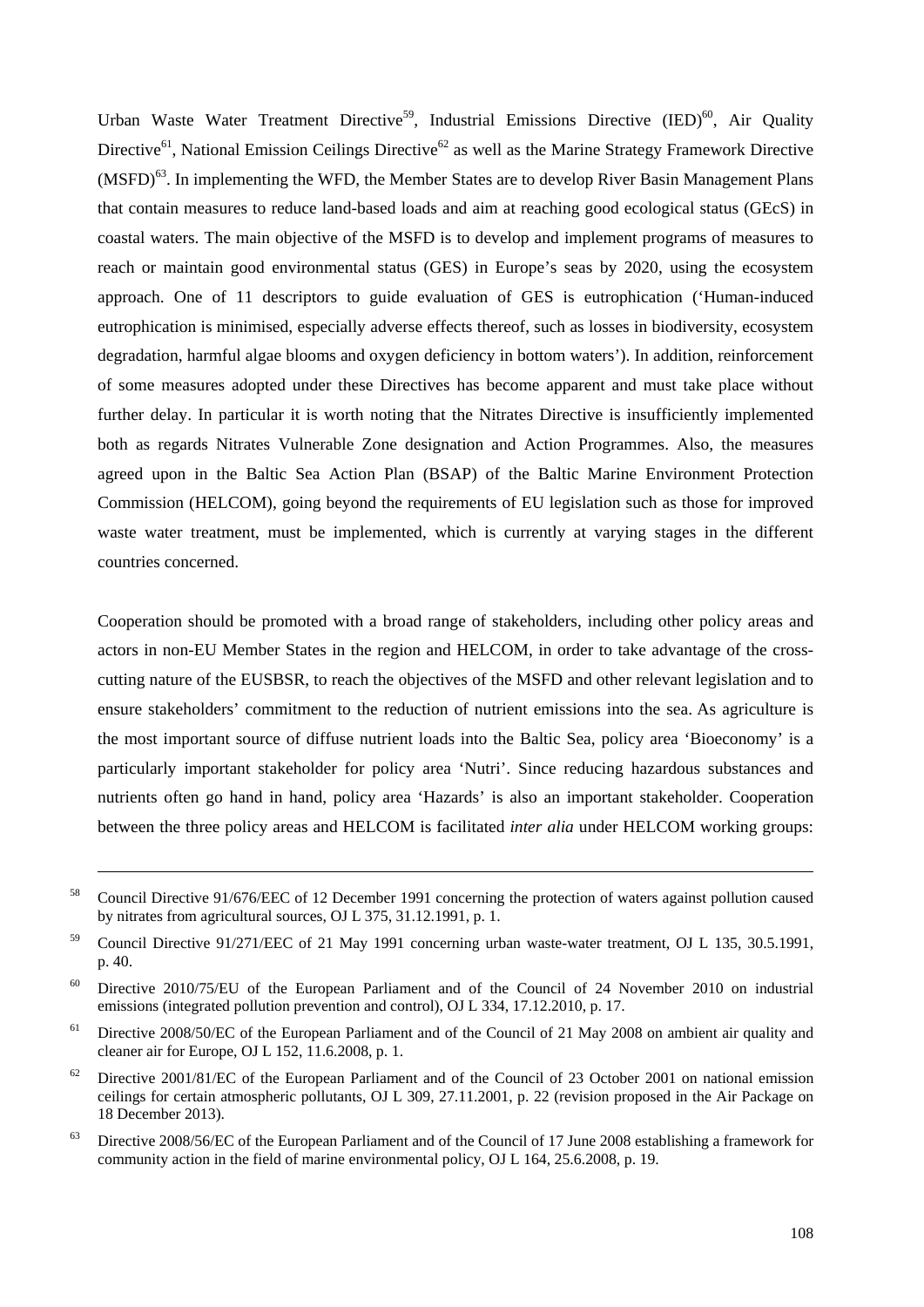PRESSURE<sup>64</sup>, STATE<sup>65</sup> and AGRI<sup>66</sup> and relevant back-to-back meetings, where HELCOM serves as the policy forum setting priorities and targets based on scientific data. Synergy in the work of policy areas and HELCOM and promoting implementation of WFD and MSFD are crucial.

The main problems can be summarised as follows:

1. Continued and still too high nutrient loads into the Baltic Sea:

- a. insufficient recycling of nutrients;
- b. insufficient nutrient removal in urban waste water treatment plants;
- c. structural changes in agricultural production, including centralisation of domestic animal farms and oversupply of manure in some areas;
- d. difficulties in achieving rapid results due to complex cycle of nutrients and the long time lag between implementing the measure and observing an effect in the water;
- e. massive storage of nutrients in the Baltic Sea sediments and deep water and occasional release of stored nutrients to the surface water (internal loading), and slow permanent burial of nutrients to the sediments;
- f. increases in run-off and thus eutrophication and other impacts due to climate change.
- 2. Challenges in cooperation across the macro-region:
	- g. conflicting policy targets of environmental and agricultural policies;
	- h. varying levels of commitment to implement the BSAP;
	- i. lack of clear support at the highest political level;
	- j. low awareness of costs and benefits of nutrient load-reducing measures;
	- k. low awareness of the large net benefits of reaching the objectives of BSAP;
	- l. lack of resources for high-quality monitoring of nutrient loads from diffuse sources like agriculture;
	- m. difficulties with providing HELCOM with accurate data due to lack of institutional capacity in some countries;
	- n. challenges in coordinating efforts with third countries.

1

 $64$  The Pressure working group provides necessary technical basis to the work on inputs of nutrients and hazardous substances from both diffuse and point sources on land, including follow-up of the implementation of the HELCOM nutrient reduction scheme.

<sup>&</sup>lt;sup>65</sup> The State and Conservation working group covers monitoring and assessment functions as well as issues related to nature conservation and biodiversity protection in HELCOM.

<sup>&</sup>lt;sup>66</sup> The Agri working group enhancec dialogue between agricultural and environmental authorities on the development and application of sustainable agricultural practices with the leas environmental impact on the Baltic Sea.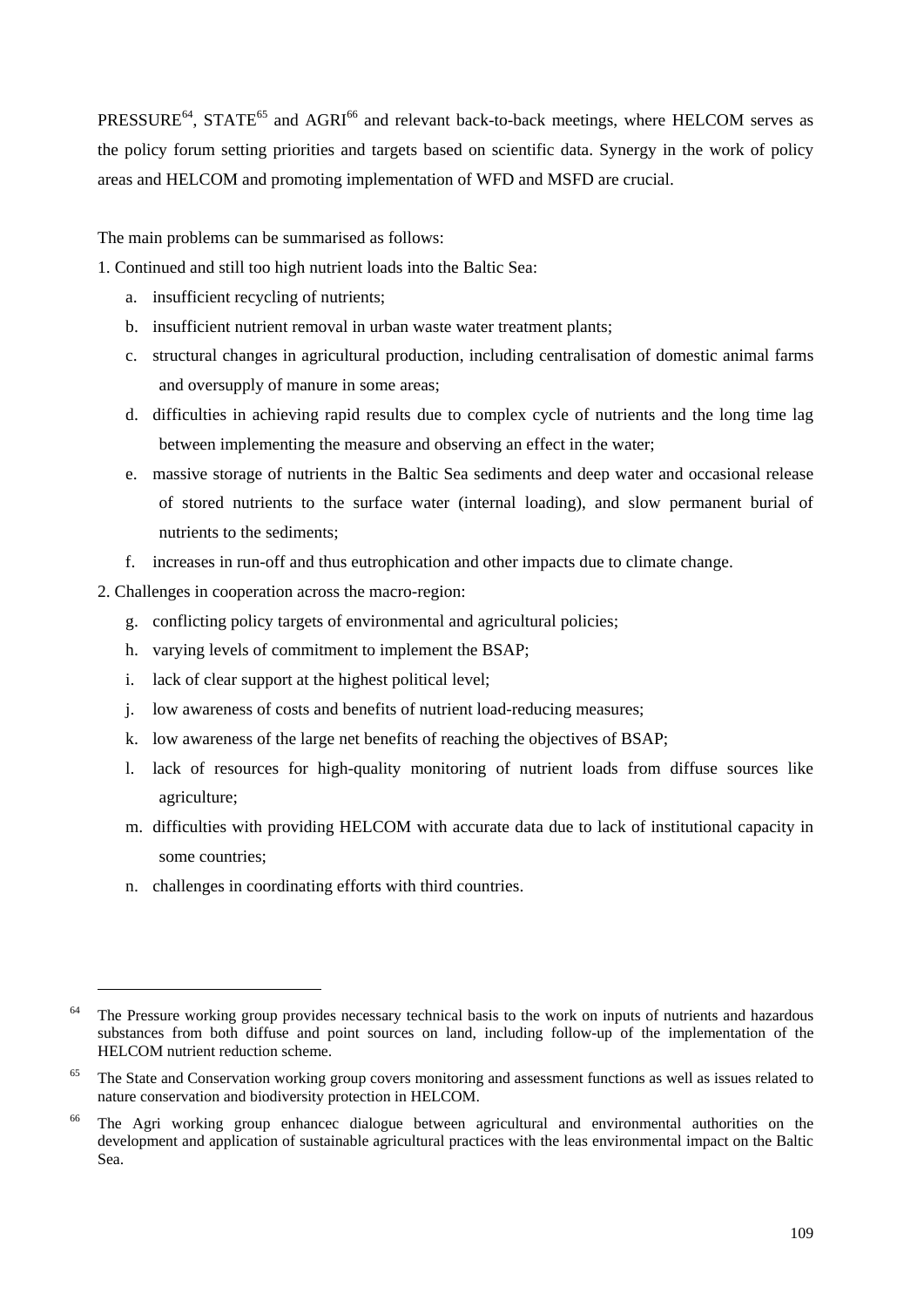### **Targets and indicators**

Policy area 'Nutri' contributes to the first main objective of the EUSBSR, 'Save the Sea'. More specifically, policy area 'Nutri' is connected to two sub-objectives of the Strategy: 'Clear water in the sea' and 'Rich and healthy wildlife'. The success in meeting these sub-objectives can be assessed by the targets. Targets and indicators have been developed in line with existing and developing targets and indicators in the HELCOM BSAP (reviewed in 2013) and the MSFD. The monitoring and the follow up of indicators and targets will be followed in the annual Work Plan (WP) of policy area 'Nutri'.

| Sub-objective       | Indicator              | <b>Baseline</b>           | <b>Target</b>         | Data sources           |
|---------------------|------------------------|---------------------------|-----------------------|------------------------|
| Clear water in the  | Nutrient<br>(P,<br>N)  | Nutrient<br>N)<br>(P,     | Total<br>nutrient     | <b>HELCOM</b><br>data  |
| sea.                | inputs (tons).         | input into the Baltic     | reduction by putting  | PLC-<br>(PLC-water,    |
|                     |                        | (HELCOM<br>Sea            | place<br>in<br>the    | air/EMEP).             |
|                     |                        | <b>BSAP</b> baseline 1997 | necessary measures    | <b>HELCOM</b>          |
|                     |                        | 2003<br>average,          | by 2016 or jointly    | eutrophication<br>core |
|                     |                        | reviewed<br>2013)         | by 2020 at the latest | indicators.            |
|                     |                        | sub-region<br>per         | as agreed in BSAP     |                        |
|                     |                        | country<br>per            | 2007 and revised by   |                        |
|                     |                        | point<br>sources          | HELCOM in 2013.       |                        |
|                     |                        | diffuse<br>sources        |                       |                        |
|                     |                        | - airborne Nitrogen.      |                       |                        |
| Clear water in the  | Share $(km^2, %)$ of   | Initial joint regional    | Whole Baltic Sea is   | Country<br>reports     |
| rich<br>and<br>sea; | the sea area in good   | assessments<br>as         | in a path to a full   | 2012, 2018.            |
| healthy wildlife.   | environmental status   | required by MSFD          | recovery<br>to good   | <b>HELCOM</b>          |
|                     | as defined by criteria | and HELCOM.               | environmental status  | eutrophication<br>core |
|                     | of MSFD descriptor     |                           | by 2020 due to fully  | indicators.            |
|                     | 5 Eutrophication and   |                           | implemented           |                        |
|                     | jointly<br>assessed    |                           | measures and further  |                        |
|                     | <b>HELCOM</b><br>using |                           | decreased<br>loads    |                        |
|                     | core indicators.       |                           | achieved.             |                        |

*N.B. All Member States have to comply with the objectives under relevant EU legislation (WFD, NiD, UWWTD, IED, MSFD). However, the cooperation process under this policy area will facilitate the achievement of the targets above.* 

#### **Actions**

## **1. Managing nutrients more efficiently**

Promote measures and practices which support nutrient recycling and reduce nutrient losses from agriculture, aquaculture, forestry, and waste-water treatment sludge, as well as contribute to reducing nutrients that have already reached the sea. Additional Rural Development measures could be used to advance nutrient recycling, reduce nutrient run-off and leaching, reduce erosion and increase the retention capacity in the landscape. Intensively used agricultural land and areas with high domestic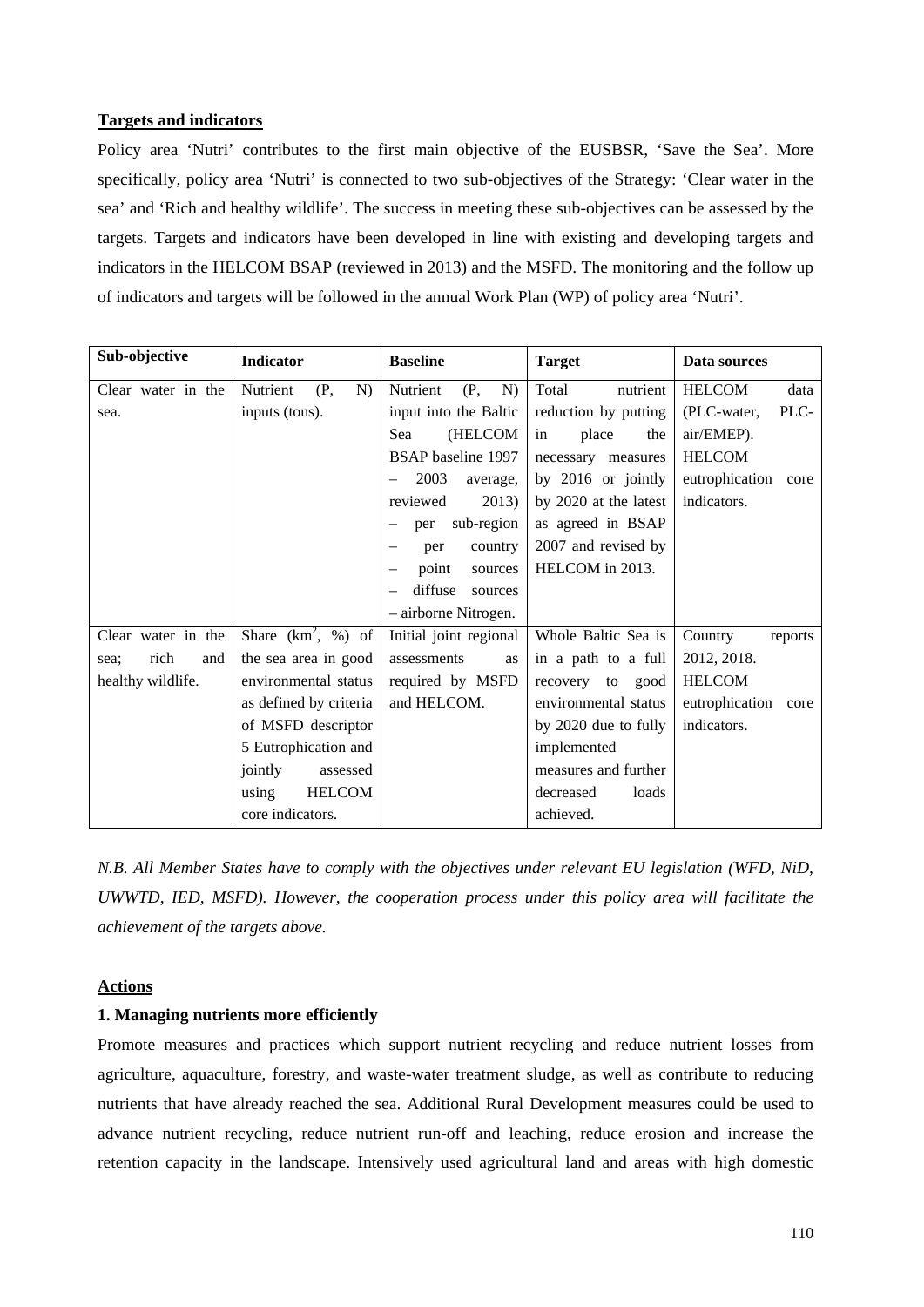animal density should be focused on first. This action will contribute to full implementation of and reinforce measures adopted under the Nitrates Directive and to reach or maintain GES of MSFD and GEcS of the WFD, as well as to reaching compliance with EU limit values for air quality under Air Quality Plans in the case exceedances and with National Emission Ceilings (notably NH3 and PM). It will also promote the full implementation by farmers of these measures, by increasing support through extension services and better controls.

#### **2. Improving waste water treatment**

Promote cost-efficient nutrient removal and sustainable sludge handling in urban waste-water treatment plants and in small-scale waste-water treatment. Focusing on municipal waste water continues to be crucial for two reasons: there is significant potential to reduce nutrient loads by proper treatment of waste water and by reducing occasional and seasonal bypasses; and improving waste-water treatment is still a cost-efficient means to reduce nutrient loads. Furthermore, the action promotes new innovative methods in waste water treatment to reduce nutrient loads to the sea and contribute to better collection and processing of the end waste.

#### **3. Facilitate cross-sectoral policy-oriented dialogue**

Facilitate cross-sectoral policy-oriented dialogue among all sectors with an impact on eutrophication to develop an integrated approach to reducing nutrient loads to the sea. Supporting communication between actors can help align the different perceptions of eutrophication and find new ways for the integrated management of nutrient fluxes. For example, currently the consumption side is rarely addressed when discussing reduction of nutrient loads, even though changes in e.g. food consumption patterns and losses of nutrients as food waste could result in remarkable reductions in nutrient loads. Enhancing cross-sectoral dialogue requires co-operation with other policy areas, e.g. with policy area 'Bioeconomy' regarding agro-environmental dialogue and policy area 'Hazards' in reducing hazardous substances and nutrients. Possible platforms for dialogue include the HELCOM working groups, relevant back-to-back meetings and conferences. In addition to international and national dialogue, local and e.g. river-basin level cooperation, such as water users' partnerships, is encouraged.

#### **4. Improve nutrient load data**

Support efforts to improve the completeness and reliability of nutrient load data as a basis for monitoring success in reducing nutrient loads in joint coordination efforts. Data collection processes are currently insufficient, which precludes a full understanding of the eutrophication situation in the Baltic Sea. HELCOM works to ensure that nutrient pollution assessments are harmonised across the region.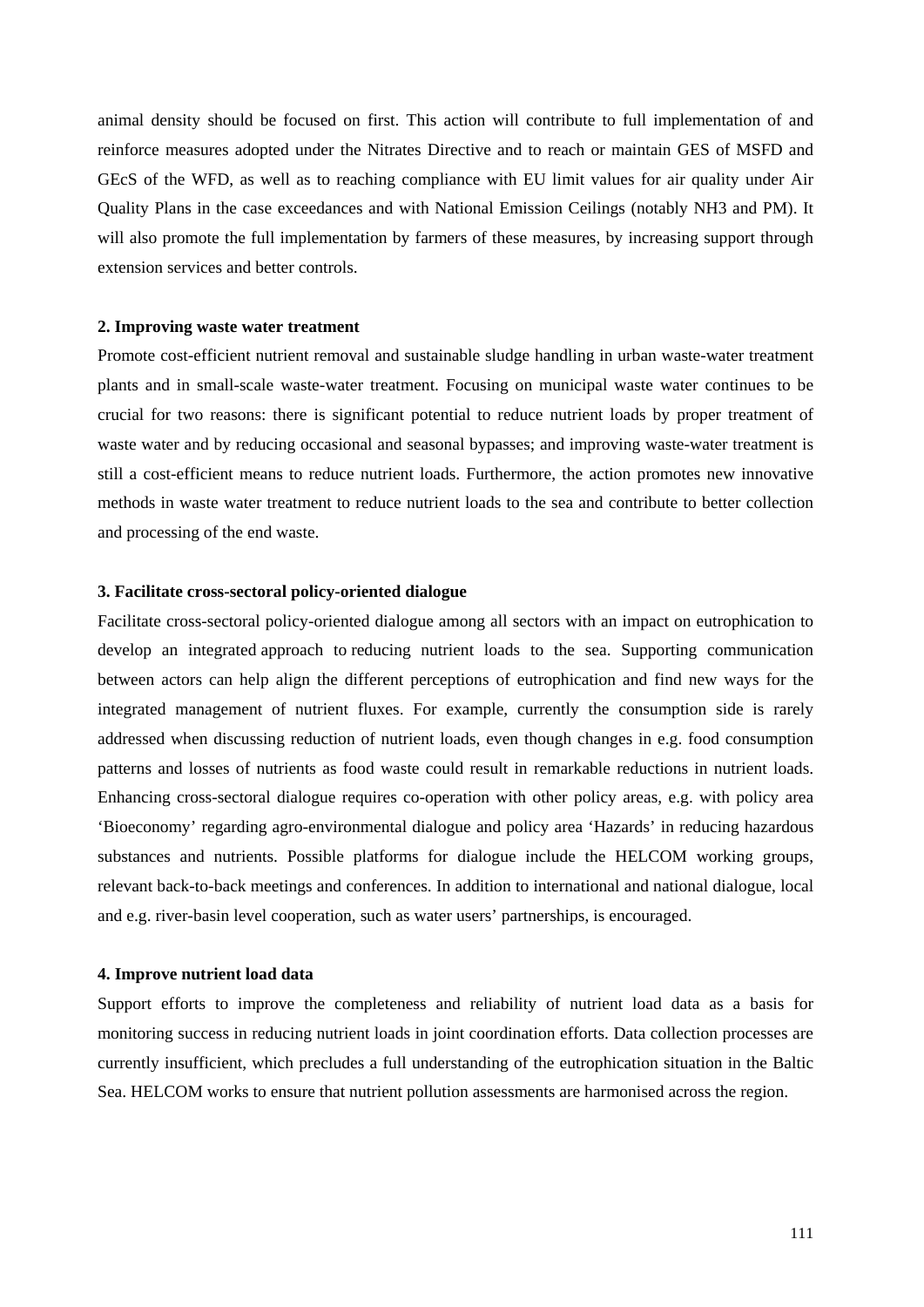## **5. Cooperate with non-EU Member States**

Cooperate with non-EU Member States, particularly Russia and Belarus, through HELCOM and the Northern Dimension Environmental Partnership.

### **6. Investigate cost-efficient nutrient reduction mechanisms**

Study and cooperate in developing new sustainable innovative economic frameworks as means to promote efficient sharing and allocation of costs of nutrient load reductions. These tools could include new mechanisms to allocate the cost of nutrient reduction to different actors of sectors or among the Baltic Sea region countries in a fair and efficient way. This action also promotes restorative techniques, e.g. oxygenization, chemical precipitation, dredging and recycling nutrients in organic substrates at the sea, to improve the environmental status of the Baltic Sea, provided these techniques pass sustainability and risk assessment procedures.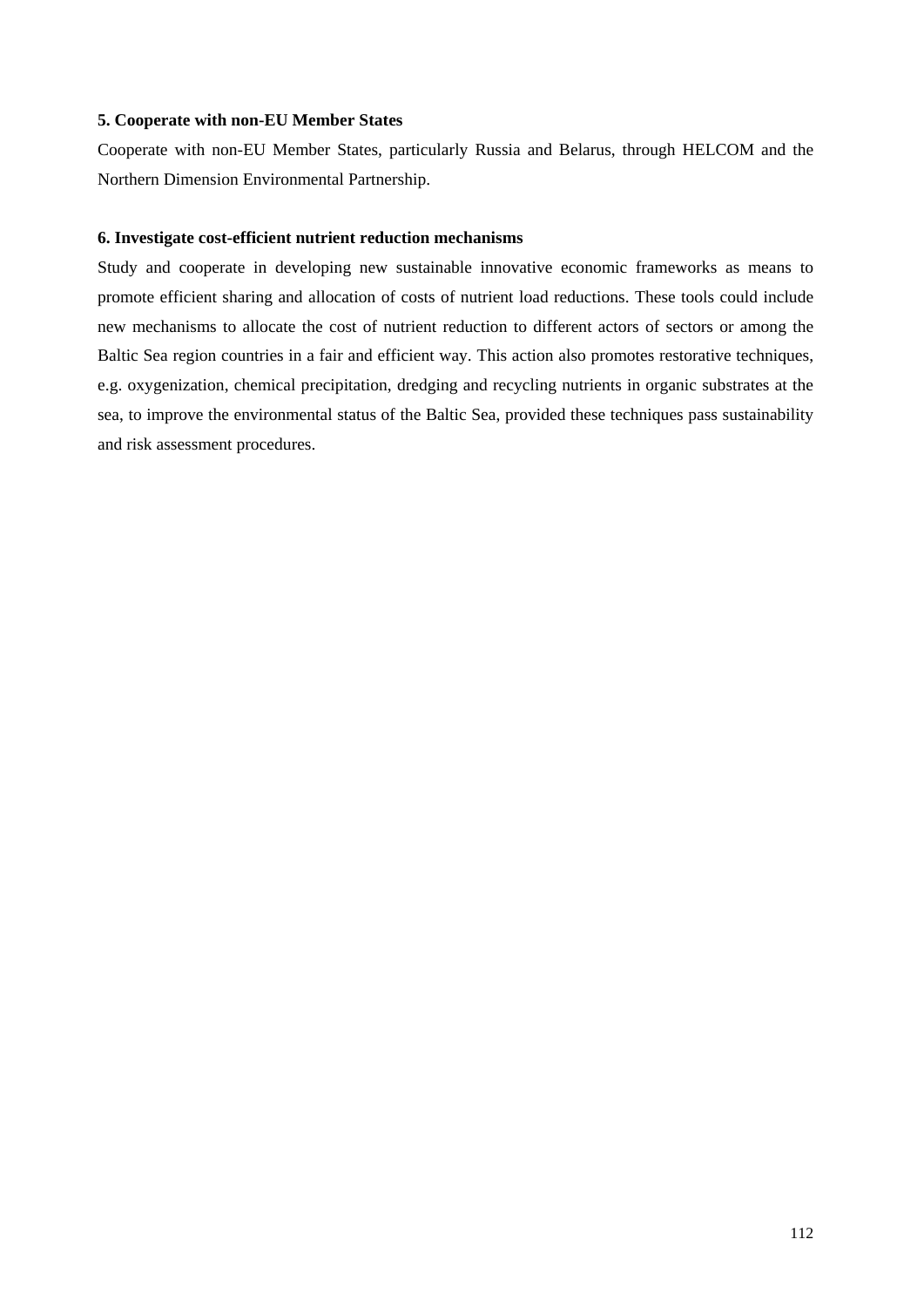## **PA Safe – To become a leading region in maritime safety and security**

*Coordinated by: Denmark and Finland* 

## *[http://pa-safe.dma.dk](http://pa-safe.dma.dk/)*

The countries of the Baltic Sea region are heavily dependent on shipping for imports and exports as well as for internal trade. Passenger transport and cruise tourism is also considerable. Consequently, the Baltic Sea is one of the most heavily trafficked seas in the world. The volume of shipping in the region has been growing in recent years and represents up to 15% of the world's cargo traffic. This traffic is expected to increase further in the years to come. Simultaneously, vessels are growing in size and draught.

Such dense traffic inevitably presents a risk of maritime accidents, which can be detrimental and have substantial negative consequences for the Baltic Sea states, due to their dependence of the sea and the fragile ecosystem. Fortunately, the Baltic Sea region already has a relatively good level of maritime safety.

Due to its strategic position, the Baltic Sea region is a natural route for oil transport, in particular from Russia. This is reflected in the considerable amount of oil transported through the Baltic Sea. Between 2008 and 2013, oil shipments via the Great Belt of Denmark increased to reach 181 mt.<sup>67</sup> As regards oil shipments in the Gulf of Finland, the amount more doubled from 80 mt in 2000 to reach 180 mt in 2013.68

While there is a trend towards larger tankers, the number of laden tankers is still considerable. In 2005, approximately 2706 tankers passed the Great Belt. By 2013, this number had grown to 4925 tankers.<sup>69</sup> It is expected, that the region will witness an increase in LNG carriers in the coming years.

The commercial maritime traffic in the Baltic is intense, but there are also other users of the sea. Fishing boats and recreational yachts also ply the waters of the Baltic. The seabed is often used for communication cables and pipelines and fish-farms have begun to appear in the Baltic too. The interrelations between different categories of users e.g. fishery and shipping or with the increased

1

<sup>67</sup> Danish Maritime Authority.

<sup>&</sup>lt;sup>68</sup> Baltic Port List 2014, Centre for Maritime Studies, University of Turku.

 $69$  HELCOM (2014), Annual report on shipping accidents in the Baltic Sea in 2013.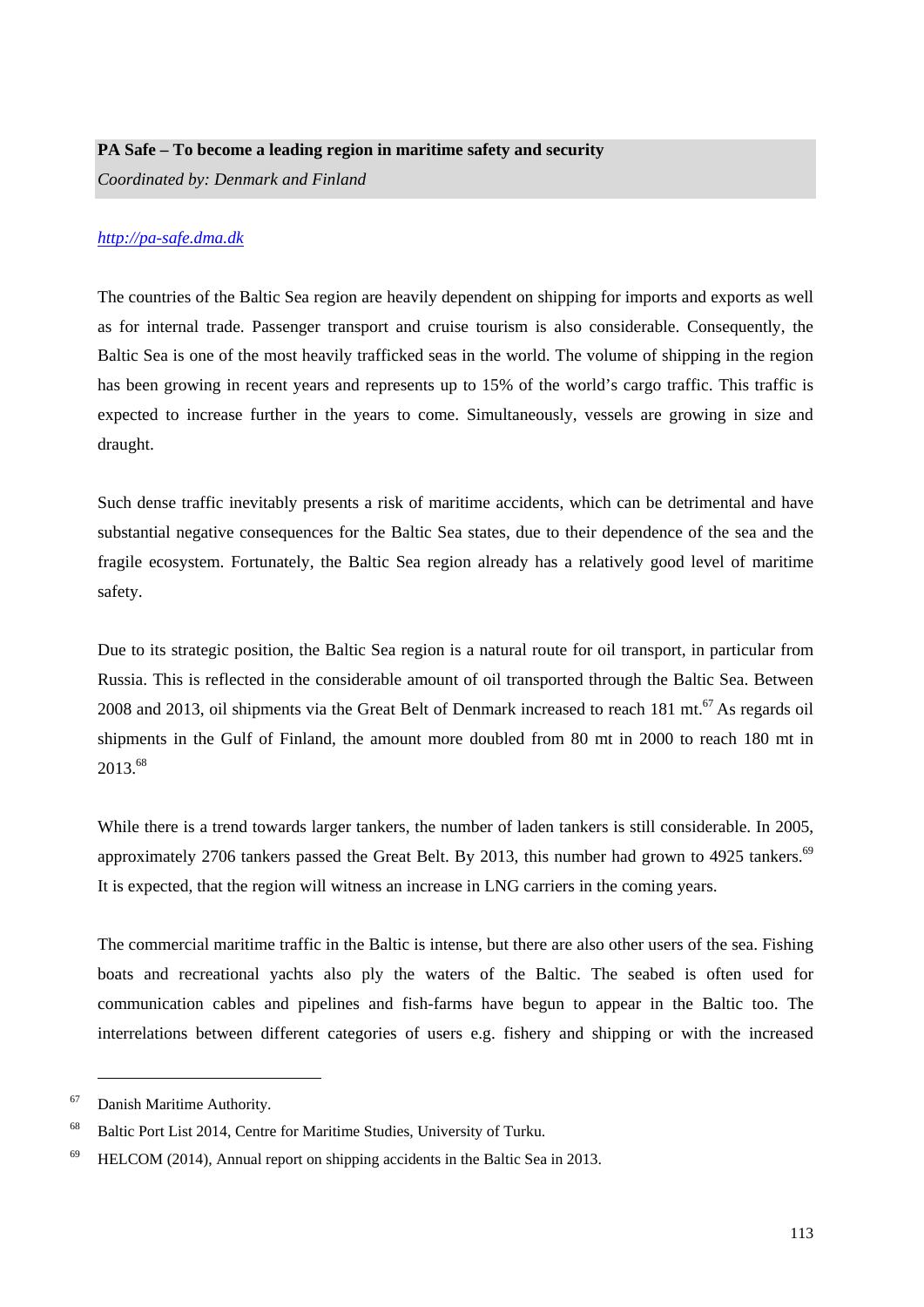number of vessels providing service to off-shore windfarms can cause safety concerns and calls for increased situational awareness.

The waters of the Baltic Sea are not the easiest to navigate. The Baltic Sea is generally quite shallow and the entrance to the sea is limited to the curved and narrow straits of Denmark and the Kiel Canal, which is the world's busiest artificial waterway. During winter, ice-covered waters cause difficult navigation conditions that affect the safety and reliability of maritime transport. At the same time, the sea is environmentally fragile due to its brackish semi-closed waters and densely populated shores.

If anything goes wrong, it is essential to have well-functioning search and rescue services and oil spill response capacity in place to save human lives and reduce marine pollution.

A high level of maritime safety and security contributes to the overall objectives of the EUSBSR 'Save the Sea', 'Connect the Region' and 'Increase Prosperity' by means of Blue Growth. The vision is that the Baltic Sea should become a leading region in maritime safety and security.

The region is already home to substantial competence in the field of maritime safety, e.g. at the maritime companies, universities and branch associations of the region. Important achievements such as the Automatic Identication System (AIS) have been invented in the region. In the new field of e-Navigation – a technology originating in the region – actors from the Baltic may also gain a comparative advantage. The opportunity for companies to develop and test new equipment in project cooperation with universities or public authorities can result in major technological progress which improves safety, beyond the reach of individual actors.

The current high level of vessel traffic combined with the expected growth increases the risk of maritime accidents in the future unless improved maritime safety and security procedures are set in place. At the core of the required procedural improvements are traffic management and traffic control measures involving the monitoring of ship movements, with the aim to prevent dangerous situations.

Maritime surveillance data collected by the respective maritime authorities often serve a specific purpose for an individual sector. Better information sharing between sectors at national level and across borders is therefore needed. It would result in more efficient use of resources as well as improved safety, increased environmental protection and security at sea, better protection of EU sea borders and more efficient accident response. Search and rescue services are, according to International Maritime Organization (IMO) regulation, a national responsibility. There is a potential for better safety and more efficient use of the resources by cooperation in such fields as coordinated surveillance, adoption of agreed standards and terminology, joint training or even capacity sharing.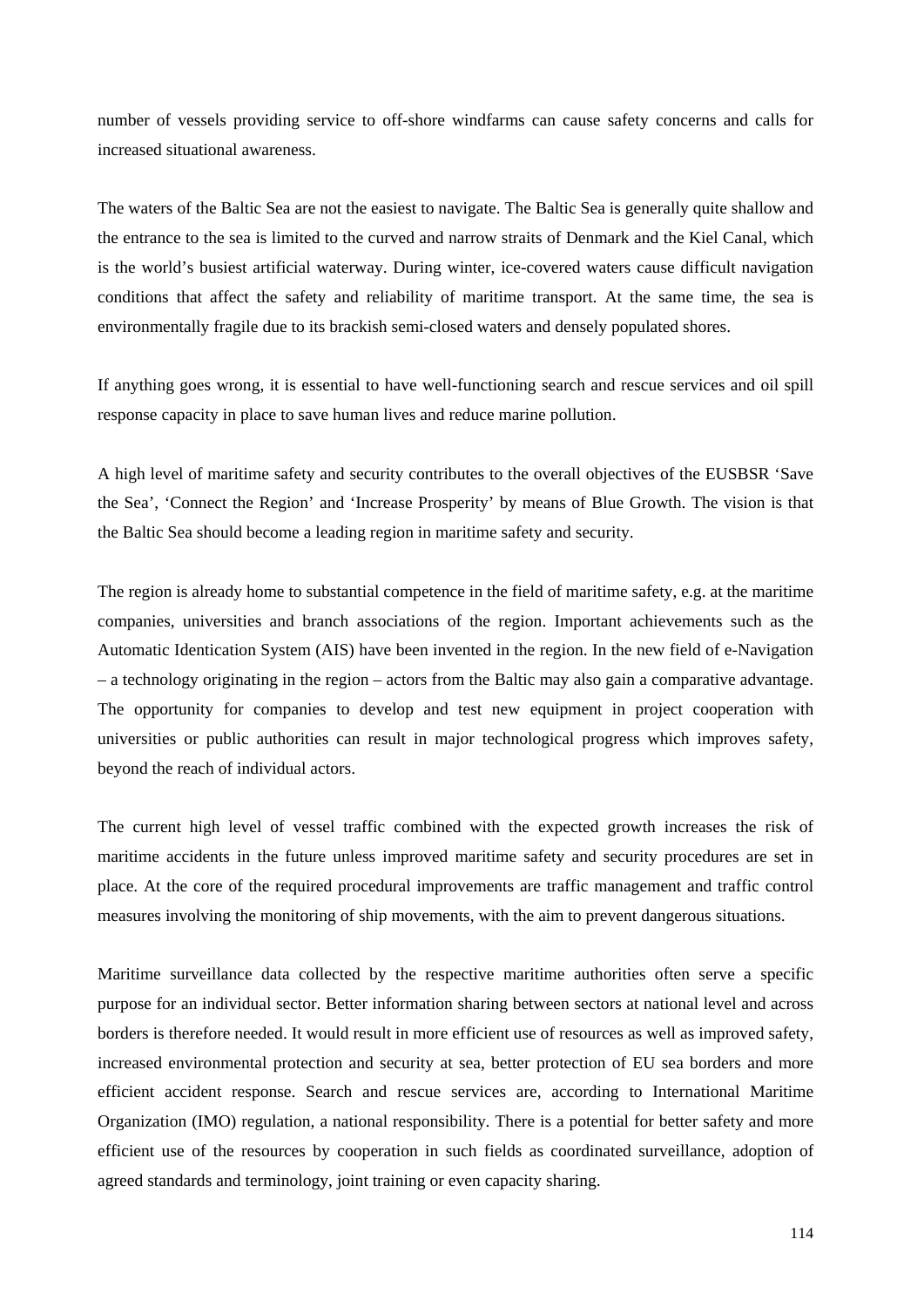It is in the interest of all countries bordering the Baltic Sea to reduce the risk of maritime accidents and marine pollution, including hazardous spills. More efficient and more compatible surveillance, monitoring and routing systems, in particular at the level of sea basins, as outlined in the EU Integrated Maritime Policy, would significantly improve maritime safety and security.

Furthermore, the human factor is a complex multi-dimensional issue affecting the well-being of people at sea and having direct implications for maritime safety and security and for the marine environment. Addressing this issue, partly through improved training, could help reduce the risk of shipping accidents in the Baltic Sea region.

There is already regional cooperation on maritime safety and security within the Baltic Marine Environment Protection Commission,<sup>70</sup> which addresses a wide range of issues pertaining to the safety of navigation and oil spill response preparedness in the Baltic Sea region. According to the Convention, Baltic Marine Environment Protection Commission (HELCOM) role includes acting as a platform for harmonised regional implementation of IMO regulations. Also other regional forums have activities at practical or at policy level. Naturally, existing forms of cooperation need to be taken into account in order to identify gaps and create synergies while avoiding duplicating efforts in the region. The strength of the policy area on maritime safety and security in the midst of the other regional cooperation forums is its focus on a project-based policy dialogue and ability to help aligning EU funding with the agreed objectives.

Since the inception of the EUSBSR in 2009, a broad range of policy activities and flagships have been conducted in the framework of the policy area on maritime safety and security, and a series of results have been achieved. These results are either being used directly for the benefit of maritime safety and security in the region, or have helped pave the way for new project activities, developing the already achieved results further.

The results include *inter alia*:

1

• three projects on e-Navigation, which have helped in the development of services and testing of infrastructure to dynamically provide the helmsman with updated information and allowing authorities in land to monitor and manage traffic better. The results of these projects have helped shape a global policy process on e-Navigation in the IMO as well as create the Baltic Sea region e-Navigation Forum;

 $70$  The Helsinki Convention is signed and ratified by Denmark, Estonia, Finland, Germany, Latvia, Lithuania, Poland, Sweden, the Russian Federation and the European Union.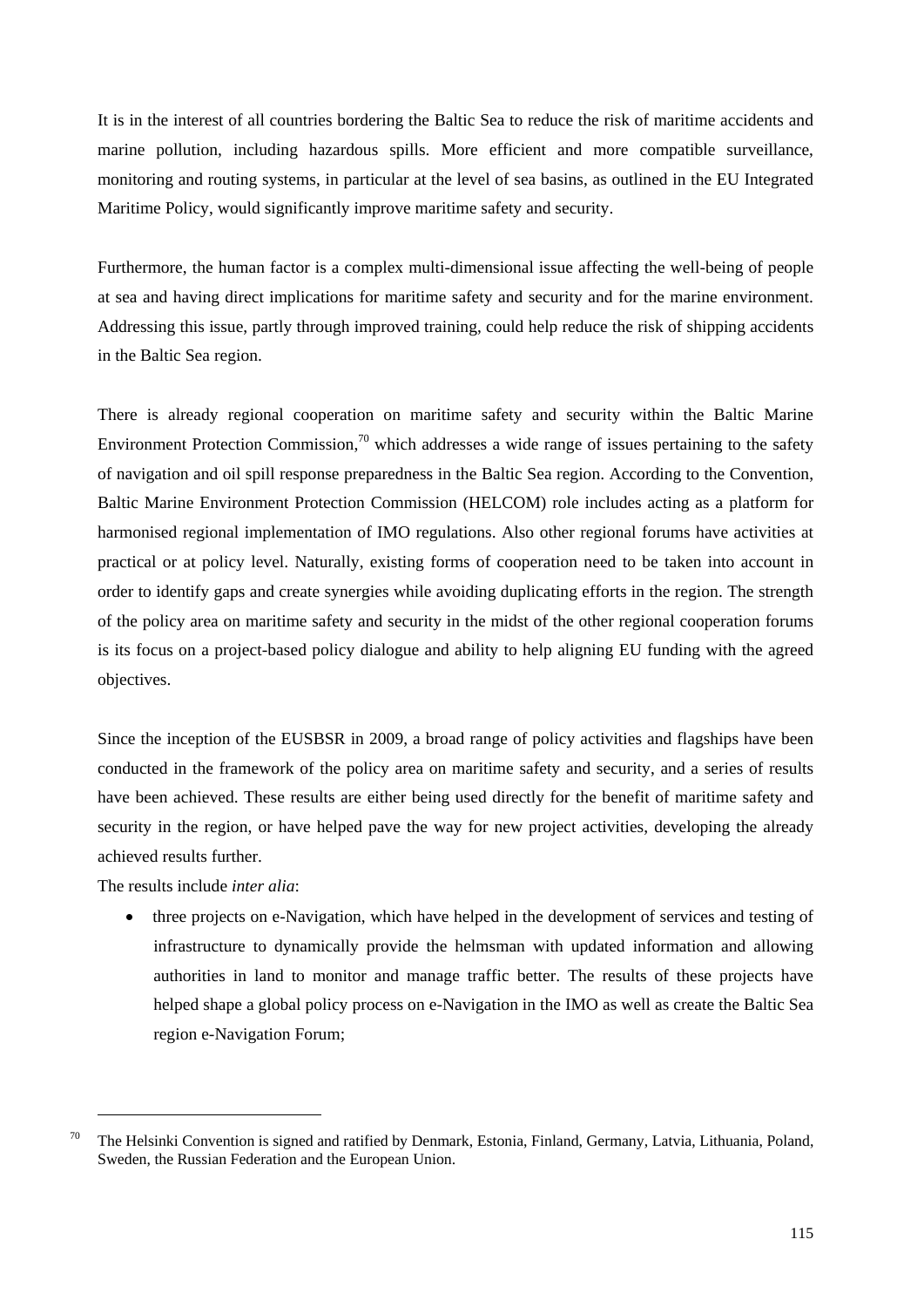- two projects on information exchange among maritime authorities and coast guard functions, contributing to a Common Information Sharing Environment;
- three projects on resurveying shipping routes and ports of the Baltic Sea with modern technology, providing more accurate sea charts and safer maritime operations;
- a number of other projects on such topics as reducing accidents in fisheries, minimizing the risks related to the transportation of dangerous goods at sea and facilitating exchange of knowledge and innovation in the field of maritime safety;
- creation of a regional project-based policy dialogue among maritime authorities, researchers, project makers and regional organisations which convene in the policy area international Steering Committee to discuss, select and use projects and their results.

Results like these forms the background of the policy area and sets the starting point for future activities.

The primary aim of the policy area is for the Baltic Sea region to become a leading region in maritime safety and security, thereby i.e. contributing to reducing the risk of maritime accidents in the Baltic in accordance with the below target. This aim is pursued through implementation of actions by means of a project based policy dialogue. This dialogue helps to identify gaps in the cooperation, identify projects and encourage project makers to fill those. The policy area may provide advice on funding opportunities and on liaising with relevant project partners including authorities, private enterprises and the academia. An important part of the policy area is to strive for alignment of funding with the set policy objectives and to assist in conveying results and recommendations of projects to the policy level for consideration. The Strategy and its Action Plan can be funded by many different financial sources (Horizon 2020, BONUS Joint Baltic Sea Research and Development Programme, the LIFE programme, Education and Culture programmes, Baltic Sea Region Programme etc.), as well as national, regional, private sources. It follows, that the policy area also helps ensuring that new projects are building on the results and recommendations of successfully completed projects in order to avoid duplication. It is therefore important to ensure cooperation with relevant organisations and stakeholders throughout the region.

## **Targets and indicators**

| Objective/             | <b>Indicator</b> | <b>Baseline</b>      | Target/deadline           | Data sources       |
|------------------------|------------------|----------------------|---------------------------|--------------------|
| sub-objective          |                  |                      |                           |                    |
| Policy objective:      | of<br>Number     | Average number of    | Measurable                | Calculated on the  |
| in<br>Reduction<br>the | maritime         | accidents<br>between | reduction/decreasing      | basis of HELCOM    |
| number of maritime     | accidents.       | 2009-2012.           | trend in the number of    | annual statistics. |
| accidents.             |                  |                      | maritime accidents<br>per |                    |
|                        |                  |                      | 1000 ships by 2020.       |                    |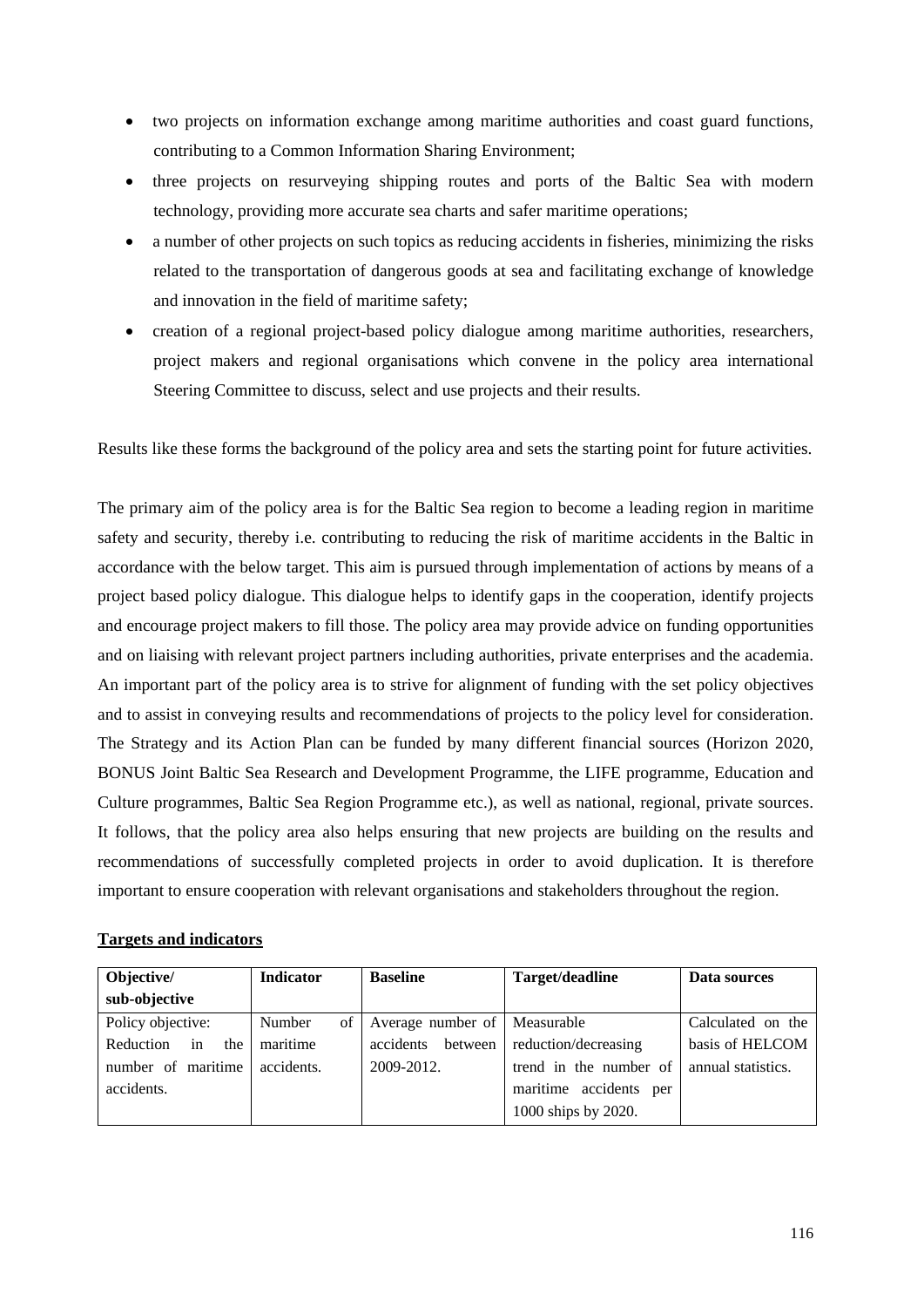This objective is rather ambitious, since external factors such as the ice coverage, the strength and number of winter storms and the global economic situation directly impacts the number of vessels operating in the Baltic Sea and thus also the risk of accidents, while the activities of the policy area by means of dialogue and projects mostly indirectly contributes to higher maritime safety.

The following actions of the policy area on maritime safety and security are important if the vision of the Baltic Sea region as a leading region in terms of maritime safety and security is to be achieved. The actions are to be pursued by means of ongoing policy dialogue in the policy area, through the flagships as well as through coordination with other bodies. In addition to existing flagships, the policy area coordinators will regularly consider proposals for new flagships that have a high macro-regional impact, contribute to fulfilling the objectives of the EUSBSR – 'Save the Sea', 'Connect the Region' and 'Increase Prosperity' – and are related to the implementation of one or more policy area actions.

The actions are chosen taking into account a number of international policies, including, but not limited to:

- the International Maritime Organization;
- the International Association of Aids to Navigation and Lighthouse Authorities (IALA);
- the Integrated Maritime Policy including blue growth and other maritime policies of the European Union;
- the Baltic Marine Environment Protection Commission, in particular its Baltic Sea Action Plan adopted in 2007;
- the activities of other regional forums, such as the Council of the Baltic Sea States (CBSS), the Baltic Sea Parliamentary Conference, the Baltic Sea Hydrographic Commission and the Baltic Sea e-Navigation Forum.

The work of the policy area serves to reinforce and supplement these policies at the regional level, while avoiding duplication of efforts.

## **Actions**

#### **1. Develop co-operation in maritime surveillance and information exchange**

Better co-operation in the field of maritime surveillance and information exchange between countries and between different authorities can not only bring about to better maritime safety and security, but may also help to reduce costs.

At European level, the process towards a Common Information Sharing Environment (CISE) has started, aiming at increasing the efficiency, quality, responsiveness and coordination of surveillance operations in the European maritime domain and to promote innovation. At Baltic Sea region level,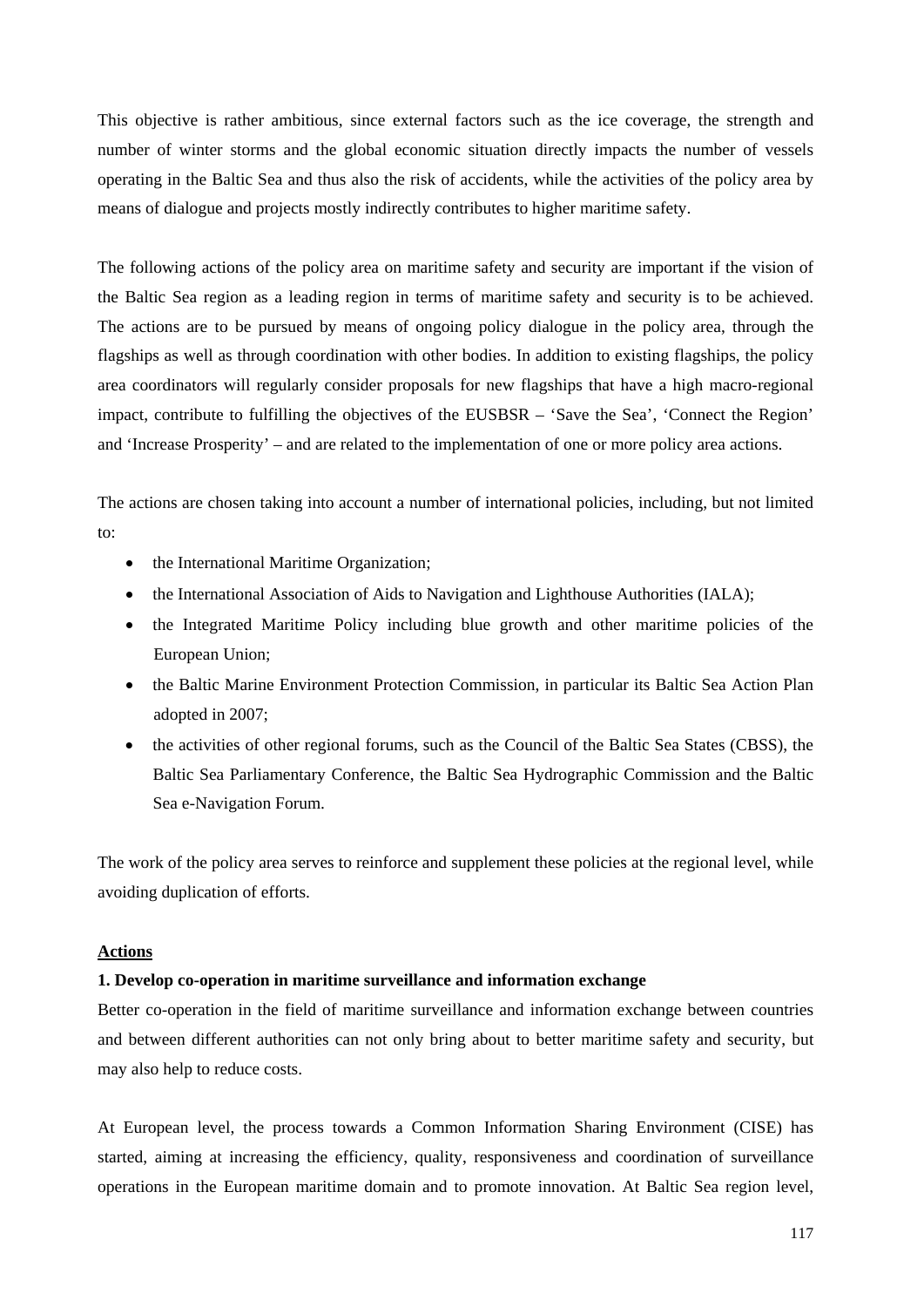initiatives to better exchange maritime surveillance and maritime data can help to underpin this process. New initiatives should build on existing surveillance and information exchange systems, such as the European Border Surveillance System (Eurosur) and future system integration initiatives and pilots, taking into account developments at EU level.<sup>71</sup> There should be further dialogue between the relevant authorities, including the armed forces, to investigate the possibility of operating jointly national assets at regional level.

#### **2. Ensuring safe navigable fairways by improving resurveying of shipping routes**

Many of today sea charts are based on somewhat inaccurate measurements made more than 100 years ago. In contrast, modern surveys are carried out with multi-beam echo sounders or airborne LIDARtechnology and provide a detailed image of the seabed. As the size and draught of vessels is increasing, shoals and shallow areas which used to be below the reach of ships are now becoming a risk factor. Therefore, it is a priority to resurvey the mostly used routes and ports of the Baltic. In the northernmost parts of the Baltic, ice conditions may cause commercial shipping to take place outside the most commonly used routes.

Resurveying is a time consuming activity, requiring substantial resources. Cooperation on planning the resurveying of the Baltic is politically adopted in HELCOM and practically handled by the Baltic Sea Hydrographic Commission. In the context of the EU Strategy, discussions on the alignment of funding required to actually implement the plans adopted by HELCOM has taken place and resulted in a number of project initiatives.

#### **3. Improve safety of navigation by means of e-Navigation and new technology**

1

This action aims to enhance the overall navigational safety for the vessels operating in the Baltic Sea by improving e-Navigation services, Vessel Traffic Services (VTS) as well as by the development and testing of other new technology. e-Navigation is intended to increase safety of navigation in commercial shipping through better organisation of data on ships and on shore, and better data exchange and communication between ships and the ship and shore. The pilot infrastructure for e-Navigation was originally developed and tested by a series of projects in the Baltic Sea region, and has since then matured into a policy process in the IMO.

Further coordination and information-sharing mechanisms between existing systems to ensure their interoperability is desirable. Coastal states may jointly consider whether new measures (routing/traffic separation schemes/mandatory reporting systems) would be advantageous to introduce. Decisions on

 $71$  In the framework of HELCOM Response and the CleanSeaNet initiative, in accordance with Directive 2009/123/EC of the European Parliament and of the Council of 21 October 2009 amending Directive 2005/35/EC on ship-source pollution and on the introduction of penalties for infringements, OJ L 280, 27.10.2009, p. 52.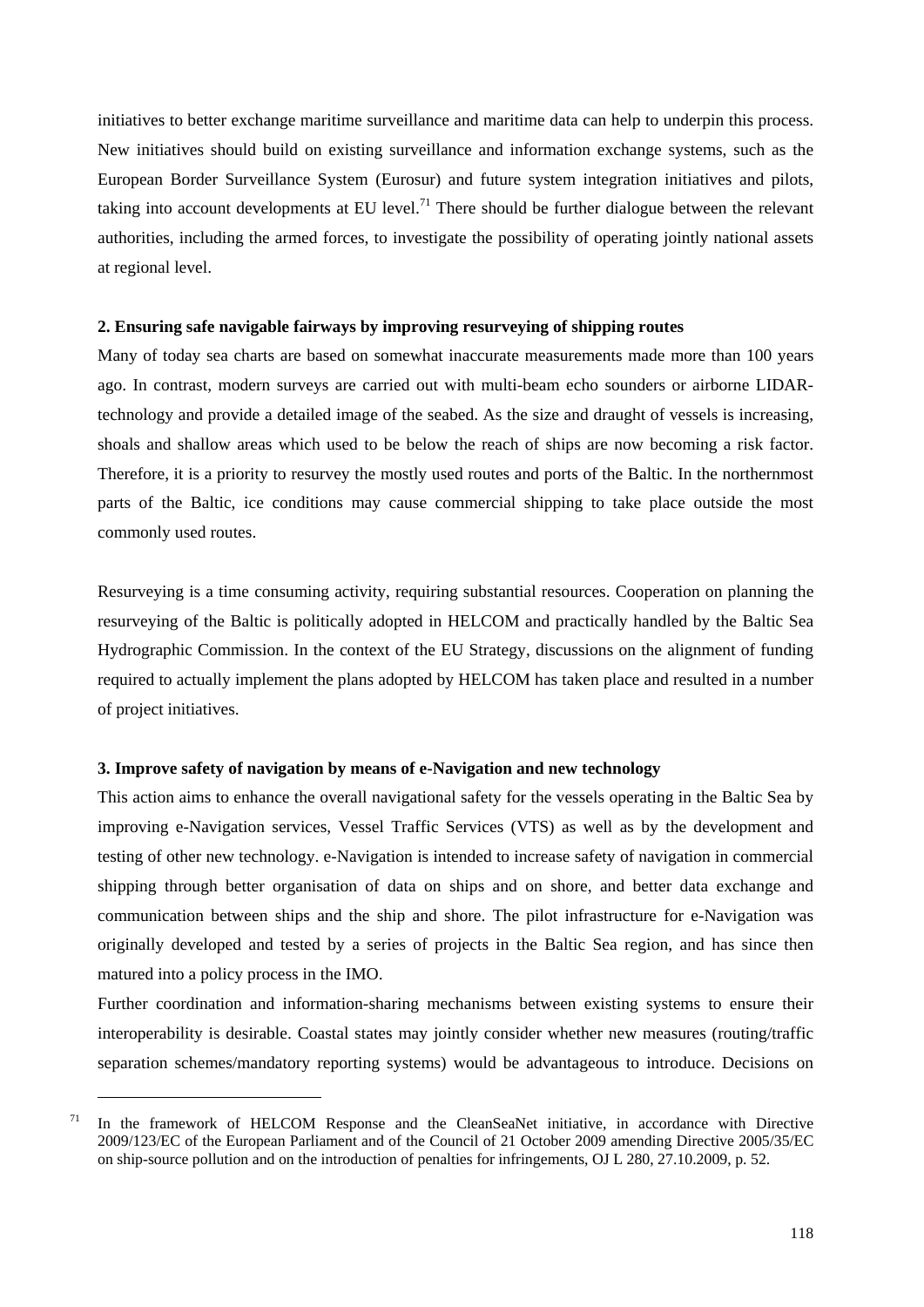these measures should be based on the analysis of the risks and effectiveness of the measures based on a formal safety assessment drawing on research projects where relevant. Jointly utilise improved satellite navigation systems, such as Galileo, to support maritime positioning and navigation, especially for Automatic Identification Systems (AIS), Vessel Traffic Management Systems (VMS), hazardous-cargo monitoring, for port approaches, ports and restricted waters and for search and rescue systems. Sometimes, also ease or simplification of the administrative burdens through the use of information and communication technology can positively influence safety on board.

#### **4. Winter navigation**

Shipping in the northernmost parts of the Baltic Sea is during winter challenged by ice, which occasionally covers most of the Baltic. This action aims to improve the safety, efficiency and environmental sustainability of winter navigation through enhanced cooperation between relevant authorities, transport operators and research institutes. Examples of strategic areas of cooperation include: development of methods for conducting Formal Safety Assessments; optimisation of the infrastructure for winter navigation including icebreaking resources; ensuring the necessary icebreaking capacity and developing intelligent transport systems (ITS) solutions for winter navigation.

### **5. Enhancing the safety of transportation of oil, hazardous and noxious substances**

This action aims to improve the safety of maritime transport of oil and other maritime fuels including LNG as well as hazardous and noxious substances (HNS), with a view to ensure that vessels transporting such goods are up to the highest maritime safety standards. At the same time there is a need to strengthen the capacity to handle oil- and chemical accidents should they occur. This entails a need to develop response actions and situation management by increasing co-operation and transfer of knowledge between countries, in order to create practices and exchange of good ideas of response and remediation methods.

## **6. Ensure that crews serving onboard vessels are well trained**

Most accidents happen due to human error. This action aims to decrease the risks of maritime accidents characterised by human and organizational factors, which can be counteracted partly by increasing the competence and improving the attitudes of seafarers and by developing the safety culture onboard. Also the working environment and occupational health situation impact safety onboard. A safety culture in which crew and management do report and learn from incidents is a key. This is i.e. in line with the framework of EU efforts on quality shipping and in the light of the third EU maritime safety package adopted in 2009.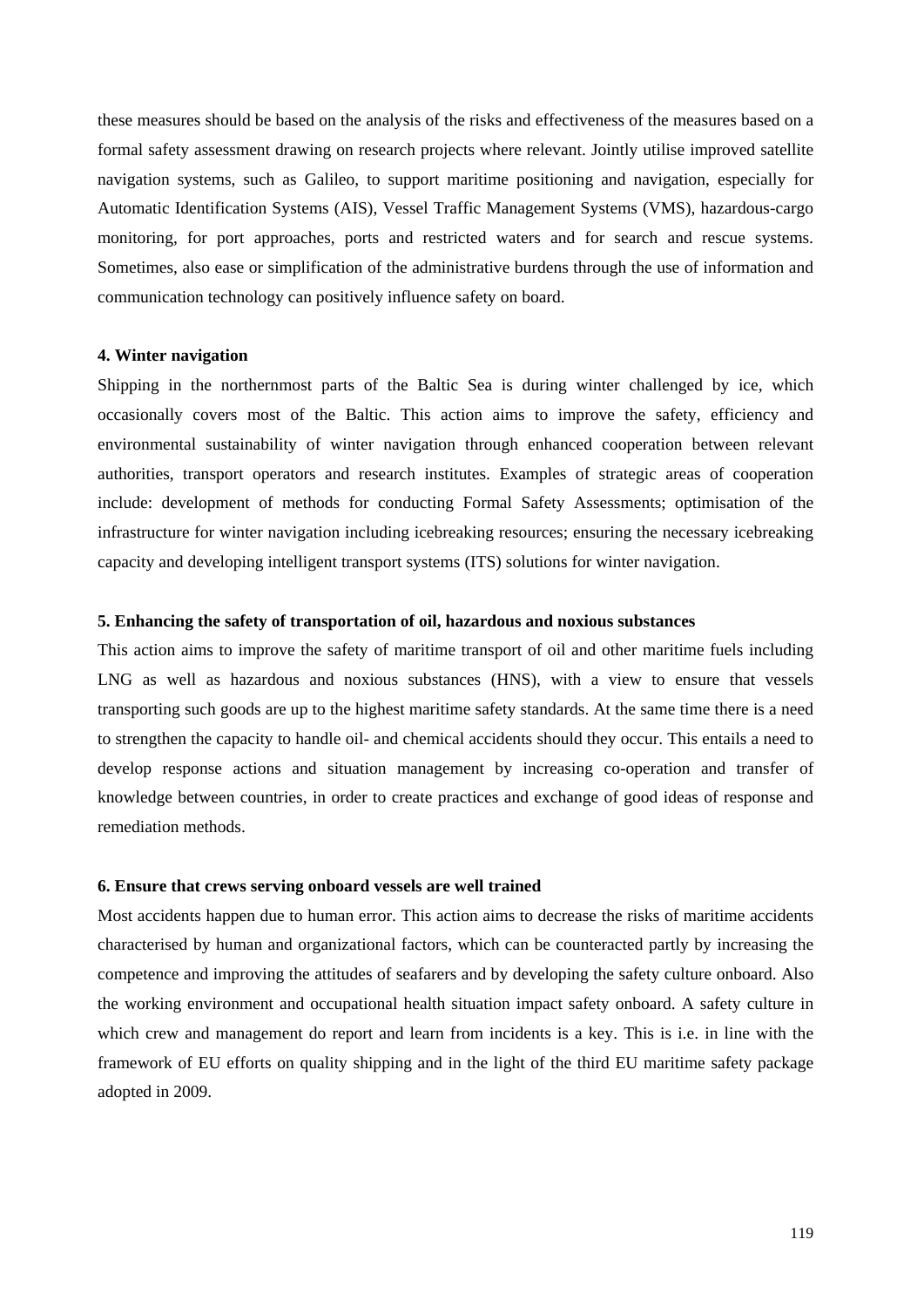### **7. Develop preparedness for emergency situations**

Due to the heavy vessel traffic in the Baltic, efficient search-and-rescue services are essential to maintain a high level of safety in the event of a maritime emergency. Preparedness for emergency situations or oil spills can be improved by enhanced cross-sectoral and cross border co-operation and coordination of the resources, as well as the development of international standard operation procedures (SOP). This also includes rescue personnel such as firefighters and divers. Recent disasters outside the Baltic have indicated a need to develop capacities to search for survivors or bodies trapped inside the hulls of shipwrecked vessels. The size of modern passenger ferries and cruise vessels imply that in case of a major accident, hardly any state is capable of handling a disaster by itself, for which reason coordination of national competences, equipment and joint training is increasingly important.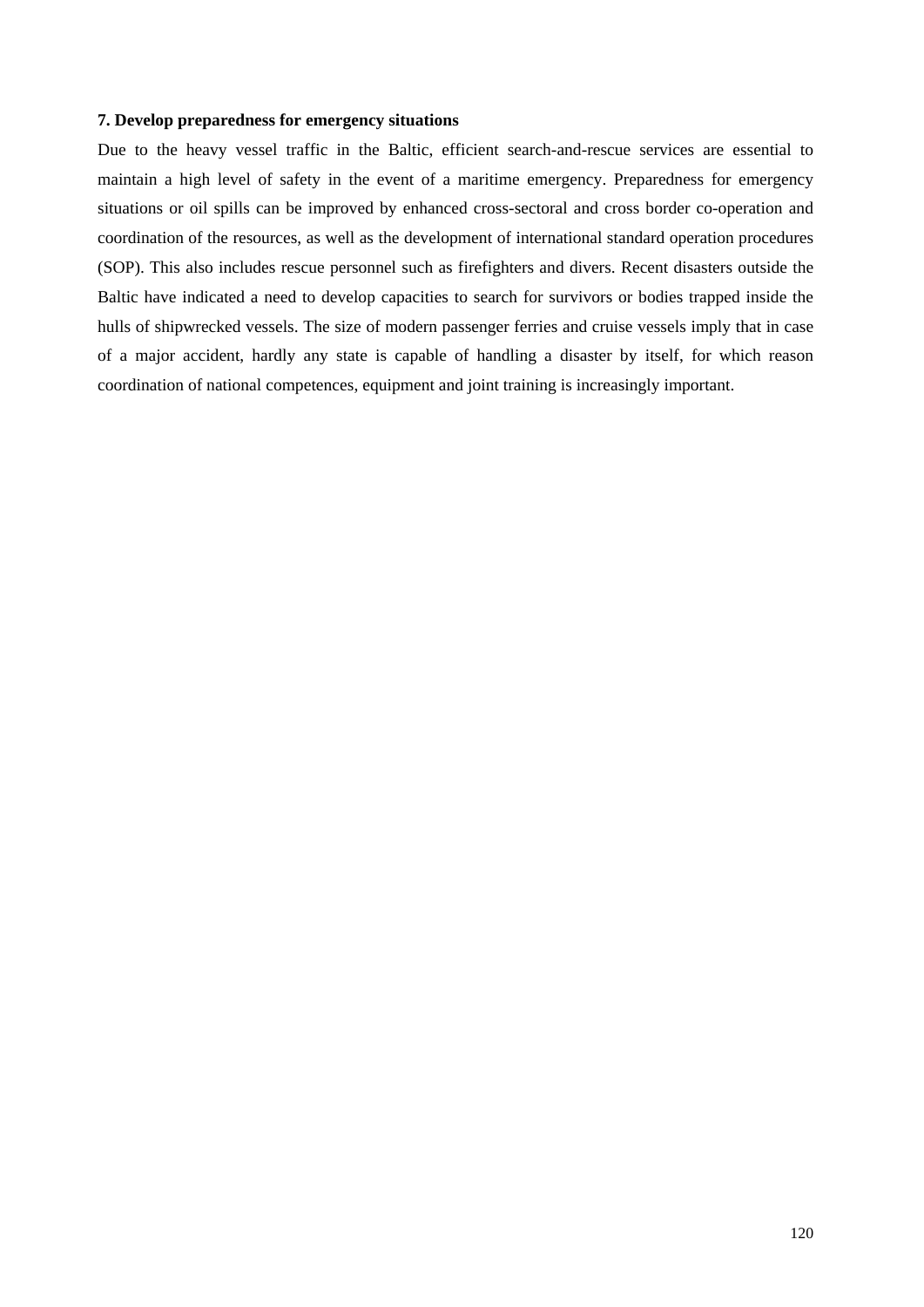# **PA Secure – Protection from land-based emergencies, accidents and cross-border crime**  *Coordinated by: Sweden and the Council of the Baltic Sea States Secretariat*

## <http://www.bsr-secure.eu/>

The new structure of the EUSBSR Action Plan provides incorporation of elements of the former policy area 'Crime' into the policy area 'Secure'. This profound change implies embedding the whole activity of policy area 'Secure'on the societal security paradigm that covers prevention, preparedness, response to all sorts of threats, regardless whether their origin is natural disaster, made-man disasters or intentional, organised action of human beings. By applying this concept, policy area 'Secure' promotes a comprehensive and coherent approach to reduce trans-boundary vulnerabilities and to build common capacities for societal security in the Baltic Sea region. This holistic approach allows addressing broad spectre of challenges, from civil protection to prevention of criminal exploitation and trafficking in human beings, as well as combating organized and serious crime.

The extended scope of policy area 'Secure' needs to be clearly settled in values constitutive for a common area of security and guiding principles which steer strategic activities. It also must be divided into clearly cut, separate but interconnected sections, which on one hand will be oriented to specific kinds of activities, and on the other will reinforce ability to achieve general objective: making the Baltic Sea region a safe place to live. All actions will be oriented to enhancing the well-being of individuals while ensuring full respect of fundamental rights and freedoms, in line with the principles which lie at the foundation of the whole policy area:

- save human lives as well as protect physical and psychological integrity of human beings;
- protect public and individual properties against destruction, serious damages or illicit transfer;
- preserve vital public functions by protecting critical infrastructure.

All activities will be organized along two lines: addressing the human dimension of security and establishing efficient institutional mechanisms to tackle emergencies. These two threads will be duly reflected in four section of policy area 'Secure':

- a) strengthening capacity to respond and to recover from major emergencies and accidents: better risk assessment and crisis management;
- b) build up resilience and prevention towards emergencies and threats at the local level;
- c) enhancing effective cooperation in protecting human beings against criminal threats, including trafficking in human beings from all forms of exploitation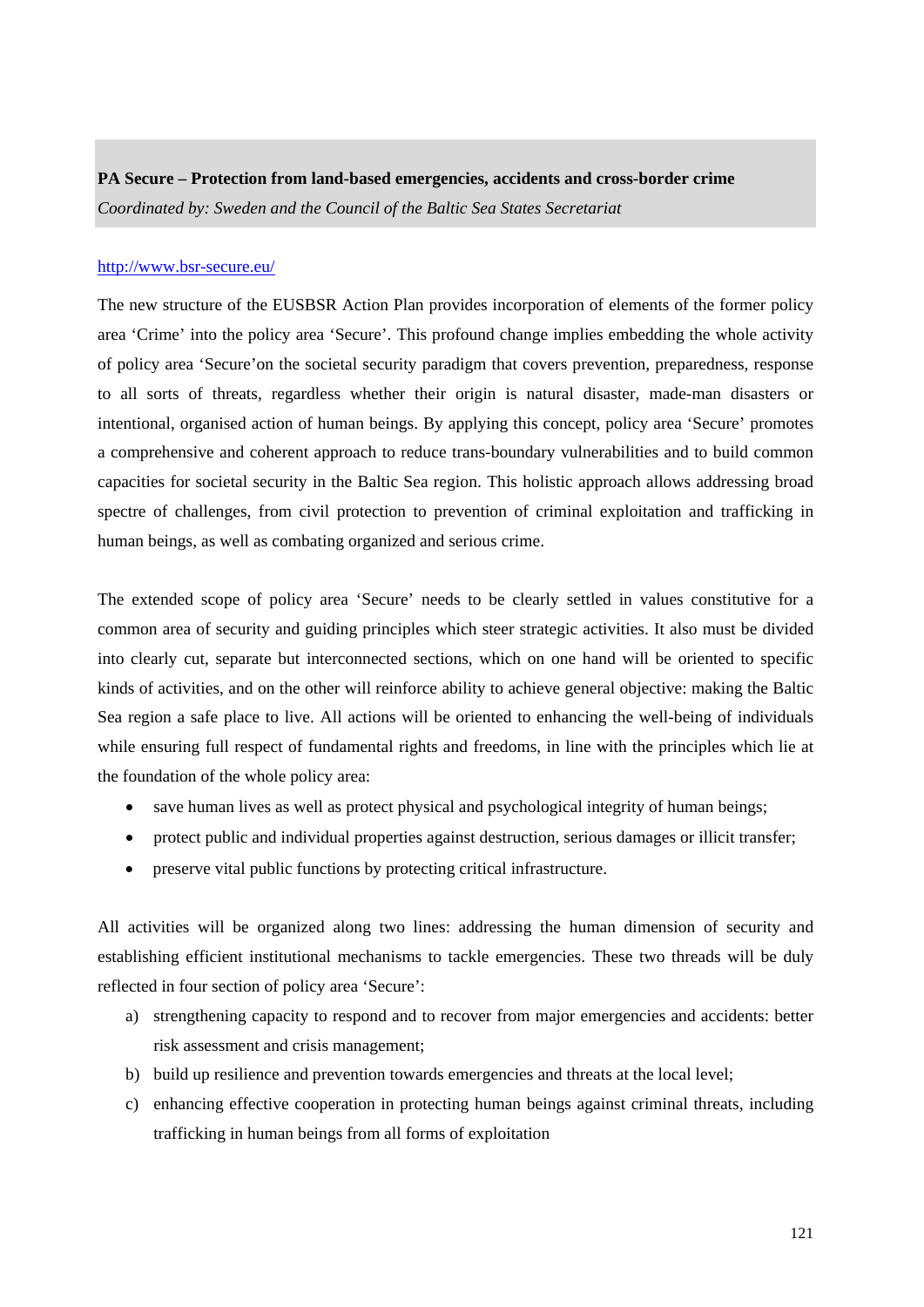d) prevent and detect serious crime through developing efficient framework for law enforcement strategic and operational cooperation.

## **A. STRENGTHENING CAPACITY TO RESPOND AND TO RECOVER FROM MAJOR EMERGENCIES AND ACCIDENTS: BETTER RISK ASSESSMENT AND CRISIS MANAGEMENT**

The core issue for this policy area is civil protection cooperation in a macro-regional and cross-border context where: a) countries are linked to each other through geographic proximity, similar threats, functional interdependencies or other mechanisms; b) assistance capacity and host nation support capacity is needed; or c) joint approaches and cross-border learning processes would clearly bring added value.

A macro-regional civil protection strategy should be based on an all-hazard approach and include the whole cycle of civil protection, i.e. prevention, preparedness, response and restoration. It should focus on hazards and emergencies, build on the cooperation within the Union Civil Protection Mechanism and take into account EU cooperation in the area of prevention, including the European Commission communication 'A Community approach on the prevention of natural and man-made disasters' and follow up Council Conclusions on risk prevention and risk assessment.

Climate change is expected to increase the likelihood of extreme weather events occurring at a shorter interval in the future. Other emergencies with cross-border effects could result from natural and technological disasters, acts of terrorism including chemical, biological, radiological and nuclear terrorism, and technological, radiological or environmental accidents as well as health threats from communicable and non-communicable diseases. Emergencies and major hazards notwithstanding the Baltic Sea region also bear great cost in the form of everyday accidents that cause mortality, morbidity and disability. Within the region, there are huge disparities in mortality caused by everyday accidents depending on the country, region, vulnerable group and environment. The behavioural cultures, physical environments, health systems and other factors affect considerably the number of injuries and their consequences and thus they are preventable.

More efficient mutual assistance and continued Baltic Sea region cooperation on prevention, preparedness and response in the field of civil protection can contribute to improving the capabilities of the Member States to address cross-border hazards or emergencies as well as improving the safety of their citizens in local communities. It is also important to mobilise all the forces of the societies to raise awareness of the public. For instance an initiative such as APELL (Awareness and Preparedness for Emergencies at the Local Level) could together with other similar bottom-up processes be applied to the Baltic Sea region. This experience could also serve as a model for capacity building in other macroregions.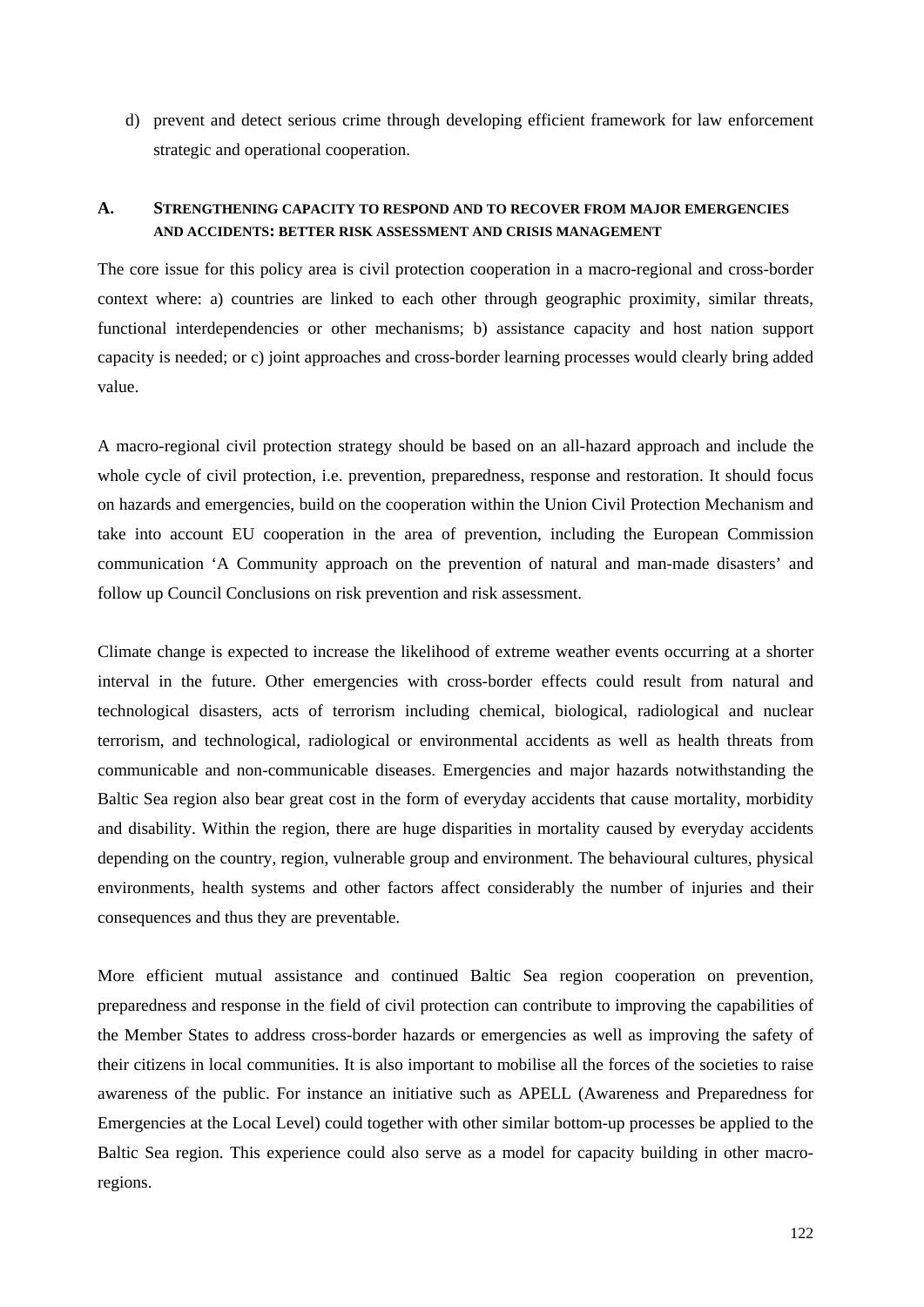Work in this policy area is to be transparent, open, and build on existing achievements of civil protection cooperation in the Baltic Sea region. In that spirit, the CBSS Civil Protection Expert Network provides expert knowledge. The international Steering Group of the policy area is open 'to other partners, including representatives of third countries, willing to contribute to the work of the Steering Group'. In addition, the coordinators of this policy area will seek cooperation with those of other policy areas and horizontal actions, notably policy area 'Safe' which has many common issues that can be explored as well as policy areas 'Bioeconomy' and 'Health', and horizontal actions 'Climate', 'Spatial Planning', 'Neighbours' and 'Capacity'. Other connections will also be made to exchange ideas and best practices between projects from different policy areas.

| Objective/                                                                                                                                                                   | <b>Indicator</b>                                                                       | <b>Baseline</b>                             | Target/deadline                                      | Data sources                                                                     |
|------------------------------------------------------------------------------------------------------------------------------------------------------------------------------|----------------------------------------------------------------------------------------|---------------------------------------------|------------------------------------------------------|----------------------------------------------------------------------------------|
| sub-objective                                                                                                                                                                |                                                                                        |                                             |                                                      |                                                                                  |
| Tailored<br>macro-<br>regional<br><b>INTEROPERABI</b><br>LTIY between the<br>rescue services in<br>national and cross-<br>border cooperation<br>in the Baltic Sea<br>region. | Joint training and<br>exercises, explicitly<br>aimed at enhancing<br>interoperability. | Situation in 2012:<br>no targeted training. | Training<br>and<br>exercises<br>launched<br>by 2014. | Policy<br>area<br>coordinators report<br>policy<br>area<br>on<br>implementation. |
| Increased impact                                                                                                                                                             | Joint<br>regional                                                                      | Situation in 2014:                          | Regional prevention                                  | Policy<br>area                                                                   |
| <b>SOCIAL</b><br>of                                                                                                                                                          | prevention                                                                             | Member<br>some                              | programme                                            | coordinators report                                                              |
| <b>PREVENTION</b>                                                                                                                                                            | programmes aimed                                                                       | <b>States</b><br>have                       | launched by 2018.                                    | policy<br>on<br>area                                                             |
| activities.                                                                                                                                                                  | at communities and                                                                     | social<br>organised                         |                                                      | implementation.                                                                  |
|                                                                                                                                                                              | individuals, raising                                                                   | prevention                                  |                                                      |                                                                                  |
|                                                                                                                                                                              | awareness on risks                                                                     | campaigns on local                          |                                                      |                                                                                  |
|                                                                                                                                                                              | and<br>proper                                                                          | or national scale.                          |                                                      |                                                                                  |
|                                                                                                                                                                              | behaviour in case of                                                                   |                                             |                                                      |                                                                                  |
|                                                                                                                                                                              | threats.                                                                               |                                             |                                                      |                                                                                  |
| <b>INSTITUTIONA</b>                                                                                                                                                          | Number of Baltic                                                                       | Situation in 2012:                          | Full participation of                                | Policy<br>area                                                                   |
| <b>LIZED</b>                                                                                                                                                                 | Sea<br>region                                                                          | (1)<br>Existing                             | all Baltic Sea region                                | coordinators report.                                                             |
| cooperation<br>on                                                                                                                                                            | countries                                                                              | bilateral<br>and                            | in<br>countries<br>$\mathbf{a}$                      | Feasibility study on                                                             |
| civil protection in                                                                                                                                                          | participating<br>in                                                                    | trilateral                                  | driven<br>demand                                     | Institutionalisation                                                             |
| <b>Baltic</b><br>the<br>Sea                                                                                                                                                  | macro-regional                                                                         | cooperation                                 | forum<br>for                                         | of<br>the<br><b>EUSBSR</b>                                                       |
| region.                                                                                                                                                                      | operational                                                                            | processes<br>and                            | evaluating<br>macro-                                 | policy<br>14<br>area                                                             |
|                                                                                                                                                                              | structures.                                                                            | agreements.                                 | regional risks and                                   | (EUSBSR<br>Action                                                                |
|                                                                                                                                                                              |                                                                                        | (2)<br>Established                          | launching relevant                                   | Plan<br>2009)<br>was                                                             |
|                                                                                                                                                                              |                                                                                        | Nordic cooperation                          | Baltic Sea region-                                   | completed in 2014.                                                               |
|                                                                                                                                                                              |                                                                                        | on civil protection                         | wide<br>projects/by                                  |                                                                                  |
|                                                                                                                                                                              |                                                                                        | (on land and at sea),                       | 2020.                                                |                                                                                  |
|                                                                                                                                                                              |                                                                                        | nuclear safety and                          |                                                      |                                                                                  |
|                                                                                                                                                                              |                                                                                        | maritime<br>safety,                         | Clear definitions of                                 |                                                                                  |

## **Targets and indicators**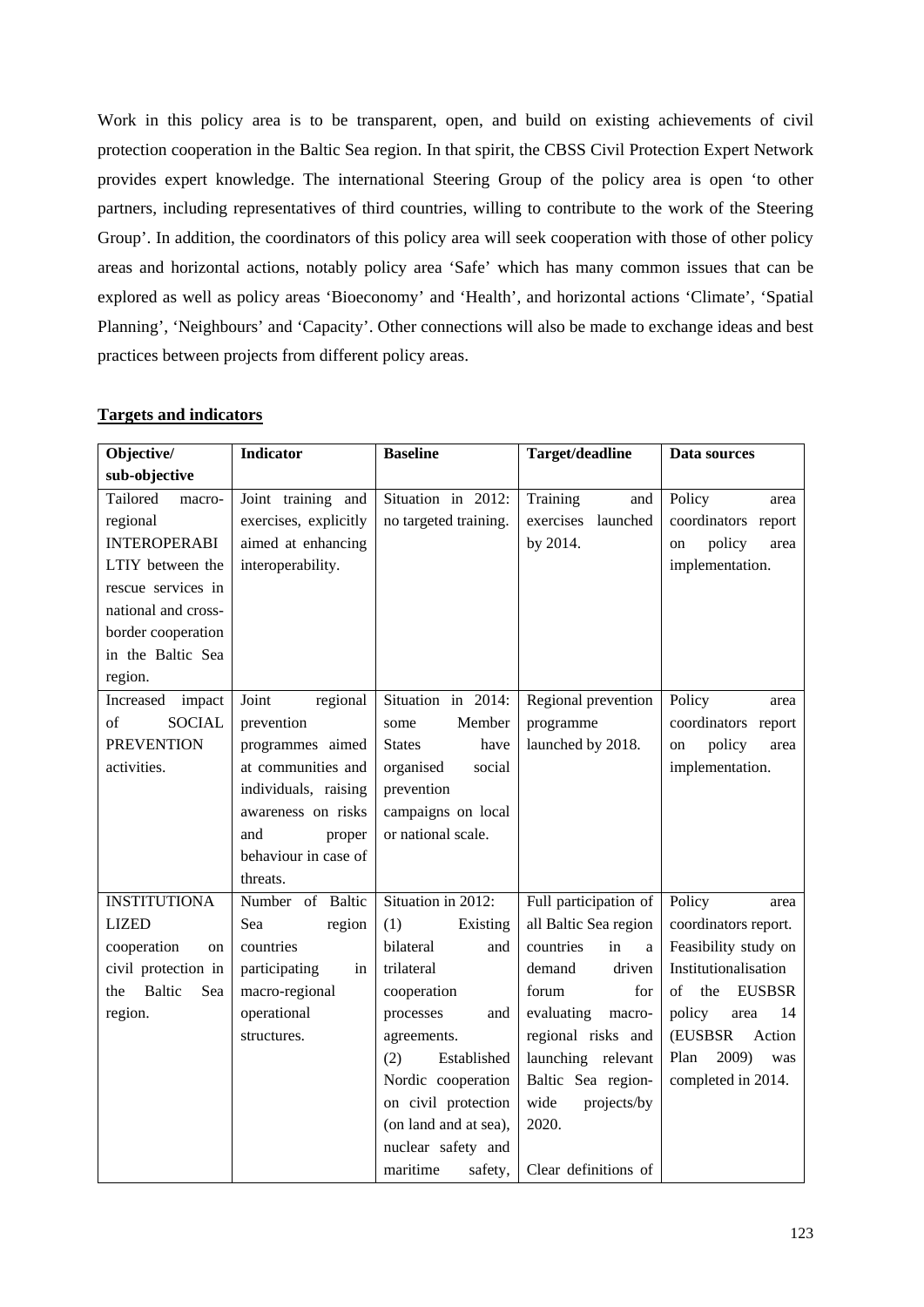|                    |                      | including            | standard operational        |                       |
|--------------------|----------------------|----------------------|-----------------------------|-----------------------|
|                    |                      | agreements.          | procedures<br>when          |                       |
|                    |                      | Functional<br>(3)    | cross-border                |                       |
|                    |                      | Council<br>of<br>the | assistance<br><sup>is</sup> |                       |
|                    |                      | Sea States<br>Baltic | requested/by 2020.          |                       |
|                    |                      | Civil<br>Protection  |                             |                       |
|                    |                      | Network.             |                             |                       |
| Baltic Sea region  | Number<br>of         | Situation in 2014:   | Baltic<br>Leadership        | Policy<br>area        |
| - Leader in Civil  | participants in the  | Two programmes in    | programme reached           | coordinators report.  |
| Protection         | Leadership<br>Baltic | place.               | representatives<br>in       | <b>The</b><br>Swedish |
| Cooperation        | Programme.           |                      | all Baltic Sea region       | Institute – Baltic    |
| among<br>macro-    |                      |                      | countries/by 2014.          | Leadership            |
| regions of the EU. |                      |                      | Institutionalisation        | Programme             |
|                    |                      |                      | of the BLP by 2016.         | reports/statistics.   |

## **Actions**

## **1. Develop a joint macro-regional prevention and preparedness approach towards major hazards and emergencies**

Develop methodologies for enhanced cooperation between different local, regional and national agencies with a role in emergency operations relating to major hazards and emergencies, and on how to increase synergies with the Union Civil Protection Mechanism. Cooperation methodologies should be defined broadly and include public awareness actions, contingency planning, disaster scenarios, communication systems and tools, including early warning systems, use of technology, joint exercises and training.

## **2. Foster dialogue and common approaches to civil protection in the Baltic Sea region**

A thorough knowledge and understanding of national and international (including EU) systems and funding possibilities is critical for civil protection actors and other stakeholders in the Baltic Sea region. This is a necessary precondition for the joint organisation of activities that encourage knowledge transfer and information sharing through formal and informal education and training as well as the development of joint procedures and standards. It has the potential to encourage initiatives focusing on new areas and ways of cooperation such as between authorities with different competencies and jurisdictions and public-private partnerships.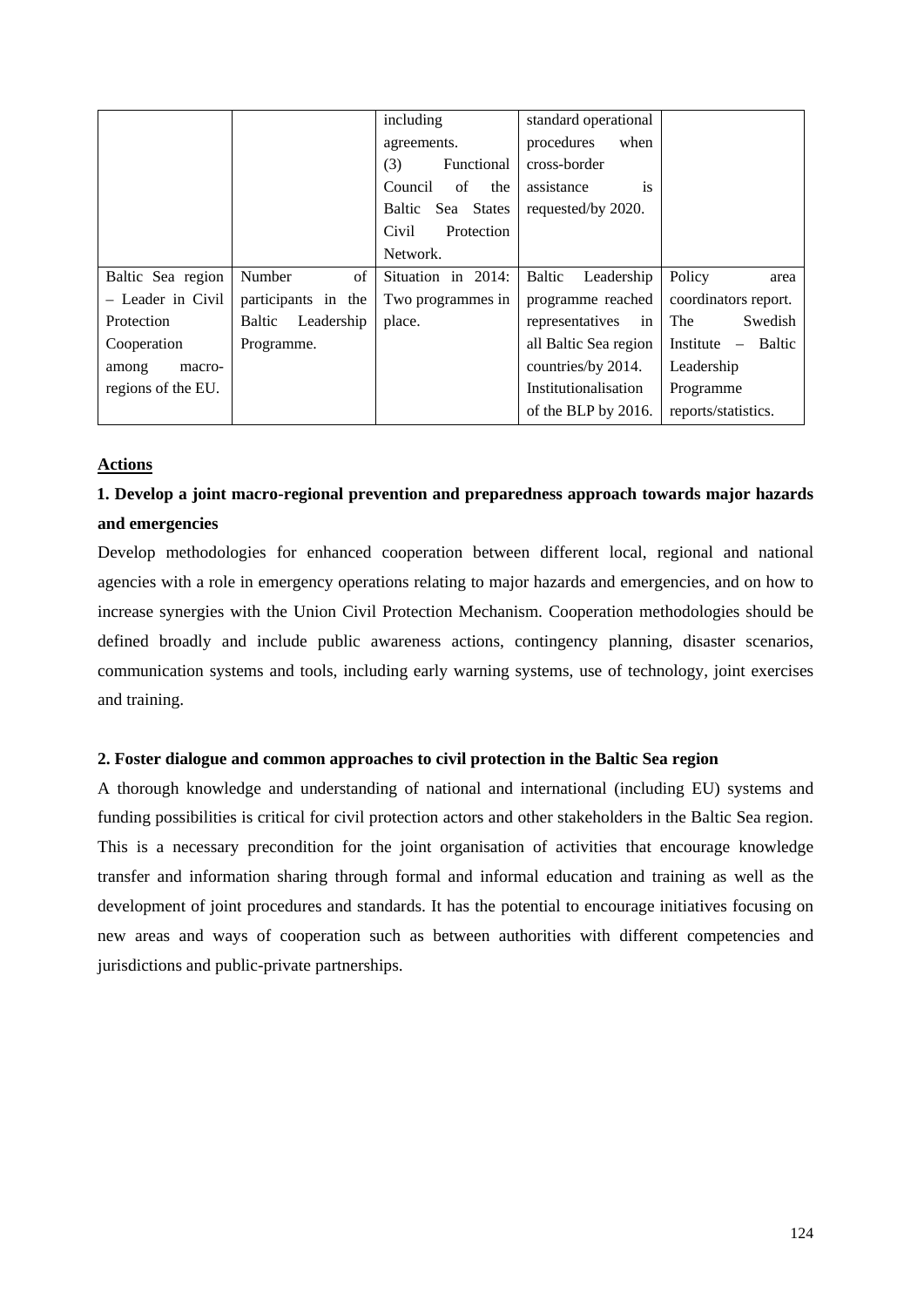## **B. BUILD UP RESILIENCE AND PREVENTION TOWARDS EMERGENCIES AND THREATS AT LOCAL LEVEL**

#### **Action**

#### **1. Enhance a joint urban safety and prevention approach in the Baltic Sea region**

Many communities in the Baltic Sea region face similar risks. Therefore, raising awareness and enhancing prevention is of outmost importance. In many cases however the best new practices are learned through transnational cooperation. The Baltic Sea region has several transnational networks of cities, regions and other local actors that would be natural networks for developing transnational awareness raising, prevention strategies, urban safety and safe community approaches.

## **C. ENHANCING EFFECTIVE COOPERATION IN PROTECTING HUMAN BEINGS AGAINST CRIMINAL THREATS**

The focus will be put on trafficking in human beings for all forms of exploitation. Other forms of severe, harmful and persistent crimes against human rights that exert a deep impact on society will also be addressed. Particular challenges relate to the protection of vulnerable groups facing new economic, social and cultural realities when they cross borders and need to settle in a new social environment. Cooperation among relevant authorities and other stakeholders both nationally and across borders is necessary to ensure the protection of people in mobility.

Following the EU Anti-trafficking Strategy there is a need for improved coordination and cooperation among key actors working in the field of trafficking in human beings. Efficient cooperation among relevant public authorities, NGO's and law enforcement agencies at all levels is necessary in order to effectively combat offences in which a dominant feature is an infringement of integrity and dignity of human beings. With regard to children, due regard should also be paid to the work of the Council of Baltic Sea States and that of its expert group for cooperation on children at risk, for example with regard to child protection matters or access to justice.

From the perspective of trafficking in human beings for all forms of exploitation the Baltic Sea region is composed of source, transit and destination countries. The same applies to other forms of criminal threats. The ways of tackling the challenges posed by the trafficking in human beings are diversified among the countries in the region. This evokes a strong need for a macro-regional cooperation and an application of a multifaceted and multi-sectoral approach.

In order to efficiently address trafficking in human beings and other forms of severe, harmful and persistent crimes against rights a complex and coherent set of measures should be applied, with preventive measures as the key tool, and well-functioning strategies should provide the framework to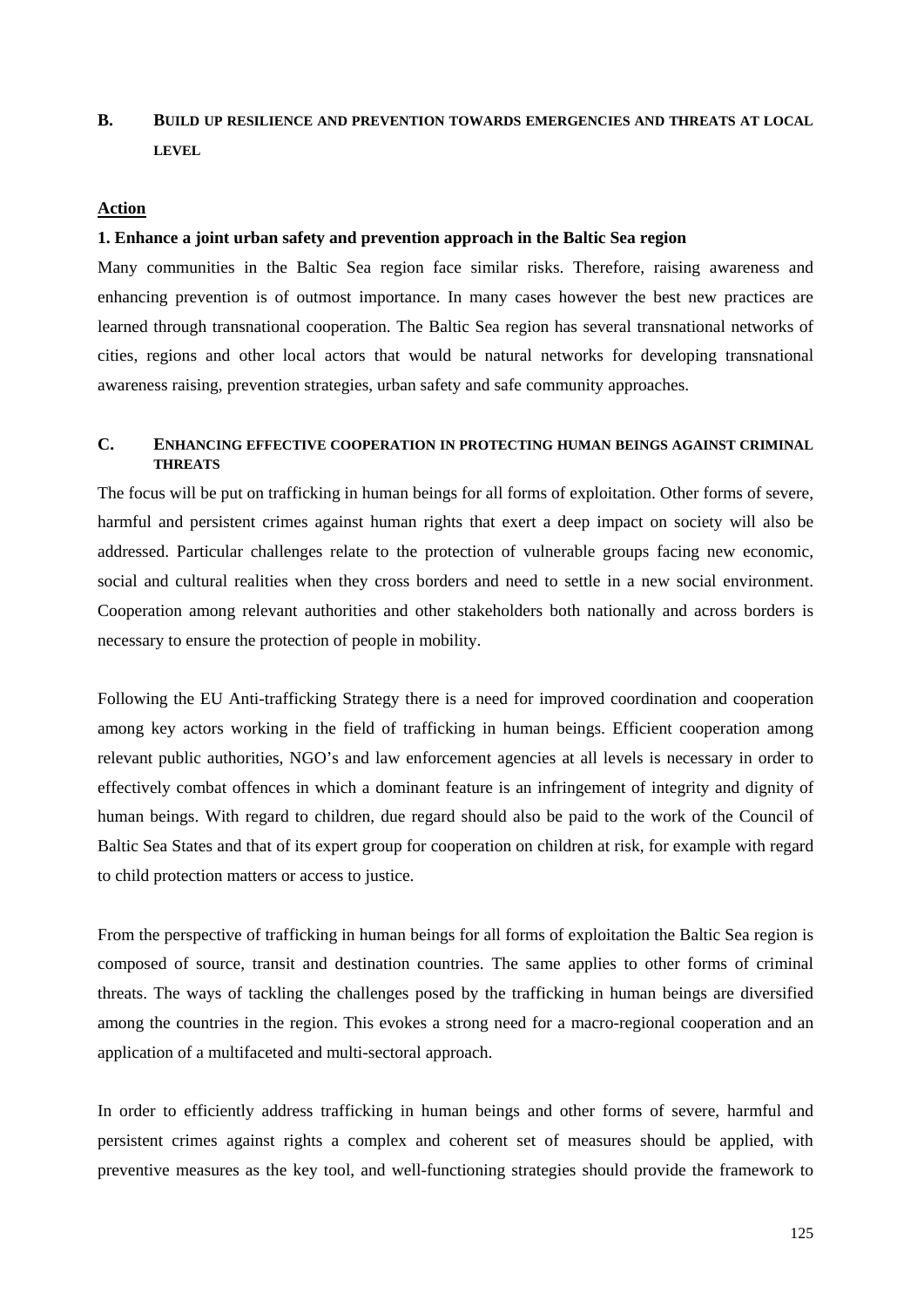assist and protect victims, and prosecute the perpetrators. In this respect, key priorities are: to identify victims and provide them with adequate assistance, disseminate the knowledge on the risk factors and vulnerabilities facilitating trafficking in human beings (such as recruitment practices, methods of deception and the role of employment agencies and employers in trafficking in human beings for labour exploitation etc.). These measures should strengthen understanding of relevant aspects of the trafficking industry, including an evidence-based knowledge on the *modus operandi* of perpetrators, patterns of victims' behaviour and their mutual relationships. Prevention of trafficking in human beings includes ensuring functioning of social safety nets that are capable to measure, monitor, and improve the provision of social services for vulnerable groups. They must also work together to ensure international human rights regimes are introduced into national law and are enforced.

| Objective/                                                                                                              |                            |                                         |                                           |                                          |
|-------------------------------------------------------------------------------------------------------------------------|----------------------------|-----------------------------------------|-------------------------------------------|------------------------------------------|
| sub-objective                                                                                                           | <b>Indicator</b>           | <b>Baseline</b>                         | Target/deadline                           | Data sources                             |
| cooperation   National<br><b>Better</b>                                                                                 | and                        | <b>ADSTRINGO</b>                        | Use of established ADSTRINGO              | project                                  |
| to                                                                                                                      | prevent regional<br>inter- | project<br>baseline                     | and<br>enhanced                           | reports.                                 |
| trafficking in human                                                                                                    | institutional              | research.                               | national<br>and                           |                                          |
| beings for forced                                                                                                       | networks.                  |                                         | regional partnership                      | CBSS TF-THB reports.                     |
| and<br>labour<br>to                                                                                                     | Knowledge of the           |                                         | improved<br>and                           |                                          |
| $% \left( \left( \mathcal{A},\mathcal{A}\right) \right) =\left( \mathcal{A},\mathcal{A}\right)$ of<br>protection<br>the | mechanisms<br>that         |                                         | knowledge.                                | HEUNI reports.                           |
| victims.                                                                                                                | facilitate THB<br>for      |                                         | Guidelines<br>to                          |                                          |
|                                                                                                                         | exploitation<br>labour     |                                         | abusive<br>prevent                        | National reports<br>and                  |
|                                                                                                                         | in the Baltic Sea          |                                         | recruitment,                              | statistics.                              |
|                                                                                                                         | region.                    |                                         | exploitative                              |                                          |
|                                                                                                                         |                            |                                         | employment<br>and                         |                                          |
|                                                                                                                         |                            |                                         | trafficking<br>of                         |                                          |
|                                                                                                                         |                            |                                         | migrant and mobile                        |                                          |
|                                                                                                                         |                            |                                         | workers in the Baltic                     |                                          |
|                                                                                                                         |                            |                                         | Sea region.                               |                                          |
|                                                                                                                         |                            |                                         | Preventive activities                     |                                          |
|                                                                                                                         |                            |                                         | designed by June                          |                                          |
|                                                                                                                         |                            |                                         | 2014 and launched                         |                                          |
|                                                                                                                         |                            |                                         | in spring 2015.                           |                                          |
| Strengthening<br>the                                                                                                    | Enhanced                   | Situation in 2013:                      |                                           | Guidelines for the STROM project report. |
| capacity and role of                                                                                                    | cooperation<br>and         | Municipalities<br>do                    | municipalities                            |                                          |
| municipalities in the                                                                                                   | coordination among         | have<br>not<br>a                        | providing<br>local                        | CBSS TF-THB reports.                     |
| chain of assistance                                                                                                     | the municipalities of      | prominent role<br>in                    | stakeholders<br>with                      |                                          |
| victims<br>to                                                                                                           | the Baltic Sea region      | the strategies against                  | knowledge   Baseline<br>expert            | assessment                               |
| oftrafficking<br>in                                                                                                     | to prevent THB             | human trafficking.                      | and tools needed to                       | study.                                   |
| human beings in the                                                                                                     | Strengthened efforts       |                                         | Baseline assessment deal efficiently with |                                          |
| Baltic Sea region.                                                                                                      | to protect victims of      | the<br>role<br>$of \sqrt{ }of$          | THB cases at the                          |                                          |
|                                                                                                                         | THB in the Baltic          | municipalities in a local level/ by the |                                           |                                          |
|                                                                                                                         | Sea region                 | chain of assistance                     | end 2015.                                 |                                          |
|                                                                                                                         | Extended                   | to victims of THB.                      |                                           |                                          |

## **Targets and indicators**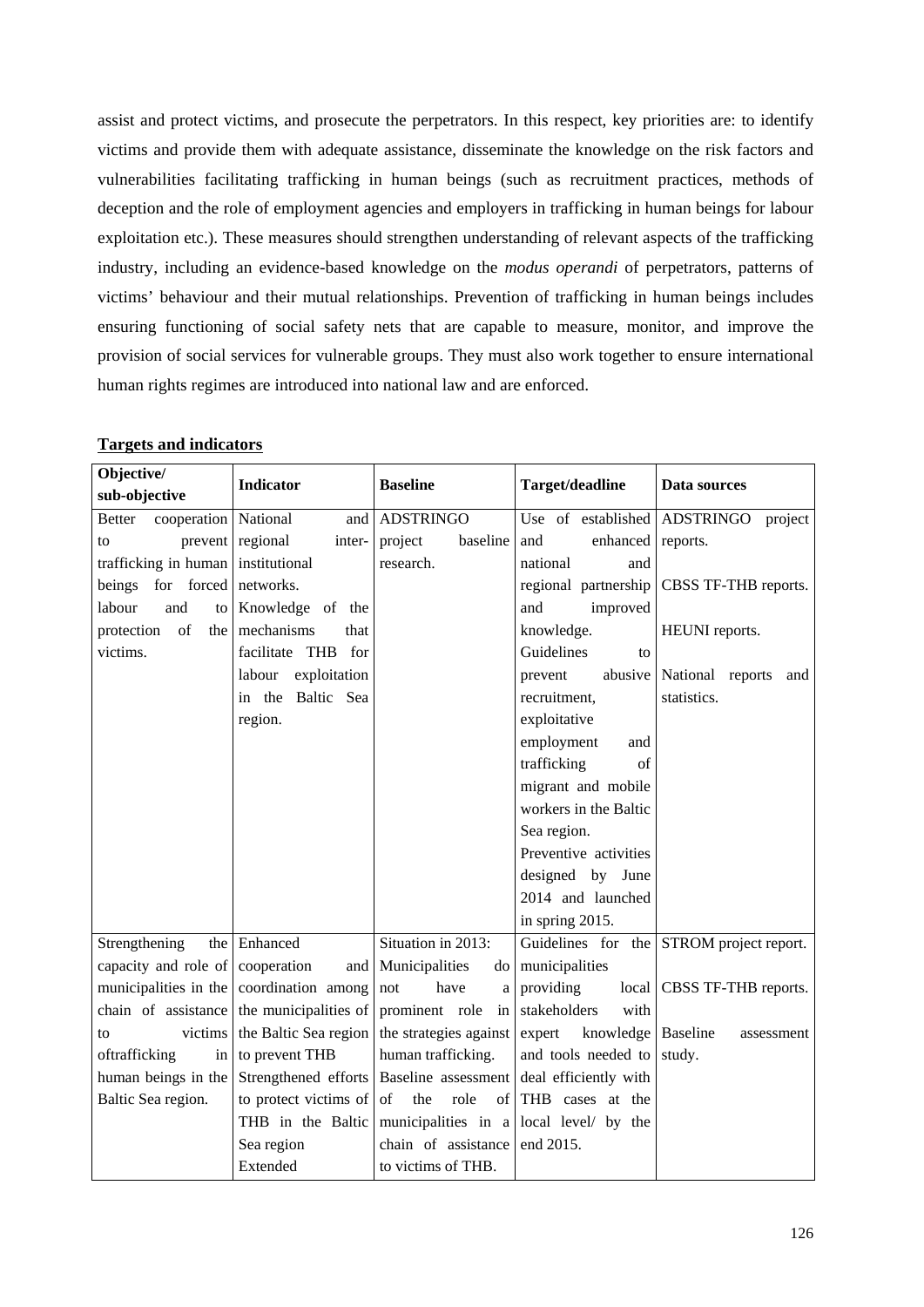|                              | $\overline{inv}$ olvement<br>of                               |                         |                          |                                                          |
|------------------------------|---------------------------------------------------------------|-------------------------|--------------------------|----------------------------------------------------------|
|                              | different<br>social                                           |                         |                          |                                                          |
|                              | into<br>the<br>actors                                         |                         |                          |                                                          |
|                              | development of a                                              |                         |                          |                                                          |
|                              | multi-disciplinary                                            |                         |                          |                                                          |
|                              | anti-THB policy                                               |                         |                          |                                                          |
|                              | Increased awareness                                           |                         |                          |                                                          |
|                              | of the line officers at                                       |                         |                          |                                                          |
|                              | the local level to                                            |                         |                          |                                                          |
|                              | identify actual and                                           |                         |                          |                                                          |
|                              | potential victims of                                          |                         |                          |                                                          |
|                              | trafficking.                                                  |                         |                          |                                                          |
| Developing a state-          | Better understanding                                          | <b>TRACE</b><br>project | Stakeholders'            | TRACE project reports                                    |
| of-the-art                   | of the relationship                                           | baseline research.      | engagement               |                                                          |
| understanding                | of between THB and                                            |                         | workshops.               | CBSS TF-THB reports                                      |
| criminal.<br>social,         | broader<br>the                                                |                         | Policy                   |                                                          |
| economic,                    | organized<br>crime                                            |                         | recommendations          |                                                          |
| psychological<br>as          | trade.                                                        |                         | for combating THB.       |                                                          |
|                              | well as and political Identification of the                   |                         | handbook<br>$\mathbf{A}$ |                                                          |
| behind<br>processes          | geographical<br>and                                           |                         | 'Trafficking<br>in       |                                                          |
| traffickting                 | in modus<br>operandi                                          |                         | beings:<br>human         |                                                          |
| human besings.               | trends.                                                       |                         | analysis of criminal     |                                                          |
|                              | Understanding<br>the                                          |                         | networks for more        |                                                          |
|                              | role of ICT in the                                            |                         | effective<br>counter-    |                                                          |
|                              | modus<br>operandi                                             |                         | trafficking '.           |                                                          |
|                              | used by traffickers.                                          |                         | By May 2016.             |                                                          |
|                              | Improved                                                      |                         |                          |                                                          |
|                              | knowledge on the                                              |                         |                          |                                                          |
|                              | emerging trends in                                            |                         |                          |                                                          |
|                              | trafficking in human                                          |                         |                          |                                                          |
|                              | beings.                                                       |                         |                          |                                                          |
| Baltic<br>The                | Sea   % of adults and $  \text{Age } 18 + \text{ in } 2009$ . |                         |                          | Change in average EUROSTAT - People                      |
|                              | region is a model children of adults                          | EU 30.4%.               |                          | rates in Baltic Sea at risk of poverty or                |
| region<br>in                 | the who<br>were<br>born                                       |                         |                          | Baltic Sea region region is improved social exclusion by |
| provision                    | of outside their country                                      | 31.4%.                  | 5%<br>more<br>than       | broad group of country                                   |
| comprehensive and            | of residence and are                                          |                         | change in EU rate        | of birth.                                                |
| sustainable                  | social at risk of poverty or                                  |                         | by 2020.                 | EUROSTAT - At-risk-                                      |
| services and human social    | exclusion,                                                    |                         |                          | of poverty rate for                                      |
| rights to vulnerable average | rates<br>in                                                   |                         |                          | children by country of                                   |
|                              | groups born outside   Baltic Sea region vs                    |                         |                          | birth of their parents.                                  |
| their<br>country             | of EU average.                                                |                         |                          |                                                          |
| residence.                   |                                                               |                         |                          |                                                          |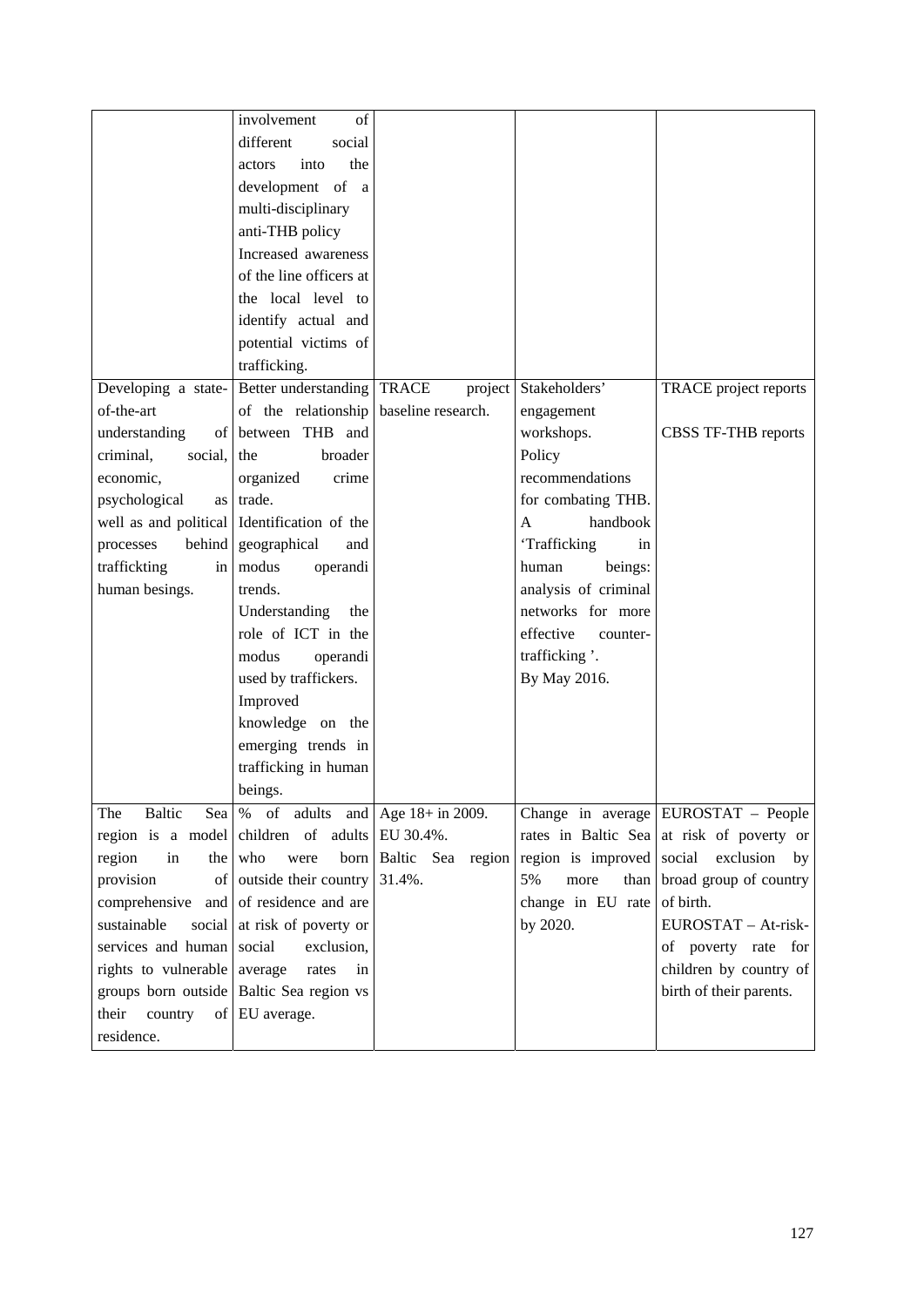#### **Actions**

1

## **1. Develop joint macro-regional approach to prevent trafficking in human beings and assist victims of trafficking**

Trafficking in human beings is a serious form of crime and a grave violation of human rights. It is essential to address each aspect of this crime in order to efficiently prevent it and establish a sustainable foundation for the well-being of citizens and fair social relationships across the whole region. To this end the CBSS Task Force against Trafficking in Human Beings (TF-THB; its mandate runs till the end of 2017) provides an intergovernmental platform for macro-regional cooperation as the central information hub on counter-trafficking activities in the Baltic Sea region. Eight of the eleven CBSS Member States are EU Member States and the activities are implemented in the spirit of the EU Directive 2011/36/EU<sup>72</sup> on preventing and combating trafficking in human beings and protecting its victims as well as the EU Strategy towards the Eradication of Trafficking in Human Beings (2012- 2016). Through joint collaborative projects the CBSS TF-THB aims to strengthen, build upon and improve current policies, operative, preventive and protective work in the region. The CBSS Expert Group for Cooperation on Children at Risk (EGCC, its mandate runs till the end of 2017) is the complimentary refrnce point in the Baltic Sea region for trafficking in children.

## **2. Strengthening capacity of municipalities to eradicate THB and mitigate its impact on society**

Municipalities are in the prime position to implement a variety of measures targeted to combat THB and limit its consequences. Local governments, their social services and NGO's are key actors in the chain of assistance to victims of all forms of trafficking in human beings. Developing comprehensive antitrafficking policies at the municipal level and strengthening capacity of local stakeholders are priorities in this area.

## **3. Develop the Baltic Sea region as a model region in the provision of comprehensive and sustainable social services and human rights for vulnerable groups crossing borders**

Cooperation among authorities, civil society and advocates – both nationally and across borders – plays a crucial role in protecting individuals and groups moving across borders from harm, if it is embedded in mutual understanding of the legal frameworks and social situations of each country involved. Sharing information and experiences should reinforce establishing and enforcing laws as well as administrative practices that are in line with the EU and international human rights.

<sup>&</sup>lt;sup>72</sup> Directive 2011/36/EU of the European Parliament and of the Council of 5 April 2011 on preventing and combating trafficking in human beings and protecting its victims, and replacing Council Framework Decision 2002/629/JHA, OJ L 101, 15.4.2011, p. 1.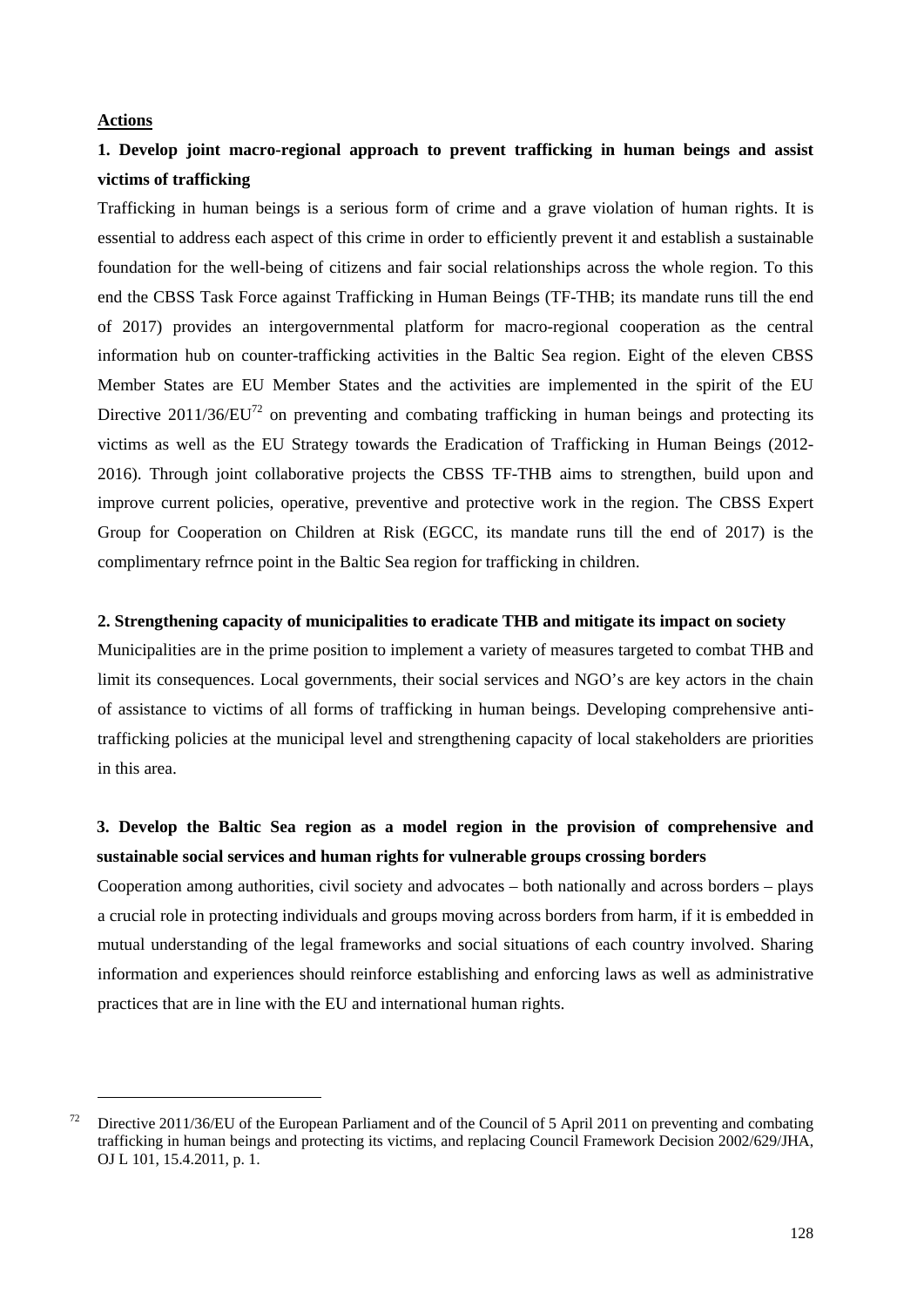# **D. PREVENT AND DETECT SERIOUS CRIME THROUGH DEVELOPING AN EFFICIENT FRAMEWORK FOR LAW ENFORCEMENT STRATEGIC AND OPERATIONAL COOPERATION**

The Baltic Sea region is exposed to various serious cross-border crime threats due to intensive trade and economic relations connecting all countries, high level of mobility of persons as well as dense network of transport and communication links. Another important feature of the region is the long external borders, which is a significant source of criminal threats, in particular related to drugs trafficking, smuggling excise goods and to facilitating smuggling of human beings. To respond effectively to crime threats, it is necessary to meet challenges linked to exchange of information and data between law enforcement agencies as well as to detect modus operandi of criminal networks operating in the region. To this end, capacity for joint risk analysis and operational cooperation will be developed as well as common professional culture will be promoted.

Strengthening security in the Baltic Sea region depends to the great extent on an ability of law enforcement agencies to cooperate at the macro-regional level. To this end, possibilities generated by existing cooperation structures, such as the Baltic Sea Task Force against Organised Crime<sup>73</sup> and the Baltic Sea Region Border Control Cooperation  $(BSRBCC)^{74}$  should be fully utilised. The further refinement of cross-border co-operation structures in the Baltic Sea region should contribute greatly to addressing the 'security deficits' in the region.

| Objective/         | <b>Indicator</b>      | <b>Baseline</b>    | Target/deadline       | Data sources        |
|--------------------|-----------------------|--------------------|-----------------------|---------------------|
| sub-objective      |                       |                    |                       |                     |
| Tailored<br>macro- | joint<br>Number<br>of | Situation in 2014: | Permanent common      | Baltic<br>Organised |
| regional           | operation.            | joint<br>couple    | joint<br>analysis and | Crime<br>Threat     |
| cooperation        |                       | operations         | investigations<br>and | Assessment.         |
| mechanisms<br>to   | Trainings<br>provided | implemented.       | enforcement<br>law    |                     |
| prevent<br>and     | to law enforcement    |                    | cooperation           |                     |
| combat<br>serious  | staff.                |                    | platform by 2018.     |                     |
| crime.             |                       |                    |                       |                     |

**Targets and indicators**

-

 $73$  BSTF is a intergovernmental regional cooperation against organised crime with direct mandate from the heads of government of the Baltic Sea countries.

<sup>&</sup>lt;sup>74</sup> The BSRBCC is a flexible regional tool for daily inter-agency interaction in the field of protection of borders and to combat cross-border crime in the Baltic Sea region, with a maritime focus.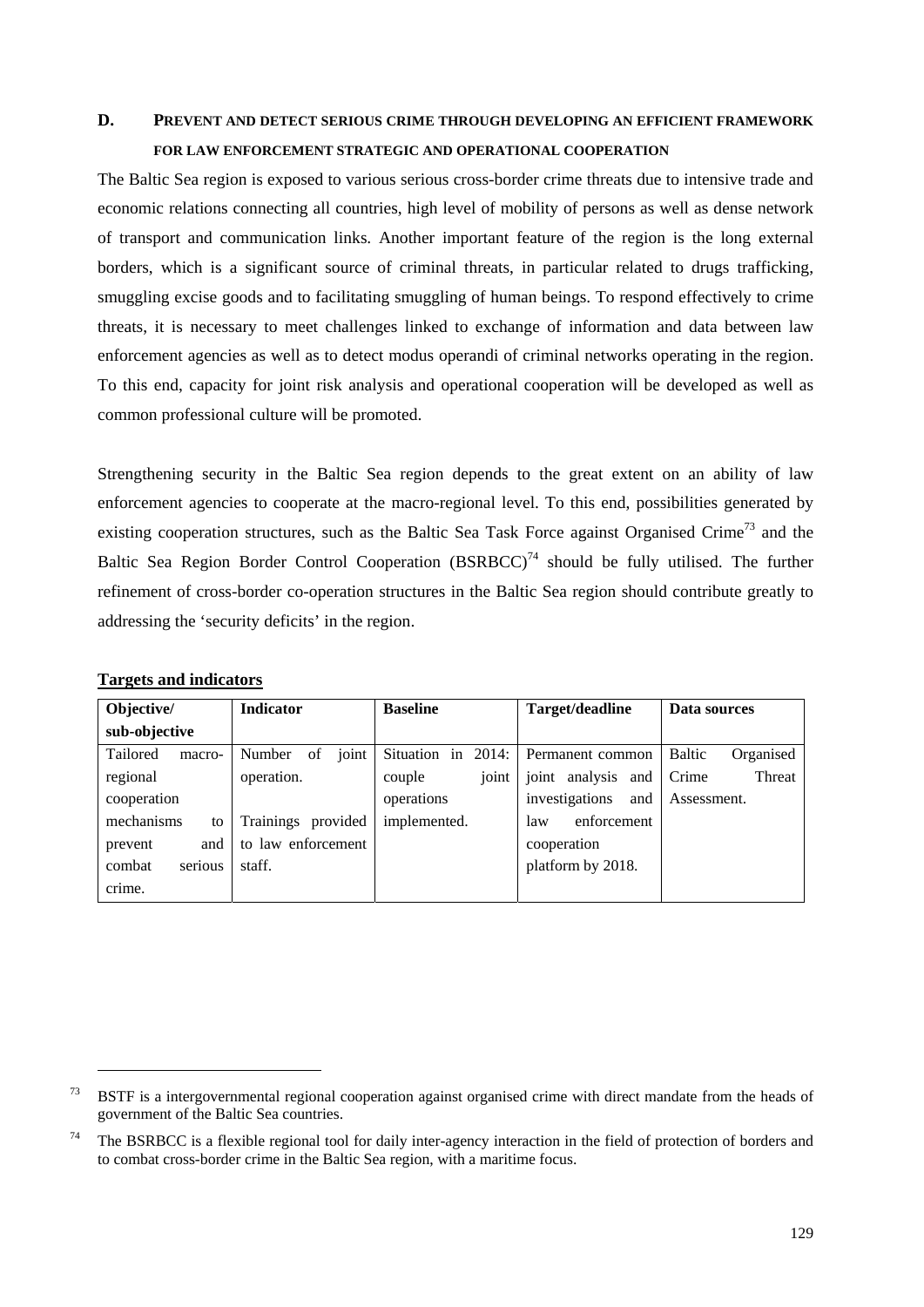| serious<br>Prevent | Established         | Situation in 2014:     | Institutionalised  | The<br><b>BSRBCC</b>    |
|--------------------|---------------------|------------------------|--------------------|-------------------------|
| crime<br>by        | mechanism<br>to     | joint<br>several       | cooperation<br>and | threat<br>reports<br>on |
| enhancing          | security<br>monitor | operations<br>and      | mechanism<br>make  | assessment.             |
| surveillance       | situation<br>on     | exercises have been    | fully operational. |                         |
| mechanisms.        | borders.            | conducted<br>last      |                    | Project                 |
|                    |                     | of<br>couple<br>years. |                    | <b>TURNSTONE</b>        |
|                    | Established         | activities<br>Further  |                    | reports.                |
|                    | for<br>standard     | are envisaged for      |                    |                         |
|                    | of<br>exchange      | incoming years.        |                    |                         |
|                    | information<br>and  |                        |                    |                         |
|                    | communication.      |                        |                    |                         |

#### **Actions**

#### **1. Strengthening efficient framework for law enforcement cooperation to combat serious crime**

To tackle organised and serious cross border crime, in particular with drugs trafficking, organised property crime, trafficking in human beings, money laundering and fraud, which are also priorities of the EU Policy Cycle to tackle organised and serious international crime, requires consistent long-term strategy and consequent joint implementation of approved measures. Any progress in this area can be achieved only within macro-regional cooperation framework. The Regional Strategy 2015-2016 has been recently adopted by the BSTF in Oslo, and its effective implementation will contribute to improvement of security related aspects of the Baltic Sea region standing.

## **2. Step up border security through developing efficient framework for law enforcement operational cooperation to combat serious crime**

The functioning of the Schengen area poses significant challenges associated with ensuring an adequate level of security. There are several specific criminal threats linked with abolishing control on internal border, e.g. mobile criminal groups, hit and run criminality and illegal immigration, which have to be addressed firmly and effectively. There is a need for regional approaches and new platforms of cooperation, especially in border regions, in order to combat the criminality and organised criminal groups attracted to the region. To set efficient and well-functioning law enforcement cooperation mechanism, measures should be applied which will increase mutual trust and understanding between the border agencies and their officials at all levels as well as will streamline operative day to day cross border co-operation between border and crime fighting agencies. Due to significant differences between legal systems of the countries, there is a demand to embed further development of operational cooperation on research and academic studies which may provide practitioners with well-tailored solutions for existing obstacles and limitations for cross-border combating crime.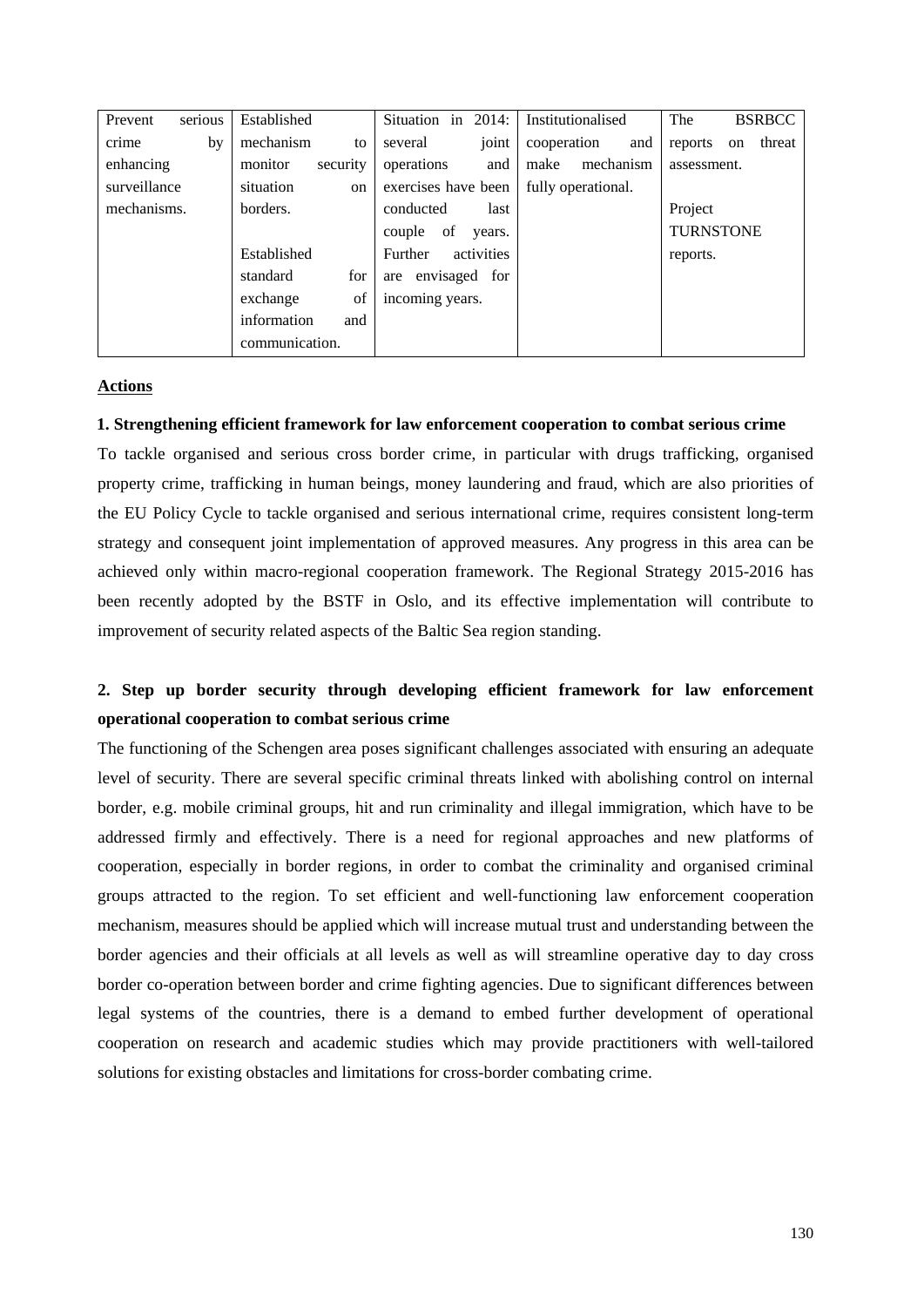## **PA Ship – Becoming a model region for clean shipping**

*Coordinated by: Denmark* 

## [http://pa-ship.dma.dk](http://pa-ship.dma.dk/)

In the Baltic Sea region, maritime transport constitutes an important backbone for trade. At any given moment, there are more than 2000 ships operating in the Baltic Sea. Both the number and the size of vessels have been growing in recent years and it currently represents up to 15% of the world's cargo traffic.75 Moreover, the vessel traffic is predicted to increase further in the years to come.

At the same time, the Baltic Sea is environmentally fragile due to its shallow, semi-closed waters and densely populated shores. Shipping is a very effective mode of transport when measured in emissions per tonnes of cargo; however, maritime transport can still have negative effects on the environment through e.g. emissions to the air and the sea.

Numerous new technologies to reduce negative environmental effects from maritime transport are currently being developed in the region. In fact, the Baltic Sea region is home to global champions in shipping and maritime equipment manufacturing. Thus, there is a significant potential for growth by enabling a transition towards greener and cleaner shipping in the Baltic Sea region.

In view of the importance of maritime traffic in the Baltic Sea and the necessary focus on protection of the marine environment, the countries in the Baltic Sea region need to act jointly to minimise ship-based pollution, while maximising the positive impact of maritime transport on the region. The work in policy area 'Ship', supplements the work in other regional forums, e.g. the Baltic Marine Environment Protection Commission (HELCOM), which has a stronger focus on regulation and policy measures. The strength of policy area 'Ship' in the midst of other regional cooperation forums is its focus on a projectbased policy dialogue and ability to help aligning EU funding with the agreed policy objectives, and in turn develop projects to address these objectives.

Cleaner shipping in the Baltic Sea and a high level of competence in clean shipping technology in the region contributes to reaching the overall objectives of the Strategy 'Save the Sea', 'Connect the Region' and 'Increase Prosperity', and can be achieved in part through strengthened regional cooperation.

-

<sup>75</sup> [http://www.marine-vectors.eu/factsheets/FS-05\\_transport.pdf.](http://www.marine-vectors.eu/factsheets/FS-05_transport.pdf)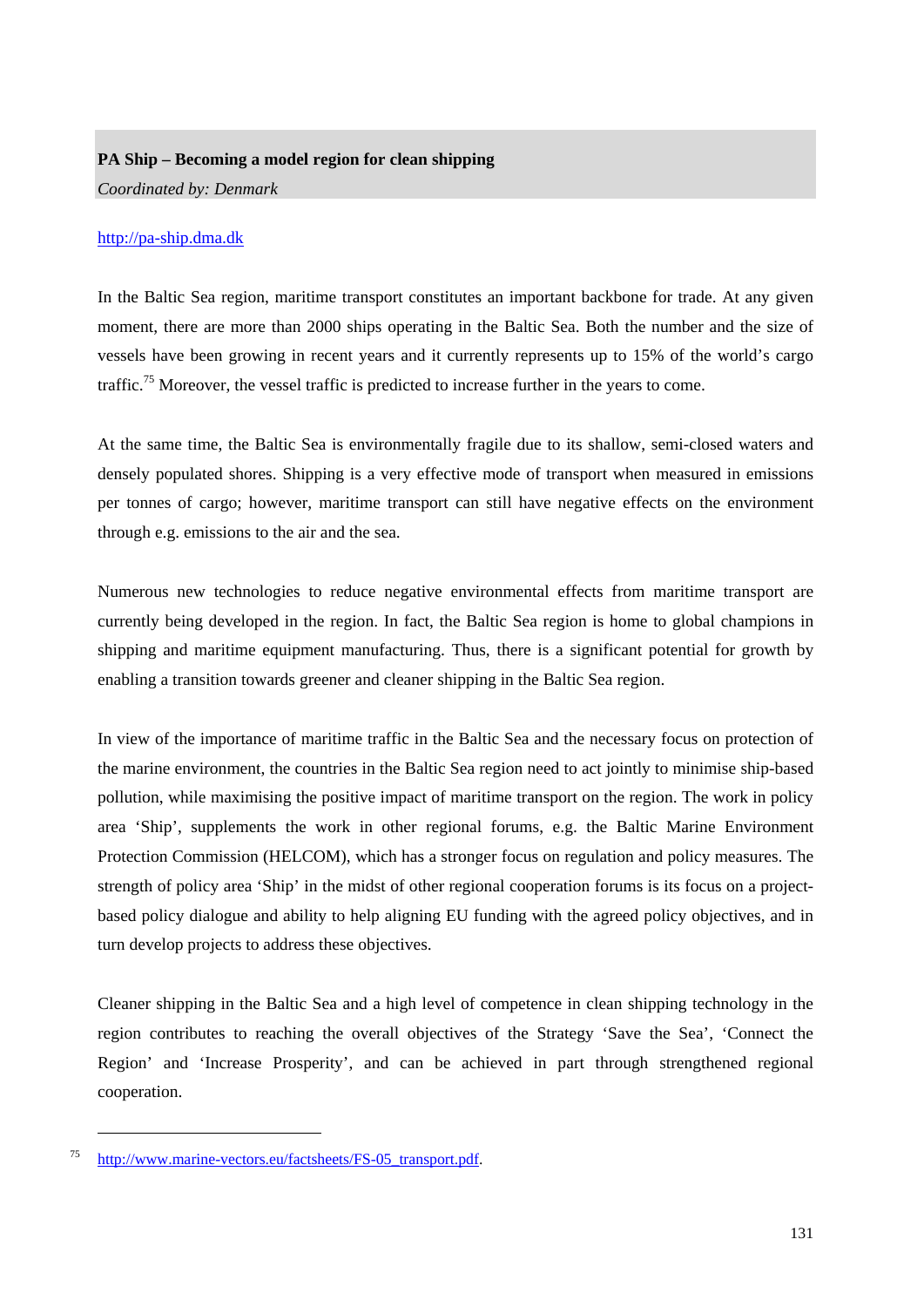In the coming years the maritime sector in the Baltic Sea region is facing a challenge to comply with already adopted and upcoming environmental regulations. There is a risk that new environmental regulations could lead to a modal backshift in transport, making truck transport more competitive at the expense of shipping. This could lead to closure of ro-ro and ferry routes and might result in an increase of the carbon footprint of goods transported in the region.

Against this dilemma, it is therefore important that maritime stakeholders in the region work together to ensure that conditions for a competitive and greener maritime industry are in place. The goal is to turn the required transition to cleaner shipping into a positive business opportunity while boosting green and blue growth in the region. The maritime industry in the region has the opportunity to be first-movers within clean maritime transport in terms of e.g. availability of alternative fuels, provision of green port facilities and introduction of smart solutions for efficient shipping. At the same time the region can function as a test-bed for new and innovative products and services before they are marketed globally. The vision is that the Baltic Sea should become *a model region for clean shipping*.

Since the adoption of the EUSBSR in 2009, a broad range of policy activities and flagships have been conducted in the framework of the policy area on clean shipping, and a series of results have already been achieved. These results are either being used directly for the benefit of clean shipping in the region, or have helped pave the way for new project activities, developing the already achieved results further.

The results include *inter alia*:

- three projects on development of infrastructure and value chain of LNG in the Baltic Sea region. The projects build on each other's results and have gradually moved closer and closer to concrete infrastructure investments;
- two HELCOM policy processes and elements of two concrete projects working to enhance port reception facilities of sewage and waste in the ports of the Baltic Sea region;
- two projects focusing on the cost of more environmentally friendly shipping in the Baltic Sea region and on economic incentives for maritime stakeholders;
- creation of a regional project-based policy dialogue among maritime authorities, researchers, public and private project makers and regional organisations which convene in the policy area international Steering Committee to discuss, select and use projects and their results.

Results like these forms the background of the policy area and sets the starting point for future activities.

Through a project-based policy dialogue, the policy area seeks to support the below overall targets and fulfil the Actions. The policy area primarily does this by identifying gaps in the cooperation, identifying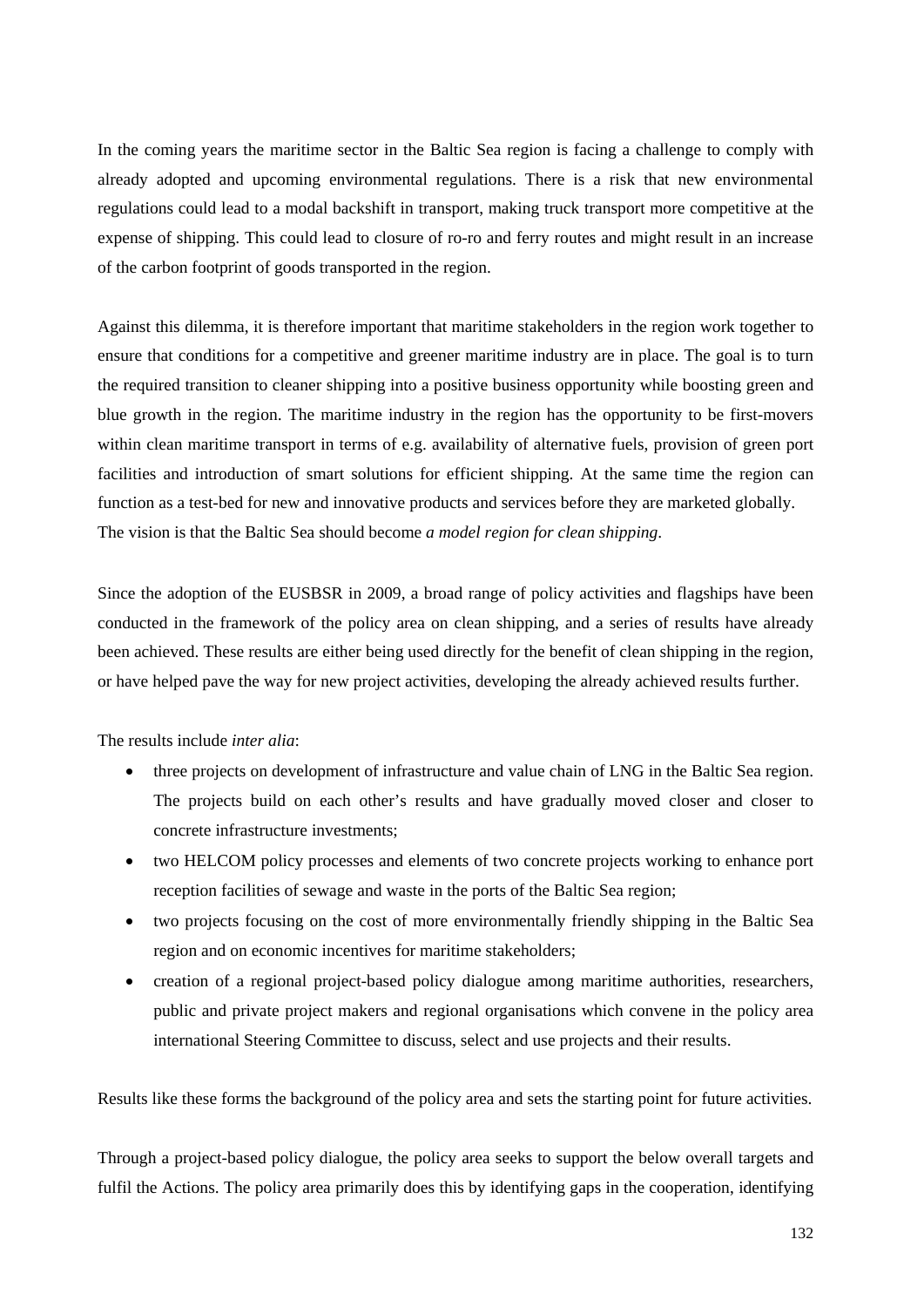projects and encouraging project makers to fill those. The policy area may assist with advice on funding opportunities and in liaising with relevant project partners. An important part of the policy area is to strive for alignment of funding with the set policy objectives and to assist in conveying results and recommendations of projects to the policy level for consideration. The policy area also helps to ensure that new projects are building on the results and recommendations of successfully completed projects or policy processes in order to avoid duplication. It is therefore important to ensure close cooperation with relevant organisations and stakeholders throughout the region.

| Objective/sub-        | <b>Indicator</b>      | <b>Baseline</b>        | Target/deadline         | Data sources            |
|-----------------------|-----------------------|------------------------|-------------------------|-------------------------|
| objective             |                       |                        |                         |                         |
| objective:<br>Policy  | Indicator:<br>Annual  | Emissions in 2009.     | Overall decreasing      | <b>HELCOM</b><br>annual |
| Reducing              | emissions<br>from     |                        | trend in emissions.     | statistics.             |
| emissions from the    | vessel traffic in the |                        |                         |                         |
| in<br>shipping<br>the | Baltic Sea, based on  |                        |                         |                         |
| Baltic Sea, while     | estimates from the    |                        |                         |                         |
| at the same it is     | Automatic             |                        |                         |                         |
| predicted that the    | Identification        |                        |                         |                         |
| intensity<br>of       | System,<br>which      |                        |                         |                         |
| maritime activities   | monitors<br>vessel    |                        |                         |                         |
| will increase.        | movement.             |                        |                         |                         |
| Cooperative           | Number<br>of<br>new   | second<br>First<br>and | Port<br>reception       | <b>HELCOM</b>           |
| objective:            | ports with upgraded   | priority ports for     | facilities<br>are       | (Cooperation            |
| Establishment<br>of   | reception facilities  | upgrading according    | upgraded by 2015 at     | Platform on<br>port     |
| upgraded reception    | for sewage.           | the HELCOM<br>to       | latest,<br>the<br>the   | reception facilities).  |
| facilities<br>for     |                       | Road Map adopted       | International           |                         |
| sewage<br>in          |                       | 2010<br>the<br>by      | Maritime                |                         |
| passenger ports of    |                       | Ministerial Meeting.   | Organization<br>is      |                         |
| Baltic<br>Sea<br>the  |                       | http://www.helcom.     | notified                |                         |
| through exchange      |                       | fi/stc/files/Moscow2   | accordingly, leading    |                         |
| of experiences and    |                       | 010/PortReceptionF     | to the enforcement      |                         |
| practices,<br>best    |                       | acilities.pdf.         | the<br>of<br>ban<br>for |                         |
| investments<br>and    |                       |                        | untreated<br>sewage     |                         |
| cooperation           |                       |                        | discharge under the     |                         |
| between shipping      |                       |                        | Baltic Sea Special      |                         |
| industry, ports and   |                       |                        | Area of MARPOL          |                         |
| municipal             |                       |                        | Annex IV.               |                         |
| wastewater            |                       |                        |                         |                         |
| treatment plants.     |                       |                        |                         |                         |

## **Targets and indicators**

Although the policy area is not directly involved in developing regulations or policy measures as such, the work of the policy area is influenced and guided by the introduction of new international environmental regulation in the maritime field.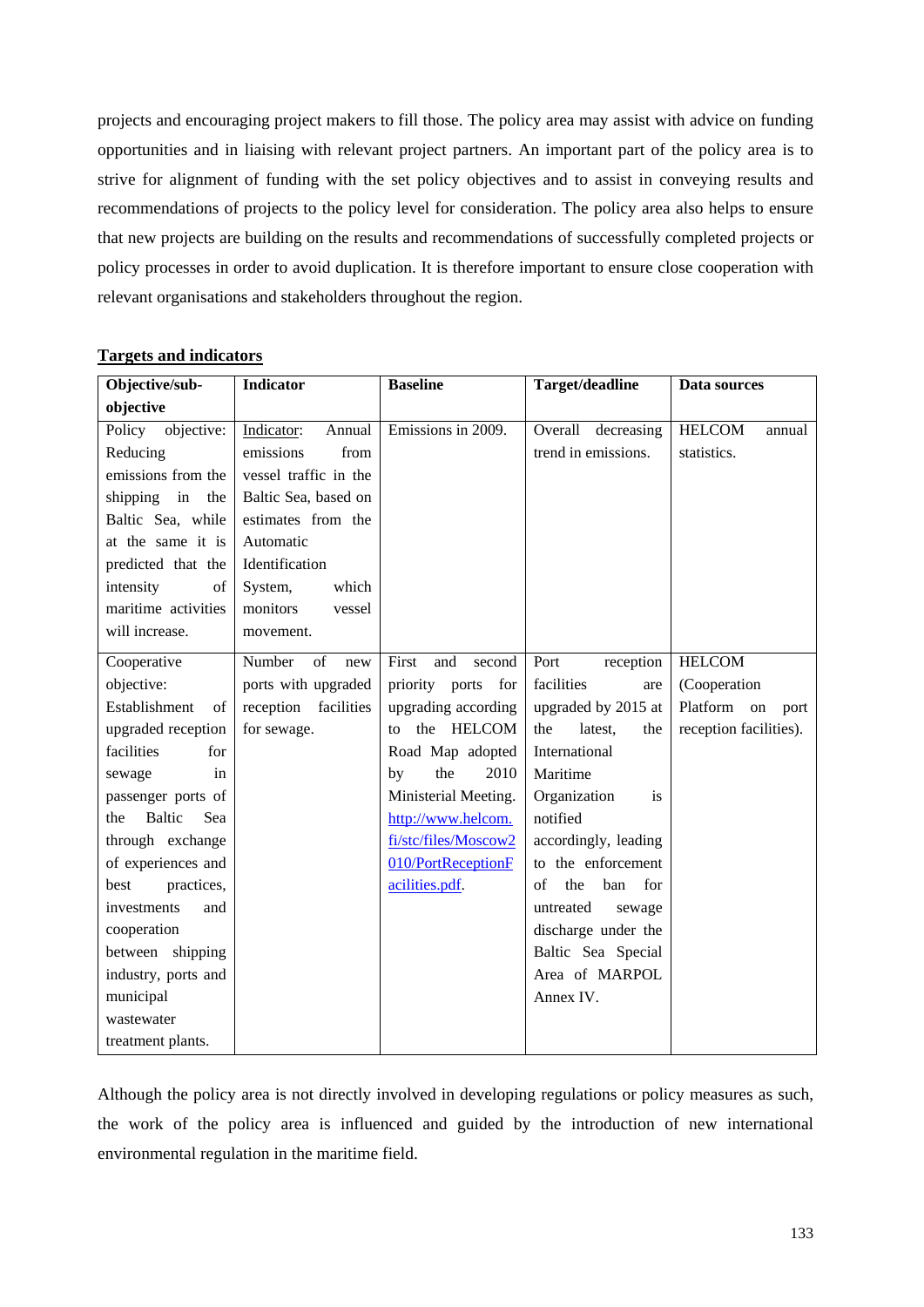International cooperation in such forums as the International Maritime Organization (IMO), the EU and HELCOM has led to the introduction of new rules, which help to protect the sea and further the transition towards clean shipping. So far regulation has primarily focused on reductions of air emissions (of primarily SOx and NOx particles), ballast water, waste water and garbage. However, apart from these topics, it is expected that more focus will be put on topics such as  $CO<sub>2</sub>$  underwater noise, new types of waste or discharges of hazardous substances to the sea.

Although introduction of new regulation is one of the strongest incentives for making shipping more environmentally friendly, it can have other negative side-effects, such as modal back shift. The role of the policy area is to ensure a smooth transition towards more environmentally friendly shipping through continued focus on a balanced approach between environmental concerns and growth and prosperity and a closer and more direct link between policy makers and other maritime stakeholders in the region.

The policy area strives to move beyond regulation, encouraging innovative techniques, approaches and methods, testing new solutions as well as paving the way for smooth and efficient implementation of necessary regulation.

A number of international policies exist, which have special relevance to the work in the area and which the policy area should naturally align itself with, these include i.e.:

- the work of the IMO regarding air emissions from ships and clean shipping, and in particular the International Convention for the Prevention of Pollution from Ships (MARPOL) and its annexes;
- the relevant EU environmental legislation;
- the Integrated Maritime Policy of the EU, incl. Blue Growth;
- the HELCOM Baltic Sea Action Plan adopted in 2007.

The work of the policy area serves to reinforce and supplement these policies at the regional level, while avoiding duplication of efforts. Due to its global nature, international rules and standards are usually preferable for shipping industry. While respecting this principle, certain challenges may apply to Baltic Sea region only or can be addressed better or faster at a regional level, from which new forms of cooperation and solutions could be conveyed to the global level.

### **Actions**

The below actions aim to reduce ship pollution through measures on board vessels as well as through land- based measures for instance in ports. Using the fragile condition of the Baltic Sea and the existing regulatory framework as a starting point, the actions aim to contribute to the transition towards clean shipping by facilitating cooperation, developing new methodologies and technologies and by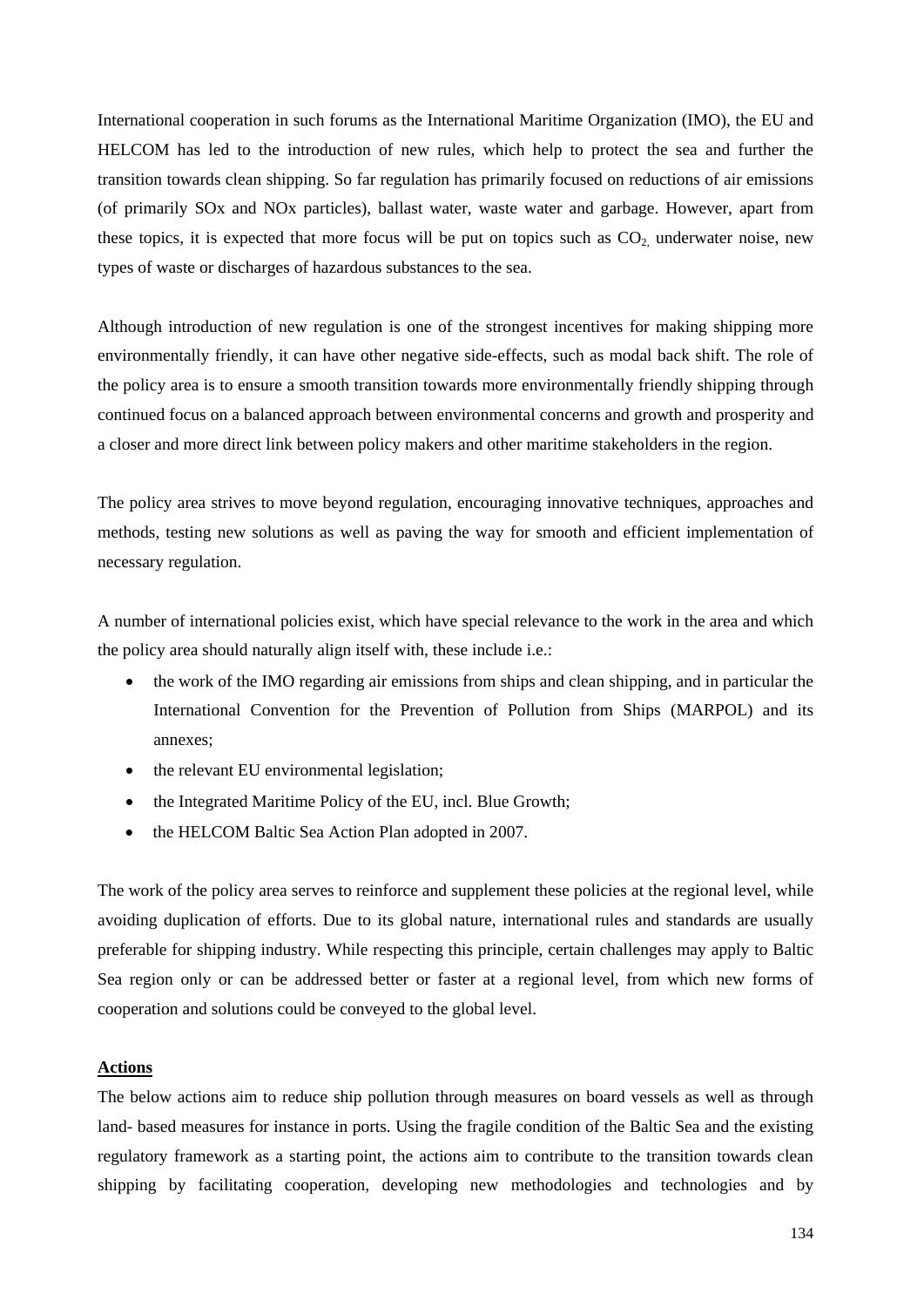demonstrating and testing in practise new solutions that reduce shipping pollution in the Baltic Sea region and beyond.

#### **1. To create infrastructure for alternative fuels in the Baltic Sea region**

In order for shipping in the Baltic Sea to comply with environmental regulations of emissions, and to move beyond regulation in reduction of harmful particles from ship fuels while avoiding a modal backshift towards land based transport, it is necessary to ensure a greater availability of alternative environmentally friendly marine fuels. In the first place the focus will especially be on availability of LNG (Liquefied Natural Gas) and to a lesser extent methanol as well as potentially other types of gas fuels such as e.g. CNG (Compressed Natural Gas) and LBG (Liquefied Bio Gas). The activities in this action should contribute to the development of a regional infrastructure for the provision of alternative fuels to shipping allowing ships access to facilities where alternative fuels, especially LNG, are available in most parts of the region, thus increasing competitiveness of alternative fuels.

#### **2. To support measures reducing emissions from ships**

In order to establish the Baltic Sea region as a model region for clean shipping it is necessary to support a broad range of clean shipping measures involving relevant stakeholders. The Baltic Sea region has an excellent tradition of transnational and cross-sectoral cooperation and the role of the policy area is to support the actors in developing clean shipping measures in the region. Strategic priorities in this action include e.g.:

- actions to develop or improve technical installations on board ships to clean harmful emissions from ships. Harmful emissions can include exhausts, chemicals, oily water as well as untreated ballast water and sewage;
- issues of enforcement of environmental regulation for ships operating in the Baltic Sea in order to ensure compliance and a level playing field for all ship owners in the Baltic Sea region;
- improve monitoring of ship emissions in order to target actions and regulations better in the future;
- improving energy efficiency as an effective method of reducing CO2 emissions from ships;
- development of efficient economic incentive schemes to reduce the environmental impact of ships, such as e.g. port or ship indexes or differentiation of port dues;
- improve capacity and competences to address clean shipping issues among maritime stakeholders in the Baltic Sea region.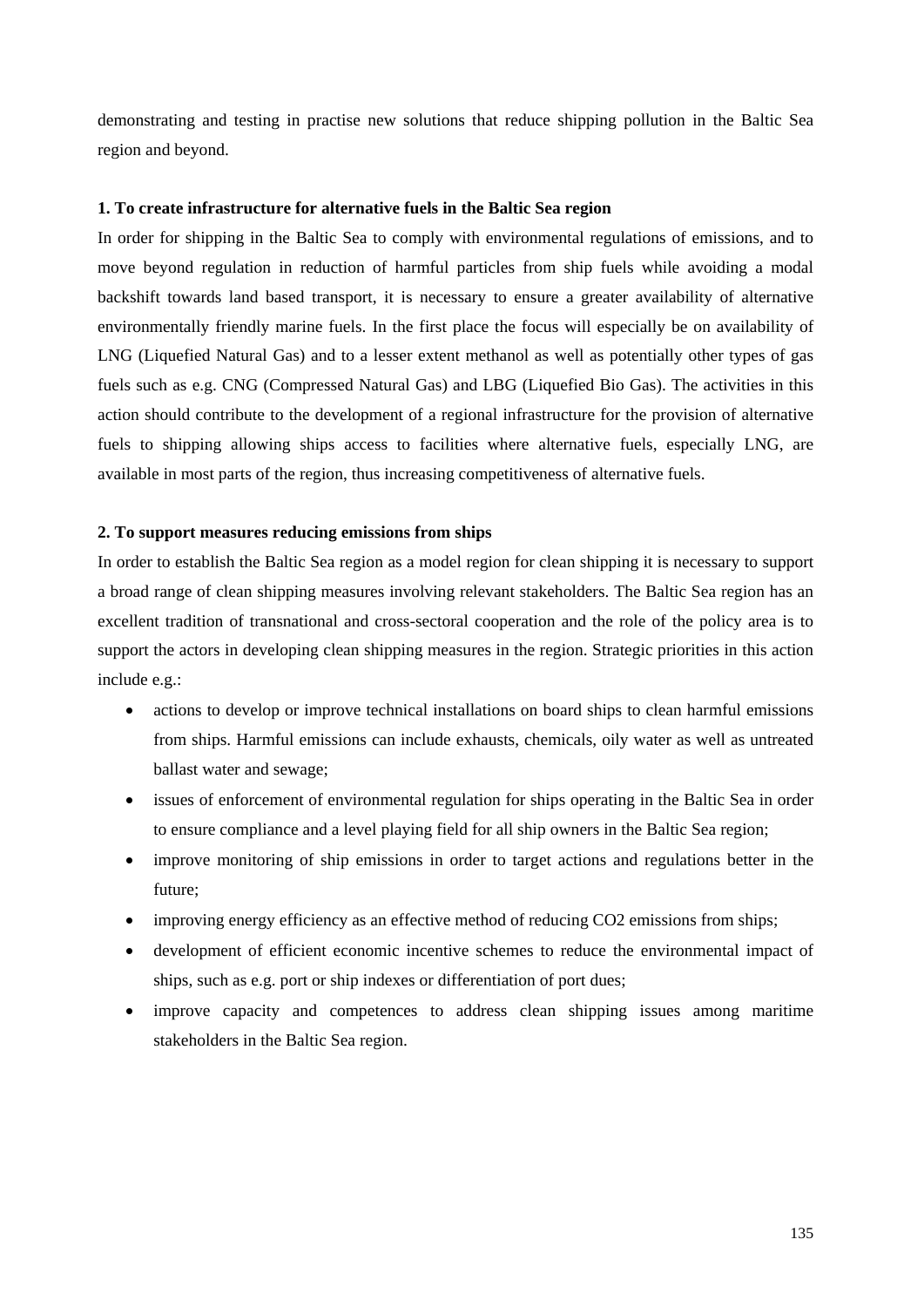### **3. To develop shore-side facilities to foster clean shipping measures**

The land-based aspects of clean shipping are equally important. When a vessel is at port, the possibility to switch off the engines and instead receive electricity (entitled On-shore Power Supply (OPS) or coldironing) for its port operations from a clean, land-based source of power could reduce the environmental impact of the ship. Moreover, the use of cleaner land-based power sources can further reduce harmful emissions if used for propulsion in battery-driven or battery-assisted hybrid vessels.

Similarly, ships' waste is off-loaded in ports, therefore the ability to receive and treat the different types of ship generated waste in a responsible manner is key. Building upgraded reception facilities for sewage in Baltic Sea region passenger ports is a major challenge and hence an important objective for the EUSBSR. Furthermore, new cleaning methods and treatment systems on board vessels might possibly lead to new types of waste which should be handled by ports in the years to come. The ability of ports to address these challenges and supply the necessary waste facilities should be supported by this action.

The above actions address a broad range of issues pertaining to clean shipping. These actions and accompanying flagships attached to them have been selected through a consultation process in the policy area international Steering Committee. However, the actions described should be considered a guideline rather than an exhaustive list.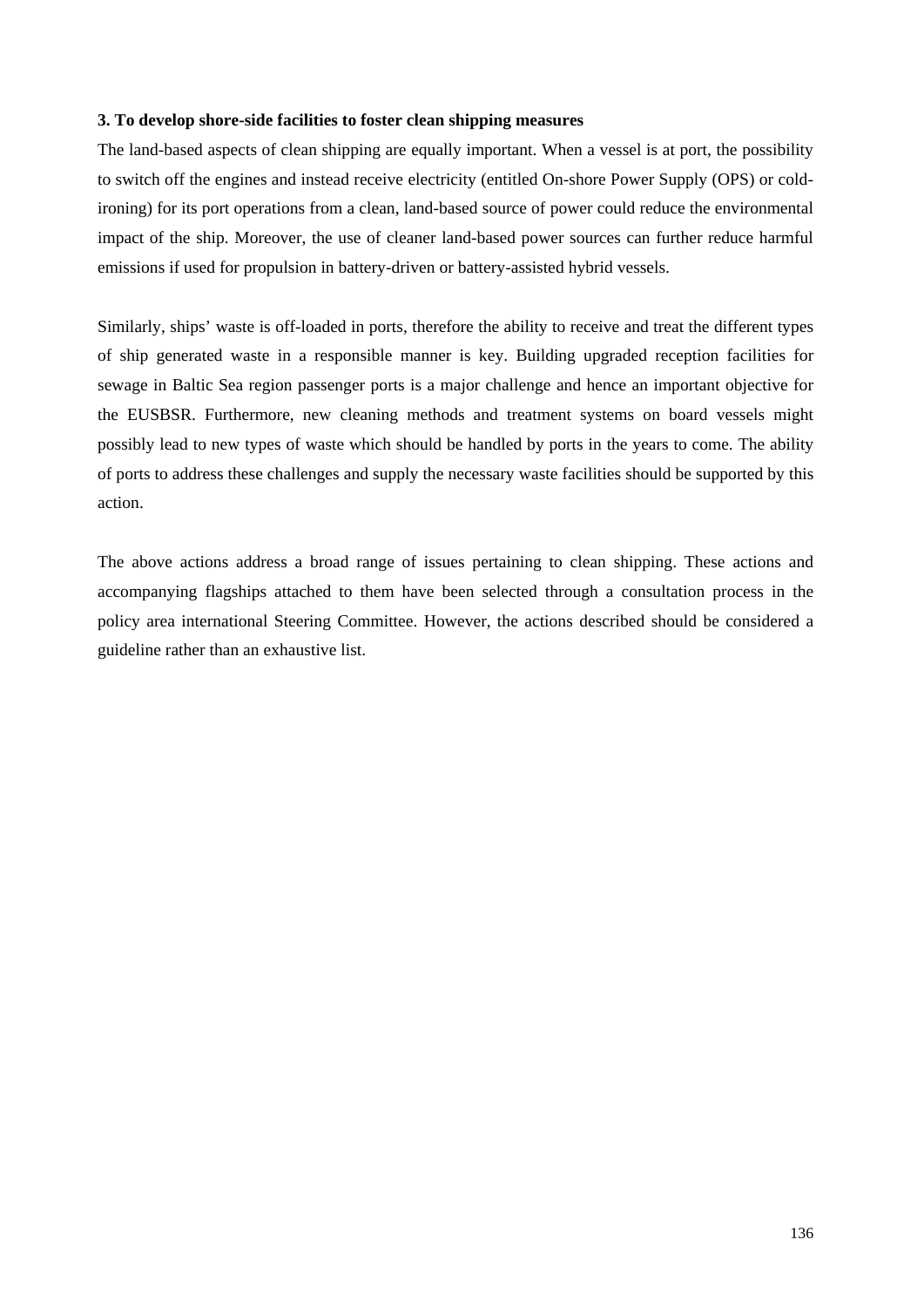## **PA Tourism – Reinforcing cohesiveness of the macro-region through tourism**  *Coordinated by: Mecklenburg-Vorpommern (Germany)*

## [http://www.baltic-sea-strategy-tourism.eu/cms2/EUSBSR\\_prod/EUSBSR/en/start/index.jsp](http://www.baltic-sea-strategy-tourism.eu/cms2/EUSBSR_prod/EUSBSR/en/start/index.jsp)

Tourism plays an important role in the European economy, especially in generating growth and jobs. The diversity of the tourism sector – which is comprised of a great number of different industries and activities – allows for estimating its total contribution to EU's economy at 8,4% of the EU-wide GDP.<sup>76</sup> One in seven enterprises in the European non-financial business economy belongs to the tourism industries. These 3,4 million enterprises often serve tourists as well as locals and employ an estimated 15.2 million persons.<sup>77</sup>

Europe is the most visited region in the world. International tourist arrivals in Europe rose by 5% in 2013 on top of a strong 2012 and 2011 ( $+3$  and  $+6\%$ ), a remarkable result in view of the lingering economic difficulties. Accounting for 52% of all international arrivals worldwide, Europe reached 563 million tourist arrivals in 2013, 29 million more than in  $2012<sup>78</sup>$  However, Europe, as a destination, competes with many new destinations that have now emerged particularly in the Asia and the Pacific regions. While this is a growing market – in the future, international tourist arrivals worldwide is predicted to increase by 3.3% a year from 2010 to 2030 to reach 1.8 billion by 2030 according to World Tourism Organization (UNWTO) estimations – the strongest growth will be seen in Asia and the Pacific, while Europe is forecasted to experience a decline in its share of international arrivals.

The overall aim of policy area 'Tourism' is to develop the Baltic Sea region as a common tourism destination. Coastal and Maritime play a significant role.

In this regard the 'European Strategy for more growth and jobs in coastal and maritime tourism' by the European Commission 20 February 2014,<sup>79</sup> aims at stimulating the economic and sustainable

1

<sup>76</sup> Travel & Tourism Economic Impact 2013, European Union, WTTC(2013) http://www.wttc.org/site\_media/uploads/downloads/european\_union2013\_1.pdf.

 $77$  Tourism industries – economic analysis, Statistics Explained, Eurostat (2013) http://epp.eurostat.ec.europa.eu/statistics\_explained/index.php/Tourism\_industries\_-\_economic\_analysis

<sup>78</sup> UNWTO World Tourism Barometer, Volume 12, World Tourism Organization (2014).

<sup>&</sup>lt;sup>79</sup> A European Strategy for more Growth and Jobs in Coastal and Maritime Tourism. COM (2014) 86.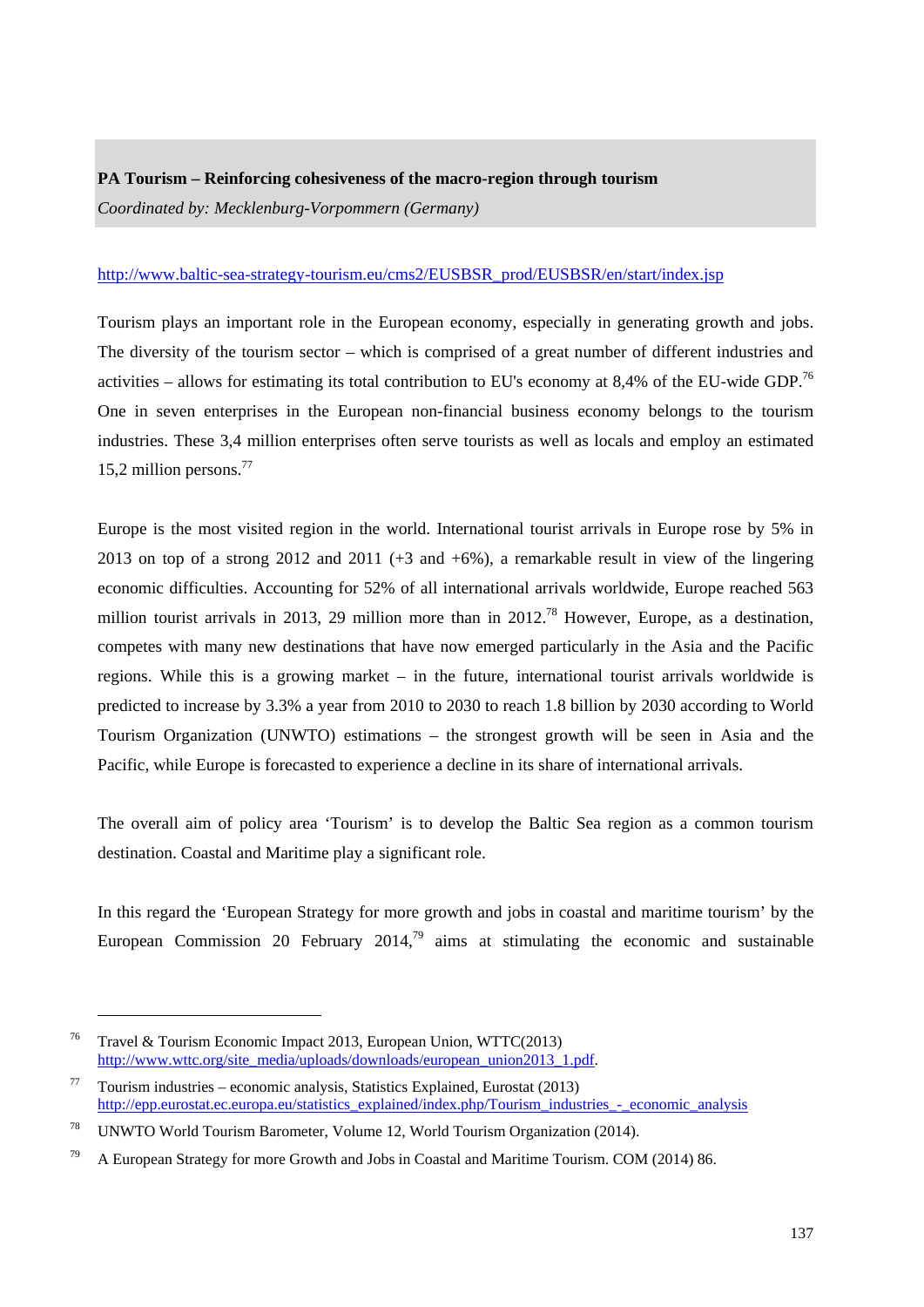development of the sector and at unlocking its great potential for growth and jobs. The Strategy is based on 14 concrete actions at EU level that are gradually being implemented.

Several studies have already clearly highlighted that coastal and maritime tourism is a key factor for Blue Growth in terms of employment and gross value added.

Furthermore tourism is often a key sector in rural areas. It offers an economic incentive to stay in the countryside, and gives people pride in their traditions, in their cultural and natural heritage. It stimulates investment in infrastructure and transport facilities, and thus helps achieve balanced territorial development in the region.

Apart from these factors, the development of a globally competitive tourism scene in the Baltic Sea region also depends on close cooperation with other sectors, e.g. information and communication technology, and the environment and health. Tourism trends are aligned with societal, technological and global trends, like demographic change, climate change and environmental challenges or the economic rise of the formerly called 'emerging countries'. So tourism is subject to constant change and development. Today, it has to increasingly meet the requirements of elderly and disabled people<sup>80</sup> as well as lone travellers. That means there are very individual requirements. It needs to be developed and consumed sustainably, and it has ideally to be climate-friendly.

Smart environments have to provide timely and on-site information to the traveller. Online platforms and social media are becoming increasingly essential. In addition, there is growing demand for themebased high-quality products in the fields of culture, nature and sports. So tourism sector has by its very nature to be sustainable, responsible, innovative and entrepreneurial.

Tourism cooperation in the region should also involve non-EU countries like Norway, and especially the parts of the Russian Federation that border the Baltic Sea. To this end, existing and developing formats like the Baltic Sea Tourism For a (BSTC) are essential.

Creating and promoting sustainable and innovative tourism products and services at cross-border and transnational level around specific themes not only help to profile the region as a tourism destination in key source markets – by highlighting the common cultural and natural heritage and history, tourism cooperation could link economic benefit with the perception of the region as a shared reference point in

1

<sup>&</sup>lt;sup>80</sup> A study on the 'Economic impact and travel patterns of accessible tourism' (demand-side and 'Mapping the skills needs and training offer for accessible tourism' have been finalised. The results are published on the Commission's website[: http://ec.europa.eu/enterprise/sectors/tourism/accessibility/index\\_en.htm.](http://ec.europa.eu/enterprise/sectors/tourism/accessibility/index_en.htm)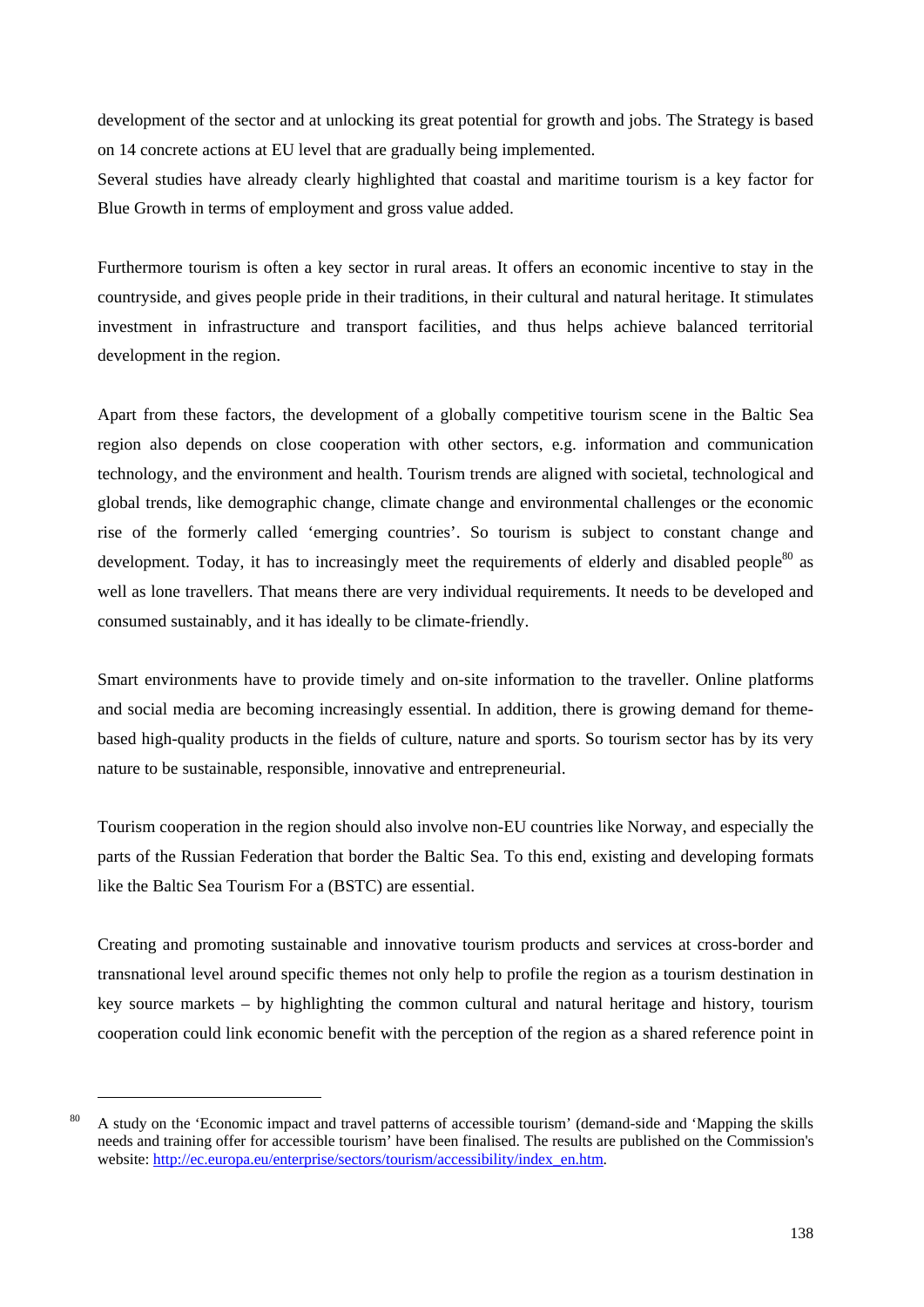the identity of the inhabitants of the macro-region. In this regard, there already are in place several ongoing tourism initiatives and actions, launched by the Commission at European level.

The objectives of those calls are to support projects promoting transnational tourism routes/itineraries/trails, either physical or virtual, products combining industrial heritage and living industry (visit of enterprises and their museums), stimulate competitiveness of the tourism industry and encourage the diversification of the supply of tourism products and services by the development of sustainable tourism products

Tourism in the Baltic Sea region is still fragmented and non-cooperative. There are various reasons for this. First, there are different levels of development and cooperation in the tourism sector, leading to an asymmetric readiness to cooperate at transnational level. Major reasons for this are the availability of resources and know-how, the design of funding instruments, long-standing cooperation patterns, especially in Scandinavia, and the accessibility of the macro-region.

Within the European Territorial Cooperation objective, tourism cooperation in projects mostly takes place at cross-border level and thus has limited geographic reach. Attempts to better link tourism-related projects at transnational level need further incentives, also through appropriate access to funding. The business perspective of the projects receiving funding should also be strengthened, e.g. by involving private-sector partners in the cooperation, which could increase the durability of the project results. Links to educational institutions to enhance skills and to develop quality tourism in terms of services are also essential.

## **Targets and indicators**

To give its work a clear direction the following targets were defined:

Overall target: Establishing the Baltic Sea region as a common and coherent tourism destination. Subtargets:

- 1. first step is to find areas of mutual interests within existing national tourism strategies as a basis to work on for future targets. Second: aspects of the future European Tourism Strategy (in process) should be considered;
- 2. establish a well working network of stakeholders on public and private sector;
- 3. design tourism products and services for the Baltic Sea region as a coherent destination;
- 4. increase the number of jointly developed tourism strategy and policy documents focusing on more specific aspects of tourism in the Baltic Sea region.

To have a basis for measurement the following indicators were defined:

- 1. number of fora, workshops etc.;
- 2. number and level of partners, especially enterprises, in flagships;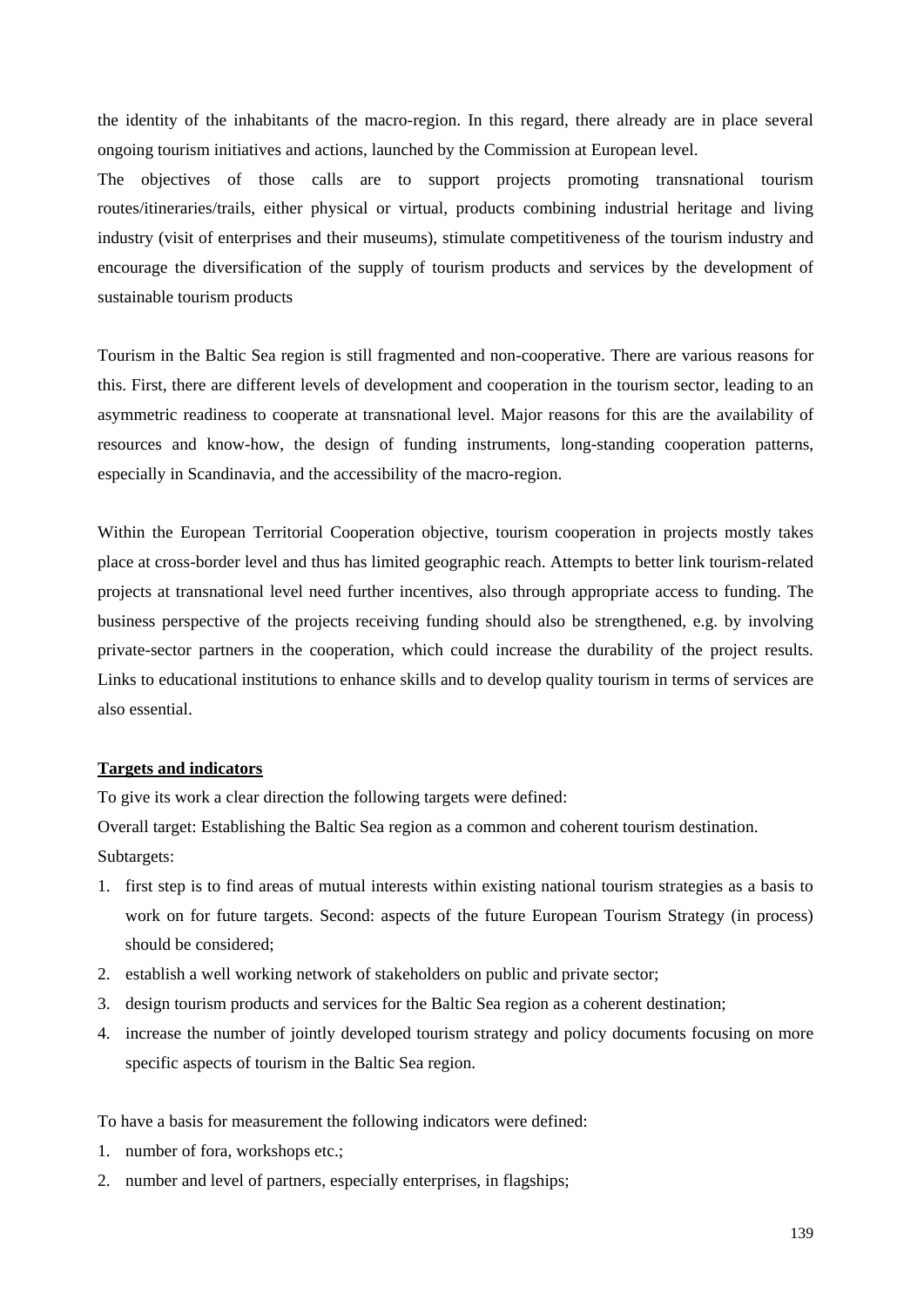- 3. number, targets, level of transnationality of flagships especially those which focus an maritime and coastal tourism in all its facettes;
- 4. evaluation of established BSTC and its structure and work by stakeholders in the Baltic Sea region.

Measuring quality aspects: regularly executed surveys.

A comprehensive system for the design, the monitoring and the follow-up of indicators and targets will be set up in 2015/16, under the responsibility of the policy area coordinator. Targets and deadline, baseline, and statistics/data sources related to the above indicators will be defined.

#### **Actions**

#### **1. Facilitate networking and clustering of tourism stakeholders**

Currently, tourism in the region lacks a comprehensive institutional and political framework. The existing tourism cooperation structures, like working groups or projects, are concerned with specific interests and topics, are of a temporary or intermittent character, or lack the desired geographic coverage of the macro-region.

In line with Action 4 of the Maritime and Coastal Tourism Communication which supports the 'development of transnational and interregional partnerships, networks, clusters and smart specialisation strategies', the European Commission wanted to give impetus to the cooperation between coastal and maritime tourism stakeholders strengthen the role of cluster organizations and networks as drivers for growth and jobs in the maritime and coastal tourism sectors in Europe. Clusters and networks are powerful instruments for innovation and growth at regional and local level. Cluster organisations and transnational networks are often appropriate intermediaries to facilitate business cooperation also between other clusters and networks, operating in the same or different sectors.

Tourism policy and tourism-related activities are developed and run largely without joint objectives, approaches and standards on a macro-regional level. To give the work, the projects and network a kind of governance structure the Steering Committee was founded by national tourism ministries and national tourist organizations in the Baltic Sea region.

## **1.1 Facilitate and strengthen the Baltic Sea Tourism Forum Process**

The BSTF process started in 2008 with the first Baltic Sea Tourism Summit in Rostock/Germany. Under the label of Baltic Sea Tourism Forum, follow-up conferences have taken place on an annual basis. The Forum was organised by the financial resources of the host countries in Vilnius – 2009, Kaliningrad – 2010 and Sopot in 2011. The  $5<sup>th</sup> BSTF$  (2012, Rostock) and  $6<sup>th</sup> BSTF$  (Ringsted/Denmark) were mostly financed through the financial assistance granted by the European Commission to policy area 'Tourism'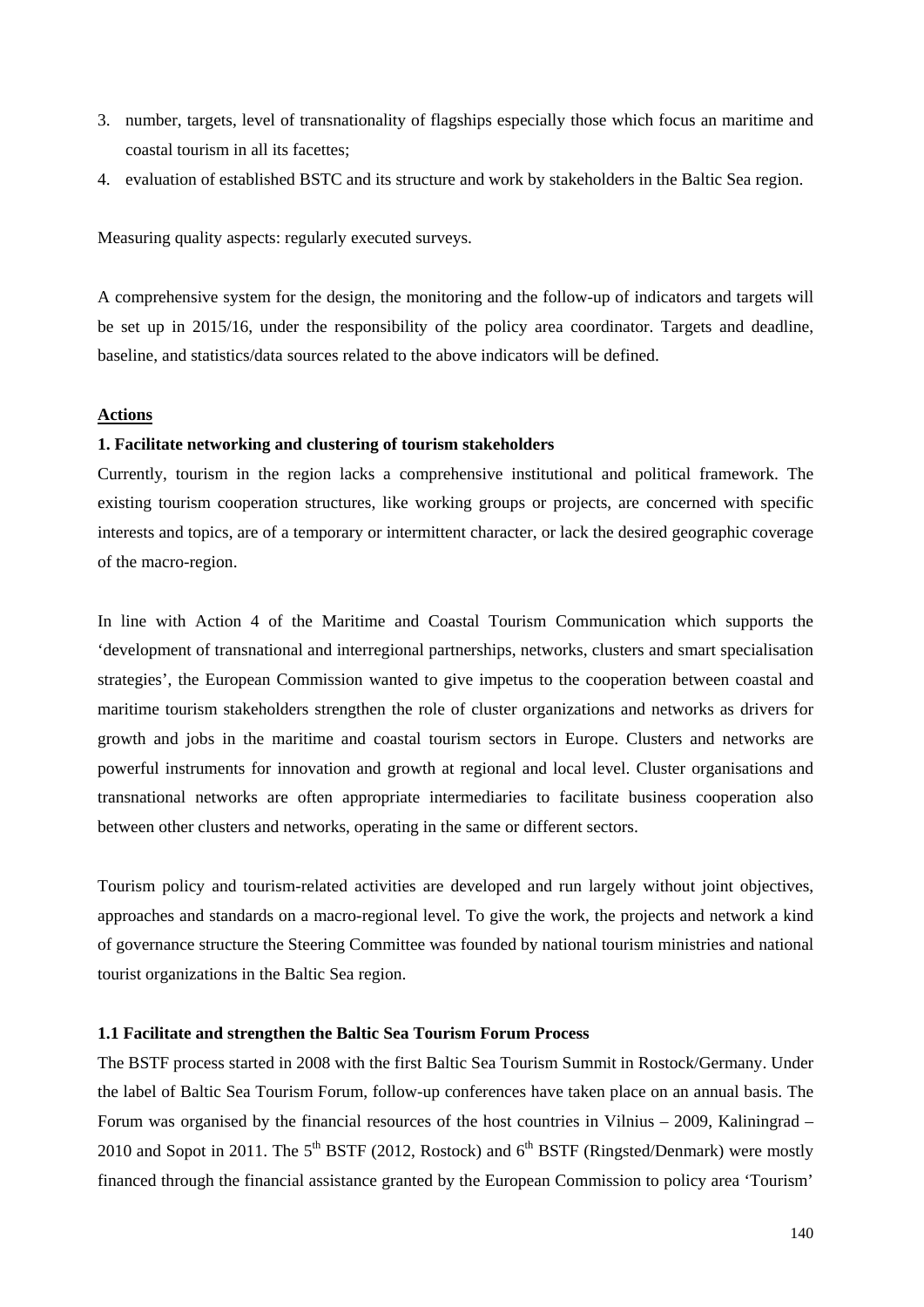in 2011. Since then, policy area 'Tourism' has become an integral part of the BSTF process. Today, Scandinavian partners are actively involved in the forum which was not the case before. EUSBSR Seed Money projects like VIABAL (maritime heritage) or BSTC are closely related to the BSTF as the central event in tourism cooperation in the region.

The 8<sup>th</sup> BSTF will take place in Gdánsk on the 22-23 September 2015 under the umbrella of the Polish CBSS presidency. This is in line with the new long term priorities of the organisation which also takes account of the importance of a sustainable tourism development. The coordinator of policy area 'Tourism' will be involved in the preparations by the Polish Ministry of Sport and Tourism.

For the implementation of policy area 'Tourism', the BSTF plays a key role by offering a platform for exchange of practitioners in the tourism sector. In addition, it also constitutes an interface for discussions with the tourism policy level and the political level. In the future, the character of the BSTF as a link pin of the operational and the policy level should be strengthened: the forum should be embedded in the activities of the 'to be established' BSTC. It should also be the sounding board for the priorities agreed on by the Steering Committee with regard to tourism policy cooperation in the Baltic Sea region.

#### **1.2 Promote the establishment of a Baltic Sea Tourism Center**

The successful establishment of a Baltic Sea Tourism Center (BSTC) in 2016 is essential for the implementation of policy area 'Tourism'. Next to the Steering committee that works at strategic level, the BSTC works at operational level. With the BSTC, the practical aspects of tourism cooperation could be organised in a more coherent and powerful way than today. It could be referred to as an umbrella for the coordination of flagships and the organization of the BSTF. In addition, a regular exchange with the Steering Committee could be organized.

The involvement of the coordinator of policy area 'Tourism' as a partner in this project will safeguard that the overall context of tourism cooperation is taken account of in the definition of the BSTC concept.

#### **2. Help to mobilise the full potential for sustainable tourism of the Baltic Sea region**

By developing common strategies and approaches based on environmental and social responsibility, and building on the commitment of various stakeholders, including neighboring countries when appropriate cooperation could include: facilitating the exchange of best practices, harmonisation of standards, regional marketing and branding activities, the development of joint tourism products and projects in the region.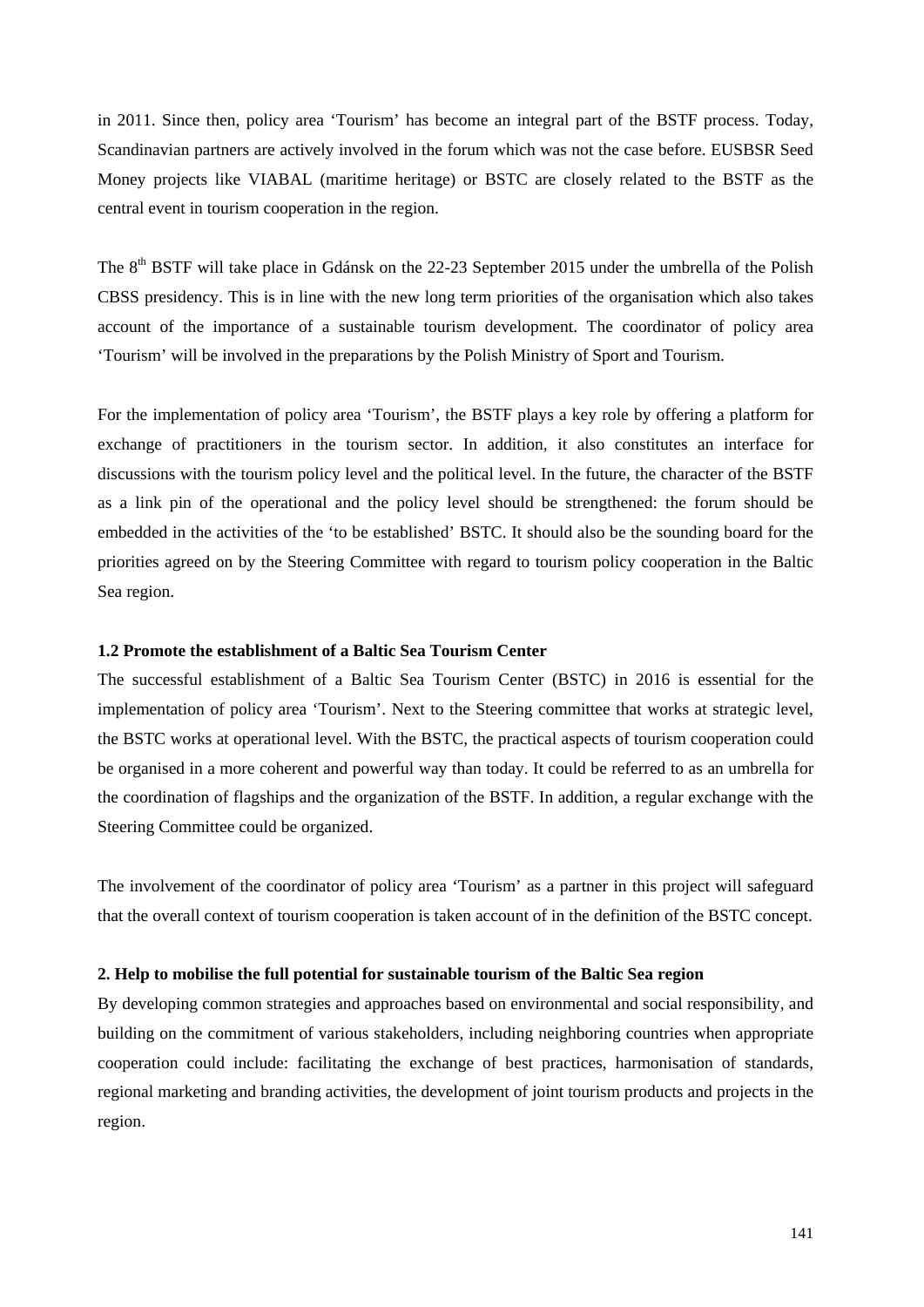#### **2.1 Facilitate coordination with stakeholders through joint workshops**

There is the need to communicate future tourism projects (or applications) with the aim to use resources efficiently, and to develop a set of projects that match to the overall profile of the Baltic Sea region as a tourism destination. It is proposed to have workshops with the members of the Steering Committee of policy area 'Tourism' and the relevant funding institutions and programmes. Further aspects to be considered in this context are the involvement of representatives of the private sector and non-EU countries from the Baltic Sea region.

### **2.2 Step up communication for policy area 'Tourism'**

In addition to the website of policy area 'Tourism', there is a need for using other media to inform about the Baltic Sea region to attract more tourists and, of course, more stakeholders and the private sector. For that purpose a brochure shall be printed. Values, data and flagships show the attractiveness of the Baltic Sea region and may inspire for new ideas, projects and networks.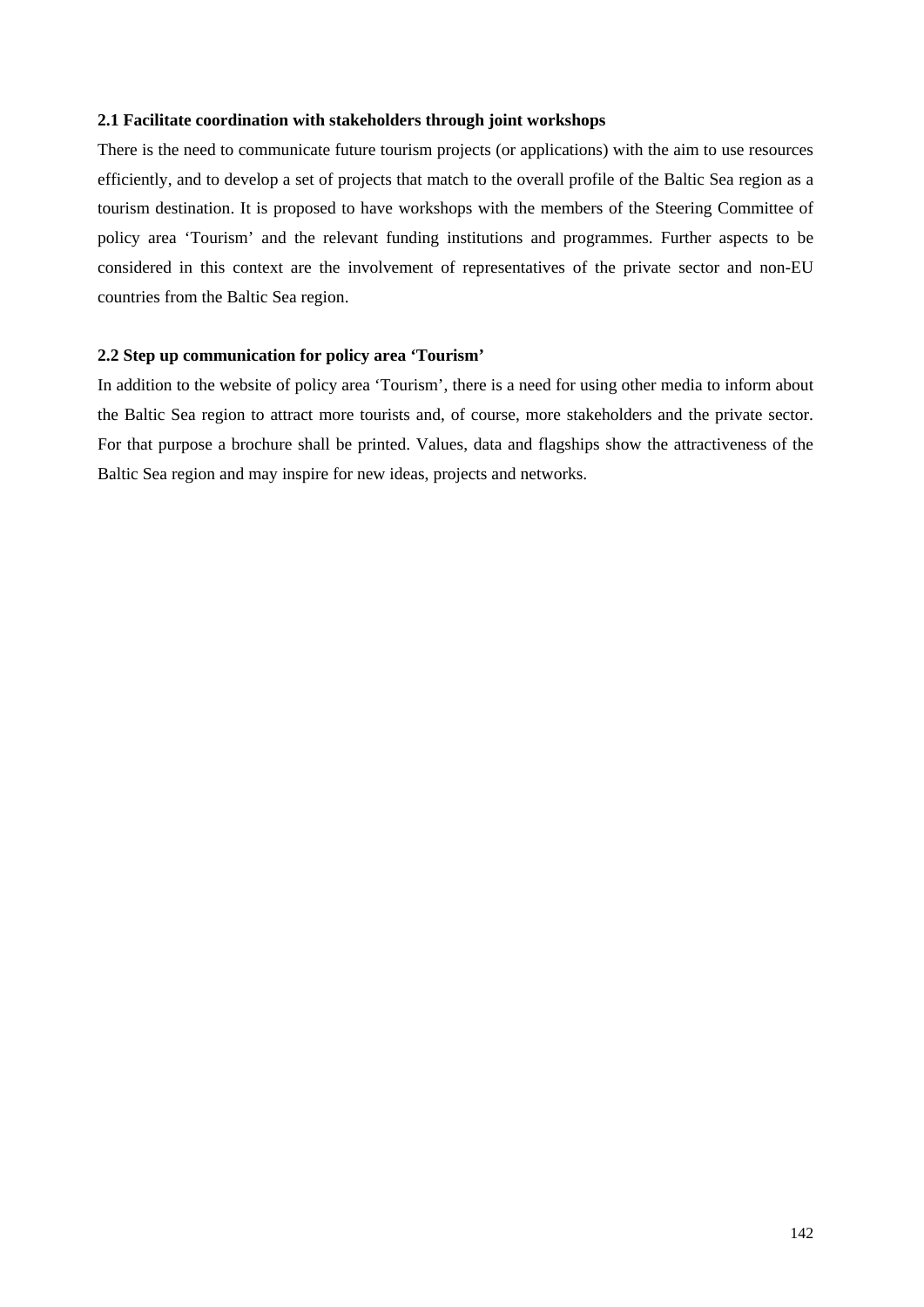#### **PA Transport – Improving internal and external transport links**

*Coordinated by: Lithuania and Sweden* 

-

In the Baltic Sea region, transport is particularly important as the distances – internally, to the rest of Europe and to the wider world – are very long and the conditions for traffic are often difficult (forests, lakes, snow and ice in the winter, etc.). Raw materials and manufactured goods deriving from the rich natural resources in the northernmost parts of the region are attractive on the world market. This region, which is partly located on the periphery of the economic centre of Europe, depends strongly on foreign trade in goods and on an international exchange of knowledge and services. Thus a well-functioning transport system, combined with greater attention to the spatial development and location patterns, is of vital importance for its prosperity and economic growth.

85 million people within a large territory, world-renowned industries in a rich variety of branches, a competitive economic and scientific capacity, but comparably small urban regions, also call for improved accessibility within the region aiming at strengthening the joint Baltic market potential.

Moreover, the Baltic Sea is a sensitive ecosystem, which makes environmental considerations important in the development of transport infrastructures. The designation of the Baltic Sea as a Particularly Sensitive Sea Area (PSSA) by the International Maritime Organization (IMO) allows for the development of specific measures for the Baltic Sea to ensure the sustainability of maritime transport.

The geography of the Baltic Sea region makes transport particularly challenging. The improvement of internal and external transport links, increasing the efficiency and minimising the environmental impact of transport systems, should contribute to higher competitiveness of the Baltic Sea region, and increase its accessibility and attractiveness.

Strategic framework for a synchronised infrastructure development in the EU was provided by Regulation (EU) No 1315/2013<sup>81</sup> on Union Guidelines of Transeuropean transport network in 2013 and Regulation (EU) No 1316/2013<sup>82</sup> establishing the Connecting Europe Facility, which adopt the model of

<sup>&</sup>lt;sup>81</sup> Regulation (EU) No 1315/2013 of the European Parliament and of the Council of 11 December 2013 on Union guidelines for the development of the trans-European transport network and repealing Decision No 661/2010/EU Text with EEA relevance, OJ L 348, 20.12.2013, p. 1.

<sup>&</sup>lt;sup>82</sup> Regulation (EU) No 1316/2013 of the European Parliament and of the Council of 11 December 2013 establishing the Connecting Europe Facility, amending Regulation (EU) No 913/2010 and repealing Regulations (EC) No 680/2007 and (EC) No 67/2010, OJ L 348, 20.12.2013, p. 129.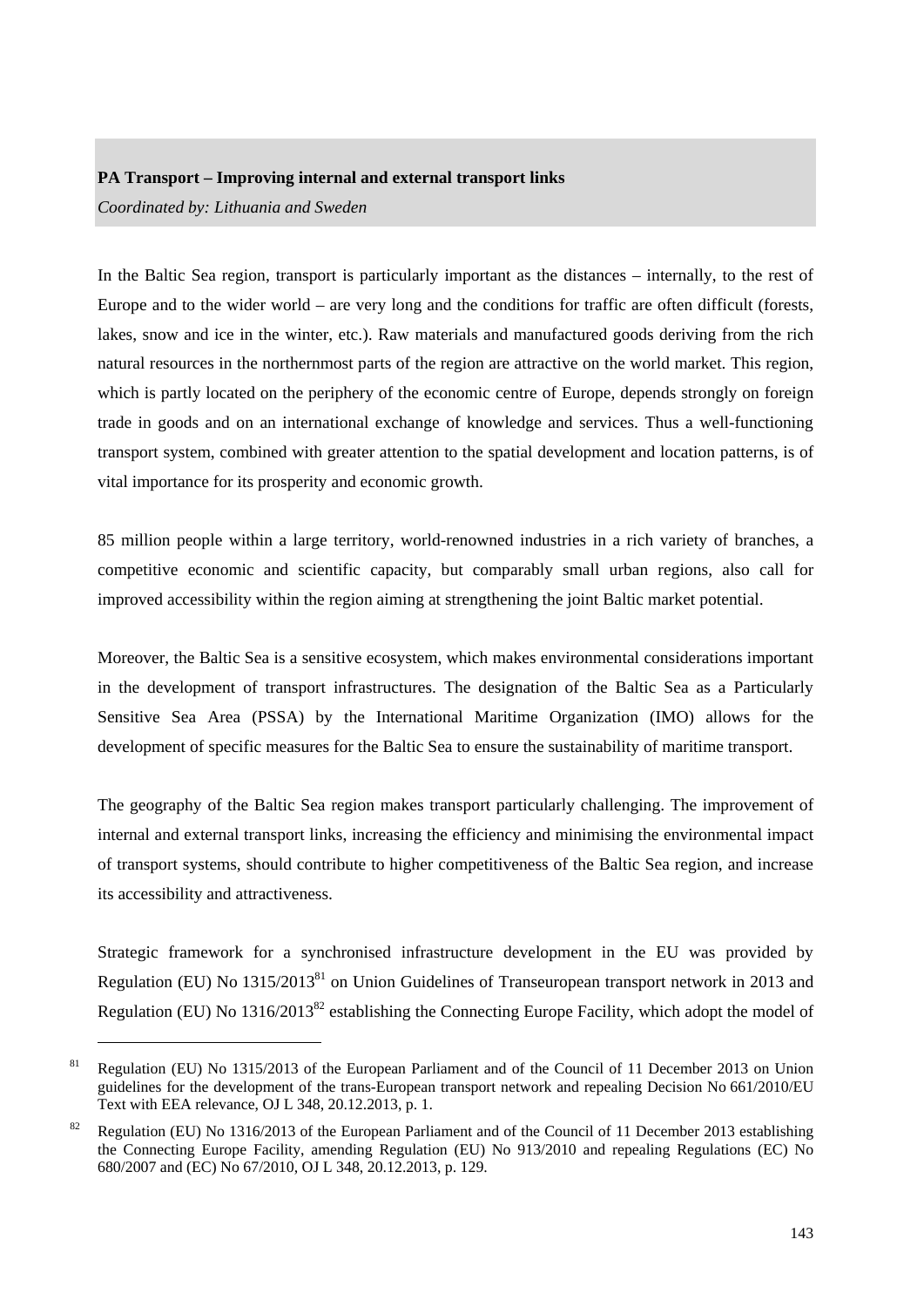future development of the TEN-T based on the dual structure, consisting of core and comprehensive layers. Additionally, they established the nine core network corridors out of which four – *Baltic-*Adriatic, North Sea-Baltic, Orient/East-Med, Scandinavian-Mediterranean – have a direct coverage within the Baltic Sea region. Implementation of these Corridors will result in a significant improvement of transport links in the region and more sustainable transport in terms of energy sources.

The further development of a sustainable and efficient transport system in the macro-region is one of the key objectives of the strategy. Actions in the transport area have an important impact on the environment and the economy, thus contributing to other goals of the strategy as well. The recent drive for innovation and environmentally-friendly transport solutions has become evident through green corridors initiatives, which bring together various stakeholders and actions in order to provide greener international logistics services. Directive 2014/94/EU on the deployment of alternative fuels infrastructure<sup>83</sup> provides additional strategic framework to the Member States of the Baltic Sea Region for the coordinated action in this field, especially the evaluation of the necessity to introduce LNG terminals in ports according to market needs.

One of the main elements of the EUSBSR is the potential to generate added value for the region through the coordination of activities aimed at facilitating border crossing. Of particular interest are activities concerning border crossing infrastructure and procedures on the border between the EU and its neighbouring countries. The region benefits from transiting freight flows and from higher mobility among EU and non-EU citizens. Regional initiatives that aim to remove bottlenecks should receive adequate attention and support. Northern Dimension Partnership for Transport and Logistics should provide a suitable framework for cooperation in this area.

It is important for stakeholders in the Baltic Sea region to be able to exchange information on policy issues and best practise experiences, whilst taking into account the results of the work of the nine Corridor fora as regards the implementation of the nine TEN-T core network corridors. As a result, as well as through the input of regional projects, a common view and coordinated policy actions will be facilitated.

<sup>&</sup>lt;sup>83</sup> Directive 2014/94/EU of the European Parliament and of the Council of 22 October 2014 on the deployment of alternative fuels infrastructure, OJ L 307, 28.10.2014, p. 1.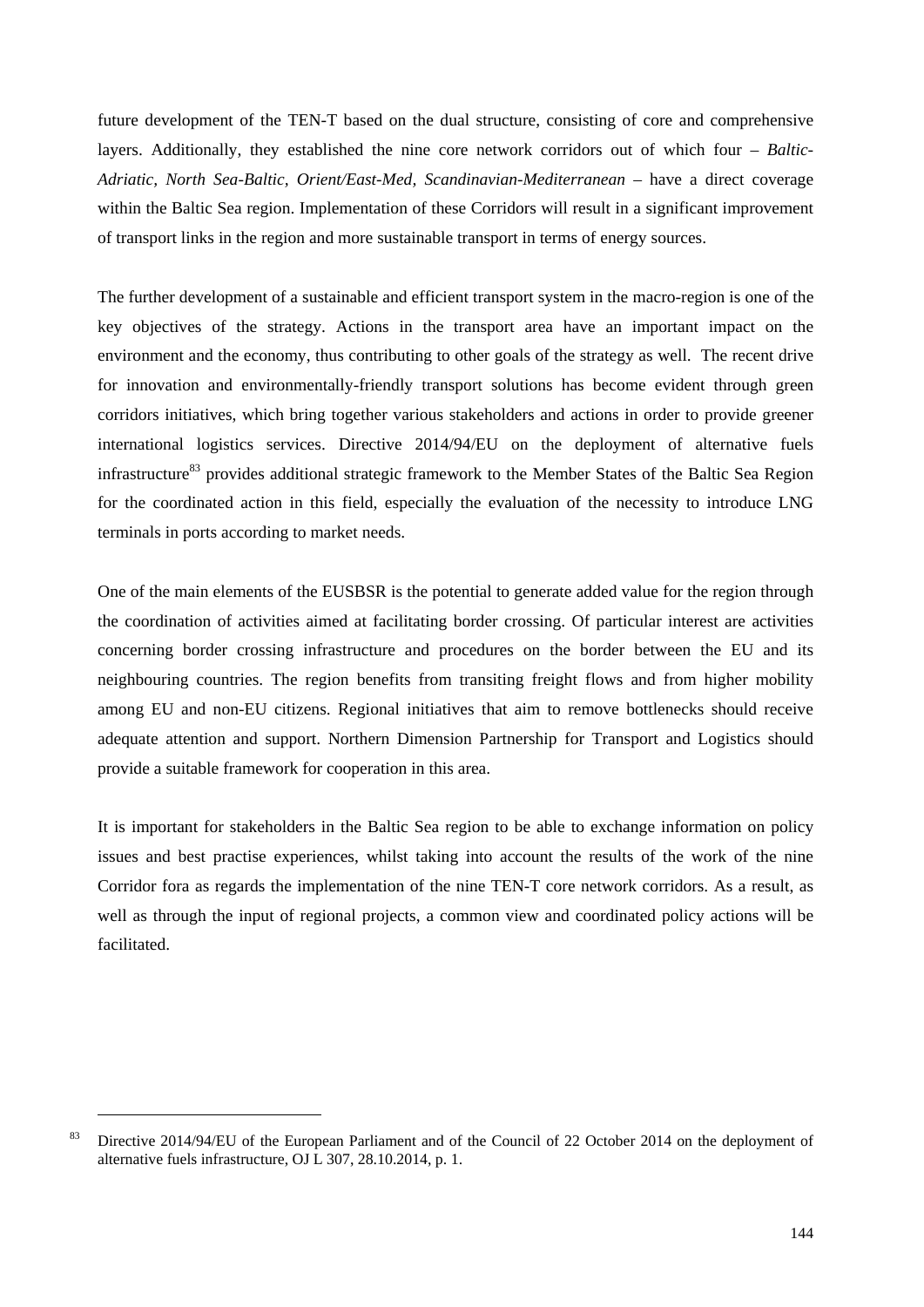## **Targets and indicators**

| Objective         | <b>Indicator</b>      | <b>Baseline</b> | Target/deadline                                           | <b>Data Sources</b>          |
|-------------------|-----------------------|-----------------|-----------------------------------------------------------|------------------------------|
| Improved          | Implementation<br>of  | Tbc.            | MoUs<br>between<br>Member                                 | Transport<br>ministries,     |
| connectivity      | Core<br>Network       |                 | States on development of                                  | TEN-T Agency, relevant       |
| within<br>Baltic  | Corridors.            |                 | cross border projects along                               | agreements and studies.      |
| Sea region and    |                       |                 | the Core Corridors in the                                 |                              |
| outside through   |                       |                 | region.                                                   |                              |
| coordinated       |                       |                 | Preparatory works finished if                             |                              |
| infrastructure    |                       |                 | needed (studies, etc.);                                   |                              |
| planning<br>and   |                       |                 | Start of modernization or                                 |                              |
| development.      |                       |                 | construction and progress,                                |                              |
|                   |                       |                 | km.                                                       |                              |
|                   | Reduction of average  | Tbc.            | Travel time of passengers and                             | Transport<br>ministries,     |
|                   | travel time on the    |                 | freight reduced by 20% in                                 | railway<br>companies,        |
|                   | TEN-T core network,   |                 | 2020.                                                     | Eurostat.                    |
|                   | technical<br>other    |                 | Increase of design speed by                               |                              |
|                   | characteristics       |                 | 20% in 2020.                                              |                              |
|                   | provided in TEN-T     |                 |                                                           |                              |
|                   | Regulation.           |                 |                                                           |                              |
| Improve           | Number of projects    | Tbc.            | 3 to 4 (to be checked with                                | <b>NDPTL</b><br>secretariat, |
| external links of | implemented<br>within |                 | NDPTL).                                                   | Transport ministries.        |
| the region.       | <b>NDPTL</b><br>the   |                 |                                                           |                              |
|                   | framework.            |                 |                                                           |                              |
|                   | Improvement<br>of     | Tbc.            | Waiting time reduction at the                             | Transport ministries,        |
|                   | traffic flow on the   |                 | international border crossing                             | Transport                    |
|                   | external links of the |                 | points at EU border with                                  | Associations,                |
|                   | region.               |                 | neighbouring countries;                                   | Eurostat,<br>custom          |
|                   |                       |                 |                                                           | administrations.             |
|                   |                       |                 | Reduction<br>of<br>days<br>with<br>the                    |                              |
|                   |                       |                 | queues per<br>year<br>at<br>international border crossing |                              |
|                   |                       |                 | points at EU border with                                  |                              |
|                   |                       |                 | neighbouring countries;                                   |                              |
|                   |                       |                 |                                                           |                              |
|                   |                       |                 | Increase of share of vehicles                             |                              |
|                   |                       |                 | using the electronic queue                                |                              |
|                   |                       |                 | management system at EU                                   |                              |
|                   |                       |                 | border crossing points with                               |                              |
|                   |                       |                 | the third countries.                                      |                              |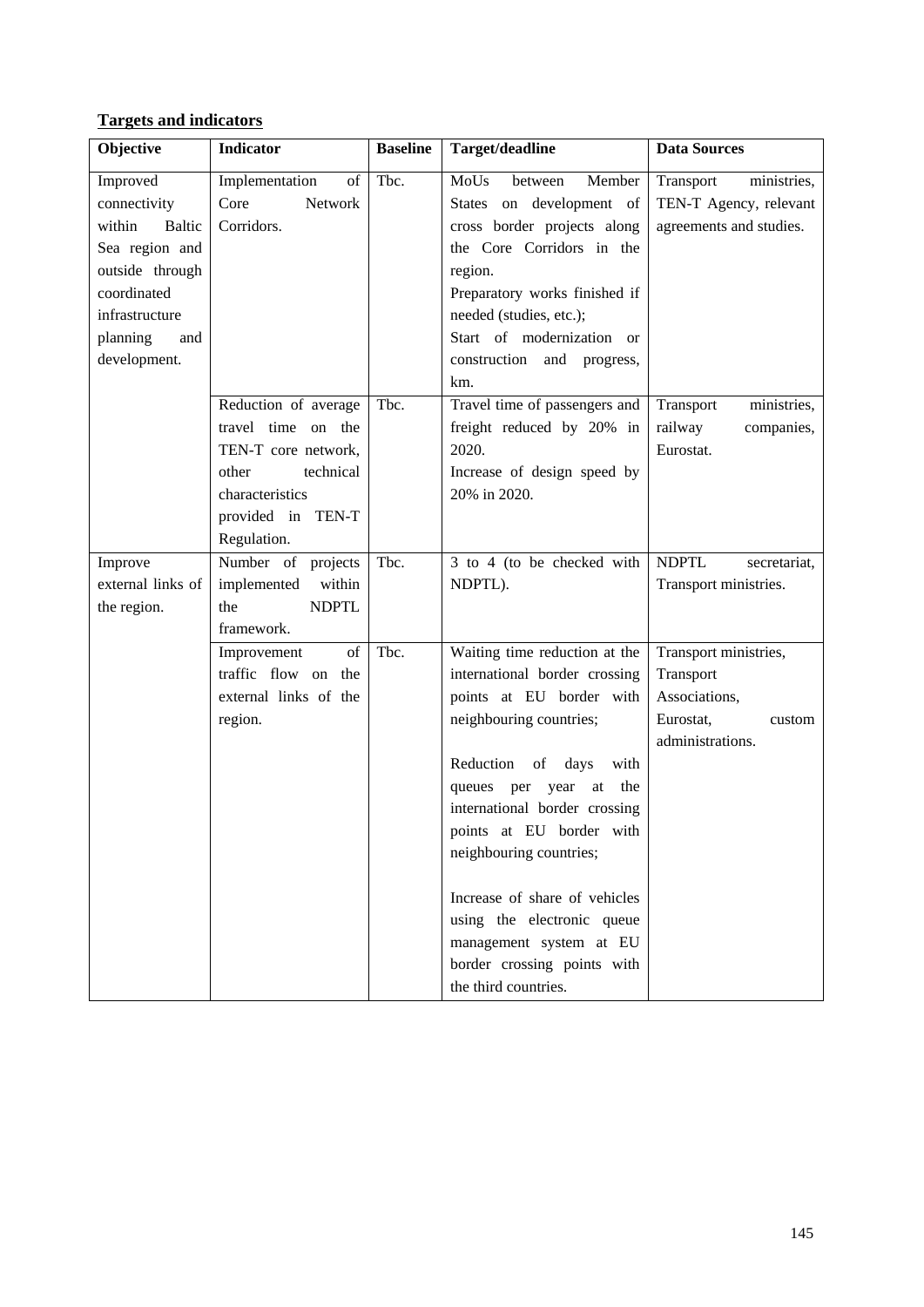| Innovations and | Implementation<br>of           | Tbc. | A number of MoS projects.              | Transport ministries.    |
|-----------------|--------------------------------|------|----------------------------------------|--------------------------|
| sustainable     | telematics                     |      | A number of LNG facilities in          | Green corridor Manual,   |
| transport       | applications along the         |      | the ports                              | performance indicator of |
| solutions.      | core TEN-T network             |      | Other<br>alternative<br>fuels          | each green corridor.     |
|                 | well<br><b>as</b><br><b>as</b> |      | facilities.                            |                          |
|                 | development<br>of              |      | Advanced technology<br>and             |                          |
|                 | Motorways of<br>the            |      | sustainable logistics solutions.       |                          |
|                 | Seas, LNG facilities           |      |                                        |                          |
|                 | the<br>ports,<br>in            |      |                                        |                          |
|                 | installation<br>of other       |      |                                        |                          |
|                 | alternative<br>fuels           |      |                                        |                          |
|                 | infrastructure<br>along        |      |                                        |                          |
|                 | TEN-T<br>the<br>core           |      |                                        |                          |
|                 | network.                       |      |                                        |                          |
| Enhancement of  | Identification of the          | Tbc. | of<br>number<br>$\mathsf{A}$<br>common | Transport ministries.    |
| cooperation     | most relevant topics           |      | positions of the Baltic sea            |                          |
| between         | for discussion with the        |      | Region<br>developed<br>and             |                          |
| Member States.  | exchange<br>aim<br>to          |      | coordinated policy actions             |                          |
|                 | views on them, share           |      | implemented.                           |                          |
|                 | practice<br>best               |      |                                        |                          |
|                 | experiences<br>and             |      |                                        |                          |
|                 | develop<br>common              |      |                                        |                          |
|                 | positions in view of           |      |                                        |                          |
|                 | undertaking                    |      |                                        |                          |
|                 | coordinated<br>policy          |      |                                        |                          |
|                 | actions.                       |      |                                        |                          |

## **Actions**

#### **1. Implementation/Monitoring of TEN-T network**

Macro-regional cooperation to develop transport infrastructure networks as defined by the TEN-T policy (TEN-T Regulation) is essential. Links to remote islands, EU neighbouring countries and the periphery (including air connections) should be considered.

In particular, both the TEN-T core and comprehensive network should be implemented on time, with due priority given to the TEN-T Core Network Corridors. As an area for action, the Steering Committee of policy area 'Transport' will prioritise to follow the implementation of the Core Network Corridors of relevance for the interconnectivity of the Baltic Sea region. The main relevant fora for the implementation of the Core Corridors are the nine Corridor fora for issues relating to particular corridors, and the TEN-T Committee for horizontal issues relating to all nine Core Network Corridors as well as Motorways of the Sea and European Rail Traffic Management System (ERTMS). It is important that the work of the Steering Committee does not overlap the work taking place in these fora. The Steering Committee will, however, follow the progress of the implementation of the Core Network Corridors on issues such as of cross-border connectivity, intermodality, deployment of new technologies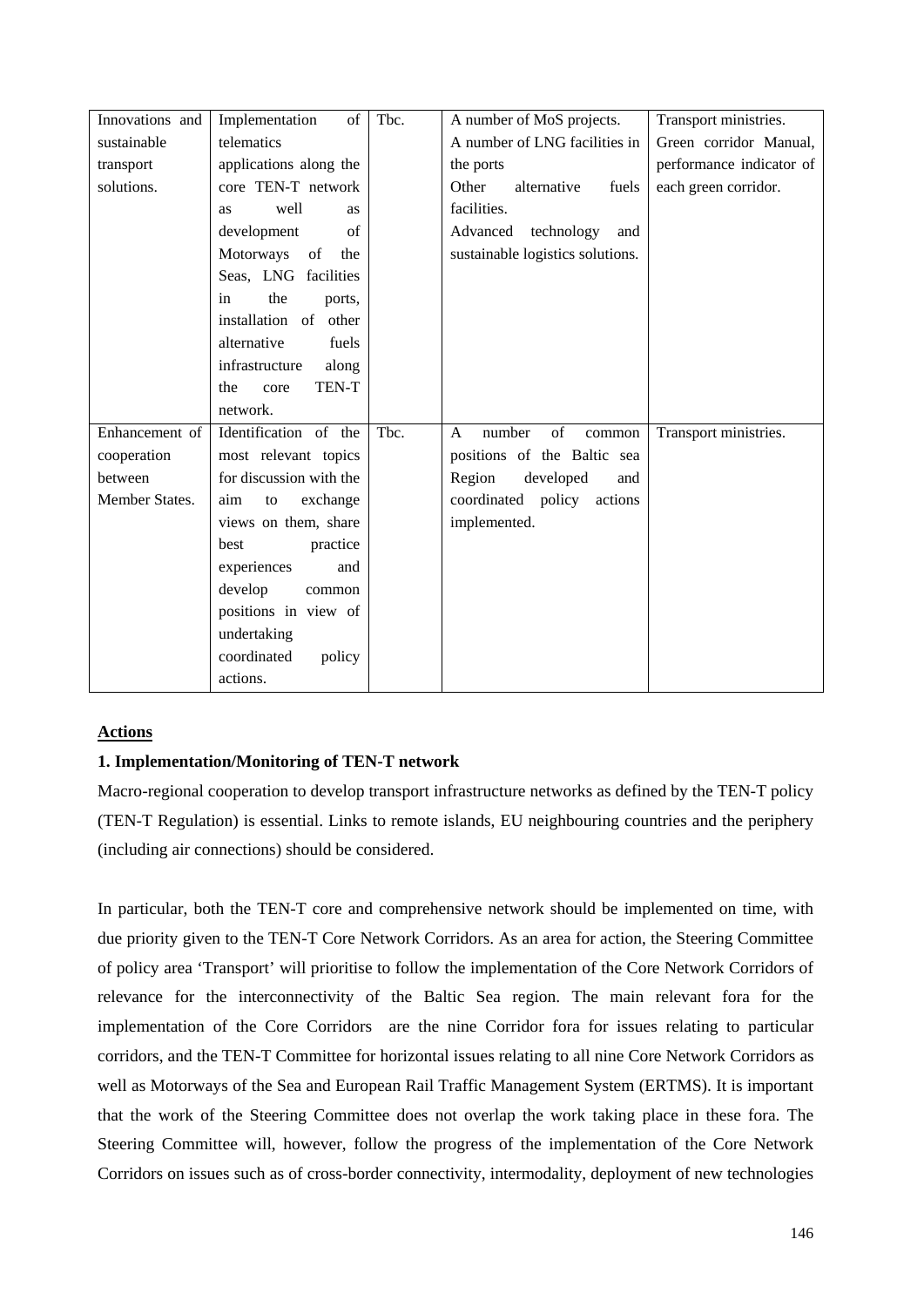aimed at e.g. decarbonisation of transport, and the reduction of emissions of air pollutants improving traffic safety and optimizing the use of infrastructure within the framework of Core Network Corridors. While leaving coordination of implementation of Core Network Corridors to Corridor Fora, specific issues, of horizontal nature, common to each of the Corridor, can be looked at into more detail manner at Steering Committee meetings. In addition to that, the Steering Committee will attend to the bottlenecks and missing links in the comprehensive TEN-T networks, as it relate to cross-border dimension.

The inland waterway and estuary navigation should be promoted addressing existing infrastructural bottlenecks in order to ensure optimal connections between the various regions of the Baltic Sea, such as the Oder Waterway (project E30).

Attention will be paid to linking transport measures with Air Quality Plans under Directive 2008/50/EC on ambient air quality<sup>84</sup> in case of exceedance of EU limit values and with National Air Pollution Control Programmes to ensure compliance with National Emission Ceilings.

#### **2. External links: improvement of connections with EU neighbouring countries**

The Northern Dimension policy (with specific Northern Dimension Partnership on Transport and Logistics) is a suitable platform, when concerning border crossings shared with neighbouring countries, for cooperation regarding development of major transport connections and freight transport logistics. Special attention should be given to removing non infrastructure-related bottlenecks, such as those associated with border crossings on EU external border in the region. Member States should also explore options for new connections to the East and Far East (the gateway to Asia) and to the Arctic.

#### **3. Innovations and sustainable transport solutions**

1

Freight transport solutions can be supported through a number of initiatives, e.g. by removing non infrastructure-related bottlenecks, promoting inter-modal connections, developing the Green Corridor concept by implementing specific projects, developing infrastructure, supporting logistics service providers, establishing coordinated electronic administrative procedures or harmonising control procedures.

A revived concept of Motorways of the Sea, which was enforced by the Motorways of the Sea Work Plan (European coordinator – B. Simpson), should provide a basis for a more efficient use of maritime logistics in the Baltic Sea. Green Corridors, MoS, together with the forthcoming network of LNG

<sup>&</sup>lt;sup>84</sup> Directive 2008/50/EC of the European Parliament and of the Council of 21 May 2008 on ambient air quality and cleaner air for Europe, OJ L 152, 11.6.2008, p. 1.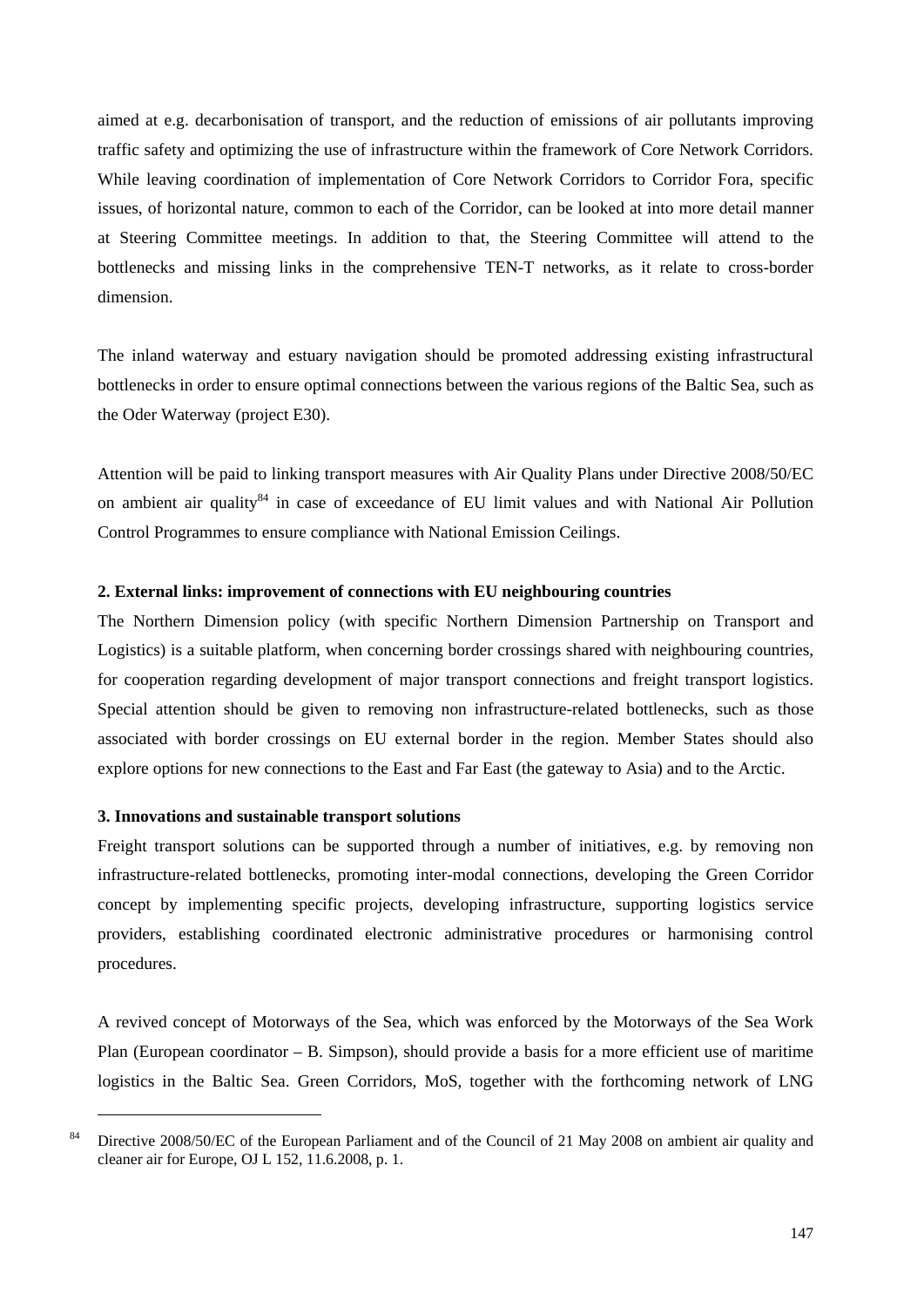refuelling points, as well as development of other alternative fuels, will provide a focused area of action aimed at bringing innovation perspective into transnational transport policy.

## **4. Enhancement of cooperation between the Member States**

It is important for stakeholders in the Baltic Sea region to be able to exchange information on policy issues and best practise experiences, whilst taking into account the results of the work of the nine Corridor fora as regards the implementation of the nine TEN-T Core Network Corridors. As a result, as well as through the input of regional projects, a common view and coordinated policy actions will be provided.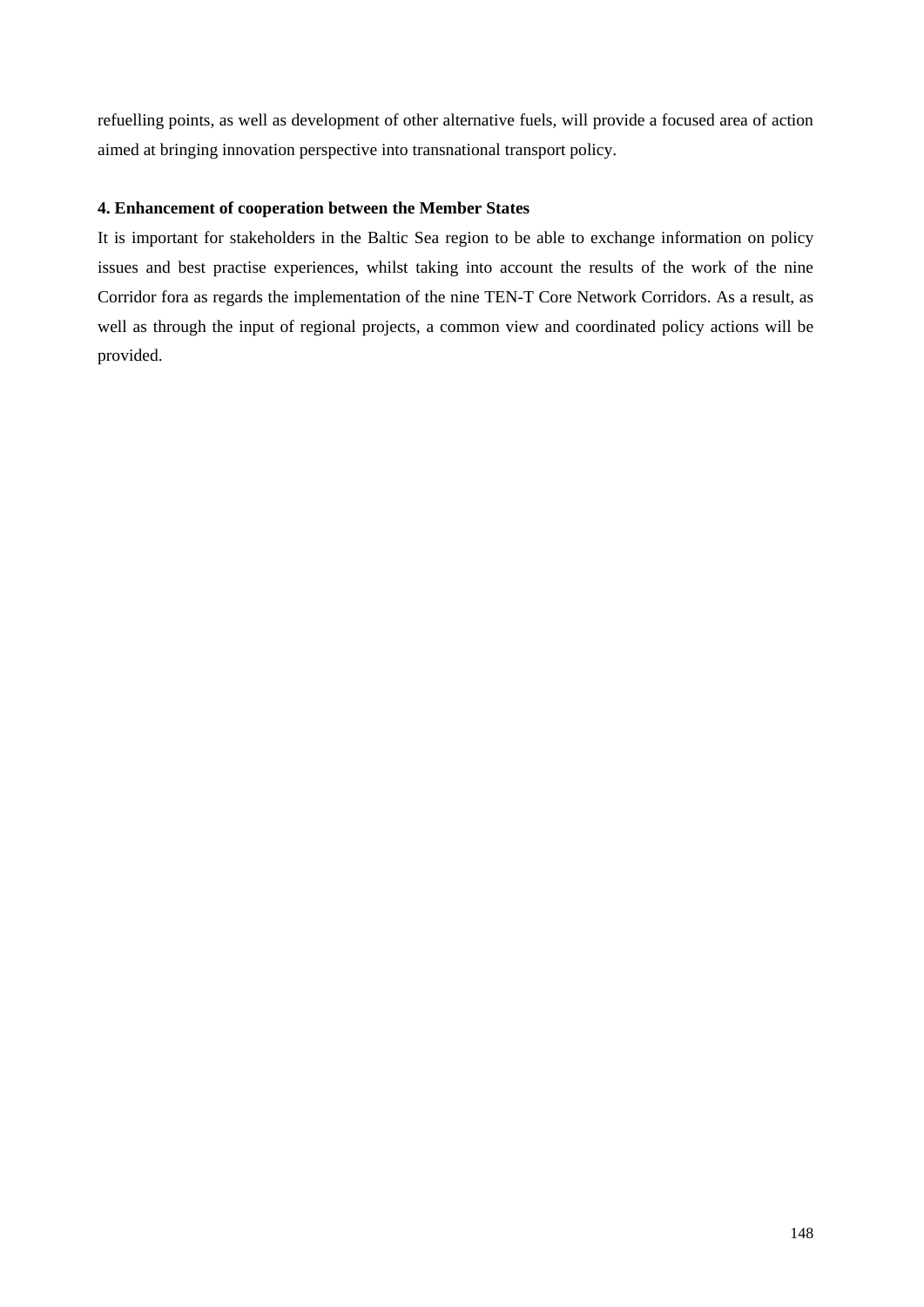## **HORIZONTAL ACTIONS**

#### **HA Capacity – Capacity building and involvement**

*Coordinated by: the Baltic Sea NGO Network, the Union of the Baltic Cities and the Swedish Institute* 

#### <http://groupspaces.com/eusbsr-governance/>

A key factor of success for the EUSBSR is the integrated and coordinated governance of the Baltic Sea region, between sectors of society as well as between regional and local authorities, business, academia, civil society organisations and other stakeholders in the respective countries. Through active involvement of all potential stakeholders in promoting and implementing the goals of the EUSBSR and its Action Plan we can ensure, that the words are translated into action.

Understanding and being able to make use of the cobweb of multilevel governance in a project driven reality, within the respective policy areas involved in the implementation of the EUSBSR, is the heart of its success. Multilevel governance strengthens openness, participation, coordination and joint commitment to delivering targeted solutions. The Council of the European Union calls *'the Commission and the Member States to actively support the multi-level governance approach recognizing the potential substantial contribution from all levels of society in implementing the macro-regional strategies'*. 85

The EUSBSR has created a useful framework for joint action to address common challenges in the Baltic Sea region. Our challenge is to ensure, that we can utilize its full potential and ensure participation of all potential stakeholders in promoting our common goals.

In the EUSBSR, it is not just the Actions to fulfil the Strategy's objectives that are complex. The funding and management of the Strategy are equally complex: e.g. no explicit funding is allocated for the implementation of the EUSBSR. Instead, the Strategy is integrated in the hierarchy of European and Member state strategies and funding.

This implies that the EUSBSR as a European macro-regional strategy is fully integrated in the European long-term growth strategy entitled the EU 2020. Therefore, it is also reliant upon strategies at national, regional and local levels (for various policy areas) throughout the Baltic Sea region. Furthermore, funding does not always follow the strategy. The implementation of the EUSBSR depends on successful

<sup>85</sup> Council Conclusions on the governance of macro-regional strategies of 21 October 2014.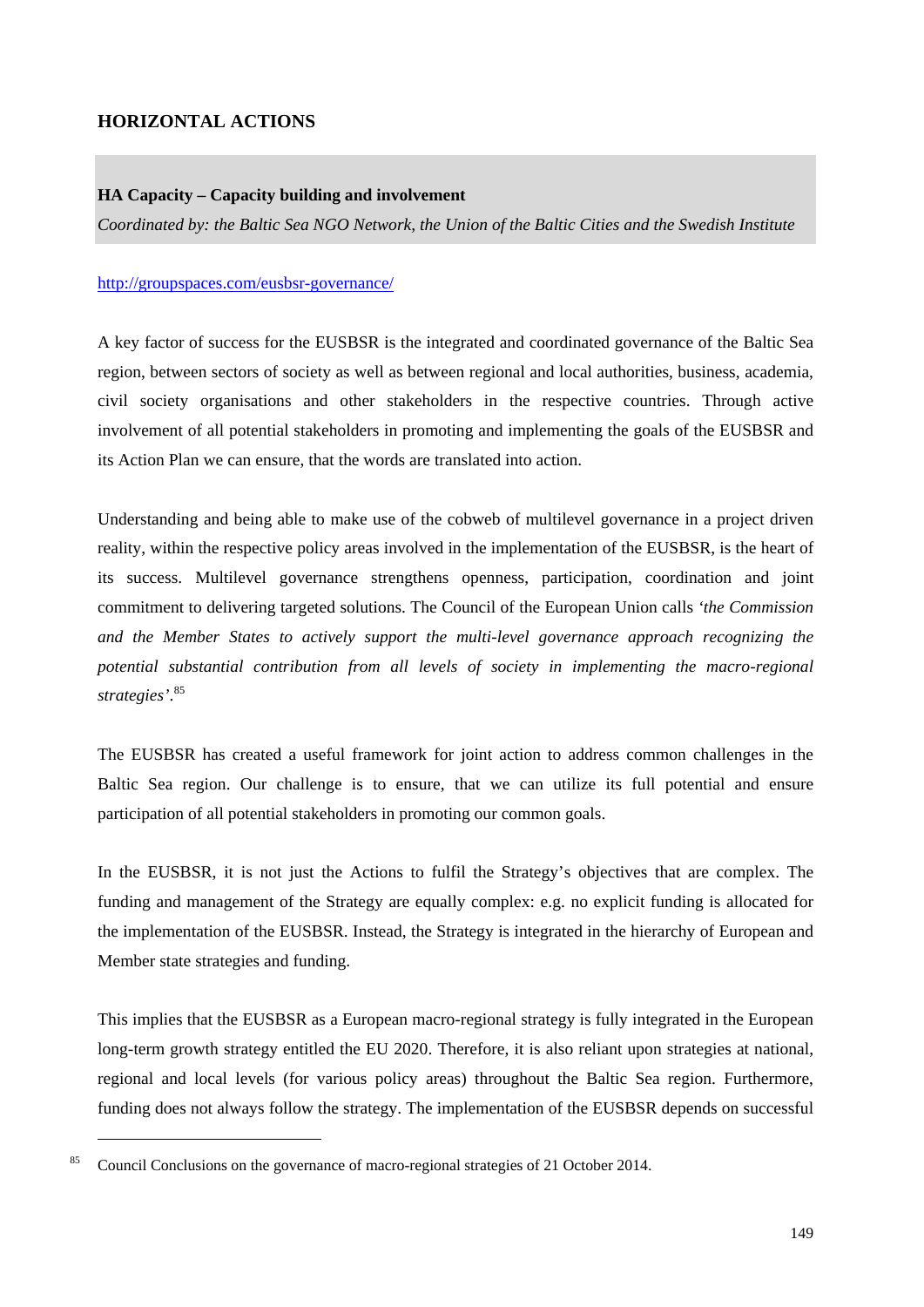alignment of funding, e.g. from the European Territorial Corporation (ETC) programmes or from the operational programmes of the European Regional Development Fund, from national or regional European Social Fund or European Agricultural Fund for Rural Development funding (like the Community-led Local Development approach in the Rural Development Programme), from European sector programmes (such as Horizon 2020, Connecting Europe Facility or COSME), from various national state budgets, from regional and local government budgets, etc.

As the Partnership Agreements attempt to coordinate national, regional and local strategies and funding with the objectives in the EU2020 and with European funding, the purpose of the EUSBSR is to coordinate strategies and funding in order to efficiently address the challenges for the Baltic Sea region identified in the EUSBSR. This means that the people and organisations involved in the implementation of the EUSBSR, in its policy areas, need not only to understand the multilevel governance system of the region, but also how the programming and funding structure works in the 2014-2020 programming period.

This means that for the implementation of the EUSBSR to be successful, the key-actors need not only to be able to identify and address gaps within their thematic area of the Strategy and address those by means of projects but also, be able to navigate in the multilevel governance system of the region, as well as to have a good overview of the 2014-2020 programming period in order to attract the funding required. This calls for capacity building for actors involved in the implementation of the Strategy.

In order to address these challenges, horizontal action 'Capacity' is designed to meet the needs for professional and partnership-based management of the EUSBSR, by focusing on building knowledge, competencies and leadership skills for implementation of the Strategy in a complex multilevel governance system.

Likewise, it is essential to ensure that all partners in the multi-level governance structure have possibilities and incentives to participate in the implementation of the EUSBSR. Partners at all levels should be enabled to join in common activities and to find a role in contributing to the fulfilment of common goals. In order to achieve this, it is important to identify hindrances to such participation and address them.

### **Objectives**

The aim of horizontal action 'Capacity' is to offer capacity building support for the implementing stakeholders, using multilevel governance as an overall guiding principle. In practice, this will be carried out by means of:

• developing and operating a capacity building platform for the implementing stakeholders;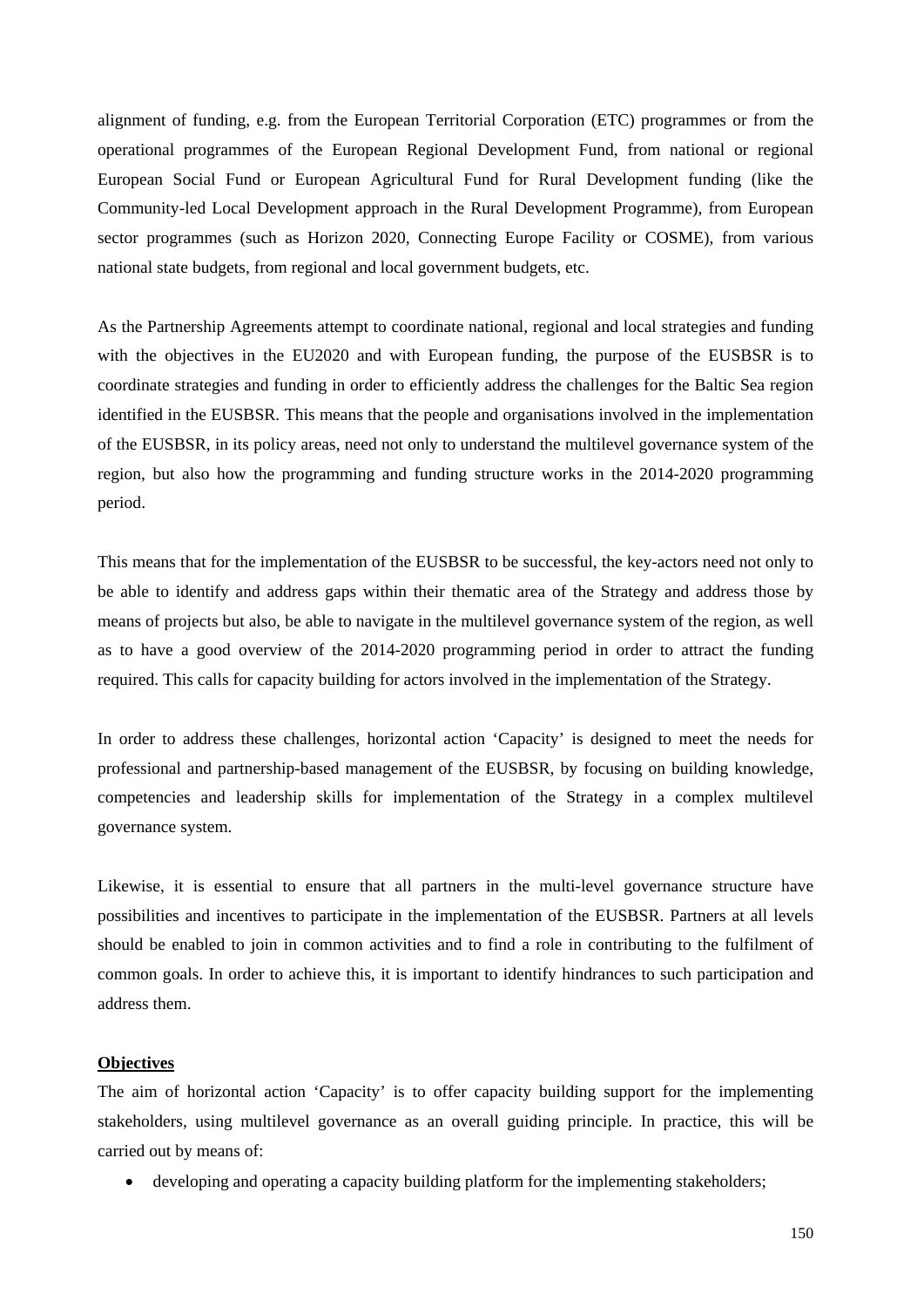• involving and utilizing networks across sectors in the Baltic Sea region, supporting involvement of local- and regional authorities, NGOs, business and academia to ensure that all levels will be mobilised to the full extent.

## **Targets and indicators**

| <b>Objective</b> | <b>Indicator</b>          | <b>Baseline</b> | Target / deadline                            |
|------------------|---------------------------|-----------------|----------------------------------------------|
|                  |                           |                 |                                              |
| Capacity         | Heightened capacity<br>of | Current         | Measured heightened capacity of implementing |
| building<br>for  | implementing              | situation/cap   | stakeholders. Examples below.*               |
| implementing     | stakeholders.             | acity<br>1n     |                                              |
| stakeholders.    |                           | 2015.           |                                              |

\* In the EUSBSR, the implementing stakeholders are divided into five groups / examples of heightened capacities in each group:

- policy area coordinators and horizontal action coordinators new flagships grounded in the multilevel governance, that generate lasting impact for multiple stakeholders;
- policy area focal points and members of steering committees/groups new networks of relevant stakeholders are created in respective Member States, in the multilevel governance perspective;
- flagship leaders, project developers and project managers new flagships/projects developed with larger perspectives, and consequently funded with blended financing;
- managing authorities and other representatives of financial programmes increased awareness of the specific needs of the EU macro-regional strategies and their governance structure (e.g. multi-level governance), which will effectively facilitate emergence of projects that deliver results beyond those stipulated in the programme documents;
- local and regional authorities, NGOs, business and academia in the Member States ability to integrate international perspectives, such as the EUSBSR, into their strategies.

Furthermore, an important target in this horizontal action is to increase the involvement of local and regional authorities as well as the involvement of civil society organisations in to the implementation of the Strategy.

#### **Actions**

## **1. Developing and operating a capacity building platform for the implementing stakeholders**

EUSBSR is a complex initiative, with multiple objectives at several levels; local, regional, national and macro-regional. Managing the EUSBSR is an adaptive challenge regarding the complexity, ambiguity and uncertainty of tasks relating to a manifold of parallel processes at different levels. Implementing stakeholders need to have adaptive capacities in order to cope with these challenges. Capacity should here be understood as a combination of knowledge, competencies and leadership capabilities. The proposed answer to this need is a platform for capacity building.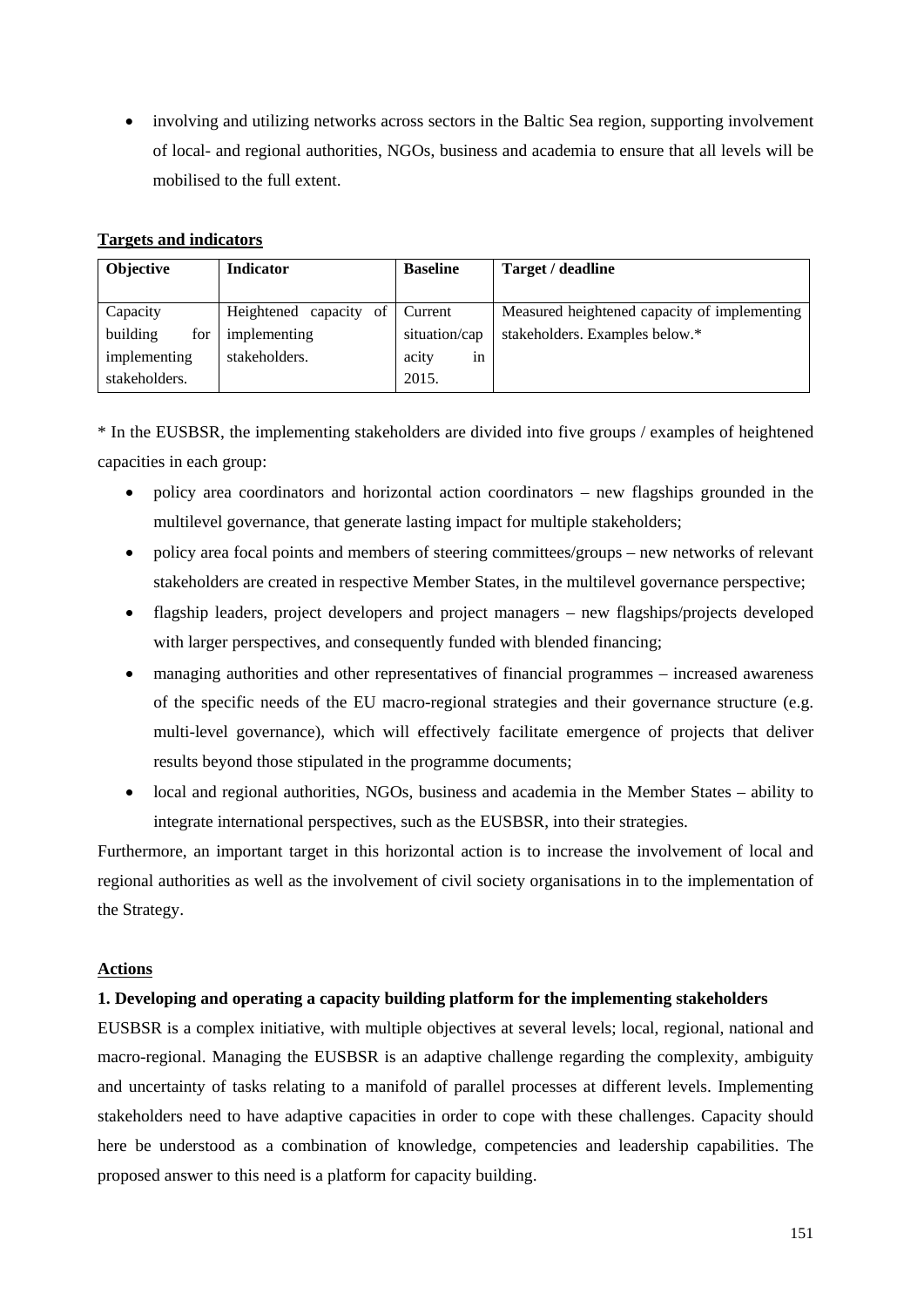The capacity building platform offers tailor-made programmes including seminars (also online), action learning (practical training on real cases) and coaching (individually or in groups).

In the EUSBSR, the implementing stakeholders are divided into five groups:

- policy area coordinators and horizontal action coordinators;
- policy area focal points and members of steering committees/groups;
- flagship leaders, project developers and project managers;
- managing authorities and other representatives of financial programmes; and
- local and regional authorities, NGOs, business and academia in the Member States.

Each of the five groups will be offered a capacity building programme. The first group comprising coordinators of policy areas/horizontal actions will receive a specially tailored programme which will be provided separately. The development of the programmes for the remaining four groups will be carried out in working groups involving key stakeholders. The programmes are planned to be partly financed by the European Social Fund.

This action focuses on developing capacity building programmes for the implementing stakeholders.

# **2. Involving and utilizing networks across sectors in the Baltic Sea region, supporting involvement of local- and regional authorities, NGOs, business and academia**

Multi-level governanace (MLG) is an overall guiding principle for the Strategy and should be an integrated methodology for all implementing stakeholders. That is why MLG is an important part of the platform for capacity building. However, MLG calls for more than capacity building activities. Horizontal action 'Capacity' will be instrumental in involving and utilizing networks across sectors in the Baltic Sea region, supporting involvement of local and regional authorities, NGOs, business and academia into EUSBSR.

This action focuses on:

- building knowledge amongst implementing stakeholders on MLG in relation to EUSBSR;
- involvement of local and regional authorities. NGOs, business and academia in the implementation of EUSBSR. Developing proposals and recommendations on how to increase the effectiveness of the EUSBSR by enabling participation of all potential stakeholders;
- providing support to coordinators of policy areas in their task of building long-term flagship processes, rather than projects while using MLG as the guiding principle.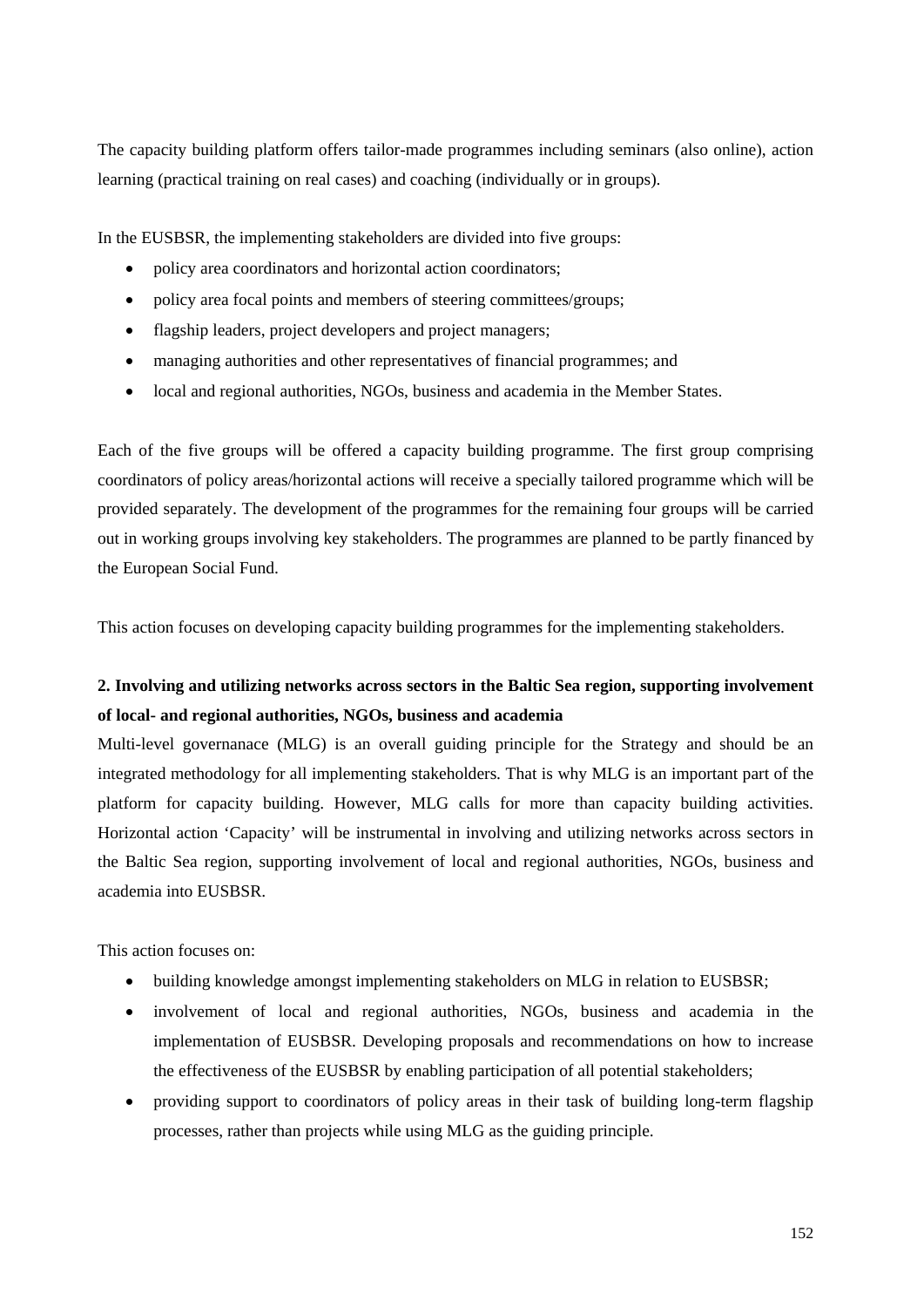#### **HA Climate**

*Coordinated by: Council of the Baltic Sea States Secretariat*

Human influence on the climate system is clear and recent climate changes have had widespread impacts on human and natural systems on all continents and across the oceans. Future climate scenarios show increasing annual and seasonal temperatures of about 3-4 degrees by the end of this century for the Baltic Sea region, a projected warming that is higher than the global mean. The Baltic Sea region is highly industrialized and populated – around 85 million people live in the Baltic Sea catchment area. That makes the Baltic Sea region highly vulnerable to the climate change, e.g. sea level rise would affect at least 16 million people that live on the coast.<sup>86</sup> Furthermore socio economic impacts are foreseen to be considerable with various degrees of resilience among regions and sectors. All Baltic Sea region countries are therefore concerned by vulnerability to a changing climate. However, awareness and preparedness to climate change differ across the Baltic Sea region.<sup>87</sup>

The EU has supported the overall objective for reducing global greenhouse gas emissions by 50% up to 2050 in order to meet 2C target.<sup>88</sup> Agreement on cutting the EU greenhouse gas emissions to 20% below 1990 levels by 2020 is one of the targets of the [Europe 2020 Strategy,](http://ec.europa.eu/europe2020/index_en.htm) which is about delivering smart, sustainable and inclusive growth, implemented through the EU climate and energy package. Following the EC proposal on the EU Climate and Energy Policy framework till 2030, at the European Summit in October 2014, European leaders agreed that the EU should step up its efforts and domestically reduce its emissions by at least 40% compared to 1990 by 2030. The fight against climate change has increasingly been reflected also in other EU policy areas, such as energy, agriculture or transport; it has been agreed that at least 20% of the EU [budget for 2014-2020,](http://ec.europa.eu/clima/policies/budget/index_en.htm) as much as  $\in$  80 billion, will be spent for climaterelated actions.<sup>89</sup> In order to achieve these ambitious EU goals, to advance the [mainstreaming p](http://ec.europa.eu/clima/policies/brief/mainstreaming/index_en.htm)rocess in the region and to make the Baltic Sea region more resilient, macro-regional approaches to a lowemission development are needed. Many Baltic Sea region countries, municipalities and cities in this region have made cutting green-house gas emissions their main environmental priority. We need to intensify and integrate these efforts to develop joint cost-efficient and innovative solutions to transform the Baltic Sea region economy to be more resource efficient and resilient.

<sup>&</sup>lt;sup>86</sup> Report 'Evaluation of Low-Carbon Development policy implementation in the Baltic Sea Region 2014' (EUSBSR HA Sustainable Seed Money project BALLOON).

<sup>&</sup>lt;sup>87</sup> EU Environment Council Conclusions,  $18<sup>th</sup>$  June 2013.

<sup>88</sup> European Council Conclusions, 1st December 2009.

<sup>89</sup> [http://ec.europa.eu/clima/policies/budget/index\\_en.htm.](http://ec.europa.eu/clima/policies/budget/index_en.htm)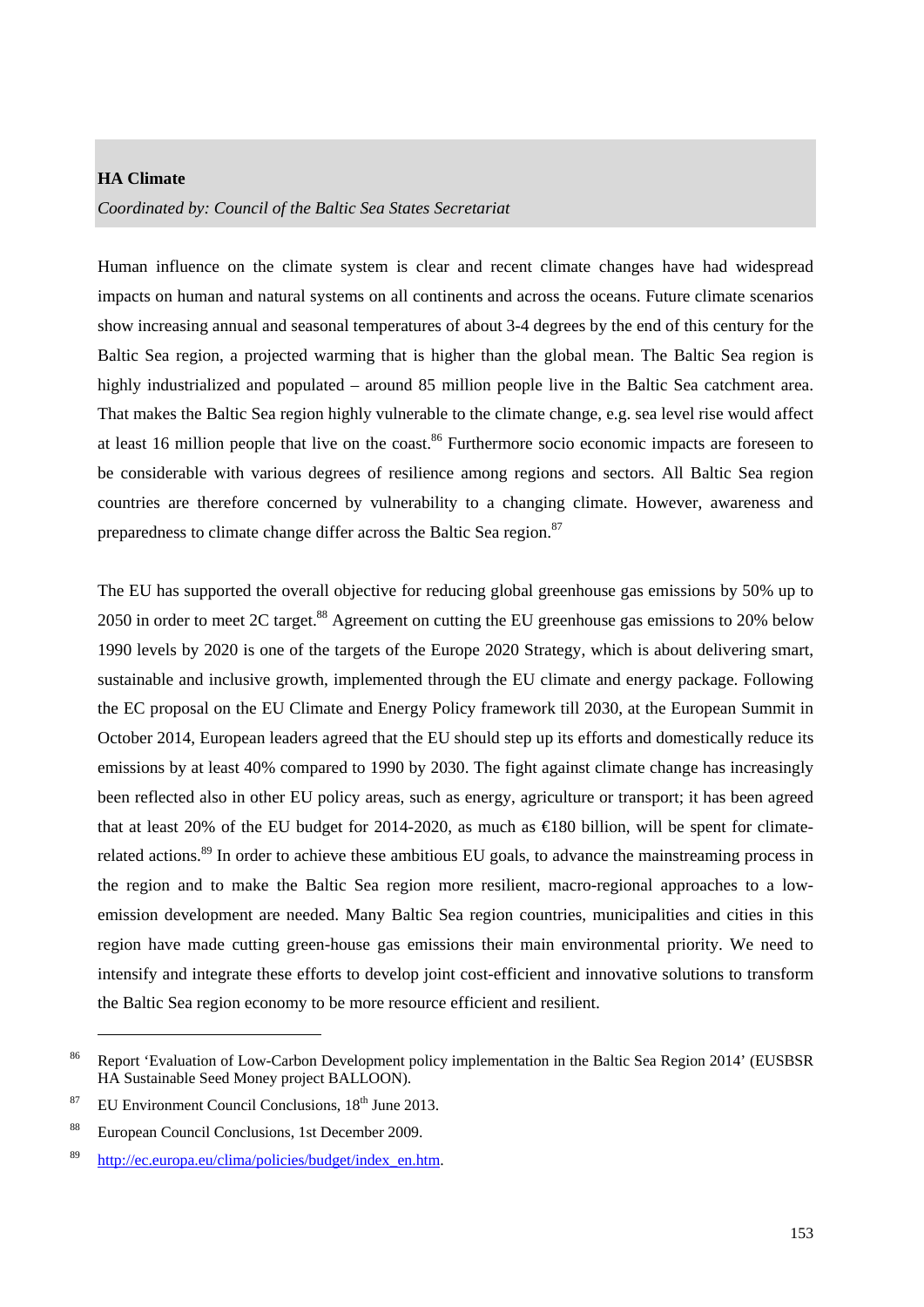While effective mitigation action is crucial, adaptation has to be the other aspect of comprehensive climate work, on all levels of governance. Both the EU Strategy on Adaptation to Climate Change and the Council's conclusions on this subject<sup>90</sup> emphasize the importance and value added of knowledge and good practice exchange between member states, regions, cities and other stakeholders.

However, adaptation and mitigation are complementary strategies for reducing and managing the risks of climate change. Effective adaptation and mitigation responses will depend on policies and measures across multiple scales, supporting technology development, diffusion and transfer, as well as finance for responses to climate change.

The horizontal action aims to:

- 1. facilitating integrative cross-sectorial policy discussions and alignment of policies in the Baltic Sea region countries, including mainstreaming of climate change mitigation and adaptation into relevant sectoral policies;
- 2. promoting low emission and climate resilient development through targeted strategic investments and integrated planning;
- 3. promoting regional cooperation in creating and empowering the EU climate and energy policy development and implementation by ensuring secure energy supply and efficiently using potential of renewable energy sources and promoting energy efficiency;
- 4. promoting sustainable production and consumption-oriented measures and economy measures such as resource efficiency and sustainable lifestyles in order to lower the region's carbon footprint;
- 5. increasing coordination and synergy among initiatives and projects dealing with climate adaptation and mitigation in the Baltic Sea region by consolidating findings and disseminating good examples, methods and experiences in the field as well as clustering already existing activities and projects and promoting science-policy-business dialogues.

#### **Actions**

-

## **1. Low-emission development**

Human activity contributes to climate change, and the consequences are serious. Curbing global warming requires a drastic reduction in emissions. The next few years will be critical for enacting international climate mitigation agreements as well as regional and national strategies. Many Baltic Sea region countries have made cutting greenhouse gas emissions their main environmental priority. However, further actions on emission reduction need to be taken not only to address climate change but

<sup>90</sup> [http://www.consilium.europa.eu/uedocs/cms\\_](http://www.consilium.europa.eu/uedocs/cms_data/docs/pressdata/en/envir/137508.pdf)data/docs/pressdata/en/envir/137508.pdf.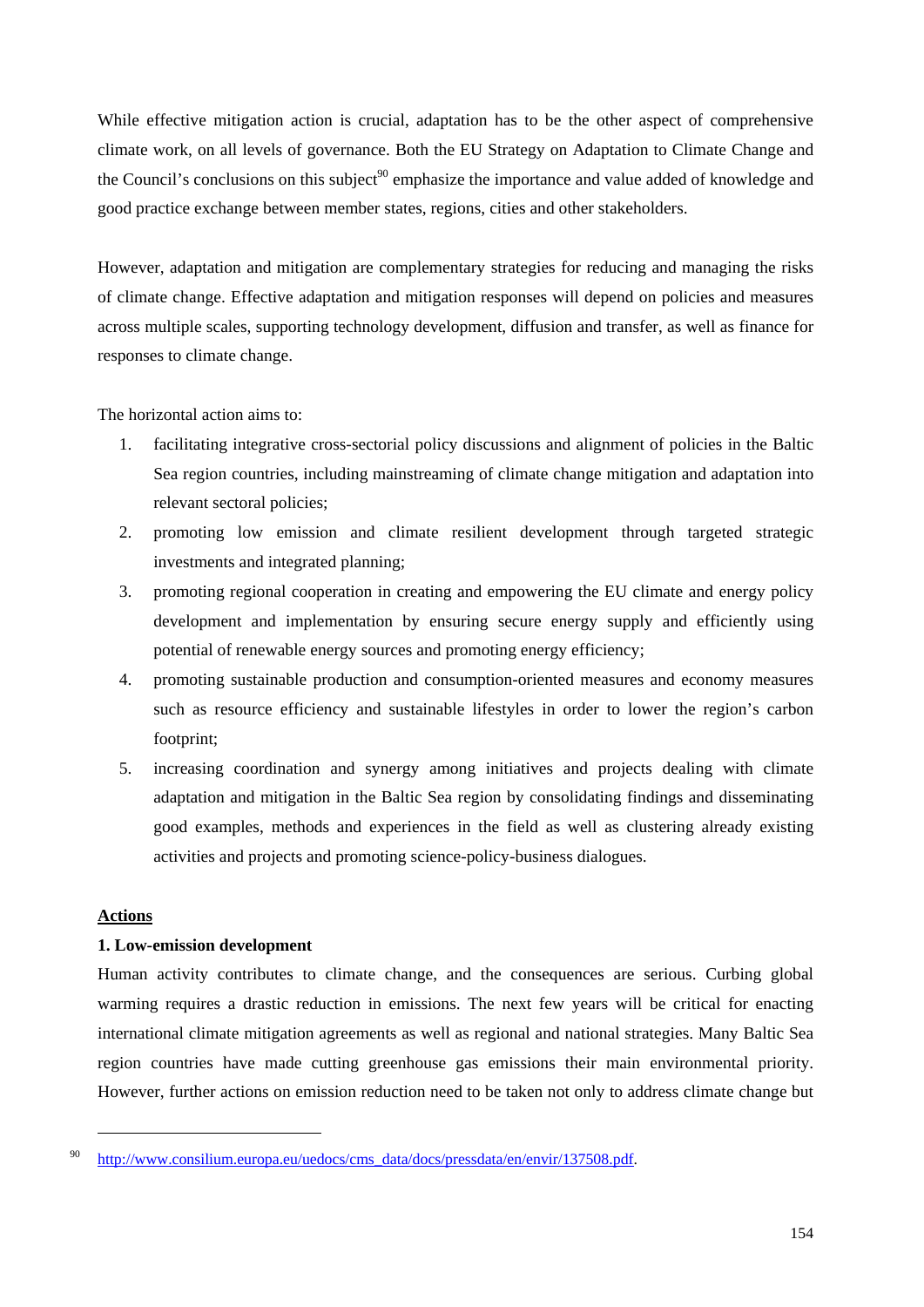also to facilitate low-emission development, social security and environmental sustainability. Therefore it is necessary that Baltic Sea region countries establish the enabling conditions under which individuals, businesses and organizations can benefit from the opportunities offered by new low-emission markets, technologies, products and services. A mix of policies will be required to achieve this.<sup>91</sup>

During the last decade, many Baltic Sea region countries acquired considerable experience in the development of sustainable energy solutions and environmentally friendly technologies in various fields. However, great disparities remain with respect to both socio-economic developments and the implementation of sustainable practices. Some national/ local plans are more focused on short term sets of solutions (2020/30), others focus on the long term (2030/50) resulting in different approaches and instruments. Therefore, enhanced coordination by national and local governments and by different stakeholders as well as sharing of expertise and best practice between national, regional and international stakeholders is needed.

In order to support the Baltic Sea region transformation into a low carbon economy, the Action is focusing on the following activities and initiatives:<sup>92</sup>

- 1.1. establishing a strategic dialogue between governments for supporting the development and implementation of national low carbon development policies in order to:
	- 1.1.1. support harmonization of rules and plans between Baltic Sea region planning authorities to ensure progress of the Baltic Sea region towards long-term (2050) low carbon development (LCD);
	- 1.1.2. promote climate-resilient and resource efficient solutions through exchanging best available data, approaches and measures in LCD;
	- 1.1.3. accelerate the transition to a circular economy by facilitating policy-sciencebusiness dialogues and dissemination of knowledge and deployment of best available technologies on green and low carbon technologies and social innovations, especially in urban areas (incl. solutions for integrated renewable energy, energy efficiency in buildings and improved waste management);
	- 1.1.4. stimulate green public procurement to facilitate demand for environmentally friendly goods, services and investments;

<sup>&</sup>lt;sup>91</sup> Report 'Evaluation of Low-Carbon Development policy implementation in the Baltic Sea Region 2014' (EUSBSR HA Sustainable Seed Money project BALLOON).

 $92$  The proposed activities are based on the proposals and recommendations made in the Report 'Evaluation of Low-Carbon Development policy implementation in the Baltic Sea Region 2014' (EUSBSR HA Sustainable Seed Money project BALLOON).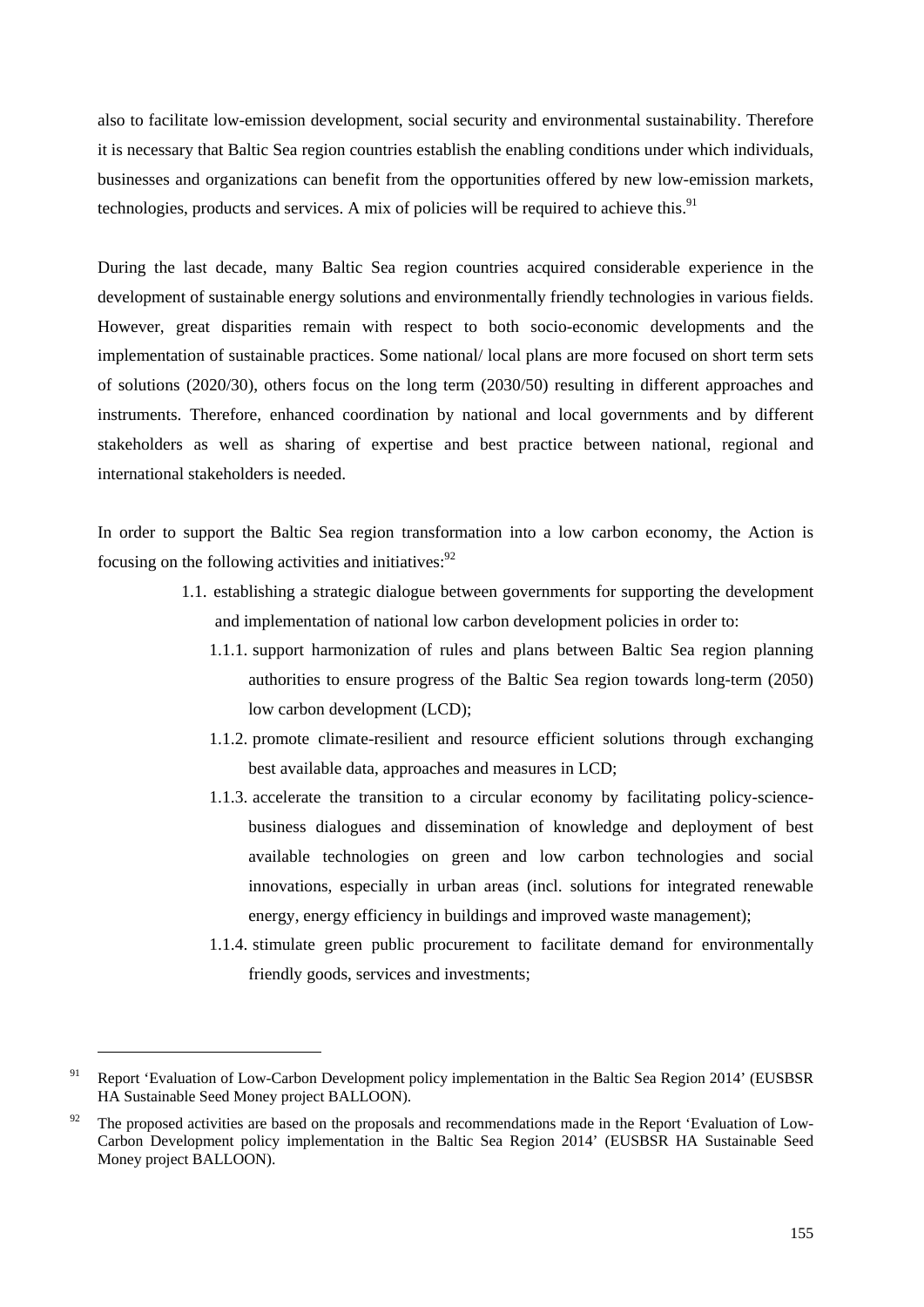- 1.2. support the LCD research cooperation in order to provide planning authorities with comprehensive information on long term alternatives; development of e-based harmonization and improvement tools and databases for research and policy development needs including project financing.
- 1.3.Raise the public awareness on climate change and low-emission lifestyles.

As many low emission climate measures are alos benefical for other policy areas, notably air quality, attention will be paid to cohermce and psoosible synergy effects e.g. with Air Quality Plans under Directive 2008/50/EC in case of exceedance of EU limit values and with National Air Pollution Control Programmes to ensure compliance with National Emmission Ceilings.

### **2. Climate change adaptation**

Adaptation can reduce the risks of climate change impacts and contribute to the well-being of populations, the security of assets, and the maintenance of ecosystem goods, functions and services now and in the future. A first step towards adaptation to future climate change is reducing vulnerability. Integration of adaptation into sectoral policy planning, design and decision making, including establishing synergies with preparedness and disaster risk reduction, is of high importance. Building adaptive capacity that essentially comprises a sound knowledge base and effective exchange of information among the various levels of governance, science and policy is crucial for effective selection and implementation of adaptation options. Adaptation planning and implementation can be enhanced through complementary actions across levels. Ensuring synergies with EU-wide initiatives, macroregional cooperation should focus on issues of cross border interest in the region. In addition, it is important to consider cross-border issues in the development and implementation of the National Adaptation Strategies as well as in the national impact and vulnerability assessments. The development and implementation of the Baltic Sea region climate adaptation strategy and action plan<sup>93</sup> strengthens efforts to such cooperation, based on understanding and coping with specific climate impacts within the Baltic Sea region. In the future, the private sector has to play a more distinct role in adaptation efforts. This means adapting existing businesses to a changing climate and developing new businesses based on expected future adaptation needs. Macro-regional cooperation in this respect can facilitate innovation, increased competitiveness and market access.

 $^{93}$  A result of the EUSBSR flagship Baltadapt www.baltadapt.eu.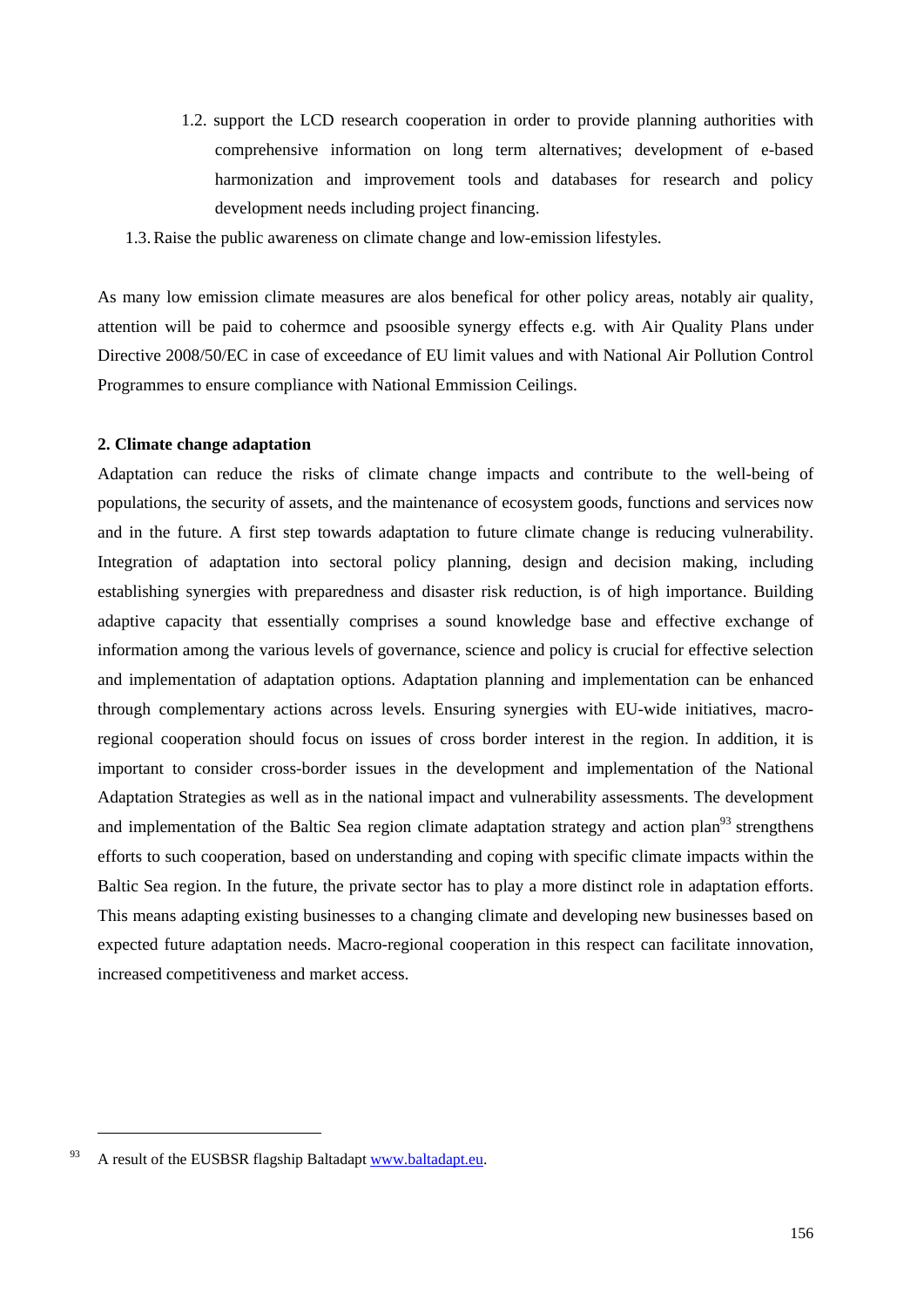In order to support the Baltic Sea region capacity to adapt the climate change, the Action is focusing on the following activities and initiatives:

2.1 facilitating the Baltic Sea region climate change dialogue platform in order to:

2. 1.1 promote and support the implementation of the Baltic Sea region climate adaptation strategy and its action plan;

2.1.2 support development, implementation, monitoring, and evaluation of national climate adaptation strategies and action plans as well as sharing of 'best practices' in adaptation for specific sectors;

2.1.3 initiate and promote joint adaptation actions between all the relevant stakeholders across the region following the recommendations as outlined in the Baltic Sea region climate adaptation strategy and action plan.

2.2 develop a more robust evidence base on the impacts and consequences of climate change, including sharing of common knowledge and data by building a Baltic Sea region climate adaptation inventory including project financing.<sup>94</sup>

2.3 raise awareness on the need for action through capacity building with a special focus on adaptation on local and regional level.

2.4 initiate Baltic Sea region climate forums bringing together a multidisciplinary group of people to reflect on climate adaptation in a policy-science-business set-up.

| Objective    | $sub-objective(s)$                                                                                                                                                         | <b>Indicator</b>                                    | <b>Baseline</b> | Target/ deadline       |
|--------------|----------------------------------------------------------------------------------------------------------------------------------------------------------------------------|-----------------------------------------------------|-----------------|------------------------|
| Cooperation. | Support the work of the<br>Baltic Sea region climate<br>change dialogue platform<br>&<br>sharing<br><i>best</i><br>of<br>practices' in adaptation for<br>specific sectors; | No. of<br>Climate<br>policy<br>forums/other events. | $\overline{2}$  | 4                      |
|              | Initiate and promote joint<br>adaptation and mitigation<br>actions between all the<br>stakeholders<br>relevant<br>across the region.                                       | No. of new flagships.                               | -1              | 5                      |
| Climate      | Support<br>development,                                                                                                                                                    | No. of the national CCA                             | 6               | in<br>all<br>Existence |
| adapted      | implementation,                                                                                                                                                            | strategies or action plans                          |                 | Baltic Sea region      |

### **Targets and indicators**

<sup>&</sup>lt;sup>94</sup> The adaptation inventory will form a collection of data, (impact) scenarios and good solutions from the Baltic Sea region countries with relevance for adaptation action on macro-regional level. It informs the update of the Baltic Sea region section in the EU Climate-Adapt website, ensuring that information on this website it up to date and provides relevant data and knowledge on adaptation in a transnational context.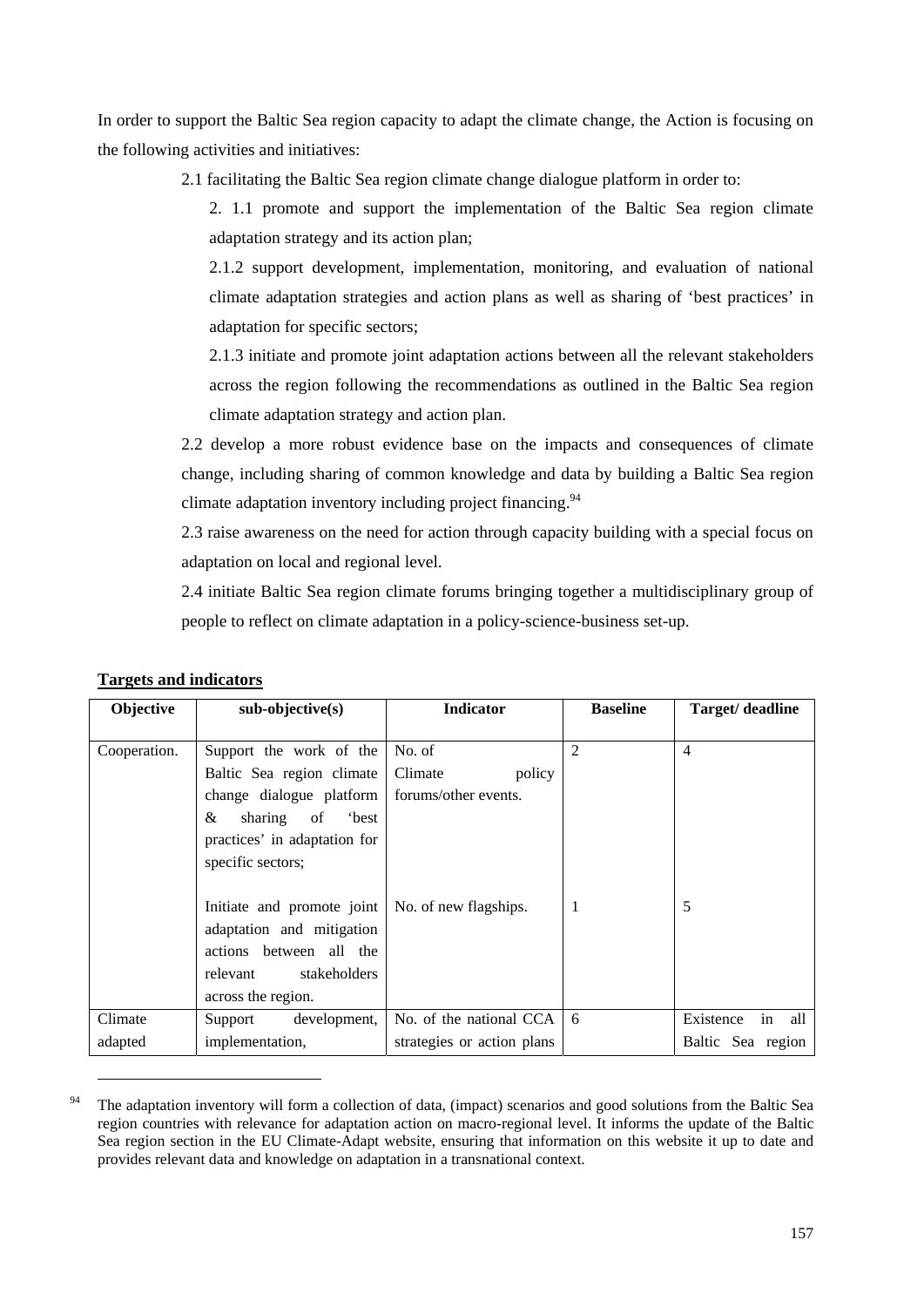| region.      | monitoring, and evaluation   | developed or up-dated.       |                 | countries by 2017.   |
|--------------|------------------------------|------------------------------|-----------------|----------------------|
|              | national<br>climate<br>of    |                              |                 |                      |
|              | adaptation strategies and    |                              |                 |                      |
|              | action plans.                |                              |                 |                      |
|              | Raise awareness on the       | No of capacity trainings     | $\overline{0}$  | 2                    |
|              | need for action through      | and awareness<br>raising     |                 |                      |
|              | capacity building with a     | activities.                  |                 |                      |
|              | special focus on adaptation  |                              |                 |                      |
|              | on local and regional level. |                              |                 |                      |
|              | Develop a robust evidence    | Maintaining the macro-       | $\mathbf{1}$    | Information          |
|              | base on the impacts and      | regional knowledge base      |                 | regularly updated.   |
|              | consequences of climate      | in the Baltic Sea region     |                 |                      |
|              | change, including sharing    | part of the EU Climate-      |                 |                      |
|              | of common data by further    |                              |                 |                      |
|              |                              | Adapt platform.              |                 |                      |
|              | developing a Baltic Sea      |                              |                 |                      |
|              | region climate adaptation    |                              |                 |                      |
|              | inventory.                   |                              |                 |                      |
| Low Emission | Facilitate<br>discussions    | of<br>No.<br>national<br>low | Tbc.            | In place in all the  |
| region.      | between the Baltic<br>Sea    | emission<br>strategies       |                 | Baltic Sea region    |
|              | region stakeholders<br>for   | and/or action plans.         |                 | countries by 2020.   |
|              | supporting<br>the            |                              |                 |                      |
|              | development<br>and           |                              |                 |                      |
|              | implementation<br>the<br>of  |                              |                 |                      |
|              | national<br>low<br>emission  |                              |                 |                      |
|              | policies<br>related<br>and   |                              |                 |                      |
|              | strategies.                  |                              |                 |                      |
|              | Accelerate the transition to | No. of national circular     | Tbc.            | In place in all the  |
|              | circular economy &<br>a      | economy strategies and       |                 | Baltic Sea region    |
|              | promoting climate-resilient  | joint actions.               |                 | countries by 2020    |
|              | efficient<br>resource<br>and |                              |                 | 20% below 1990       |
|              | solutions and measures.      | The GHG emissions for        | Change<br>in    | levels by 2020       |
|              |                              | non-ETS sectors in the       | emissions<br>in | 20%<br>savings<br>by |
|              |                              | Baltic Sea region reduced    | the Baltic Sea  | 2020.                |
|              |                              | compared to 2015.            | region $(\%)$   |                      |
|              |                              |                              |                 |                      |
|              |                              |                              |                 |                      |
|              |                              | Energy efficiency as %       |                 | 20% RES in the       |
|              |                              | of<br>total<br>energy        | Average<br>for  | energy               |
|              |                              | consumption in the Baltic    | the             | consumption<br>by    |
|              |                              | Sea region.                  | Baltic<br>Sea   | 2020.                |
|              |                              |                              | region in       |                      |
|              |                              |                              | $2015 = xy %$ . |                      |
|              |                              | The Baltic Sea region        |                 |                      |
|              |                              | share of<br>EU<br>energy     | 1990 levels.    |                      |
|              |                              | consumption<br>produced      |                 |                      |
|              |                              | from<br>renewable            |                 |                      |
|              |                              | resources.                   |                 |                      |
|              |                              |                              |                 |                      |
|              |                              |                              |                 |                      |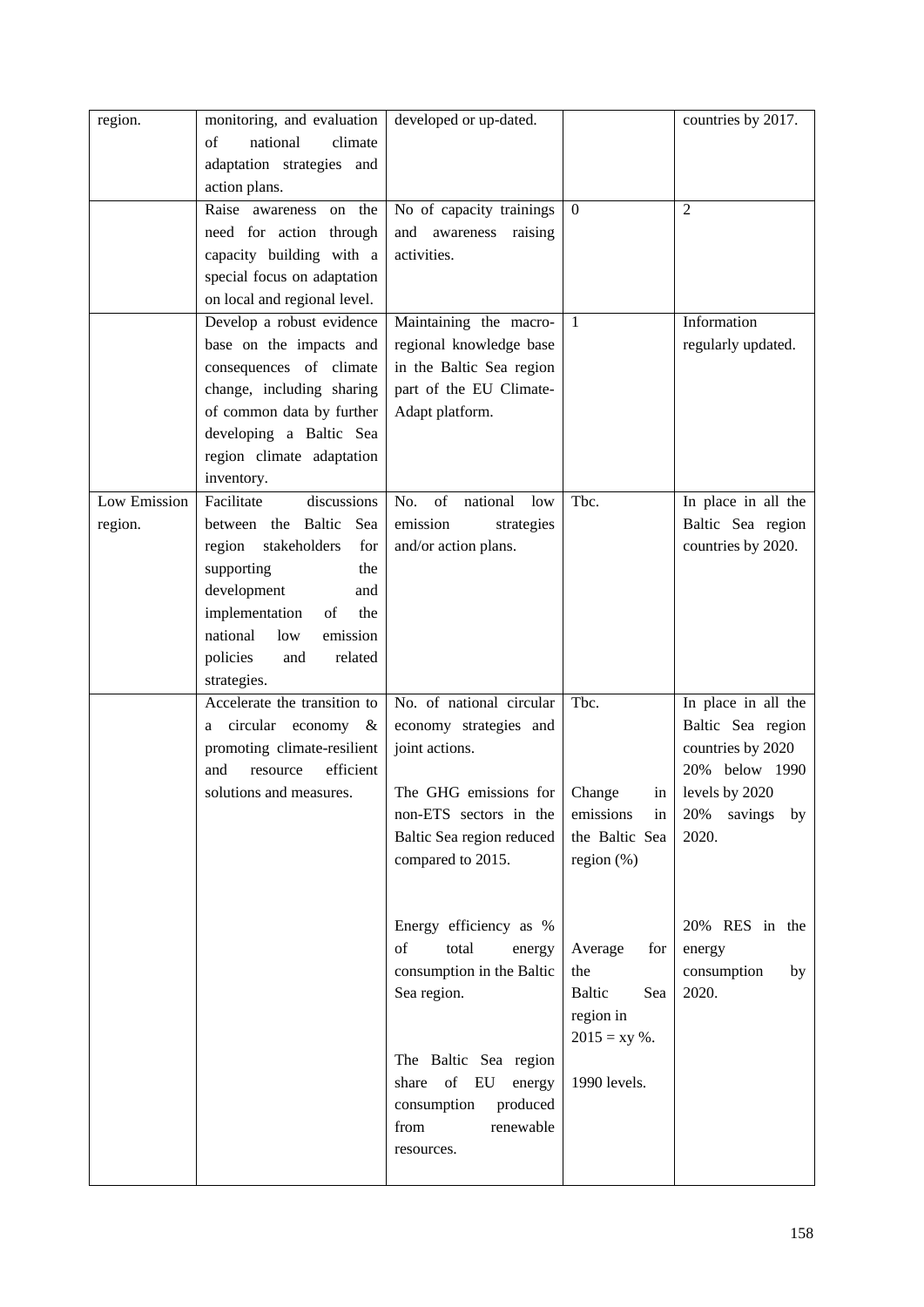| Support the LCD research Number of                                   | tools/ $\vert 0 \vert$ | 4 |
|----------------------------------------------------------------------|------------------------|---|
| $\&$<br>cooperation                                                  | methods/measures       |   |
| development of e-based developed/tested within                       |                        |   |
| tools and databases for                                              | the Flagships          |   |
| policy<br>research<br>and                                            |                        |   |
| development needs;                                                   |                        |   |
| Raise the public awareness $\vert$ No of awareness raising $\vert$ 0 |                        |   |
| on climate change and low-                                           | activities             |   |
| carbon emission lifestyles.                                          |                        |   |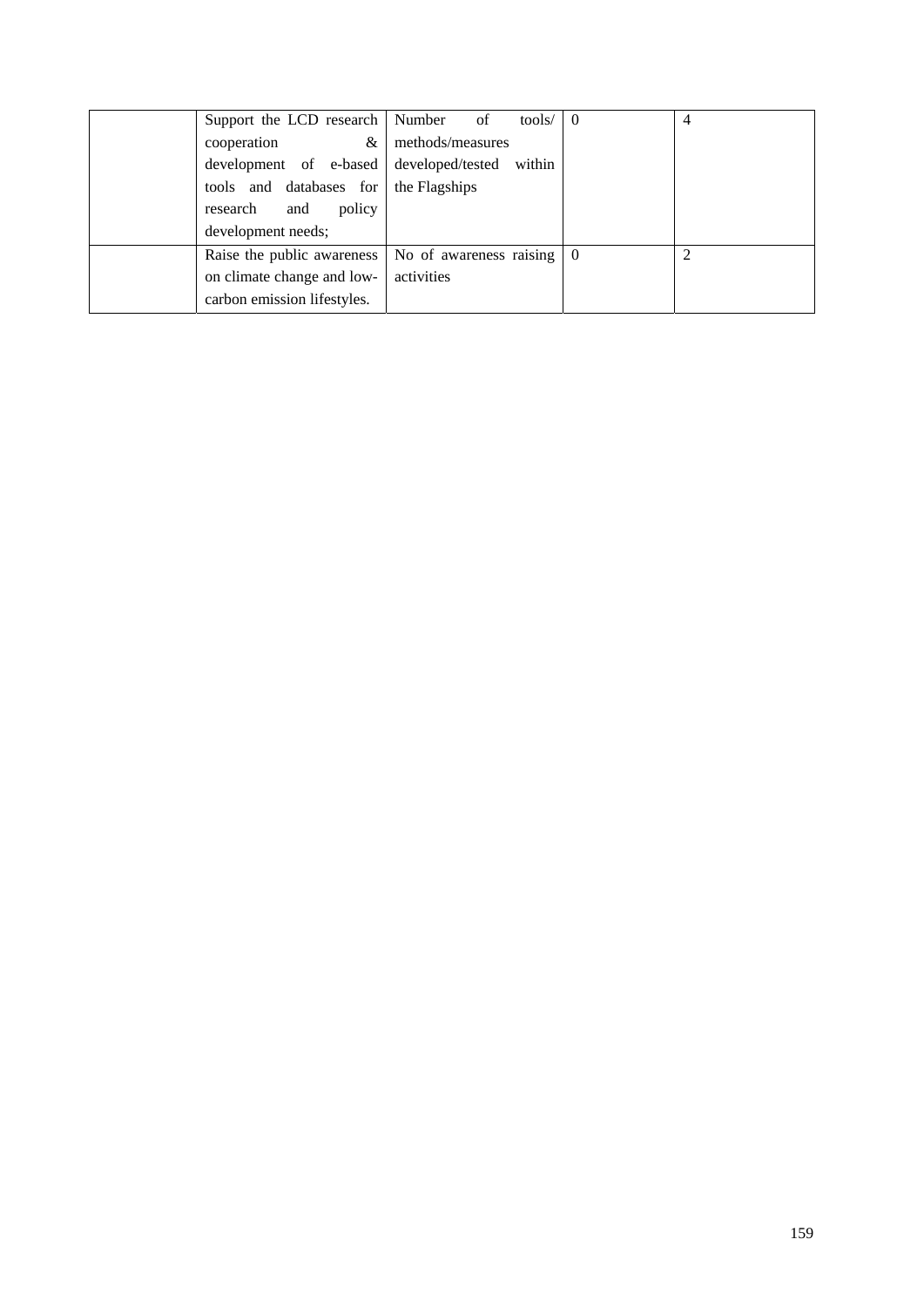# **HA Neighbours – Creating added value to the Baltic Sea cooperation by working with neighbouring countries and regions**

*Coordinated by: City of Turku (Finland) and the Council of Baltic Sea States Secretariat* 

Although EUSBSR is a strategy of the European Union (EU), it is clear that many of the issues can only be addressed in constructive cooperation with non-member neighbouring countries in the region. This applies to both common challenges and to the mobilisation of the development potential of the Baltic Sea region.

The Council Conclusions on the governance of macro-regional strategies (October 2014) *'stressed that macro-regional strategies are of interest to all EU Member States and contribute – inter alia – to further promote economic, social and territorial cohesion as well as integration of the internal market, to the stability of certain areas, to foster cooperation between EU and non-EU countries, and to assist participating candidate and potential candidate countries on their path towards the EU, and recognised that the macro-regional strategies should maintain their focus on the development of EU countries and may contribute to European integration where the participation of non-EU countries constitutes an added value towards achieving the goals of the macro-regional strategies.'*95

However, the Strategy cannot dictate action to third parties. Instead, it indicates issues on which cooperation is desirable and proposes platforms to this discussion and cooperation. These include the Northern Dimension, a common policy of the EU, Russia, Norway and Iceland, international bodies such as the Council of Baltic Sea States (CBSS), the Baltic Marine Environment Protection Commission (HELCOM) and the Nordic Council of Ministers as well as the Baltic Sea Parliamentary Conference (BSPC). In addition, regional non-state organisations such as the Union of Baltic Cities (UBC), the Baltic Sea Region University Network (BSRUN), the Baltic Sea States Sub-regional Cooperation (BSSSC), the Baltic Sea NGO Network and others are providing useful platforms for dialogue and cooperation. In times of international tension, the role of people-to-people contacts can gain in importance.

Horizontal action 'Neighbours' was included in the EUSBSR Plan of Action in February 2013. It was based on two independent but parallel streams of activities: the extensive work of CBSS to promote regional cooperation between its Member States, and the 'Turku process', a joint initiative by the cities

<sup>&</sup>lt;sup>95</sup> Council Conclusions on the governance of macro-regional strategies of 21 October 2014.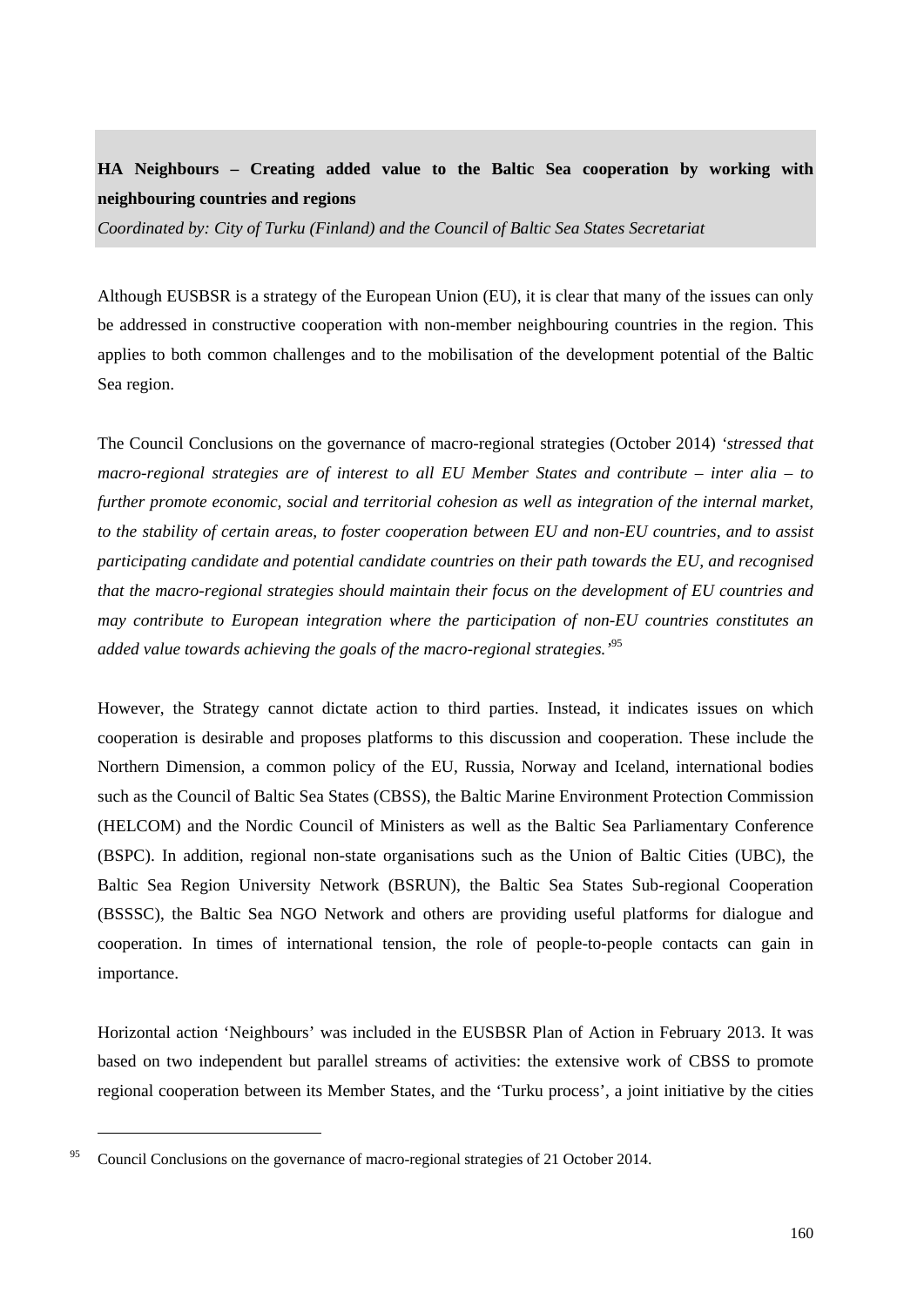by Turku/Regional Council of Southwest Finland, St. Petersburg and Hamburg (Secretariat by the Centrum Balticum Foundation) to promote practical cooperation between EU and Russian partners, building on the trust and experience accumulated during over six decades of twin city cooperation.

The main goal of horizontal action 'Neighbours' is to promote dialogue and cooperation between multilevel stakeholders in the EU and the North Western territories of the Russian Federation, Belarus, Norway and Iceland, in a mutually advantageous manner. It works especially to facilitate cooperation 'across the borders' in the policy areas where such cooperation is needed and improves the efficiency of the EUSBSR or addresses the interests of both, the EU and non-EU participants.

Accordingly, the horizontal action 'Neighbours' works in close cooperation with the relevant policy areas to identify potential partners for joint action in neighbouring countries. The same applies in reverse: by promoting knowledge about the EUSBSR and its potential for joint action in neighbouring countries, the horizontal action 'Neighbours' encourages interested stakeholders to get involved with EU partners. Thus, it brings added value to the EUSBSR by mobilizing new stakeholders into mutually advantageous cooperation.

Experiences from such events (for example, seminar in Oslo in May 2014 for Norwegian stakeholders, joint event with policy area 'Education' in October 2014 in St. Petersburg) have proved very useful, and similar initiatives are planned with other EUSBSR stakeholders. The horizontal action 'Neighbours' can also help to introduce good initiatives – such as the Baltic Sea Challenge working to 'Save the Sea' – to new countries (co-organising a promotional event in St. Petersburg).

The horizontal action 'Neighbours' promotes also dialogue and exchange of experiences with other neighbouring regions, thus enabling Baltic Sea region actors to find common solutions to mutual challenges and to seek synergies and links between various regions. For example, the Arctic region has strong links with the Baltic Sea region through its interaction with the Barents Euro-Arctic region. Likewise, dialogue and sharing of experiences with representatives of other EU macro-regional strategies can be beneficial for everyone. Such joint events are under planning.

With time, the list of current neighbouring countries – Belarus, Iceland, Norway and Russia – could in the future be expanded depending on the topic and related needs.

Additionally, the horizontal action 'Neighbours' implements selected projects contributing to the EUSBSR objectives led by the horizontal action coordinators, in cases where these can bring added value to the goals of the horizontal action 'Neighbours' and the EUSBSR. Examples of such initiatives are the CBSS Secretariat's Baltic Sea Youth Dialogue and the ROMINT projects, and the seed-money supported projects by the 'Turku process'.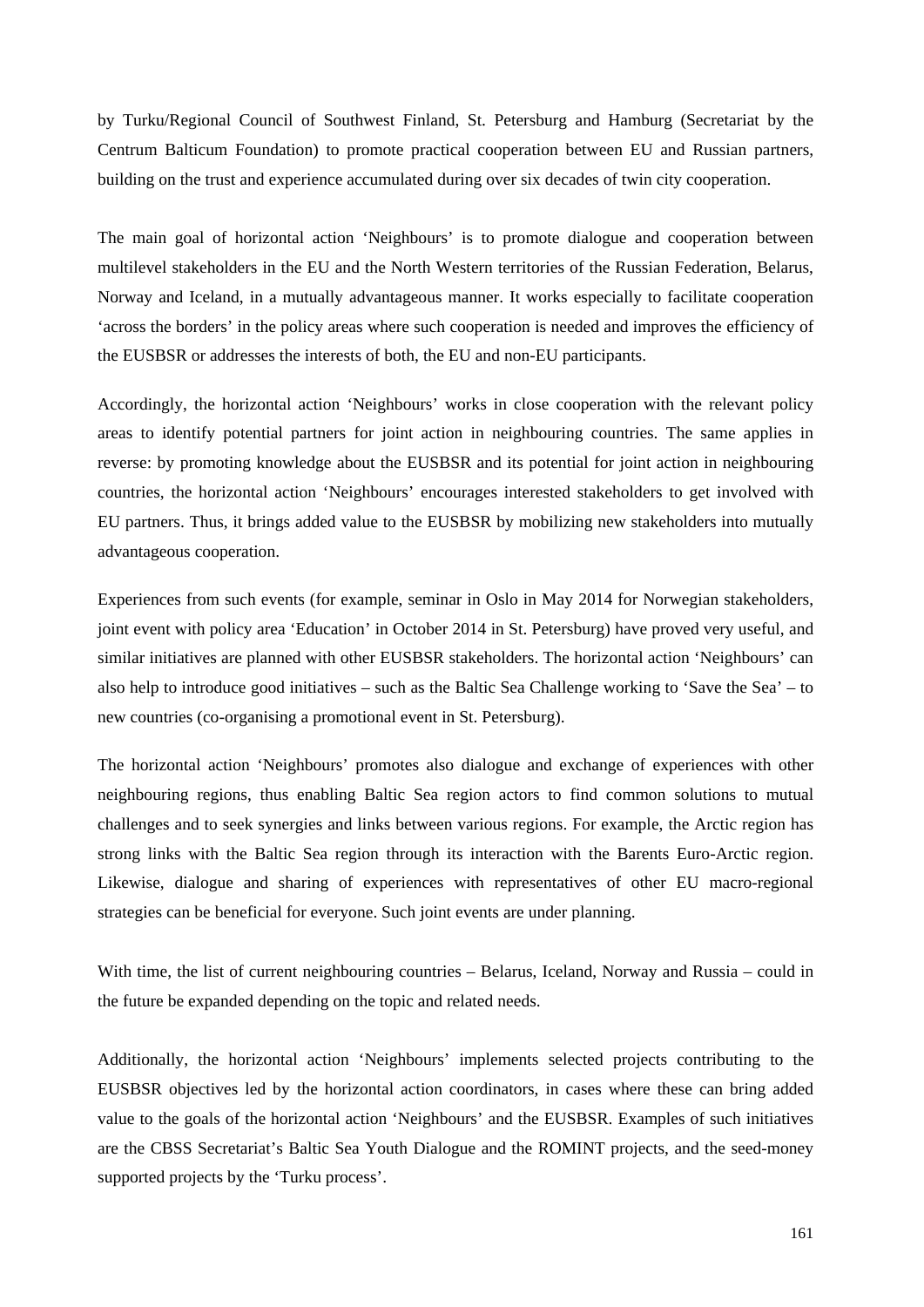The coordination of horizontal action 'Neighbours' is done in close contact and full transparency with relevant involved actors such as, for example, the Baltic Sea Region and the European Neighbourhood Instrument Cross-Border Cooperation programmes, the Nordic Council of Ministers, the Northern Dimension partnerships, the Swedish Institute and other relevant actors, which are funding many projects involving Baltic Sea region non-EU actors.

#### **The main objectives of the horizontal action:**

#### **1. Ensuring good horizontal action 'Neighbours' coordination and governance:**

- a. confirming representation of Member States and relevant stakeholders in the Coordination Group; close contact with Member States, European Commission/ European External Action Service (EEAS) etc.;
- b. ensuring broad participation in and proper functioning of the Coordination Group through active communication;
- c. defining targets and indicators;
- d. regular coordination (teleconferences, face-to-face meetings etc.) between both horizontal action coordinators.

#### **2. Encouraging partnerships between EUSBSR stakeholders and neighbouring countries:**

- a. joint events with policy areas to inform non-EU stakeholders about EUSBSR and possibilities of cooperation (1-2 similar events annually, upon agreement with coordinators of policy areas);
- b. the horizontal action 'Neighbours' will reach out to relevant policy areas and assist them in finding project partners especially in North-Western Russia but also in other non-EU countries.

#### **3. Promoting dialogue and cooperation along 'neighbouring country tracks':**

- a. continue dialogue and cooperation with Russian partners to enable practical and mutually beneficial cooperation in the framework of the overall guidelines of the EUSBSR;
- b. continue dialogue and cooperation with Belarus;
- c. country meetings with Norwegian stakeholders;
- d. consultations/country meetings with Icelandic authorities and partners about potential joint activities.

#### **4. Following developments and liaising with neighbouring regions and other macro-regions:**

- a. follow developments in Arctic and Barents regions, and seek possible synergies;
- b. follow developments and pursue exchange of experiences with other macro-regions and their strategies; joint events.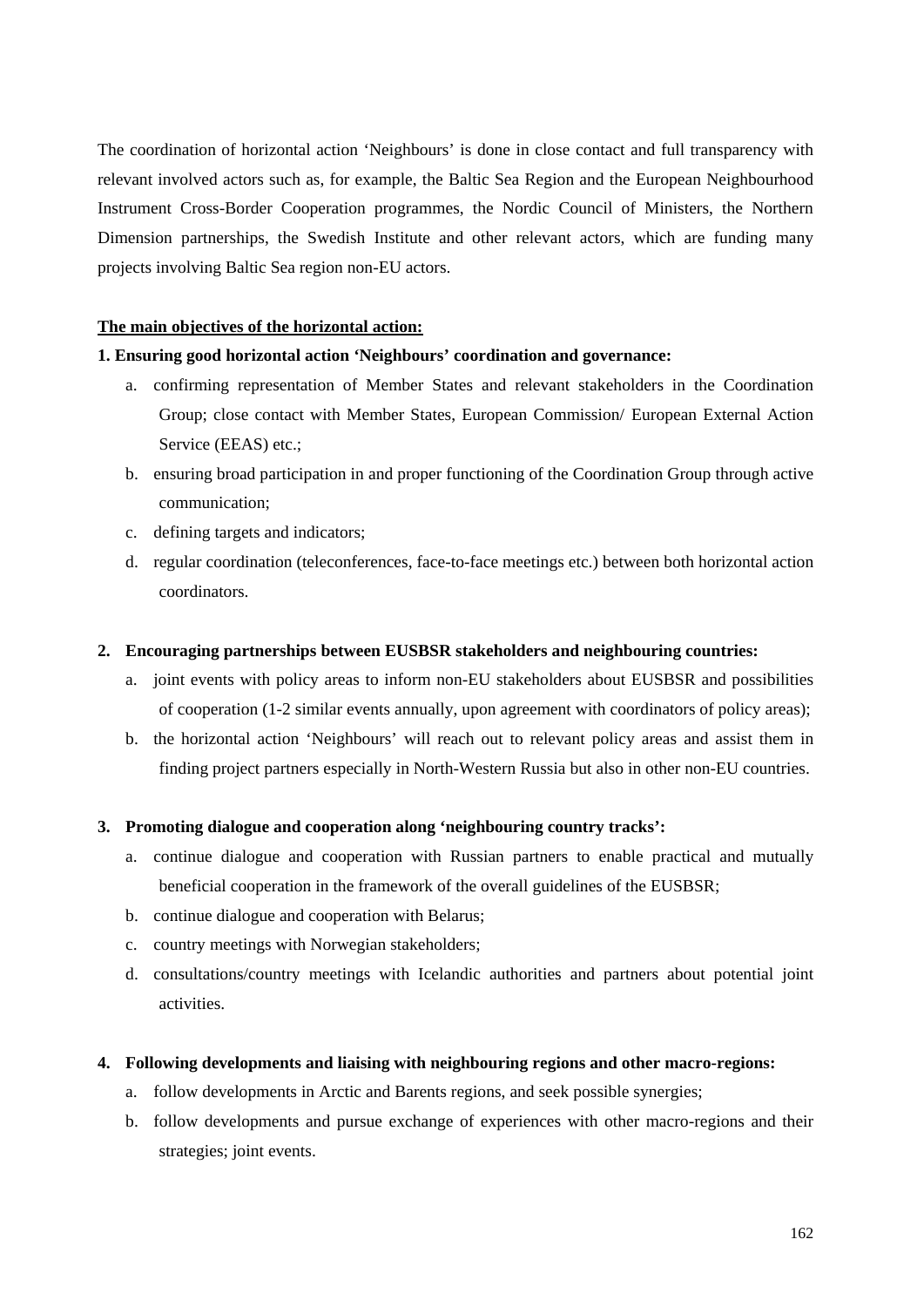### **5. Promoting knowledge about the EUSBSR and the possibilities it offers to coordinated action:**

- a. participation in major international Baltic Sea region events (EUSBSR Annual Fora, BSPC meetings, Baltic Development Forum Summit, UBC General Assembly, BSSSC Annual meeting, Baltic Sea NGO Forum etc. and in other relevant events;
- b. participation in Russian events dealing with Baltic Sea cooperation, links between the EUSBSR and Russian North West Strategy; relevant events of EU-Russia relations etc.;
- c. liaising with European institutions (Commission, European Parliament, Committee of the Regions, Committee for Economic and Social Affairs) to inform the about developments and engage these institutions and their members;
- d. liaising with Member States and their decision makers to make EUSBSR better known and actively supported.

#### **6. Improving communication about 'cooperation across borders':**

- a. updating the horizontal action 'Neighbours' promotional materials in key languages;
- b. improving visibility in the internet;
- c. enhancing media presence.
- 7. **Project facilitation and financing:** initiating a small number of new flagships of relevance to horizontal action 'Neighbours' and supporting existing ones/ensure good impact of project results.
- **8. Fulfilling the tasks of the horizontal action coordinators (as defined in the Plan of Action)** 
	- a. monitoring development and implementation;
	- b. proposing updates when necessary;
	- c. facilitating policy discussion in the Baltic Sea region;
	- d. conveying relevant results and recommendations of the horizontal action to the policy level, when relevant, etc.

## **Targets and indicators**

The main target of the horizontal action 'Neighbours' is to broaden cooperation between EU and non-EU countries in the Baltic Sea region in fields where this is mutually advantageous. This is done especially by providing useful services for the EUSBSR stakeholders.

The success of this work can be measured by various indicators. These can include, among others:

• reports on implementation of the horizontal action 'Neighbours' 'Objectives and activities' and other agreed plans;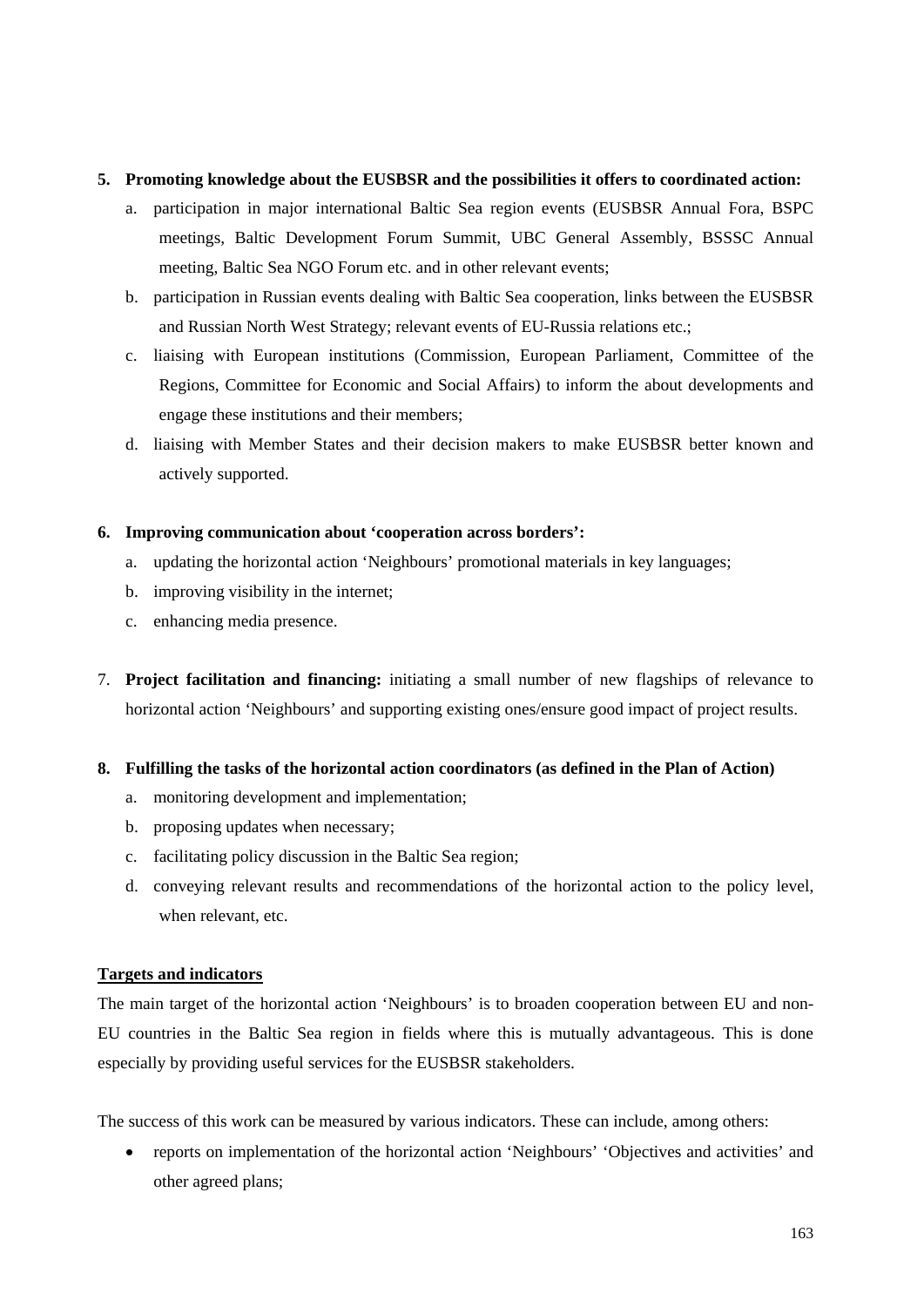- activities and events organised by horizontal action 'Neighbours' and their attendance;
- response by relevant policy area coordinators;
- number of joint projects with neighbouring country stakeholders and their success;
- number and quality of stakeholders involved in cooperation:
- sectoral diversity (including MLG aspects) and geographical spread of cooperation, etc.

While evaluating the results of the horizontal action 'Neighbours' and, more general, development of cooperation with the neighbours, it is important to remember that this dimension of the EUSBSR is to a significant degree dependent on the overall development of international political climate.

#### **Actions**

## **1. Continued dialogue and coordination with key partners of the EUSBSR on development of the horizontal action 'Neighbours'**

Cooperation with neighbours shall be developed in constant dialogue with the Member States and other relevant Baltic Sea region states, policy areas coordinators, DG REGIO and the EEAS, other European Union institutions as well as interested multilevel stakeholders to identify common priorities and opportunities for mutually advantageous cooperation. Regular contacts with relevant funding instruments will be pursued.

#### **2. Joint promotion of the added value of Baltic Sea region cooperation 'across the borders'**

Participation in key Baltic Sea region events to promote practical achievements and potential of cooperation with neighbouring countries and their stakeholders. Active communication about the EUSBSR and the horizontal action 'Neighbours'

#### **3. Mobilising awareness and potential stakeholders in neighbouring countries**

In order to mobilize potential partners in neighbouring countries – Belarus, Iceland, Norway and Russia – the horizontal action 'Neighbours' representatives, when relevant together with policy areas coordinators – will participate in various national events. Also specific information/mobilization events shall be organised together with national partners, such as a successful mini-seminar in Oslo, May 2014.

## **4. Developing dialogue and exchange with other macro-regions/neighbouring regions and relevant organisations**

The EUSBSR is the first EU macro-region of its kind, but since its adoption, other strategies have been adopted and prepared. The Russian Federation has adopted its own Strategy for Social and Economic Development of the North-western Federal District for the period until 2020. Regional cooperation in the Barents and Arctic regions has strong links with the Baltic Sea region. For the future success of the EUSBSR it is important to build dialogue, exchange experiences and seek synergy between all these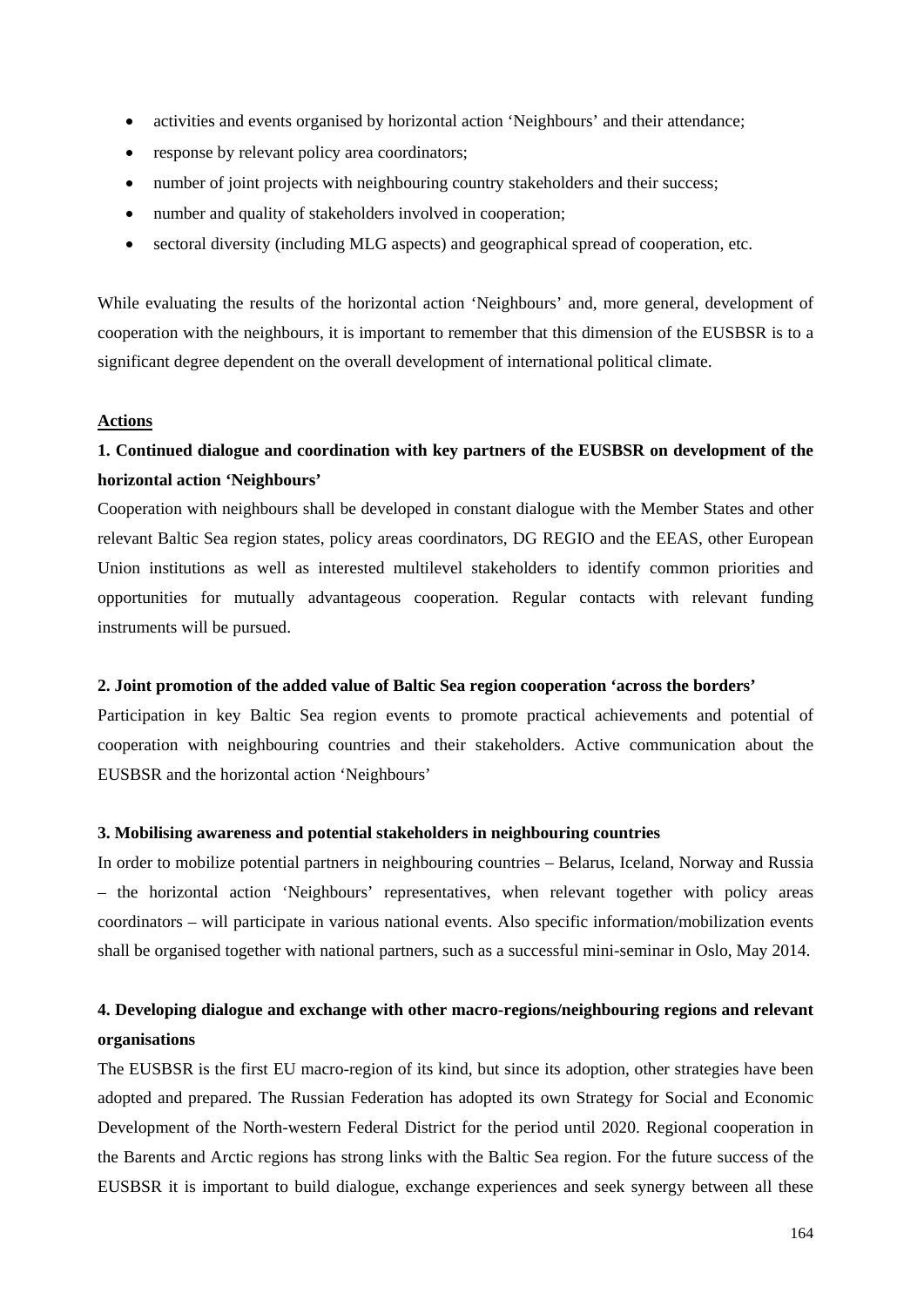regional strategies and initiatives. In addition there is a need to communicate, learn from and cooperate also with other regions in Europe having similar strategies and institutional set-ups, e.g. the Danube, Adriatic – Ionian and Alps regions.

# **5. Developing and implementing practical cooperation processes and flagships beneficial for the development of EUSBSR/ horizontal action 'Neighbours' goals**

While the main direction of the horizontal action 'Neighbours' is horizontal and cross-cutting, towards supporting and facilitating policy areas/horizontal actions in their efforts to involve neighbours, the horizontal action 'Neighbours' and its coordinators shall develop and implement processes and flagships which are deemed beneficial for the achievement of overall goals of the horizontal action 'Neighbours' and the EUSBSR.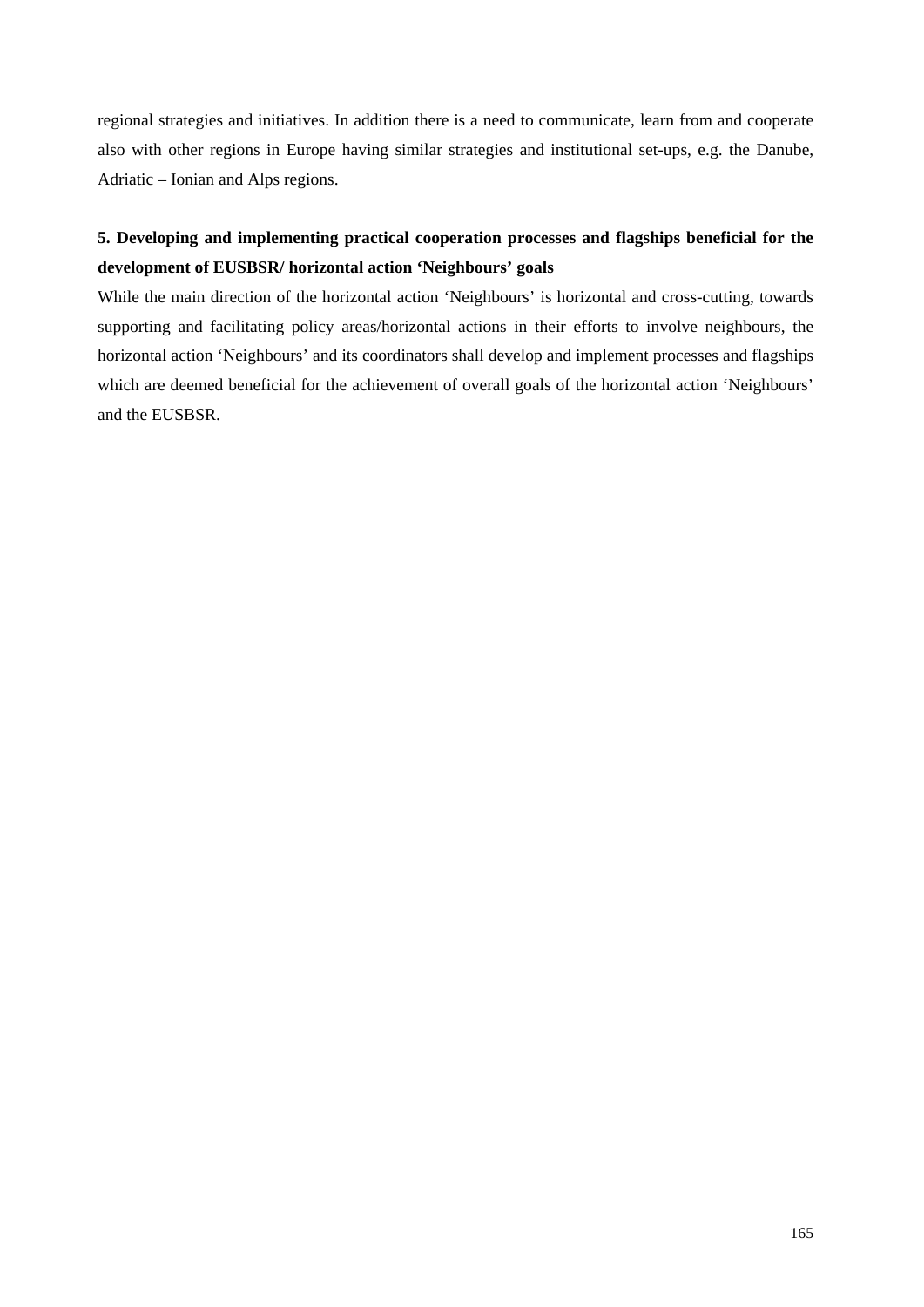**HA Spatial Planning – Encouraging the use of maritime and land-based spatial planning in all Member States around the Baltic Sea and develop a common approach for cross-border cooperation** 

*Coordinated by: VASAB and HELCOM* 

# <http://helcom.fi/action-areas/maritime-spatial-planning> <http://www.vasab.org/index.php/eu-bsr-strategy>

This horizontal action is of key importance in ensuring consistency of actions and in maintaining an integrated approach in Baltic Sea region. Comprehensive overview of the Region and knowledge of sensitive areas, populations, economic pressures and other factors, both at sea and on land, are prerequisites for feasible sustainable development.

Augmentation of activities in the Baltic Sea have led to increased competition for limited marine space between sectoral interests, such as shipping and maritime transport, extraction of gravel and minerals, offshore energy, ports development, tourism, fisheries and aquaculture in addition to environmental concerns.96 Maritime Spatial Planning and Integrated Coastal Management (ICM) are an important tool and process for improved decision making. It helps various users to balance sectoral interests that compete for marine space, and contributes to achieving sustainable use of marine areas to the benefit of economic and social development as well as the marine environment. The establishment and implementation of MSP by applying the ecosystem approach is required by the EU MSP Directive. Other regulatory frameworks and policy initiatives in the Baltic Sea, addressing both MSP and ICM, can be further facilitated by common cross border cooperation for the implementation of MSP in the Baltic Sea according to the regional set of MSP principles adopted by all Baltic Sea region countries within VASAB<sup>97</sup> and Baltic Marine Environment Protection Commission (HELCOM).

The EU and the HELCOM Contracting States have agreed in the context of the HELCOM Baltic Sea Action Plan to develop an integrated MSP process. VASAB Tallinn Declaration sets out future tasks in MSP for the ministries responsible for spatial planning and development of the Baltic Sea region countries.

<sup>96</sup> See e.g. WWF Baltic Ecoregion Programme, Future Trends in the Baltic Sea, WWF 2010.

<sup>97</sup> VASAB – Vision and Strategies around the Baltic Sea – is an intergovernmental network of 11 countries of the Baltic Sea Region promoting cooperation on spatial planning and development in the Baltic Sea region.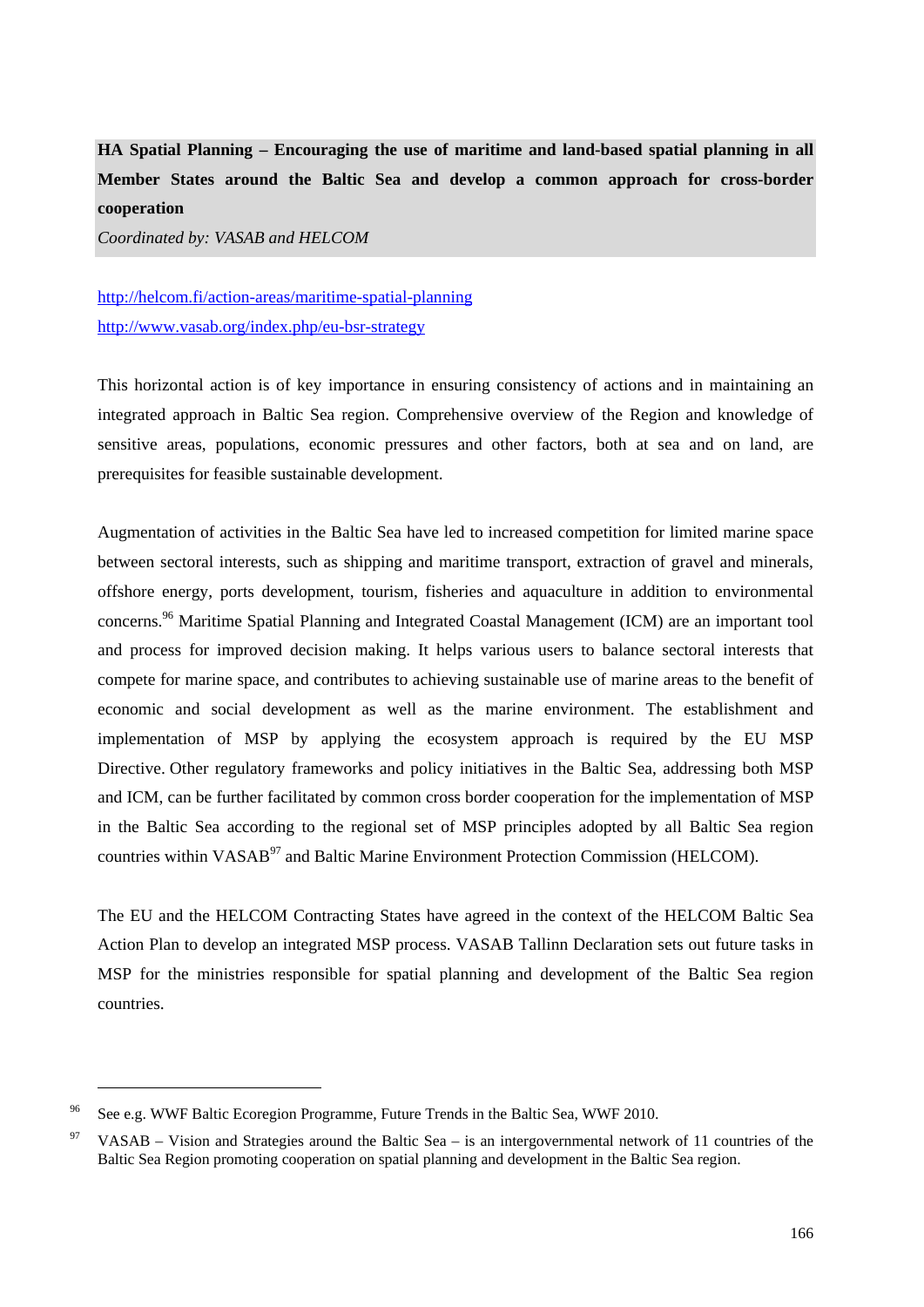The joint HELCOM-VASAB Maritime Spatial Planning Working Group, which was established in 2010 and consisting of the nine coastal countries, Norway and the EU, is the regional platform for cooperation between Baltic Sea region countries to ensure coherent MSP processes in the cross-border context and pro-active implementation of the MSPD as far as EU countries are concerned. An EU assistance mechanism is launched and financing is made available to support the countries in the implementation of the Directive (e.g. Baltic SCOPE project) Regional Baltic MSP Roadmap 2013-2020, adopted by the 2013 HELCOM Ministerial Meeting and endorsed by the VASAB Ministerial Conference in 2014, includes the necessary steps to achieve a goal to draw up and apply maritime spatial plans throughout the Baltic Sea region which are coherent across borders and apply the ecosystem approach.

Land-based spatial planning has been carried out by all Baltic Sea region countries at national, regional and local level. VASAB has established a common platform, which allows partners to meet, network, exchange knowledge and experiences. VASAB sketched a first common spatial vision for the Baltic Sea region – 'Vision and Strategies around the Baltic Sea 2010' – (VASAB 2010) that was adopted by ministers responsible for spatial planning in Tallinn in 1994. The VASAB Long Term Perspective for the Territorial Development of the Baltic Sea region<sup>98</sup> (LTP) is the latest contribution to these efforts. The coordinators of policy areas should take the LTP into account when addressing spatial objectives, conditions and impacts of their actions. The LTP concentrates on issues which require transnational solutions such as urban networking and urban-rural cooperation, improving external and internal accessibility and maritime spatial planning. It also calls to overcome territorial disparities and socioeconomic divides between parts of the Baltic Sea region.

In order to implement LTP within the EUSBSR and achieve coherent development of the Baltic Sea region, horizontal action aims to:

- 1. contribute to better adaptation of strategies to different types of areas and propose specific approaches for a diverse urban pattern by ensuring pan-Baltic dialogue and input to the EU Urban Agenda process;
- 2. underline the need to apply place-based approaches to territorial development policies as well as effective use of functional area's concept and territorial impact assessment tools by acting as a platform for sharing knowledge and best practices;
- 3. observe the territorial development processes in the Region by using and advancing territorial development monitoring solutions, *inter alia* developed within projects of the ESPON programme;

<sup>&</sup>lt;sup>98</sup> Adopted by the Ministers responsible for spatial planning and development of Baltic Sea region countries in October 2009 in Vilnius.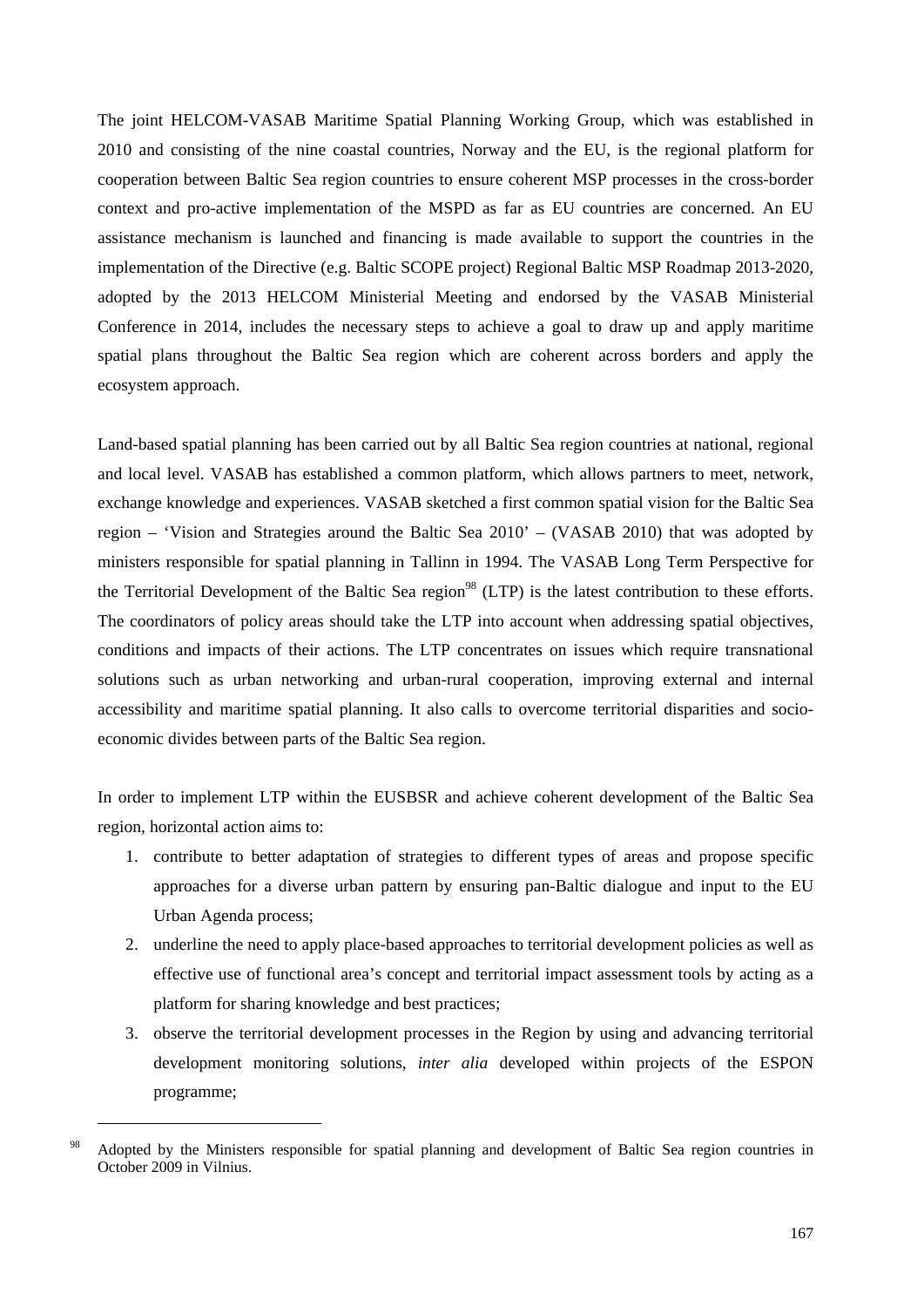4. encourage transnational actions improving accessibility and connectivity of the Region using potential of TEN-T for regional development and observe regional effects of the European transport infrastructure development.

The VASAB Committee for Spatial Planning and Development of the Baltic Sea Region should continue acting as a coordination platform for territorial development activities in the region, in close cooperation with the Council of Baltic Sea States.

## **Targets and indicators**

The overall goal of this horizontal action is to achieve territorial cohesion perspective in the Baltic Sea region by 2030. In 2030 the Region shall be well-integrated and coherent macro-region, overcome the socio-economic development divides between its individual parts and turned the global challenges into assets.

Implementation of this horizontal action is directly linked to indicators and targets at a strategic level for the EUSBSR under the objective 'Save the Sea'.

| <b>Indicator</b><br><b>Baseline</b> |            | Target/deadline                       | Data sources                       |
|-------------------------------------|------------|---------------------------------------|------------------------------------|
|                                     |            |                                       |                                    |
| Drawing<br>up                       | None<br>in | Pilot plans in 2013.                  | Commission,<br>DG<br>European      |
| maritime<br>spatial                 | 2011.      |                                       | ministries,<br>MARE,<br>national   |
| applying<br>plans,                  |            | Drawing up and application throughout | <b>HELCOM-VASAB</b><br>Maritime    |
| trans-boundary                      |            | the Region in $2020/2021$ .           | Working<br>Planning<br>Spatial     |
| ecosystem-based                     |            |                                       | Territorial<br>European<br>Group,  |
| approach.                           |            |                                       | Cooperation<br>programmes'         |
|                                     |            |                                       | relevant: Plan<br>where<br>reports |
|                                     |            |                                       | Bothnia, BaltSeaPlan projects.     |

The understanding of the indicator is such that the Baltic Sea countries should aim at developing national maritime spatial plans by applying an ecosystem approach, and that the planning should be coherent across borders, which entails close cross-border cooperation.

This indicator is also linked to indicators and targets at a strategic level for the EUSBSR under several other objectives, including sub-objective 'Good transport conditions' (improved internal and external connectivity) and sub-objective 'Improved global competitiveness of the Baltic Sea region' (positive influence on reducing differences in the average GDP and Human Development Index between the best and worst performing Member States in the region).